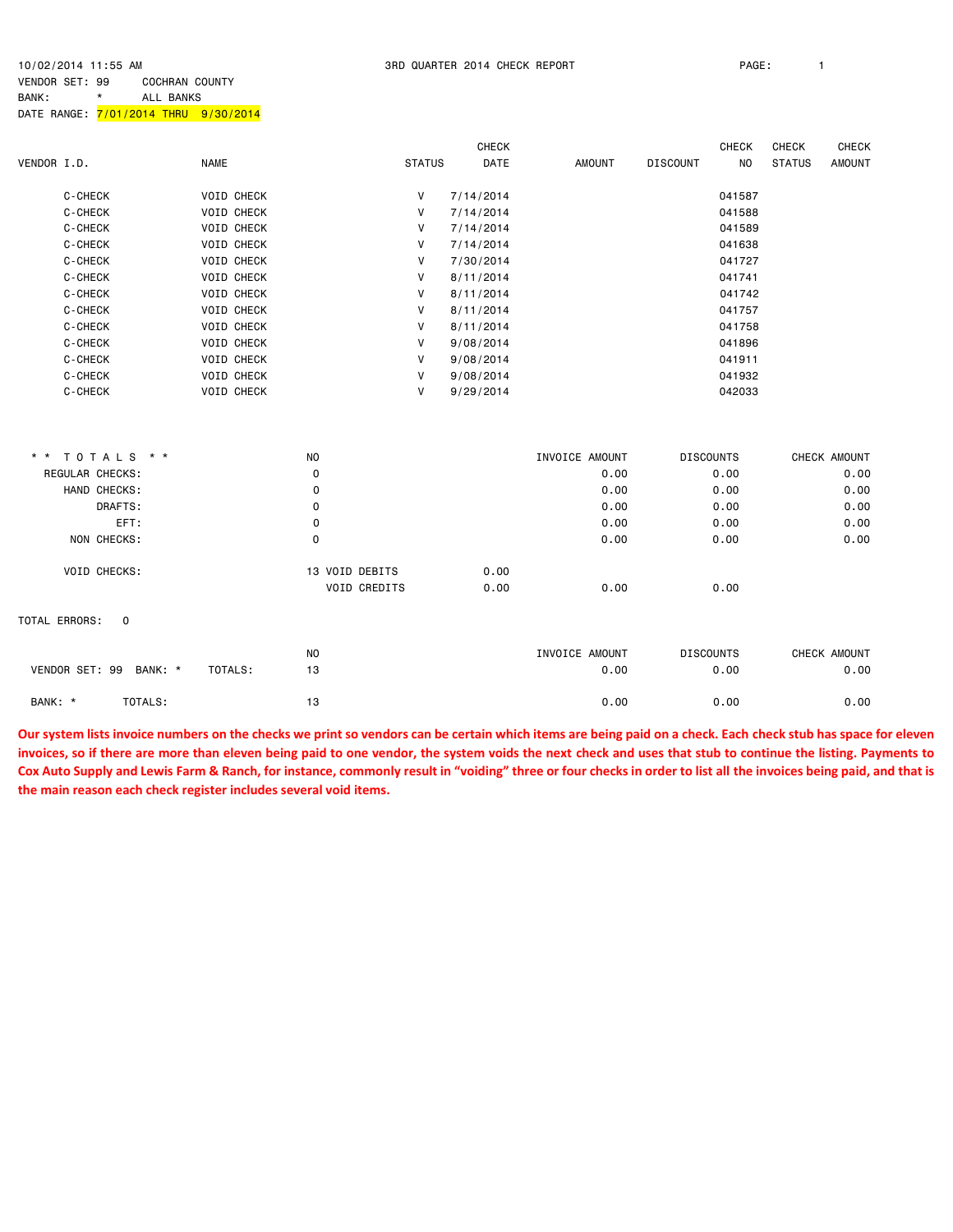|             |                   |                                            |                       | <b>CHECK</b>         |               |                 | <b>CHECK</b>   | <b>CHECK</b>  | <b>CHECK</b>  |
|-------------|-------------------|--------------------------------------------|-----------------------|----------------------|---------------|-----------------|----------------|---------------|---------------|
| VENDOR I.D. |                   | <b>NAME</b>                                | <b>STATUS</b>         | DATE                 | <b>AMOUNT</b> | <b>DISCOUNT</b> | N <sub>O</sub> | <b>STATUS</b> | <b>AMOUNT</b> |
| A146        |                   | ELIDA ALVAREZ                              |                       |                      |               |                 |                |               |               |
|             | I-GR JURY 7/10/14 | DISTRICT COURT                             | R                     | 7/10/2014            |               |                 | 041545         |               |               |
|             | 10 435-5491       | <b>GRAND JURY</b>                          | GRAND JURY SVC        |                      | 40.00         |                 |                |               | 40.00         |
| A250        |                   | ASHLEY AVALOS                              |                       |                      |               |                 |                |               |               |
|             | I-GR JURY 7/10/14 | DISTRICT COURT                             | R                     | 7/10/2014            |               |                 | 041546         |               |               |
|             | 10 435-5491       | <b>GRAND JURY</b>                          | GRAND JURY SVC        |                      | 40.00         |                 |                |               | 40.00         |
|             |                   |                                            |                       |                      |               |                 |                |               |               |
| <b>B093</b> |                   | <b>BRISA BROWN</b>                         |                       |                      |               |                 |                |               |               |
|             | I-GR JURY 7/10/13 | DISTRICT COURT                             | R                     | 7/10/2014            |               |                 | 041547         |               |               |
|             | 10 435-5491       | <b>GRAND JURY</b>                          | <b>GRAND JURY SVC</b> |                      | 15.00         |                 |                |               | 15.00         |
| B256        |                   | CONNIE JO BAKER                            |                       |                      |               |                 |                |               |               |
|             | I-GR JURY 7/10/14 | DISTRICT COURT                             | R                     | 7/10/2014            |               |                 | 041548         |               |               |
|             | 10 435-5491       | <b>GRAND JURY</b>                          | GRAND JURY SVC        |                      | 15.00         |                 |                |               | 15.00         |
|             |                   |                                            |                       |                      |               |                 |                |               |               |
| B266        |                   | SHAUN BARKER                               |                       |                      |               |                 |                |               |               |
|             | I-GR JURY 7/10/14 | DISTRICT COURT                             | R                     | 7/10/2014            |               |                 | 041549         |               |               |
|             | 10 435-5491       | <b>GRAND JURY</b>                          | GRAND JURY SVC        |                      | 15.00         |                 |                |               | 15.00         |
| B269        |                   | JAMIE BARKER                               |                       |                      |               |                 |                |               |               |
|             | I-GR JURY 7/10/14 | DISTRICT COURT                             | R                     | 7/10/2014            |               |                 | 041550         |               |               |
|             | 10 435-5491       | <b>GRAND JURY</b>                          | GRAND JURY SVC        |                      | 15.00         |                 |                |               | 15,00         |
|             |                   |                                            |                       |                      |               |                 |                |               |               |
| C051        | I-GR JURY 7/10/14 | COCHRAN COUNTY CHILDRENS<br>DISTRICT COURT | R                     | 7/10/2014            |               |                 | 041551         |               |               |
|             | 10 435-5491       | <b>GRAND JURY</b>                          |                       | DONATION/PATRICIA WE | 40.00         |                 |                |               |               |
|             | 10 435-5491       | <b>GRAND JURY</b>                          |                       | DONATION/IRENE FRANC | 10.00         |                 |                |               |               |
|             | 10 435-5491       | <b>GRAND JURY</b>                          |                       | DONATION/JESSICA LYN | 40.00         |                 |                |               |               |
|             | 10 435-5491       | <b>GRAND JURY</b>                          |                       | DONATION/PEGGY BURNE | 40.00         |                 |                |               |               |
|             | 10 435-5491       | <b>GRAND JURY</b>                          | DONATION/RITA TYSON   |                      | 40.00         |                 |                |               |               |
|             | 10 435-5491       | <b>GRAND JURY</b>                          |                       | DONATION/LINDA McCOR | 15.00         |                 |                |               |               |
|             | 10 435-5491       | <b>GRAND JURY</b>                          |                       | DONATION/CHRISTINA R | 15.00         |                 |                |               |               |
|             | 10<br>435-5491    | <b>GRAND JURY</b>                          |                       | DONATION/LANDON KERB | 15.00         |                 |                |               | 215.00        |
| C333        |                   | YOLANDA COOK                               |                       |                      |               |                 |                |               |               |
|             | I-GR JURY 7/10/14 | DISTRICT COURT                             | R                     | 7/10/2014            |               |                 | 041552         |               |               |
|             | 10 435-5491       | <b>GRAND JURY</b>                          | GRAND JURY SVC        |                      | 15.00         |                 |                |               | 15.00         |
| C357        |                   |                                            |                       |                      |               |                 |                |               |               |
|             | I-GR JURY 7/10/14 | TASHA CASTANEDA<br>DISTRICT COURT          | R                     | 7/10/2014            |               |                 | 041553         |               |               |
|             | 10 435-5491       | <b>GRAND JURY</b>                          | GRAND JURY SVC        |                      | 15.00         |                 |                |               | 15.00         |
|             |                   |                                            |                       |                      |               |                 |                |               |               |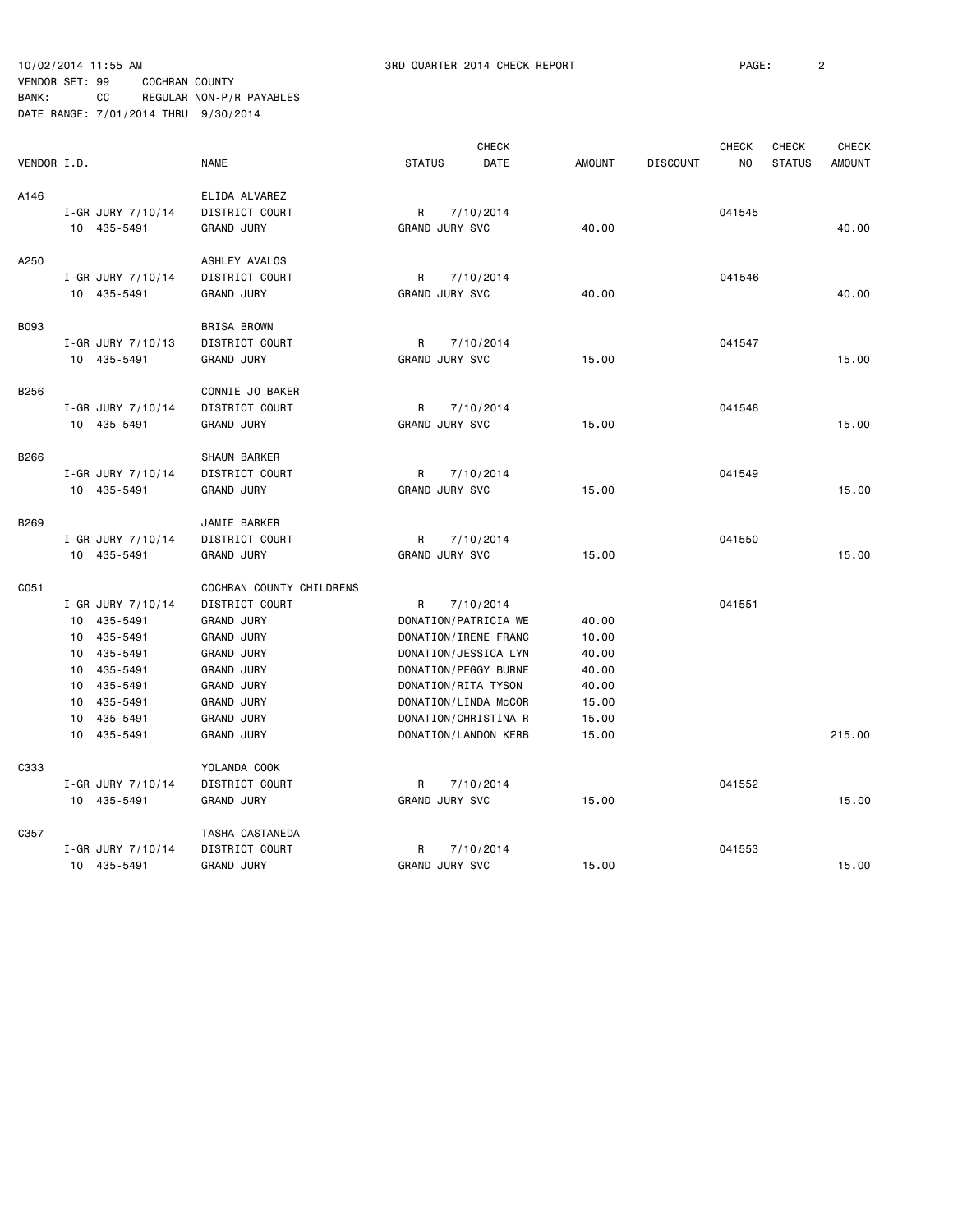|                  |                   |                   | <b>CHECK</b>        |               |                       |               |                 | CHECK          | CHECK         | CHECK         |
|------------------|-------------------|-------------------|---------------------|---------------|-----------------------|---------------|-----------------|----------------|---------------|---------------|
| VENDOR I.D.      |                   | <b>NAME</b>       |                     | <b>STATUS</b> | <b>DATE</b>           | <b>AMOUNT</b> | <b>DISCOUNT</b> | N <sub>O</sub> | <b>STATUS</b> | <b>AMOUNT</b> |
| D158             |                   |                   | RUSSELL DEWBRE      |               |                       |               |                 |                |               |               |
|                  | I-GR JURY 7/10/14 |                   | DISTRICT COURT      | R             | 7/10/2014             |               |                 | 041554         |               |               |
|                  | 10 435-5491       | <b>GRAND JURY</b> |                     |               | GRAND JURY SVC        | 40.00         |                 |                |               | 40.00         |
|                  |                   |                   |                     |               |                       |               |                 |                |               |               |
| E003             |                   |                   | ROBERT ESCALANTE    |               |                       |               |                 |                |               |               |
|                  | I-GR JURY 7/10/14 |                   | DISTRICT COURT      | R             | 7/10/2014             |               |                 | 041555         |               |               |
|                  | 10 435-5491       | <b>GRAND JURY</b> |                     |               | GRAND JURY SVC        | 15.00         |                 |                |               | 15.00         |
| F208             |                   |                   | IRENE ZAPATA FRANCO |               |                       |               |                 |                |               |               |
|                  | I-GR JURY 7/10/14 |                   | DISTRICT COURT      | R             | 7/10/2014             |               |                 | 041556         |               |               |
|                  | 10 435-5491       | <b>GRAND JURY</b> |                     |               | GRAND JURY SVC        | 40.00         |                 |                |               |               |
|                  | 10 435-5491       | <b>GRAND JURY</b> |                     |               | LESS DONATION TO CPS  | 10.00CR       |                 |                |               | 30.00         |
|                  |                   |                   |                     |               |                       |               |                 |                |               |               |
| G248             |                   |                   | SYNDIA GUAJARDO     |               |                       |               |                 |                |               |               |
|                  | I-GR JURY 7/10/14 |                   | DISTRICT COURT      | R             | 7/10/2014             |               |                 | 041557         |               |               |
|                  | 10 435-5491       | <b>GRAND JURY</b> |                     |               | GRAND JURY SVC        | 15.00         |                 |                |               | 15.00         |
|                  |                   |                   |                     |               |                       |               |                 |                |               |               |
| H138             |                   | JAY HANLEY        |                     |               |                       |               |                 |                |               |               |
|                  | I-GR JURY 7/10/14 |                   | DISTRICT COURT      | R             | 7/10/2014             |               |                 | 041558         |               |               |
|                  | 10 435-5491       | <b>GRAND JURY</b> |                     |               | <b>GRAND JURY SVC</b> | 15.00         |                 |                |               | 15.00         |
| H <sub>297</sub> |                   |                   | ETASHA HERNANDEZ    |               |                       |               |                 |                |               |               |
|                  | I-GR JURY 7/10/14 |                   | DISTRICT COURT      | R             | 7/10/2014             |               |                 | 041559         |               |               |
|                  | 10 435-5491       | <b>GRAND JURY</b> |                     |               | GRAND JURY SVC        | 15.00         |                 |                |               | 15.00         |
|                  |                   |                   |                     |               |                       |               |                 |                |               |               |
| H <sub>299</sub> |                   |                   | ANNIE HOLLAND       |               |                       |               |                 |                |               |               |
|                  | I-GR JURY 7/10/14 |                   | DISTRICT COURT      | R             | 7/10/2014             |               |                 | 041560         |               |               |
|                  | 10 435-5491       | <b>GRAND JURY</b> |                     |               | GRAND JURY SVC        | 15.00         |                 |                |               | 15.00         |
| M302             |                   |                   | <b>LAUREN MAREK</b> |               |                       |               |                 |                |               |               |
|                  | I-GR JURY 7/10/14 |                   | DISTRICT COURT      | R             | 7/10/2014             |               |                 | 041561         |               |               |
|                  | 10 435-5491       | <b>GRAND JURY</b> |                     |               | GRAND JURY SVC        | 40.00         |                 |                |               | 40.00         |
|                  |                   |                   |                     |               |                       |               |                 |                |               |               |
| M303             |                   |                   | FRANCISCO MOLINAR   |               |                       |               |                 |                |               |               |
|                  | I-GR JURY 7/10/14 |                   | DISTRICT COURT      | R             | 7/10/2014             |               |                 | 041562         |               |               |
|                  | 10 435-5491       | <b>GRAND JURY</b> |                     |               | GRAND JURY SVC        | 40.00         |                 |                |               | 40.00         |
| P240             |                   |                   | MARIA PORTILLO      |               |                       |               |                 |                |               |               |
|                  | I-GR JURY 7/10/14 |                   | DISTRICT COURT      | R             | 7/10/2014             |               |                 | 041563         |               |               |
|                  | 10 435-5491       | <b>GRAND JURY</b> |                     |               | GRAND JURY SVC        | 15.00         |                 |                |               | 15.00         |
|                  |                   |                   |                     |               |                       |               |                 |                |               |               |
| P241             |                   |                   | PHILLIP PEREZ       |               |                       |               |                 |                |               |               |
|                  | I-GR JURY 7/10/14 |                   | DISTRICT COURT      | R             | 7/10/2014             |               |                 | 041564         |               |               |
|                  | 10 435-5491       | <b>GRAND JURY</b> |                     |               | GRAND JURY SVC        | 40.00         |                 |                |               | 40.00         |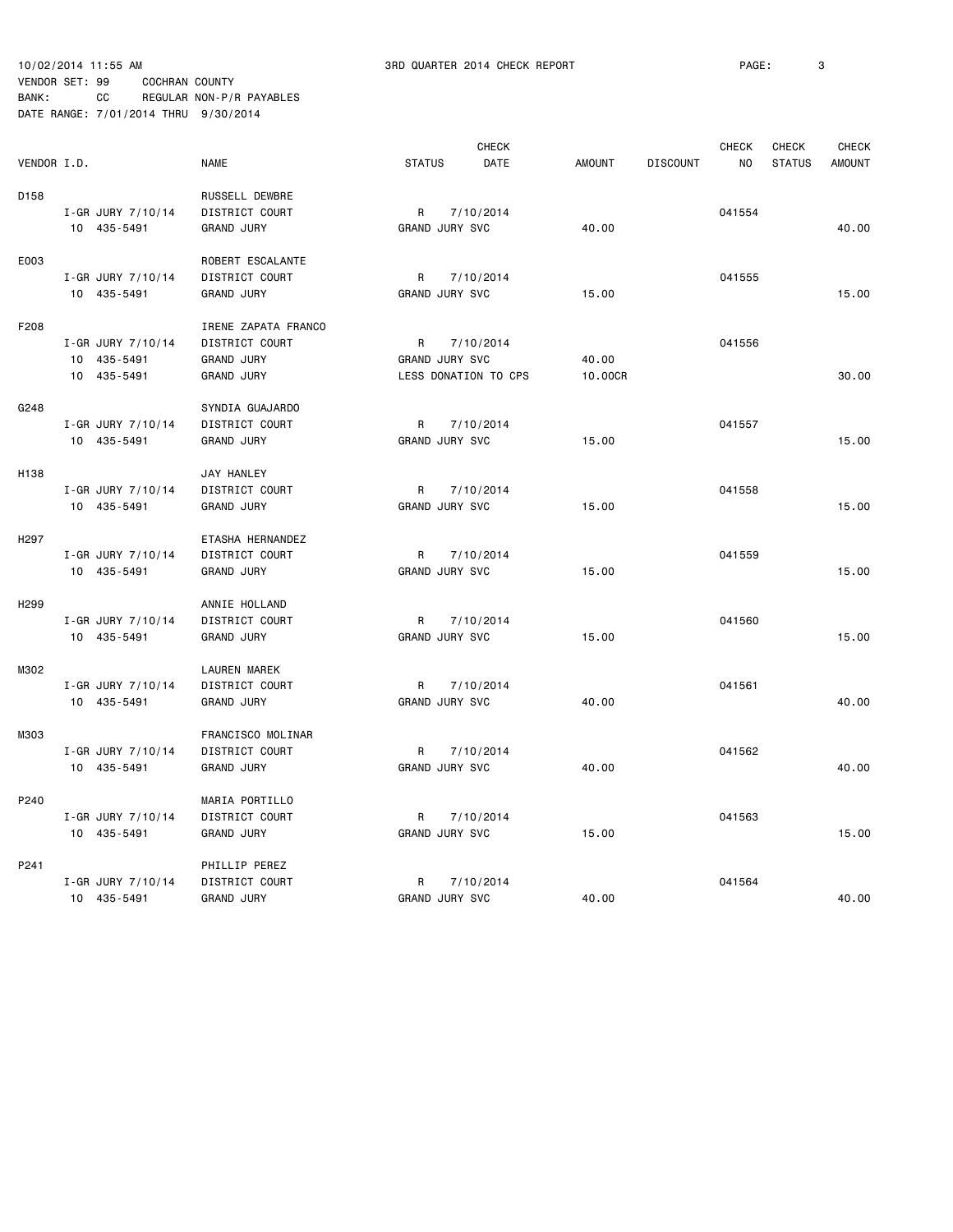|             |                                  |                           |                            | <b>CHECK</b> |               |                 | <b>CHECK</b>   | <b>CHECK</b>  | <b>CHECK</b>  |
|-------------|----------------------------------|---------------------------|----------------------------|--------------|---------------|-----------------|----------------|---------------|---------------|
| VENDOR I.D. |                                  | <b>NAME</b>               | <b>STATUS</b>              | DATE         | <b>AMOUNT</b> | <b>DISCOUNT</b> | N <sub>O</sub> | <b>STATUS</b> | <b>AMOUNT</b> |
| R217        |                                  | DONALD JOE RUTHARDT       |                            |              |               |                 |                |               |               |
|             | I-GR JURY 7/10/14                | DISTRICT COURT            | R                          | 7/10/2014    |               |                 | 041565         |               |               |
|             | 10 435-5491                      | <b>GRAND JURY</b>         | GRAND JURY SVC             |              | 15.00         |                 |                |               | 15.00         |
|             |                                  |                           |                            |              |               |                 |                |               |               |
| R233        |                                  | REBECCA FAY ROBERTS       |                            |              |               |                 |                |               |               |
|             | I-GR JURY 7/10/14                | DISTRICT COURT            | R                          | 7/10/2014    |               |                 | 041566         |               |               |
|             | 10 435-5491                      | <b>GRAND JURY</b>         | GRAND JURY SVC             |              | 15.00         |                 |                |               | 15.00         |
| R275        |                                  | LISA RICE                 |                            |              |               |                 |                |               |               |
|             |                                  |                           |                            |              |               |                 |                |               |               |
|             | I-GR JURY 7/10/14<br>10 435-5491 | DISTRICT COURT            | R<br><b>GRAND JURY SVC</b> | 7/10/2014    |               |                 | 041567         |               | 15.00         |
|             |                                  | <b>GRAND JURY</b>         |                            |              | 15.00         |                 |                |               |               |
| S386        |                                  | GILBERT SEPULBEDA         |                            |              |               |                 |                |               |               |
|             | I-GR JURY 7/10/14                | DISTRICT COURT            | R                          | 7/10/2014    |               |                 | 041568         |               |               |
|             | 10 435-5491                      | <b>GRAND JURY</b>         | GRAND JURY SVC             |              | 15.00         |                 |                |               | 15.00         |
|             |                                  |                           |                            |              |               |                 |                |               |               |
| T263        |                                  | STEPHEN LEE TANNER        |                            |              |               |                 |                |               |               |
|             | I-GR JURY 7/10/14                | DISTRICT COURT            | R                          | 7/10/2014    |               |                 | 041569         |               |               |
|             | 10 435-5491                      | <b>GRAND JURY</b>         | GRAND JURY SVC             |              | 15.00         |                 |                |               | 15.00         |
|             |                                  |                           |                            |              |               |                 |                |               |               |
| V046        |                                  | PATRICIA VEJAR            |                            |              |               |                 |                |               |               |
|             | I-GR JURY 7/10/14                | DISTRICT COURT            | R                          | 7/10/2014    |               |                 | 041570         |               |               |
|             | 10 435-5491                      | <b>GRAND JURY</b>         | GRAND JURY SVC             |              | 40.00         |                 |                |               | 40.00         |
|             |                                  |                           |                            |              |               |                 |                |               |               |
| <b>WO50</b> |                                  | EDWIN WUTHRICH            |                            |              |               |                 |                |               |               |
|             | I-GR JURY 7/10/14                | DISTRICT COURT            | R                          | 7/10/2014    |               |                 | 041571         |               |               |
|             | 10 435-5491                      | <b>GRAND JURY</b>         | <b>GRAND JURY SVC</b>      |              | 40.00         |                 |                |               | 40.00         |
|             |                                  |                           |                            |              |               |                 |                |               |               |
| W081        |                                  | RICHARD WILLIAMS          |                            |              |               |                 |                |               |               |
|             | I-GR JURY 7/10/14                | DISTRICT COURT            | R                          | 7/10/2014    |               |                 | 041572         |               |               |
|             | 10 435-5491                      | <b>GRAND JURY</b>         | GRAND JURY SVC             |              | 15.00         |                 |                |               | 15.00         |
| Z028        |                                  | CONCEPTION ZAPATA, JR.    |                            |              |               |                 |                |               |               |
|             | I-GR JURY 7/10/14                | DISTRICT COURT            | R                          | 7/10/2014    |               |                 | 041573         |               |               |
|             | 10 435-5491                      | <b>GRAND JURY</b>         | GRAND JURY SVC             |              | 40.00         |                 |                |               | 40.00         |
|             |                                  |                           |                            |              |               |                 |                |               |               |
| A109        |                                  | ALBUS FARM EQUIPMENT      |                            |              |               |                 |                |               |               |
|             | I-49280                          | PREC <sub>3</sub>         | R                          | 7/14/2014    |               |                 | 041574         |               |               |
|             | 15 623-5356                      | ROAD MATERIALS & SUPPLIES | 7.5FT 4" PIPE              |              | 101.25        |                 |                |               |               |
|             | 15 623-5356                      | ROAD MATERIALS & SUPPLIES | CUTTING                    |              | 3.00          |                 |                |               | 104.25        |
|             |                                  |                           |                            |              |               |                 |                |               |               |
| A133        |                                  | ALLIED COMPLIANCE SERVICE |                            |              |               |                 |                |               |               |
|             | $I - 30815$                      | COMMISSIONERS COURT       | R                          | 7/14/2014    |               |                 | 041575         |               |               |
|             | 15 610-5499                      | MISCELLANEOUS             | 5 DOT RANDOM TEST PR       |              |               |                 |                |               |               |
|             | 15 610-5499                      | MISCELLANEOUS             | 2 DOT ALC SCREEN           |              | 64.00         |                 |                |               |               |
|             | 15 610-5499                      | MISCELLANEOUS             | ON SITE FEE                |              | 55.00         |                 |                |               | 119.00        |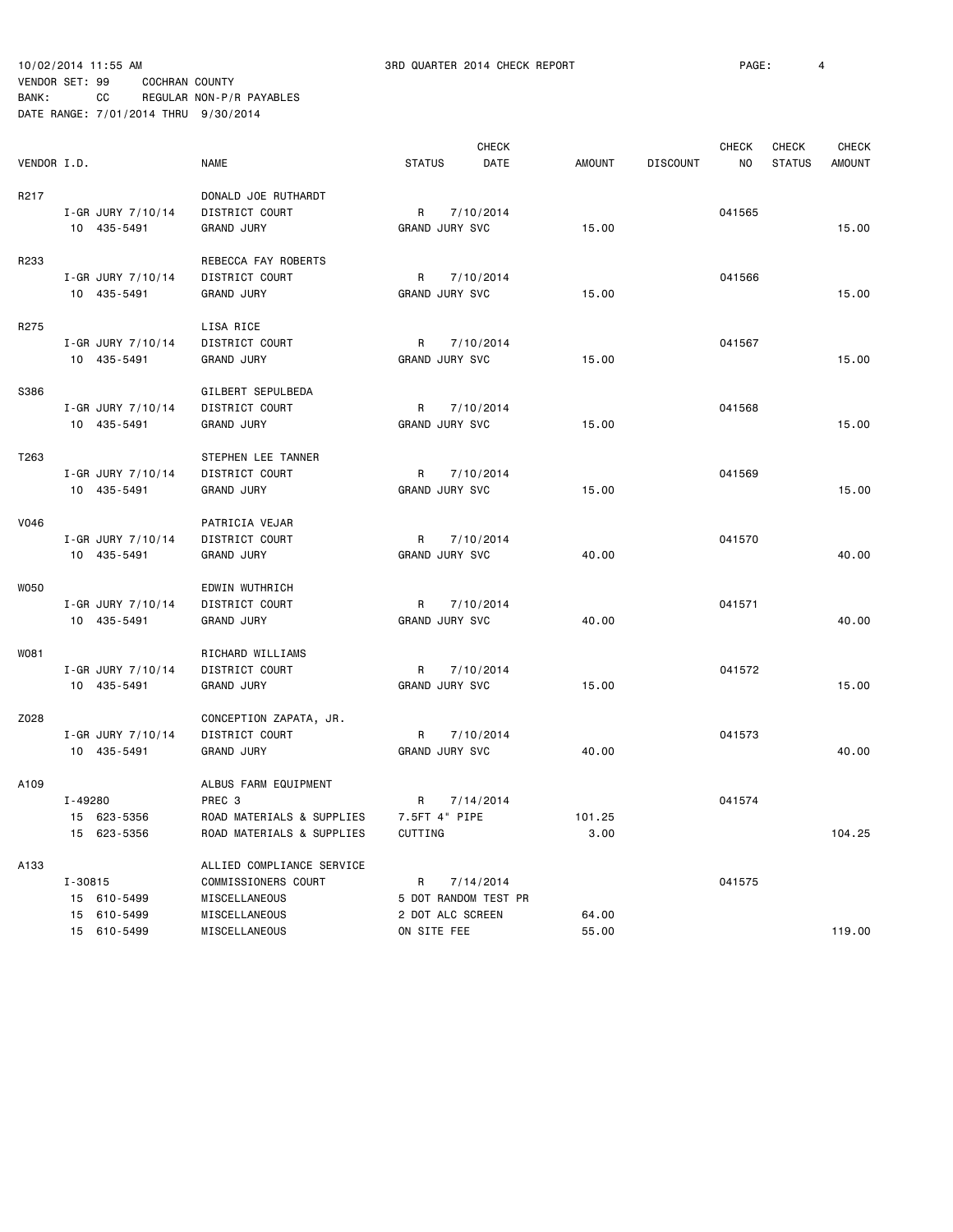|             |            |                    | <b>CHECK</b>                 |                      |           |               |                 | <b>CHECK</b> | <b>CHECK</b>  | <b>CHECK</b>  |
|-------------|------------|--------------------|------------------------------|----------------------|-----------|---------------|-----------------|--------------|---------------|---------------|
| VENDOR I.D. |            |                    | <b>NAME</b>                  | <b>STATUS</b>        | DATE      | <b>AMOUNT</b> | <b>DISCOUNT</b> | NO.          | <b>STATUS</b> | <b>AMOUNT</b> |
| A165        |            |                    | AFFILIATED COMPUTER SERVICES |                      |           |               |                 |              |               |               |
|             |            | I-1052872          | <b>CLERK</b>                 | R                    | 7/14/2014 |               |                 | 041576       |               |               |
|             |            | 10 403-5416        | FILMING & INDEXING           | 20/20 LAND REC #1688 |           | 1,250.00      |                 |              |               |               |
|             |            | 10 403-5416        | FILMING & INDEXING           | 12 CO ARCHIVAL PRINT |           | 10.68         |                 |              |               |               |
|             |            | 10 403-5416        | FILMING & INDEXING           | FREIGHT              |           | 39.52         |                 |              |               | 1,300.20      |
| A197        |            |                    | JOSIE ALVAREZ                |                      |           |               |                 |              |               |               |
|             |            | I-DW#15909         | ACTIVITY BLDG                | R                    | 7/14/2014 |               |                 | 041577       |               |               |
|             |            | 10 000-4370.101    | RENT-ACTIVITY BUILDING       | REFUND DEP FOR 6/28/ |           | 150.00        |                 |              |               | 150.00        |
| A235        |            |                    | R&D DANIEL, INC dba          |                      |           |               |                 |              |               |               |
|             | $I - 5107$ |                    | COURTHOUSE                   | R                    | 7/14/2014 |               |                 | 041578       |               |               |
|             |            | 10 510-5451        | REPAIR                       | RPR CHIEF A/C;AIR HN |           | 90.00         |                 |              |               |               |
|             |            | 10 510-5451        | REPAIR                       | RPL CONTACTOR/SRVR A |           | 247.12        |                 |              |               |               |
|             |            | 10 510-5451        | REPAIR                       | RPL AIR HANDLER BELT |           | 102.70        |                 |              |               |               |
|             |            | 10 510-5451        | REPAIR                       | MILEAGE              |           | 27.00         |                 |              |               | 466.82        |
| <b>B001</b> |            |                    | BAILEY CO. ELECTRIC COOP     |                      |           |               |                 |              |               |               |
|             | I-310820   |                    | PREC 4                       | R                    | 7/14/2014 |               |                 | 041579       |               |               |
|             |            | 15 624-5440        | UTILITIES                    | 380 KWH 5/23-6/26/14 |           | 55.24         |                 |              |               |               |
|             |            | 15 624-5440        | UTILITIES                    | AREA LIGHT           |           | 12.33         |                 |              |               |               |
|             | I-310821   |                    | PREC 3                       | R                    | 7/14/2014 |               |                 | 041579       |               |               |
|             |            | 15 623-5440        | UTILITIES                    | 116 KWH 5/20-6/23/14 |           | 27.29         |                 |              |               |               |
|             |            | 15 623-5440        | UTILITIES                    | 2 AREA LIGHTS        |           | 25.25         |                 |              |               |               |
|             | I-310822   |                    | NON-DEPT'L/SHERIFF POSSE     | R                    | 7/14/2014 |               |                 | 041579       |               |               |
|             |            | 10 409-5440        | UTILITIES                    | ELEC SVC 5/9-6/11/14 |           | 23.91         |                 |              |               | 144.02        |
| B026        |            |                    | BLEDSOE WATER SUPPLY CORP    |                      |           |               |                 |              |               |               |
|             |            | $I - 3004$ 07/14   | PREC <sub>3</sub>            | R                    | 7/14/2014 |               |                 | 041580       |               |               |
|             |            | 15 623-5440        | UTILITIES                    | WATER BILL DATED 7/5 |           | 20.10         |                 |              |               | 20.10         |
| B029        |            |                    | BRUCKNER'S TRUCK SALES, INC  |                      |           |               |                 |              |               |               |
|             |            | $I - 345401L$      | <b>PARK</b>                  | R                    | 7/14/2014 |               |                 | 041581       |               |               |
|             |            | 10 660-5451        | REPAIR                       | PREC 1 TRUCK TARP    |           | 73.08         |                 |              |               |               |
|             |            | 10 660-5451        | REPAIR                       | FREIGHT              |           | 107.00        |                 |              |               |               |
|             |            | I-346300L          | PREC 1                       | R                    | 7/14/2014 |               |                 | 041581       |               |               |
|             |            | 15 621-5451        | REPAIRS                      | 2 ROLLER 13C3        |           | 77.88         |                 |              |               |               |
|             |            | 15 621-5451        | REPAIRS                      | FREIGHT              |           | 8.89          |                 |              |               | 266.85        |
| B119        |            |                    | CHERYL BUTLER                |                      |           |               |                 |              |               |               |
|             |            | I-ELEC LAW SEM '14 | <b>ELECTIONS</b>             | R                    | 7/14/2014 |               |                 | 041582       |               |               |
|             |            | 10 490-5427        | CONTINUING EDUCATION         | 872 MI TO/FR AUSTIN  |           | 488.32        |                 |              |               |               |
|             | 10         | 490-5427           | CONTINUING EDUCATION         | 3 NITES/AUSTIN 7/6-9 |           | 360.00        |                 |              |               |               |
|             | 10         | 490-5427           | CONTINUING EDUCATION         | LODGING TAX          |           | 54.00         |                 |              |               |               |
|             |            | 10 490-5427        | CONTINUING EDUCATION         | <b>MEALS</b>         |           | 77.12         |                 |              |               | 979.44        |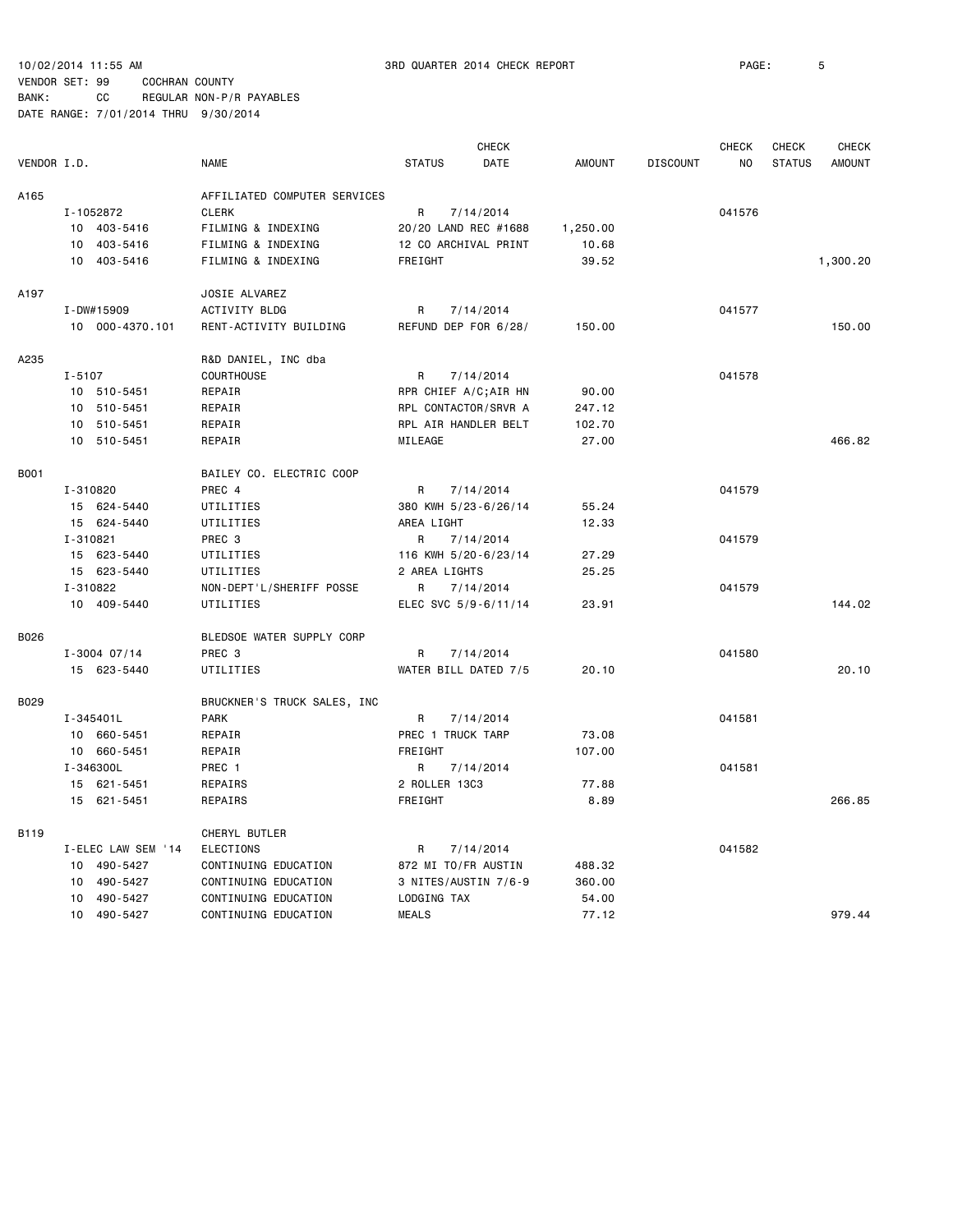|                  |          |                   |                                |                         | <b>CHECK</b>         |               |                 | <b>CHECK</b> | <b>CHECK</b>  | <b>CHECK</b>  |
|------------------|----------|-------------------|--------------------------------|-------------------------|----------------------|---------------|-----------------|--------------|---------------|---------------|
| VENDOR I.D.      |          |                   | <b>NAME</b>                    | <b>STATUS</b>           | DATE                 | <b>AMOUNT</b> | <b>DISCOUNT</b> | NO           | <b>STATUS</b> | <b>AMOUNT</b> |
| C007             |          |                   | CITY OF MORTON                 |                         |                      |               |                 |              |               |               |
|                  | I-063014 |                   | LIB/MUS/ACT BLDG/CRTHSE/PREC 1 | $\overline{R}$          | 7/14/2014            |               |                 | 041583       |               |               |
|                  |          | 10 650-5440       | UTILITIES                      | LIBRARY GAS             |                      | 19.00         |                 |              |               |               |
|                  | 10       | 650-5440          | UTILITIES                      | LIBRARY WATER           |                      | 28.00         |                 |              |               |               |
|                  | 10       | 650-5440          | UTILITIES                      | LIBRARY GARBAGE         |                      | 46.50         |                 |              |               |               |
|                  | 10       | 650-5440          | UTILITIES                      | LIBRARY SEWER           |                      | 17.00         |                 |              |               |               |
|                  | 10       | 652-5440          | UTILITIES                      | <b>MUSEUM GAS</b>       |                      | 19.00         |                 |              |               |               |
|                  | 10       | 652-5440          | UTILITIES                      | <b>MUSEUM WATER</b>     |                      | 28.00         |                 |              |               |               |
|                  | 10       | 652-5440          | UTILITIES                      | MUSEUM GARBAGE          |                      | 23.00         |                 |              |               |               |
|                  | 10       | 652-5440          | UTILITIES                      | MUSEUM SEWER            |                      | 15.00         |                 |              |               |               |
|                  | 10       | 662-5440          | UTILITIES                      | ACTIVITY BLDG GAS       |                      | 43.75         |                 |              |               |               |
|                  | 10       | 662-5440          | UTILITIES                      | ACT. BLDG WATER         |                      | 28.00         |                 |              |               |               |
|                  | 10       | 662-5440          | UTILITIES                      | ACT. BLDG GARBAGE       |                      | 72.00         |                 |              |               |               |
|                  | 10       | 662-5440          | UTILITIES                      | ACT. BLDG SEWER         |                      | 45.00         |                 |              |               |               |
|                  |          | 10 510-5440       | UTILITIES                      | COURTHOUSE GAS          |                      | 68.50         |                 |              |               |               |
|                  | 10       | 510-5440          | UTILITIES                      | <b>COURTHOUSE WATER</b> |                      | 677.25        |                 |              |               |               |
|                  | 10       | 510-5440          | UTILITIES                      | CRTHSE GARBAGE          |                      | 304.50        |                 |              |               |               |
|                  | 10       | 510-5440          | UTILITIES                      | <b>COURTHOUSE SEWER</b> |                      | 51.00         |                 |              |               |               |
|                  | 10       | 510-5440          | UTILITIES                      | ANNEX GAS               |                      |               |                 |              |               |               |
|                  | 10       | 510-5440          | UTILITIES                      | ANNEX WATER             |                      | 28.00         |                 |              |               |               |
|                  | 10       | 510-5440          | UTILITIES                      | ANNEX GARBAGE           |                      | 34.00         |                 |              |               |               |
|                  |          | 10 510-5440       | UTILITIES                      | ANNEX SEWER             |                      | 17.00         |                 |              |               |               |
|                  |          | 15 621-5440       | UTILITIES                      | PREC 1 GAS              |                      | 19.00         |                 |              |               |               |
|                  | 15       | 621-5440          | UTILITIES                      | PREC 1 WATER            |                      | 58.50         |                 |              |               |               |
|                  |          | 15 621-5440       | UTILITIES                      | PREC 1 GARBAGE          |                      | 46.50         |                 |              |               | 1,688.50      |
| C007             |          |                   | CITY OF MORTON                 |                         |                      |               |                 |              |               |               |
|                  |          | I-07/01/14 PREC 1 | PREC 1                         | R                       | 7/14/2014            |               |                 | 041584       |               |               |
|                  |          | 15 621-5440       | UTILITIES                      |                         | LANDFILL 6/24 (COUCH | 40.00         |                 |              |               | 40.00         |
| C <sub>008</sub> |          |                   | CITY OF WHITEFACE              |                         |                      |               |                 |              |               |               |
|                  |          | $I - 409$ 07/14   | PREC <sub>2</sub>              | R                       | 7/14/2014            |               |                 | 041585       |               |               |
|                  |          | 15 622-5440       | UTILITIES                      | GAS SVC                 |                      | 16.25         |                 |              |               |               |
|                  |          | 15 622-5440       | UTILITIES                      | WATER SVC               |                      | 14.00         |                 |              |               |               |
|                  |          | 15 622-5440       | UTILITIES                      | GARBAGE SVC             |                      | 50.10         |                 |              |               |               |
|                  |          | 15 622-5440       | UTILITIES                      | SEWER SVC               |                      | 22.50         |                 |              |               | 102.85        |
| C035             |          |                   | COX AUTO SUPPLY CO             |                         |                      |               |                 |              |               |               |
|                  | C-272866 |                   | JAIL                           | R                       | 7/14/2014            |               |                 | 041586       |               |               |
|                  |          | 10 512-5451       | REPAIR                         | RET 15 VELCRO           |                      | 44.85CR       |                 |              |               |               |
|                  |          | 10 512-5451       | REPAIR                         | RET PAINT ROLLER        |                      | 2.09CR        |                 |              |               |               |
|                  |          | 10 512-5451       | REPAIR                         |                         | RET PAINT ROLLER KIT | 10.49CR       |                 |              |               |               |
|                  |          | 10 512-5451       | REPAIR                         | RET 24 SPRAYWAY         |                      | 119.76CR      |                 |              |               |               |
|                  |          | 10 512-5451       | REPAIR                         | RET 2 RUSKIL            |                      | 65.90CR       |                 |              |               |               |
|                  | I-271870 |                   | PREC 2                         | R                       | 7/14/2014            |               |                 | 041586       |               |               |
|                  |          | 15 622-5451       | REPAIRS                        | 3 15/40 3-1GL OIL       |                      | 155.97        |                 |              |               |               |
|                  | I-271896 |                   | SHERIFF                        | R                       | 7/14/2014            |               |                 | 041586       |               |               |
|                  |          | 10 560-5334       | OTHER SUPPLIES                 | 2 MOSQUITO SPRAY        |                      | 16.58         |                 |              |               |               |
|                  | I-272007 |                   | PREC 2                         | R                       | 7/14/2014            |               |                 | 041586       |               |               |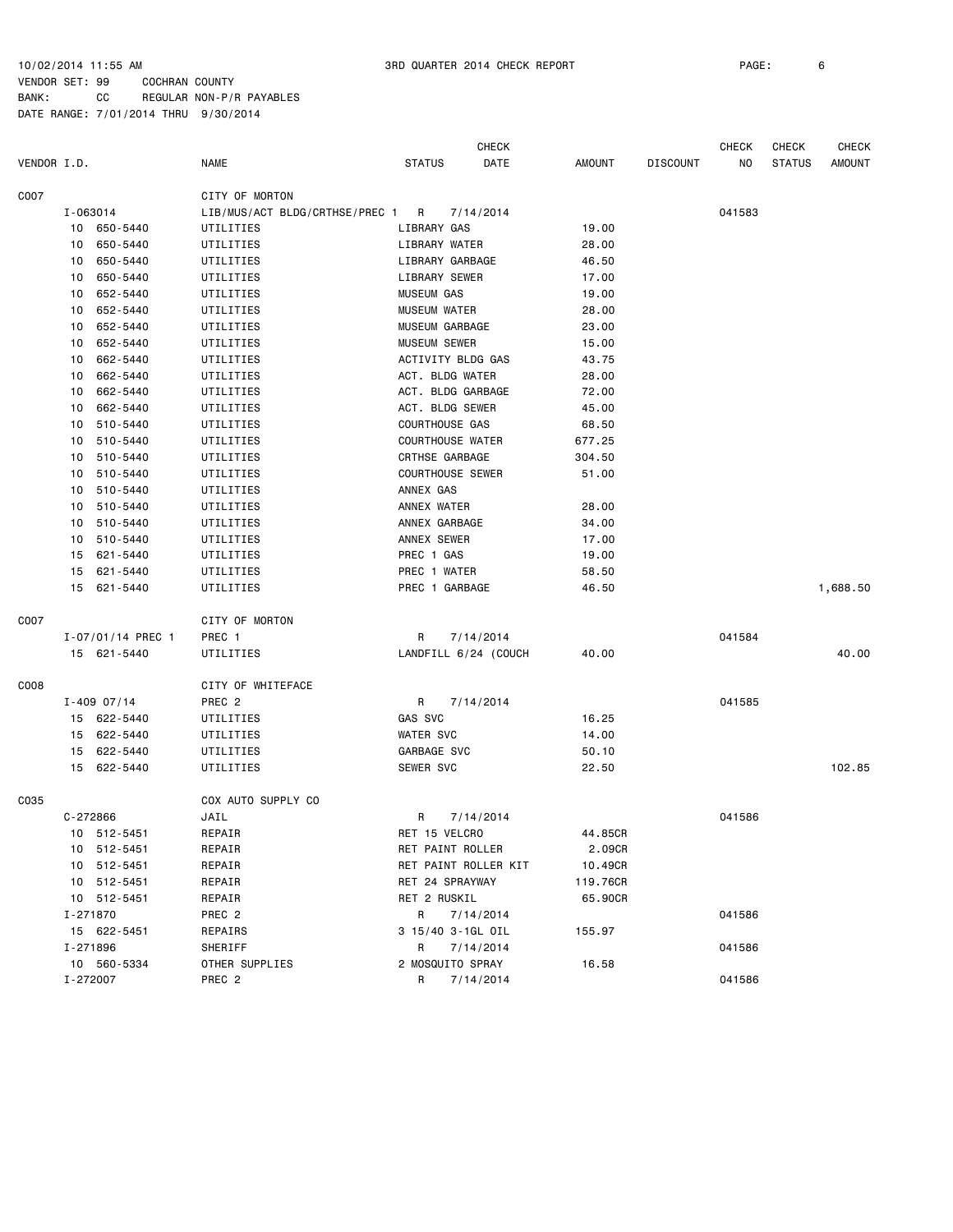|             |          |             |                            |                   | <b>CHECK</b> |        |                 | CHECK  | <b>CHECK</b>  | <b>CHECK</b> |
|-------------|----------|-------------|----------------------------|-------------------|--------------|--------|-----------------|--------|---------------|--------------|
| VENDOR I.D. |          |             | <b>NAME</b>                | <b>STATUS</b>     | DATE         | AMOUNT | <b>DISCOUNT</b> | NO.    | <b>STATUS</b> | AMOUNT       |
| C035        |          |             | COX AUTO SUPPLY CO<br>CONT |                   |              |        |                 |        |               |              |
|             |          | I-272007    | PREC <sub>2</sub>          | R                 | 7/14/2014    |        |                 | 041586 |               |              |
|             |          | 15 622-5451 | REPAIRS                    | <b>GUN GREASE</b> |              | 34.09  |                 |        |               |              |
|             |          | 15 622-5356 | ROAD MATERIALS & SUPPLIES  | 3 BLUE SHOP TOWEL |              | 9.81   |                 |        |               |              |
|             |          | 15 622-5356 | ROAD MATERIALS & SUPPLIES  | 2 ANGEL SOFT      |              | 4.18   |                 |        |               |              |
|             |          | 15 622-5356 | ROAD MATERIALS & SUPPLIES  | 2 GLASS CLEANER   |              | 6.30   |                 |        |               |              |
|             | I-272274 |             | PREC 1                     | R                 | 7/14/2014    |        |                 | 041586 |               |              |
|             |          | 15 621-5451 | REPAIRS                    | 2 TRUFUEL         |              | 14.98  |                 |        |               |              |
|             | I-272310 |             | <b>COURTHOUSE</b>          | R                 | 7/14/2014    |        |                 | 041586 |               |              |
|             |          | 10 510-5332 | CUSTODIAL SUPPLIES         | 2PK BATTERY       |              | 4.98   |                 |        |               |              |
|             | I-272639 |             | JAIL                       | R                 | 7/14/2014    |        |                 | 041586 |               |              |
|             |          | 10 512-5451 | REPAIR                     | 2 PRIMER          |              | 9.38   |                 |        |               |              |
|             |          | 10 512-5451 | REPAIR                     | 2 PAINT           |              | 9.18   |                 |        |               |              |
|             |          | 10 512-5451 | REPAIR                     | 4 SANDPAPER       |              | 4.76   |                 |        |               |              |
|             |          | 10 512-5451 | REPAIR                     | 2 PAINT           |              | 65.90  |                 |        |               |              |
|             |          | 10 512-5451 | REPAIR                     | 2 PAINT BRUSH     |              | 3.98   |                 |        |               |              |
|             | I-272741 |             | PREC 4                     | R                 | 7/14/2014    |        |                 | 041586 |               |              |
|             |          | 15 624-5356 | ROAD MATERIALS & SUPPLIES  | TIE WIRE          |              | 4.99   |                 |        |               |              |
|             |          | 15 624-5356 | ROAD MATERIALS & SUPPLIES  | 2 CARB CLNR       |              | 7.98   |                 |        |               |              |
|             |          | 15 624-5356 | ROAD MATERIALS & SUPPLIES  | 2 SEA FOAM        |              | 15.98  |                 |        |               |              |
|             |          | 15 624-5356 | ROAD MATERIALS & SUPPLIES  | BLO GUN KIT       |              | 21.02  |                 |        |               |              |
|             |          | 15 624-5356 | ROAD MATERIALS & SUPPLIES  | PLUG              |              | 2.99   |                 |        |               |              |
|             |          | 15 624-5356 | ROAD MATERIALS & SUPPLIES  | 100 FT WATER HOSE |              | 69.99  |                 |        |               |              |
|             |          | 15 624-5356 | ROAD MATERIALS & SUPPLIES  | NOZZLE            |              | 5.55   |                 |        |               |              |
|             |          | I-272762    | PREC 4                     | R                 | 7/14/2014    |        |                 | 041586 |               |              |
|             |          | 15 624-5356 | ROAD MATERIALS & SUPPLIES  | 4 134A FREON      |              | 39.80  |                 |        |               |              |
|             |          | 15 624-5356 | ROAD MATERIALS & SUPPLIES  | $A/C$ PRO         |              | 39.99  |                 |        |               |              |
|             |          | 15 624-5356 | ROAD MATERIALS & SUPPLIES  | DRUM LINERS       |              | 20.99  |                 |        |               |              |
|             |          | 15 624-5356 | ROAD MATERIALS & SUPPLIES  | LEAF BAG          |              | 12.09  |                 |        |               |              |
|             | I-272788 |             | SHERIFF                    | R                 | 7/14/2014    |        |                 | 041586 |               |              |
|             |          | 10 560-5334 | OTHER SUPPLIES             | 2 DUSTER          |              | 17.98  |                 |        |               |              |
|             | I-272838 |             | SHERIFF/JAIL               | R                 | 7/14/2014    |        |                 | 041586 |               |              |
|             |          | 10 560-5334 | OTHER SUPPLIES             | LIQ WAXY SUDS     |              | 9.99   |                 |        |               |              |
|             |          | 10 560-5334 | OTHER SUPPLIES             | 24 SPRAY WAY      |              | 119.76 |                 |        |               |              |
|             |          | 10 560-5334 | OTHER SUPPLIES             | WASHER FLUID      |              | 2.89   |                 |        |               |              |
|             | 10       | 512-5451    | REPAIR                     | PAINT ROLLER      |              | 2.09   |                 |        |               |              |
|             |          | 10 512-5451 | REPAIR                     | PAINT ROLLER KIT  |              | 10.49  |                 |        |               |              |
|             |          | 10 512-5451 | REPAIR                     | 15 VELCRO         |              | 44.85  |                 |        |               |              |
|             | I-272867 |             | JAIL                       | R                 | 7/14/2014    |        |                 | 041586 |               |              |
|             |          | 10 512-5451 | REPAIR                     | 2 VELCRO          |              | 5.98   |                 |        |               |              |
|             |          | 10 512-5451 | REPAIR                     | 2 PAINT TRAY      |              | 3.98   |                 |        |               |              |
|             |          | I-272868    | PREC 4                     | R i               | 7/14/2014    |        |                 | 041586 |               |              |
|             |          | 15 624-5451 | REPAIRS                    | 134A KIT          |              | 39.99  |                 |        |               |              |
|             |          | I-272869    | PREC 4                     | R                 | 7/14/2014    |        |                 | 041586 |               |              |
|             |          | 15 624-5451 | REPAIRS                    | 4 3/8x3 BOLT      |              | 1.60   |                 |        |               |              |
|             |          | 15 624-5451 | REPAIRS                    | 4 3/8 HEX NUT     |              | 0.28   |                 |        |               |              |
|             |          | 15 624-5451 | REPAIRS                    | 4 3/8 FLAT WASHER |              | 0.24   |                 |        |               |              |
|             | I-272921 |             | JAIL                       | R                 | 7/14/2014    |        |                 | 041586 |               |              |
|             |          |             |                            |                   |              |        |                 |        |               |              |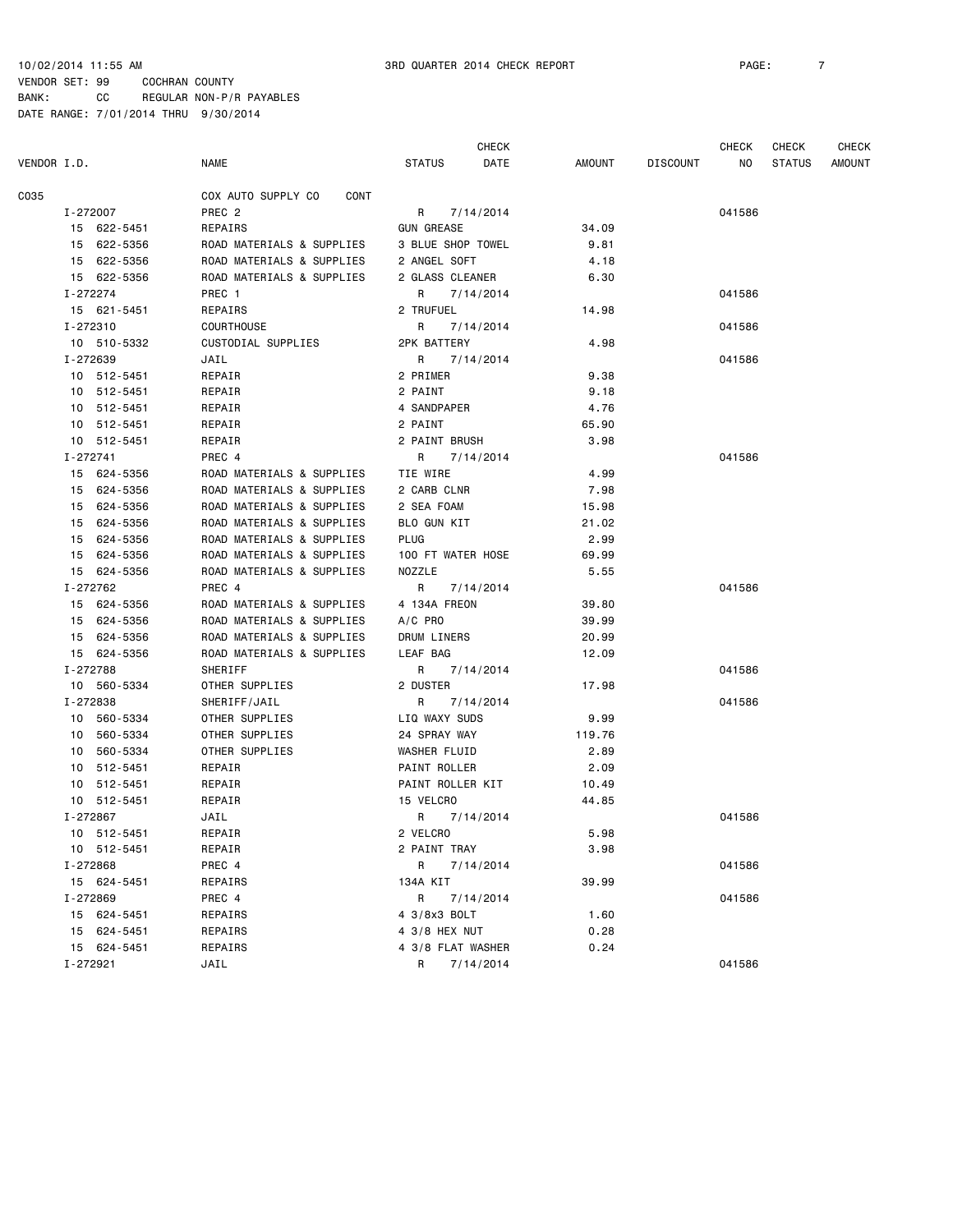| VENDOR I.D.    | <b>NAME</b>                 | <b>STATUS</b>         | <b>CHECK</b><br>DATE | <b>AMOUNT</b> | <b>DISCOUNT</b> | <b>CHECK</b><br>ΝO | <b>CHECK</b><br><b>STATUS</b> | <b>CHECK</b><br>AMOUNT |
|----------------|-----------------------------|-----------------------|----------------------|---------------|-----------------|--------------------|-------------------------------|------------------------|
| C035           | COX AUTO SUPPLY CO<br>CONT  |                       |                      |               |                 |                    |                               |                        |
| I-272921       | JAIL                        | R                     | 7/14/2014            |               |                 | 041586             |                               |                        |
| 10 512-5451    | REPAIR                      | PAINT ROLLER          |                      | 2.89          |                 |                    |                               |                        |
| 10 512-5451    | REPAIR                      | POLY BRUSH            |                      | 0.49          |                 |                    |                               |                        |
| 10 512-5451    | REPAIR                      | POLY BRUSH            |                      | 0.69          |                 |                    |                               |                        |
| I-272973       | PREC <sub>3</sub>           | R                     | 7/14/2014            |               |                 | 041586             |                               |                        |
| 15 623-5451    | REPAIRS                     | 2 PAINT               |                      | 65.90         |                 |                    |                               |                        |
| 15 623-5451    | REPAIRS                     | <b>ACETONE</b>        |                      | 17.99         |                 |                    |                               |                        |
| 15 623-5451    | REPAIRS                     | 4 PAINT MITT          |                      | 21.96         |                 |                    |                               |                        |
| 15 623-5451    | REPAIRS                     | 2 GLOVE               |                      | 7.90          |                 |                    |                               |                        |
| I-272986       | PREC 4                      | R                     | 7/14/2014            |               |                 | 041586             |                               |                        |
| 15 624-5451    | REPAIRS                     | 4 3/8x3 BOLT          |                      | 1.60          |                 |                    |                               |                        |
| 624-5451<br>15 | REPAIRS                     | 4 3/8 FLAT WASHER     |                      | 0.24          |                 |                    |                               |                        |
| 15 624-5451    | REPAIRS                     | 4 3/8 HEX NUT         |                      | 0.28          |                 |                    |                               |                        |
| 15<br>624-5356 | ROAD MATERIALS & SUPPLIES   | MARVEL OIL            |                      | 5.99          |                 |                    |                               |                        |
| 15 624-5356    | ROAD MATERIALS & SUPPLIES   | AIR FRESHENER         |                      | 2.29          |                 |                    |                               |                        |
| I-273007       | SHERIFF                     | R                     | 7/14/2014            |               |                 | 041586             |                               |                        |
| 10 560-5451    | MACHINERY-NON-OFFICE REPAIR | 5 WASHER FLUID        |                      | 14.45         |                 |                    |                               |                        |
| 10 560-5451    | MACHINERY-NON-OFFICE REPAIR | WIX OIL FILTER        |                      | 7.51          |                 |                    |                               |                        |
| 10 560-5451    | MACHINERY-NON-OFFICE REPAIR | 28 SYN MOTOR OIL      |                      | 208.60        |                 |                    |                               |                        |
| 10 560-5451    | MACHINERY-NON-OFFICE REPAIR | WIX FILTER            |                      | 21.69         |                 |                    |                               |                        |
| I-273022       | LIBRARY                     | R                     | 7/14/2014            |               |                 | 041586             |                               |                        |
| 10 650-5310    | OFFICE SUPPLIES             | <b>EXTENSION CORD</b> |                      | 29.99         |                 |                    |                               |                        |
| I-273098       | PREC <sub>3</sub>           | R                     | 7/14/2014            |               |                 | 041586             |                               |                        |
| 15 623-5356    | ROAD MATERIALS & SUPPLIES   | CABLE TIES            |                      | 17.89         |                 |                    |                               |                        |
| 15 623-5356    | ROAD MATERIALS & SUPPLIES   | <b>MASTER LOCK</b>    |                      | 14.99         |                 |                    |                               |                        |
| 15 623-5356    | ROAD MATERIALS & SUPPLIES   | <b>AMDRO</b>          |                      | 8.09          |                 |                    |                               |                        |
| I-273106       | JAIL                        | R                     | 7/14/2014            |               |                 | 041586             |                               |                        |
| 10 512-5451    | REPAIR                      | 2 PAINT BRUSH         |                      | 0.98          |                 |                    |                               |                        |
| 10 512-5451    | REPAIR                      | 2 PAINT BRUSH         |                      | 1.38          |                 |                    |                               |                        |
| 10 512-5451    | REPAIR                      | PAINT BRUSH           |                      | 1.99          |                 |                    |                               |                        |
| I-273166       | PREC <sub>3</sub>           | R                     | 7/14/2014            |               |                 | 041586             |                               |                        |
| 15 623-5451    | REPAIRS                     | <b>COPPER CUTTER</b>  |                      | 4.79          |                 |                    |                               |                        |
| 15 623-5451    | REPAIRS                     | 3/8 COPPER TUBING     |                      | 1.99          |                 |                    |                               |                        |
| 15<br>623-5451 | REPAIRS                     | CARB CLNR             |                      | 3.99          |                 |                    |                               |                        |
| 15 623-5451    | REPAIRS                     | 2 FITTING #160600     |                      | 0.72          |                 |                    |                               |                        |
| 15 623-5451    | REPAIRS                     | 2 FITTING #161600     |                      | 2.04          |                 |                    |                               |                        |
| I-273206       | SHERIFF                     | R                     | 7/14/2014            |               |                 | 041586             |                               |                        |
| 10 560-5451    | MACHINERY-NON-OFFICE REPAIR | BULB/#135             |                      | 9.45          |                 |                    |                               |                        |
| I-273566       | PREC 3                      | R 7/14/2014           |                      |               |                 | 041586             |                               |                        |
| 15 623-5451    | REPAIRS                     | CONDUIT               |                      | 4.79          |                 |                    |                               |                        |
| 15 623-5451    | REPAIRS                     | CONDUIT               |                      | 5.99          |                 |                    |                               |                        |
| I-273723       | PREC 1                      | R                     | 7/14/2014            |               |                 | 041586             |                               |                        |
| 15 621-5451    | REPAIRS                     | AIR LINE SPL          |                      | 4.99          |                 |                    |                               |                        |
| I-273756       | PREC 1                      | R                     | 7/14/2014            |               |                 | 041586             |                               |                        |
| 15 621-5451    | REPAIRS                     | 2 PAINT               |                      | 11.10         |                 |                    |                               |                        |
| 15 621-5451    | REPAIRS                     | PAINT                 |                      | 6.75          |                 |                    |                               |                        |
| I-273825       | PREC 4                      | R                     | 7/14/2014            |               |                 | 041586             |                               |                        |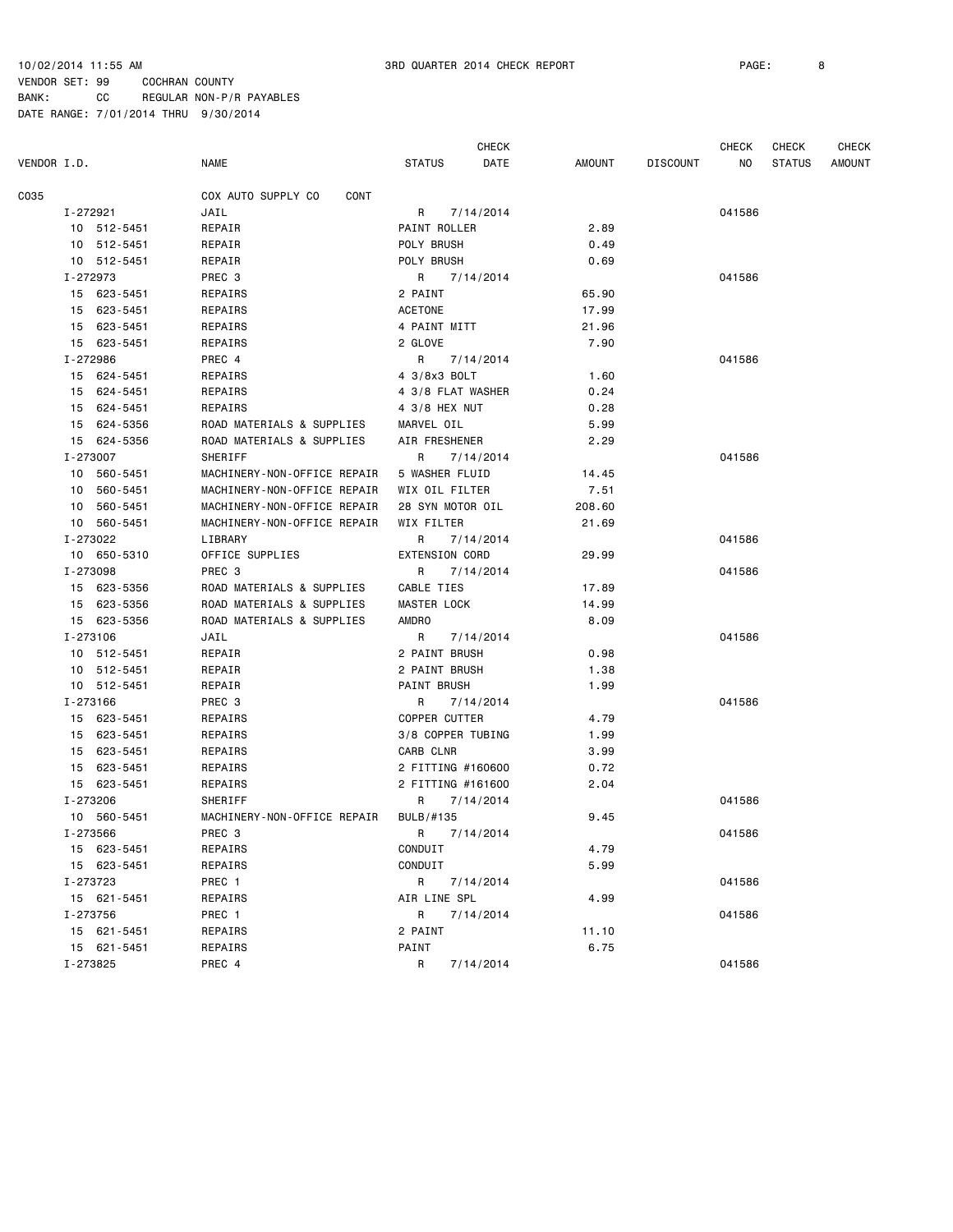CHECK CHECK CHECK CHECK VENDOR I.D. NAME STATUS DATE AMOUNT DISCOUNT NO STATUS AMOUNT C035 COX AUTO SUPPLY CO CONT I-273825 PREC 4 R 7/14/2014 041586 15 624-5451 REPAIRS 3-1GL ROTELLA 57.19 I-273981 CEMETERY R 7/14/2014 041586 10 516-5451 REPAIR 2 WEED EATER HEAD 75.98 10 516-5451 REPAIR SHIPPING 12.07 I-274011 COURTHOUSE/GENERATOR R 7/14/2014 041586 10 510-5451 REPAIR ANTIFREEZE 11.99 10 510-5451 REPAIR 2 1/4 FUEL LINE 1.90 10 510-5451 REPAIR MICRO CLAMP 1.14 I-274084 CEMETERY R 7/14/2014 041586 10 516-5451 REPAIR 2 WIPER BLADE 14.38 10 516-5332 CUSTODIAL SUPPLIES BATTERIES 5.19 I-274429 JAIL R 7/14/2014 041586 10 512-5451 REPAIR 8 3/8x2 BOLT 2.24 10 512-5451 REPAIR 8 3/8 HEX NUT 0.56 10 512-5451 REPAIR **REPAIR** DRILL BIT 5.49 I-274551 SHERIFF/WESTWARD R 7/14/2014 041586 10 560-5451 MACHINERY-NON-OFFICE REPAIR 2 OIL FILTER #51372 15.02 10 560-5451 MACHINERY-NON-OFFICE REPAIR 1 OIL FILTER #51372 7.51 10 560-5451 MACHINERY-NON-OFFICE REPAIR 1 WIX FILTER #49883 21.69 10 560-5451 MACHINERY-NON-OFFICE REPAIR 1 ANTIFREEZE 12.99 10 560-5451 MACHINERY-NON-OFFICE REPAIR 2 ATF 12.98 10 560-5451 MACHINERY-NON-OFFICE REPAIR 1 FL500S 6.49 10 560-5451 MACHINERY-NON-OFFICE REPAIR 1 PT BRAKE FLUID 2.09 10 560-5451 MACHINERY-NON-OFFICE REPAIR 1 AIR FILTER #46814 20.58 10 560-5451 MACHINERY-NON-OFFICE REPAIR OIL FILTER #51348 6.95 10 560-5451 MACHINERY-NON-OFFICE REPAIR RAIN-X 5.49 10 560-5451 MACHINERY-NON-OFFICE REPAIR OIL FILTER #57502 7.69 10 560-5451 MACHINERY-NON-OFFICE REPAIR AIR FILTER #46935 14.88 10 560-5451 MACHINERY-NON-OFFICE REPAIR AIR FILTER #46814 20.58 10 560-5451 MACHINERY-NON-OFFICE REPAIR OIL FILTER #51348 6.95 10 560-5451 MACHINERY-NON-OFFICE REPAIR OIL FILTER #51372 7.51 10 560-5451 MACHINERY-NON-OFFICE REPAIR AIR FILTER #46814 20.58 I-274553 SHERIFF/WESTWARD R 7/14/2014 041586 10 560-5451 MACHINERY-NON-OFFICE REPAIR 85/140 GEAR OIL 3.99 1,492.97 C084 CLERK, SEVENTH COURT OF APPEAL I-JUN 2014 STATE FEES R 7/14/2014 041590 90 000-2379.002 7th Crt of Appeal Gov't22.2081COUNTY COURT 10.00 10.00 C092 CCH I-2100404470 ATTORNEY R 7/14/2014 041591 10 475-5590 LAW LIBRARY MTRLS/UPDATES LOISLAW FED+ 8/1/14- 3,213.00 3,213.00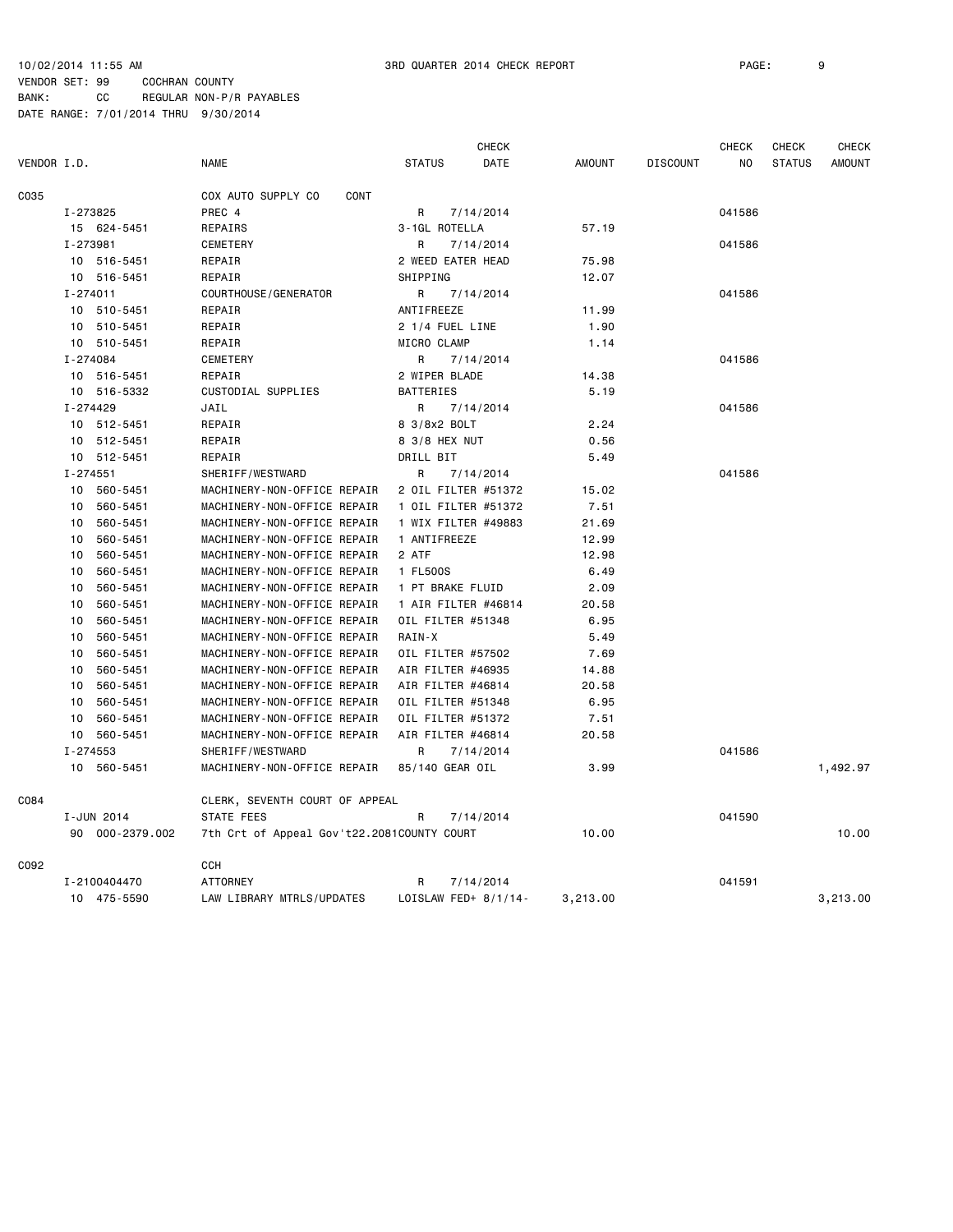10/02/2014 11:55 AM 3RD QUARTER 2014 CHECK REPORT PAGE: 10

#### VENDOR SET: 99 COCHRAN COUNTY BANK: CC REGULAR NON-P/R PAYABLES

|             |               |                  | <b>CHECK</b>                          |                 |                       |               |                 | <b>CHECK</b> | <b>CHECK</b>  | <b>CHECK</b>  |
|-------------|---------------|------------------|---------------------------------------|-----------------|-----------------------|---------------|-----------------|--------------|---------------|---------------|
| VENDOR I.D. |               |                  | <b>NAME</b>                           | <b>STATUS</b>   | DATE                  | <b>AMOUNT</b> | <b>DISCOUNT</b> | NO           | <b>STATUS</b> | <b>AMOUNT</b> |
| C183        |               |                  | SHAHEEN CORP dba                      |                 |                       |               |                 |              |               |               |
|             |               |                  | I-D B PATTON 6/18/14 JUSTICE OF PEACE | R               | 7/14/2014             |               |                 | 041592       |               |               |
|             |               | 10 455-5405      | <b>AUTOPSY</b>                        |                 | TRNSPRT/DAVID B PATT  | 175.00        |                 |              |               | 175.00        |
|             |               |                  |                                       |                 |                       |               |                 |              |               |               |
| C255        |               |                  | COCHRAN COUNTY AIRPORT FUND           |                 |                       |               |                 |              |               |               |
|             |               | I-2014 SUBSIDY   | AIRPORT FUND                          | R               | 7/14/2014             |               |                 | 041593       |               |               |
|             |               | 10 700-5700      | TRANSFERS TO OTHER FUNDS              |                 | TRANSFR TO AIRPORT/O  | 20,000.00     |                 |              |               | 20,000.00     |
| C356        |               |                  | MARIA CASTANEDA                       |                 |                       |               |                 |              |               |               |
|             | I-DW#15927    |                  | ACTIVITY BLDG                         | R               | 7/14/2014             |               |                 | 041594       |               |               |
|             |               | 10 000-4370.101  | RENT-ACTIVITY BUILDING                |                 | REF DEP FOR 7/5/14    | 150.00        |                 |              |               | 150.00        |
| D048        |               |                  | DATA-LINE OFFICE SYSTEMS              |                 |                       |               |                 |              |               |               |
|             | I-IN14300     |                  | LIBRARY                               | R               | 7/14/2014             |               |                 | 041595       |               |               |
|             |               | 10 650-5411      | MAINTENANCE CONTRACTS                 |                 | COPIER MAINT 7/8-8/7  | 37.50         |                 |              |               |               |
|             |               | 10 650-5411      | MAINTENANCE CONTRACTS                 |                 | 509 COLOR COPIES/MAI  | 50.90         |                 |              |               | 88,40         |
|             |               |                  |                                       |                 |                       |               |                 |              |               |               |
| D153        |               |                  | SHANNA DEWBRE                         |                 |                       |               |                 |              |               |               |
|             | $I - 7/10/14$ |                  | DISTRICT COURT                        | R               | 7/14/2014             |               |                 | 041596       |               |               |
|             |               | 10 435-5499      | MISCELLANEOUS                         |                 | SNACKS/GRAND JURY     | 17.73         |                 |              |               | 17.73         |
| E005        |               |                  | EAGLE RUBBER & SUPPLY                 |                 |                       |               |                 |              |               |               |
|             | $I - 69740$   |                  | PREC <sub>2</sub>                     | R               | 7/14/2014             |               |                 | 041597       |               |               |
|             |               | 15 622-5451      | REPAIRS                               |                 | HYDR HOSE ASSY 1/2"   | 92.25         |                 |              |               | 92.25         |
| E075        |               |                  | <b>WEX BANK</b>                       |                 |                       |               |                 |              |               |               |
|             | I-37292564    |                  | EXT SVC/JUV PROB/SHERIFF              | R               | 7/14/2014             |               |                 | 041598       |               |               |
|             |               | 10 665-5330      | FUEL AND OIL                          |                 | 23.192GL UNL; MRTN 6/ | 82.54         |                 |              |               |               |
|             |               | 10 665-5330      | FUEL AND OIL                          |                 | 31.558GL UNL; WACO 6/ | 110.42        |                 |              |               |               |
|             |               | 10 665-5330      | FUEL AND OIL                          |                 | 25.698GL UNL;LTLFLD   | 87.35         |                 |              |               |               |
|             | 10            | 665-5330         | FUEL AND OIL                          |                 | 29.034GL UNL; LBK 6/1 | 101.30        |                 |              |               |               |
|             |               | 10 560-5330      | FUEL AND OIL                          |                 | 16.369GL UNL;LBK 6/1  | 57.28         |                 |              |               |               |
|             |               | 17 573-5330      | <b>FUEL</b>                           |                 | 11.239GL UNL; RUIDOSO | 40.00         |                 |              |               |               |
|             |               | 17 573-5330      | <b>FUEL</b>                           |                 | 19.648GL UNL; SAN ANG | 66.00         |                 |              |               |               |
|             | 10            | 665-5330         | FUEL AND OIL                          |                 | CR FED TAX ON 31.558  | 1.58CR        |                 |              |               | 543.31        |
| F010        |               |                  | FIVE-AREA TELEPHONE CO-OP             |                 |                       |               |                 |              |               |               |
|             |               | I-927-5510 JUL14 | PREC 4                                | R               | 7/14/2014             |               |                 | 041599       |               |               |
|             |               | 15 624-5420      | TELECOMMUNICATIONS                    | BASIC LOCAL SVC |                       | 32.25         |                 |              |               |               |
|             |               | 15 624-5420      | TELECOMMUNICATIONS                    | <b>FEES</b>     |                       | 8.08          |                 |              |               | 40.33         |
| F073        |               |                  | FRONTIER VALLEY INC.                  |                 |                       |               |                 |              |               |               |
|             | I-366953      |                  | CEMETERY                              | R               | 7/14/2014             |               |                 | 041600       |               |               |
|             | 10            | 516-5451         | REPAIR                                |                 | RPL OVERLOAD, NW WELL | 89.00         |                 |              |               |               |
|             |               | 10 516-5451      | REPAIR                                |                 | SQ D OVERLOAD 9-27AM  | 121.57        |                 |              |               | 210.57        |
|             |               |                  |                                       |                 |                       |               |                 |              |               |               |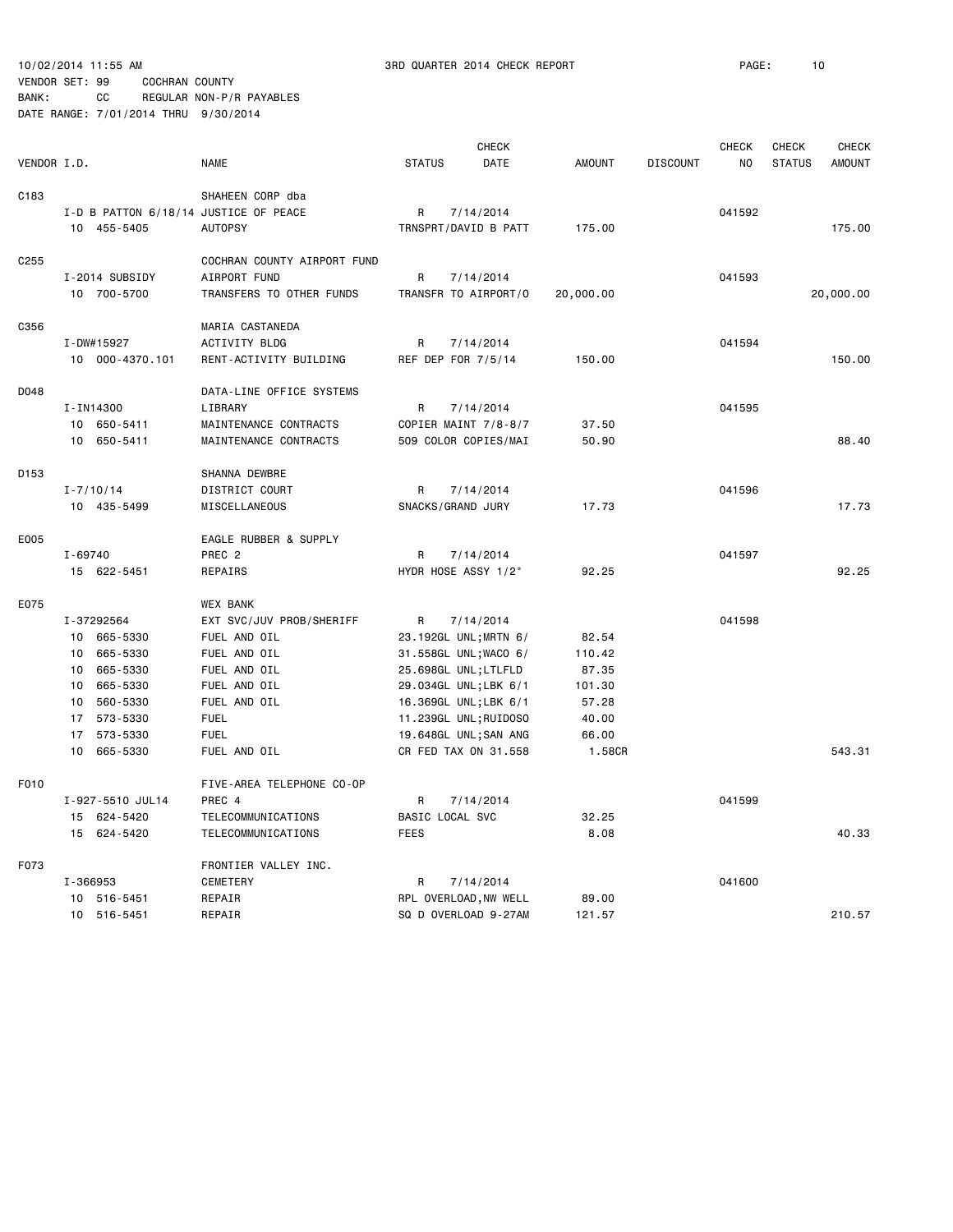|             | <b>CHECK</b>                 |                                                    |                 |                          |               | <b>CHECK</b>    | <b>CHECK</b> | <b>CHECK</b>  |               |
|-------------|------------------------------|----------------------------------------------------|-----------------|--------------------------|---------------|-----------------|--------------|---------------|---------------|
| VENDOR I.D. |                              | <b>NAME</b>                                        | <b>STATUS</b>   | DATE                     | <b>AMOUNT</b> | <b>DISCOUNT</b> | NO.          | <b>STATUS</b> | <b>AMOUNT</b> |
| F215        |                              | 1ST CLASS PLUMBING HEATING & A                     |                 |                          |               |                 |              |               |               |
|             | I-2052962                    | JAIL                                               | R               | 7/14/2014                |               |                 | 041601       |               |               |
|             | 10 512-5451                  | REPAIR                                             |                 | 3/4 BALL VALVE PEX       | 11.16         |                 |              |               |               |
|             | 512-5451<br>10               | REPAIR                                             | 2 3/4 RING PEX  |                          | 1.99          |                 |              |               |               |
|             | 10 512-5451                  | REPAIR                                             |                 | 1 HR/ISOL VLV ON TEM     | 80.00         |                 |              |               | 93.15         |
| G005        |                              | <b>GENERAL FUND</b>                                |                 |                          |               |                 |              |               |               |
|             | I-2ND QTR CIVIL '14          | STATE CIVIL FEES                                   | R               | 7/14/2014                |               |                 | 041602       |               |               |
|             | 000-2363.004<br>90           | Co Filing Fee Ind Lgl Serv.                        |                 | 2ND QTR CIVIL FEES       | 0.50          |                 |              |               |               |
|             | 000-2363.001<br>90           | Divorce & Family Gov't 133.1512ND QTR CIVIL FEES   |                 |                          | 1.00          |                 |              |               |               |
|             | 000-2363.002<br>90           | Other Than Divorce/Family 10B 2ND QTR CIVIL FEES   |                 |                          | 2.00          |                 |              |               |               |
|             | 90<br>000-2363.004           | Co Filing Fee Ind Lgl Serv.                        |                 | 2ND QTR CIVIL FEES       | 3.50          |                 |              |               |               |
|             | I-2ND QTR CRIM '14           | STATE CRIMINAL FEES                                | R               | 7/14/2014                |               |                 | 041602       |               |               |
|             | 000-2358.001<br>90           | State CCC Date 010104 Forward 2ND QTR CRIMINAL FEE |                 |                          | 300.10        |                 |              |               |               |
|             | 000-2368<br>90               | BB Bond Fee (Gov CD 41.258)                        |                 | 2ND QTR CRIMINAL FEE     | 27.50         |                 |              |               |               |
|             | 000-2369<br>90               | EMS Trauma Sec49.02 SB1131                         |                 | 2ND QTR CRIMINAL FEE     | 2.58          |                 |              |               |               |
|             | 000-2378<br>90               | JRF Jury Reimb Fee CCP102.00452ND QTR CRIMINAL FEE |                 |                          | 29.83         |                 |              |               |               |
|             | 000-2363.003<br>90           | Indigent Defense Fee                               |                 | 2ND QTR CRIMINAL FEE     | 14.95         |                 |              |               |               |
|             | 000-2355<br>90               | MVF CCP 102.002                                    |                 | 2ND QTR CRIMINAL FEE     | 0.36          |                 |              |               |               |
|             | 90<br>000-2367               | STF-Sub 95% C(Trans CD542.40 2ND QTR CRIMINAL FEE  |                 |                          | 115.57        |                 |              |               |               |
|             | I-2ND QTR SPEC '14           | SPECIALTY COURT FEES                               | R               | 7/14/2014                |               |                 | 041602       |               |               |
|             | 90<br>000-2379.001           | Drug Court Fee CCP102.0178                         |                 | 2ND QTR SPECIALTY CT     | 1.83          |                 |              |               | 499.72        |
| G031        |                              | GRAINGER                                           |                 |                          |               |                 |              |               |               |
|             | I-9484515086                 | <b>PARK</b>                                        | R               | 7/14/2014                |               |                 | 041603       |               |               |
|             | 10 660-5451                  | REPAIR                                             | 2 TOILET #1ZKZ3 |                          | 413.34        |                 |              |               | 413.34        |
| G074        |                              | GRAVES, HUMPHRIES, STAHL, LTD                      |                 |                          |               |                 |              |               |               |
|             | I-FEES APR2014               | JUSTICE OF PEACE                                   | R               | 7/14/2014                |               |                 | 041604       |               |               |
|             | 10 000-2206.002              | COLLECTION AGENCY FEES                             |                 | COLLECTION FEES APR      | 528.00        |                 |              |               |               |
|             | I-FEES JUN2014               | JUSTICE OF PEACE                                   | R               | 7/14/2014                |               |                 | 041604       |               |               |
|             | 10 000-2206.002              | COLLECTION AGENCY FEES                             |                 | COLLECTION FEES JUN      | 609.99        |                 |              |               | 1,137.99      |
| G161        |                              | GEBO'S CREDIT CORPORATION                          |                 |                          |               |                 |              |               |               |
|             | I-130662                     | PREC <sub>2</sub>                                  | R               | 7/14/2014                |               |                 | 041605       |               |               |
|             | 15 622-5356                  | ROAD MATERIALS & SUPPLIES                          |                 | <b>GREASE GUN DELUXE</b> | 19.99         |                 |              |               | 19.99         |
| H126        |                              | HOLLAND'S OFFICE TECHNOLOGIES                      |                 |                          |               |                 |              |               |               |
|             | I-106343                     | TAX A/C                                            | R               | 7/14/2014                |               |                 | 041606       |               |               |
|             | 10 499-5451                  | REPAIR                                             | RPL ADF 5/30/14 |                          | 299.00        |                 |              |               | 299.00        |
| H144        |                              | HIGH PLAINS CONTRACTORS &                          |                 |                          |               |                 |              |               |               |
|             | I-DRAW#3/GUERRA HOME WELFARE |                                                    | R               | 7/14/2014                |               |                 | 041607       |               |               |
|             | 640-5499<br>10               | MISCELLANEOUS                                      |                 | COSTS \$7,548.00;RETN    | 6,793.20      |                 |              |               |               |
|             | 10 640-5499                  | MISCELLANEOUS                                      |                 | RETAINAGE/GUERRA CON     | 6,825.00      |                 |              |               | 13,618.20     |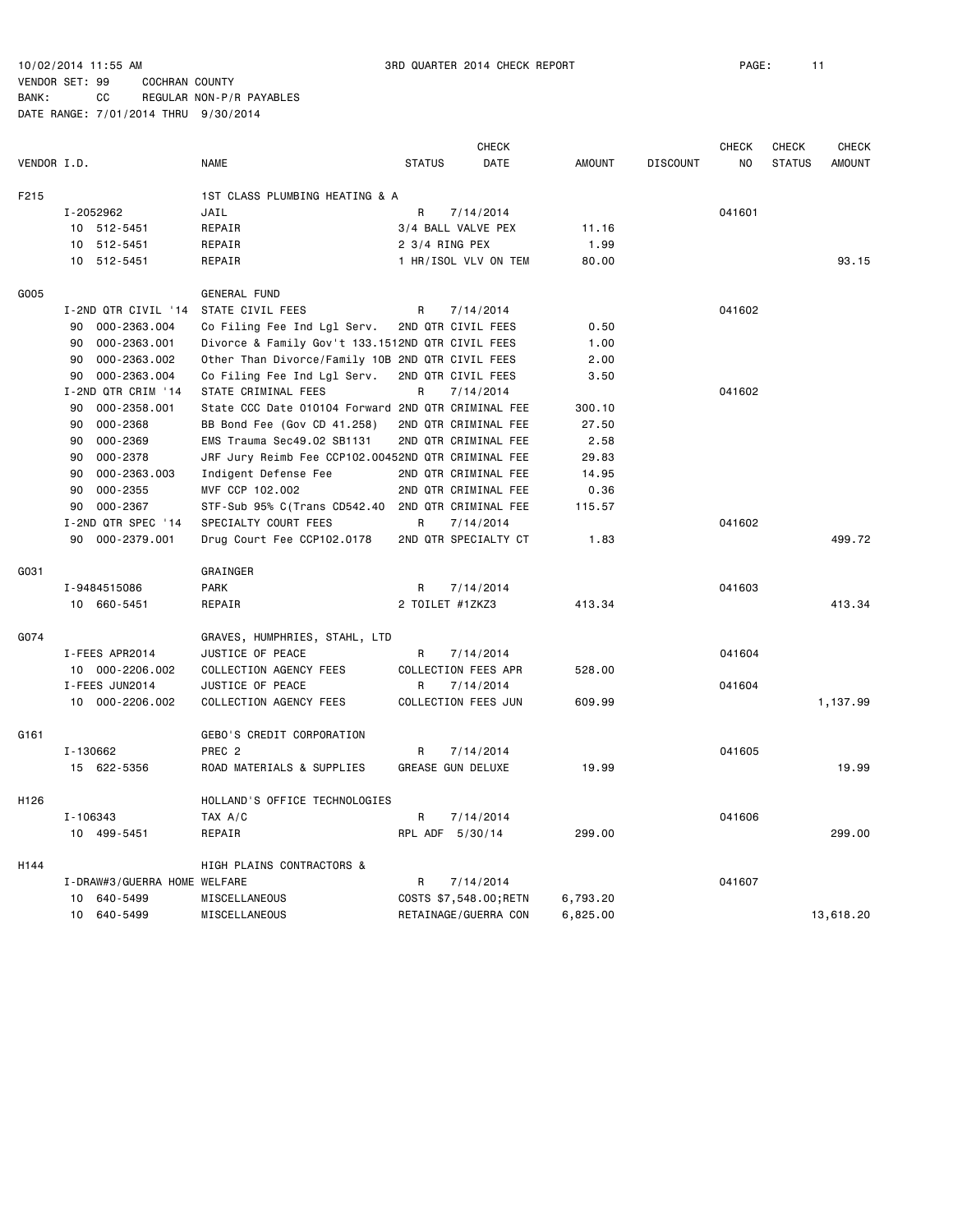|                  |                     |                             |                          | <b>CHECK</b> |               |                 | <b>CHECK</b> | <b>CHECK</b>  | <b>CHECK</b>  |
|------------------|---------------------|-----------------------------|--------------------------|--------------|---------------|-----------------|--------------|---------------|---------------|
| VENDOR I.D.      |                     | <b>NAME</b>                 | <b>STATUS</b>            | DATE         | <b>AMOUNT</b> | <b>DISCOUNT</b> | NO.          | <b>STATUS</b> | <b>AMOUNT</b> |
| H <sub>257</sub> |                     | HOME DEPOT CREDIT SERVICES  |                          |              |               |                 |              |               |               |
|                  | I-LATE CHG 06/17/14 | SHERIFF                     | R                        | 7/14/2014    |               |                 | 041608       |               |               |
|                  | 10 560-5334         | OTHER SUPPLIES              | LATE FEE                 |              | 35.00         |                 |              |               | 35.00         |
| J082             |                     | JOHN DEERE FINANCIAL        |                          |              |               |                 |              |               |               |
|                  | I-197366            | CEMETERY                    | R                        | 7/14/2014    |               |                 | 041609       |               |               |
|                  | 10 516-5451         | REPAIR                      | 4 ROUND RETAINER #M9     |              | 20.56         |                 |              |               |               |
|                  | 10 516-5451         | REPAIR                      | RET 2 RD RETAINER #M     |              | 15.92CR       |                 |              |               |               |
|                  | 10 516-5451         | REPAIR                      | 2 TIRE/WHEEL ASSY        |              | 202.20        |                 |              |               |               |
|                  | I-197805            | PREC 4                      | R                        | 7/14/2014    |               |                 | 041609       |               |               |
|                  | 15 624-5451         | REPAIRS                     | 2 HY-GARD TM             |              | 86.22         |                 |              |               |               |
|                  | 15 624-5451         | REPAIRS                     | 2 COOL-GARD TM           |              | 76.38         |                 |              |               |               |
|                  | 15 624-5451         | REPAIRS                     | 6 PLUS-50 TM E           |              | 114.30        |                 |              |               |               |
|                  | I-209228            | PREC 1                      | R                        | 7/14/2014    |               |                 | 041609       |               |               |
|                  | 15 621-5451         | REPAIRS                     | RPR BENT DRIVE SHAFT     |              | 255.00        |                 |              |               |               |
|                  | 15 621-5451         | REPAIRS                     | LOCK NUT                 |              | 2.43          |                 |              |               |               |
|                  | 15 621-5451         | REPAIRS                     | CAP SCREW                |              | 3.10          |                 |              |               |               |
|                  | 15 621-5451         | REPAIRS                     | SPRING PIN               |              | 0.63          |                 |              |               |               |
|                  | 15 621-5451         | REPAIRS                     | CROSS, BEARING           |              | 81.51         |                 |              |               |               |
|                  | 15 621-5451         | REPAIRS                     | Z-WORKS LUB              |              | 8.99          |                 |              |               |               |
|                  | 15 621-5451         | REPAIRS                     | <b>TUBE</b>              |              | 416.14        |                 |              |               |               |
|                  | 15 621-5451         | REPAIRS                     | ENV FEES                 |              | 15.30         |                 |              |               | 1,266.84      |
| J090             |                     | JOHN ROLEY AUTOCENTER       |                          |              |               |                 |              |               |               |
|                  | I-'14 CHEV PICKUP   | NON-DEPT'L/JUV PROBATION    | R                        | 7/14/2014    |               |                 | 041610       |               |               |
|                  | 10 409-5571         | CAPITAL OUTLAY              | 2014 CHEV SILVERADO      |              | 32,100.00     |                 |              |               |               |
|                  | 10 409-5571         | CAPITAL OUTLAY              | 3GCPCRECXEG517452        |              |               |                 |              |               | 32,100.00     |
| L015             |                     | LUBBOCK COUNTY, TEXAS       |                          |              |               |                 |              |               |               |
|                  | I-JUN ADR FEES 2014 | DISTRICT COURT              | R                        | 7/14/2014    |               |                 | 041611       |               |               |
|                  | 19 435-5409         | A.D.R. CONTRACT             | COUNTY COURT             |              | 20.00         |                 |              |               | 20.00         |
| L015             |                     | LUBBOCK COUNTY, TEXAS       |                          |              |               |                 |              |               |               |
|                  | I-JUV#818 MAY14     | JUVENILE PROBATION          | R                        | 7/14/2014    |               |                 | 041612       |               |               |
|                  | 17 573-5413.003     | Grant C Placements          | 15 DAYS; POST (S) / JUV# |              | 1,500.00      |                 |              |               | 1,500.00      |
| L018             |                     | LUBBOCK GRADER BLADE, INC   |                          |              |               |                 |              |               |               |
|                  | I-50526             | PREC 3                      | R                        | 7/14/2014    |               |                 | 041613       |               |               |
|                  | 15 623-5356         | ROAD MATERIALS & SUPPLIES   | 4 'STOP' SIGNS 30x30     |              | 184.00        |                 |              |               | 184.00        |
| L057             |                     | L KENLEY, dba               |                          |              |               |                 |              |               |               |
|                  | $I - 6495$          | SHERIFF                     | R                        | 7/14/2014    |               |                 | 041614       |               |               |
|                  | 10 560-5451         | MACHINERY-NON-OFFICE REPAIR | REFL DECALS/#121 (CH     |              | 100.00        |                 |              |               | 100.00        |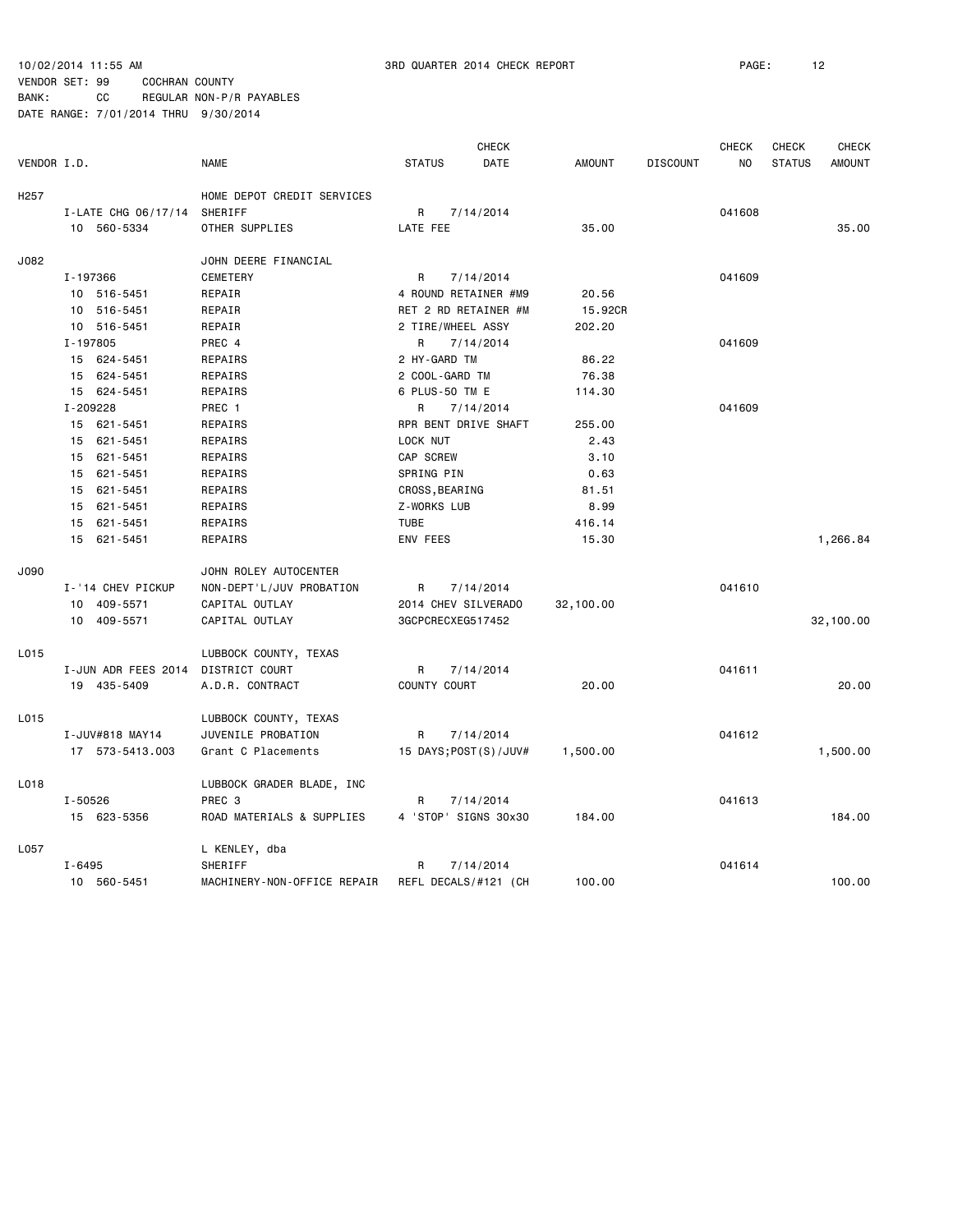|             |                  |                             |                            | <b>CHECK</b>                |               |                 | <b>CHECK</b> | <b>CHECK</b>  | <b>CHECK</b> |
|-------------|------------------|-----------------------------|----------------------------|-----------------------------|---------------|-----------------|--------------|---------------|--------------|
| VENDOR I.D. |                  | <b>NAME</b>                 | <b>STATUS</b>              | DATE                        | <b>AMOUNT</b> | <b>DISCOUNT</b> | NO.          | <b>STATUS</b> | AMOUNT       |
| M031        |                  | MILLER PAPER & PACKAGING CO |                            |                             |               |                 |              |               |              |
|             | I-S2847759.001   | ACTIVITY BLDG               | R                          | 7/14/2014                   |               |                 | 041615       |               |              |
|             | 10 662-5332      | CUSTODIAL SUPPLIES          | <b>1CS CORELESS TISSUE</b> |                             | 79.67         |                 |              |               |              |
|             | 10 662-5332      | CUSTODIAL SUPPLIES          |                            | 1CS PLEASCENT DISINF        | 55.41         |                 |              |               |              |
|             | 10 662-5332      | CUSTODIAL SUPPLIES          |                            | 2CS 20" RED SPRAY BU        | 54.11         |                 |              |               |              |
|             | 10 662-5332      | CUSTODIAL SUPPLIES          |                            | <b>3EA COTTON FANTAIL M</b> | 15.10         |                 |              |               |              |
|             | 10 662-5332      | CUSTODIAL SUPPLIES          | METERED DISPENSER          |                             | 29.58         |                 |              |               |              |
|             | I-S2848269.003   | <b>COURTHOUSE</b>           | R                          | 7/14/2014                   |               |                 | 041615       |               |              |
|             | 10 510-5332      | CUSTODIAL SUPPLIES          |                            | 1CS FORMULA 409 CLNR        | 57.98         |                 |              |               |              |
|             | I-S2873141.001   | JAIL                        | R                          | 7/14/2014                   |               |                 | 041615       |               |              |
|             | 10 512-5392      | MISCELLANEOUS SUPPLIES      |                            | 2EA MOP HANDLE, YLW 6       | 38.71         |                 |              |               |              |
|             | I-S2873142.001   | <b>COURTHOUSE</b>           | R                          | 7/14/2014                   |               |                 | 041615       |               |              |
|             | 10 510-5332      | CUSTODIAL SUPPLIES          |                            | 1DZ RIM HANGER, MEL         | 26.89         |                 |              |               |              |
|             | 10 510-5332      | CUSTODIAL SUPPLIES          |                            | 1CS SPRAYWAY GLASS C        | 31.04         |                 |              |               |              |
|             | 10 510-5332      | CUSTODIAL SUPPLIES          | 1CS LYSOL FOAM CLNR        |                             | 50.26         |                 |              |               |              |
|             | 10 510-5332      | CUSTODIAL SUPPLIES          |                            | 1CS ANGEL SOFT TISSU        | 71.07         |                 |              |               |              |
|             | 10 510-5332      | CUSTODIAL SUPPLIES          |                            | 1CS NO RINSE FLOOR C        | 44.52         |                 |              |               |              |
|             | 10 510-5332      | CUSTODIAL SUPPLIES          |                            | 1CS HI-DEN LINER, 6MI       | 30.19         |                 |              |               |              |
|             | 10 510-5332      | CUSTODIAL SUPPLIES          | 1CS MR CLEAN W/FBRZ        |                             | 30.44         |                 |              |               |              |
|             | 10 510-5332      | CUSTODIAL SUPPLIES          | <b>1CS FOAM WASH</b>       |                             | 58.39         |                 |              |               |              |
|             | I-S2874178.001   | <b>COURTHOUSE</b>           | R                          | 7/14/2014                   |               |                 | 041615       |               |              |
|             | 10 510-5332      | CUSTODIAL SUPPLIES          |                            | 1PK COMPRS AIR, 6/PK        | 39.59         |                 |              |               |              |
|             | 10 510-5332      | CUSTODIAL SUPPLIES          | <b>1PK ANTI-STATIC SCR</b> |                             | 21.22         |                 |              |               | 734.17       |
| M034        |                  | MATTHEW BENDER & CO, INC    |                            |                             |               |                 |              |               |              |
|             | I-60464488       | SHERIFF                     | R                          | 7/14/2014                   |               |                 | 041616       |               |              |
|             | 10 560-5310      | OFFICE SUPPLIES             |                            | TX CIVIL PROCESS '14        | 38.00         |                 |              |               |              |
|             | 10 560-5310      | OFFICE SUPPLIES             | SHIPPING                   |                             | 10.44         |                 |              |               | 48.44        |
| N055        |                  | JEFF NICHOLSON              |                            |                             |               |                 |              |               |              |
|             | I-BETTS 07/10/14 | DISTRICT COURT              | R                          | 7/14/2014                   |               |                 | 041617       |               |              |
|             | 10 435-5400      | ATTORNEY AD LITEM           | CHARLES M BETTS (F)        |                             | 350.00        |                 |              |               | 350.00       |
| N082        |                  | NETDATA                     |                            |                             |               |                 |              |               |              |
|             | I-JUN2014        | JUSTICE OF PEACE            | R                          | 7/14/2014                   |               |                 | 041618       |               |              |
|             | 10 455-5499      | MISCELLANEOUS               | iTICKET JUN14              |                             | 8.00          |                 |              |               | 8.00         |
| S010        |                  | SILVERS COMPANY             |                            |                             |               |                 |              |               |              |
|             | I-CEMETERY 07/14 | <b>CEMETERY</b>             | R                          | 7/14/2014                   |               |                 | 041619       |               |              |
|             | 10 516-5451      | REPAIR                      | STATE INSP                 |                             | 14.50         |                 |              |               |              |
|             | I-EXT SVC 07/14  | EXTENSION SVC               |                            | R 7/14/2014                 |               |                 | 041619       |               |              |
|             | 10 665-5330      | FUEL AND OIL                | 123.31GL UNL               |                             | 435.25        |                 |              |               |              |
|             | 10 665-5330      | FUEL AND OIL                |                            | CR FED TAX ON 123.31        | 22.69CR       |                 |              |               |              |
|             | I-JUV PROB 07/14 | JUVENILE PROBATION          | R                          | 7/14/2014                   |               |                 | 041619       |               |              |
|             | 17 573-5330      | <b>FUEL</b>                 | 70.17GL UNL                |                             | 248.50        |                 |              |               |              |
|             | 17 573-5330      | <b>FUEL</b>                 |                            | CR FED TAX ON 70.17G        | 12.92CR       |                 |              |               |              |
|             | $I-PARK$ 07/14   | PARK/AIRPORT                | R                          | 7/14/2014                   |               |                 | 041619       |               |              |
|             | 30 518-5330      | FUEL & OIL                  | 24.36GL UNL 6/9/14         |                             | 85.24         |                 |              |               |              |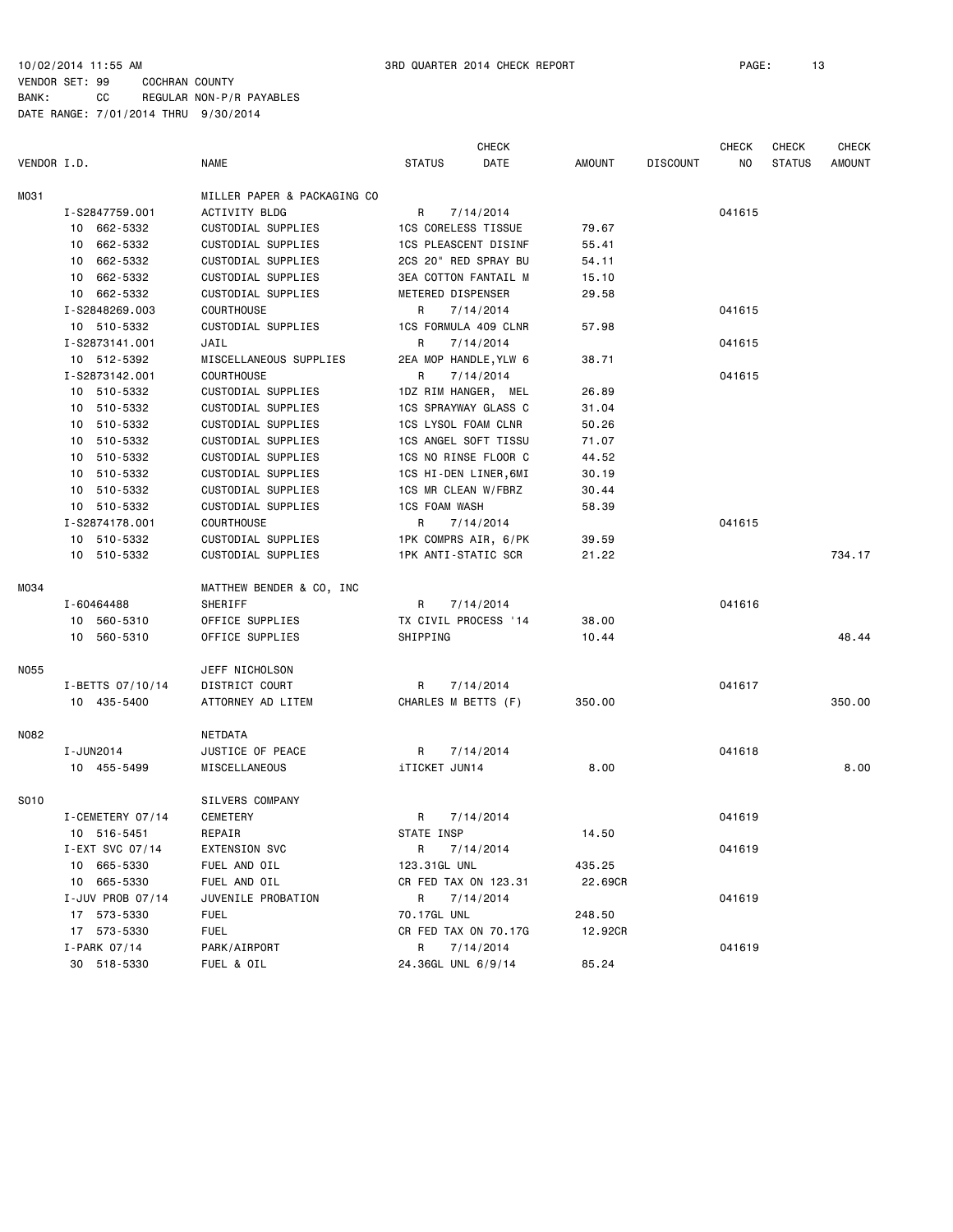|             |         |                 |                              |                 | <b>CHECK</b>               |               |          | <b>CHECK</b> | <b>CHECK</b>  | <b>CHECK</b> |
|-------------|---------|-----------------|------------------------------|-----------------|----------------------------|---------------|----------|--------------|---------------|--------------|
| VENDOR I.D. |         |                 | <b>NAME</b>                  | <b>STATUS</b>   | DATE                       | <b>AMOUNT</b> | DISCOUNT | NO           | <b>STATUS</b> | AMOUNT       |
| S010        |         |                 | CONT<br>SILVERS COMPANY      |                 |                            |               |          |              |               |              |
|             |         | I-PARK 07/14    | PARK/AIRPORT                 | R               | 7/14/2014                  |               |          | 041619       |               |              |
|             |         | 30 518-5330     | FUEL & OIL                   |                 | CR FED TAX ON 24.36G       | 4.49CR        |          |              |               |              |
|             |         | I-PREC 1 07/14  | PREC 1                       | R               | 7/14/2014                  |               |          | 041619       |               |              |
|             |         | 15 621-5330     | FUEL & OIL                   |                 | 164GL HS DIESEL/2 MA       | 549.40        |          |              |               |              |
|             | 15      | 621-5330        | FUEL & OIL                   |                 | 103GL HS DIESEL/MAIN       | 336.81        |          |              |               |              |
|             | 15      | 621-5330        | FUEL & OIL                   |                 | 49.1GL HS DIESEL/MAI       | 159.58        |          |              |               |              |
|             | 15      | 621-5330        | FUEL & OIL                   |                 | 7GL UNL/LAWNMOWER 6/       | 24.91         |          |              |               |              |
|             | 15      | 621-5330        | FUEL & OIL                   |                 | 69GL HS DIESEL/GRDR        | 220.11        |          |              |               |              |
|             | 15      | 621-5330        | FUEL & OIL                   |                 | 76GL HS DIESEL/MAINT       | 242.44        |          |              |               |              |
|             | 15      | 621-5330        | FUEL & OIL                   |                 | 57GL HS DIESEL/GRDR        | 181.83        |          |              |               |              |
|             | 15      | 621-5330        | FUEL & OIL                   |                 | 58.4GL HS DIESEL 6/3       | 190.97        |          |              |               |              |
|             |         | 15 621-5330     | FUEL & OIL                   |                 | 57.6GL HS DIESEL/GRD       | 188.93        |          |              |               |              |
|             |         | I-PREC 2 07/14  | PREC <sub>2</sub>            | R               | 7/14/2014                  |               |          | 041619       |               |              |
|             |         | 15 622-5330     | FUEL AND OIL                 | 54.24GL UNL     |                            | 191.07        |          |              |               |              |
|             | 15      | 622-5330        | FUEL AND OIL                 |                 | CR FED TAX ON 54.24G       | 9.98CR        |          |              |               |              |
|             | 15      | 622-5330        | FUEL AND OIL                 |                 | 579.8GL HS DIESEL          | 1,930.73      |          |              |               |              |
|             |         | 15 622-5330     | FUEL AND OIL                 |                 | 564.1GL HS DIESEL          | 1,827.68      |          |              |               |              |
|             |         | I-PREC 4 07/14  | PREC 4                       | R               | 7/14/2014                  |               |          | 041619       |               |              |
|             |         | 15 624-5330     | FUEL AND OIL                 |                 | 700GL HS DIESEL 6/25       | 2,380.00      |          |              |               |              |
|             | 15      | 624-5330        | FUEL AND OIL                 | 2 80-0Z PWR SVC |                            | 27.80         |          |              |               |              |
|             | 15      | 624-5330        | FUEL AND OIL                 |                 | 700GL HS DIESEL 6/6/       | 2,268.00      |          |              |               |              |
|             |         | 15 624-5330     | FUEL AND OIL                 | 2 80-0Z PWR SVC |                            | 32.86         |          |              |               |              |
|             |         | I-SHERIFF 07/14 | SHERIFF                      | R               | 7/14/2014                  |               |          | 041619       |               |              |
|             | 10      | 560-5451        | MACHINERY-NON-OFFICE REPAIR  | STATE INSP/#136 |                            | 14.50         |          |              |               |              |
|             | 10      | 560-5330        | FUEL AND OIL                 |                 | 27.01GL UNL/#107           | 95.32         |          |              |               |              |
|             | 10      | 560-5330        | FUEL AND OIL                 |                 | 84.86GL UNL/#134           | 302.34        |          |              |               |              |
|             | 10      | 560-5330        | FUEL AND OIL                 |                 | 49.02GL UNL/#121           | 172.18        |          |              |               |              |
|             | 10      | 560-5330        | FUEL AND OIL                 |                 | 115.66GL UNL/#135          | 408.58        |          |              |               |              |
|             | 10      | 560-5330        | FUEL AND OIL                 |                 | 109.1GL UNL/#136           | 384.90        |          |              |               |              |
|             | 10      | 560-5330        | FUEL AND OIL                 |                 | 96.09GL UNL/#122           | 339.05        |          |              |               |              |
|             | 10      | 560-5330        | FUEL AND OIL                 |                 | 26.01GL UNL/#137           | 92.57         |          |              |               |              |
|             | 10      | 560-5330        | FUEL AND OIL                 | 75.6GL UNL/#133 |                            | 267.61        |          |              |               |              |
|             | 10      | 560-5330        | FUEL AND OIL                 |                 | CR FED TAX ON 583.35       | 107.34CR      |          |              |               | 13,456.24    |
| S047        |         |                 | SHELL FLEET PLUS             |                 |                            |               |          |              |               |              |
|             |         | I-0065177891406 | <b>EXTENSION SVC</b>         | R               | 7/14/2014                  |               |          | 041620       |               |              |
|             |         | 10 665-5330     | FUEL AND OIL                 |                 | 24.922GL SUPER UNL, H      | 89.72         |          |              |               |              |
|             |         | 10 665-5330     | FUEL AND OIL                 | CR FED TAX      |                            | 4.56CR        |          |              |               | 85.16        |
| S071        |         |                 | SCRIPT OFFICE PRODUCTS, INC. |                 |                            |               |          |              |               |              |
|             | I-45732 |                 | CLERK                        | R               | 7/14/2014                  |               |          | 041621       |               |              |
|             |         | 10 403-5310     | OFFICE SUPPLIES              |                 | <b>1BX CLASP ENVELOPES</b> | 10.95         |          |              |               |              |
|             |         | 10 403-5310     | OFFICE SUPPLIES              | 2EA CORR TAPE   |                            | 15.90         |          |              |               |              |
|             | I-45738 |                 | JUVENILE PROBATION           | R               | 7/14/2014                  |               |          | 041621       |               |              |
|             |         | 17 573-5310     | OFFICE SUPPLIES              |                 | 5BX SMD14075 FOLDERS       | 184.75        |          |              |               |              |
|             | I-45805 |                 | COUNTY COURT                 | R               | 7/14/2014                  |               |          | 041621       |               |              |
|             |         | 10 426-5310     | OFFICE SUPPLIES              |                 | 1EA HP INK CRTG CN05       | 36.95         |          |              |               |              |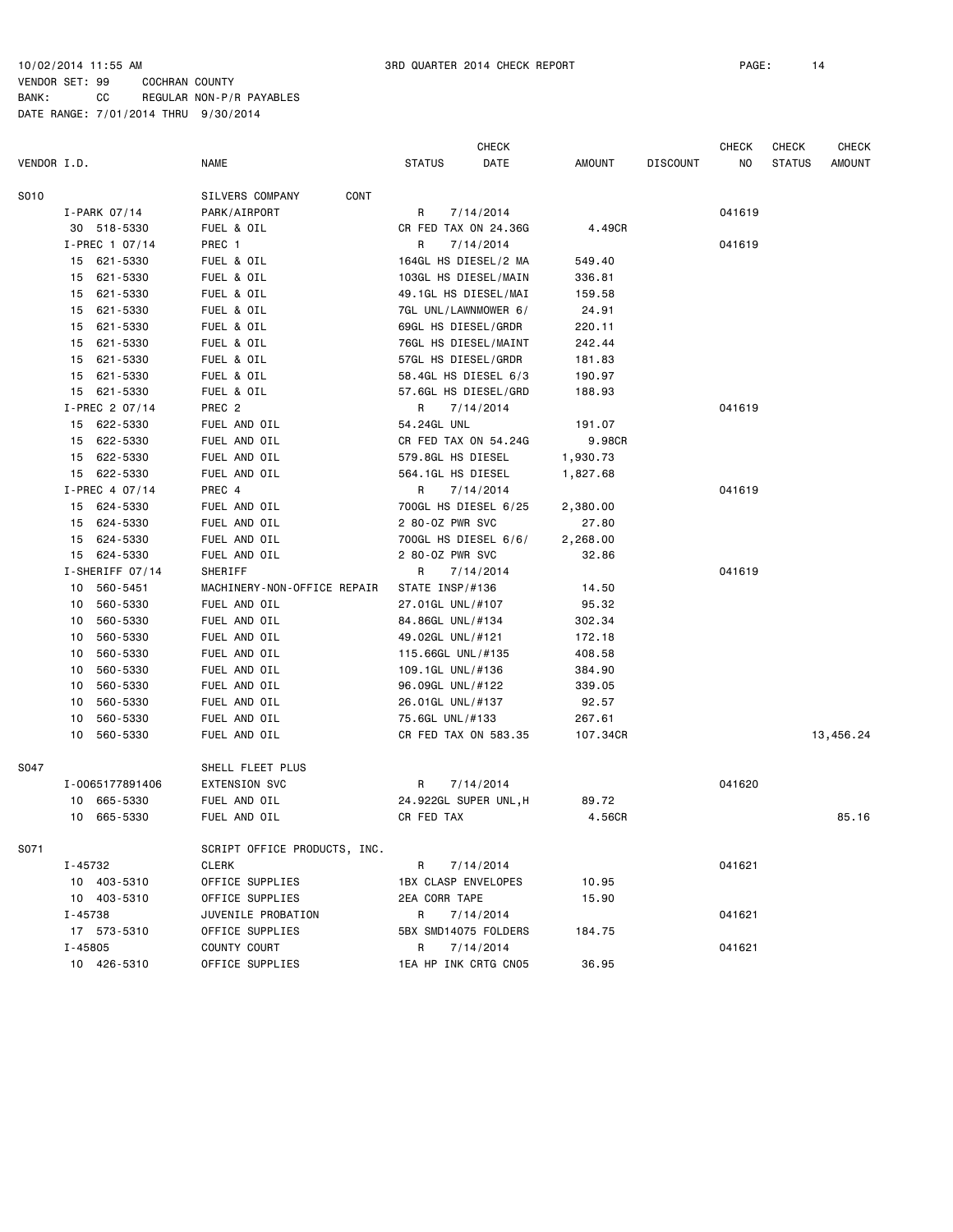| VENDOR I.D. |             |                      | <b>NAME</b>                                                  |   | <b>STATUS</b>         | <b>CHECK</b><br>DATE                         | <b>AMOUNT</b>     | <b>DISCOUNT</b> | <b>CHECK</b><br>NO | <b>CHECK</b><br><b>STATUS</b> | <b>CHECK</b><br><b>AMOUNT</b> |
|-------------|-------------|----------------------|--------------------------------------------------------------|---|-----------------------|----------------------------------------------|-------------------|-----------------|--------------------|-------------------------------|-------------------------------|
| S071        |             |                      | SCRIPT OFFICE PRODUCTSCONT                                   |   |                       |                                              |                   |                 |                    |                               |                               |
|             | I-45805     |                      | COUNTY COURT                                                 | R |                       | 7/14/2014                                    |                   |                 | 041621             |                               |                               |
|             |             | 10 426-5310          | OFFICE SUPPLIES                                              |   |                       | 1EA HP INK CRTG CN05                         | 19.99             |                 |                    |                               |                               |
|             |             | 10 426-5310          | OFFICE SUPPLIES                                              |   |                       | 1EA HP INK CRTG CN05                         | 19.99             |                 |                    |                               |                               |
|             |             | 10 426-5310          | OFFICE SUPPLIES                                              |   |                       | 1EA HP INK CRTG CN05                         | 19.99             |                 |                    |                               |                               |
|             | $I - 45846$ |                      | <b>CLERK</b>                                                 | R |                       | 7/14/2014                                    |                   |                 | 041621             |                               |                               |
|             |             | 10 403-5310          | OFFICE SUPPLIES                                              |   | 5CS COPY PAPER        |                                              | 197.50            |                 |                    |                               |                               |
|             |             | 10 403-5310          | OFFICE SUPPLIES                                              |   | 12EA PENCILS 'L2'     |                                              | 21.48             |                 |                    |                               |                               |
|             | I-45847     |                      | TAX A/C                                                      | R |                       | 7/14/2014                                    |                   |                 | 041621             |                               |                               |
|             |             | 10 499-5310          | OFFICE SUPPLIES                                              |   |                       | 1PK 2x2 POST-IT NOTE                         | 10.80             |                 |                    |                               |                               |
|             |             | 10 499-5310          | OFFICE SUPPLIES                                              |   |                       | 1 RM 3-HOLE PUNCHED                          | 14.95             |                 |                    |                               |                               |
|             | $I - 45858$ |                      | JAIL/SHERIFF                                                 | R |                       | 7/14/2014                                    |                   |                 | 041621             |                               |                               |
|             |             | 10 512-5310          | OFFICE SUPPLIES                                              |   | <b>1CS COPY PAPER</b> |                                              | 39.50             |                 |                    |                               |                               |
|             |             | 10 560-5310          | OFFICE SUPPLIES                                              |   | 1CS COPY PAPER        |                                              | 39.50             |                 |                    |                               | 632.25                        |
| S079        |             |                      | STEWART & STEVENSON LLC                                      |   |                       |                                              |                   |                 |                    |                               |                               |
|             |             | I-5914263 RI         | COURTHOUSE / GENERATOR                                       | R |                       | 7/14/2014                                    |                   |                 | 041622             |                               |                               |
|             |             | 10 510-5451          | REPAIR                                                       |   |                       | 2.75HR/CK LEAK COOLA                         | 662.75            |                 |                    |                               |                               |
|             |             | 10 510-5451          | REPAIR                                                       |   | ENV FEES              |                                              | 16.57             |                 |                    |                               |                               |
|             |             | 10 510-5451          | REPAIR                                                       |   | SHOP SUPPLIES         |                                              | 39.92             |                 |                    |                               |                               |
|             |             | 10 510-5451          | REPAIR                                                       |   | TRAVEL/TRUCK CHG      |                                              | 371.85            |                 |                    |                               | 1,091.09                      |
| S083        |             |                      | SOUTH PLAINS COMMUNITY ACTION                                |   |                       |                                              |                   |                 |                    |                               |                               |
|             |             | I-37966.3/GUERRA     | WELFARE                                                      | R |                       | 7/14/2014                                    |                   |                 | 041623             |                               |                               |
|             |             | 10 640-5499          | MISCELLANEOUS                                                |   |                       | PER INV/GUERRA HOME,                         | 688.00            |                 |                    |                               | 688.00                        |
| S217        |             |                      | STATE COMPTROLLER                                            |   |                       |                                              |                   |                 |                    |                               |                               |
|             |             | I-2ND QTR CIVIL '14  | STATE CIVIL COSTS                                            | R |                       | 7/14/2014                                    |                   |                 | 041624             |                               |                               |
|             |             | 90 000-2372          | Birth Cert. Gov118.015                                       |   |                       | 2ND QTR REMITTANCE F                         | 54.00             |                 |                    |                               |                               |
|             | 90          | 000-2373             | Marriage License Gov 118.011 2ND QTR REMITTANCE F            |   |                       |                                              | 180.00            |                 |                    |                               |                               |
|             | 90          | 000-2363.004         | Co Filing Fee Ind Lgl Serv.                                  |   |                       | 2ND QTR REMITTANCE F                         | 9.50              |                 |                    |                               |                               |
|             | 90          | 000-2363.001         | Divorce & Family Gov't 133.1512ND QTR REMITTANCE F           |   |                       |                                              | 135.00            |                 |                    |                               |                               |
|             | 90          | 000-2363.002         | Other Than Divorce/Family 10B 2ND QTR REMITTANCE F           |   |                       |                                              | 198.00            |                 |                    |                               |                               |
|             | 90          | 000-2363.004         | Co Filing Fee Ind Lgl Serv.                                  |   |                       | 2ND QTR REMITTANCE F                         | 66.50             |                 |                    |                               |                               |
|             | 90          | 000-2379             | Judicial Support Fee/L133.105 2ND QTR REMITTANCE F           |   |                       |                                              | 381.84            |                 |                    |                               | 1,024.84                      |
| S217        |             |                      | STATE COMPTROLLER                                            |   |                       |                                              |                   |                 |                    |                               |                               |
|             |             | I-2ND QTR CRIM '14   | STATE CRIMINAL COSTS                                         | R |                       | 7/14/2014                                    |                   |                 | 041625             |                               |                               |
|             |             | 90 000-2358.001      | State CCC Date 010104 Forward 2ND QTR REMITTANCE F           |   |                       |                                              | 2,700.85          |                 |                    |                               |                               |
|             |             | 90 000-2368          | BB Bond Fee (Gov CD 41.258) 2ND QTR REMITTANCE F             |   |                       |                                              | 247.50            |                 |                    |                               |                               |
|             | 90          | 000-2369             | EMS Trauma Sec49.02 SB1131                                   |   |                       | 2ND QTR REMITTANCE F                         | 23.19             |                 |                    |                               |                               |
|             | 90          | 000-2378             | JRF Jury Reimb Fee CCP102.00452ND QTR REMITTANCE F           |   |                       |                                              | 268.48            |                 |                    |                               |                               |
|             | 90          | 000-2363.003         | Indigent Defense Fee                                         |   |                       | 2ND QTR REMITTANCE F                         | 134.53            |                 |                    |                               |                               |
|             | 90          | 000-2355             | MVF CCP 102.002                                              |   |                       | 2ND QTR REMITTANCE F                         | 3.23              |                 |                    |                               |                               |
|             | 90<br>90    | 000-2367<br>000-2342 | STF-Sub 95% C(Trans CD542.40<br>Arrest Fees - State Officers |   |                       | 2ND QTR REMITTANCE F<br>2ND QTR REMITTANCE F | 1,040.10<br>32.46 |                 |                    |                               |                               |
|             | 90          | 000-2342.001         | Omni FTA                                                     |   |                       | 2ND QTR REMITTANCE F                         | 100.00            |                 |                    |                               |                               |
|             | 90          | 000-2376             | Co. CrtCriminal Judicial Fund 2ND QTR REMITTANCE F           |   |                       |                                              | 40.00             |                 |                    |                               |                               |
|             |             |                      |                                                              |   |                       |                                              |                   |                 |                    |                               |                               |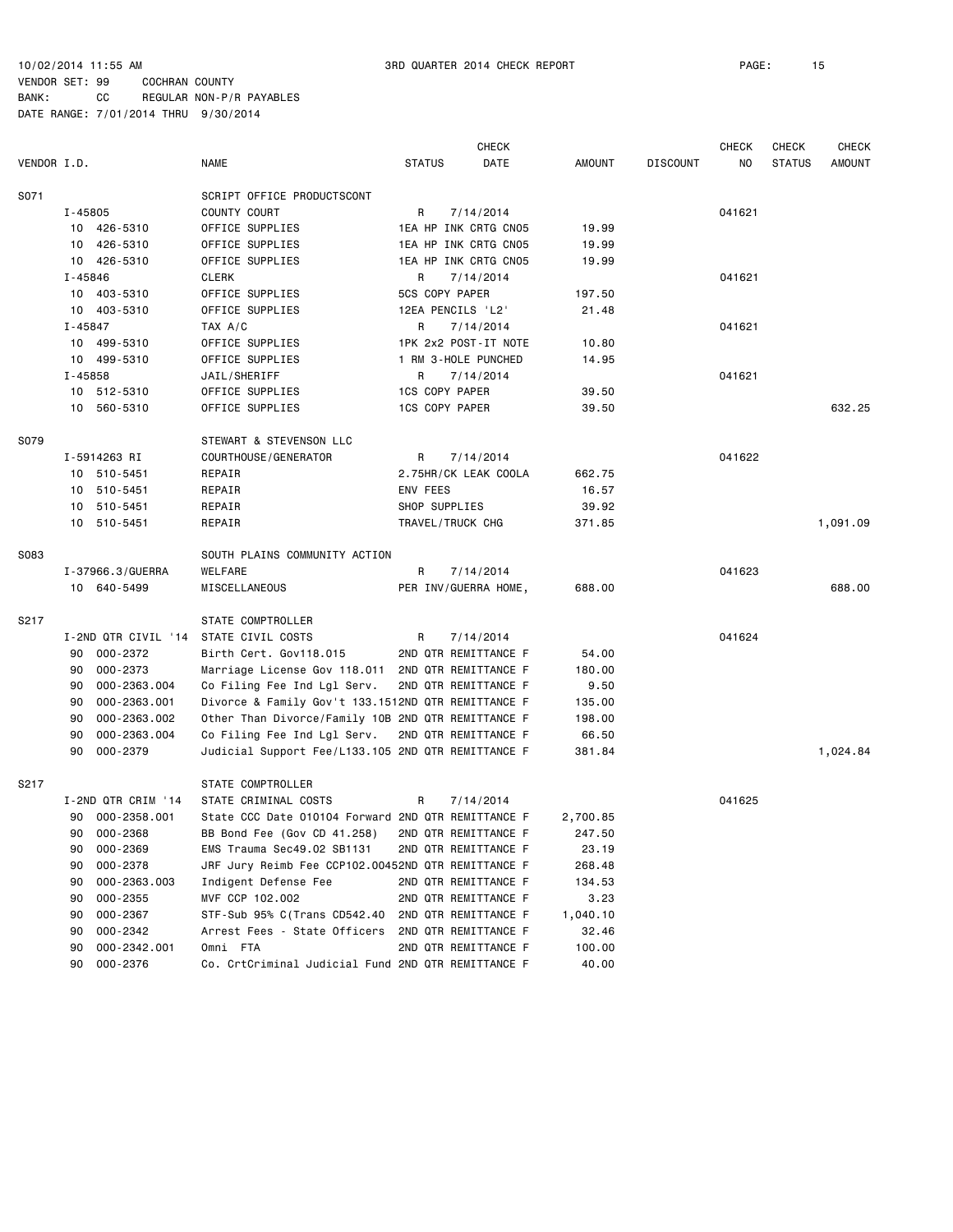10/02/2014 11:55 AM 3RD QUARTER 2014 CHECK REPORT PAGE: 16

|             |                                         |                                                    |                    | <b>CHECK</b>                      |               |                 | <b>CHECK</b> | <b>CHECK</b>  | <b>CHECK</b>  |
|-------------|-----------------------------------------|----------------------------------------------------|--------------------|-----------------------------------|---------------|-----------------|--------------|---------------|---------------|
| VENDOR I.D. |                                         | <b>NAME</b>                                        | <b>STATUS</b>      | DATE                              | <b>AMOUNT</b> | <b>DISCOUNT</b> | NO.          | <b>STATUS</b> | <b>AMOUNT</b> |
| S217        |                                         | STATE COMPTROLLER<br>CONT                          |                    |                                   |               |                 |              |               |               |
|             | I-2ND QTR CRIM '14                      | STATE CRIMINAL COSTS                               | R                  | 7/14/2014                         |               |                 | 041625       |               |               |
|             | 000-2357<br>90                          | 50% Overweight Fine                                |                    | 2ND QTR REMITTANCE F              | 4,767.00      |                 |              |               |               |
|             | $000 - 2361$<br>90                      | 50% of Time Payment to State 2ND QTR REMITTANCE F  |                    |                                   | 88.99         |                 |              |               |               |
|             | 000-2379<br>90                          | Judicial Support Fee/L133.105 2ND QTR REMITTANCE F |                    |                                   | 396.72        |                 |              |               |               |
|             | 000-2347.001<br>90                      | Truancy Prvtn & Diver. 102.0152ND QTR REMITTANCE F |                    |                                   | 119.96        |                 |              |               | 9,963.01      |
| S217        |                                         | STATE COMPTROLLER                                  |                    |                                   |               |                 |              |               |               |
|             | I-2ND QTR EFILE 2014 STATE E-FILE FUNDS |                                                    | R                  | 7/14/2014                         |               |                 | 041626       |               |               |
|             | 000-2363.005<br>90                      | ELE. FILING FEE DIS CLK                            |                    | 2ND QTR REMIT/STATE               | 120.00        |                 |              |               |               |
|             | 000-2363.006<br>90                      | ELE FILING FEE COUNTY CLERK                        |                    | 2ND QTR REMIT/STATE               | 20,00         |                 |              |               |               |
|             | 000-2363.007<br>90                      | ELE FILING FEE JP                                  |                    | 2ND QTR REMIT/STATE               | 10.00         |                 |              |               | 150.00        |
| S217        |                                         | STATE COMPTROLLER                                  |                    |                                   |               |                 |              |               |               |
|             | I-2ND QTR SPEC '14                      | SPECIALTY COURT COSTS                              | R                  | 7/14/2014                         |               |                 | 041627       |               |               |
|             | 90 000-2379.001                         | Drug Court Fee CCP102.0178                         |                    | 2ND QTR REMITTANCE F              | 16.48         |                 |              |               | 16.48         |
| S222        |                                         |                                                    |                    |                                   |               |                 |              |               |               |
|             | I-0104806-IN                            | SOUTH PLAINS COMMUNICATIONS<br>SHERIFF             | R                  |                                   |               |                 | 041628       |               |               |
|             | 10 560-5451                             | MACHINERY-NON-OFFICE REPAIR                        |                    | 7/14/2014<br>REWR WIG WAGS, CONSL | 75.00         |                 |              |               | 75.00         |
|             |                                         |                                                    |                    |                                   |               |                 |              |               |               |
| S242        |                                         | SAM'S CLUB                                         |                    |                                   |               |                 |              |               |               |
|             | $I - 805 07/08/14$                      | JAIL                                               | R                  | 7/14/2014                         |               |                 | 041629       |               |               |
|             | 10 512-5333                             | FOOD-PRISONERS                                     | VARIETY PACK       |                                   | 9.98          |                 |              |               |               |
|             | 512-5392<br>10                          | MISCELLANEOUS SUPPLIES                             | 16 OZ FOAM CUPS    |                                   | 16.88         |                 |              |               |               |
|             | 512-5392<br>10                          | MISCELLANEOUS SUPPLIES                             | 20 OZ CUPS         |                                   | 19.02         |                 |              |               |               |
|             | 512-5392<br>10                          | MISCELLANEOUS SUPPLIES                             | 4# BROWN BAGS      |                                   | 5.76          |                 |              |               |               |
|             | 512-5392<br>10                          | MISCELLANEOUS SUPPLIES                             | <b>BATH TISSUE</b> |                                   | 16.87         |                 |              |               |               |
|             | 10 512-5392                             | MISCELLANEOUS SUPPLIES                             | MM TOWEL           |                                   | 16.48         |                 |              |               |               |
|             | 10 512-5333                             | FOOD-PRISONERS                                     | WELCH'S            |                                   | 5.98          |                 |              |               |               |
|             | 512-5333<br>10                          | FOOD-PRISONERS                                     | GRAPE JUICE        |                                   | 5.98          |                 |              |               |               |
|             | 512-5333<br>10                          | FOOD-PRISONERS                                     | TROP 100% OJ       |                                   | 8.57          |                 |              |               |               |
|             | 512-5333<br>10                          | FOOD-PRISONERS                                     | MM APPLE           |                                   | 3.98          |                 |              |               |               |
|             | 10 512-5392                             | MISCELLANEOUS SUPPLIES                             | COMET 2X           |                                   | 6.78          |                 |              |               |               |
|             | 512-5392<br>10                          | MISCELLANEOUS SUPPLIES                             | LYSOL 3PK/2        |                                   | 22.46         |                 |              |               | 138.74        |
| S379        |                                         | SOUTH PLAINS FORENSIC PATHOLOG                     |                    |                                   |               |                 |              |               |               |
|             | I-1928                                  | JUSTICE OF PEACE                                   | R                  | 7/14/2014                         |               |                 | 041630       |               |               |
|             | 10 455-5405                             | <b>AUTOPSY</b>                                     |                    | LEV 1/LONNIE WAGNER               | 2,000.00      |                 |              |               | 2,000.00      |
| S411        |                                         | CHRIS STRAFACE, LBSW, LPC                          |                    |                                   |               |                 |              |               |               |
|             | I-JUN2014                               | JUVENILE PROBATION "N"                             | R                  | 7/14/2014                         |               |                 | 041631       |               |               |
|             | 17 573-5413.002                         | Mental Health External Contrac4 COUNSELING SESSION |                    |                                   | 300.00        |                 |              |               |               |
|             | 17 573-5413.002                         | Mental Health External Contrac4 COUNSELING SESSION |                    |                                   | 300.00        |                 |              |               |               |
|             | I-MILEAGE JUN14                         | JUVENILE PROBATION                                 | R                  | 7/14/2014                         |               |                 | 041631       |               |               |
|             | 573-5413.002<br>17                      | Mental Health External Contrac54 MI TO/FR MRTN 6/5 |                    |                                   | 27.00         |                 |              |               |               |
|             | 573-5413.002<br>17                      | Mental Health External Contrac54 MI TO/FR MRTN 6/1 |                    |                                   | 27.00         |                 |              |               |               |
|             | 17 573-5413.002                         | Mental Health External Contrac54 MI TO/FR MRTN 6/1 |                    |                                   | 27.50         |                 |              |               |               |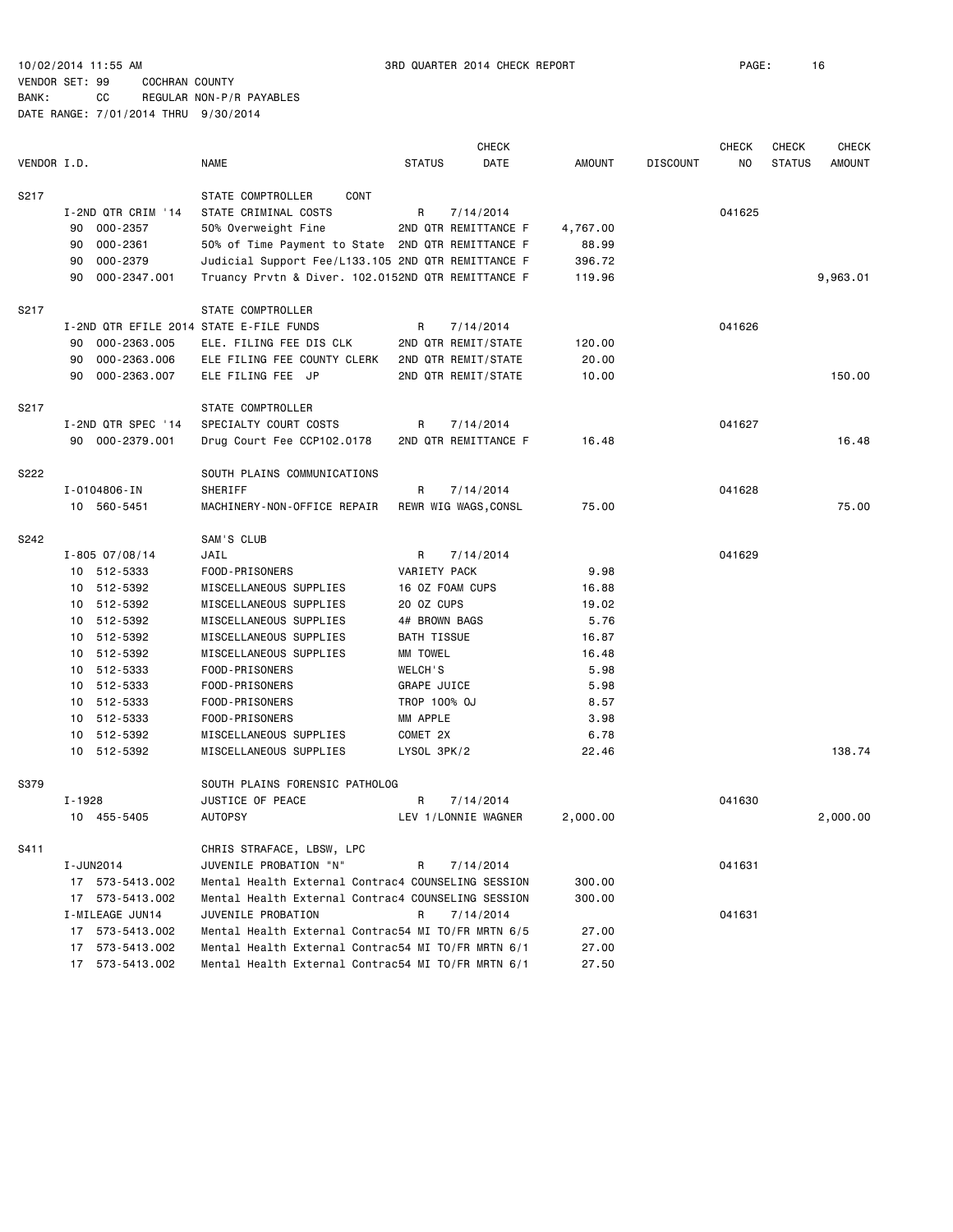| VENDOR I.D. |                 | <b>NAME</b>                                        | <b>STATUS</b>        | <b>CHECK</b><br>DATE | <b>AMOUNT</b> | <b>DISCOUNT</b> | <b>CHECK</b><br>NO | <b>CHECK</b><br><b>STATUS</b> | <b>CHECK</b><br>AMOUNT |
|-------------|-----------------|----------------------------------------------------|----------------------|----------------------|---------------|-----------------|--------------------|-------------------------------|------------------------|
|             |                 |                                                    |                      |                      |               |                 |                    |                               |                        |
| S411        |                 | CHRIS STRAFACE, LBSW, CONT                         |                      |                      |               |                 |                    |                               |                        |
|             | I-MILEAGE JUN14 | JUVENILE PROBATION                                 | R                    | 7/14/2014            |               |                 | 041631             |                               |                        |
|             | 17 573-5413.002 | Mental Health External Contrac54 MI TO/FR MRTN 6/2 |                      |                      | 27.00         |                 |                    |                               | 708.50                 |
| T087        |                 | TEXAS DEPARTMENT OF HEALTH                         |                      |                      |               |                 |                    |                               |                        |
|             | I-21295         | <b>CLERK</b>                                       | R                    | 7/14/2014            |               |                 | 041632             |                               |                        |
|             | 10 403-5310     | OFFICE SUPPLIES                                    | 6 REMOTE BIRTH ACCES |                      | 10.98         |                 |                    |                               | 10.98                  |
| T148        |                 | TASCOSA OFFICE MACHINES INC                        |                      |                      |               |                 |                    |                               |                        |
|             | I-9DD397        | <b>CLERK</b>                                       | R                    | 7/14/2014            |               |                 | 041633             |                               |                        |
|             | 10 403-5411     | MAINTENANCE CONTRACTS                              | 1844 COPIES/MAINT AG |                      | 22.13         |                 |                    |                               |                        |
|             | I-9DD525        | SHERIFF                                            | R                    | 7/14/2014            |               |                 | 041633             |                               |                        |
|             | 10 560-5411     | MAINTENANCE CONTRACTS                              | COPIER MAINT 6/1-7/1 |                      | 75.90         |                 |                    |                               | 98.03                  |
| T184        |                 | THYSSENKRUPP ELEVATOR COR                          |                      |                      |               |                 |                    |                               |                        |
|             | I-3001157518    | <b>COURTHOUSE</b>                                  | R                    | 7/14/2014            |               |                 | 041634             |                               |                        |
|             | 10 510-5411     | MAINTENANCE CONTRACTS                              | ELEVATOR MAINT 3RD Q |                      | 1,821.57      |                 |                    |                               | 1,821.57               |
| U036        |                 | UNIFIRST HOLDINGS, INC.                            |                      |                      |               |                 |                    |                               |                        |
|             | I-831 2087322   | JAIL/SHERIFF                                       | R                    | 7/14/2014            |               |                 | 041635             |                               |                        |
|             | 10 512-5205     | UNIFORMS                                           | UNIFORM SERVICE      |                      | 8.69          |                 |                    |                               |                        |
|             | 10 560-5205     | UNIFORMS                                           | UNIFORM SERVICE      |                      | 70.50         |                 |                    |                               |                        |
|             | 10 560-5205     | UNIFORMS                                           | DEFE CHG             |                      | 3.00          |                 |                    |                               | 82.19                  |
| <b>V039</b> |                 | HIGINIO VASQUEZ JR. dba                            |                      |                      |               |                 |                    |                               |                        |
|             | I-05103 061814  | JAIL                                               | R                    | 7/14/2014            |               |                 | 041636             |                               |                        |
|             | 10 512-5333     | FOOD-PRISONERS                                     | <b>GROCERY</b>       |                      | 4.00          |                 |                    |                               |                        |
|             | 10 512-5333     | FOOD-PRISONERS                                     | HUNT'S KETCHUP       |                      | 1.99          |                 |                    |                               |                        |
|             | 10 512-5333     | FOOD-PRISONERS                                     | 2 KLEIN'S SLICED DIL |                      | 5.98          |                 |                    |                               |                        |
|             | 10 512-5333     | FOOD-PRISONERS                                     | 2 KR MIRACLE WHIP SQ |                      | 9.18          |                 |                    |                               |                        |
|             | 10 512-5333     | FOOD-PRISONERS                                     | LETTUCE CELLO        |                      | 1.69          |                 |                    |                               |                        |
|             | 10 512-5333     | FOOD-PRISONERS                                     | SF SUGAR             |                      | 5.79          |                 |                    |                               |                        |
|             | I-12103 062714  | JAIL                                               | R                    | 7/14/2014            |               |                 | 041636             |                               |                        |
|             | 10 512-5333     | FOOD-PRISONERS                                     | PRODUCE              |                      | 1.79          |                 |                    |                               |                        |
|             | I-13103 061114  | JAIL                                               | R                    | 7/14/2014            |               |                 | 041636             |                               |                        |
|             | 10 512-5333     | FOOD-PRISONERS                                     | LETTUCE CELLO        |                      | 1.59          |                 |                    |                               |                        |
|             | 10 512-5333     | FOOD-PRISONERS                                     | <b>GROCERY</b>       |                      | 3.00          |                 |                    |                               |                        |
|             | 10 512-5333     | FOOD-PRISONERS                                     | NAVEL ORANGES        |                      | 5.03          |                 |                    |                               |                        |
|             | 10 512-5333     | FOOD-PRISONERS                                     | RED DEL APPLES       |                      | 2.68          |                 |                    |                               |                        |
|             | I-17103 061714  | JAIL                                               | R 7/14/2014          |                      |               |                 | 041636             |                               |                        |
|             | 10 512-5333     | FOOD-PRISONERS                                     | 3# ORANGES           |                      | 3.09          |                 |                    |                               |                        |
|             | 10 512-5333     | FOOD-PRISONERS                                     | RED DEL APPLES       |                      | 2.09          |                 |                    |                               |                        |
|             | I-25100 060514  | JAIL                                               | R                    | 7/14/2014            |               |                 | 041636             |                               |                        |
|             | 10 512-5333     | FOOD-PRISONERS                                     | 2 MRS BAIRD'S THIN   |                      | 5.58          |                 |                    |                               |                        |
|             | 10 512-5333     | FOOD-PRISONERS                                     | 2 C & H GRAN SUGAR   |                      | 6.78          |                 |                    |                               |                        |
|             | 10 512-5333     | FOOD-PRISONERS                                     | C & H GRAN SUGAR     |                      | 7.39          |                 |                    |                               |                        |
|             | 10 512-5333     | FOOD-PRISONERS                                     | SF GAL MILK          |                      | 4.39          |                 |                    |                               |                        |
|             | I-37100 061814  | JAIL                                               | R                    | 7/14/2014            |               |                 | 041636             |                               |                        |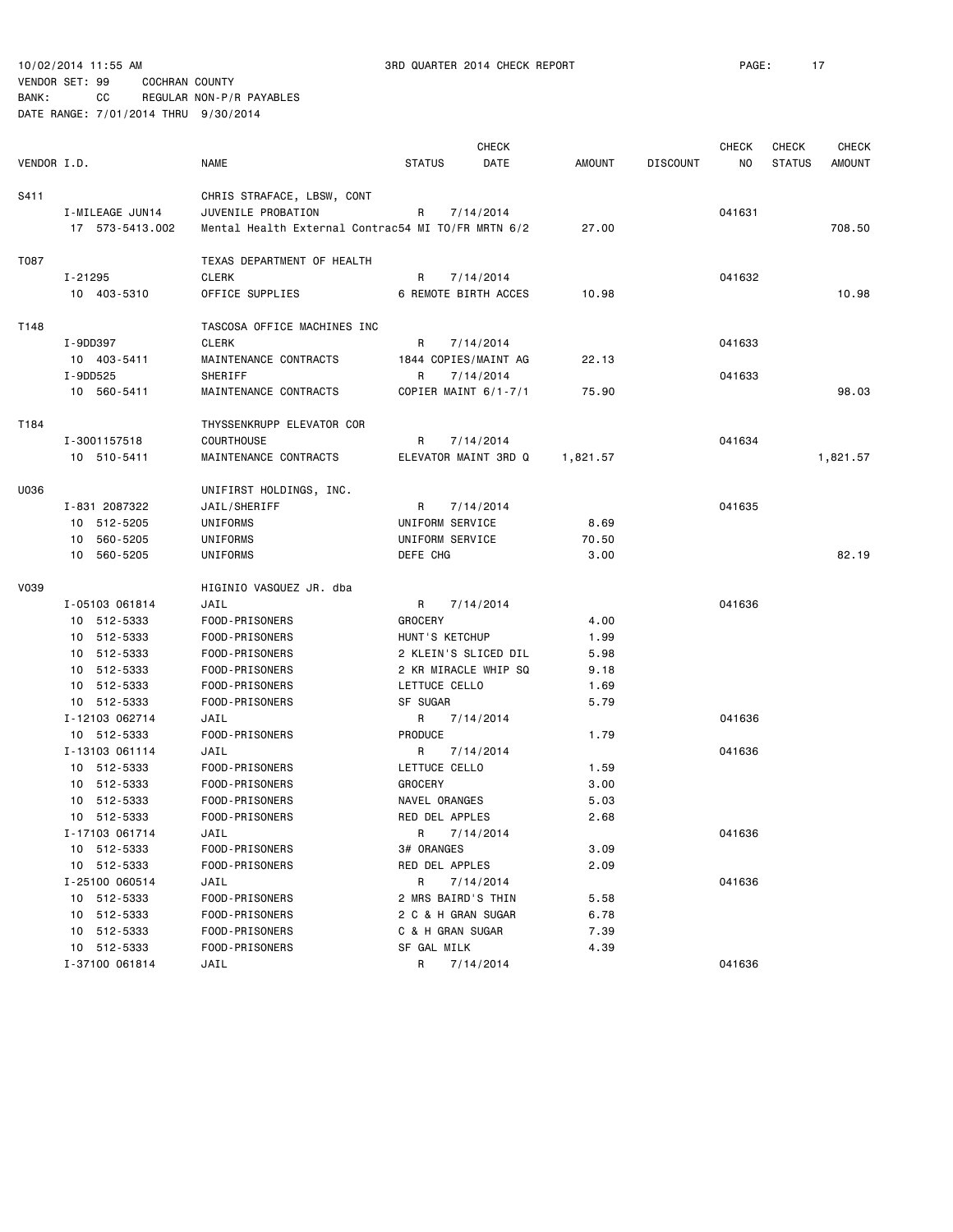|             |                  |                              |                     | <b>CHECK</b>         |               |                 | <b>CHECK</b> | <b>CHECK</b>  | <b>CHECK</b>  |
|-------------|------------------|------------------------------|---------------------|----------------------|---------------|-----------------|--------------|---------------|---------------|
| VENDOR I.D. |                  | NAME                         | <b>STATUS</b>       | DATE                 | <b>AMOUNT</b> | <b>DISCOUNT</b> | NO           | <b>STATUS</b> | <b>AMOUNT</b> |
| <b>V039</b> |                  | HIGINIO VASQUEZ JR. dbCONT   |                     |                      |               |                 |              |               |               |
|             | I-37100 061814   | JAIL                         | R                   | 7/14/2014            |               |                 | 041636       |               |               |
|             | 10 512-5333      | FOOD-PRISONERS               |                     | 8 J DEAN BRKFST BOWL | 26.32         |                 |              |               |               |
|             | 10 512-5333      | FOOD-PRISONERS               | J DEAN BRKFST BOWLS |                      | 3.29          |                 |              |               |               |
|             | 10 512-5333      | FOOD-PRISONERS               |                     | 7 J DEAN BRKFST BOWL | 23.03         |                 |              |               |               |
|             | 10 512-5333      | FOOD-PRISONERS               |                     | 12 AJ SCR EGG/SAUS/H | 28.68         |                 |              |               |               |
|             | 512-5333<br>10   | FOOD-PRISONERS               |                     | 8 J DEAN BRKFST BOWL | 26.32         |                 |              |               |               |
|             | 10 512-5333      | FOOD-PRISONERS               |                     | 8 J DEAN BRKFST BOWL | 26.32         |                 |              |               |               |
|             | 512-5333<br>10   | FOOD-PRISONERS               |                     | 2 SF DRNK MX/FR PNCH | 5.58          |                 |              |               |               |
|             | 512-5333<br>10   | FOOD-PRISONERS               | 2 SF DRNK MX/CHR    |                      | 5.58          |                 |              |               |               |
|             | 10 512-5333      | FOOD-PRISONERS               |                     | 6 J DEAN BRKFST BOWL | 19.74         |                 |              |               |               |
|             | 10 512-5333      | FOOD-PRISONERS               |                     | 3 AJ SCR EGG/SAUS/HB | 7.17          |                 |              |               |               |
|             | 10 512-5333      | FOOD-PRISONERS               |                     | 5 J DEAN BRKFST BOWL | 16.45         |                 |              |               |               |
|             | 512-5333<br>10   | FOOD-PRISONERS               | 2 J DEAN SAU EG CHS |                      | 12.98         |                 |              |               |               |
|             | 10 512-5333      | FOOD-PRISONERS               |                     | 8 AJ SCR EGG/SAUS/HB | 19.12         |                 |              |               |               |
|             | I-45100 062314   | JAIL                         | R                   | 7/14/2014            |               |                 | 041636       |               |               |
|             | 10 512-5333      | FOOD-PRISONERS               | <b>GROCERY</b>      |                      | 2.00          |                 |              |               |               |
|             | 10 512-5333      | FOOD-PRISONERS               | RED DEL APPLES      |                      | 2.84          |                 |              |               |               |
|             | 10 512-5333      | FOOD-PRISONERS               | NAVEL ORANGES       |                      | 8.06          |                 |              |               | 305.52        |
| <b>WO55</b> |                  | WINDSTREAM COMMUNICATIONS SW |                     |                      |               |                 |              |               |               |
|             | I-266-0638 JUL14 | <b>MUSEUM</b>                | R                   | 7/14/2014            |               |                 | 041637       |               |               |
|             | 10 652-5420      | TELECOMMUNICATIONS           | BASIC LOCAL SVC     |                      | 49.36         |                 |              |               |               |
|             | 652-5420<br>10   | TELECOMMUNICATIONS           | OPTIONAL SVC        |                      | 3.00          |                 |              |               |               |
|             | 10 652-5420      | TELECOMMUNICATIONS           | LONG DISTANCE SVC   |                      | 5.93          |                 |              |               |               |
|             | I-266-5051 JUL14 | LIBRARY                      | R                   | 7/14/2014            |               |                 | 041637       |               |               |
|             | 10 650-5420      | TELECOMMUNICATIONS           |                     | BASIC LOCAL SVC/2 LI | 105.00        |                 |              |               |               |
|             | 650-5420<br>10   | TELECOMMUNICATIONS           | HI-SPEED INTERNET   |                      | 49.99         |                 |              |               |               |
|             | 10 650-5420      | TELECOMMUNICATIONS           | LONG DISTANCE SVC   |                      | 1.11          |                 |              |               |               |
|             | I-266-5074 JUL14 | ADULT PROBATION              | R                   | 7/14/2014            |               |                 | 041637       |               |               |
|             | 10 570-5420      | TELECOMMUNICATIONS           | BASIC LOCAL SVC     |                      | 47.60         |                 |              |               |               |
|             | 570-5420<br>10   | TELECOMMUNICATIONS           | OPTIONAL SVC        |                      | 11.97         |                 |              |               |               |
|             | 10 570-5420      | TELECOMMUNICATIONS           | LONG DISTANCE SVC   |                      | 0.81          |                 |              |               |               |
|             | I-266-5161 JUL14 | TREASURER                    | R                   | 7/14/2014            |               |                 | 041637       |               |               |
|             | 10 497-5420      | TELECOMMUNICATIONS           | BASIC LOCAL SVC     |                      | 47.60         |                 |              |               |               |
|             | 10 497-5420      | TELECOMMUNICATIONS           | LONG DISTANCE SVC   |                      | 0.06          |                 |              |               |               |
|             | I-266-5171 JUL14 | TAX A/C                      | R                   | 7/14/2014            |               |                 | 041637       |               |               |
|             | 10<br>499-5420   | TELECOMMUNICATIONS           |                     | BASIC LOCAL SVC/3 LI | 147.37        |                 |              |               |               |
|             | 10 499-5420      | TELECOMMUNICATIONS           | HI-SPEED INTERNET   |                      | 59.99         |                 |              |               |               |
|             | 10 499-5420      | TELECOMMUNICATIONS           | OPTIONAL SVC        |                      | 27.45         |                 |              |               |               |
|             | 10 499-5420      | TELECOMMUNICATIONS           | LONG DISTANCE SVC   |                      | 8.06          |                 |              |               |               |
|             | I-266-5211 JUL14 | SHERIFF                      | R                   | 7/14/2014            |               |                 | 041637       |               |               |
|             | 10 560-5420      | TELECOMMUNICATIONS           |                     | BASIC LOCAL SVC/3 LI | 162.34        |                 |              |               |               |
|             | 10 560-5420      | TELECOMMUNICATIONS           | LONG DISTANCE SVC   |                      | 1.13          |                 |              |               |               |
|             | I-266-5215 JUL14 | <b>EXTENSION SVC</b>         | R                   | 7/14/2014            |               |                 | 041637       |               |               |
|             | 10 665-5420      | TELECOMMUNICATIONS           |                     | BASIC LOCAL SVC/3 LI | 167.71        |                 |              |               |               |
|             | 10 665-5420      | TELECOMMUNICATIONS           | HI-SPEED INTERNET   |                      | 39.99         |                 |              |               |               |
|             | 10 665-5420      | TELECOMMUNICATIONS           | LONG DISTANCE SVC   |                      | 0.65          |                 |              |               |               |
|             | I-266-5302 JUL14 | JUSTICE OF PEACE             | R                   | 7/14/2014            |               |                 | 041637       |               |               |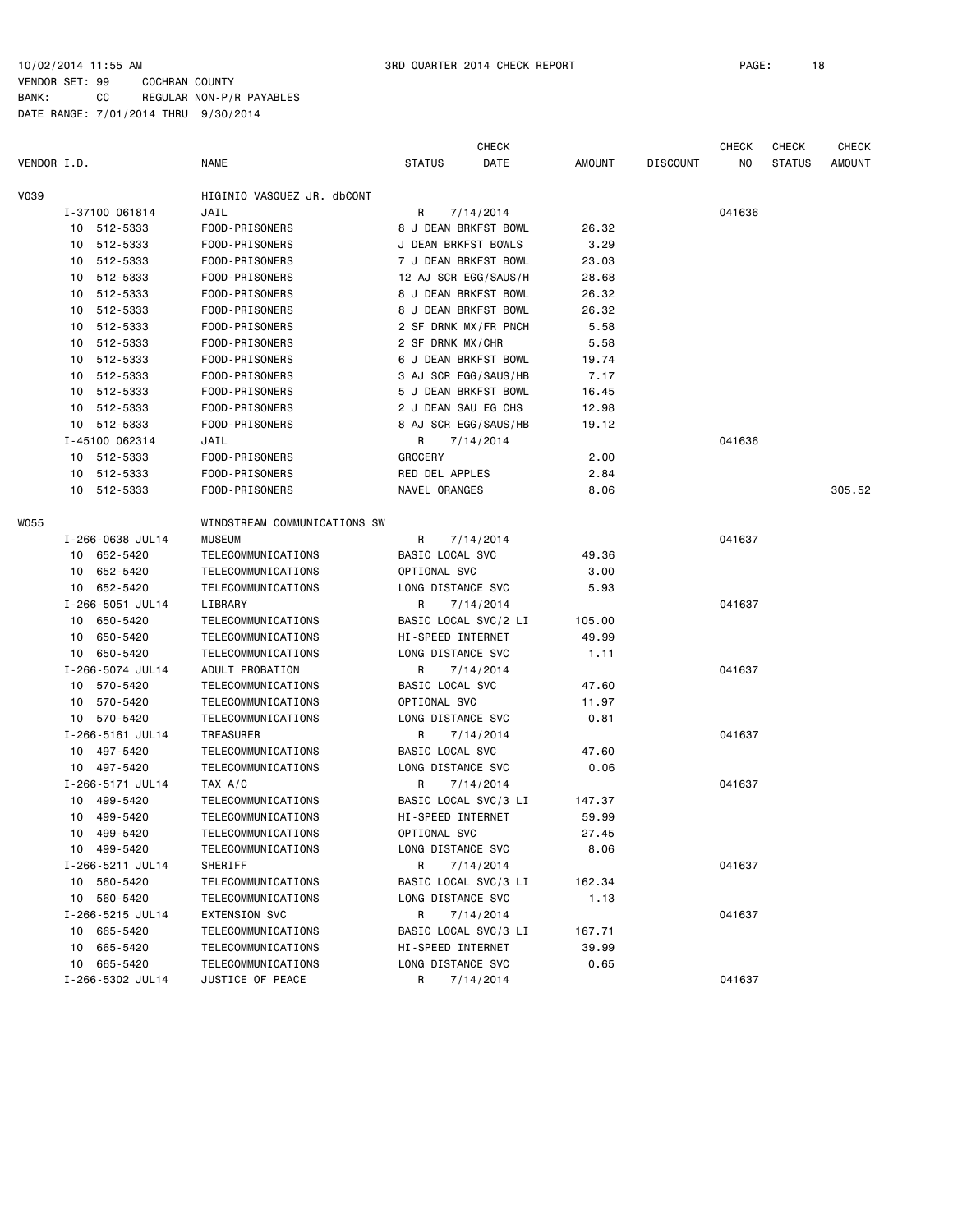| VENDOR I.D. |                  | <b>NAME</b>                | <b>STATUS</b>          | CHECK<br>DATE        | <b>AMOUNT</b> | <b>DISCOUNT</b> | <b>CHECK</b><br>NO. | <b>CHECK</b><br><b>STATUS</b> | <b>CHECK</b><br>AMOUNT |
|-------------|------------------|----------------------------|------------------------|----------------------|---------------|-----------------|---------------------|-------------------------------|------------------------|
|             |                  |                            |                        |                      |               |                 |                     |                               |                        |
| WO55        |                  | WINDSTREAM COMMUNICATICONT |                        |                      |               |                 |                     |                               |                        |
|             | I-266-5302 JUL14 | JUSTICE OF PEACE           | R                      | 7/14/2014            |               |                 | 041637              |                               |                        |
|             | 10 455-5420      | TELECOMMUNICATIONS         | BASIC LOCAL SVC        |                      | 47.60         |                 |                     |                               |                        |
|             | 10 455-5420      | TELECOMMUNICATIONS         | LONG DISTANCE SVC      |                      | 4.07          |                 |                     |                               |                        |
|             | I-266-5411 JUL14 | JUVENILE PROBATION         | R                      | 7/14/2014            |               |                 | 041637              |                               |                        |
|             | 17 573-5420      | TELECOMMUNICATIONS         | BASIC LOCAL SVC        |                      | 47.60         |                 |                     |                               |                        |
|             | 17 573-5420      | TELECOMMUNICATIONS         | LONG DISTANCE SVC      |                      | 1.17          |                 |                     |                               |                        |
|             | I-266-5412 JUL14 | DISTRICT COURT             | R                      | 7/14/2014            |               |                 | 041637              |                               |                        |
|             | 10 435-5420      | TELECOMMUNICATIONS         | BASIC LOCAL SVC        |                      | 109.95        |                 |                     |                               |                        |
|             | 10 435-5420      | TELECOMMUNICATIONS         | HI-SPEED INTERNET      |                      | 109.98        |                 |                     |                               |                        |
|             | 10 435-5420      | TELECOMMUNICATIONS         | LONG DISTANCE SVC      |                      | 0.12          |                 |                     |                               |                        |
|             | I-266-5450 JUL14 | <b>CLERK</b>               | R                      | 7/14/2014            |               |                 | 041637              |                               |                        |
|             | 10 403-5420      | TELECOMMUNICATIONS         |                        | BASIC LOCAL SVC/3 LI | 162.53        |                 |                     |                               |                        |
|             | 10 403-5420      | TELECOMMUNICATIONS         | OPTIONAL SVC           |                      | 3.00          |                 |                     |                               |                        |
|             | 10 403-5420      | TELECOMMUNICATIONS         | LONG DISTANCE SVC      |                      | 7.44          |                 |                     |                               |                        |
|             | I-266-5508 JUL14 | CO JUDGE/COMM'R CT         | R                      | 7/14/2014            |               |                 | 041637              |                               |                        |
|             | 15 610-5420      | TELECOMMUNICATIONS         |                        | BASIC LOCAL SVC/2 LI | 113.77        |                 |                     |                               |                        |
|             | 15 610-5420      | TELECOMMUNICATIONS         | LONG DISTANCE SVC      |                      | 0.48          |                 |                     |                               |                        |
|             | I-266-5700 JUL14 | SHERIFF                    | R                      | 7/14/2014            |               |                 | 041637              |                               |                        |
|             | 10 560-5420      | TELECOMMUNICATIONS         | <b>BASIC LOCAL SVC</b> |                      | 55.94         |                 |                     |                               |                        |
|             | 10 560-5420      | TELECOMMUNICATIONS         | LONG DISTANCE SVC      |                      | 6.85          |                 |                     |                               |                        |
|             | I-266-5822 JUL14 | AUDITOR/NON-DEPT'L         | R                      | 7/14/2014            |               |                 | 041637              |                               |                        |
|             | 10 495-5420      | TELECOMMUNICATIONS         | BASIC LOCAL SVC 266-   |                      | 48.76         |                 |                     |                               |                        |
|             | 10 495-5420      | TELECOMMUNICATIONS         | <b>BUS BROADBAND</b>   |                      | 24.99         |                 |                     |                               |                        |
|             | 10 495-5420      | TELECOMMUNICATIONS         | LONG DISTANCE SVC      |                      | 0.25          |                 |                     |                               |                        |
|             | 409-5420<br>10   | TELECOMMUNICATIONS         | FAX LINE 266-5629      |                      | 48.75         |                 |                     |                               |                        |
|             | 10 409-5420      | TELECOMMUNICATIONS         | HI-SPEED INTERNET      |                      | 144.99        |                 |                     |                               |                        |
|             | 409-5420<br>10   | TELECOMMUNICATIONS         | FAX LONG DISTANCE      |                      | 0.54          |                 |                     |                               |                        |
|             | I-266-8661 JUL14 | ATTORNEY                   | R                      | 7/14/2014            |               |                 | 041637              |                               |                        |
|             | 10 475-5420      | TELECOMMUNICATIONS         | BASIC LOCAL SVC        |                      | 109.08        |                 |                     |                               |                        |
|             | 10 475-5420      | TELECOMMUNICATIONS         | HI-SPEED INTERNET      |                      | 59.99         |                 |                     |                               |                        |
|             | 10 475-5420      | TELECOMMUNICATIONS         | LONG DISTANCE SVC      |                      | 0.99          |                 |                     |                               |                        |
|             | I-266-8888 JUL14 | SHERIFF                    | R                      | 7/14/2014            |               |                 | 041637              |                               |                        |
|             | 10<br>560-5420   | TELECOMMUNICATIONS         |                        | FAX LINE & CRIME CON | 44.92         |                 |                     |                               |                        |
|             | 10 560-5420      | TELECOMMUNICATIONS         | LONG DISTANCE SVC      |                      | 0.67          |                 |                     |                               | 2,091.55               |
| WO70        |                  | R D WALLACE OIL CO INC     |                        |                      |               |                 |                     |                               |                        |
|             | I-12520010 07/14 | CEMETERY                   | R                      | 7/14/2014            |               |                 | 041639              |                               |                        |
|             | 10 516-5330      | FUEL & OIL                 | 23GL UNL 6/17/14       |                      | 76.31         |                 |                     |                               |                        |
|             | I-12520021 07/14 | PREC 3                     | R 7/14/2014            |                      |               |                 | 041639              |                               |                        |
|             | 15 623-5330      | FUEL AND OIL               | 132.2GL UNL 6/27/14    |                      | 411.58        |                 |                     |                               |                        |
|             | 623-5330<br>15   | FUEL AND OIL               | TAXES                  |                      | 26.80         |                 |                     |                               |                        |
|             | 15 623-5330      | FUEL AND OIL               | 958GL DYED DIESEL      |                      | 3,151.82      |                 |                     |                               |                        |
|             | 623-5330<br>15   | FUEL AND OIL               | 3 80-0Z PWR SVC        |                      | 35.58         |                 |                     |                               |                        |
|             | 623-5330<br>15   | FUEL AND OIL               | 2 PWR SVC 12/1         |                      | 11.90         |                 |                     |                               |                        |
|             | 623-5330<br>15   | FUEL AND OIL               | 47GL KEROSENE          |                      | 226.54        |                 |                     |                               |                        |
|             | 15<br>623-5330   | FUEL AND OIL               | 700.5GL DYED DIESEL    |                      | 2,409.72      |                 |                     |                               |                        |
|             | 623-5330<br>15   | FUEL AND OIL               | 2 80-0Z PWR SVC        |                      | 23.72         |                 |                     |                               |                        |
|             |                  |                            |                        |                      |               |                 |                     |                               |                        |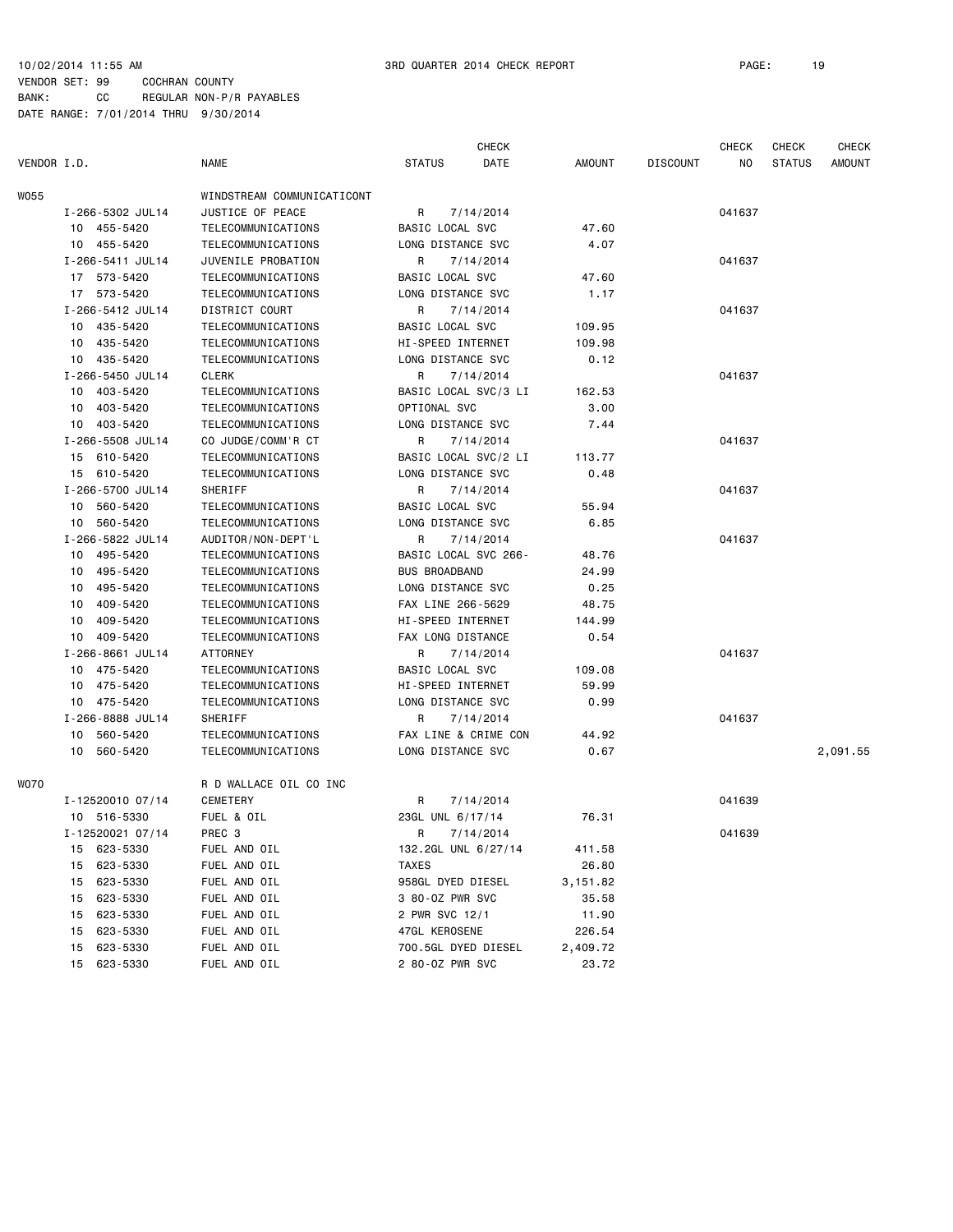|             |        |                     |                            |                    | <b>CHECK</b>         |               |                 | <b>CHECK</b> | <b>CHECK</b>  | <b>CHECK</b>  |
|-------------|--------|---------------------|----------------------------|--------------------|----------------------|---------------|-----------------|--------------|---------------|---------------|
| VENDOR I.D. |        |                     | <b>NAME</b>                | <b>STATUS</b>      | DATE                 | <b>AMOUNT</b> | <b>DISCOUNT</b> | NO           | <b>STATUS</b> | <b>AMOUNT</b> |
| <b>WO70</b> |        |                     | R D WALLACE OIL CO INCCONT |                    |                      |               |                 |              |               |               |
|             |        | I-12520021 07/14    | PREC 3                     | R                  | 7/14/2014            |               |                 | 041639       |               |               |
|             |        | 15 623-5330         | FUEL AND OIL               | 2 PWR SVC 12/1     |                      | 11.90         |                 |              |               |               |
|             |        | I-12520030 07/14    | PREC 1                     | R                  | 7/14/2014            |               |                 | 041639       |               |               |
|             |        | 15 621-5330         | FUEL & OIL                 | 19GL UNL 6/4/14    |                      | 63.04         |                 |              |               |               |
|             |        | 15 621-5330         | FUEL & OIL                 | 27.6GL UNL 6/24/14 |                      | 91.57         |                 |              |               |               |
|             |        | I-12520041          | PREC 4                     | R                  | 7/14/2014            |               |                 | 041639       |               |               |
|             |        | 15 624-5330         | FUEL AND OIL               |                    | 16GL DYED DIESEL 6/1 | 52.00         |                 |              |               |               |
|             |        | 15 624-5330         | FUEL AND OIL               | 27.9GL UNL 6/23/14 |                      | 92.57         |                 |              |               |               |
|             |        | I-12520043 07/14    | SHERIFF                    | R                  | 7/14/2014            |               |                 | 041639       |               |               |
|             |        | 10 560-5330         | FUEL AND OIL               | 69.5GL UNL/#107    |                      | 230.57        |                 |              |               |               |
|             | 10     | 560-5330            | FUEL AND OIL               | 13.2GL UNL/#111    |                      | 43.79         |                 |              |               |               |
|             |        | 10 560-5330         | FUEL AND OIL               | 69.9GL UNL/#133    |                      | 231.91        |                 |              |               | 7,191.32      |
| W092        |        |                     | WTG FUELS, INC             |                    |                      |               |                 |              |               |               |
|             |        | I-15006-03496 07/14 | SHERIFF                    | R                  | 7/14/2014            |               |                 | 041640       |               |               |
|             |        | 10 560-5330         | FUEL AND OIL               | 14.45GL UNL/#111   |                      | 49.36         |                 |              |               |               |
|             |        | 10 560-5330         | FUEL AND OIL               | 52.01GL UNL/#107   |                      | 174.95        |                 |              |               |               |
|             |        | 10 560-5330         | FUEL AND OIL               | 15GL UNL/#135      |                      | 48.24         |                 |              |               | 272.55        |
| <b>WO97</b> |        |                     | WILDRED L. MATHENY dba     |                    |                      |               |                 |              |               |               |
|             | I-0932 |                     | CRTHSE/ACT BLDG/LIBRARY    | R                  | 7/14/2014            |               |                 | 041641       |               |               |
|             |        | 10 510-5332         | CUSTODIAL SUPPLIES         | SPRAY BUGS         |                      | 70.00         |                 |              |               |               |
|             |        | 10 662-5332         | CUSTODIAL SUPPLIES         | SPRAY BUGS         |                      | 45.00         |                 |              |               |               |
|             |        | 10 650-5332         | CUSTODIAL SUPPLIES         | SPRAY BUGS         |                      | 35,00         |                 |              |               | 150.00        |
| W115        |        |                     | RAYMOND D WEBER, SHERIFF   |                    |                      |               |                 |              |               |               |
|             |        | $I - 07/01/14$      | SHERIFF                    | R                  | 7/14/2014            |               |                 | 041642       |               |               |
|             |        | 10 560-5334         | OTHER SUPPLIES             |                    | 1 BULL NOSE RING, 5/ | 9.95          |                 |              |               |               |
|             |        | 10 560-5334         | OTHER SUPPLIES             | SHIPPING           |                      | 2.06          |                 |              |               |               |
|             | 10     | 560-5334            | OTHER SUPPLIES             |                    | 2 BULL NOSE RING, 1/ | 11.90         |                 |              |               |               |
|             |        | 10 560-5334         | OTHER SUPPLIES             | SHIPPING           |                      | 3.39          |                 |              |               | 27.30         |
| W164        |        |                     | <b>WARREN CAT</b>          |                    |                      |               |                 |              |               |               |
|             |        | I-PS020276191       | PREC 3                     | R                  | 7/14/2014            |               |                 | 041643       |               |               |
|             |        | 15 623-5451         | REPAIRS                    | 16 15W40 1GL       |                      | 276.16        |                 |              |               |               |
|             |        | 15 623-5451         | REPAIRS                    |                    | 170 IN SLEEVE #160-2 | 64.60         |                 |              |               |               |
|             |        | 15 623-5451         | REPAIRS                    |                    | 170 IN SLEEVE #160-2 | 39.10         |                 |              |               |               |
|             |        | 15 623-5451         | REPAIRS                    |                    | 225 CM GUARD 7I-1024 | 31.50         |                 |              |               |               |
|             |        | 15 623-5451         | REPAIRS                    |                    | 225 CM GUARD 7Y-5074 | 42.75         |                 |              |               |               |
|             |        | I-W0020089144       | PREC 3                     | R                  | 7/14/2014            |               |                 | 041643       |               |               |
|             | 15     | 623-5451            | REPAIRS                    |                    | INSTL BEACON LT/140M |               |                 |              |               |               |
|             |        | 15 623-5451         | REPAIRS                    | ROCKER SWITCH      |                      | 22.82         |                 |              |               | 476.93        |
|             |        |                     |                            |                    |                      |               |                 |              |               |               |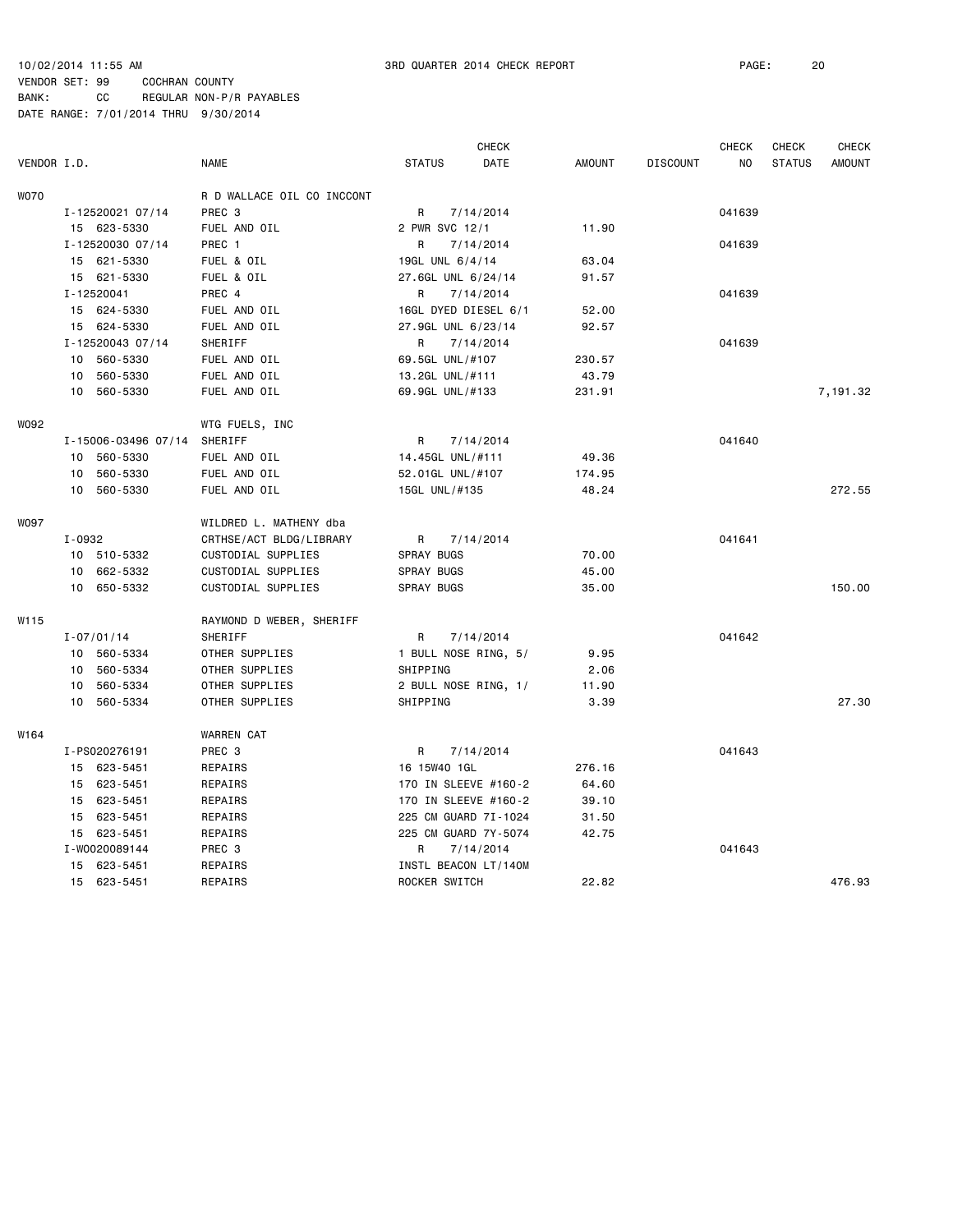|             |             |                     |                                       |                      | <b>CHECK</b>           |               |                 | <b>CHECK</b> | <b>CHECK</b>  | <b>CHECK</b>  |
|-------------|-------------|---------------------|---------------------------------------|----------------------|------------------------|---------------|-----------------|--------------|---------------|---------------|
| VENDOR I.D. |             |                     | <b>NAME</b>                           | <b>STATUS</b>        | <b>DATE</b>            | <b>AMOUNT</b> | <b>DISCOUNT</b> | NO.          | <b>STATUS</b> | <b>AMOUNT</b> |
| W193        |             |                     | WESTWARD AUTOMOTIVE REPAIR LLC        |                      |                        |               |                 |              |               |               |
|             | $I - 3016$  |                     | SHERIFF                               | R                    | 7/14/2014              |               |                 | 041644       |               |               |
|             |             | 10 560-5451         | MACHINERY-NON-OFFICE REPAIR           |                      | CHG OIL, CK FL, FILL T | 12.00         |                 |              |               |               |
|             | 10          | 560-5451            | MACHINERY-NON-OFFICE REPAIR           |                      | CHG OIL, CK FL, FILL B | 12.00         |                 |              |               |               |
|             | 10          | 560-5451            | MACHINERY-NON-OFFICE REPAIR           |                      | CHG OIL, CK FL, FILL T | 12.00         |                 |              |               |               |
|             | 10          | 560-5451            | MACHINERY-NON-OFFICE REPAIR           | CHG OIL, CK FL/#112  |                        | 12.00         |                 |              |               |               |
|             | 10          | 560-5451            | MACHINERY-NON-OFFICE REPAIR           | CHG OIL, CK FL/#107  |                        | 12.00         |                 |              |               |               |
|             | 10          | 560-5451            | MACHINERY-NON-OFFICE REPAIR           | CHG OIL, CK FL/#136  |                        | 12.00         |                 |              |               |               |
|             | 10          | 560-5451            | MACHINERY-NON-OFFICE REPAIR           | CHG OIL, CK FL/#133  |                        | 12.00         |                 |              |               |               |
|             | 10          | 560-5451            | MACHINERY-NON-OFFICE REPAIR           | CHG OIL, CK FL/#135  |                        | 12.00         |                 |              |               |               |
|             | 10          | 560-5451            | MACHINERY-NON-OFFICE REPAIR           |                      | CHG OIL, CK FL/RES DE  | 12.00         |                 |              |               |               |
|             | 10          | 560-5451            | MACHINERY-NON-OFFICE REPAIR           | CHG A/C              |                        | 30.00         |                 |              |               |               |
|             | 10          | 560-5451            | MACHINERY-NON-OFFICE REPAIR           | 2 134A               |                        | 27.98         |                 |              |               | 165.98        |
| W217        |             |                     | <b>WTC</b>                            |                      |                        |               |                 |              |               |               |
|             | $I - 12121$ |                     | PREC 2/PREC 4/CRTHSE                  | R                    | 7/14/2014              |               |                 | 041645       |               |               |
|             |             | 15 622-5571         | CAPITAL OUTLAY                        |                      | PART ENG'R FEE-ARTHU   | 45.08         |                 |              |               |               |
|             | 15          | 624-5571            | CAPITAL OUTLAY                        | PART ENG'R FEE-SW 8T |                        | 78.92         |                 |              |               |               |
|             | 10          | 510-5571            | CAPITAL OUTLAY                        |                      | PART ENG'R FEE-PARKI   | 53.18         |                 |              |               | 177.18        |
| X001        |             |                     | <b>XCEL ENERGY</b>                    |                      |                        |               |                 |              |               |               |
|             |             |                     | I-54-1324315-7 07/14 ALMOST ALL DEPTS | R                    | 7/14/2014              |               |                 | 041646       |               |               |
|             | 30          | 518-5440            | UTILITIES                             |                      | 300210167 RUNWAY LIG   | 50.18         |                 |              |               |               |
|             | 10          | 510-5440            | UTILITIES                             |                      | 300240736 COURTHOUSE   | 1,836.72      |                 |              |               |               |
|             | 10          | 660-5440            | UTILITIES & IRRIGATION                | 300265059 SOFTBALL P |                        | 11.60         |                 |              |               |               |
|             | 10          | 580-5440            | UTILITIES [TOWER]                     | 300282806 TOWER      |                        | 88.57         |                 |              |               |               |
|             | 15          | 621-5440            | UTILITIES                             | 300294119 PREC 1 SHO |                        | 55.83         |                 |              |               |               |
|             | 10          | 650-5440            | UTILITIES                             | 300338546 LIBRARY    |                        | 244.47        |                 |              |               |               |
|             | 10          | 652-5440            | UTILITIES                             | 300342232 MUSEUM     |                        | 21.23         |                 |              |               |               |
|             | 10          | 662-5440            | UTILITIES                             | 300390484 ACTIVITY B |                        | 817.00        |                 |              |               |               |
|             | 10          | 660-5440            | UTILITIES & IRRIGATION                | 300410370 PARK       |                        | 297.19        |                 |              |               |               |
|             | 10          | 660-5440            | UTILITIES & IRRIGATION                | 300457515 PARK/SHOP  |                        | 27.49         |                 |              |               |               |
|             | 10          | 516-5440            | UTILITIES                             | 300555198 CEMETERY   |                        | 59.03         |                 |              |               |               |
|             | 10          | 409-5440            | UTILITIES                             | 300577364 102 N MAIN |                        | 12.28         |                 |              |               |               |
|             | 10          | 660-5440            | UTILITIES & IRRIGATION                | 300587052 SHOWBARN   |                        | 26.70         |                 |              |               |               |
|             | 10          | 660-5440            | UTILITIES & IRRIGATION                | 300587753 RODEO GROU |                        | 177.32        |                 |              |               |               |
|             | 10          | 409-5440            | UTILITIES                             | 300588989 ANNEX      |                        | 33.77         |                 |              |               |               |
|             | 10          | 516-5440            | UTILITIES                             | 300603417 CEMETERY   |                        | 72.56         |                 |              |               |               |
|             | 10          | 516-5440            | UTILITIES                             |                      | 300637038 CEMETERY S   | 84.14         |                 |              |               | 3,916.08      |
| Y026        |             |                     | YOAKUM COUNTY SHERIFF'S OFFICE        |                      |                        |               |                 |              |               |               |
|             |             | I-JUN '14/PRISONERS | JAIL/REPAIRS                          | R                    | 7/14/2014              |               |                 | 041647       |               |               |
|             |             | 10 512-5499         | MISCELLANEOUS                         | 14 DAS/D BALLADAREZ  |                        | 476.00        |                 |              |               |               |
|             |             | 10 512-5499         | MISCELLANEOUS                         | 14 DAS/RAY CIRILO    |                        | 476.00        |                 |              |               |               |
|             | 10          | 512-5499            | MISCELLANEOUS                         | 9 DAS/DEVON MILLER   |                        | 306.00        |                 |              |               |               |
|             | 10          | 512-5499            | MISCELLANEOUS                         | 14 DAS/AARON TRINIDA |                        | 476.00        |                 |              |               |               |
|             |             | 10 512-5391         | MEDICAL CARE-PRISONERS                | MEDS/D BALLADAREZ    |                        | 8.00          |                 |              |               | 1,742.00      |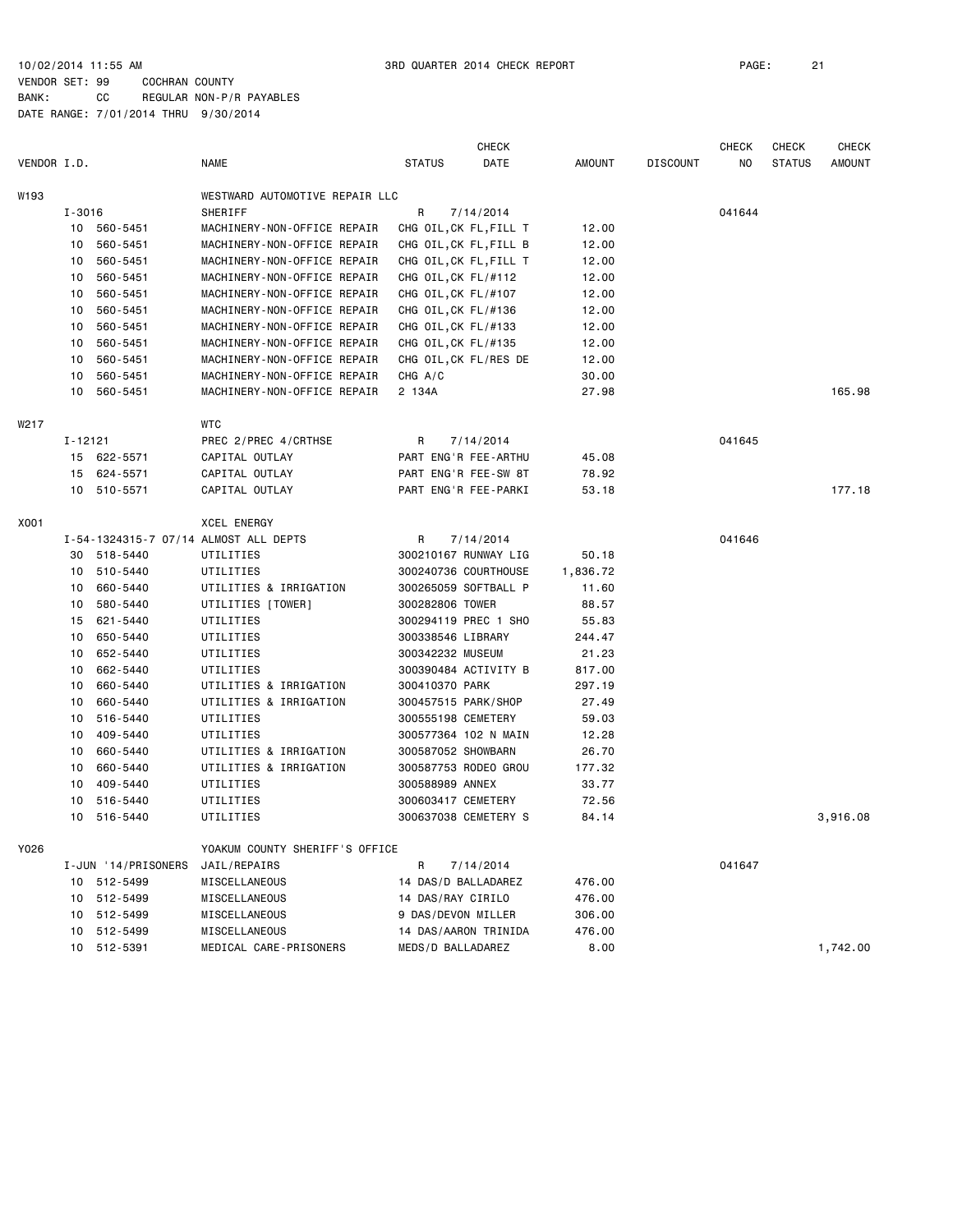CHECK CHECK CHECK CHECK VENDOR I.D. NAME STATUS DATE AMOUNT DISCOUNT NO STATUS AMOUNT A165 AFFILIATED COMPUTER SERVICES I-1063370 CO/DIST CLERK R 7/30/2014 R 7/30/2014 041682 10 403-5416 FILMING & INDEXING 20/20 LAND REC/#1697 1,250.00 10 403-5416 FILMING & INDEXING FREIGHT 12.41 I-1064295 CO/DIST CLERK R 7/30/2014 041682 10 403-5416 FILMING & INDEXING ORR--TXFILE 4/1/11-1 134.95 1,397.36 A178 AMAZON I-072602097454 LIBRARY R 7/30/2014 041683 10 650-5499 MISCELLANEOUS LOT OF 12 BK PLASTIC 11.95 I-139334230108 LIBRARY R 7/30/2014 041683 10 650-5590 BOOKS MIDDLE SCHOOL:SAVE R 12.59 10 650-5590 BOOKS INVISIBLE 16.80 10 650-5590 BOOKS TOP SECRET 21: A STE 16.78 10 650-5590 BOOKS SPIRIT ANIMALS: BK 4 7.37 10 650-5590 BOOKS PANIC 8.99 10 650-5590 BOOKS MOUSETRONAUT GOES TO 12.84 I-139336943172 LIBRARY R 7/30/2014 041683 10 650-5590 BOOKS IN THE END(IN THE AF 11.37 10 650-5590 BOOKS LOVE LETTERS TO THE 11.36 10 650-5590 BOOKS THE IMMORTAL CROWN:A 19.05 10 650-5590 BOOKS RUIN AND RISING 12.01 10 650-5590 BOOKS AFTER FOREVER:THE EV 12.67 10 650-5590 BOOKS SAVING FOREVER(THE E 16.46 I-197414334247 LIBRARY R 7/30/2014 041683 10 650-5499 MISCELLANEOUS GR NORTHERN POPCORN 39.42 I-197415971014 LIBRARY R 7/30/2014 041683 10 650-5499 MISCELLANEOUS SNAPPY POPCORN 1GL 20.99 10 650-5499 MISCELLANEOUS GR NORTHERN POPCORN 14.49 I-209546479887 LIBRARY R 7/30/2014 041683 10 650-5499 MISCELLANEOUS 100 LATEX BALLOONS 1 6.54 10 650-5499 MISCELLANEOUS THE MORTAL INSTRUMEN 11.49 I-209547534678 LIBRARY R 7/30/2014 041683 10 650-5499 MISCELLANEOUS GR NORTHERN POPCORN 39.74 I-209549266009 LIBRARY R 7/30/2014 041683 10 650-5499 MISCELLANEOUS GR NORTHERN POPCORN 11.88 I-245167035569 LIBRARY R 7/30/2014 041683 10 650-5590 BOOKS HELTER SKELTER:THE T 10.84 I-245167535242 LIBRARY R 7/30/2014 041683 10 650-5590 BOOKS MATCHED 5.72 10 650-5590 BOOKS CROSSED 5.72 10 650-5499 MISCELLANEOUS THE FAULT IN OUR STA 15.58 10 650-5590 BOOKS THE LAND OF STORIES: 7.20 10 650-5590 BOOKS WE WERE LIARS 10.79 10 650-5590 BOOKS THE LEMONADE CRIME 11.99 10 650-5590 BOOKS THE LEMONADE WAR 12.00 10 650-5590 BOOKS I KNOW WHY THE CAGED 11.20 10 650-5590 BOOKS DORK DIARIES 7:TALES 9.35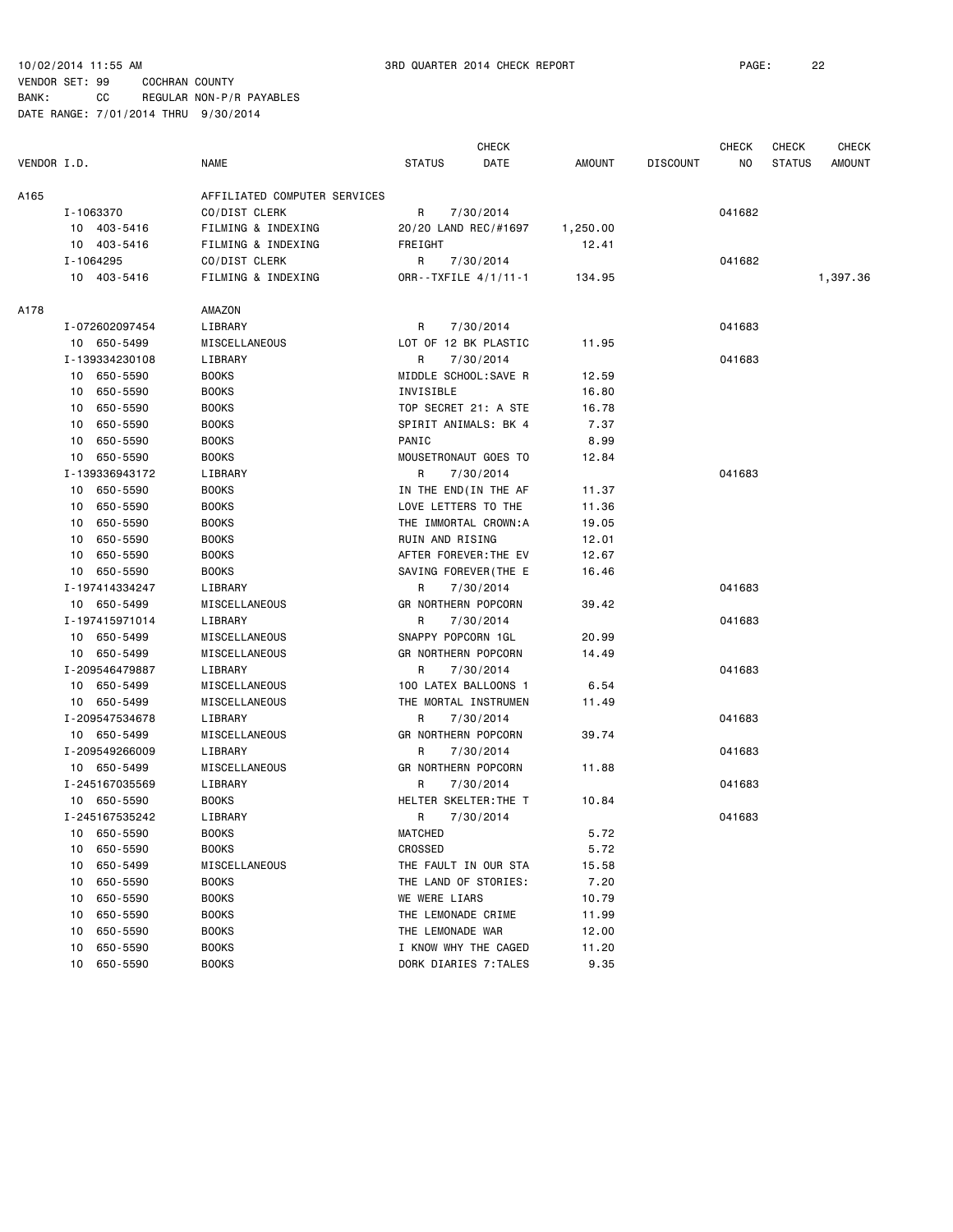|             |                   |                                |                      | <b>CHECK</b> |               |                 | <b>CHECK</b>   | <b>CHECK</b>  | <b>CHECK</b>  |
|-------------|-------------------|--------------------------------|----------------------|--------------|---------------|-----------------|----------------|---------------|---------------|
| VENDOR I.D. |                   | <b>NAME</b>                    | <b>STATUS</b>        | DATE         | <b>AMOUNT</b> | <b>DISCOUNT</b> | N <sub>O</sub> | <b>STATUS</b> | <b>AMOUNT</b> |
| A178        |                   | CONT<br>AMAZON                 |                      |              |               |                 |                |               |               |
|             | I-245167535242    | LIBRARY                        | R                    | 7/30/2014    |               |                 | 041683         |               |               |
|             | 10 650-5590       | <b>BOOKS</b>                   | MR MERCEDES: A NOVEL |              | 17.99         |                 |                |               |               |
|             | 650-5590<br>10    | <b>BOOKS</b>                   | <b>FACEOFF</b>       |              | 16.19         |                 |                |               |               |
|             | 10 650-5590       | <b>BOOKS</b>                   | VAMPIRE ACADEMY      |              | 5.72          |                 |                |               | 455.08        |
| A251        |                   | AMERICAN FLOOR MATS            |                      |              |               |                 |                |               |               |
|             | I-354743          | TAX A/C                        | R                    | 7/30/2014    |               |                 | 041684         |               |               |
|             | 10 499-5310       | OFFICE SUPPLIES                | 3'x18' ANTI-FATIGUE  |              | 589.68        |                 |                |               | 589.68        |
|             |                   |                                |                      |              |               |                 |                |               |               |
| <b>B050</b> |                   | BERRYHILL SEWER SERVICE, INC   |                      |              |               |                 |                |               |               |
|             | I-24926           | NON-DEPT'L/RODEO GROUNDS       | $\mathsf{R}$         | 7/30/2014    |               |                 | 041685         |               |               |
|             | 10 409-5499       | MISCELLANEOUS                  | 1 TOILET RENT-JUL '1 |              | 250.00        |                 |                |               |               |
|             | 10 409-5499       | <b>MISCELLANEOUS</b>           | 1 HANDICAP TOILET-JU |              | 350.00        |                 |                |               | 600.00        |
| B210        |                   | <b>BROCK'S CARPET</b>          |                      |              |               |                 |                |               |               |
|             | $I - 14744$       | JUSTICE OF PEACE               | R                    | 7/30/2014    |               |                 | 041686         |               |               |
|             | 10 455-5451       | REPAIRS                        | MODULAR CARPET, COVE |              | 1,300.00      |                 |                |               |               |
|             | 10 455-5451       | REPAIRS                        | 8400 TAKE A TRIP     |              |               |                 |                |               |               |
|             | $I - 14745$       | SHERIFF                        | R                    | 7/30/2014    |               |                 | 041686         |               |               |
|             | 10 560-5451       | MACHINERY-NON-OFFICE REPAIR    | MODULAR CARPET, COVE |              | 1,200.00      |                 |                |               |               |
|             | 10 560-5451       | MACHINERY-NON-OFFICE REPAIR    | 8400-TAKE A TRIP     |              |               |                 |                |               |               |
|             | I-14746           | TAX A/C                        | R                    | 7/30/2014    |               |                 | 041686         |               |               |
|             | 10 499-5451       | REPAIR                         | MODULAR CARPET, COVE |              | 3,550.00      |                 |                |               |               |
|             | 10 499-5451       | REPAIR                         | 8400 TAKE A TRIP     |              |               |                 |                |               | 6,050.00      |
|             |                   |                                |                      |              |               |                 |                |               |               |
| C015        |                   | COCHRAN COUNTY SENIOR          |                      |              |               |                 |                |               |               |
|             | I-JUL '14 INSTLMT | SENIOR CITIZENS                | R                    | 7/30/2014    |               |                 | 041687         |               |               |
|             | 10 663-5418       | SENIOR CITIZENS CONTRACT       | <b>JUL 2014</b>      |              | 6,250.00      |                 |                |               | 6,250.00      |
| C031        |                   | COUNTY & DISTRICT CLERKS ASSN  |                      |              |               |                 |                |               |               |
|             | I-DUES 7/14-15    | COUNTY & DISTRICT CLERK        | R                    | 7/30/2014    |               |                 | 041688         |               |               |
|             | 10 403-5481       | DUES AND REGISTRATION          | COMB CLERK DUES/S DE |              | 125.00        |                 |                |               | 125.00        |
|             |                   |                                |                      |              |               |                 |                |               |               |
| C069        |                   | COUNTRY DUMPSTERS, INC.        |                      |              |               |                 |                |               |               |
|             | I-38118           | PREC 3/PREC 4                  | R                    | 7/30/2014    |               |                 | 041689         |               |               |
|             | 15 623-5440       | UTILITIES                      | JULY DUMPSTER SVC    |              | 53.25         |                 |                |               |               |
|             | 15 624-5440       | UTILITIES                      | JULY DUMPSTER SVC    |              | 53.25         |                 |                |               | 106.50        |
| C340        |                   | COUNTY INFORMATION RESOURCE AG |                      |              |               |                 |                |               |               |
|             | I-S0P002553       | NON-DEPT'L                     | R                    | 7/30/2014    |               |                 | 041690         |               |               |
|             | 10 409-5420       | TELECOMMUNICATIONS             | 17 EMAIL ACCTS/JUN ' |              | 34.00         |                 |                |               | 34,00         |
|             |                   |                                |                      |              |               |                 |                |               |               |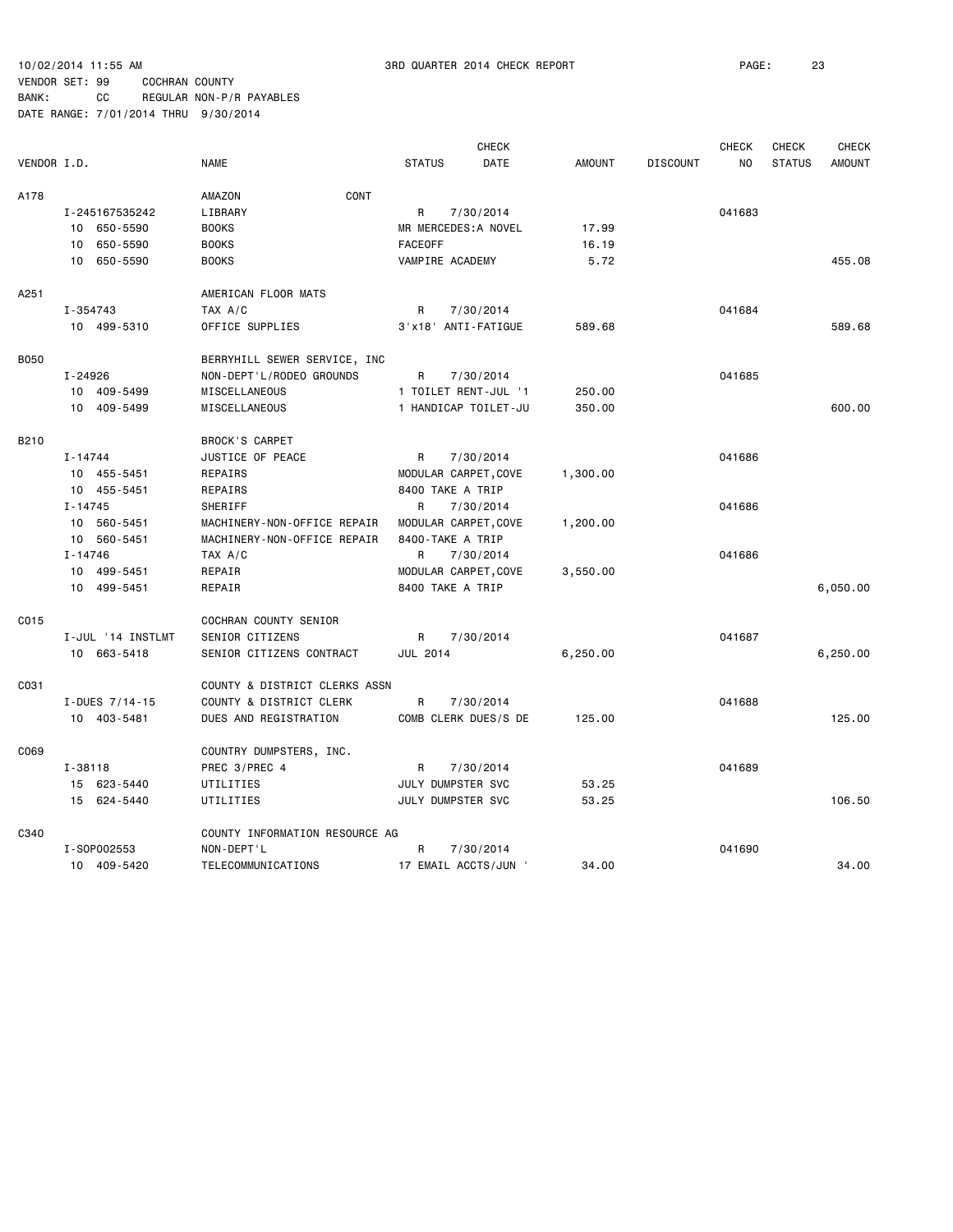|             |                     |                                |                       | <b>CHECK</b>          |               |                 | <b>CHECK</b>   | <b>CHECK</b>  | <b>CHECK</b>  |
|-------------|---------------------|--------------------------------|-----------------------|-----------------------|---------------|-----------------|----------------|---------------|---------------|
| VENDOR I.D. |                     | <b>NAME</b>                    | <b>STATUS</b>         | DATE                  | <b>AMOUNT</b> | <b>DISCOUNT</b> | N <sub>O</sub> | <b>STATUS</b> | <b>AMOUNT</b> |
| D023        |                     | PHILIP J. DAVIS, PH.D.         |                       |                       |               |                 |                |               |               |
|             | I-14-03-1462 06/14  | DISTRICT COURT                 | R                     | 7/30/2014             |               |                 | 041691         |               |               |
|             | 10 435-5499         | MISCELLANEOUS                  | EVAL/AARON A TRINIDA  |                       | 950.00        |                 |                |               | 950.00        |
| D039        |                     | DUVALL TECHNOLOGY              |                       |                       |               |                 |                |               |               |
|             | $I - 157$           | TAX A/C                        | R                     | 7/30/2014             |               |                 | 041692         |               |               |
|             | 10 499-5451         | REPAIR                         | RECONFIG ROUTER       |                       | 135.00        |                 |                |               | 135.00        |
|             |                     |                                |                       |                       |               |                 |                |               |               |
| E057        |                     | ELECTION SYSTEMS & SOFTWARE    |                       |                       |               |                 |                |               |               |
|             | $I - 898410$        | <b>ELECTIONS</b>               | R                     | 7/30/2014             |               |                 | 041693         |               |               |
|             | 10 490-5335         | ELECTION SUPPLIES              |                       | PREC KIT/EARLY VOT, A | 39.25         |                 |                |               |               |
|             | 10 490-5335         | ELECTION SUPPLIES              | 5 PREC KIT/ELEC, AUTO |                       | 172.00        |                 |                |               |               |
|             | 10 490-5335         | ELECTION SUPPLIES              | FREIGHT               |                       | 13.72         |                 |                |               | 224.97        |
| F215        |                     | 1ST CLASS PLUMBING HEATING & A |                       |                       |               |                 |                |               |               |
|             | I-2053213           | JAIL                           | R                     | 7/30/2014             |               |                 | 041694         |               |               |
|             | 10 512-5451         | REPAIR                         | 1) $3/4$ FIP SWING CK |                       | 23.25         |                 |                |               |               |
|             | 10 512-5451         | REPAIR                         | 2) 3/4 MALE ADAPTER   |                       | 10.23         |                 |                |               |               |
|             | 10 512-5451         | REPAIR                         | 2) 3/4 BALL VALVE PE  |                       | 22.32         |                 |                |               |               |
|             | 10 512-5451         | REPAIR                         | 6) 3/4 RING PEX       |                       | 5.97          |                 |                |               |               |
|             | 10 512-5451         | REPAIR                         | 1) 3/4 PIPE PEX       |                       | 3.44          |                 |                |               |               |
|             | 10 512-5451         | REPAIR                         | RPL CK VLV/INTO MIX   |                       | 160.00        |                 |                |               | 225.21        |
| G031        |                     | GRAINGER                       |                       |                       |               |                 |                |               |               |
|             | C-9484179636        | NON-DEPT'L/STORAGE             | R                     | 7/30/2014             |               |                 | 041695         |               |               |
|             | 10 409-5300         | COUNTY-WIDE SUPPLIES           | CREDIT 8FT RACK, STA  |                       | 199.00CR      |                 |                |               |               |
|             | 10 409-5300         | COUNTY-WIDE SUPPLIES           | CREDIT 6FT RACK, STAR |                       | 399.00CR      |                 |                |               |               |
|             | 10 409-5300         | COUNTY-WIDE SUPPLIES           |                       | CREDIT 6FT BULK RACK  | 327.00CR      |                 |                |               |               |
|             | I-9185516927        |                                | R                     |                       |               |                 | 041695         |               |               |
|             | 10 409-5300         | NON-DEPT'L/STORAGE             | 2 FRAMES 48"          | 7/30/2014             |               |                 |                |               |               |
|             |                     | COUNTY-WIDE SUPPLIES           |                       |                       | 117.96        |                 |                |               |               |
|             | I-9496244394        | COURTHOUSE                     | R                     | 7/30/2014             |               |                 | 041695         |               |               |
|             | 10 510-5451         | REPAIR                         | 2 RUN CAPACITOR, 30M  |                       | 26.96         |                 |                |               |               |
|             | I-9496696064        | NON-DEPT'L/STORAGE             | R                     | 7/30/2014             |               |                 | 041695         |               |               |
|             | 10 409-5300         | COUNTY-WIDE SUPPLIES           | 1 8FT RACK SYSTEM     |                       | 650.23        |                 |                |               |               |
|             | 10 409-5300         | COUNTY-WIDE SUPPLIES           | 2 6FT RACK SYSTEM     |                       | 1,071.76      |                 |                |               | 941.91        |
| G098        |                     | GALL'S INC.                    |                       |                       |               |                 |                |               |               |
|             | I-002198170         | SHERIFF                        | R                     | 7/30/2014             |               |                 | 041696         |               |               |
|             | 10 560-5334         | OTHER SUPPLIES                 | 11 BREAKAWAY VELCRO   |                       | 76.89         |                 |                |               |               |
|             | 10 560-5334         | OTHER SUPPLIES                 | SHIPPING              |                       | 6.95          |                 |                |               | 83.84         |
| J049        |                     | JUVENILE PROBATION FUND        |                       |                       |               |                 |                |               |               |
|             | I-LOCAL MATCH 07/14 | JUVENILE PROBATION             | R                     | 7/30/2014             |               |                 | 041697         |               |               |
|             | 10 571-5472         | LOCAL SUPPORT-JUV BOARD        |                       | LOCAL FUNDS MATCH JU  | 7,750.00      |                 |                |               | 7,750.00      |
|             |                     |                                |                       |                       |               |                 |                |               |               |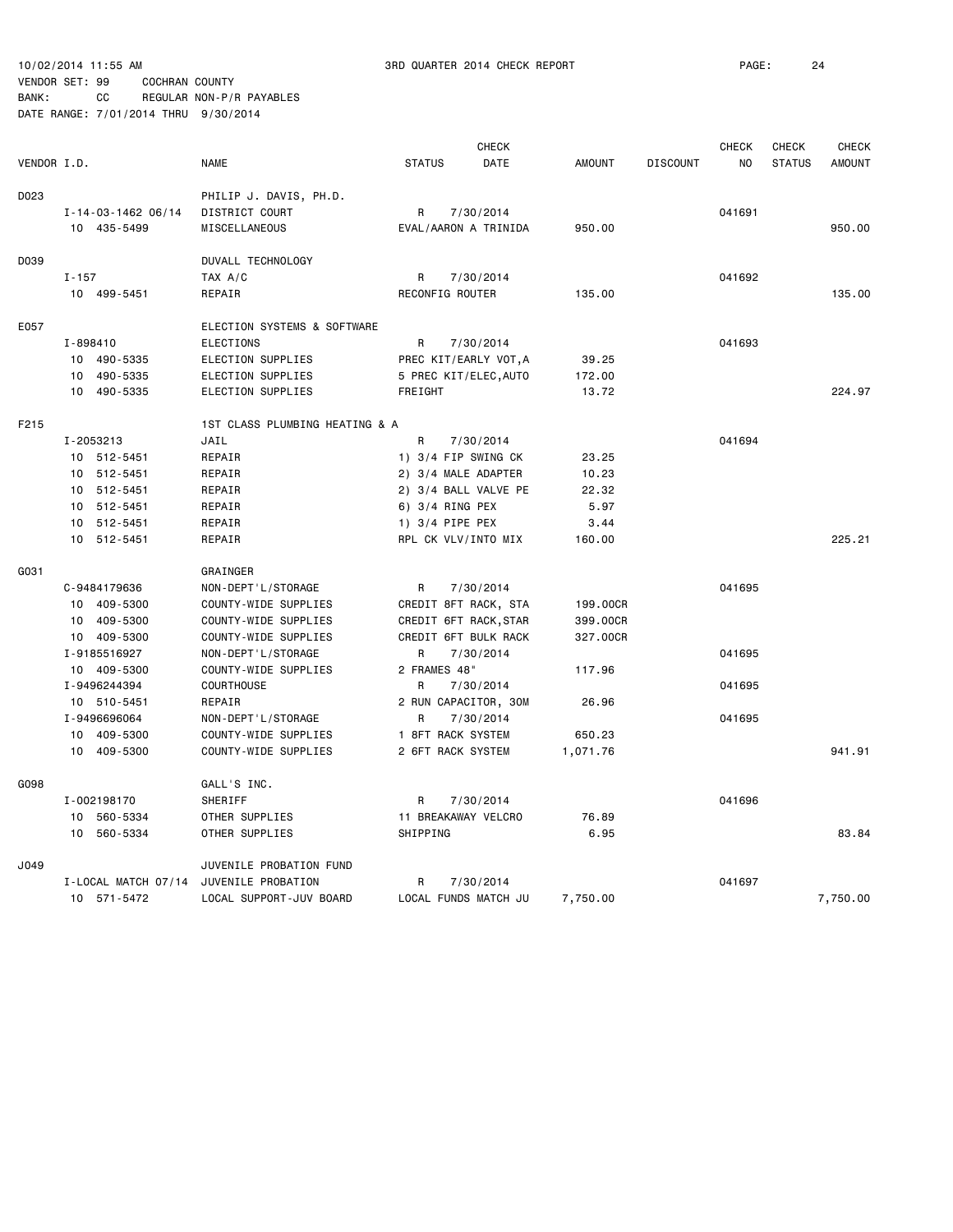|             |                    |                                |                  | <b>CHECK</b>         |               |                 | <b>CHECK</b>   | <b>CHECK</b>  | <b>CHECK</b>  |
|-------------|--------------------|--------------------------------|------------------|----------------------|---------------|-----------------|----------------|---------------|---------------|
| VENDOR I.D. |                    | <b>NAME</b>                    | <b>STATUS</b>    | DATE                 | <b>AMOUNT</b> | <b>DISCOUNT</b> | N <sub>O</sub> | <b>STATUS</b> | <b>AMOUNT</b> |
| K049        |                    | TONY KEETH                     |                  |                      |               |                 |                |               |               |
|             | I-344194           | SHERIFF/ANIMAL                 | R                | 7/30/2014            |               |                 | 041698         |               |               |
|             | 10 560-5499        | MISCELLANEOUS                  | HORSE TRIMMED    |                      | 100.00        |                 |                |               | 100.00        |
| L057        |                    | L KENLEY, dba                  |                  |                      |               |                 |                |               |               |
|             | $I - 6511$         | PARK/SHOWBARN                  | R                | 7/30/2014            |               |                 | 041699         |               |               |
|             | 10 660-5332        | CUSTODIAL SUPPLIES             |                  | 3 EQUINE SIGNS/SHOWB | 105.00        |                 |                |               | 105.00        |
| M068        |                    | MULESHOE ANIMAL CLINIC         |                  |                      |               |                 |                |               |               |
|             | I-134856/PALOMINO  | SHERIFF/ANIMAL                 | R                | 7/30/2014            |               |                 | 041700         |               |               |
|             | 10 560-5499        | MISCELLANEOUS                  | OFC CALL/EXAM    |                      | 30.00         |                 |                |               |               |
|             | 560-5499<br>10     | MISCELLANEOUS                  |                  | EQUINE EUTHANASIA    | 48.00         |                 |                |               |               |
|             | 10 560-5499        | MISCELLANEOUS                  | EQ DISP FEE      |                      | 150.00        |                 |                |               | 228,00        |
| M289        |                    | MARCELO RODRIGUEZ dba          |                  |                      |               |                 |                |               |               |
|             | I-77386            | PREC 4                         | R                | 7/30/2014            |               |                 | 041701         |               |               |
|             | 15 624-5451        | REPAIRS                        |                  | RPR FUEL LINK/MACK H | 175.00        |                 |                |               |               |
|             |                    |                                |                  |                      | 75.00         |                 |                |               | 250.00        |
|             | 15 624-5451        | REPAIRS                        |                  | INSTL SW ON BATT BOX |               |                 |                |               |               |
| M299        |                    | MORTON SELF STORAGE            |                  |                      |               |                 |                |               |               |
|             | I-STORAGE 07,08/14 | SHERIFF                        | R                | 7/30/2014            |               |                 | 041702         |               |               |
|             | 560-5499<br>10     | MISCELLANEOUS                  | <b>JULY 2014</b> |                      | 50.00         |                 |                |               |               |
|             | 10<br>560-5499     | MISCELLANEOUS                  | AUG 2014         |                      | 50.00         |                 |                |               | 100.00        |
| N066        |                    | NTS COMMUNICATIONS             |                  |                      |               |                 |                |               |               |
|             | I-8062660032 07/14 | COMM'R CT/CO JUDGE, PREC 4     | R                | 7/30/2014            |               |                 | 041703         |               |               |
|             | 15 610-5420        | TELECOMMUNICATIONS             | WATS LINE        |                      | 1.00          |                 |                |               |               |
|             | 15 610-5420        | TELECOMMUNICATIONS             | <b>FEES</b>      |                      | 6.65          |                 |                |               |               |
|             | 15 624-5420        | TELECOMMUNICATIONS             |                  | LONG DISTANCE SVC 92 | 0.13          |                 |                |               | 7.78          |
|             |                    |                                |                  |                      |               |                 |                |               |               |
| N093        |                    | NORTH PLAINS CHAPTER TAAO      |                  |                      |               |                 |                |               |               |
|             | I-'14 PROP TAX SEM | TAX A/C                        | R                | 7/30/2014            |               |                 | 041704         |               |               |
|             | 10 499-5427        | CONTINUING EDUCATION           |                  | REG 1 PROP TAX SEM/  | 200.00        |                 |                |               | 200.00        |
| 0041        |                    | OMNIBASE SERVICES OF TEXAS, LP |                  |                      |               |                 |                |               |               |
|             | I-2ND QTR 2014     | FTA FEES                       | R                | 7/30/2014            |               |                 | 041705         |               |               |
|             | 10 000-2206.003    | Omni Collection Fee            |                  | 2ND QTR FEES 2014    | 24.00         |                 |                |               | 24.00         |
| P017        |                    | POSTMASTER                     |                  |                      |               |                 |                |               |               |
|             | $I-JP$ 7/23/14     | JUSTICE OF PEACE               | R                | 7/30/2014            |               |                 | 041706         |               |               |
|             | 10 455-5311        | POSTAL EXPENSES                | 1 RL STAMPS      |                      | 48.00         |                 |                |               |               |
|             | $I-SHERIFF 7/7/14$ | SHERIFF                        | R                | 7/30/2014            |               |                 | 041706         |               |               |
|             | 10 560-5311        | POSTAL EXPENSES                |                  | 2 RL STAMPS @ \$48   | 96.00         |                 |                |               | 144.00        |
|             |                    |                                |                  |                      |               |                 |                |               |               |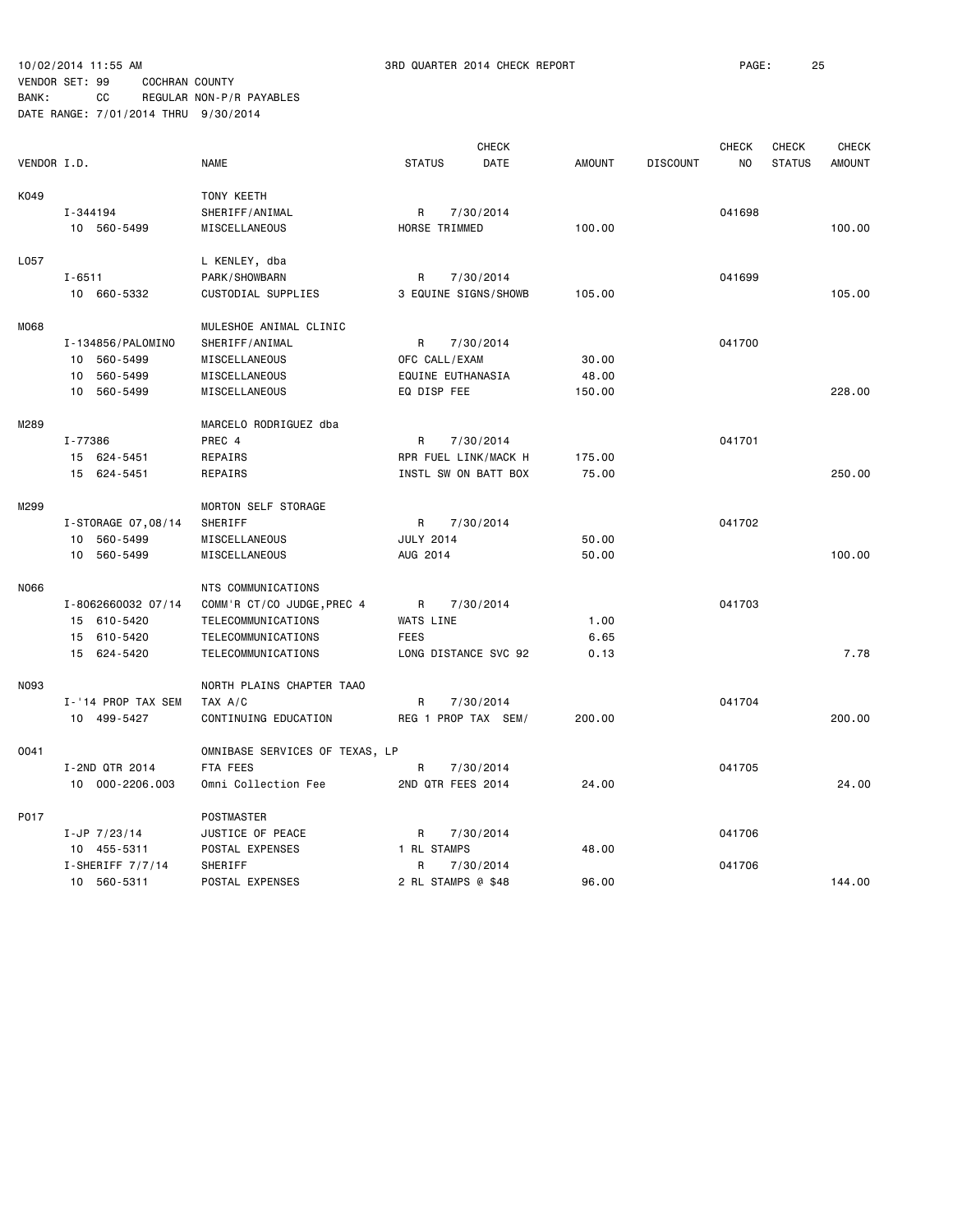|             |          |                     |                         |                      | <b>CHECK</b>         |        |                 | <b>CHECK</b> | <b>CHECK</b>  | CHECK         |
|-------------|----------|---------------------|-------------------------|----------------------|----------------------|--------|-----------------|--------------|---------------|---------------|
| VENDOR I.D. |          |                     | <b>NAME</b>             | <b>STATUS</b>        | DATE                 | AMOUNT | <b>DISCOUNT</b> | NO.          | <b>STATUS</b> | <b>AMOUNT</b> |
| P073        |          |                     | THE PENWORTHY COMPANY   |                      |                      |        |                 |              |               |               |
|             | I-565256 |                     | LIBRARY                 | R                    | 7/30/2014            |        |                 | 041707       |               |               |
|             |          | 10 650-5590         | <b>BOOKS</b>            | DIGGERA PICNIC #2    |                      | 13.96  |                 |              |               |               |
|             |          | 10 650-5590         | <b>BOOKS</b>            |                      | DIGGERTO THE ZOO #   | 13.96  |                 |              |               |               |
|             | 10       | 650-5590            | <b>BOOKS</b>            |                      | OUTDOOR SURPRISES #5 | 13.96  |                 |              |               |               |
|             | 10       | 650-5590            | <b>BOOKS</b>            |                      | BISCUIT LOVES THE LI | 13.96  |                 |              |               |               |
|             | 10       | 650-5590            | <b>BOOKS</b>            | ONE BIG BLUE FAMILY  |                      | 13.96  |                 |              |               |               |
|             | 10       | 650-5590            | <b>BOOKS</b>            |                      | VACATION IN THE WILD | 13.96  |                 |              |               |               |
|             | 10       | 650-5590            | <b>BOOKS</b>            | MOMS ARE THE BEST    |                      | 13.96  |                 |              |               |               |
|             | 10       | 650-5590            | <b>BOOKS</b>            | PLANE PALS           |                      | 13.96  |                 |              |               |               |
|             |          | 10 650-5590         | <b>BOOKS</b>            | SHOW ME THE BUNNY    |                      | 13.96  |                 |              |               | 125.64        |
| P090        |          |                     | PURCHASE POWER          |                      |                      |        |                 |              |               |               |
|             |          | I-18272104 06/18/14 | CLERK                   | R                    | 7/30/2014            |        |                 | 041708       |               |               |
|             |          | 10 403-5311         | POSTAL EXPENSES         | POSTAGE BY PHONE     |                      | 500.00 |                 |              |               | 500.00        |
| P092        |          |                     | U.S. POSTAL SERVICE     |                      |                      |        |                 |              |               |               |
|             |          | I-E95919443 0714    | TREASURER               | R                    | 7/30/2014            |        |                 | 041709       |               |               |
|             |          | 10 497-5310         | OFFICE SUPPLIES         |                      | 3BX #10 STMP ENV. 50 | 835.95 |                 |              |               |               |
|             |          | 10 497-5310         | OFFICE SUPPLIES         | SHIPPING             |                      | 16.15  |                 |              |               | 852.10        |
| P216        |          |                     | PLAINS MOTOR SUPPLY     |                      |                      |        |                 |              |               |               |
|             | I-304540 |                     | PREC 4                  | R                    | 7/30/2014            |        |                 | 041710       |               |               |
|             |          | 15 624-5451         | REPAIRS                 | 3 H/D INTERST BATT   |                      | 473.94 |                 |              |               |               |
|             |          | 15 624-5451         | REPAIRS                 | 3 DISP FEE           |                      | 9.00   |                 |              |               |               |
|             |          | 15 624-5451         | REPAIRS                 | MSTR DISCNCT SWITCH  |                      | 29.41  |                 |              |               | 512.35        |
| R099        |          |                     | CYNDIA LEA GUAJARDO dba |                      |                      |        |                 |              |               |               |
|             | I-108356 |                     | PARK--FR JUN14          | R                    | 7/30/2014            |        |                 | 041711       |               |               |
|             |          | 10 660-5454         | <b>TIRES</b>            | 11L-16 FLAT ON RF 5/ |                      | 15.00  |                 |              |               |               |
|             | I-108466 |                     | <b>PARK</b>             | R                    | 7/30/2014            |        |                 | 041711       |               |               |
|             |          | 10 660-5454         | TIRES                   | 16.650x8             |                      | 50.95  |                 |              |               |               |
|             |          | 10 660-5454         | TIRES                   | 2 23.1050x12         |                      | 183.90 |                 |              |               |               |
|             |          | 10 660-5454         | TIRES                   | 3 TDF                |                      | 9.00   |                 |              |               |               |
|             |          | 10 660-5454         | TIRES                   | 3 TIRE CHG           |                      | 30.00  |                 |              |               |               |
|             | I-108550 |                     | PREC 1                  | R                    | 7/30/2014            |        |                 | 041711       |               |               |
|             |          | 15 621-5454         | TIRES                   |                      | 18x4-34 AIR FLATS ON | 70.00  |                 |              |               |               |
|             |          | 15 621-5454         | TIRES                   | #4                   |                      | 4.00   |                 |              |               |               |
|             | I-108625 |                     | <b>PARK</b>             | R                    | 7/30/2014            |        |                 | 041711       |               |               |
|             |          | 10 660-5454         | <b>TIRES</b>            |                      | 18.850X87 TIRE CHG/S | 10.00  |                 |              |               |               |
|             |          | 10 660-5454         | TIRES                   | <b>STEM</b>          |                      | 2.50   |                 |              |               |               |
|             | I-108628 |                     | PREC 4                  | R                    | 7/30/2014            |        |                 | 041711       |               |               |
|             |          | 15 624-5454         | TIRES                   | TIRE CHG 14.00x24    |                      | 65.00  |                 |              |               |               |
|             |          | 15 624-5454         | TIRES                   | 24" O-RING INST      |                      | 9.95   |                 |              |               |               |
|             |          | 15 624-5454         | TIRES                   | <b>TDF</b>           |                      | 35.00  |                 |              |               |               |
|             | I-108660 |                     | PARK                    | R                    | 7/30/2014            |        |                 | 041711       |               |               |
|             |          | 10 660-5454         | TIRES                   |                      | NEW CARLISLE 16X6 TI | 36.95  |                 |              |               |               |
|             |          | 10 660-5454         | TIRES                   | TDF                  |                      | 3.00   |                 |              |               |               |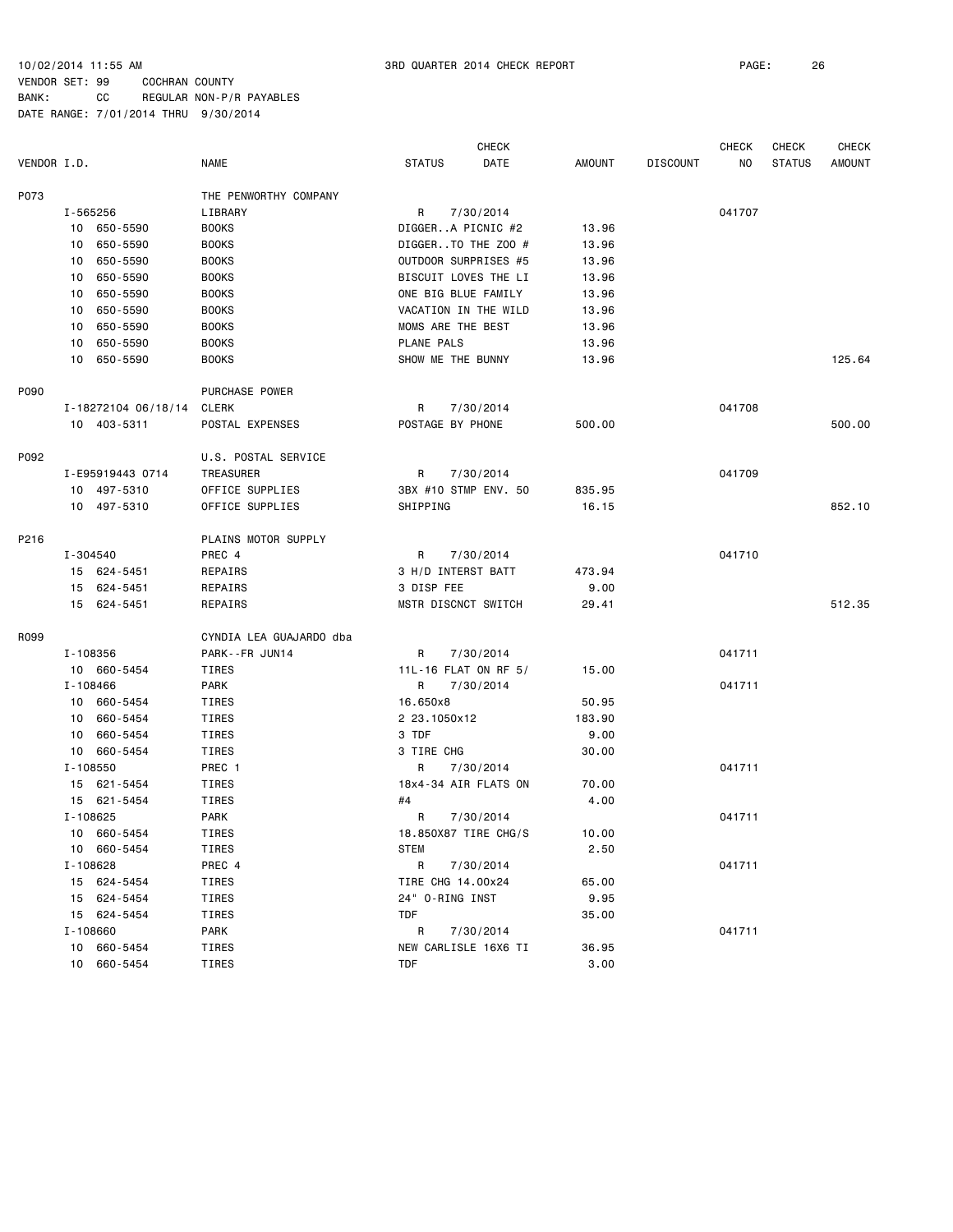|             |                             |                                             |                       | <b>CHECK</b> |               |                 | <b>CHECK</b> | <b>CHECK</b>  | <b>CHECK</b>  |
|-------------|-----------------------------|---------------------------------------------|-----------------------|--------------|---------------|-----------------|--------------|---------------|---------------|
| VENDOR I.D. |                             | <b>NAME</b>                                 | <b>STATUS</b>         | DATE         | <b>AMOUNT</b> | <b>DISCOUNT</b> | NO           | <b>STATUS</b> | <b>AMOUNT</b> |
| R099        |                             | CYNDIA LEA GUAJARDO dbCONT                  |                       |              |               |                 |              |               |               |
|             | I-108660                    | <b>PARK</b>                                 | R                     | 7/30/2014    |               |                 | 041711       |               |               |
|             | 10 660-5454                 | <b>TIRES</b>                                | TIRE CHG              |              | 10.00         |                 |              |               | 535.25        |
| S071        |                             | SCRIPT OFFICE PRODUCTS, INC.                |                       |              |               |                 |              |               |               |
|             | $I - 45868$                 | AUDITOR                                     | R                     | 7/30/2014    |               |                 | 041712       |               |               |
|             | 10 495-5310                 | OFFICE SUPPLIES                             | 2DZ MINI BINDER CLIP  |              | 1.90          |                 |              |               |               |
|             | 10 495-5310                 | OFFICE SUPPLIES                             | 2DZ SM BINDER CLIPS   |              | 1.90          |                 |              |               |               |
|             | 10 495-5310                 | OFFICE SUPPLIES                             | 1PK BUS CARD AVERY 5  |              | 15.95         |                 |              |               |               |
|             | 10 495-5310                 | OFFICE SUPPLIES                             | 1DZ V-5 PENS, BE      |              | 25.95         |                 |              |               |               |
|             | 10 495-5310                 | OFFICE SUPPLIES                             | 1EA LABELMAKER TAPE   |              | 10.49         |                 |              |               |               |
|             | $I - 45903$                 | TAX A/C                                     | R                     | 7/30/2014    |               |                 | 041712       |               |               |
|             | 10 499-5310                 | OFFICE SUPPLIES                             | 2 FLOOR MATS/TREVA, S |              | 333.90        |                 |              |               |               |
|             | 10 499-5310                 | OFFICE SUPPLIES                             | FLOOR MAT/DIXIE       |              | 106.95        |                 |              |               |               |
|             | 10 499-5310                 | OFFICE SUPPLIES                             | CPU STAND W/CASTERS   |              | 35.95         |                 |              |               |               |
|             | $I - 45904$                 | SHERIFF                                     | R                     | 7/30/2014    |               |                 | 041712       |               |               |
|             | 10 560-5310                 | OFFICE SUPPLIES                             | CHAIRMAT/SHERIFF      |              | 166.95        |                 |              |               |               |
|             | $I - 45905$                 | JUSTICE OF PEACE                            | R                     | 7/30/2014    |               |                 | 041712       |               |               |
|             | 10 455-5310                 | OFFICE SUPPLIES                             | CHAIRMAT              |              | 166.95        |                 |              |               |               |
|             | I-45936                     | SHERIFF                                     | R                     | 7/30/2014    |               |                 | 041712       |               |               |
|             | 10 560-5310                 | OFFICE SUPPLIES                             | SHERIFF NAMEPLATE     |              | 37.97         |                 |              |               |               |
|             | $I - 45956$                 | TREASURER                                   | R                     | 7/30/2014    |               |                 | 041712       |               |               |
|             | 10 497-5310                 | OFFICE SUPPLIES                             | <b>1CS COPY PAPER</b> |              | 39.50         |                 |              |               |               |
|             | 10 497-5310                 | OFFICE SUPPLIES                             | 1DZ CALC PAPER        |              | 8.95          |                 |              |               | 953.31        |
| S222        |                             | SOUTH PLAINS COMMUNICATIONS                 |                       |              |               |                 |              |               |               |
|             | I-0104930-IN                | SHERIFF                                     | R                     | 7/30/2014    |               |                 | 041713       |               |               |
|             | 10 560-5451                 | MACHINERY-NON-OFFICE REPAIR                 | INSTL KNWD TK 5710 S  |              | 187.50        |                 |              |               |               |
|             | 10 560-5451                 | MACHINERY-NON-OFFICE REPAIR                 | INSTL BRD INTO RADIO  |              | 45.00         |                 |              |               |               |
|             | I-0104954-IN                | JUVENILE PROBATION                          | R                     | 7/30/2014    |               |                 | 041713       |               |               |
|             | 17 573-5499                 | OPERATING EXPENSES                          | MV KNWD TK5710 F150/  |              | 225.00        |                 |              |               |               |
|             | 17 573-5499                 | OPERATING EXPENSES                          | HOLE PLUG             |              | 5.00          |                 |              |               |               |
|             | 17 573-5499                 | OPERATING EXPENSES                          | MILEAGE               |              | 81.00         |                 |              |               | 543.50        |
| S279        |                             | DONNIE SIMPSON                              |                       |              |               |                 |              |               |               |
|             | I-HYD FILTER 7/25/14 PREC 1 |                                             | $\mathsf{R}$          | 7/30/2014    |               |                 | 041714       |               |               |
|             | 15 621-5451                 | <b>REPAIRS</b>                              | HYDRAULIC FILTER/HUR  |              | 97.20         |                 |              |               | 97.20         |
| S299        |                             | SAMMIE SIMPSON                              |                       |              |               |                 |              |               |               |
|             |                             | I-MEALS '14 BFL SOLD MUSEUM/HISTORICAL COMM | R                     | 7/30/2014    |               |                 | 041715       |               |               |
|             | 31 652-5499                 | MISCELLANEOUS                               | MEALS/OASIS WORSHIP   |              | 205.00        |                 |              |               | 205.00        |
| S316        |                             | <b>BRYANT SEARS</b>                         |                       |              |               |                 |              |               |               |
|             | $I - 07/17/14$              | JUVENILE PROBATION                          | R                     | 7/30/2014    |               |                 | 041716       |               |               |
|             | 17 573-5499                 | OPERATING EXPENSES                          | LSG TACTICAL SPRAY    |              | 34.25         |                 |              |               |               |
|             | 17 573-5499                 | OPERATING EXPENSES                          | R/B SALES TAX         |              | 2.83          |                 |              |               | 37.08         |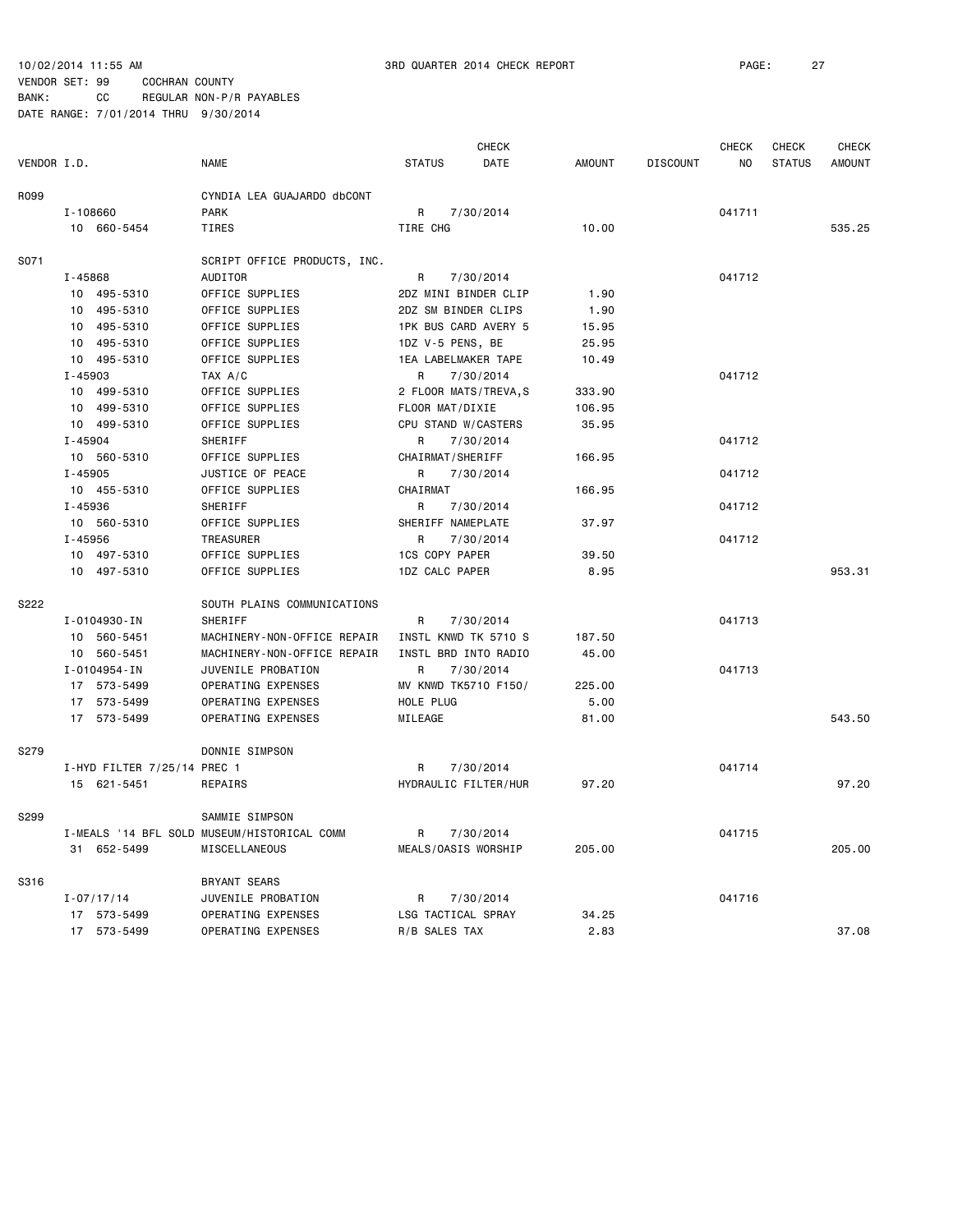10/02/2014 11:55 AM 3RD QUARTER 2014 CHECK REPORT PAGE: 28

VENDOR SET: 99 COCHRAN COUNTY BANK: CC REGULAR NON-P/R PAYABLES

|             |                   |                                |                      | <b>CHECK</b>         |               |                 | <b>CHECK</b> | <b>CHECK</b>  | <b>CHECK</b>  |
|-------------|-------------------|--------------------------------|----------------------|----------------------|---------------|-----------------|--------------|---------------|---------------|
| VENDOR I.D. |                   | <b>NAME</b>                    | <b>STATUS</b>        | DATE                 | <b>AMOUNT</b> | <b>DISCOUNT</b> | NO           | <b>STATUS</b> | <b>AMOUNT</b> |
| S331        |                   | STANDARD COFFEE SERVICE        |                      |                      |               |                 |              |               |               |
|             | I-141826579016    | NON-DEPT'L                     | R                    | 7/30/2014            |               |                 | 041717       |               |               |
|             | 10 409-5300       | COUNTY-WIDE SUPPLIES           | 3 AAA REG            |                      | 103.20        |                 |              |               |               |
|             | 10 409-5300       | COUNTY-WIDE SUPPLIES           | 1 AAA DECAF          |                      | 47.55         |                 |              |               |               |
|             | 10<br>409-5300    | COUNTY-WIDE SUPPLIES           | 4 FR VAN CREAMER     |                      | 30.40         |                 |              |               |               |
|             | 409-5300<br>10    | COUNTY-WIDE SUPPLIES           | 4 COFFEE-MATE CRMR   |                      | 31.96         |                 |              |               |               |
|             | 10 409-5300       | COUNTY-WIDE SUPPLIES           | <b>ENERGY SURCHG</b> |                      | 3.11          |                 |              |               | 216.22        |
| S379        |                   | SOUTH PLAINS FORENSIC PATHOLOG |                      |                      |               |                 |              |               |               |
|             | I-1940            | JUSTICE OF PEACE               | R                    | 7/30/2014            |               |                 | 041718       |               |               |
|             | 10 455-5405       | <b>AUTOPSY</b>                 | LEV 1/PETRA HONESTO  |                      | 2,000.00      |                 |              |               | 2,000.00      |
| S414        |                   | JEREME RAGSDALE dba            |                      |                      |               |                 |              |               |               |
|             | I-25043           | JUVENILE PROBATION             | R                    | 7/30/2014            |               |                 | 041719       |               |               |
|             | 17 573-5499       | OPERATING EXPENSES             |                      | 45" LETTERING/'14 CH | 225.00        |                 |              |               | 225.00        |
| T083        |                   | TYLER TECHNOLOGIES, INC        |                      |                      |               |                 |              |               |               |
|             | I-025-101526      | NON-DEPT'L                     | R                    | 7/30/2014            |               |                 | 041720       |               |               |
|             | 10 409-5411       | MAINTENANCE CONTRACTS          | NETWORK MAINT        |                      | 210.00        |                 |              |               | 210.00        |
| T199        |                   | TRUE AUTOMATION, INC           |                      |                      |               |                 |              |               |               |
|             | I-CT001112        | TAX A/C                        | R                    | 7/30/2014            |               |                 | 041721       |               |               |
|             | 10 499-5310       | OFFICE SUPPLIES                |                      | '14 TRUTH IN TAXATIO | 520.00        |                 |              |               |               |
|             | 10 499-5310       | OFFICE SUPPLIES                | <b>DISC</b>          |                      | 130.00CR      |                 |              |               | 390.00        |
| U019        |                   | UNITED SUPERMARKETS, INC       |                      |                      |               |                 |              |               |               |
|             | I-4656 003 072214 | JAIL                           | R                    | 7/30/2014            |               |                 | 041722       |               |               |
|             | 10 512-5333       | FOOD-PRISONERS                 | 379 FROZEN MEALS     |                      | 830.99        |                 |              |               | 830.99        |
| U036        |                   | UNIFIRST HOLDINGS, INC.        |                      |                      |               |                 |              |               |               |
|             | I-831 2088624     | JAIL/SHERIFF                   | R                    | 7/30/2014            |               |                 | 041723       |               |               |
|             | 10 512-5205       | UNIFORMS                       | UNIFORM SVC 7/14/14  |                      | 8.69          |                 |              |               |               |
|             | 10 560-5205       | UNIFORMS                       | UNIFORM SVC 7/14/14  |                      | 71.67         |                 |              |               |               |
|             | 10 560-5205       | UNIFORMS                       | DEF CHG              |                      | 3.00          |                 |              |               |               |
|             | I-831 2089954     | JAIL/SHERIFF                   | R                    | 7/30/2014            |               |                 | 041723       |               |               |
|             | 10 512-5205       | UNIFORMS                       | UNIFORM SVC 7/21/14  |                      | 8.69          |                 |              |               |               |
|             | 10 560-5205       | UNIFORMS                       | UNIFORM SVC 7/21/14  |                      | 71.67         |                 |              |               |               |
|             | 10 560-5205       | UNIFORMS                       | DEFE CHG             |                      | 3.00          |                 |              |               |               |
|             | I-831 2091250     | JAIL/SHERIFF                   | R                    | 7/30/2014            |               |                 | 041723       |               |               |
|             | 10 512-5205       | UNIFORMS                       | UNIFORM SVC 7/28/14  |                      | 8.69          |                 |              |               |               |
|             | 560-5205<br>10    | UNIFORMS                       | UNIFORM SVC 7/28/14  |                      | 63.78         |                 |              |               |               |
|             | 10 560-5205       | UNIFORMS                       | DEFE CHG             |                      | 3.00          |                 |              |               | 242.19        |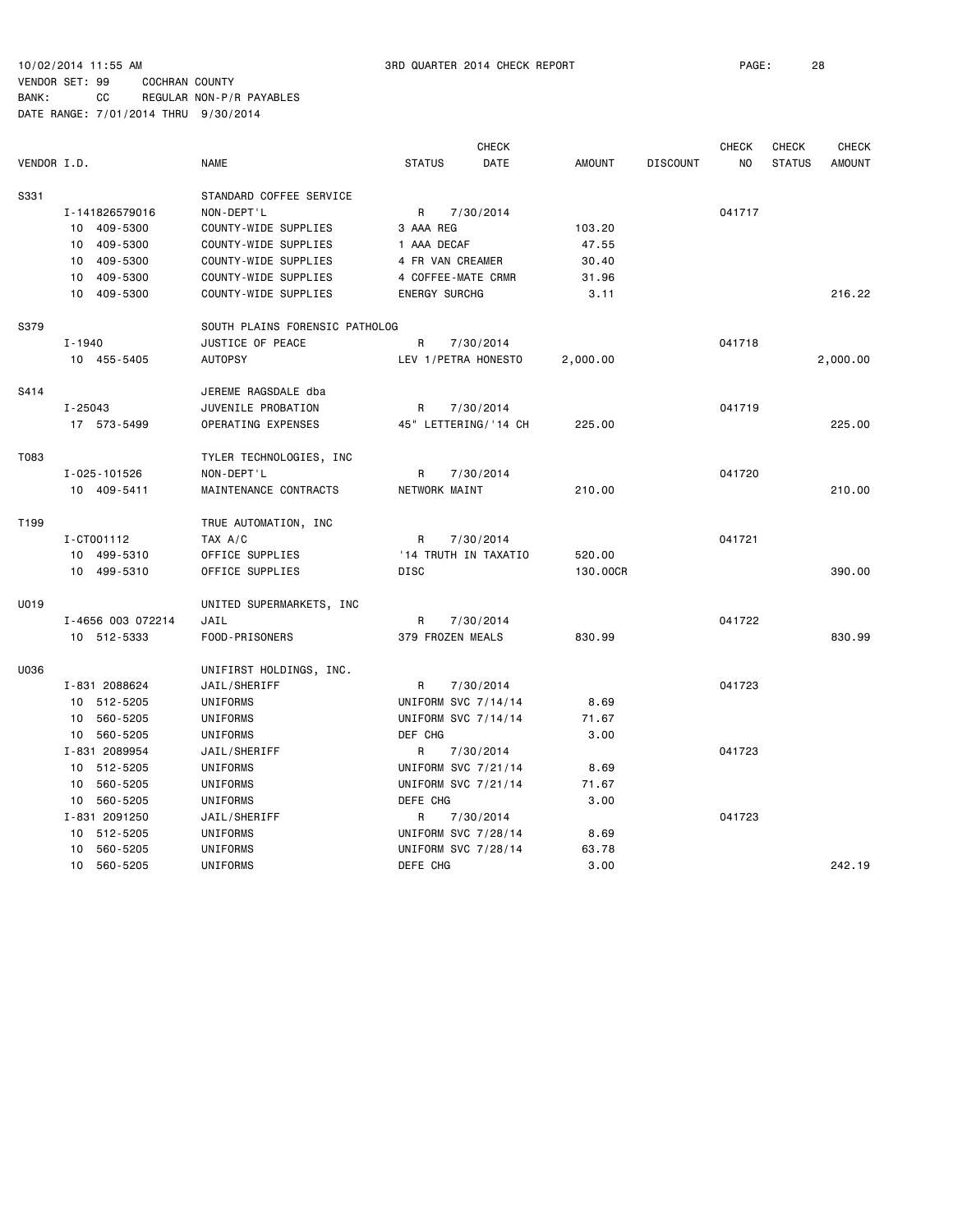|                  |                                 |                                          |                      | <b>CHECK</b>         |               |                 | <b>CHECK</b> | <b>CHECK</b>  | <b>CHECK</b> |
|------------------|---------------------------------|------------------------------------------|----------------------|----------------------|---------------|-----------------|--------------|---------------|--------------|
| VENDOR I.D.      |                                 | <b>NAME</b>                              | <b>STATUS</b>        | DATE                 | <b>AMOUNT</b> | <b>DISCOUNT</b> | ΝO           | <b>STATUS</b> | AMOUNT       |
| WO07             |                                 | WEST, A THOMSON REUTERS BUSINE           |                      |                      |               |                 |              |               |              |
|                  | I-6093691849                    | CLERK                                    | R                    | 7/30/2014            |               |                 | 041724       |               |              |
|                  | 10 403-5310                     | OFFICE SUPPLIES                          |                      | BLACK'S LAW DICTIONA | 81.95         |                 |              |               | 81.95        |
| WO <sub>10</sub> |                                 | WEST TEXAS GAS INC                       |                      |                      |               |                 |              |               |              |
|                  | I-004036001501 08/14 PARK/SHOP  |                                          | R                    | 7/30/2014            |               |                 | 041725       |               |              |
|                  | 10 660-5440                     | UTILITIES & IRRIGATION                   | GAS SVC 6/11-7/1/14  |                      | 10.00         |                 |              |               |              |
|                  | I-004049022001 08/14 PREC 3     |                                          | R                    | 7/30/2014            |               |                 | 041725       |               |              |
|                  | 15 623-5440                     | UTILITIES                                | GAS SVC 6/11-7/3/14  |                      | 13.70         |                 |              |               | 23.70        |
| W055             |                                 | WINDSTREAM COMMUNICATIONS SW             |                      |                      |               |                 |              |               |              |
|                  | I-266-0638 AUG14                | <b>MUSEUM</b>                            | R                    | 7/30/2014            |               |                 | 041726       |               |              |
|                  | 10 652-5420                     | TELECOMMUNICATIONS                       | BASIC LOCAL SVC      |                      | 52.74         |                 |              |               |              |
|                  | 10 652-5420                     | TELECOMMUNICATIONS                       | OPTIONAL SVC         |                      | 3.15          |                 |              |               |              |
|                  | 10 652-5420                     | TELECOMMUNICATIONS                       | LONG DISTANCE SVC    |                      | 6.17          |                 |              |               |              |
|                  | I-266-5051 AUG14                | LIBRARY                                  | R                    | 7/30/2014            |               |                 | 041726       |               |              |
|                  | 10 650-5420                     | TELECOMMUNICATIONS                       | BASIC LOCAL SVC/2 LI |                      | 108.72        |                 |              |               |              |
|                  | 10 650-5420                     | TELECOMMUNICATIONS                       | HI-SPEED INTERNET    |                      | 49.99         |                 |              |               |              |
|                  | 10 650-5420                     | TELECOMMUNICATIONS                       | LONG DISTANCE SVC    |                      | 1.41          |                 |              |               |              |
|                  | I-266-5074 AUG14                | ADULT PROBATION                          | R                    | 7/30/2014            |               |                 | 041726       |               |              |
|                  | 10 570-5420                     | TELECOMMUNICATIONS                       | BASIC LOCAL SVC      |                      | 47.90         |                 |              |               |              |
|                  | 10 570-5420                     | TELECOMMUNICATIONS                       | OPTIONAL SVC         |                      | 11.97         |                 |              |               |              |
|                  | 10 570-5420                     | TELECOMMUNICATIONS                       | LONG DISTANCE SVC    |                      | 0.96          |                 |              |               |              |
|                  | I-266-5161 AUG14                | TREASURER                                | R                    | 7/30/2014            |               |                 | 041726       |               |              |
|                  | 10 497-5420                     | TELECOMMUNICATIONS                       | BASIC LOCAL SVC      |                      | 48.48         |                 |              |               |              |
|                  | 10 497-5420                     | TELECOMMUNICATIONS                       | LONG DISTANCE SVC    |                      | 0.10          |                 |              |               |              |
|                  | I-266-5171 AUG14                | TAX A/C                                  | R                    | 7/30/2014            |               |                 | 041726       |               |              |
|                  | 10 499-5420                     | TELECOMMUNICATIONS                       | BASIC LOCAL SVC/2 LI |                      | 152.95        |                 |              |               |              |
|                  | 10 499-5420                     | TELECOMMUNICATIONS                       | HI-SPEED INTERNET    |                      | 59.99         |                 |              |               |              |
|                  | 10 499-5420                     | TELECOMMUNICATIONS                       | OPTIONAL SVC         |                      | 27.45         |                 |              |               |              |
|                  | 10 499-5420                     | TELECOMMUNICATIONS                       | LONG DISTANCE SVC    |                      | 7.88          |                 |              |               |              |
|                  | I-266-5181 AUG14                | ELECTIONS                                | R                    | 7/30/2014            |               |                 | 041726       |               |              |
|                  | 10 490-5420                     | TELECOMMUNICATIONS                       | BASIC LOCAL SVC      |                      | 48.90         |                 |              |               |              |
|                  | 10 490-5420                     | TELECOMMUNICATIONS                       | OPTIONAL SVC         |                      | 3.00          |                 |              |               |              |
|                  | 10 490-5420                     | TELECOMMUNICATIONS                       | LONG DISTANCE SVC    |                      | 6.04          |                 |              |               |              |
|                  | I-266-5211 AUG14                | <b>SHERIFF</b>                           | R                    | 7/30/2014            |               |                 | 041726       |               |              |
|                  | 10 560-5420                     | TELECOMMUNICATIONS                       | BASIC LOCAL SVC/3 LI |                      | 167.92        |                 |              |               |              |
|                  | 10 560-5420                     | TELECOMMUNICATIONS                       | LONG DISTANCE SVC    |                      | 1.05          |                 |              |               |              |
|                  | I-266-5215 AUG14                | <b>EXTENSION SVC</b>                     | R                    | 7/30/2014            |               |                 | 041726       |               |              |
|                  | 10 665-5420                     | TELECOMMUNICATIONS                       | BASIC LOCAL SVC      |                      | 164.27        |                 |              |               |              |
|                  | 10 665-5420                     | TELECOMMUNICATIONS                       | HI-SPEED INTERNET    |                      | 39.99         |                 |              |               |              |
|                  | 10 665-5420                     | TELECOMMUNICATIONS<br>JUSTICE OF PEACE   | LONG DISTANCE SVC    |                      | 0.43          |                 |              |               |              |
|                  | I-266-5302 AUG14                |                                          | R                    | 7/30/2014            |               |                 | 041726       |               |              |
|                  | 10 455-5420                     | TELECOMMUNICATIONS                       | BASIC LOCAL SVC      |                      | 48.48         |                 |              |               |              |
|                  | 10 455-5420                     | TELECOMMUNICATIONS                       | LONG DISTANCE SVC    |                      | 1.04          |                 |              |               |              |
|                  | I-266-5411 AUG14<br>17 573-5420 | JUVENILE PROBATION<br>TELECOMMUNICATIONS | R<br>BASIC LOCAL SVC | 7/30/2014            | 48.48         |                 | 041726       |               |              |
|                  | 17 573-5420                     | TELECOMMUNICATIONS                       | LONG DISTANCE SVC    |                      | 1.42          |                 |              |               |              |
|                  | I-266-5412 AUG14                | DISTRICT COURT                           | R                    | 7/30/2014            |               |                 | 041726       |               |              |
|                  |                                 |                                          |                      |                      |               |                 |              |               |              |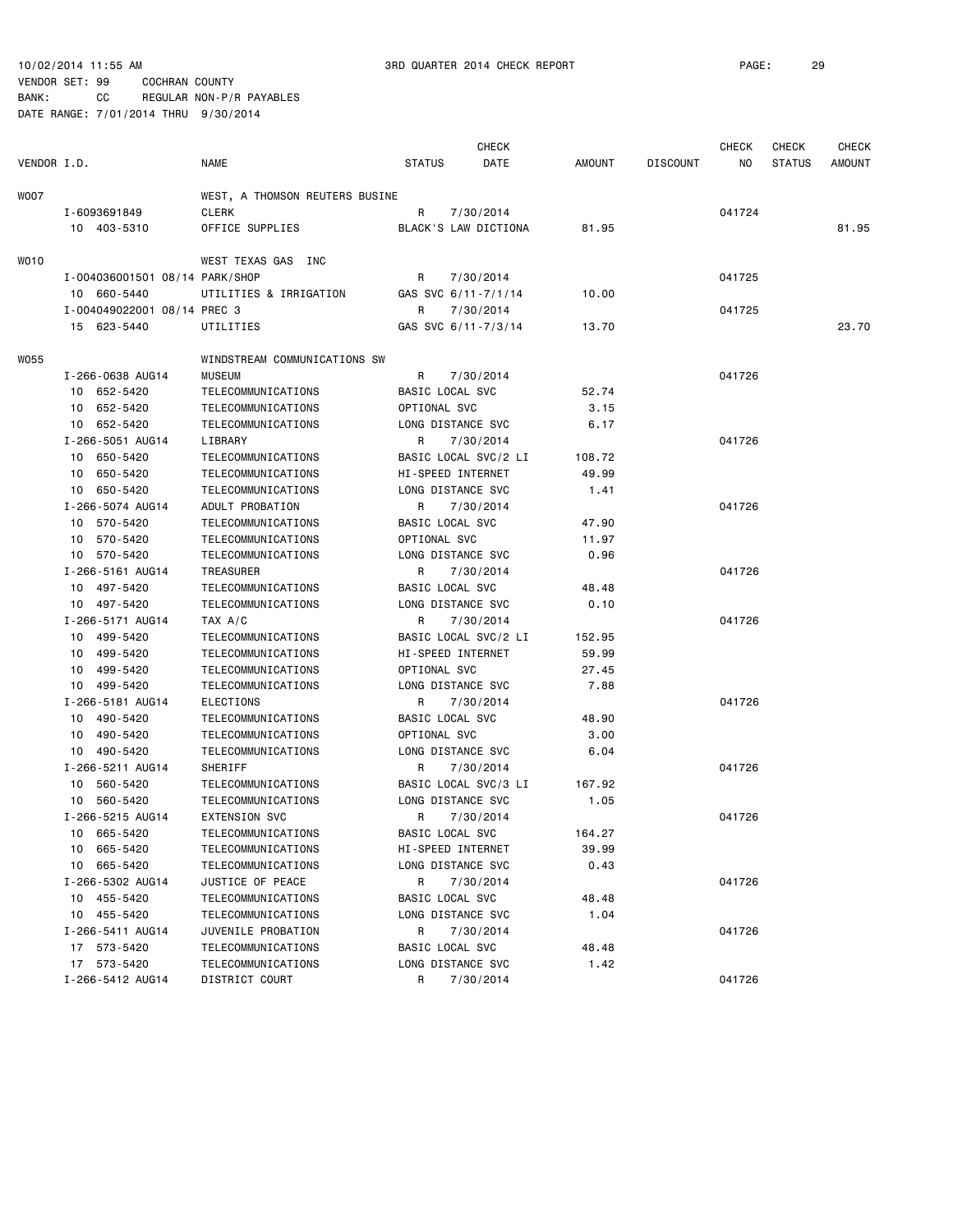|             |    |                  |                            |                      | <b>CHECK</b>         |               |          | <b>CHECK</b> | <b>CHECK</b>  | <b>CHECK</b>  |
|-------------|----|------------------|----------------------------|----------------------|----------------------|---------------|----------|--------------|---------------|---------------|
| VENDOR I.D. |    |                  | <b>NAME</b>                | <b>STATUS</b>        | DATE                 | <b>AMOUNT</b> | DISCOUNT | NO           | <b>STATUS</b> | <b>AMOUNT</b> |
| <b>WO55</b> |    |                  | WINDSTREAM COMMUNICATICONT |                      |                      |               |          |              |               |               |
|             |    | I-266-5412 AUG14 | DISTRICT COURT             | R                    | 7/30/2014            |               |          | 041726       |               |               |
|             |    | 10 435-5420      | TELECOMMUNICATIONS         |                      | BASIC LOCAL SVC/2 LI | 113.67        |          |              |               |               |
|             |    | 10 435-5420      | TELECOMMUNICATIONS         | HI-SPEED INTERNET    |                      | 109.98        |          |              |               |               |
|             |    | 10 435-5420      | TELECOMMUNICATIONS         | LONG DISTANCE SVC    |                      | 0.34          |          |              |               |               |
|             |    | I-266-5450 AUG14 | <b>CLERK</b>               | R                    | 7/30/2014            |               |          | 041726       |               |               |
|             |    | 10 403-5420      | TELECOMMUNICATIONS         |                      | BASIC LOCAL SVC/3 LI | 167.99        |          |              |               |               |
|             |    | 10 403-5420      | TELECOMMUNICATIONS         | OPTIONAL SVC         |                      | 3.00          |          |              |               |               |
|             |    | 10 403-5420      | TELECOMMUNICATIONS         | LONG DISTANCE SVC    |                      | 8.11          |          |              |               |               |
|             |    | I-266-5508 AUG14 | CO JUDGE/COMM'R CT         | R                    | 7/30/2014            |               |          | 041726       |               |               |
|             |    | 15 610-5420      | TELECOMMUNICATIONS         |                      | BASIC LOCAL SVC/2 LI | 117.37        |          |              |               |               |
|             |    | 15 610-5420      | TELECOMMUNICATIONS         | LONG DISTANCE SVC    |                      | 0.79          |          |              |               |               |
|             |    | I-266-5700 AUG14 | SHERIFF                    | R                    | 7/30/2014            |               |          | 041726       |               |               |
|             |    | 10 560-5420      | TELECOMMUNICATIONS         | BASIC LOCAL SVC      |                      | 56.85         |          |              |               |               |
|             |    | 10 560-5420      | TELECOMMUNICATIONS         | LONG DISTANCE SVC    |                      | 6.82          |          |              |               |               |
|             |    | I-266-5822 AUG14 | AUDITOR/NON-DEPT'L         | R                    | 7/30/2014            |               |          | 041726       |               |               |
|             |    | 10 495-5420      | TELECOMMUNICATIONS         | BASIC LOCAL SVC 266- |                      | 50.61         |          |              |               |               |
|             |    | 10 495-5420      | TELECOMMUNICATIONS         | <b>BUS BROADBAND</b> |                      | 24.99         |          |              |               |               |
|             |    | 10 495-5420      | TELECOMMUNICATIONS         | LONG DISTANCE SVC    |                      | 0.31          |          |              |               |               |
|             | 10 | 409-5420         | TELECOMMUNICATIONS         | FAX LINE 266-5629    |                      | 50.62         |          |              |               |               |
|             |    | 10 409-5420      | TELECOMMUNICATIONS         | HI-SPEED INTERNET    |                      | 144.99        |          |              |               |               |
|             |    | 10 409-5420      | TELECOMMUNICATIONS         | FAX LONG DISTANCE    |                      | 0.75          |          |              |               |               |
|             |    | I-266-8661 AUG14 | <b>ATTORNEY</b>            | R                    | 7/30/2014            |               |          | 041726       |               |               |
|             |    | 10 475-5420      | TELECOMMUNICATIONS         | BASIC LOCAL SVC      |                      | 112.80        |          |              |               |               |
|             |    | 10 475-5420      | TELECOMMUNICATIONS         | HI-SPEED INTERNET    |                      | 59.99         |          |              |               |               |
|             |    | 10 475-5420      | TELECOMMUNICATIONS         | LONG DISTANCE SVC    |                      | 1.03          |          |              |               |               |
|             |    | I-266-8888 AUG14 | SHERIFF                    | R                    | 7/30/2014            |               |          | 041726       |               |               |
|             |    | 10 560-5420      | TELECOMMUNICATIONS         |                      | FAX LINE & CRIME CON | 45.25         |          |              |               |               |
|             |    | 10 560-5420      | TELECOMMUNICATIONS         | LONG DISTANCE SVC    |                      | 1.26          |          |              |               | 2,188.40      |
| W062        |    |                  | WAL-MART COMMUNITY         |                      |                      |               |          |              |               |               |
|             |    | I-2434 07/22/14  | JAIL                       | R                    | 7/30/2014            |               |          | 041728       |               |               |
|             |    | 10 512-5392      | MISCELLANEOUS SUPPLIES     | SOAP REFILL          |                      | 3.97          |          |              |               |               |
|             |    | 10 512-5392      | MISCELLANEOUS SUPPLIES     | <b>COTTON SWABS</b>  |                      | 2.97          |          |              |               |               |
|             |    | 10 512-5391      | MEDICAL CARE-PRISONERS     | <b>BANDAGES</b>      |                      | 6.88          |          |              |               |               |
|             |    | 10 512-5392      | MISCELLANEOUS SUPPLIES     | HAND SOAP            |                      | 0.98          |          |              |               |               |
|             |    | 10 512-5391      | MEDICAL CARE-PRISONERS     | SALONPAS             |                      | 3.88          |          |              |               |               |
|             |    | 10 512-5391      | MEDICAL CARE-PRISONERS     | EQ OMEPRAZOLE        |                      | 12.87         |          |              |               |               |
|             |    | 10 512-5391      | MEDICAL CARE-PRISONERS     | CHLORASEPTIC         |                      | 3.28          |          |              |               |               |
|             |    | 10 512-5391      | MEDICAL CARE-PRISONERS     | SALONPAS             |                      | 6.98          |          |              |               |               |
|             |    | 10 512-5391      | MEDICAL CARE-PRISONERS     | EQ SU PE S/A         |                      | 3.88          |          |              |               |               |
|             |    | 10 512-5391      | MEDICAL CARE-PRISONERS     | ZANTAC               |                      | 7.58          |          |              |               |               |
|             |    | 10 512-5391      | MEDICAL CARE-PRISONERS     | ADVIL CON RE         |                      | 8.98          |          |              |               |               |
|             |    | 10 512-5391      | MEDICAL CARE-PRISONERS     | COLD SINUS           |                      | 8.98          |          |              |               |               |
|             |    | 10 512-5391      | MEDICAL CARE-PRISONERS     | ACID CNTRL           |                      | 9.98          |          |              |               |               |
|             |    | 10 512-5391      | MEDICAL CARE-PRISONERS     | ROLAIDS ULFR         |                      | 3.84          |          |              |               |               |
|             |    | 10 512-5391      | MEDICAL CARE-PRISONERS     | ZYRTEC 30CT          |                      | 18.94         |          |              |               |               |
|             |    | 10 512-5333      | FOOD-PRISONERS             | GOLD APPLES/2        |                      | 5.90          |          |              |               |               |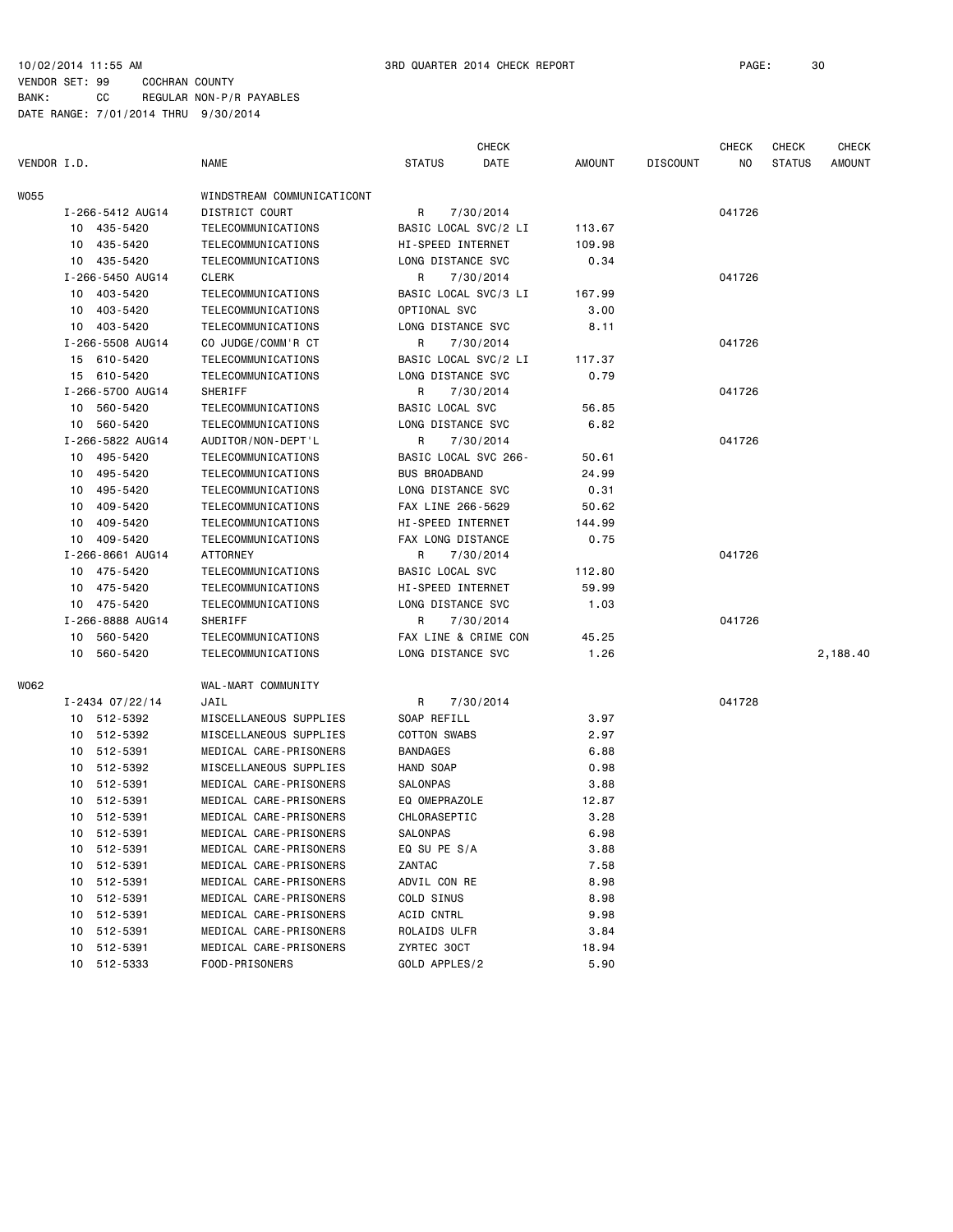| VENDOR I.D.<br><b>NAME</b><br><b>STATUS</b><br><b>AMOUNT</b><br><b>AMOUNT</b><br>DATE<br><b>DISCOUNT</b><br>NO<br><b>STATUS</b><br>W062<br>WAL-MART COMMUNITY<br>CONT<br>$I - 2434 07/22/14$<br>JAIL<br>R<br>7/30/2014<br>041728<br>512-5333<br>FOOD-PRISONERS<br>NAVEL ORANGES<br>16.40<br>10<br>512-5333<br>FOOD-PRISONERS<br>ICEBERG<br>10<br>1.18<br>512-5333<br>FOOD-PRISONERS<br>PKG SALAD<br>3.88<br>10<br>512-5333<br>KOOL AID/6<br>10<br>FOOD-PRISONERS<br>11.88<br>512-5333<br>FOOD-PRISONERS<br>BT 0J/2<br>4.56<br>10<br>3.98<br>512-5333<br>FOOD-PRISONERS<br>OS CRAN GRP<br>10<br>4.98<br>512-5333<br>WELCH'S JCE<br>10<br>FOOD-PRISONERS<br>10<br>512-5333<br>FOOD-PRISONERS<br>100 WHT GRP<br>4.98<br>512-5333<br>FOOD-PRISONERS<br>MOTT'S JCE<br>4.48<br>10<br>512-5333<br>FOOD-PRISONERS<br><b>WELCH'S JCE</b><br>4.98<br>10<br>512-5333<br>FOOD-PRISONERS<br><b>3L CRAN CKTL</b><br>3.98<br>10<br>512-5333<br>FOOD-PRISONERS<br>MOTT'S JCE<br>4.48<br>10<br>10 512-5333<br>FOOD-PRISONERS<br>100 WHT GRP<br>4.98<br>I-6921 7/9/14<br>JAIL<br>R<br>7/30/2014<br>041728<br>10 512-5333<br>FOOD-PRISONERS<br>2 OM HAM & CHS LOAF<br>5.00<br>10 BAN PORK RIB BONL<br>512-5333<br>10.00<br>10<br>FOOD-PRISONERS<br>2 GAL MILK<br>512-5333<br>FOOD-PRISONERS<br>7.16<br>10<br>9 EL CH BF ENCH GRAN<br>10<br>512-5333<br>FOOD-PRISONERS<br>21.33<br>512-5333<br>FOOD-PRISONERS<br>18 EL CH GRANDE CK E<br>10<br>42.66<br>512-5333<br>FOOD-PRISONERS<br>KFT PSL AMER IWS<br>10<br>10.88<br>512-5333<br>FOOD-PRISONERS<br>2 JD 8CT SG/EGG/CH C<br>10<br>17.96<br>512-5333<br>FOOD-PRISONERS<br>2 JD 8 CT SG/EGG/CH<br>17.96<br>10<br>10<br>512-5333<br>FOOD-PRISONERS<br>13 BAN HOMESTYLE PAT<br>13.00<br>512-5333<br>16 BAN CHEESY PATTY<br>10<br>FOOD-PRISONERS<br>16.00<br>512-5333<br>FOOD-PRISONERS<br>14 BAN FETT ALFREDO<br>14.00<br>10<br><b>BAN CKN FRIES</b><br>512-5333<br>FOOD-PRISONERS<br>14.00<br>10<br>SLD GARDEN 24 OZ<br>512-5333<br>FOOD-PRISONERS<br>2.68<br>10<br>2 JD SCT PNS SANDWIC<br>10<br>512-5333<br>FOOD-PRISONERS<br>17.96<br>512-5333<br>FOOD-PRISONERS<br>15 EL CH GRANDE MEX<br>10<br>35.55<br>11 HMAN CLAS FRIED C<br>512-5333<br>FOOD-PRISONERS<br>32.78<br>10<br>5 HMAN BONELESS CHIC<br>512-5333<br>FOOD-PRISONERS<br>12.35<br>10<br>10 HMAN CNTRY FRIED<br>512-5333<br>FOOD-PRISONERS<br>24.70<br>10<br>10<br>512-5333<br>FOOD-PRISONERS<br>11 HMAN TURKEY DINNE<br>32.67<br>512-5333<br>15 HMAN BONELESS POR<br>37.05<br>10<br>FOOD-PRISONERS<br>9 HMAN SALISBURY STE<br>512-5333<br>FOOD-PRISONERS<br>22.23<br>10<br>12 HMAN PF BEER BAT<br>512-5333<br>FOOD-PRISONERS<br>29.64<br>10<br>12 GV SANDWICH WHITE<br>512-5333<br>FOOD-PRISONERS<br>14.16<br>10<br>10<br>512-5333<br>FOOD-PRISONERS<br>2 ORNG VAL 4# CA BSC<br>9.76<br>512-5333<br>15 HM LTD EDITION<br>37.05<br>10<br>FOOD-PRISONERS<br>512-5333<br>FOOD-PRISONERS<br>4 HM SPICY FRIED CHI<br>11.92<br>10 |  | <b>CHECK</b> |  |  | <b>CHECK</b> | <b>CHECK</b> | <b>CHECK</b> |  |
|------------------------------------------------------------------------------------------------------------------------------------------------------------------------------------------------------------------------------------------------------------------------------------------------------------------------------------------------------------------------------------------------------------------------------------------------------------------------------------------------------------------------------------------------------------------------------------------------------------------------------------------------------------------------------------------------------------------------------------------------------------------------------------------------------------------------------------------------------------------------------------------------------------------------------------------------------------------------------------------------------------------------------------------------------------------------------------------------------------------------------------------------------------------------------------------------------------------------------------------------------------------------------------------------------------------------------------------------------------------------------------------------------------------------------------------------------------------------------------------------------------------------------------------------------------------------------------------------------------------------------------------------------------------------------------------------------------------------------------------------------------------------------------------------------------------------------------------------------------------------------------------------------------------------------------------------------------------------------------------------------------------------------------------------------------------------------------------------------------------------------------------------------------------------------------------------------------------------------------------------------------------------------------------------------------------------------------------------------------------------------------------------------------------------------------------------------------------------------------------------------------------------------------------------------------------------------------------------------------------------------------------------------------------------------------------------------------------------------------------------------------------------------------------------------------------------------------------------------------------------------------------------------------------------|--|--------------|--|--|--------------|--------------|--------------|--|
|                                                                                                                                                                                                                                                                                                                                                                                                                                                                                                                                                                                                                                                                                                                                                                                                                                                                                                                                                                                                                                                                                                                                                                                                                                                                                                                                                                                                                                                                                                                                                                                                                                                                                                                                                                                                                                                                                                                                                                                                                                                                                                                                                                                                                                                                                                                                                                                                                                                                                                                                                                                                                                                                                                                                                                                                                                                                                                                        |  |              |  |  |              |              |              |  |
|                                                                                                                                                                                                                                                                                                                                                                                                                                                                                                                                                                                                                                                                                                                                                                                                                                                                                                                                                                                                                                                                                                                                                                                                                                                                                                                                                                                                                                                                                                                                                                                                                                                                                                                                                                                                                                                                                                                                                                                                                                                                                                                                                                                                                                                                                                                                                                                                                                                                                                                                                                                                                                                                                                                                                                                                                                                                                                                        |  |              |  |  |              |              |              |  |
|                                                                                                                                                                                                                                                                                                                                                                                                                                                                                                                                                                                                                                                                                                                                                                                                                                                                                                                                                                                                                                                                                                                                                                                                                                                                                                                                                                                                                                                                                                                                                                                                                                                                                                                                                                                                                                                                                                                                                                                                                                                                                                                                                                                                                                                                                                                                                                                                                                                                                                                                                                                                                                                                                                                                                                                                                                                                                                                        |  |              |  |  |              |              |              |  |
|                                                                                                                                                                                                                                                                                                                                                                                                                                                                                                                                                                                                                                                                                                                                                                                                                                                                                                                                                                                                                                                                                                                                                                                                                                                                                                                                                                                                                                                                                                                                                                                                                                                                                                                                                                                                                                                                                                                                                                                                                                                                                                                                                                                                                                                                                                                                                                                                                                                                                                                                                                                                                                                                                                                                                                                                                                                                                                                        |  |              |  |  |              |              |              |  |
|                                                                                                                                                                                                                                                                                                                                                                                                                                                                                                                                                                                                                                                                                                                                                                                                                                                                                                                                                                                                                                                                                                                                                                                                                                                                                                                                                                                                                                                                                                                                                                                                                                                                                                                                                                                                                                                                                                                                                                                                                                                                                                                                                                                                                                                                                                                                                                                                                                                                                                                                                                                                                                                                                                                                                                                                                                                                                                                        |  |              |  |  |              |              |              |  |
|                                                                                                                                                                                                                                                                                                                                                                                                                                                                                                                                                                                                                                                                                                                                                                                                                                                                                                                                                                                                                                                                                                                                                                                                                                                                                                                                                                                                                                                                                                                                                                                                                                                                                                                                                                                                                                                                                                                                                                                                                                                                                                                                                                                                                                                                                                                                                                                                                                                                                                                                                                                                                                                                                                                                                                                                                                                                                                                        |  |              |  |  |              |              |              |  |
|                                                                                                                                                                                                                                                                                                                                                                                                                                                                                                                                                                                                                                                                                                                                                                                                                                                                                                                                                                                                                                                                                                                                                                                                                                                                                                                                                                                                                                                                                                                                                                                                                                                                                                                                                                                                                                                                                                                                                                                                                                                                                                                                                                                                                                                                                                                                                                                                                                                                                                                                                                                                                                                                                                                                                                                                                                                                                                                        |  |              |  |  |              |              |              |  |
|                                                                                                                                                                                                                                                                                                                                                                                                                                                                                                                                                                                                                                                                                                                                                                                                                                                                                                                                                                                                                                                                                                                                                                                                                                                                                                                                                                                                                                                                                                                                                                                                                                                                                                                                                                                                                                                                                                                                                                                                                                                                                                                                                                                                                                                                                                                                                                                                                                                                                                                                                                                                                                                                                                                                                                                                                                                                                                                        |  |              |  |  |              |              |              |  |
|                                                                                                                                                                                                                                                                                                                                                                                                                                                                                                                                                                                                                                                                                                                                                                                                                                                                                                                                                                                                                                                                                                                                                                                                                                                                                                                                                                                                                                                                                                                                                                                                                                                                                                                                                                                                                                                                                                                                                                                                                                                                                                                                                                                                                                                                                                                                                                                                                                                                                                                                                                                                                                                                                                                                                                                                                                                                                                                        |  |              |  |  |              |              |              |  |
|                                                                                                                                                                                                                                                                                                                                                                                                                                                                                                                                                                                                                                                                                                                                                                                                                                                                                                                                                                                                                                                                                                                                                                                                                                                                                                                                                                                                                                                                                                                                                                                                                                                                                                                                                                                                                                                                                                                                                                                                                                                                                                                                                                                                                                                                                                                                                                                                                                                                                                                                                                                                                                                                                                                                                                                                                                                                                                                        |  |              |  |  |              |              |              |  |
|                                                                                                                                                                                                                                                                                                                                                                                                                                                                                                                                                                                                                                                                                                                                                                                                                                                                                                                                                                                                                                                                                                                                                                                                                                                                                                                                                                                                                                                                                                                                                                                                                                                                                                                                                                                                                                                                                                                                                                                                                                                                                                                                                                                                                                                                                                                                                                                                                                                                                                                                                                                                                                                                                                                                                                                                                                                                                                                        |  |              |  |  |              |              |              |  |
|                                                                                                                                                                                                                                                                                                                                                                                                                                                                                                                                                                                                                                                                                                                                                                                                                                                                                                                                                                                                                                                                                                                                                                                                                                                                                                                                                                                                                                                                                                                                                                                                                                                                                                                                                                                                                                                                                                                                                                                                                                                                                                                                                                                                                                                                                                                                                                                                                                                                                                                                                                                                                                                                                                                                                                                                                                                                                                                        |  |              |  |  |              |              |              |  |
|                                                                                                                                                                                                                                                                                                                                                                                                                                                                                                                                                                                                                                                                                                                                                                                                                                                                                                                                                                                                                                                                                                                                                                                                                                                                                                                                                                                                                                                                                                                                                                                                                                                                                                                                                                                                                                                                                                                                                                                                                                                                                                                                                                                                                                                                                                                                                                                                                                                                                                                                                                                                                                                                                                                                                                                                                                                                                                                        |  |              |  |  |              |              |              |  |
|                                                                                                                                                                                                                                                                                                                                                                                                                                                                                                                                                                                                                                                                                                                                                                                                                                                                                                                                                                                                                                                                                                                                                                                                                                                                                                                                                                                                                                                                                                                                                                                                                                                                                                                                                                                                                                                                                                                                                                                                                                                                                                                                                                                                                                                                                                                                                                                                                                                                                                                                                                                                                                                                                                                                                                                                                                                                                                                        |  |              |  |  |              |              |              |  |
|                                                                                                                                                                                                                                                                                                                                                                                                                                                                                                                                                                                                                                                                                                                                                                                                                                                                                                                                                                                                                                                                                                                                                                                                                                                                                                                                                                                                                                                                                                                                                                                                                                                                                                                                                                                                                                                                                                                                                                                                                                                                                                                                                                                                                                                                                                                                                                                                                                                                                                                                                                                                                                                                                                                                                                                                                                                                                                                        |  |              |  |  |              |              |              |  |
|                                                                                                                                                                                                                                                                                                                                                                                                                                                                                                                                                                                                                                                                                                                                                                                                                                                                                                                                                                                                                                                                                                                                                                                                                                                                                                                                                                                                                                                                                                                                                                                                                                                                                                                                                                                                                                                                                                                                                                                                                                                                                                                                                                                                                                                                                                                                                                                                                                                                                                                                                                                                                                                                                                                                                                                                                                                                                                                        |  |              |  |  |              |              |              |  |
|                                                                                                                                                                                                                                                                                                                                                                                                                                                                                                                                                                                                                                                                                                                                                                                                                                                                                                                                                                                                                                                                                                                                                                                                                                                                                                                                                                                                                                                                                                                                                                                                                                                                                                                                                                                                                                                                                                                                                                                                                                                                                                                                                                                                                                                                                                                                                                                                                                                                                                                                                                                                                                                                                                                                                                                                                                                                                                                        |  |              |  |  |              |              |              |  |
|                                                                                                                                                                                                                                                                                                                                                                                                                                                                                                                                                                                                                                                                                                                                                                                                                                                                                                                                                                                                                                                                                                                                                                                                                                                                                                                                                                                                                                                                                                                                                                                                                                                                                                                                                                                                                                                                                                                                                                                                                                                                                                                                                                                                                                                                                                                                                                                                                                                                                                                                                                                                                                                                                                                                                                                                                                                                                                                        |  |              |  |  |              |              |              |  |
|                                                                                                                                                                                                                                                                                                                                                                                                                                                                                                                                                                                                                                                                                                                                                                                                                                                                                                                                                                                                                                                                                                                                                                                                                                                                                                                                                                                                                                                                                                                                                                                                                                                                                                                                                                                                                                                                                                                                                                                                                                                                                                                                                                                                                                                                                                                                                                                                                                                                                                                                                                                                                                                                                                                                                                                                                                                                                                                        |  |              |  |  |              |              |              |  |
|                                                                                                                                                                                                                                                                                                                                                                                                                                                                                                                                                                                                                                                                                                                                                                                                                                                                                                                                                                                                                                                                                                                                                                                                                                                                                                                                                                                                                                                                                                                                                                                                                                                                                                                                                                                                                                                                                                                                                                                                                                                                                                                                                                                                                                                                                                                                                                                                                                                                                                                                                                                                                                                                                                                                                                                                                                                                                                                        |  |              |  |  |              |              |              |  |
|                                                                                                                                                                                                                                                                                                                                                                                                                                                                                                                                                                                                                                                                                                                                                                                                                                                                                                                                                                                                                                                                                                                                                                                                                                                                                                                                                                                                                                                                                                                                                                                                                                                                                                                                                                                                                                                                                                                                                                                                                                                                                                                                                                                                                                                                                                                                                                                                                                                                                                                                                                                                                                                                                                                                                                                                                                                                                                                        |  |              |  |  |              |              |              |  |
|                                                                                                                                                                                                                                                                                                                                                                                                                                                                                                                                                                                                                                                                                                                                                                                                                                                                                                                                                                                                                                                                                                                                                                                                                                                                                                                                                                                                                                                                                                                                                                                                                                                                                                                                                                                                                                                                                                                                                                                                                                                                                                                                                                                                                                                                                                                                                                                                                                                                                                                                                                                                                                                                                                                                                                                                                                                                                                                        |  |              |  |  |              |              |              |  |
|                                                                                                                                                                                                                                                                                                                                                                                                                                                                                                                                                                                                                                                                                                                                                                                                                                                                                                                                                                                                                                                                                                                                                                                                                                                                                                                                                                                                                                                                                                                                                                                                                                                                                                                                                                                                                                                                                                                                                                                                                                                                                                                                                                                                                                                                                                                                                                                                                                                                                                                                                                                                                                                                                                                                                                                                                                                                                                                        |  |              |  |  |              |              |              |  |
|                                                                                                                                                                                                                                                                                                                                                                                                                                                                                                                                                                                                                                                                                                                                                                                                                                                                                                                                                                                                                                                                                                                                                                                                                                                                                                                                                                                                                                                                                                                                                                                                                                                                                                                                                                                                                                                                                                                                                                                                                                                                                                                                                                                                                                                                                                                                                                                                                                                                                                                                                                                                                                                                                                                                                                                                                                                                                                                        |  |              |  |  |              |              |              |  |
|                                                                                                                                                                                                                                                                                                                                                                                                                                                                                                                                                                                                                                                                                                                                                                                                                                                                                                                                                                                                                                                                                                                                                                                                                                                                                                                                                                                                                                                                                                                                                                                                                                                                                                                                                                                                                                                                                                                                                                                                                                                                                                                                                                                                                                                                                                                                                                                                                                                                                                                                                                                                                                                                                                                                                                                                                                                                                                                        |  |              |  |  |              |              |              |  |
|                                                                                                                                                                                                                                                                                                                                                                                                                                                                                                                                                                                                                                                                                                                                                                                                                                                                                                                                                                                                                                                                                                                                                                                                                                                                                                                                                                                                                                                                                                                                                                                                                                                                                                                                                                                                                                                                                                                                                                                                                                                                                                                                                                                                                                                                                                                                                                                                                                                                                                                                                                                                                                                                                                                                                                                                                                                                                                                        |  |              |  |  |              |              |              |  |
|                                                                                                                                                                                                                                                                                                                                                                                                                                                                                                                                                                                                                                                                                                                                                                                                                                                                                                                                                                                                                                                                                                                                                                                                                                                                                                                                                                                                                                                                                                                                                                                                                                                                                                                                                                                                                                                                                                                                                                                                                                                                                                                                                                                                                                                                                                                                                                                                                                                                                                                                                                                                                                                                                                                                                                                                                                                                                                                        |  |              |  |  |              |              |              |  |
|                                                                                                                                                                                                                                                                                                                                                                                                                                                                                                                                                                                                                                                                                                                                                                                                                                                                                                                                                                                                                                                                                                                                                                                                                                                                                                                                                                                                                                                                                                                                                                                                                                                                                                                                                                                                                                                                                                                                                                                                                                                                                                                                                                                                                                                                                                                                                                                                                                                                                                                                                                                                                                                                                                                                                                                                                                                                                                                        |  |              |  |  |              |              |              |  |
|                                                                                                                                                                                                                                                                                                                                                                                                                                                                                                                                                                                                                                                                                                                                                                                                                                                                                                                                                                                                                                                                                                                                                                                                                                                                                                                                                                                                                                                                                                                                                                                                                                                                                                                                                                                                                                                                                                                                                                                                                                                                                                                                                                                                                                                                                                                                                                                                                                                                                                                                                                                                                                                                                                                                                                                                                                                                                                                        |  |              |  |  |              |              |              |  |
|                                                                                                                                                                                                                                                                                                                                                                                                                                                                                                                                                                                                                                                                                                                                                                                                                                                                                                                                                                                                                                                                                                                                                                                                                                                                                                                                                                                                                                                                                                                                                                                                                                                                                                                                                                                                                                                                                                                                                                                                                                                                                                                                                                                                                                                                                                                                                                                                                                                                                                                                                                                                                                                                                                                                                                                                                                                                                                                        |  |              |  |  |              |              |              |  |
|                                                                                                                                                                                                                                                                                                                                                                                                                                                                                                                                                                                                                                                                                                                                                                                                                                                                                                                                                                                                                                                                                                                                                                                                                                                                                                                                                                                                                                                                                                                                                                                                                                                                                                                                                                                                                                                                                                                                                                                                                                                                                                                                                                                                                                                                                                                                                                                                                                                                                                                                                                                                                                                                                                                                                                                                                                                                                                                        |  |              |  |  |              |              |              |  |
|                                                                                                                                                                                                                                                                                                                                                                                                                                                                                                                                                                                                                                                                                                                                                                                                                                                                                                                                                                                                                                                                                                                                                                                                                                                                                                                                                                                                                                                                                                                                                                                                                                                                                                                                                                                                                                                                                                                                                                                                                                                                                                                                                                                                                                                                                                                                                                                                                                                                                                                                                                                                                                                                                                                                                                                                                                                                                                                        |  |              |  |  |              |              |              |  |
|                                                                                                                                                                                                                                                                                                                                                                                                                                                                                                                                                                                                                                                                                                                                                                                                                                                                                                                                                                                                                                                                                                                                                                                                                                                                                                                                                                                                                                                                                                                                                                                                                                                                                                                                                                                                                                                                                                                                                                                                                                                                                                                                                                                                                                                                                                                                                                                                                                                                                                                                                                                                                                                                                                                                                                                                                                                                                                                        |  |              |  |  |              |              |              |  |
|                                                                                                                                                                                                                                                                                                                                                                                                                                                                                                                                                                                                                                                                                                                                                                                                                                                                                                                                                                                                                                                                                                                                                                                                                                                                                                                                                                                                                                                                                                                                                                                                                                                                                                                                                                                                                                                                                                                                                                                                                                                                                                                                                                                                                                                                                                                                                                                                                                                                                                                                                                                                                                                                                                                                                                                                                                                                                                                        |  |              |  |  |              |              |              |  |
|                                                                                                                                                                                                                                                                                                                                                                                                                                                                                                                                                                                                                                                                                                                                                                                                                                                                                                                                                                                                                                                                                                                                                                                                                                                                                                                                                                                                                                                                                                                                                                                                                                                                                                                                                                                                                                                                                                                                                                                                                                                                                                                                                                                                                                                                                                                                                                                                                                                                                                                                                                                                                                                                                                                                                                                                                                                                                                                        |  |              |  |  |              |              |              |  |
|                                                                                                                                                                                                                                                                                                                                                                                                                                                                                                                                                                                                                                                                                                                                                                                                                                                                                                                                                                                                                                                                                                                                                                                                                                                                                                                                                                                                                                                                                                                                                                                                                                                                                                                                                                                                                                                                                                                                                                                                                                                                                                                                                                                                                                                                                                                                                                                                                                                                                                                                                                                                                                                                                                                                                                                                                                                                                                                        |  |              |  |  |              |              |              |  |
|                                                                                                                                                                                                                                                                                                                                                                                                                                                                                                                                                                                                                                                                                                                                                                                                                                                                                                                                                                                                                                                                                                                                                                                                                                                                                                                                                                                                                                                                                                                                                                                                                                                                                                                                                                                                                                                                                                                                                                                                                                                                                                                                                                                                                                                                                                                                                                                                                                                                                                                                                                                                                                                                                                                                                                                                                                                                                                                        |  |              |  |  |              |              |              |  |
|                                                                                                                                                                                                                                                                                                                                                                                                                                                                                                                                                                                                                                                                                                                                                                                                                                                                                                                                                                                                                                                                                                                                                                                                                                                                                                                                                                                                                                                                                                                                                                                                                                                                                                                                                                                                                                                                                                                                                                                                                                                                                                                                                                                                                                                                                                                                                                                                                                                                                                                                                                                                                                                                                                                                                                                                                                                                                                                        |  |              |  |  |              |              |              |  |
|                                                                                                                                                                                                                                                                                                                                                                                                                                                                                                                                                                                                                                                                                                                                                                                                                                                                                                                                                                                                                                                                                                                                                                                                                                                                                                                                                                                                                                                                                                                                                                                                                                                                                                                                                                                                                                                                                                                                                                                                                                                                                                                                                                                                                                                                                                                                                                                                                                                                                                                                                                                                                                                                                                                                                                                                                                                                                                                        |  |              |  |  |              |              |              |  |
|                                                                                                                                                                                                                                                                                                                                                                                                                                                                                                                                                                                                                                                                                                                                                                                                                                                                                                                                                                                                                                                                                                                                                                                                                                                                                                                                                                                                                                                                                                                                                                                                                                                                                                                                                                                                                                                                                                                                                                                                                                                                                                                                                                                                                                                                                                                                                                                                                                                                                                                                                                                                                                                                                                                                                                                                                                                                                                                        |  |              |  |  |              |              |              |  |
|                                                                                                                                                                                                                                                                                                                                                                                                                                                                                                                                                                                                                                                                                                                                                                                                                                                                                                                                                                                                                                                                                                                                                                                                                                                                                                                                                                                                                                                                                                                                                                                                                                                                                                                                                                                                                                                                                                                                                                                                                                                                                                                                                                                                                                                                                                                                                                                                                                                                                                                                                                                                                                                                                                                                                                                                                                                                                                                        |  |              |  |  |              |              |              |  |
|                                                                                                                                                                                                                                                                                                                                                                                                                                                                                                                                                                                                                                                                                                                                                                                                                                                                                                                                                                                                                                                                                                                                                                                                                                                                                                                                                                                                                                                                                                                                                                                                                                                                                                                                                                                                                                                                                                                                                                                                                                                                                                                                                                                                                                                                                                                                                                                                                                                                                                                                                                                                                                                                                                                                                                                                                                                                                                                        |  |              |  |  |              |              |              |  |
|                                                                                                                                                                                                                                                                                                                                                                                                                                                                                                                                                                                                                                                                                                                                                                                                                                                                                                                                                                                                                                                                                                                                                                                                                                                                                                                                                                                                                                                                                                                                                                                                                                                                                                                                                                                                                                                                                                                                                                                                                                                                                                                                                                                                                                                                                                                                                                                                                                                                                                                                                                                                                                                                                                                                                                                                                                                                                                                        |  |              |  |  |              |              |              |  |
| 512-5333<br>FOOD-PRISONERS<br>2 APL FUJI 3# 14 WA<br>9.34<br>10                                                                                                                                                                                                                                                                                                                                                                                                                                                                                                                                                                                                                                                                                                                                                                                                                                                                                                                                                                                                                                                                                                                                                                                                                                                                                                                                                                                                                                                                                                                                                                                                                                                                                                                                                                                                                                                                                                                                                                                                                                                                                                                                                                                                                                                                                                                                                                                                                                                                                                                                                                                                                                                                                                                                                                                                                                                        |  |              |  |  |              |              |              |  |
| 512-5333<br>FOOD-PRISONERS<br>4 NPL .5L 28PK<br>13.92<br>10                                                                                                                                                                                                                                                                                                                                                                                                                                                                                                                                                                                                                                                                                                                                                                                                                                                                                                                                                                                                                                                                                                                                                                                                                                                                                                                                                                                                                                                                                                                                                                                                                                                                                                                                                                                                                                                                                                                                                                                                                                                                                                                                                                                                                                                                                                                                                                                                                                                                                                                                                                                                                                                                                                                                                                                                                                                            |  |              |  |  |              |              |              |  |
| ICEBERG HM<br>1.18<br>719.52<br>10<br>512-5333<br>FOOD-PRISONERS                                                                                                                                                                                                                                                                                                                                                                                                                                                                                                                                                                                                                                                                                                                                                                                                                                                                                                                                                                                                                                                                                                                                                                                                                                                                                                                                                                                                                                                                                                                                                                                                                                                                                                                                                                                                                                                                                                                                                                                                                                                                                                                                                                                                                                                                                                                                                                                                                                                                                                                                                                                                                                                                                                                                                                                                                                                       |  |              |  |  |              |              |              |  |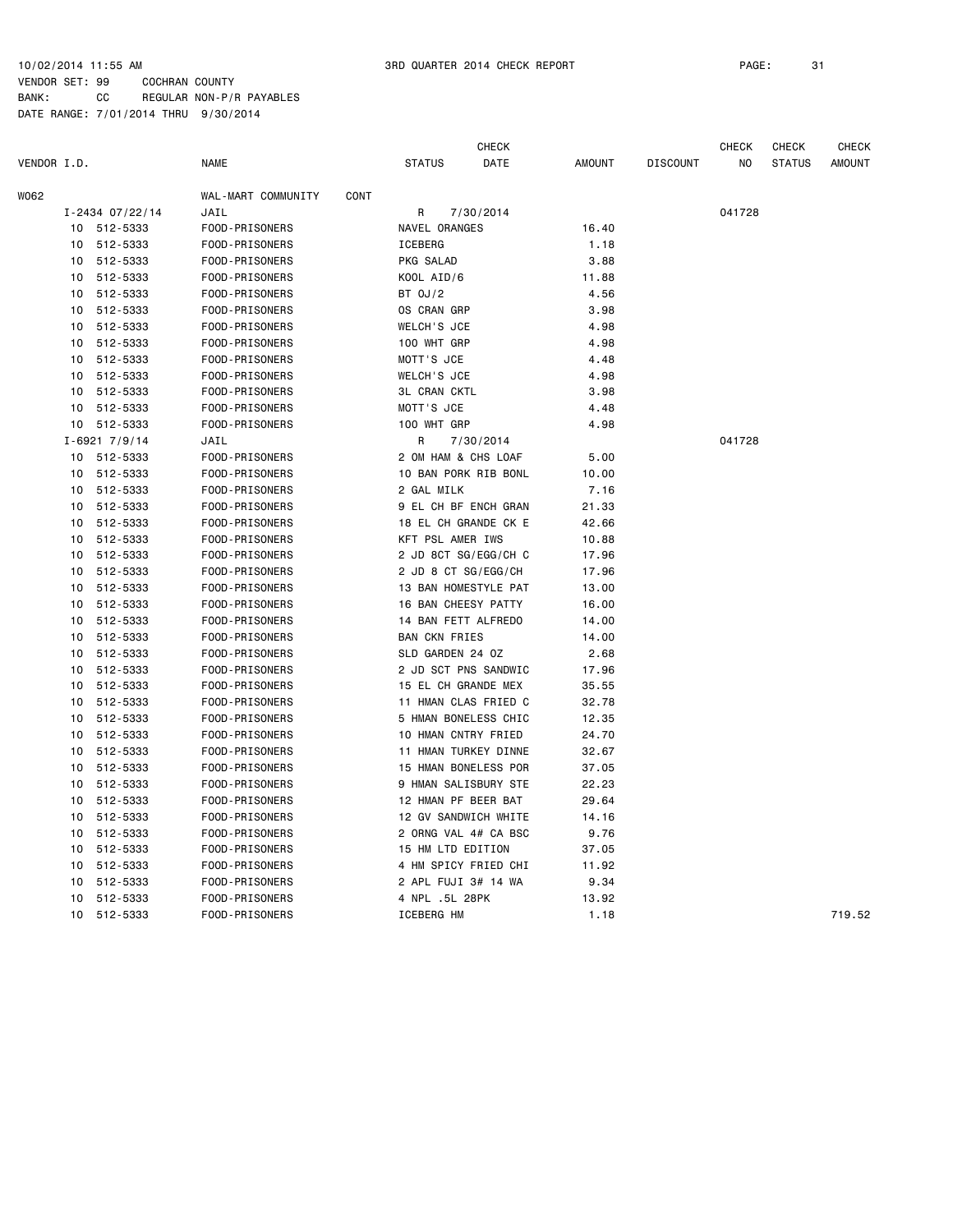|             |                 |                   |                                       |                      | <b>CHECK</b> |               |                 | <b>CHECK</b> | CHECK         | CHECK         |
|-------------|-----------------|-------------------|---------------------------------------|----------------------|--------------|---------------|-----------------|--------------|---------------|---------------|
| VENDOR I.D. |                 |                   | <b>NAME</b>                           | <b>STATUS</b>        | DATE         | <b>AMOUNT</b> | <b>DISCOUNT</b> | NO           | <b>STATUS</b> | <b>AMOUNT</b> |
| W115        |                 |                   | RAYMOND D WEBER, SHERIFF              |                      |              |               |                 |              |               |               |
|             |                 | $I - 06/23/14$    | JAIL/SHERIFF                          | R                    | 7/30/2014    |               |                 | 041729       |               |               |
|             |                 | 10 560-5427       | CONTINUING EDUCATION                  | 2 MEALS/AUTOPSY, LBK |              | 24.42         |                 |              |               |               |
|             |                 | 10 512-5333       | FOOD-PRISONERS                        | ALLSUP'S MILK 6/19/1 |              | 2.99          |                 |              |               |               |
|             |                 | 10 512-5333       | FOOD-PRISONERS                        | ALLSUP'S MILK 5/15/1 |              | 3.99          |                 |              |               |               |
|             | 10              | 512-5333          | FOOD-PRISONERS                        | 2 ALLSUP'S MILK 6/20 |              | 5.98          |                 |              |               |               |
|             | 10              | 512-5333          | FOOD-PRISONERS                        | 12 ALLSUP'S BREAD 6/ |              | 9.54          |                 |              |               |               |
|             |                 | 10 512-5333       | FOOD-PRISONERS                        | 10 ALLSUP'S BREAD 5/ |              | 7.95          |                 |              |               |               |
|             | 10              | 512-5333          | FOOD-PRISONERS                        | ALLSUP'S MILK 6/13/1 |              | 3.99          |                 |              |               |               |
|             |                 | 10 512-5333       | FOOD-PRISONERS                        | 12 ALLSUP'S BREAD 6/ |              | 9.54          |                 |              |               |               |
|             |                 | 10 512-5333       | FOOD-PRISONERS                        | ALLSUP'S MILK 6/13/1 |              | 3.99          |                 |              |               |               |
|             |                 | $I - 07/15/14$    | JAIL/SHERIFF                          | R                    | 7/30/2014    |               |                 | 041729       |               |               |
|             |                 | 10 512-5333       | FOOD-PRISONERS                        | 14 ALLSUP'S BREAD 7/ |              | 11.13         |                 |              |               |               |
|             |                 | 10 512-5333       | FOOD-PRISONERS                        | 2 ALLSUP'S MILK 7/3/ |              | 5.98          |                 |              |               |               |
|             |                 | 10 512-5333       | FOOD-PRISONERS                        | ALLSUP'S MILK 7/3/14 |              | 2.99          |                 |              |               |               |
|             | 10              | 512-5333          | FOOD-PRISONERS                        | 2 ALLSUP'S MILK 6/27 |              | 5.98          |                 |              |               |               |
|             | 10              | 512-5333          | FOOD-PRISONERS                        | 2 ALLSUP'S BREAD 7/3 |              | 1.59          |                 |              |               |               |
|             | 10              | 560-5499          | MISCELLANEOUS                         | DONUTS/GR JURY 6/24/ |              | 7.00          |                 |              |               | 107.06        |
| W216        |                 |                   | CHRISTINA WOODS                       |                      |              |               |                 |              |               |               |
|             |                 | I-JUV#623 7/18/14 | COUNTY COURT                          | R                    | 7/30/2014    |               |                 | 041730       |               |               |
|             |                 | 10 426-5400       | ATTORNEY AD LITEM                     | PLEA HRNG/JUV#623    |              | 300.00        |                 |              |               | 300.00        |
| X001        |                 |                   | XCEL ENERGY                           |                      |              |               |                 |              |               |               |
|             |                 |                   | I-54-1324315-7 08/14 ALMOST ALL DEPTS | R                    | 7/30/2014    |               |                 | 041731       |               |               |
|             | 30              | 518-5440          | UTILITIES                             | 300210167 RUNWAY LIG |              | 45.25         |                 |              |               |               |
|             | 10              | 510-5440          | UTILITIES                             | 300240736 COURTHOUSE |              | 1,908.86      |                 |              |               |               |
|             | 10              | 660-5440          | UTILITIES & IRRIGATION                | 300265059 SOFTBALL P |              | 11.60         |                 |              |               |               |
|             | 10              | 580-5440          | UTILITIES [TOWER]                     | 300282806 TOWER      |              | 97.65         |                 |              |               |               |
|             | 15              | 621-5440          | UTILITIES                             | 300294119 PREC 1 SHO |              | 73.41         |                 |              |               |               |
|             | 10              | 650-5440          | UTILITIES                             | 300338546 LIBRARY    |              | 332.77        |                 |              |               |               |
|             | 10              | 652-5440          | UTILITIES                             | 300342232 MUSEUM     |              | 53.04         |                 |              |               |               |
|             | 10              | 662-5440          | UTILITIES                             | 300390484 ACTIVITY B |              | 837.73        |                 |              |               |               |
|             | 10              | 660-5440          | UTILITIES & IRRIGATION                | 300410370 PARK       |              | 399.83        |                 |              |               |               |
|             | 10              | 660-5440          | UTILITIES & IRRIGATION                | 300457515 PARK/SHOP  |              | 29.11         |                 |              |               |               |
|             | 10              | 516-5440          | UTILITIES                             | 300555198 CEMETERY   |              | 128.36        |                 |              |               |               |
|             | 10              | 409-5440          | UTILITIES                             | 300577364 102 N MAIN |              | 21.74         |                 |              |               |               |
|             | 10              | 660-5440          | UTILITIES & IRRIGATION                | 300587052 SHOWBARN   |              | 99.86         |                 |              |               |               |
|             | 10              | 660-5440          | UTILITIES & IRRIGATION                | 300587753 RODEO GROU |              | 202.72        |                 |              |               |               |
|             | 10              | 409-5440          | UTILITIES                             | 300588989 ANNEX      |              | 90.25         |                 |              |               |               |
|             | 10              | 516-5440          | UTILITIES                             | 300603417 CEMETERY   |              | 118.51        |                 |              |               |               |
|             | 10 <sup>1</sup> | 516-5440          | UTILITIES                             | 300637038 CEMETERY S |              | 188.28        |                 |              |               | 4,638.97      |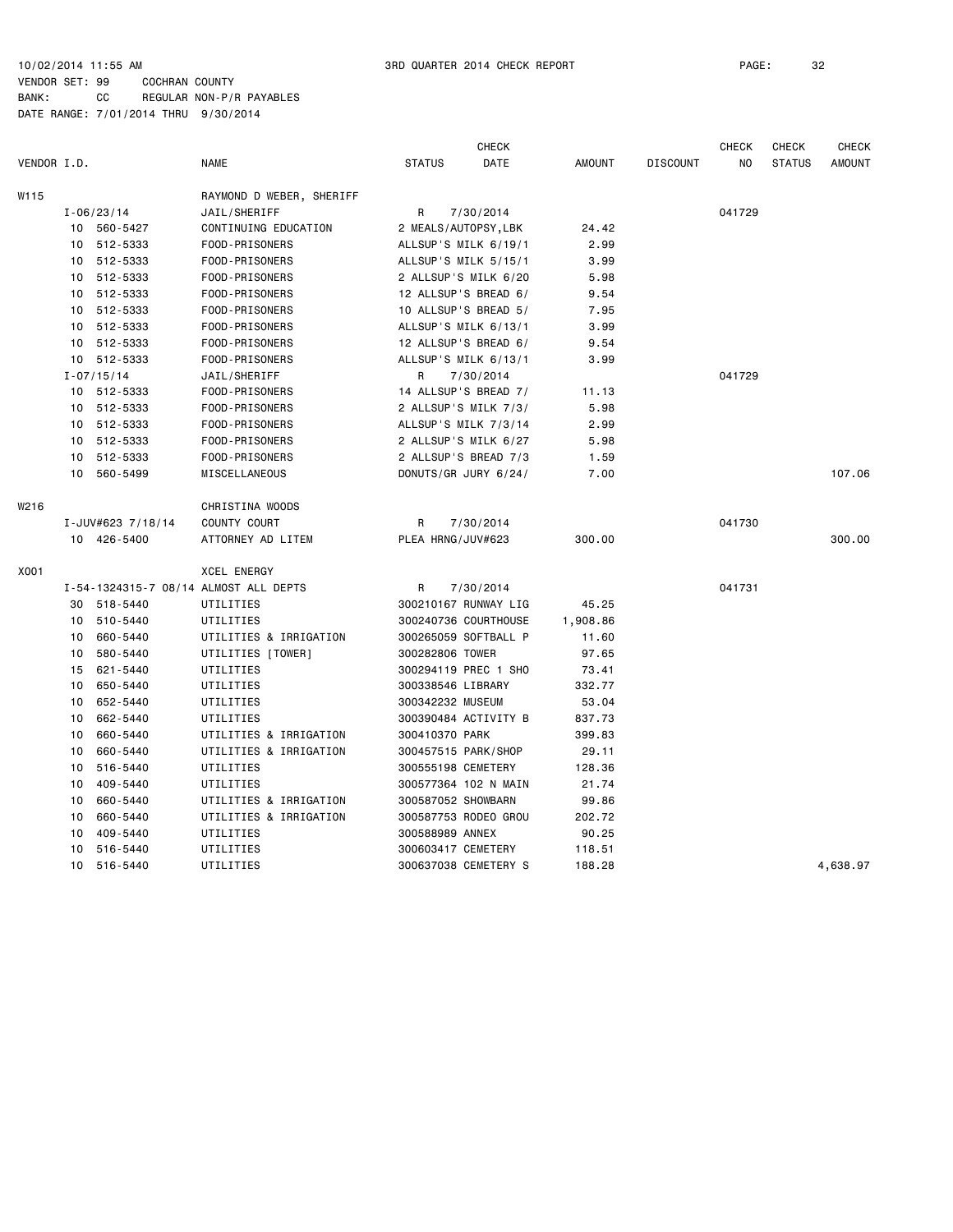| VENDOR I.D. |          |                             | <b>NAME</b>                      | <b>STATUS</b> |                     | <b>CHECK</b><br>DATE | AMOUNT   | <b>DISCOUNT</b> | <b>CHECK</b><br>ΝO | <b>CHECK</b><br><b>STATUS</b> | <b>CHECK</b><br><b>AMOUNT</b> |
|-------------|----------|-----------------------------|----------------------------------|---------------|---------------------|----------------------|----------|-----------------|--------------------|-------------------------------|-------------------------------|
| X001        |          |                             | <b>XCEL ENERGY</b>               |               |                     |                      |          |                 |                    |                               |                               |
|             |          | I-54-1829977-7 07/14 PREC 2 |                                  | R             |                     | 7/30/2014            |          |                 | 041732             |                               |                               |
|             |          | 15 622-5440                 | UTILITIES                        |               |                     | 5KWH 6/12-7/12/14    | 12.39    |                 |                    |                               |                               |
|             |          | 15 622-5440                 | UTILITIES                        |               | AREA LIGHT          |                      | 16.58    |                 |                    |                               | 28.97                         |
|             |          |                             |                                  |               |                     |                      |          |                 |                    |                               |                               |
| S083        |          |                             | SOUTH PLAINS COMMUNITY ACTION    |               |                     |                      |          |                 |                    |                               |                               |
|             |          | I-1001657-ADMIN2            | WELFARE/HOME GRANT               | R             |                     | 7/30/2014            |          |                 | 041733             |                               |                               |
|             |          | 10 640-5499                 | MISCELLANEOUS                    |               | PER INVOICE         |                      | 5,862.28 |                 |                    |                               | 5,862.28                      |
|             |          |                             |                                  |               |                     |                      |          |                 |                    |                               |                               |
| A109        |          |                             | ALBUS FARM EQUIPMENT             |               |                     |                      |          |                 |                    |                               |                               |
|             | I-44770  |                             | SHERIFF/ANIMAL                   | R             |                     | 8/11/2014            |          |                 | 041734             |                               |                               |
|             |          | 10 560-5499                 | MISCELLANEOUS                    |               |                     | 1 RD BALE HAY/ANIMAL | 100.00   |                 |                    |                               |                               |
|             | I-44792  |                             | PREC 1                           | R             |                     | 8/11/2014            |          |                 | 041734             |                               |                               |
|             |          | 15 621-5451                 | REPAIRS                          |               | RPR SPRAY RIG       |                      | 10.00    |                 |                    |                               | 110.00                        |
| <b>B001</b> |          |                             | BAILEY CO. ELECTRIC COOP         |               |                     |                      |          |                 |                    |                               |                               |
|             | I-312820 |                             | PREC 4                           | R             |                     | 8/11/2014            |          |                 | 041735             |                               |                               |
|             |          | 15 624-5440                 | UTILITIES                        |               |                     | 260 KWH 6/26-7/24/14 | 44.38    |                 |                    |                               |                               |
|             |          | 15 624-5440                 | UTILITIES                        |               | AREA LIGHT          |                      | 12.79    |                 |                    |                               |                               |
|             | I-312821 |                             | PREC 3                           | R             |                     | 8/11/2014            |          |                 | 041735             |                               |                               |
|             |          | 15 623-5440                 | UTILITIES                        |               |                     | 68KWH 6/23-7/21/14   | 24.94    |                 |                    |                               |                               |
|             |          | 15 623-5440                 | UTILITIES                        |               | 2 AREA LIGHTS       |                      | 26.03    |                 |                    |                               |                               |
|             | I-312822 |                             | NON-DEPT'L/SHERIFF POSSE         | R             |                     | 8/11/2014            |          |                 | 041735             |                               |                               |
|             |          | 10 409-5440                 | UTILITIES                        |               |                     | ELEC SVC 6/11-7/9/14 | 23.91    |                 |                    |                               | 132.05                        |
|             |          |                             |                                  |               |                     |                      |          |                 |                    |                               |                               |
| B026        |          |                             | BLEDSOE WATER SUPPLY CORP        |               |                     |                      |          |                 |                    |                               |                               |
|             |          | $I - 3004 08/14$            | PREC 3                           | R             |                     | 8/11/2014            |          |                 | 041736             |                               |                               |
|             |          | 15 623-5440                 | UTILITIES                        |               |                     | WATER BILL DATED 8/4 | 20.10    |                 |                    |                               | 20.10                         |
| B102        |          |                             | BEAR GRAPHICS INC.               |               |                     |                      |          |                 |                    |                               |                               |
|             |          | I-0692318                   | CO/DIST CLERK                    | R             |                     | 8/11/2014            |          |                 | 041737             |                               |                               |
|             |          | 10 403-5310                 | OFFICE SUPPLIES                  |               |                     | 6 OFF'L REC BNDR VOL | 645.00   |                 |                    |                               |                               |
|             |          | 10 403-5310                 | OFFICE SUPPLIES                  | FREIGHT       |                     |                      | 27.98    |                 |                    |                               |                               |
|             |          | I-0692320                   | CO/DIST CLERK                    | R             |                     | 8/11/2014            |          |                 | 041737             |                               |                               |
|             |          | 10 403-5310                 | OFFICE SUPPLIES                  |               |                     | DIST CT CIVIL MIN VO | 139.90   |                 |                    |                               |                               |
|             |          | 10 403-5310                 | OFFICE SUPPLIES                  | FREIGHT       |                     |                      | 17.09    |                 |                    |                               | 829.97                        |
|             |          |                             |                                  |               |                     |                      |          |                 |                    |                               |                               |
| C007        |          |                             | CITY OF MORTON                   |               |                     |                      |          |                 |                    |                               |                               |
|             | I-073114 |                             | LIB/MUS/ACT BLDG/CRTHSE/PREC 1 R |               |                     | 8/11/2014            |          |                 | 041738             |                               |                               |
|             |          | 10 650-5440                 | UTILITIES<br>LIBRARY GAS         |               |                     |                      | 19.00    |                 |                    |                               |                               |
|             | 10       | 650-5440                    | UTILITIES                        |               | LIBRARY WATER       |                      | 28.00    |                 |                    |                               |                               |
|             | 10       | 650-5440                    | UTILITIES                        |               | LIBRARY GARBAGE     |                      | 46.50    |                 |                    |                               |                               |
|             | 10       | 650-5440                    | UTILITIES                        |               | LIBRARY SEWER       |                      | 17.00    |                 |                    |                               |                               |
|             | 10       | 652-5440                    | UTILITIES                        |               | MUSEUM GAS          |                      | 19.00    |                 |                    |                               |                               |
|             | 10       | 652-5440                    | UTILITIES                        |               | <b>MUSEUM WATER</b> |                      | 28.00    |                 |                    |                               |                               |
|             | 10       | 652-5440                    | UTILITIES                        |               | MUSEUM GARBAGE      |                      | 23.00    |                 |                    |                               |                               |
|             | 10       | 652-5440                    | UTILITIES                        |               | MUSEUM SEWER        |                      | 15.00    |                 |                    |                               |                               |
|             | 10       | 662-5440                    | UTILITIES                        |               |                     | ACTIVITY BLDG GAS    | 35.80    |                 |                    |                               |                               |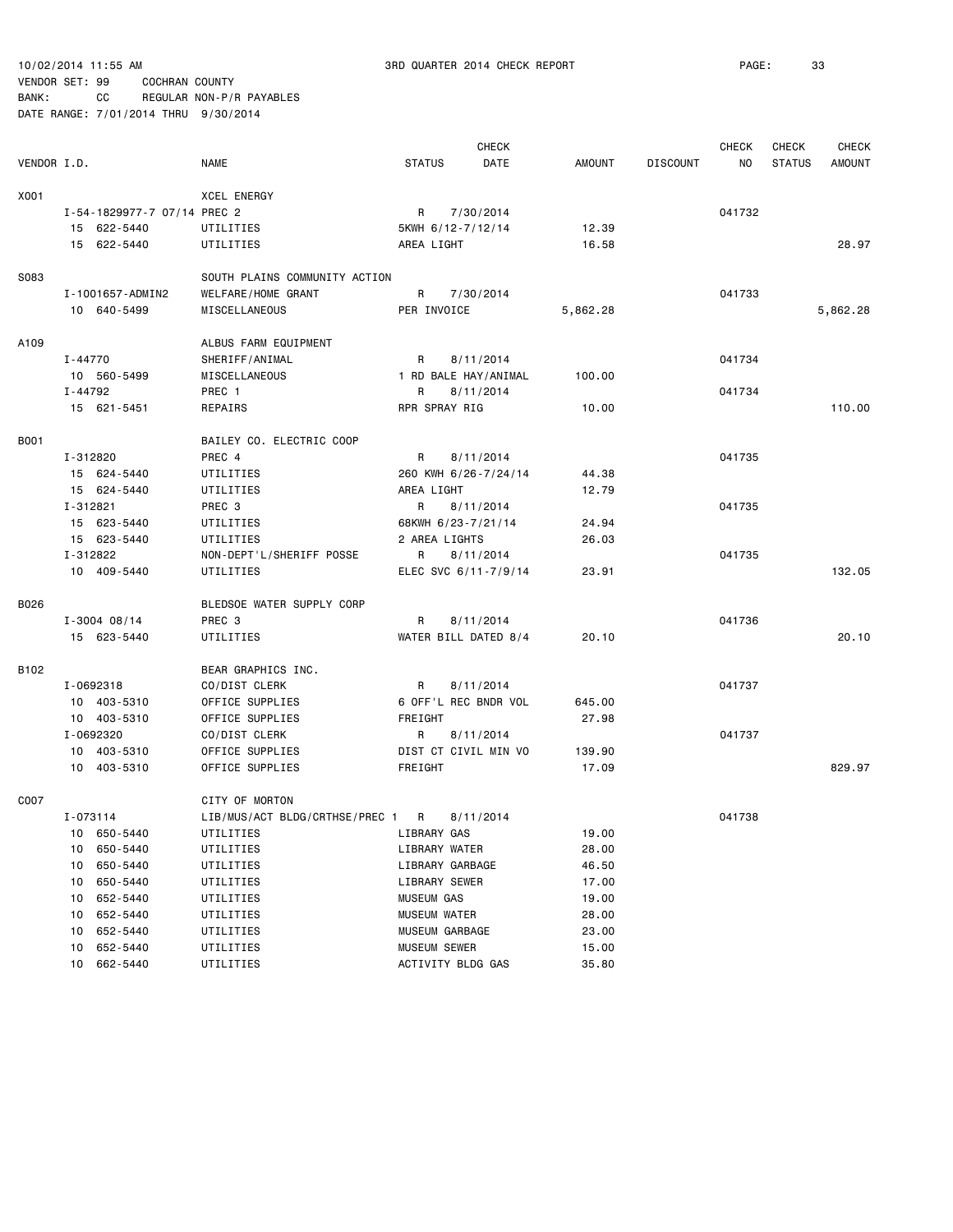CHECK CHECK CHECK CHECK VENDOR I.D. NAME STATUS DATE AMOUNT DISCOUNT NO STATUS AMOUNT C007 CONT CITY OF MORTON CONT I-073114 LIB/MUS/ACT BLDG/CRTHSE/PREC 1 R 8/11/2014 041738 10 662-5440 UTILITIES ACT. BLDG WATER 28.00 10 662-5440 UTILITIES ACT. BLDG GARBAGE 72.00 10 662-5440 UTILITIES ACT. BLDG SEWER 45.00 10 510-5440 UTILITIES COURTHOUSE GAS 27.40 10 510-5440 UTILITIES COURTHOUSE WATER 783.50 10 510-5440 UTILITIES CRTHSE GARBAGE 304.50 10 510-5440 UTILITIES COURTHOUSE SEWER 51.00 10 510-5440 UTILITIES ANNEX GAS 10 510-5440 UTILITIES ANNEX WATER 28.00 10 510-5440 UTILITIES ANNEX GARBAGE 34.00 10 510-5440 UTILITIES ANNEX SEWER 17.00 15 621-5440 UTILITIES PREC 1 GAS 19.00 15 621-5440 UTILITIES PREC 1 WATER 31.00 15 621-5440 UTILITIES PREC 1 GARBAGE 46.50 1,718.20 C008 COOS CITY OF WHITEFACE I-409 08/14 PREC 2 R 8/11/2014 041739 15 622-5440 UTILITIES GAS SVC 6/16/7/15/14 16.25 15 622-5440 UTILITIES WATER SVC 14.00 15 622-5440 UTILITIES GARBAGE SVC 50.10 15 622-5440 UTILITIES SEWER SVC 22.50 102.85 C035 COX AUTO SUPPLY CO I-274783 COURTHOUSE R 8/11/2014 041740 10 510-5451 REPAIR TRFLX BELT 8.10 I-274806 COURTHOUSE/ANNEX R 8/11/2014 041740 10 409-5300 COUNTY-WIDE SUPPLIES TRASH CAN 36.99 10 409-5300 COUNTY-WIDE SUPPLIES TRASH BAGS 11.49 I-274838 EXTENSION SVC R 8/11/2014 041740 10 665-5451 REPAIRS W/S WASHER FLUID 2.89 I-274840 PREC 4 R 8/11/2014 041740 15 624-5451 REPAIRS MINI LAMP 0.48 15 624-5451 REPAIRS 2 MINI LAMP 1.04 15 624-5451 REPAIRS ELECT CLEANER 5.99 I-275083 PREC 2 R 8/11/2014 041740 15 622-5356 ROAD MATERIALS & SUPPLIES 2 W/S WASHER FLUID 5.78 I-275352 COURTHOUSE/ANNEX R 8/11/2014 041740 10 409-5300 COUNTY-WIDE SUPPLIES 100 1/4x1 BOLTS/SHEL 8.00 10 409-5300 COUNTY-WIDE SUPPLIES 100 1/4 HEX NUT/SHEL 3.00 I-275440 COURTHOUSE/ANNEX R 8/11/2014 041740 10 409-5300 COUNTY-WIDE SUPPLIES RET 99 1/4x1 BOLT 7.92CR 10 409-5300 COUNTY-WIDE SUPPLIES 100 1/4x1-1/2 BOLT/S 10.00 I-275565 COURTHOUSE/ANNEX R 8/11/2014 041740 10 409-5300 COUNTY-WIDE SUPPLIES DRILL BIT/SHELVING 5.15 10 409-5300 COUNTY-WIDE SUPPLIES DRILL BIT/SHELVING 3.65 I-275794 PREC 1 R 8/11/2014 041740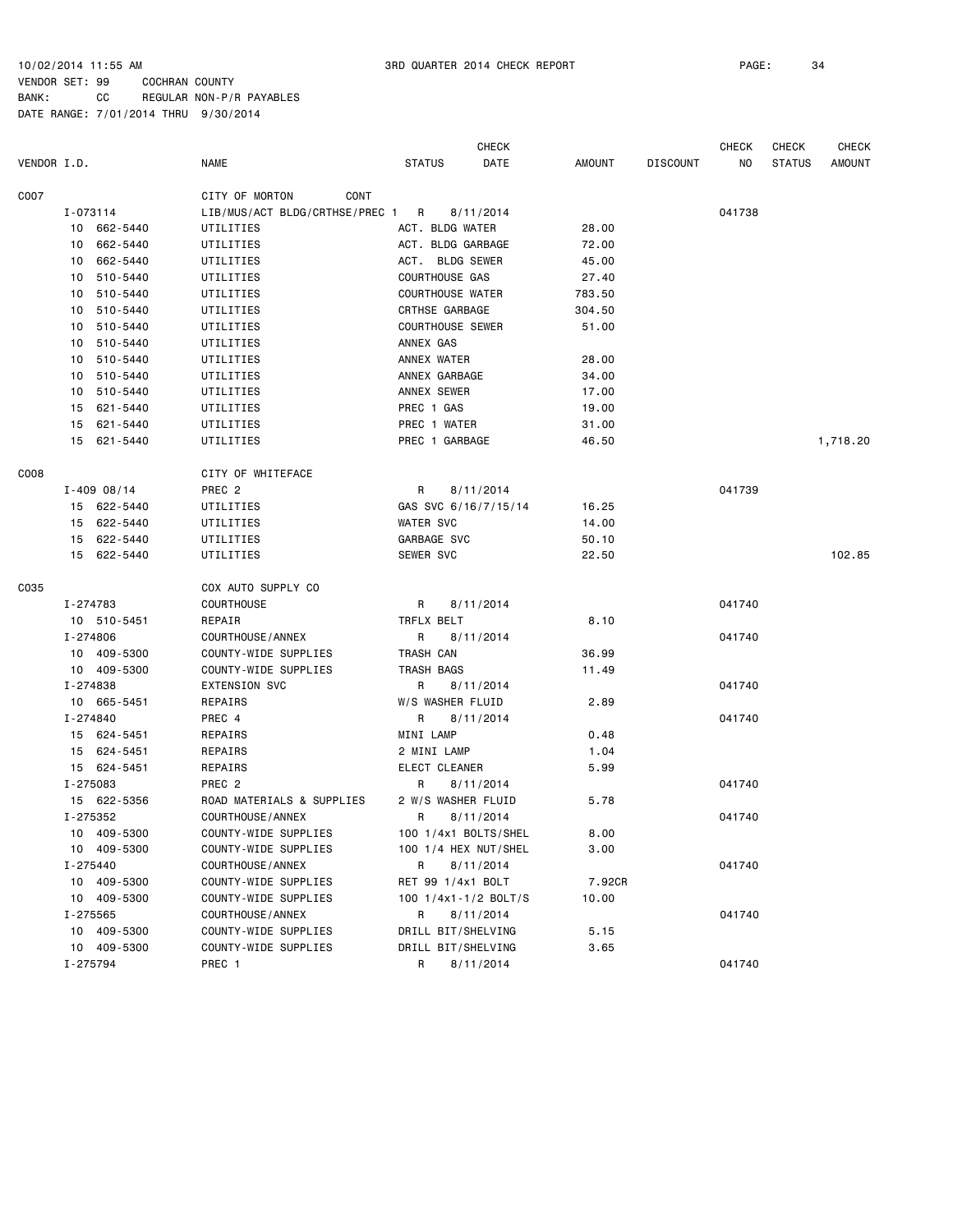|             |              |                            | <b>CHECK</b>        |                      |        | CHECK           | CHECK  | <b>CHECK</b>  |        |
|-------------|--------------|----------------------------|---------------------|----------------------|--------|-----------------|--------|---------------|--------|
| VENDOR I.D. |              | <b>NAME</b>                | <b>STATUS</b>       | DATE                 | AMOUNT | <b>DISCOUNT</b> | NO.    | <b>STATUS</b> | AMOUNT |
| C035        |              | COX AUTO SUPPLY CO<br>CONT |                     |                      |        |                 |        |               |        |
|             | I-275794     | PREC 1                     | R                   | 8/11/2014            |        |                 | 041740 |               |        |
|             | 15 621-5356  | ROAD MATERIALS & SUPPLIES  | ZIP TYE             |                      | 13.89  |                 |        |               |        |
|             | I-275797     | PREC <sub>1</sub>          | R                   | 8/11/2014            |        |                 | 041740 |               |        |
|             | 15 621-5356  | ROAD MATERIALS & SUPPLIES  | 27 RED RAGS/EXCH    |                      | 8.37   |                 |        |               |        |
|             | 15 621-5356  | ROAD MATERIALS & SUPPLIES  | 23 RED RAGS         |                      | 13.11  |                 |        |               |        |
|             | I-275863     | PREC 4                     | R                   | 8/11/2014            |        |                 | 041740 |               |        |
|             | 15 624-5451  | REPAIRS                    | 4 ROTELLA 3-1GL     |                      | 228.76 |                 |        |               |        |
|             | I-275935     | PREC 4                     | R                   | 8/11/2014            |        |                 | 041740 |               |        |
|             | 15 624-5451  | REPAIRS                    | CORE HSNG           |                      | 4.40   |                 |        |               |        |
|             | I-275978     | <b>SHERIFF</b>             | R                   | 8/11/2014            |        |                 | 041740 |               |        |
|             | 10 560-5334  | OTHER SUPPLIES             |                     | CONTACT CEMENT/STEFF | 4.29   |                 |        |               |        |
|             | I-275982     | SHERIFF                    | R                   | 8/11/2014            |        |                 | 041740 |               |        |
|             | 10 560-5452  | OFFICE EQUIPMENT REPAIR    | 3 PAINT BRUSH       |                      | 9.15   |                 |        |               |        |
|             | I-276153     | <b>COURTHOUSE</b>          | R                   | 8/11/2014            |        |                 | 041740 |               |        |
|             | 10 510-5332  | CUSTODIAL SUPPLIES         | WD40                |                      | 4.19   |                 |        |               |        |
|             | 10 510-5332  | CUSTODIAL SUPPLIES         | PUTTY KNIFE         |                      | 8.25   |                 |        |               |        |
|             | I-276226     | ACTIVITY BLDG              | R                   | 8/11/2014            |        |                 | 041740 |               |        |
|             | 10 662-5332  | <b>CUSTODIAL SUPPLIES</b>  | CARB CLNR           |                      | 3.99   |                 |        |               |        |
|             | I-276293     | PREC 1                     | $\mathsf{R}$        | 8/11/2014            |        |                 | 041740 |               |        |
|             | 15 621-5451  | REPAIRS                    | WHEEL STUD          |                      | 2.45   |                 |        |               |        |
|             | 15 621-5451  | REPAIRS                    | WHEEL NUT           |                      | 1.58   |                 |        |               |        |
|             | I-276506     | PREC 1                     | R                   | 8/11/2014            |        |                 | 041740 |               |        |
|             | 15 621-5451  | REPAIRS                    | 1CS PEN 5/30 QTS    |                      | 59.09  |                 |        |               |        |
|             | 15 621-5451  | REPAIRS                    | WIX OIL FILTER      |                      | 6.95   |                 |        |               |        |
|             | I-276646     | PREC <sub>2</sub>          | R                   | 8/11/2014            |        |                 | 041740 |               |        |
|             | 15 622-5356  | ROAD MATERIALS & SUPPLIES  | GRAPHITE            |                      | 7.99   |                 |        |               |        |
|             | I-276657     | PREC 4                     | R                   | 8/11/2014            |        |                 | 041740 |               |        |
|             | 15 624-5451  | REPAIRS                    | SEA FOAM            |                      | 8.59   |                 |        |               |        |
|             | 15 624-5451  | REPAIRS                    | WIX OIL FILTER      |                      | 7.51   |                 |        |               |        |
|             | 15 624-5451  | REPAIRS                    | WIX #49883          |                      | 21.69  |                 |        |               |        |
|             | 15 624-5451  | REPAIRS                    | 12 QT PEN 5/20      |                      | 58.68  |                 |        |               |        |
|             | I-276958     | PREC 4                     | R                   | 8/11/2014            |        |                 | 041740 |               |        |
|             | 15 624-5356  | ROAD MATERIALS & SUPPLIES  | AMDRO               |                      | 15.99  |                 |        |               |        |
|             | 15 624-5451  | REPAIRS                    | 4 WHEEL NUT         |                      | 3.08   |                 |        |               |        |
|             | 15 624-5451  | REPAIRS                    | 4 WHEEL NUT         |                      | 3.60   |                 |        |               |        |
|             | I-276992     | PREC 4/PARK                | R                   | 8/11/2014            |        |                 | 041740 |               |        |
|             | 10 660-5332  | CUSTODIAL SUPPLIES         |                     | ANT KILLER/RODEO GRO | 15.99  |                 |        |               |        |
|             | I-277196     | <b>COURTHOUSE</b>          | R                   | 8/11/2014            |        |                 | 041740 |               |        |
|             | 10 510-5451  | REPAIR                     | 3/8x1/4 RED. BELL   |                      | 0.79   |                 |        |               |        |
|             | 10 510-5451  | REPAIR                     | TEF TAPE            |                      | 2.49   |                 |        |               |        |
|             | $I - 277214$ | COURTHOUSE                 | R                   | 8/11/2014            |        |                 | 041740 |               |        |
|             | 10 510-5451  | REPAIR                     |                     | TRFLX BELT/COMPRESSO | 8.10   |                 |        |               |        |
|             | I-277300     | PREC 3                     | R                   | 8/11/2014            |        |                 | 041740 |               |        |
|             | 15 623-5356  | ROAD MATERIALS & SUPPLIES  | 2 GLASS CLNR        |                      | 6.30   |                 |        |               |        |
|             | 15 623-5356  | ROAD MATERIALS & SUPPLIES  | ROBBIES GLASS CLEAN |                      | 2.99   |                 |        |               |        |
|             | 15 623-5451  | REPAIRS                    | 10 HEX NUTS         |                      | 0.70   |                 |        |               |        |
|             | 15 623-5451  | REPAIRS                    | 10 7/16 NUTS        |                      | 1.10   |                 |        |               |        |
|             | I-277312     | PREC 3                     | R                   | 8/11/2014            |        |                 | 041740 |               |        |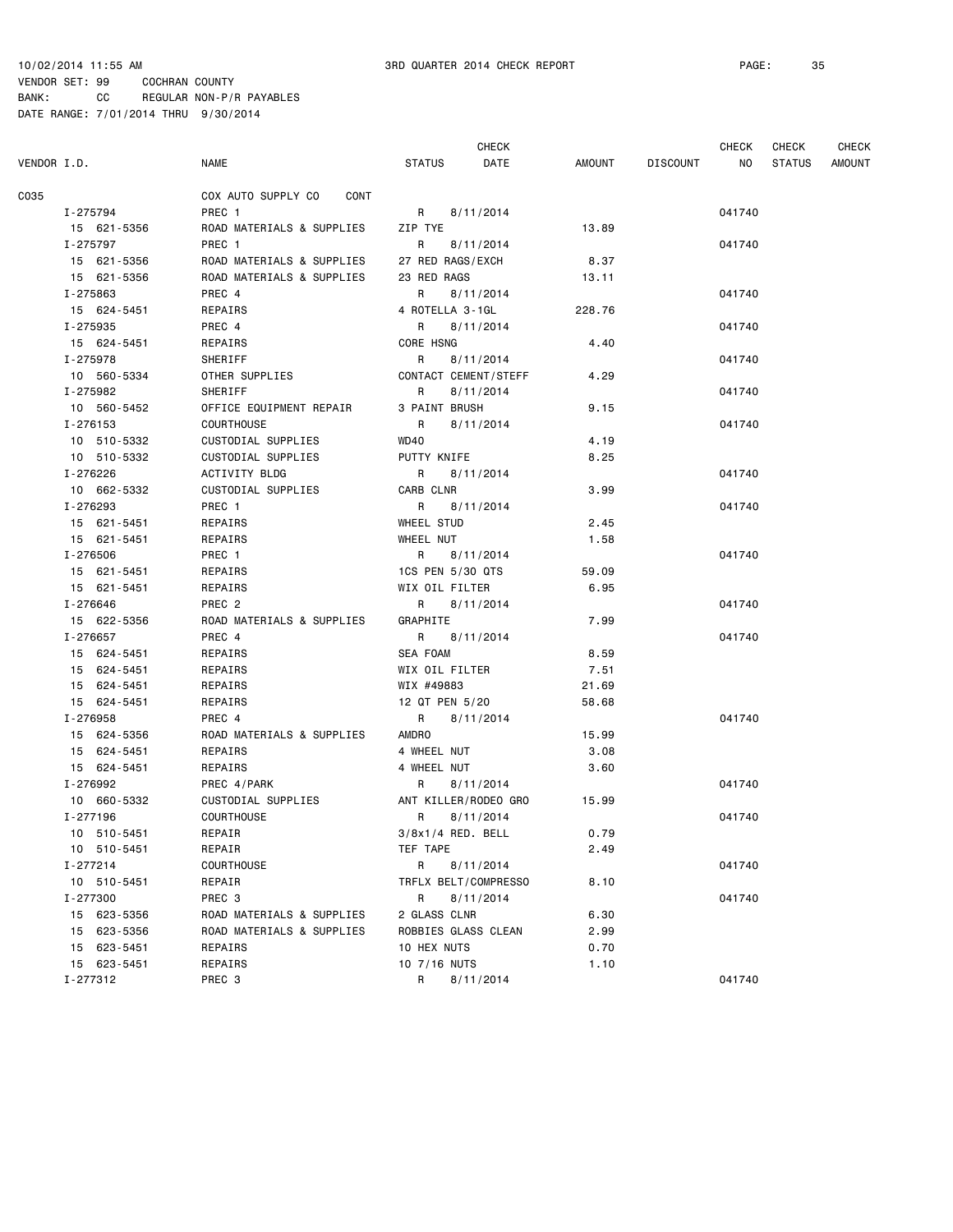|             |           |                  |                                              |                 | <b>CHECK</b>          |               |                 | <b>CHECK</b>   | <b>CHECK</b>  | <b>CHECK</b>  |
|-------------|-----------|------------------|----------------------------------------------|-----------------|-----------------------|---------------|-----------------|----------------|---------------|---------------|
| VENDOR I.D. |           |                  | <b>NAME</b>                                  | <b>STATUS</b>   | <b>DATE</b>           | <b>AMOUNT</b> | <b>DISCOUNT</b> | N <sub>O</sub> | <b>STATUS</b> | <b>AMOUNT</b> |
| C035        |           |                  | COX AUTO SUPPLY CO<br>CONT                   |                 |                       |               |                 |                |               |               |
|             | I-277312  |                  | PREC 3                                       | R               | 8/11/2014             |               |                 | 041740         |               |               |
|             |           | 15 623-5451      | REPAIRS                                      | 10 LOCK NUTS    |                       | 1.00          |                 |                |               |               |
|             | I-277349  |                  | PREC 4                                       | R               | 8/11/2014             |               |                 | 041740         |               |               |
|             |           | 15 624-5356      | ROAD MATERIALS & SUPPLIES                    |                 | 2 BLUE SHOP TOWEL     | 6.54          |                 |                |               |               |
|             |           | 15 624-5356      | ROAD MATERIALS & SUPPLIES                    |                 | CTRUS BLUE HD SCRUB   | 4.19          |                 |                |               | 640.43        |
| C084        |           |                  | CLERK, SEVENTH COURT OF APPEAL               |                 |                       |               |                 |                |               |               |
|             |           | I-JUL 2014       | STATE FEES                                   | R               | 8/11/2014             |               |                 | 041743         |               |               |
|             |           | 90 000-2379.002  | 7th Crt of Appeal Gov't22.2081COUNTY COURT   |                 |                       | 5.00          |                 |                |               |               |
|             |           | 90 000-2379.002  | 7th Crt of Appeal Gov't22.2081DISTRICT COURT |                 |                       | 15.00         |                 |                |               | 20.00         |
| D023        |           |                  | PHILIP J. DAVIS, PH.D.                       |                 |                       |               |                 |                |               |               |
|             |           | $I - #81907/14$  | JUVENILE PROBATION                           | R               | 8/11/2014             |               |                 | 041744         |               |               |
|             |           | 17 573-5413.002  | Mental Health External ContracEVAL #819      |                 |                       | 650.00        |                 |                |               | 650.00        |
|             |           |                  |                                              |                 |                       |               |                 |                |               |               |
| D039        |           |                  | DUVALL TECHNOLOGY                            |                 |                       |               |                 |                |               |               |
|             | $I - 159$ |                  | JUVENILE PROBATION                           | R               | 8/11/2014             |               |                 | 041745         |               |               |
|             |           | 17 573-5451      | REPAIR                                       |                 | 1 HR TRBLSHT/QUESTIO  | 90.00         |                 |                |               | 90.00         |
| D048        |           |                  | DATA-LINE OFFICE SYSTEMS                     |                 |                       |               |                 |                |               |               |
|             |           | I-IN15391        | LIBRARY                                      | R               | 8/11/2014             |               |                 | 041746         |               |               |
|             |           | 10 650-5411      | MAINTENANCE CONTRACTS                        |                 | COPIER MAINT 8/8-9/7  | 37.50         |                 |                |               | 37.50         |
| D187        |           |                  | DAVID'S FARM SERVICE                         |                 |                       |               |                 |                |               |               |
|             | I-12947   |                  | PREC 1                                       | R               | 8/11/2014             |               |                 | 041747         |               |               |
|             |           | 15 621-5356      | ROAD MATERIALS & SUPPLIES                    | 20GL TOMAHAWK   |                       | 350.00        |                 |                |               |               |
|             |           | 15 621-5356      | ROAD MATERIALS & SUPPLIES                    | 2.5GL SPEEDWAY  |                       | 53.13         |                 |                |               | 403.13        |
| E075        |           |                  | <b>WEX BANK</b>                              |                 |                       |               |                 |                |               |               |
|             |           | I-37619469       | SHERIFF/JUV PROB/EXT SVC                     | R               | 8/11/2014             |               |                 | 041748         |               |               |
|             |           | 10 560-5330      | FUEL AND OIL                                 |                 | 27.002GL UNL, WHTFC 6 | 94.48         |                 |                |               |               |
|             |           | 10 560-5330      | FUEL AND OIL                                 |                 | 16GL UNL, LBK 7/8/14  | 52.78         |                 |                |               |               |
|             |           | 10 560-5330      | FUEL AND OIL                                 |                 | 24.017GL UNL, WHTFC 7 | 79.23         |                 |                |               |               |
|             |           | 17 573-5330      | <b>FUEL</b>                                  |                 | 17.959GL UNL, WTHRFRD | 60.50         |                 |                |               |               |
|             |           | 10 665-5330      | FUEL AND OIL                                 |                 | 21.527GL UNL, MRTN 7/ | 76.61         |                 |                |               |               |
|             |           | 10 665-5330      | FUEL AND OIL                                 |                 | 19.715GL UNL, MRTN 7/ | 70.17         |                 |                |               |               |
|             |           | 17 573-5330      | <b>FUEL</b>                                  |                 | CR FED TAX ON 17.959  | 0.90CR        |                 |                |               | 432.87        |
| F010        |           |                  | FIVE-AREA TELEPHONE CO-OP                    |                 |                       |               |                 |                |               |               |
|             |           | I-927-5510 AUG14 | PREC 4                                       | R               | 8/11/2014             |               |                 | 041749         |               |               |
|             |           | 15 624-5420      | TELECOMMUNICATIONS                           | BASIC LOCAL SVC |                       | 32.25         |                 |                |               |               |
|             |           | 15 624-5420      | TELECOMMUNICATIONS                           | <b>FEES</b>     |                       | 8.08          |                 |                |               | 40.33         |
|             |           |                  |                                              |                 |                       |               |                 |                |               |               |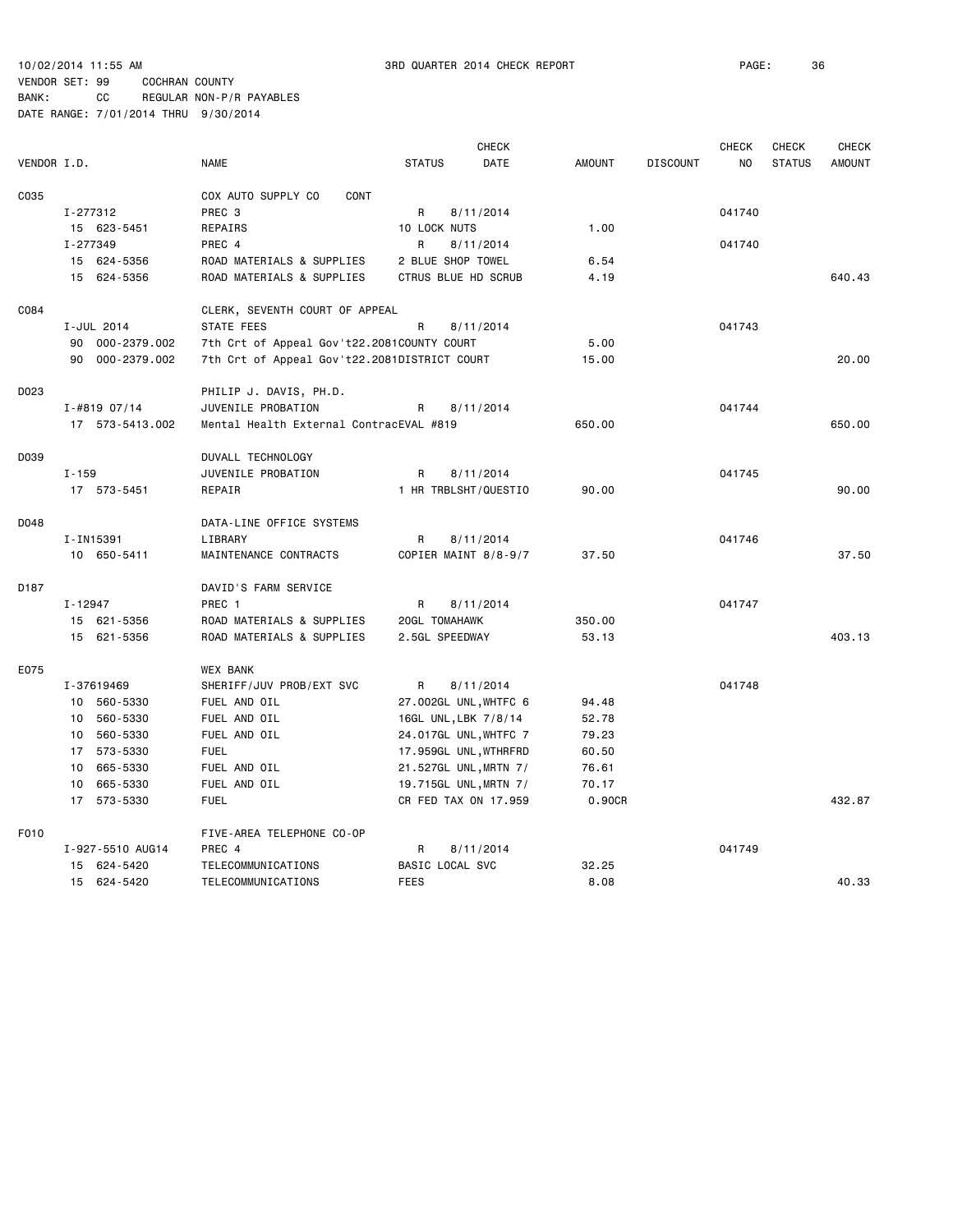|             |                 |                                |                          | <b>CHECK</b> |         |                 | <b>CHECK</b> | <b>CHECK</b>  | <b>CHECK</b>  |
|-------------|-----------------|--------------------------------|--------------------------|--------------|---------|-----------------|--------------|---------------|---------------|
| VENDOR I.D. |                 | NAME                           | <b>STATUS</b>            | DATE         | AMOUNT  | <b>DISCOUNT</b> | NO           | <b>STATUS</b> | <b>AMOUNT</b> |
| F073        |                 | FRONTIER VALLEY INC.           |                          |              |         |                 |              |               |               |
|             | I-367211        | <b>PARK</b>                    | R                        | 8/11/2014    |         |                 | 041750       |               |               |
|             | 10 660-5451     | REPAIR                         | RPL BAD RECEPTACLES      |              | 89.00   |                 |              |               |               |
|             | 10 660-5451     | REPAIR                         | 2 20A GFCI RECEPTACL     |              | 35.70   |                 |              |               |               |
|             | 10 660-5451     | REPAIR                         | 2 WEATHER PROOF CVR      |              | 9.30    |                 |              |               |               |
|             | $I - 367471$    | CEMETERY                       | R                        | 8/11/2014    |         |                 | 041750       |               |               |
|             | 10 516-5451     | REPAIR                         | RPR W WELL 7/22/14       |              | 109.00  |                 |              |               |               |
|             | 10 516-5451     | REPAIR                         | <b>SELECTOR SW 3 POS</b> |              | 33.32   |                 |              |               |               |
|             | 10 516-5451     | REPAIR                         | PUSHBTN SW               |              | 24.26   |                 |              |               |               |
|             | 10 516-5451     | REPAIR                         | #88000 SQD CONTACT B     |              | 26.98   |                 |              |               |               |
|             | 10 516-5451     | REPAIR                         | #88001 SQD CONTACT B     |              | 13.34   |                 |              |               | 340.90        |
| F215        |                 | 1ST CLASS PLUMBING HEATING & A |                          |              |         |                 |              |               |               |
|             | I-2053236       | JAIL                           | R                        | 8/11/2014    |         |                 | 041751       |               |               |
|             | 10 512-5451     | REPAIR                         | APPLIANCE CORD           |              | 9.28    |                 |              |               |               |
|             | 10 512-5451     | REPAIR                         | PROPRESS MACHINE         |              | 75.00   |                 |              |               |               |
|             | 10 512-5451     | REPAIR                         | CIRC PUMP                |              | 448.18  |                 |              |               |               |
|             | 10 512-5451     | REPAIR                         | 2 BRONZE FLANGES         |              | 106.88  |                 |              |               |               |
|             | 10 512-5451     | REPAIR                         | 2 CSM BRNZ ADP LF PR     |              | 19.12   |                 |              |               |               |
|             | 10 512-5451     | REPAIR                         | 2 BRZ BALL VLV MTL H     |              | 124.44  |                 |              |               |               |
|             | 10 512-5451     | REPAIR                         | RPL CIRC PMP/HT WTR-     |              | 520.00  |                 |              |               |               |
|             | I-2053254       | JAIL                           | R                        | 8/11/2014    |         |                 | 041751       |               |               |
|             | 10 512-5451     | REPAIR                         | ADJ WTR INTO MIX VLV     |              | 160.00  |                 |              |               | 1,462.90      |
| G074        |                 | GRAVES, HUMPHRIES, STAHL, LTD  |                          |              |         |                 |              |               |               |
|             | I-FEES JUL2014  | JUSTICE OF PEACE               | R                        | 8/11/2014    |         |                 | 041752       |               |               |
|             | 10 000-2206.002 | COLLECTION AGENCY FEES         | COLLECTION FEES JUL      |              | 254.19  |                 |              |               | 254.19        |
| G249        |                 | GULF COAST TRADES CENTER       |                          |              |         |                 |              |               |               |
|             | I-201313907     | JUVENILE PROBATION             | R                        | 8/11/2014    |         |                 | 041753       |               |               |
|             | 17 573-5413.003 | Grant C Placements             | 9 DAYS/POST(N) #819      |              | 927.27  |                 |              |               | 927.27        |
| J082        |                 | JOHN DEERE FINANCIAL           |                          |              |         |                 |              |               |               |
|             | $C - 212226$    | PREC 4/PARK TRACTOR            | R                        | 8/11/2014    |         |                 | 041754       |               |               |
|             | 15 624-5451     | REPAIRS                        | RET SEAL #L156857        |              | 78.78CR |                 |              |               |               |
|             | 15 624-5451     | REPAIRS                        | RET RING #L157607        |              | 7.75CR  |                 |              |               |               |
|             | 15 624-5451     | REPAIRS                        | RET SEAL #AL159594       |              | 77.18CR |                 |              |               |               |
|             | 15 624-5451     | REPAIRS                        | RET SEAL #AL161384       |              | 97.93CR |                 |              |               |               |
|             | I-207498        | PREC 4/PARK TRACTOR            | R                        | 8/11/2014    |         |                 | 041754       |               |               |
|             | 15 624-5451     | REPAIRS                        | RPR FR WHEEL SEAL, A     |              | 765.00  |                 |              |               |               |
|             | 624-5451<br>15  | REPAIRS                        | JD CORE CR               |              | 10.00CR |                 |              |               |               |
|             | 624-5451<br>15  | REPAIRS                        | 2 B12                    |              | 8.16    |                 |              |               |               |
|             | 624-5451<br>15  | REPAIRS                        | 2 SCREW                  |              | 2.08    |                 |              |               |               |
|             | 15<br>624-5451  | REPAIRS                        | 2 SEAL #AL159594         |              | 154.36  |                 |              |               |               |
|             | 624-5451<br>15  | REPAIRS                        | 2 SEAL #1L161384         |              | 195.86  |                 |              |               |               |
|             | 624-5451<br>15  | REPAIRS                        | 2 SEAL #L156857          |              | 157.56  |                 |              |               |               |
|             | 624-5451<br>15  | REPAIRS                        | 2 RING #L157607          |              | 15.50   |                 |              |               |               |
|             | 624-5451<br>15  | REPAIRS                        | 2 O-RING                 |              | 2.00    |                 |              |               |               |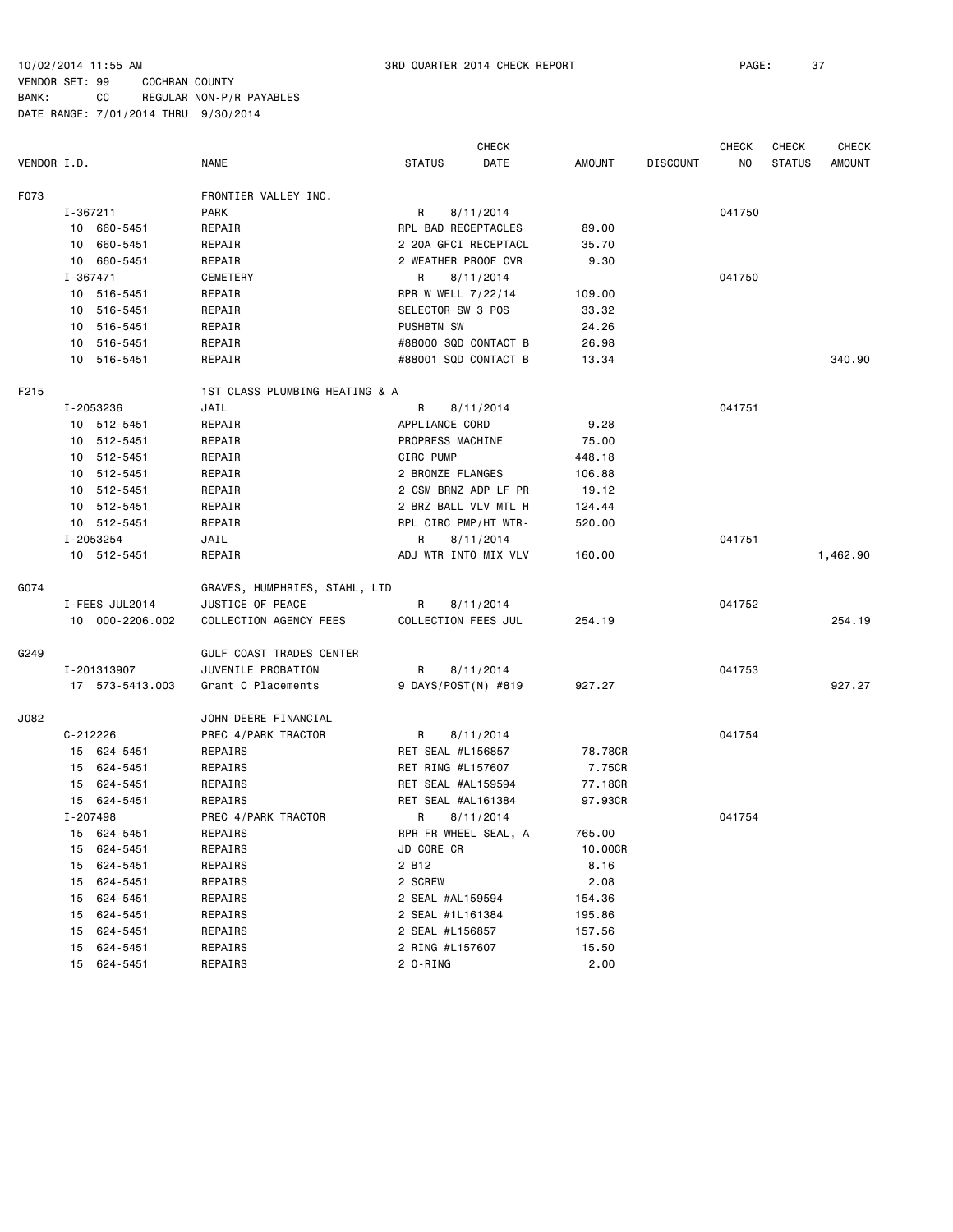CHECK CHECK CHECK CHECK VENDOR I.D. NAME STATUS DATE AMOUNT DISCOUNT NO STATUS AMOUNT J082 JOHN DEERE FINANCIAL CONT I-207498 PREC 4/PARK TRACTOR R 8/11/2014 041754 15 624-5451 REPAIRS 2 AIR FILTER #195491 35.64 15 624-5451 REPAIRS 2 AIR FILTER #RE1984 39.12 15 624-5451 REPAIRS RECEIVER-D 48.70 15 624-5451 REPAIRS COMPRESSOR 888.00 15 624-5451 REPAIRS 4 REFRIGERANT 44.88 15 624-5451 REPAIRS 2 COOLING SY 94.44 15 624-5451 REPAIRS LUBRICANT 20.62 15 624-5451 REPAIRS ENV FEES 45.90 I-208093 CEMETERY R 8/11/2014 041754 10 516-5451 REPAIR FILTER ELE #M131802 20.65 10 516-5451 REPAIR FILTER ELE #M131803 15.91 10 516-5451 REPAIR FILTER ELEM #AM10818 39.91 10 516-5451 REPAIR FILTER ELEM #AM10818 33.20 I-209020 PREC 1 R 8/11/2014 2010 201754 15 621-5356 ROAD MATERIALS & SUPPLIES PUNCH 8.66 I-209229 PREC 1 R 8/11/2014 041754 15 621-5451 REPAIRS 1-1/4 CYLINDER STOP 1.61 I-210411 PREC 1 R 8/11/2014 041754 15 621-5451 REPAIRS SPRING #N236464 72.41 I-212031 CEMETERY R 8/11/2014 041754 10 516-5451 REPAIR RIM 85.08 I-214070 PREC 1 R 8/11/2014 PREC 1 R 911/2014 15 621-5451 REPAIRS HYDRAULIC #SJ11792 96.30 I-214730 CEMETERY R 8/11/2014 041754 10 516-5451 REPAIR TIRE KIT #TCB10502 415.60 3,035.51 L001 L & B SUPPLY, INC I-87881 CEMETERY R 8/11/2014 041755 10 516-5451 REPAIR 2 RAINBIRD 35 104.00 104.00 L010 LEWIS FARM & RANCH STORE INC C-5931 JAIL JAIL R 8/11/2014 2014 041756 10 512-5451 REPAIR RET SILICONE 2.49CR 10 512-5451 REPAIR RET CAULK GUN 4.99CR 10 512-5451 REPAIR MISC 0.58CR C-7091 ACTIVITY BLDG R 8/11/2014 041756 10 662-5332 CUSTODIAL SUPPLIES RET 46" MOWER BLADE 36.99CR 10 662-5332 CUSTODIAL SUPPLIES DISC 3.70 C-9068 PARK R 8/11/2014 041756 10 660-5451 REPAIR RET FAUCET 9.99CR 10 660-5451 REPAIR DISC 1.00 I-5762 PREC 1 R 8/11/2014 041756 15 621-5356 ROAD MATERIALS & SUPPLIES 2 BACK PACK 179.90 ROAD MATERIALS & SUPPLIES 2 WEED KILLER 18.98 15 621-5356 ROAD MATERIALS & SUPPLIES DYE 29.95 15 621-5356 ROAD MATERIALS & SUPPLIES DISC 22.88CR I-5910 PARK/AIRPORT R 8/11/2014 041756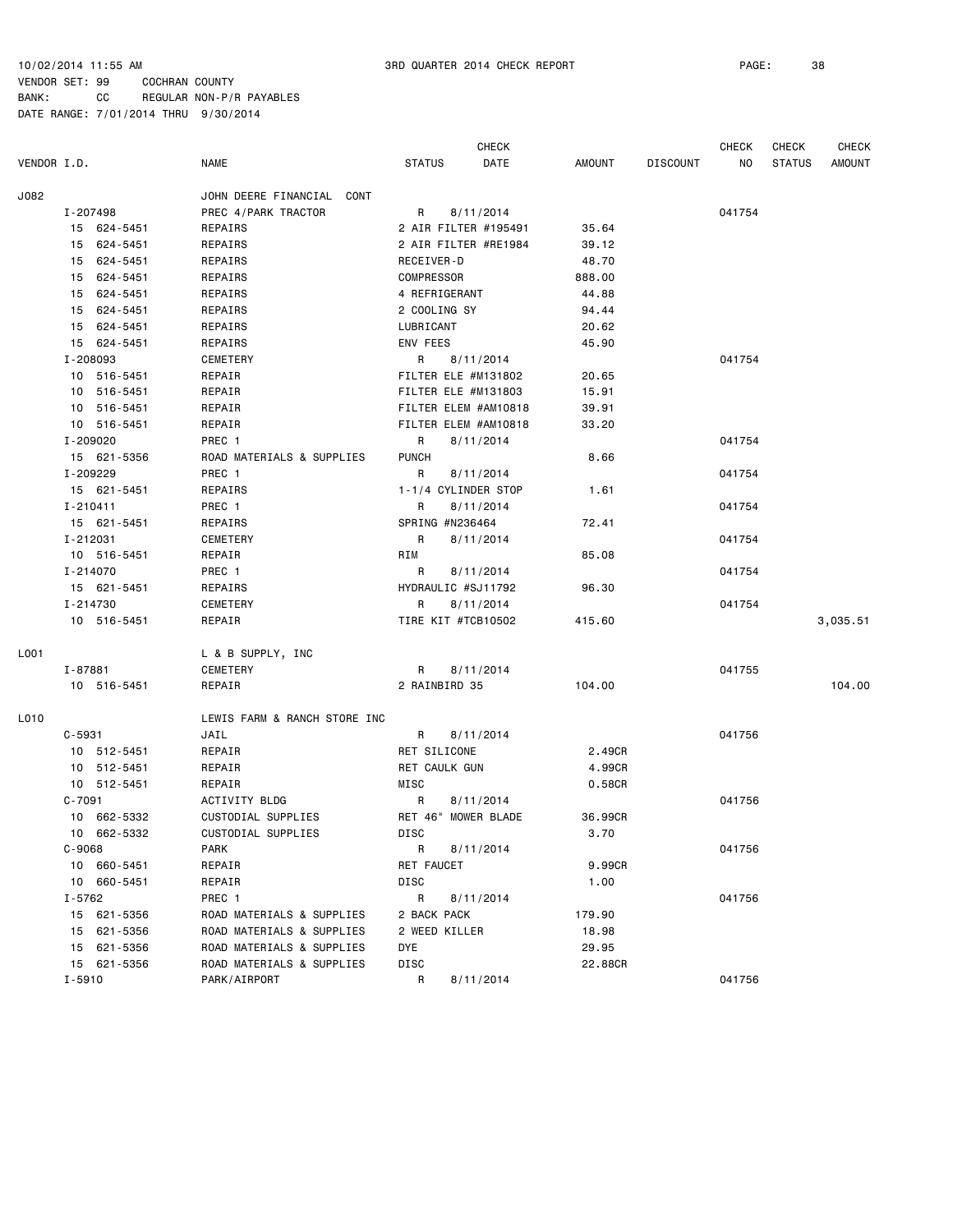CHECK CHECK CHECK CHECK VENDOR I.D. NAME STATUS DATE AMOUNT DISCOUNT NO STATUS AMOUNT L010 LEWIS FARM & RANCH STOCONT I-5910 PARK/AIRPORT R 8/11/2014 041756 30 518-5451 REPAIR 2 PLUG SWITCH 31.98 30 518-5451 REPAIR PLUG SWITCH 0.59 30 518-5451 REPAIR DISC 3.26CR I-6350 COURTHOUSE R 8/11/2014 041756 10 510-5332 CUSTODIAL SUPPLIES 1CS TOWELS 38.70 10 510-5332 CUSTODIAL SUPPLIES 2 FORMULA 409 5.98 10 510-5332 CUSTODIAL SUPPLIES DISC 4.47CR I-6908 PREC 3 R 8/11/2014 041756 15 623-5356 ROAD MATERIALS & SUPPLIES 3 OFF 16.47 I-6938 PARK R 8/11/2014 041756 10 660-5451 REPAIR WAX RING 4.79 10 660-5451 REPAIR TOILET BOLT SET 2.99 10 660-5451 REPAIR DISC 0.78CR I-6974 DISTRICT COURT R 8/11/2014 2014 041756 10 435-5499 MISCELLANEOUS 2 CS WATER 11.90 I-6985 ACTIVITY BLDG R 8/11/2014 041756 10 662-5332 CUSTODIAL SUPPLIES TRASH BAGS 19.99 10 662-5332 CUSTODIAL SUPPLIES 2 TOILET CLEAN GEL 8.98 10 662-5332 CUSTODIAL SUPPLIES DISC 2.90CR I-7052 ACTIVITY BLDG R 8/11/2014 041756 10 662-5332 CUSTODIAL SUPPLIES BATTERY CLIPS 3.99 10 662-5332 CUSTODIAL SUPPLIES DISC 0.40CR I-7073 ACTIVITY BLDG R 8/11/2014 041756 10 662-5332 CUSTODIAL SUPPLIES 46" LAWN BLADE 36.99 10 662-5332 CUSTODIAL SUPPLIES 42" LAWN BLADE 8.99 10 662-5332 CUSTODIAL SUPPLIES FIX-A-FLAT 6.99 10 662-5332 CUSTODIAL SUPPLIES 42" LAWN BLADE 8.99 10 662-5332 CUSTODIAL SUPPLIES DISC 6.20CR I-7317 SHERIFF R 8/11/2014 041756 10 560-5452 OFFICE EQUIPMENT REPAIR 2 DROP CLOTH/WEBER O 7.98 10 560-5452 OFFICE EQUIPMENT REPAIR 2 FOAM BRUSH 2.38 10 560-5452 OFFICE EQUIPMENT REPAIR 2 FOAM BRUSH 1.98 10 560-5452 OFFICE EQUIPMENT REPAIR 2 PAINT BRUSH 10.98 10 560-5452 OFFICE EQUIPMENT REPAIR DISC 2.33CR I-7381 ACTIVITY BLDG R 8/11/2014 041756 10 662-5451 REPAIR FUSE HOLDER 3.49 10 662-5451 REPAIR DISC 0.35CR I-7509 PARK R 8/11/2014 041756 10 660-5451 REPAIR 1" CAP 3.29 I-7561 PREC 4 R 8/11/2014 2011 2014 041756 15 624-5356 ROAD MATERIALS & SUPPLIES 4 SUGAR 7.80 15 624-5356 ROAD MATERIALS & SUPPLIES COFFEE 12.95 I-8898 PREC 1 R 8/11/2014 041756 15 621-5356 ROAD MATERIALS & SUPPLIES 5LB HEN SCRATCH 2.00 I-8916 PARK R 8/11/2014 041756 10 660-5451 REPAIR 1" RISER & TOP 195.00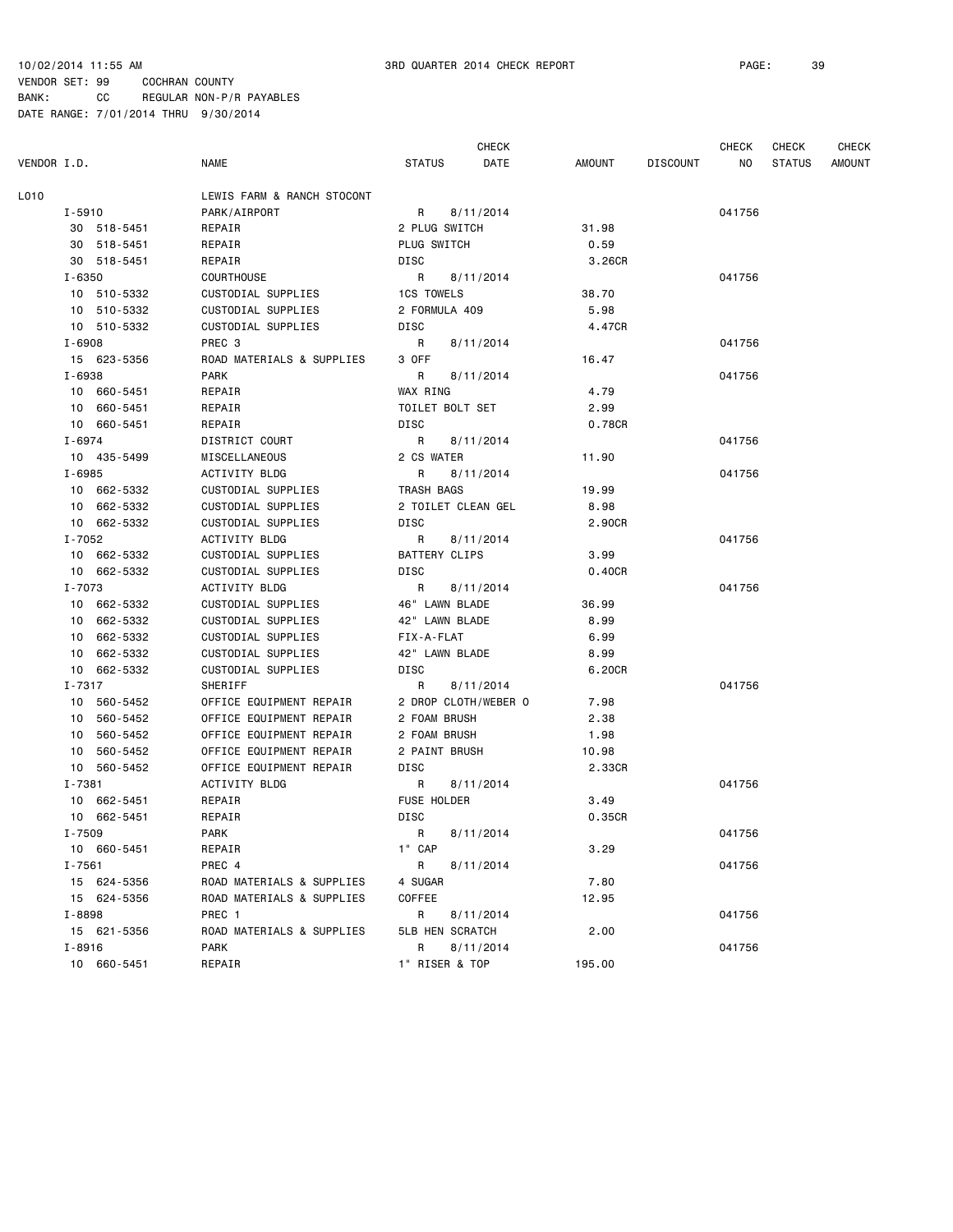CHECK CHECK CHECK CHECK VENDOR I.D. NAME STATUS DATE AMOUNT DISCOUNT NO STATUS AMOUNT L010 LEWIS FARM & RANCH STOCONT I-8916 PARK R 8/11/2014 041756 10 660-5451 REPAIR SPRINKLER 6.99 10 660-5332 CUSTODIAL SUPPLIES BACK PACK PUMP 89.95 10 660-5332 CUSTODIAL SUPPLIES WEED FREE ZONE 32.95 I-8924 ACTIVITY BLDG R 8/11/2014 041756 10 662-5451 REPAIR PLUG 4.49 10 662-5451 REPAIR DISC 0.45CR I-8937 JAIL R 8/11/2014 041756 10 512-5392 MISCELLANEOUS SUPPLIES DUST PAN 5.49 10 512-5392 MISCELLANEOUS SUPPLIES DISC 0.55CR I-9048 PARK R 8/11/2014 041756 10 660-5451 REPAIR 1/2 HOSE BIBB 9.49 10 660-5451 REPAIR 3/4 HOSE BIBB 9.99 10 660-5451 REPAIR DISC 1.95CR I-9162 PREC 1 R 8/11/2014 20156 15 621-5451 REPAIRS 6 WIGGLER SPRAY MONI 119.88 15 621-5451 REPAIRS 2 HOSE CLAMPS 2.38 I-9174 JAIL R 8/11/2014 041756 10 512-5392 MISCELLANEOUS SUPPLIES 1CS BLEACH 16.74 10 512-5392 MISCELLANEOUS SUPPLIES DISC 1.67CR I-9180 PREC 1 R 8/11/2014 2013 041756 15 621-5451 REPAIRS 1/2" VALVE 3.99 15 621-5356 ROAD MATERIALS & SUPPLIES NO DRIFT 26.95 15 621-5356 ROAD MATERIALS & SUPPLIES WEED FREE ZONE 32.95 15 621-5356 ROAD MATERIALS & SUPPLIES DISC 6.39CR I-9289 CLERK/STORAGE R 8/11/2014 041756 10 403-5310 OFFICE SUPPLIES 2 CAPS/CEMETERY MAPS 4.98 10 403-5310 OFFICE SUPPLIES 3FT 4" PVC 3.00 10 403-5310 OFFICE SUPPLIES DISC 0.80CR I-9295 PREC 1 R 8/11/2014 041756 15 621-5451 REPAIRS SEAL 34.95 15 621-5451 REPAIRS LABOR 15.00 I-9297 PREC 1 R 8/11/2014 2011 1-9297 041756 15 621-5356 ROAD MATERIALS & SUPPLIES 10 GL ROUND-UP 180.00 I-9431 **PREC 1** R 8/11/2014 **PREC 1** R 941756 15 621-5356 ROAD MATERIALS & SUPPLIES 10GL ROUND-UP 180.00 I-9546 7/25/14 JAIL R 8/11/2014 041756 10 512-5392 MISCELLANEOUS SUPPLIES 1CS GLASS CLNR 35.88 10 512-5392 MISCELLANEOUS SUPPLIES BOTTLE 1.99 10 512-5392 MISCELLANEOUS SUPPLIES DISC 3.79CR I-9838 PREC 1 R 8/11/2014 2014 041756 15 621-5356 ROAD MATERIALS & SUPPLIES 10 DUST MASKS 11.50 15 621-5356 ROAD MATERIALS & SUPPLIES PLASTIC SCOOP SHOVEL 27.99 15 621-5356 ROAD MATERIALS & SUPPLIES DISC 3.95CR I-9848 PREC 1 R 8/11/2014 041756 15 621-5356 ROAD MATERIALS & SUPPLIES PELLET GUN 61.99 15 621-5356 ROAD MATERIALS & SUPPLIES PELLET 3.79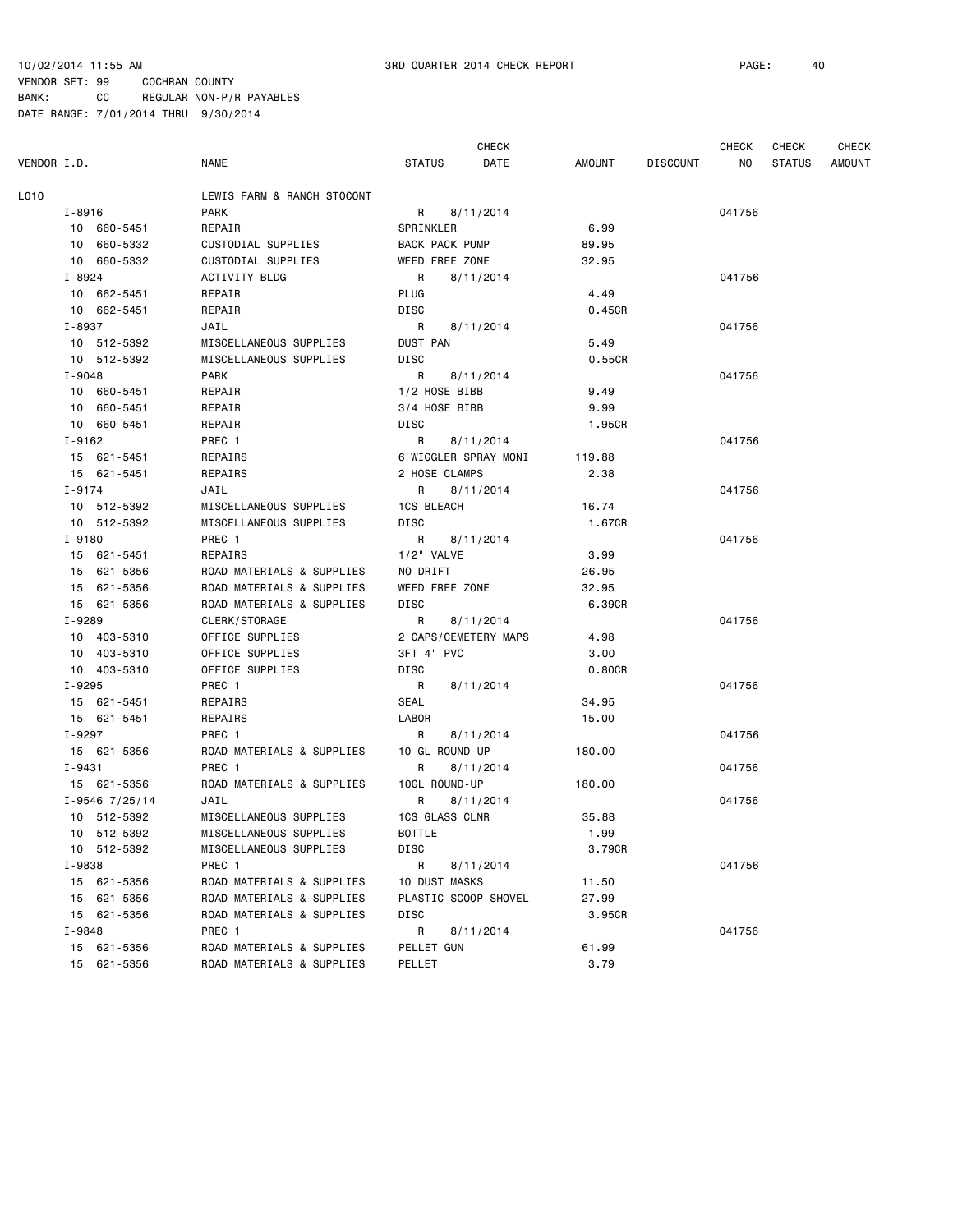CHECK CHECK CHECK CHECK VENDOR I.D. NAME STATUS DATE AMOUNT DISCOUNT NO STATUS AMOUNT L010 LEWIS FARM & RANCH STOCONT I-9848 PREC 1 R 8/11/2014 R 8/11/2014 041756 15 621-5356 ROAD MATERIALS & SUPPLIES DISC 6.58CR 1,488.27 L015 LUBBOCK COUNTY, TEXAS I-JUL ADR FEES 2014 DISTRICT COURT R 8/11/2014 041759 19 435-5409 A.D.R. CONTRACT COUNTY COURT 10.00 19 435-5409 A.D.R. CONTRACT DISTRICT COURT 30.00 40.00 L018 LUBBOCK GRADER BLADE, INC I-50755 PREC 3 R 8/11/2014 041760 15 623-5451 REPAIRS 20 3/4x8x7 GRADER BL 2,520.00 15 623-5451 REPAIRS 60 BOLT W/NUT 87.00 2,607.00 L057 L KENLEY, dba I-6539 NON-DEPT'L/CO PICKUP R 8/11/2014 041761 15 610-5456 REPAIR-COUNTY CAR DOOR DECALS/'11 F150 35.00 35.00 L189 HOCKLEY COUNTY PUBLISHING CO.I I-2ND QTR 07/16/14 COMMISSIONERS COURT R 8/11/2014 041762 15 610-5430 LEGAL NOTICES 2ND QTR 2014 TREAS R 189.00 I-7345 COMMISSIONERS COURT R 8/11/2014 R 8-11/2014 041762 15 610-5430 LEGAL NOTICES RFB CR110 RECNSTR 7/ 328.80 517.80 M031 MILLER PAPER & PACKAGING CO C-S2821718.002 SHERIFF R 8/11/2014 R 8/11/2014 041763 10 560-5334 OTHER SUPPLIES RET 2 BIG JAW MOP HA 32.04CR I-S2873139.003 ACTIVITY BLDG R 8/11/2014 041763 10 662-5332 CUSTODIAL SUPPLIES 2CS 20" RED SPRAY BU 58.06 10 662-5332 CUSTODIAL SUPPLIES 4EA WET MOP HEAD 29.13 10 662-5332 CUSTODIAL SUPPLIES 2EA MICROFIBER DUST 31.32 10 662-5332 CUSTODIAL SUPPLIES 1CS PINK LOTION SOAP 52.31 I-S2873142.002 COURTHOUSE R 8/11/2014 041763 10 510-5332 CUSTODIAL SUPPLIES 1CS 20" RED SPRAY BU 29.03 I-S2885614.001 PARK/COURTHOUSE R 8/11/2014 041763 10 660-5332 CUSTODIAL SUPPLIES 1CS ANGEL SOFT TISSU 71.07 10 660-5332 CUSTODIAL SUPPLIES 1DZ RIM HANGER, CHR 17.63 10 660-5332 CUSTODIAL SUPPLIES 1CS SCOTT ROLL TOWEL 76.80 10 510-5332 CUSTODIAL SUPPLIES 2DZ URINAL SCREEN, P 47.84 I-S2901218.001 COURTHOUSE R 8/11/2014 041763 10 510-5332 CUSTODIAL SUPPLIES 1CS SCOTT ROLL TOWEL 76.80 I-S2901221.001 ACTIVITY BLDG R 8/11/2014 041763 10 662-5332 CUSTODIAL SUPPLIES 1CS CORELESS TISSUE 88.52 10 662-5332 CUSTODIAL SUPPLIES 1CS FOAMING ALL-PURP 55.32 601.79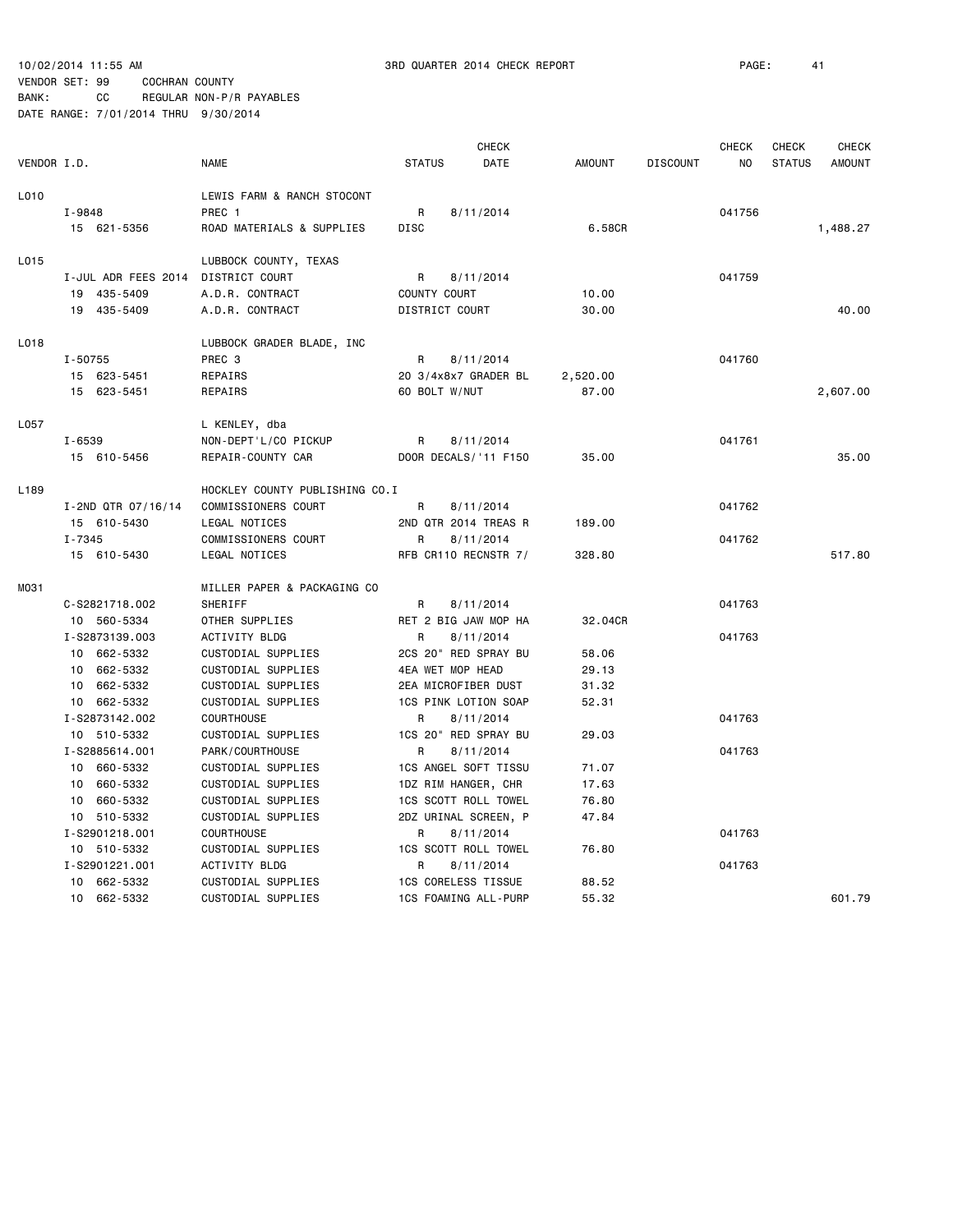BANK: CC REGULAR NON-P/R PAYABLES DATE RANGE: 7/01/2014 THRU 9/30/2014

|             |                      |                             |                    | <b>CHECK</b>         |               |                 | <b>CHECK</b> | <b>CHECK</b>  | <b>CHECK</b>  |
|-------------|----------------------|-----------------------------|--------------------|----------------------|---------------|-----------------|--------------|---------------|---------------|
| VENDOR I.D. |                      | <b>NAME</b>                 | <b>STATUS</b>      | DATE                 | <b>AMOUNT</b> | <b>DISCOUNT</b> | NO.          | <b>STATUS</b> | <b>AMOUNT</b> |
| M239        |                      | MIDAMERICA BOOKS            |                    |                      |               |                 |              |               |               |
|             | I-317983             | LIBRARY                     | R                  | 8/11/2014            |               |                 | 041764       |               |               |
|             | 10 650-5590          | <b>BOOKS</b>                | SCIENCE EXP W/FOOD |                      | 18.95         |                 |              |               |               |
|             | 650-5590<br>10       | <b>BOOKS</b>                |                    | SCIENCE EXP GRAVITY  | 18.95         |                 |              |               |               |
|             | 650-5590<br>10       | <b>BOOKS</b>                |                    | SCIENCE EXP W/LIGHT  | 18.95         |                 |              |               |               |
|             | 650-5590<br>10       | <b>BOOKS</b>                |                    | SCIENCE EXP W/LIQUID | 18.95         |                 |              |               |               |
|             | 650-5590<br>10       | <b>BOOKS</b>                |                    | SCIENCE EXP W/MAGNET | 18.95         |                 |              |               |               |
|             | 10<br>650-5590       | <b>BOOKS</b>                |                    | SCIENCE EXP SIGHT &  | 18.95         |                 |              |               | 113.70        |
|             |                      |                             |                    |                      |               |                 |              |               |               |
| N066        |                      | NTS COMMUNICATIONS          |                    |                      |               |                 |              |               |               |
|             | I-266-0032 AUG14     | COMM'R CT/PREC 4            | R                  | 8/11/2014            |               |                 | 041765       |               |               |
|             | 15 610-5420          | TELECOMMUNICATIONS          | WATS LINE          |                      | 1.00          |                 |              |               |               |
|             | 15 610-5420          | TELECOMMUNICATIONS          |                    | INCOMING CALL 7/17/1 | 0.04          |                 |              |               |               |
|             | 15 610-5420          | TELECOMMUNICATIONS          | FEES               |                      | 6.65          |                 |              |               |               |
|             | 15 624-5420          | TELECOMMUNICATIONS          |                    | LONG DISTANCE USAGE  | 0.46          |                 |              |               | 8.15          |
| N082        |                      | NETDATA                     |                    |                      |               |                 |              |               |               |
|             | I-JUL2014            | JUSTICE OF PEACE            | R                  | 8/11/2014            |               |                 | 041766       |               |               |
|             | 10 455-5499          | MISCELLANEOUS               | iTICKET JUL14      |                      | 16.00         |                 |              |               | 16.00         |
| 0045        |                      | OLD COLONY MENNONITE CHURCH |                    |                      |               |                 |              |               |               |
|             | I-DW#15911           | ACTIVITY BLDG               | R                  | 8/11/2014            |               |                 | 041767       |               |               |
|             | 10 000-4370.101      | RENT-ACTIVITY BUILDING      |                    | REF 1/2 DEP FOR 7/10 | 75.00         |                 |              |               | 75.00         |
|             |                      |                             |                    |                      |               |                 |              |               |               |
| R092        |                      | REGION II CDCAT             |                    |                      |               |                 |              |               |               |
|             | $I-REG$ II MTG 09/14 | CO/DIST CLERK               | R                  | 8/11/2014            |               |                 | 041768       |               |               |
|             | 10 403-5427          | CONTINUING EDUCATION        |                    | REG II MTG 9/12/14,  | 20.00         |                 |              |               | 20.00         |
| S010        |                      | SILVERS COMPANY             |                    |                      |               |                 |              |               |               |
|             | I-CONSTABLE 08/14    | CONSTABLE                   | R                  | 8/11/2014            |               |                 | 041769       |               |               |
|             | 10 550-5330          | FUEL & OIL                  |                    | CR FED TAX ON 43.77G | 8.05CR        |                 |              |               |               |
|             | 10 550-5330          | FUEL & OIL                  | 22.01GL UNL 7/7/14 |                      | 82.74         |                 |              |               |               |
|             | 10 550-5330          | FUEL & OIL                  |                    | 21.76GL UNL 7/29/14  | 80.49         |                 |              |               |               |
|             | I-EXT SVC 08/14      | <b>EXTENSION SVC</b>        | R                  | 8/11/2014            |               |                 | 041769       |               |               |
|             | 10 665-5330          | FUEL AND OIL                |                    | CR FED TAX ON 119.3G | 21.95CR       |                 |              |               |               |
|             | 665-5330<br>10       | FUEL AND OIL                | 119.3GL UNL        |                      | 420.64        |                 |              |               |               |
|             | I-JUV PROB 08/14     | JUVENILE PROBATION          | R                  | 8/11/2014            |               |                 | 041769       |               |               |
|             | 17 573-5330          | <b>FUEL</b>                 |                    | CR FED TAX ON 159.68 | 29.38CR       |                 |              |               |               |
|             | 17 573-5330          | <b>FUEL</b>                 | 159.68GL UNL       |                      | 565.81        |                 |              |               |               |
|             | I-PARK 08/14         | PARK                        | R 8/11/2014        |                      |               |                 | 041769       |               |               |
|             | 10 660-5330          | FUEL AND OIL                | 288.6GL HS DIESEL  |                      | 937.95        |                 |              |               |               |
|             | I-PREC 1 08/14       | PREC 1                      | R                  | 8/11/2014            |               |                 | 041769       |               |               |
|             | 15 621-5330          | FUEL & OIL                  |                    | 143GL HS DIESEL/GRDR | 460.46        |                 |              |               |               |
|             | 621-5330<br>15       | FUEL & OIL                  | 31.2GL HS DIESEL   |                      | 100.46        |                 |              |               |               |
|             | 621-5330<br>15       | FUEL & OIL                  |                    | 68GL HS DIESEL/GRDR  | 221.00        |                 |              |               |               |
|             | 621-5330<br>15       | FUEL & OIL                  | 23.7GL HS DIESEL   |                      | 77.03         |                 |              |               |               |
|             | 621-5330<br>15       | FUEL & OIL                  | 23.1GL HS DIESEL   |                      | 75.08         |                 |              |               |               |
|             | 621-5330<br>15       | FUEL & OIL                  | 20.7GL UNL         |                      | 65.72         |                 |              |               |               |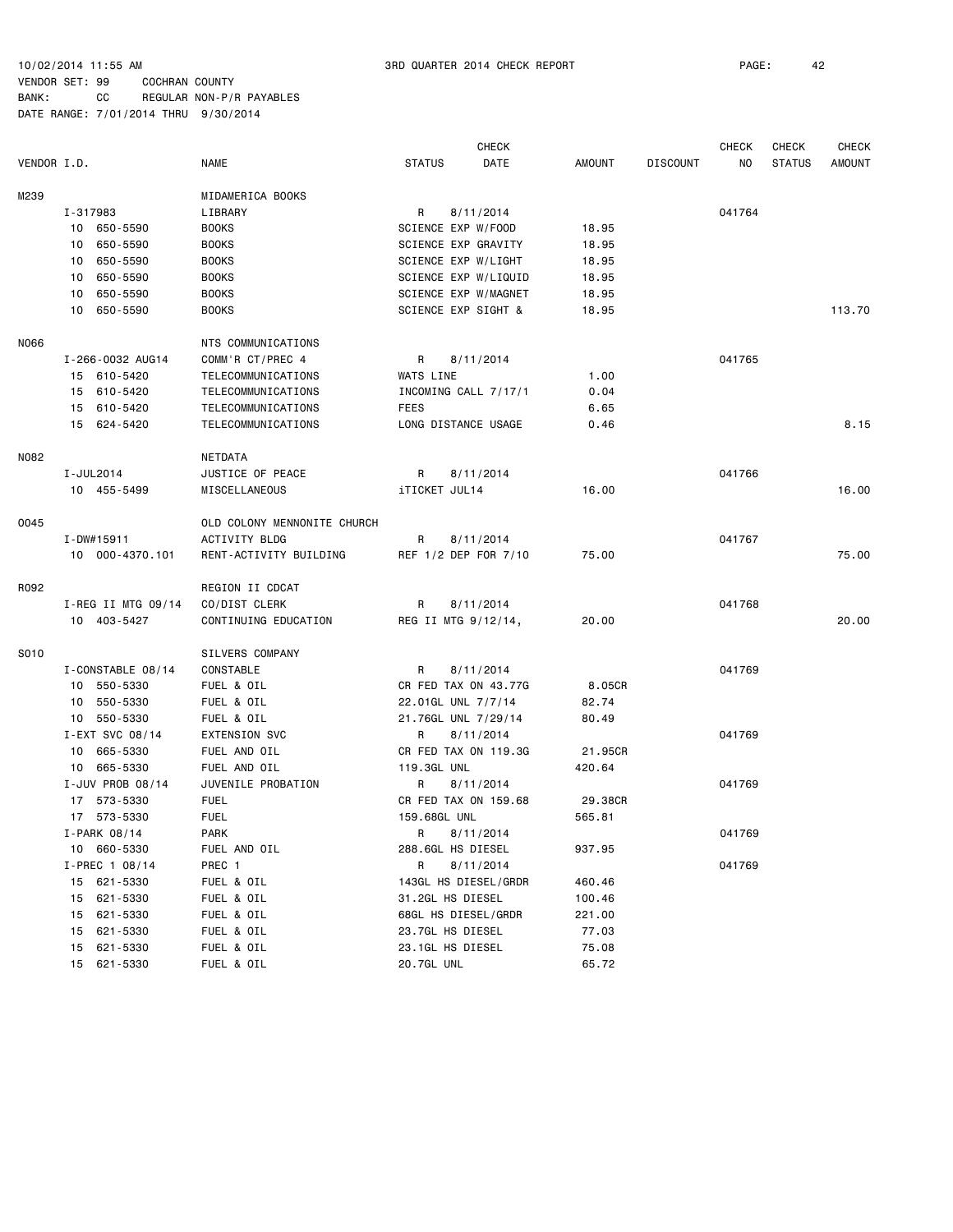|                |                 |                              |                      | <b>CHECK</b>                  |               |                 | <b>CHECK</b> | <b>CHECK</b>  | <b>CHECK</b>  |
|----------------|-----------------|------------------------------|----------------------|-------------------------------|---------------|-----------------|--------------|---------------|---------------|
| VENDOR I.D.    |                 | <b>NAME</b>                  | <b>STATUS</b>        | DATE                          | <b>AMOUNT</b> | <b>DISCOUNT</b> | NO           | <b>STATUS</b> | <b>AMOUNT</b> |
| S010           |                 | CONT<br>SILVERS COMPANY      |                      |                               |               |                 |              |               |               |
|                | I-PREC 1 08/14  | PREC 1                       | R                    | 8/11/2014                     |               |                 | 041769       |               |               |
|                | 15 621-5330     | FUEL & OIL                   | STATE TAX ON 20.7GL  |                               | 4.14          |                 |              |               |               |
|                | 15 621-5330     | FUEL & OIL                   | 16.1GL HS DIESEL/TRA |                               | 52.33         |                 |              |               |               |
|                | 15 621-5330     | FUEL & OIL                   |                      | 22GL HS DIESEL/TRACT<br>72.82 |               |                 |              |               |               |
|                | 15 621-5330     | FUEL & OIL                   | 80GL LS DIESEL/INCL  |                               | 264.80        |                 |              |               |               |
|                | 15 621-5330     | FUEL & OIL                   |                      | 68.9GL HS DIESEL/DUM          | 242.18        |                 |              |               |               |
|                | I-PREC 2 08/14  | PREC <sub>2</sub>            | R                    | 8/11/2014                     |               |                 | 041769       |               |               |
|                | 15 622-5330     | FUEL AND OIL                 | 977.8GL HS DIESEL    |                               | 3,226.74      |                 |              |               |               |
|                | 15 622-5330     | FUEL AND OIL                 | CR FED TAX ON 107.78 |                               | 19.83CR       |                 |              |               |               |
|                | 15 622-5330     | FUEL AND OIL                 | 107.78GL UNL         |                               | 381.97        |                 |              |               |               |
|                | I-PREC 3 08/14  | PREC 3                       | R                    | 8/11/2014                     |               |                 | 041769       |               |               |
|                | 15 623-5451     | REPAIRS                      | STATE INSP 7/31/14   |                               | 14.50         |                 |              |               |               |
|                | I-PREC 4 08/14  | PREC 4                       | R                    | 8/11/2014                     |               |                 | 041769       |               |               |
|                | 15 624-5330     | FUEL AND OIL                 | 701GL HS DIESEL      |                               | 2,313.30      |                 |              |               |               |
|                | 15 624-5330     | FUEL AND OIL                 | 2 PS FUEL COND       |                               | 27.80         |                 |              |               |               |
|                | 15 624-5451     | REPAIRS                      | STATE INSP 7/31/14   |                               | 14.50         |                 |              |               |               |
|                | I-SHERIFF 08/14 | SHERIFF                      | R                    | 8/11/2014                     |               |                 | 041769       |               |               |
| 10             | 560-5451        | MACHINERY-NON-OFFICE REPAIR  | STATE INSP/#111      |                               | 14.50         |                 |              |               |               |
| 10             | 560-5330        | FUEL AND OIL                 | CR FED TAX ON 591.86 |                               | 108.90CR      |                 |              |               |               |
| 10             | 560-5330        | FUEL AND OIL                 | 9.02GL UNL/#107      |                               | 32.10         |                 |              |               |               |
| 10             | 560-5330        | FUEL AND OIL                 | 120.11GL UNL/#134    |                               | 425.58        |                 |              |               |               |
| 560-5330<br>10 |                 | FUEL AND OIL                 | 75.52GL UNL/#121     |                               | 267.54        |                 |              |               |               |
| 10             | 560-5330        | FUEL AND OIL                 | 82.58GL UNL/#135     |                               | 292.94        |                 |              |               |               |
| 10             | 560-5330        | FUEL AND OIL                 | 78.01GL UNL/#136     |                               | 276.05        |                 |              |               |               |
| 10             | 560-5330        | FUEL AND OIL                 | 90.53GL UNL/#122     |                               | 320.43        |                 |              |               |               |
| 10             | 560-5330        | FUEL AND OIL                 | 29.51GL UNL/#137     |                               | 104.13        |                 |              |               |               |
| 10             | 560-5330        | FUEL AND OIL                 | 22.51GL UNL/#111     |                               | 78.76         |                 |              |               |               |
|                | 10 560-5330     | FUEL AND OIL                 | 84.07GL UNL/#133     |                               | 296.87        |                 |              |               | 11,623.25     |
| S071           |                 | SCRIPT OFFICE PRODUCTS, INC. |                      |                               |               |                 |              |               |               |
| I-45874        |                 | CLERK                        | R                    | 8/11/2014                     |               |                 | 041770       |               |               |
|                | 10 403-5310     | OFFICE SUPPLIES              | ITK RIBBON           |                               | 8.95          |                 |              |               |               |
| I-45957        |                 | CLERK                        | R                    | 8/11/2014                     |               |                 | 041770       |               |               |
|                | 10 403-5310     | OFFICE SUPPLIES              | 1BX MAILERS          |                               | 51.25         |                 |              |               |               |
| I-45973        |                 | SHERIFF                      | R                    | 8/11/2014                     |               |                 | 041770       |               |               |
|                | 10 560-5310     | OFFICE SUPPLIES              | 1000 BUS CARDS/SHERI |                               | 91.95         |                 |              |               |               |
| I-45979        |                 | TAX A/C                      | R                    | 8/11/2014                     |               |                 | 041770       |               |               |
|                | 10 499-5310     | OFFICE SUPPLIES              | 1BX 9x12 ENVELOPES   |                               | 36.95         |                 |              |               |               |
|                | 10 499-5310     | OFFICE SUPPLIES              | 1BX 6x9 ENVELOPES    |                               | 22.19         |                 |              |               |               |
|                | 10 499-5310     | OFFICE SUPPLIES              | 1EA COPY HOLDER      |                               | 14.95         |                 |              |               |               |
|                | 10 499-5310     | OFFICE SUPPLIES              | 1EA WIRELESS KEYBOAR |                               | 79.95         |                 |              |               |               |
|                | 10 499-5310     | OFFICE SUPPLIES              | 1EA KEYBOARD DRAWER  |                               | 40.95         |                 |              |               |               |
|                | 10 499-5310     | OFFICE SUPPLIES              | 2EA LN77A PENS       |                               | 6.98          |                 |              |               |               |
|                | 10 499-5310     | OFFICE SUPPLIES              | 2EA L77A PENS        |                               | 6.98          |                 |              |               |               |
|                | 10 499-5310     | OFFICE SUPPLIES              | 1EA CHAIRMAT         |                               | 106.95        |                 |              |               |               |
| I-45980        |                 | AUDITOR                      | R a                  | 8/11/2014                     |               |                 | 041770       |               |               |
|                | 10 495-5310     | OFFICE SUPPLIES              | 3EA 16GB FLASH DRV   |                               | 62.97         |                 |              |               |               |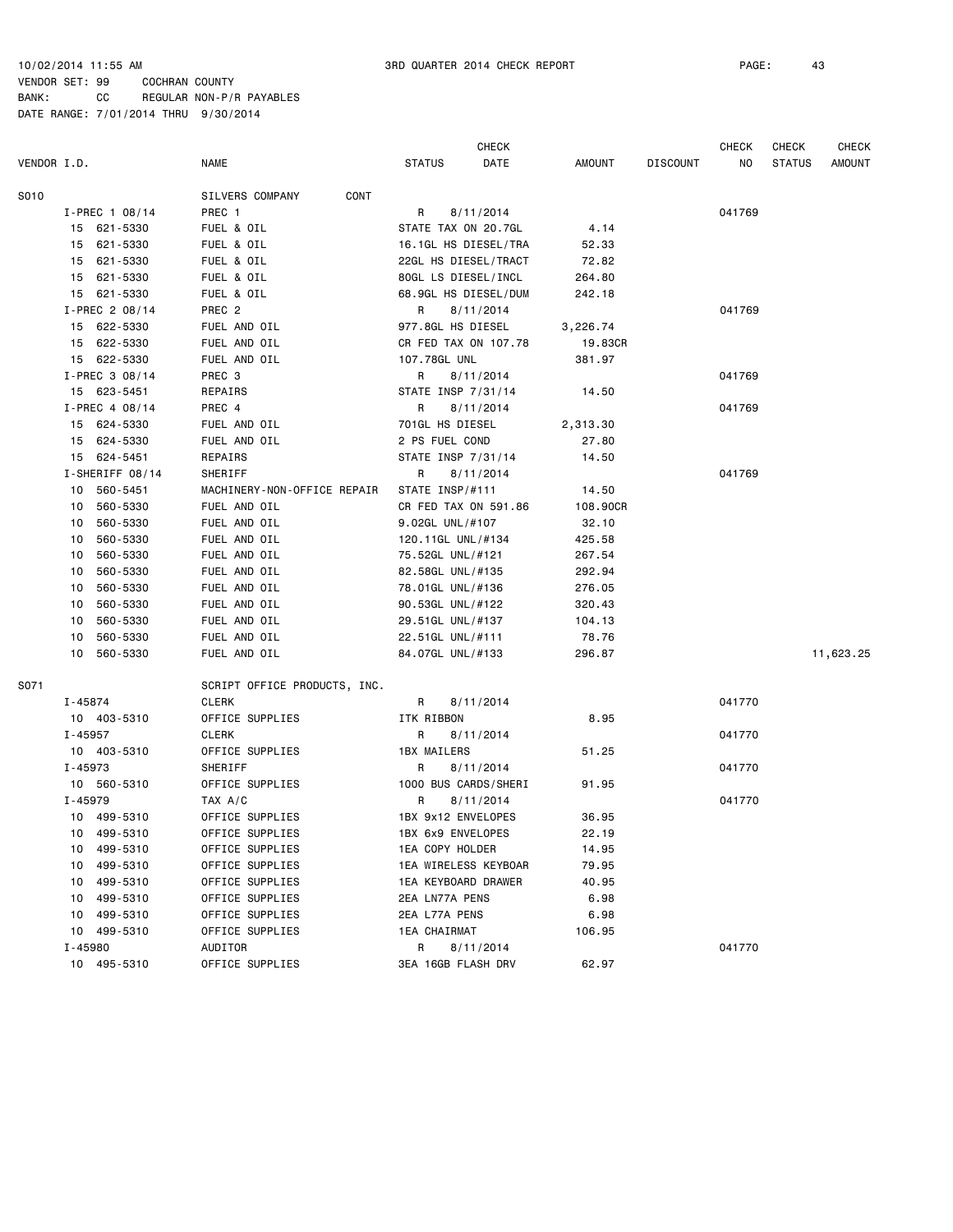CHECK CHECK CHECK CHECK VENDOR I.D. NAME STATUS DATE AMOUNT DISCOUNT NO STATUS AMOUNT S071 SCRIPT OFFICE PRODUCTSCONT I-45980 AUDITOR R 8/11/2014 041770 10 495-5310 OFFICE SUPPLIES 1DZ SAN HI-LITER 10.95 I-46029 TAX A/C R 8/11/2014 041770 10 499-5310 OFFICE SUPPLIES 1BX JUMBO PAPER CLIP 6.95 10 499-5310 OFFICE SUPPLIES 2CS COPY PAPER 79.00 I-46037 CO JUDGE/COMM'R CT R 8/11/2014 041770 15 610-5310 OFFICE SUPPLIES 1EA HP 932XL INK CR 36.95 15 610-5310 OFFICE SUPPLIES 1EA HP 933XL INK CR 33.95 698.82 S242 SAM'S CLUB I-956 080114 JAIL R 8/11/2014 041771 10 512-5392 MISCELLANEOUS SUPPLIES 20 OZ CUPS 19.02 10 512-5392 MISCELLANEOUS SUPPLIES 8 OZ FOAM CUPS 16.42 10 512-5392 MISCELLANEOUS SUPPLIES LAUNDRY DET/2 30.76 10 512-5392 MISCELLANEOUS SUPPLIES BATH TISSUE 16.87 10 512-5392 MISCELLANEOUS SUPPLIES MM TOWEL 16.48 10 512-5392 MISCELLANEOUS SUPPLIES FORKS 9.28 10 512-5333 FOOD-PRISONERS VARIETY PACK 11.98 10 512-5333 FOOD-PRISONERS CHEERIOS 5.78 10 512-5333 FOOD-PRISONERS SYRUP 6.98 10 512-5333 FOOD-PRISONERS OS 100% CRAN 4.98 10 512-5333 FOOD-PRISONERS OS CRANGRAPE/2 8.96 10 512-5333 FOOD-PRISONERS MM APPLE 3.98 10 512-5333 FOOD-PRISONERS TROP 100%OJ/2 17.14 10 512-5392 MISCELLANEOUS SUPPLIES COMET 2X/2 13.56 10 512-5392 MISCELLANEOUS SUPPLIES PINE-SOL/2 18.10 10 512-5392 MISCELLANEOUS SUPPLIES DISINFECTANT/3 19.08 10 512-5392 MISCELLANEOUS SUPPLIES LYSOL 3PK/4 46.48 265.85 S281 STAPLES I-9711546526 SHERIFF/JAIL R 8/11/2014 041772 10 560-5310 OFFICE SUPPLIES 1/2 PK DUST DESTROYE 35.65 10 512-5310 OFFICE SUPPLIES 1/2 PK DUST DESTROYE 35.64 10 560-5310 OFFICE SUPPLIES 1/2 SHREDDER OIL 11.49 10 512-5310 OFFICE SUPPLIES 1/2 SHREDDER OIL 11.50 10 560-5310 OFFICE SUPPLIES 1/2 PK 700MB CDR 8.80 10 512-5310 OFFICE SUPPLIES 1/2 PK 700MB CDR 8.79 10 560-5310 OFFICE SUPPLIES 1/2 PK PREM PAPER CL 2.49 10 512-5310 OFFICE SUPPLIES 1/2 PK PREM PAPER CL 2.50 10 560-5310 OFFICE SUPPLIES 1/2 CROSS-CUT SHREDD 120.00 10 512-5310 OFFICE SUPPLIES 1/2 CROSS-CUT SHREDD 119.99 356.85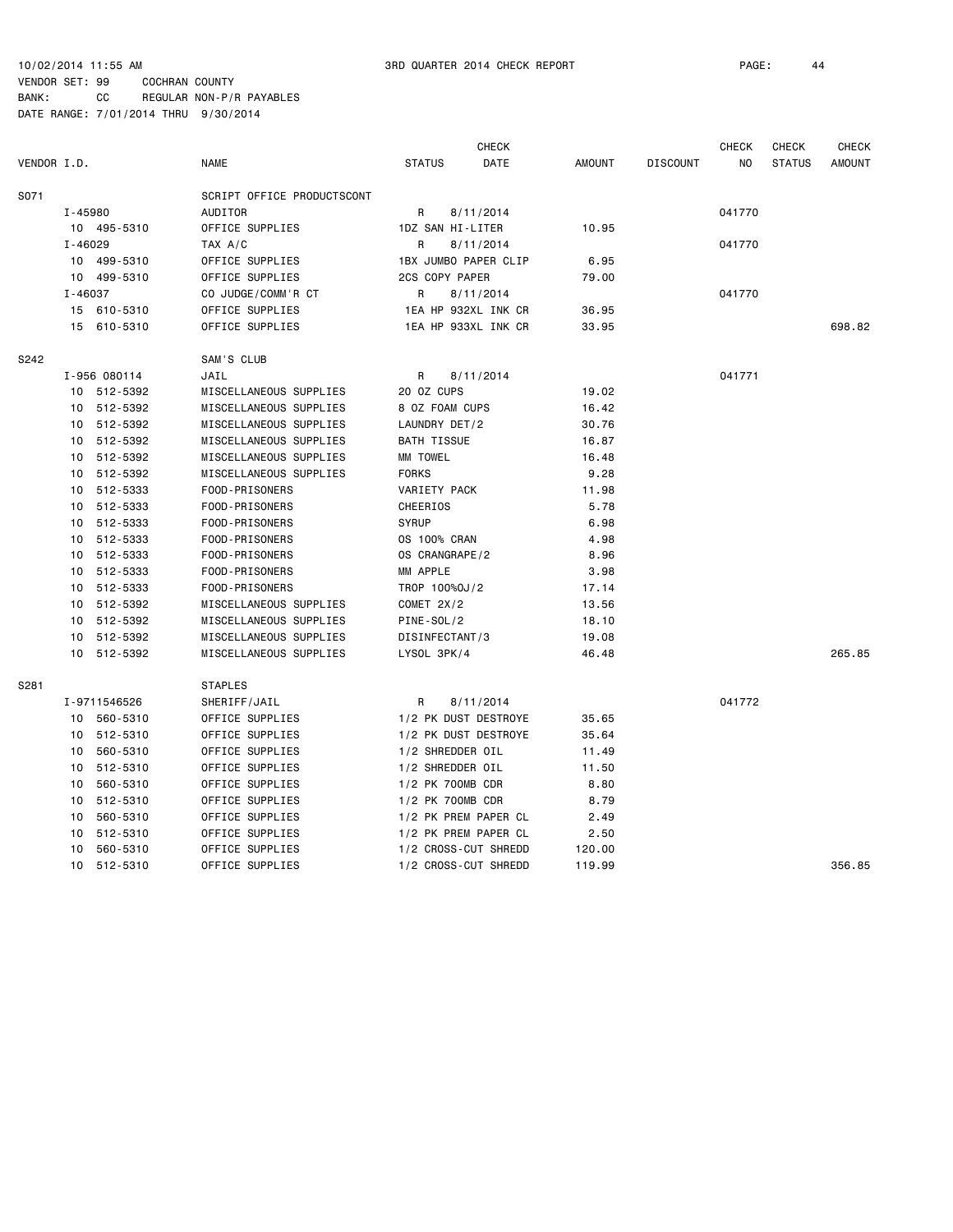|             |                                     |                                                    |                   | <b>CHECK</b>         |               |                 | <b>CHECK</b> | <b>CHECK</b>  | <b>CHECK</b>  |
|-------------|-------------------------------------|----------------------------------------------------|-------------------|----------------------|---------------|-----------------|--------------|---------------|---------------|
| VENDOR I.D. |                                     | <b>NAME</b>                                        | <b>STATUS</b>     | DATE                 | <b>AMOUNT</b> | <b>DISCOUNT</b> | NO.          | <b>STATUS</b> | <b>AMOUNT</b> |
| S315        |                                     | DARLON JAMES SOJAK                                 |                   |                      |               |                 |              |               |               |
|             | I-1422MILLER 7/29/14 DISTRICT COURT |                                                    | R                 | 8/11/2014            |               |                 | 041773       |               |               |
|             | 10 435-5400                         | ATTORNEY AD LITEM                                  |                   | DISM HRNG (F)/ANTHON | 350.00        |                 |              |               | 350.00        |
| S316        |                                     | <b>BRYANT SEARS</b>                                |                   |                      |               |                 |              |               |               |
|             | I-POSTAGE 07/24/14                  | JUVENILE PROBATION                                 | R                 | 8/11/2014            |               |                 | 041774       |               |               |
|             | 17 573-5311                         | POSTAGE                                            | CD MAILER         |                      | 2.19          |                 |              |               |               |
|             | 17 573-5311                         | <b>POSTAGE</b>                                     | ZONE <sub>3</sub> |                      | 2.50          |                 |              |               |               |
|             | 17 573-5311                         | POSTAGE                                            |                   | 1ST CLASS PARCEL     | 1.05          |                 |              |               |               |
|             | I-TRNSPRT 7/23/14                   | JUVENILE PROBATION                                 | R                 | 8/11/2014            |               |                 | 041774       |               |               |
|             | 17 573-5427                         | TRAVEL & TRAINING                                  | MEALS 7/23/14     |                      | 45.68         |                 |              |               |               |
|             | 17 573-5427                         | TRAVEL & TRAINING                                  | 1 NITE/NAVASOTA   |                      | 105.00        |                 |              |               |               |
|             | 17 573-5427                         | TRAVEL & TRAINING                                  | LODGING TAX       |                      | 13.65         |                 |              |               | 170.07        |
| S411        |                                     | CHRIS STRAFACE, LBSW, LPC                          |                   |                      |               |                 |              |               |               |
|             | $I - 07/17/14$                      | JUVENILE PROBATION "N"                             | R                 | 8/11/2014            |               |                 | 041775       |               |               |
|             | 17 573-5413.002                     | Mental Health External Contrac1 COUNSELING SESSION |                   |                      | 75.00         |                 |              |               |               |
|             | 17 573-5413.002                     | Mental Health External Contrac3 COUNSELING SESSION |                   |                      | 225.00        |                 |              |               |               |
|             | $I - 08/02/14$                      | JUVENILE PROBATION "N"                             | R                 | 8/11/2014            |               |                 | 041775       |               |               |
|             | 17 573-5413.002                     | Mental Health External Contrac1 COUNSELING SESSION |                   |                      | 75.00         |                 |              |               |               |
|             | I-MILEAGE JUL14                     | JUVENILE PROBATION "N"                             | R                 | 8/11/2014            |               |                 | 041775       |               |               |
|             | 17 573-5413.002                     | Mental Health External Contrac3 TRIPS @54MI EA     |                   |                      | 81.00         |                 |              |               | 456.00        |
| T087        |                                     | TEXAS DEPARTMENT OF HEALTH                         |                   |                      |               |                 |              |               |               |
|             | $I - 21498$                         | CLERK                                              | R                 | 8/11/2014            |               |                 | 041776       |               |               |
|             | 10 403-5310                         | OFFICE SUPPLIES                                    |                   | 13 REMOTE BIRTH ACCE | 23.79         |                 |              |               | 23.79         |
| T148        |                                     | TASCOSA OFFICE MACHINES INC                        |                   |                      |               |                 |              |               |               |
|             | I-9DF890                            | <b>SHERIFF</b>                                     | R                 | 8/11/2014            |               |                 | 041777       |               |               |
|             | 10 560-5411                         | MAINTENANCE CONTRACTS                              |                   | COPIER MAINT 7/1-8/1 | 75.90         |                 |              |               |               |
|             | I-9DF941                            | <b>CLERK</b>                                       | R                 | 8/11/2014            |               |                 | 041777       |               |               |
|             | 10 403-5411                         | MAINTENANCE CONTRACTS                              |                   | 1785 COPIES/MAINT    | 21.42         |                 |              |               | 97.32         |
| T231        |                                     | TEXAS PLAINS TRAIL REGION                          |                   |                      |               |                 |              |               |               |
|             | $I - 2015 - 008$                    | MUSEUM/HISTORICAL COMM                             | R                 | 8/11/2014            |               |                 | 041778       |               |               |
|             | 31 652-5481                         | DUES AND REGISTRATION                              |                   | ANNUAL MARKETING PKG | 500.00        |                 |              |               | 500.00        |
| U019        |                                     | UNITED SUPERMARKETS, INC                           |                   |                      |               |                 |              |               |               |
|             | I-50914072402700042 JAIL/MEDS       |                                                    | R                 | 8/11/2014            |               |                 | 041779       |               |               |
|             | 10 512-5391                         | MEDICAL CARE-PRISONERS                             |                   | MED #1/AARON TRINIDA | 30.76         |                 |              |               |               |
|             | 10 512-5391                         | MEDICAL CARE-PRISONERS                             |                   | MED #2/AARON TRINIDA | 73.60         |                 |              |               |               |
|             | 10 512-5391                         | MEDICAL CARE-PRISONERS                             |                   | MED #3/AARON TRINIDA | 0.01          |                 |              |               | 104.37        |
|             |                                     |                                                    |                   |                      |               |                 |              |               |               |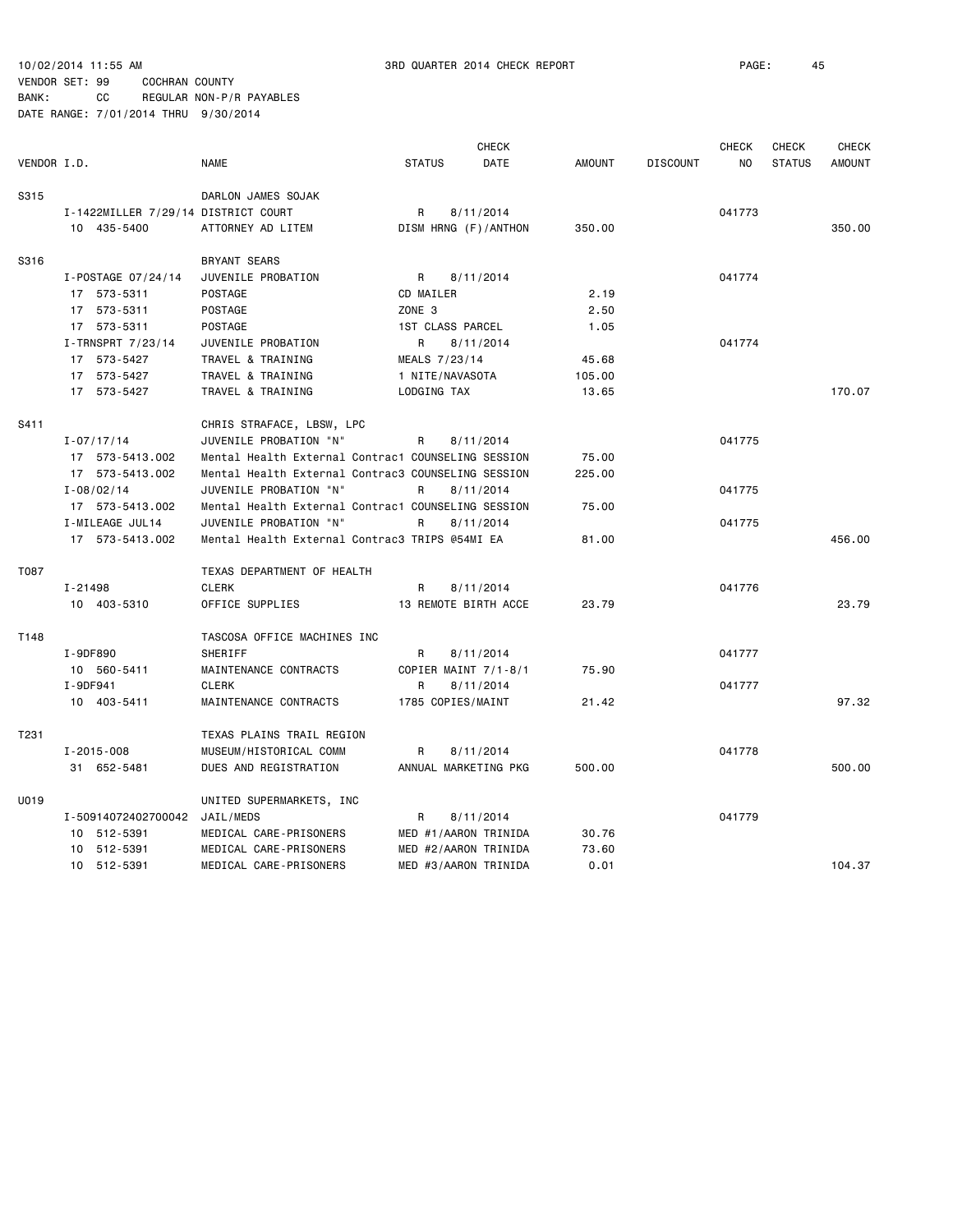|             |                |                         |                     | CHECK                |        |                 | CHECK  | CHECK         | CHECK  |
|-------------|----------------|-------------------------|---------------------|----------------------|--------|-----------------|--------|---------------|--------|
| VENDOR I.D. |                | <b>NAME</b>             | <b>STATUS</b>       | DATE                 | AMOUNT | <b>DISCOUNT</b> | NO.    | <b>STATUS</b> | AMOUNT |
| U036        |                | UNIFIRST HOLDINGS, INC. |                     |                      |        |                 |        |               |        |
|             | I-831 2092594  | SHERIFF/JAIL            | R                   | 8/11/2014            |        |                 | 041780 |               |        |
|             | 10 512-5205    | UNIFORMS                | UNIFORM SVC 8/4/14  |                      | 17.22  |                 |        |               |        |
|             | 560-5205<br>10 | UNIFORMS                | UNIFORM SVC 8/4/14  |                      | 55.25  |                 |        |               |        |
|             | 10<br>560-5205 | UNIFORMS                | DEFE CHG            |                      | 3.00   |                 |        |               | 75.47  |
| <b>V039</b> |                | HIGINIO VASQUEZ JR. dba |                     |                      |        |                 |        |               |        |
|             | I-02100 072214 | JAIL                    | R                   | 8/11/2014            |        |                 | 041781 |               |        |
|             | 10 512-5333    | FOOD-PRISONERS          | <b>APPLES</b>       |                      | 2.19   |                 |        |               |        |
|             | I-15100 070914 | JAIL                    | R                   | 8/11/2014            |        |                 | 041781 |               |        |
|             | 10 512-5333    | FOOD-PRISONERS          | 5 BAR S HAM CHOP    |                      | 11.45  |                 |        |               |        |
|             | 10 512-5333    | FOOD-PRISONERS          |                     | 7 BQT CHKN FRIED STE | 9.73   |                 |        |               |        |
|             | 10 512-5333    | FOOD-PRISONERS          | 4 SF DRNK MX CHR    |                      | 11.16  |                 |        |               |        |
|             | 10 512-5333    | FOOD-PRISONERS          |                     | 2 SF DRNK MX FRT PNC | 5.58   |                 |        |               |        |
|             | I-19100 073014 | JAIL                    | R                   | 8/11/2014            |        |                 | 041781 |               |        |
|             | 10 512-5333    | FOOD-PRISONERS          | 3# APPLES           |                      | 3.49   |                 |        |               |        |
|             | I-21103 070514 | JAIL                    | R                   | 8/11/2014            |        |                 | 041781 |               |        |
|             | 10 512-5333    | FOOD-PRISONERS          | 2 SF SUGAR 7/5/14   |                      | 11.58  |                 |        |               |        |
|             | I-31103 070414 | JAIL                    | R                   | 8/11/2014            |        |                 | 041781 |               |        |
|             | 10 512-5333    | FOOD-PRISONERS          |                     | 12 AJ SCR EGG/SAUS/H | 28.68  |                 |        |               |        |
|             | 10 512-5333    | FOOD-PRISONERS          |                     | 7 J DEAN BRKFST BOWL | 23.03  |                 |        |               |        |
|             | 10 512-5333    | FOOD-PRISONERS          |                     | 8 J DEAN BRKFST BOWL | 26.32  |                 |        |               |        |
|             | 10 512-5333    | FOOD-PRISONERS          |                     | 6 J DEAN BRK BOWL SA | 19.74  |                 |        |               |        |
|             | 10 512-5333    | FOOD-PRISONERS          | 2 J DEAN SAU EG CHS |                      | 12.98  |                 |        |               |        |
|             | 10 512-5333    | FOOD-PRISONERS          | 2 SALAD BLEND       |                      | 4.00   |                 |        |               |        |
|             | 10 512-5333    | FOOD-PRISONERS          | 2 BAG ORANGES       |                      | 10.38  |                 |        |               |        |
|             | 10 512-5333    | FOOD-PRISONERS          | BM HAMB SLCD DILL   |                      | 6.99   |                 |        |               |        |
|             | 10 512-5333    | FOOD-PRISONERS          | RED DEL APPLES      |                      | 4.58   |                 |        |               |        |
|             | I-38100 071614 | JAIL                    | R                   | 8/11/2014            |        |                 | 041781 |               |        |
|             | 10 512-5333    | FOOD-PRISONERS          |                     | 5 J DEAN BRKFST BOWL | 16.45  |                 |        |               |        |
|             | 10 512-5333    | FOOD-PRISONERS          |                     | 5 J DEAN BRK BOWLS S | 16.45  |                 |        |               |        |
|             | 10 512-5333    | FOOD-PRISONERS          |                     | 7 J DEAN BRKFST BOWL | 23.03  |                 |        |               |        |
|             | 10 512-5333    | FOOD-PRISONERS          |                     | 3 J DEAN BRKFST BOWL | 9.87   |                 |        |               |        |
|             | 10 512-5333    | FOOD-PRISONERS          |                     | 6 BQT SALS STEAK DNR | 10.74  |                 |        |               |        |
|             | 512-5333<br>10 | FOOD-PRISONERS          | 5 BQT MEATLOAF DNR  |                      | 8.95   |                 |        |               |        |
|             | 512-5333<br>10 | FOOD-PRISONERS          |                     | 5 BQT PORK RIBLET ME | 6.95   |                 |        |               |        |
|             | 10 512-5333    | FOOD-PRISONERS          | 6 BQT TRKY DNR      |                      | 8.94   |                 |        |               |        |
|             | 512-5333<br>10 | FOOD-PRISONERS          |                     | 6 BQT PORK RIBLET ME | 8.34   |                 |        |               |        |
|             | 512-5333<br>10 | FOOD-PRISONERS          |                     | 12 AJ SCR EGG/SAUS/H | 28.68  |                 |        |               |        |
|             | 10 512-5333    | FOOD-PRISONERS          | SF DRNK PNCH/3      |                      | 8.37   |                 |        |               |        |
|             | 10 512-5333    | FOOD-PRISONERS          | SF DRNK CHR/4       |                      | 11.16  |                 |        |               |        |
|             | 10 512-5333    | FOOD-PRISONERS          | 2 PRODUCE           |                      | 5.98   |                 |        |               |        |
|             | 10 512-5333    | FOOD-PRISONERS          | 2 BAG ORANGES       |                      | 10.38  |                 |        |               |        |
|             | 10 512-5333    | FOOD-PRISONERS          | C&H SUGAR/2         |                      | 14.78  |                 |        |               |        |
|             | I-42100 071914 | JAIL                    | R                   | 8/11/2014            |        |                 | 041781 |               |        |
|             | 10 512-5333    | FOOD-PRISONERS          |                     | J DEAN SAU EGG CHS M | 6.79   |                 |        |               |        |
|             | 512-5333<br>10 | FOOD-PRISONERS          |                     | J DEAN SAU EG CHS CR | 6.79   |                 |        |               |        |
|             | 10 512-5333    | FOOD-PRISONERS          |                     | J DEAN SAU EGG CHS M | 6.79   |                 |        |               |        |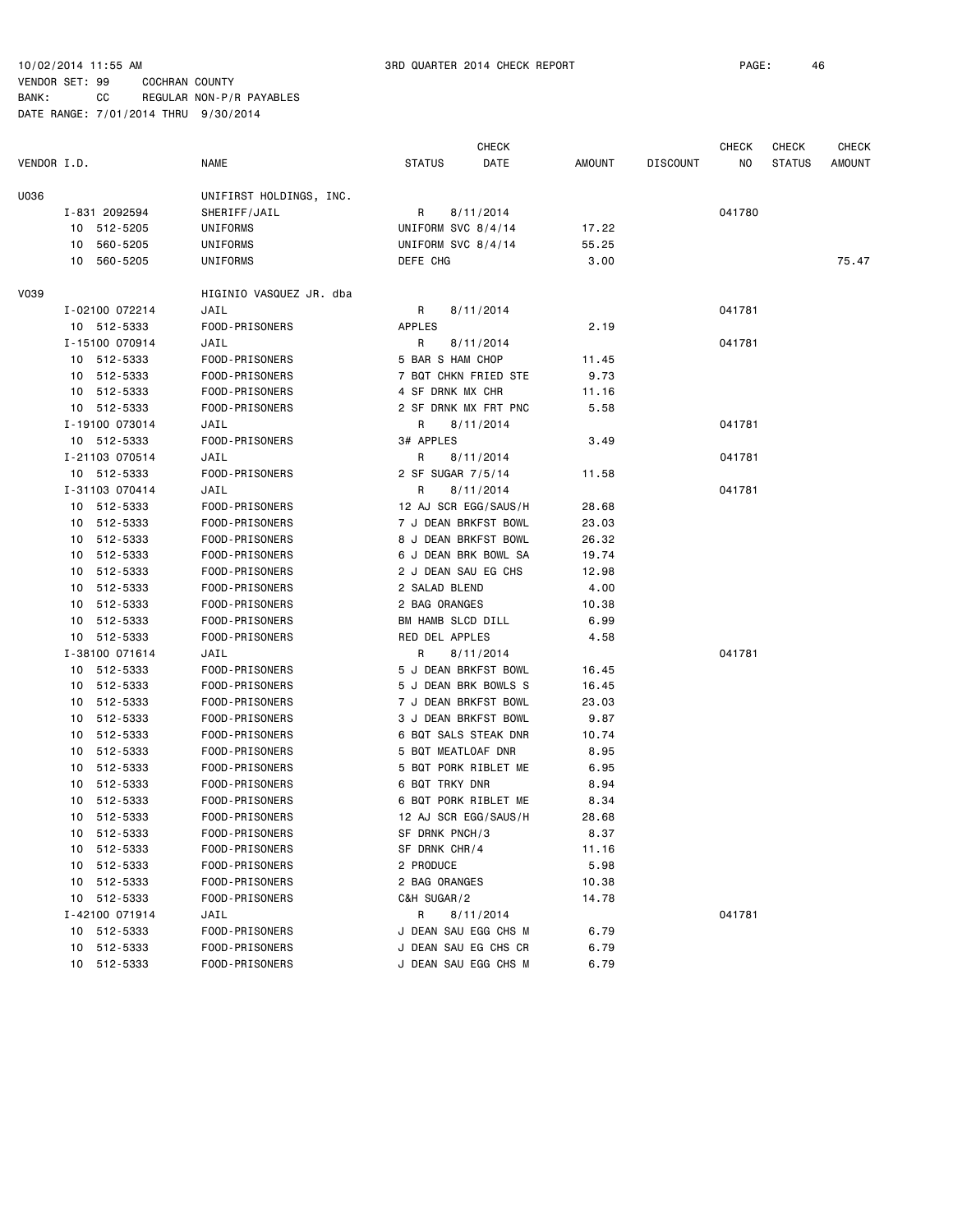CHECK CHECK CHECK CHECK VENDOR I.D. NAME STATUS DATE AMOUNT DISCOUNT NO STATUS AMOUNT V039 HIGINIO VASQUEZ JR. dbCONT I-42100 071914 JAIL R 8/11/2014 041781 10 512-5333 FOOD-PRISONERS J DEAN SAUS EGG CH B 6.79 10 512-5333 FOOD-PRISONERS 4 OLD HOME WHITE BRD 7.96 10 512-5333 FOOD-PRISONERS 8 J DEAN BRKFST BOWL 26.32 10 512-5333 FOOD-PRISONERS 8 J DEAN BRKFST BOWL 26.32 10 512-5333 FOOD-PRISONERS 5 J DEAN BRK BOWL SA 16.45 10 512-5333 FOOD-PRISONERS 2 SF GRAPE JCE 7.58 10 512-5333 FOOD-PRISONERS 2 SF ORANGE JUICE 7.38 500.12 WO62 WAL-MART COMMUNITY I-1371 080114 JAIL R 8/11/2014 041782 10 512-5392 MISCELLANEOUS SUPPLIES 2 REMOTE CONTROL 9.88 10 512-5333 FOOD-PRISONERS 8 ORANGES 9.76 10 512-5333 FOOD-PRISONERS 2 GOLD APPLES 7.54 27.18 W070 R D WALLACE OIL CO INC I-12520010 08/14 CEMETERY R 8/11/2014 041783 10 516-5330 FUEL & OIL 25GL UNL 6/30/14 82.95 10 516-5330 FUEL & OIL 26GL UNL 7/24/14 86.22 I-12520019 08/14 PARK/AIRPORT R 8/11/2014 041783 30 518-5330 FUEL & OIL 25.5GL UNL 7/11/14 84.60 I-12520021 08/14 PREC 3 R 8/11/2014 041783 15 623-5330 FUEL AND OIL 539GL DYED DIESEL 7/ 1,854.16 15 623-5330 FUEL AND OIL 1 80-0Z PWR SVC 11.86 15 623-5330 FUEL AND OIL 2 12/1 PWR SVC 11.90 15 623-5330 FUEL AND OIL 441.3GL DYED DIESEL 1,426.78 15 623-5330 FUEL AND OIL 2 12/1 PWR SVC 11.90 15 623-5330 FUEL AND OIL 1 80-0Z PWR SVC 11.86 15 623-5330 FUEL AND OIL 546.3GL DYED DIESEL 1,770.01 15 623-5330 FUEL AND OIL 2 80-OZ PWR SVC 23.72 15 623-5330 FUEL AND OIL 92.6GL UNL 7/28/14 324.01 15 623-5330 FUEL AND OIL 25.5GL UNL 7/2/14 84.60 I-12520041 08/14 PREC 4 R 8/11/2014 041783 15 624-5330 FUEL AND OIL 3GL DYED DIESEL 7/7/ 10.17 15 624-5330 FUEL AND OIL 27.5GL UNL 7/22/14 91.20 I-12520043 08/14 SHERIFF R 8/11/2014 041783 10 560-5330 FUEL AND OIL 54.5GL UNL/#1008 180.78 10 560-5330 FUEL AND OIL 94GL UNL/#1027 311.70 6,378.42 WO92 WTG FUELS, INC I-15006-03496 08/14 SHERIFF R 8/11/2014 041784 10 560-5330 FUEL AND OIL 60.01GL UNL/#107 210.05 10 560-5330 FUEL AND OIL 17.95GL PREM/#134 66.52 10 560-5330 FUEL AND OIL 70.59GL UNL/#135 242.17 10 560-5330 FUEL AND OIL 70.23GL UNL/#136 242.16 760.90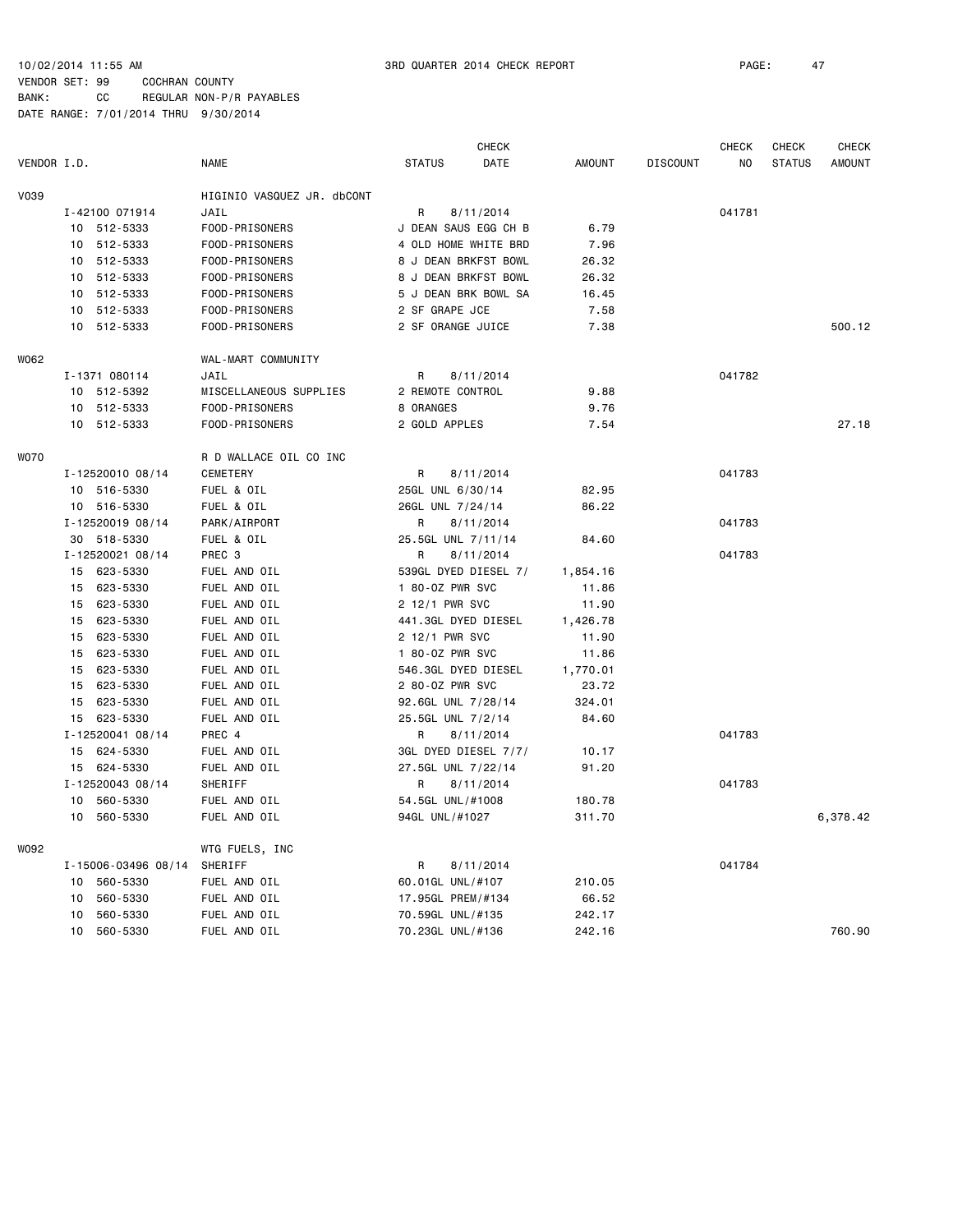|             |             |                     |                                           |               | <b>CHECK</b>          |            |                 | <b>CHECK</b>   | <b>CHECK</b>  | <b>CHECK</b>  |
|-------------|-------------|---------------------|-------------------------------------------|---------------|-----------------------|------------|-----------------|----------------|---------------|---------------|
| VENDOR I.D. |             |                     | <b>NAME</b>                               | <b>STATUS</b> | DATE                  | AMOUNT     | <b>DISCOUNT</b> | N <sub>O</sub> | <b>STATUS</b> | <b>AMOUNT</b> |
| W092        |             |                     | WTG FUELS, INC                            |               |                       |            |                 |                |               |               |
|             |             | I-15006-47129 08/14 | JUVENILE PROBATION                        | R             | 8/11/2014             |            |                 | 041785         |               |               |
|             |             | 17 573-5330         | <b>FUEL</b>                               |               | 15.43GL UNL, CONROE 7 | 48.85      |                 |                |               |               |
|             |             | 17 573-5330         | <b>FUEL</b>                               |               | 19.16GL UNL, EASTLAND | 59.89      |                 |                |               | 108.74        |
| W115        |             |                     | RAYMOND D WEBER, SHERIFF                  |               |                       |            |                 |                |               |               |
|             |             | $I - 07/29/14$      | JAIL                                      | R             | 8/11/2014             |            |                 | 041786         |               |               |
|             |             | 10 512-5333         | FOOD-PRISONERS                            |               | 12 ALLSUP'S BREAD 7/  | 9.54       |                 |                |               |               |
|             |             | 10 512-5333         | FOOD-PRISONERS                            |               | 2 GAL ALLSUP'S MILK   | 7.98       |                 |                |               |               |
|             |             | 10 512-5333         | FOOD-PRISONERS                            |               | 12 ALLSUP'S BREAD 7/  | 9.54       |                 |                |               |               |
|             |             | 10 512-5333         | FOOD-PRISONERS                            |               | 2 GAL ALLSUP'S MILK   | 7.98       |                 |                |               |               |
|             |             | 10 512-5333         | FOOD-PRISONERS                            |               | 2 GAL ALLSUP'S MILK   | 7.98       |                 |                |               |               |
|             |             | 10 512-5333         | FOOD-PRISONERS                            |               | 12 ALLSUP'S BREAD 7/  | 9.54       |                 |                |               |               |
|             |             | 10 512-5333         | FOOD-PRISONERS                            |               | 2 GAL ALLSUP'S MILK   | 7.98       |                 |                |               | 60.54         |
| W164        |             |                     | <b>WARREN CAT</b>                         |               |                       |            |                 |                |               |               |
|             |             | I-PS020277893       | PREC <sub>2</sub>                         | R             | 8/11/2014             |            |                 | 041787         |               |               |
|             |             | 15 622-5451         | REPAIRS                                   |               | 2 ELEMENT ASM #245-6  | 132.84     |                 |                |               |               |
|             |             | 15 622-5451         | REPAIRS                                   |               | 2 ELEMENT ASM #245-6  | 84.72      |                 |                |               | 217.56        |
| W217        |             |                     | <b>WTC</b>                                |               |                       |            |                 |                |               |               |
|             | $C - 12230$ |                     | PREC 2/PREC 4/CRTHSE                      | R             | 8/11/2014             |            |                 | 041788         |               |               |
|             |             | 15 622-5571         | CAPITAL OUTLAY                            |               | PART--ARTHUR ST       | 3,052.97CR |                 |                |               |               |
|             |             | 15 622-5571         | CAPITAL OUTLAY                            |               | TO CORR PART--SW 8TH  | 5,345.17CR |                 |                |               |               |
|             |             | 10 510-5571         | CAPITAL OUTLAY                            |               | PART--CRTHSE PARKING  | 3,601.86CR |                 |                |               |               |
|             | $I - 12230$ |                     | PREC 2/PREC 4/CRTHSE                      | R             | 8/11/2014             |            |                 | 041788         |               |               |
|             |             | 15 622-5571         | CAPITAL OUTLAY                            |               | PART ENG'R FEE--ARTH  | 3,052.97   |                 |                |               |               |
|             |             | 15 622-5571         | CAPITAL OUTLAY                            |               | PART ENG'R FEE--SW 8  | 5,345.17   |                 |                |               |               |
|             |             | 10 510-5571         | CAPITAL OUTLAY                            |               | PART ENG'R FEE--PARK  | 3,601.86   |                 |                |               |               |
|             |             | I-12230 corr        | PREC 2/PREC 4/CRTHSE                      | R             | 8/11/2014             |            |                 | 041788         |               |               |
|             |             | 15 622-5571         | CAPITAL OUTLAY                            |               | PART ENG'R FEE-ARTHU  | 3,052.97   |                 |                |               |               |
|             |             | 15 624-5571         | CAPITAL OUTLAY                            |               | PART ENG'R FEE-SW 8T  | 5,345.17   |                 |                |               |               |
|             |             | 10 510-5571         | CAPITAL OUTLAY                            |               | PART ENG'R FEE-CRTHS  | 3,601.86   |                 |                |               | 12,000.00     |
| S217        |             |                     | STATE COMPTROLLER                         |               |                       |            |                 |                |               |               |
|             |             |                     | I-BAL STF 2ND QTR 14 STATE CRIMINAL COSTS | R             | 8/21/2014             |            |                 | 041824         |               |               |
|             |             | 10 000-4340.700     | TREASURER                                 |               | BAL STATE TRAFFIC FE  | 60.27      |                 |                |               | 60.27         |
| A165        |             |                     | AFFILIATED COMPUTER SERVICES              |               |                       |            |                 |                |               |               |
|             |             | I-1070824           | <b>CLERK</b>                              | R             | 8/28/2014             |            |                 | 041825         |               |               |
|             |             | 10 403-5310         | OFFICE SUPPLIES                           |               | ADD MISC RECORD/SFTW  | 150.00     |                 |                |               |               |
|             |             | I-1073175           | CO/DIST CLERK                             | R             | 8/28/2014             |            |                 | 041825         |               |               |
|             |             | 10 403-5416         | FILMING & INDEXING                        |               | 20/20 LAND REC #1705  | 1,250.00   |                 |                |               |               |
|             |             | 10 403-5416         | FILMING & INDEXING                        | FREIGHT       |                       | 27.86      |                 |                |               | 1,427.86      |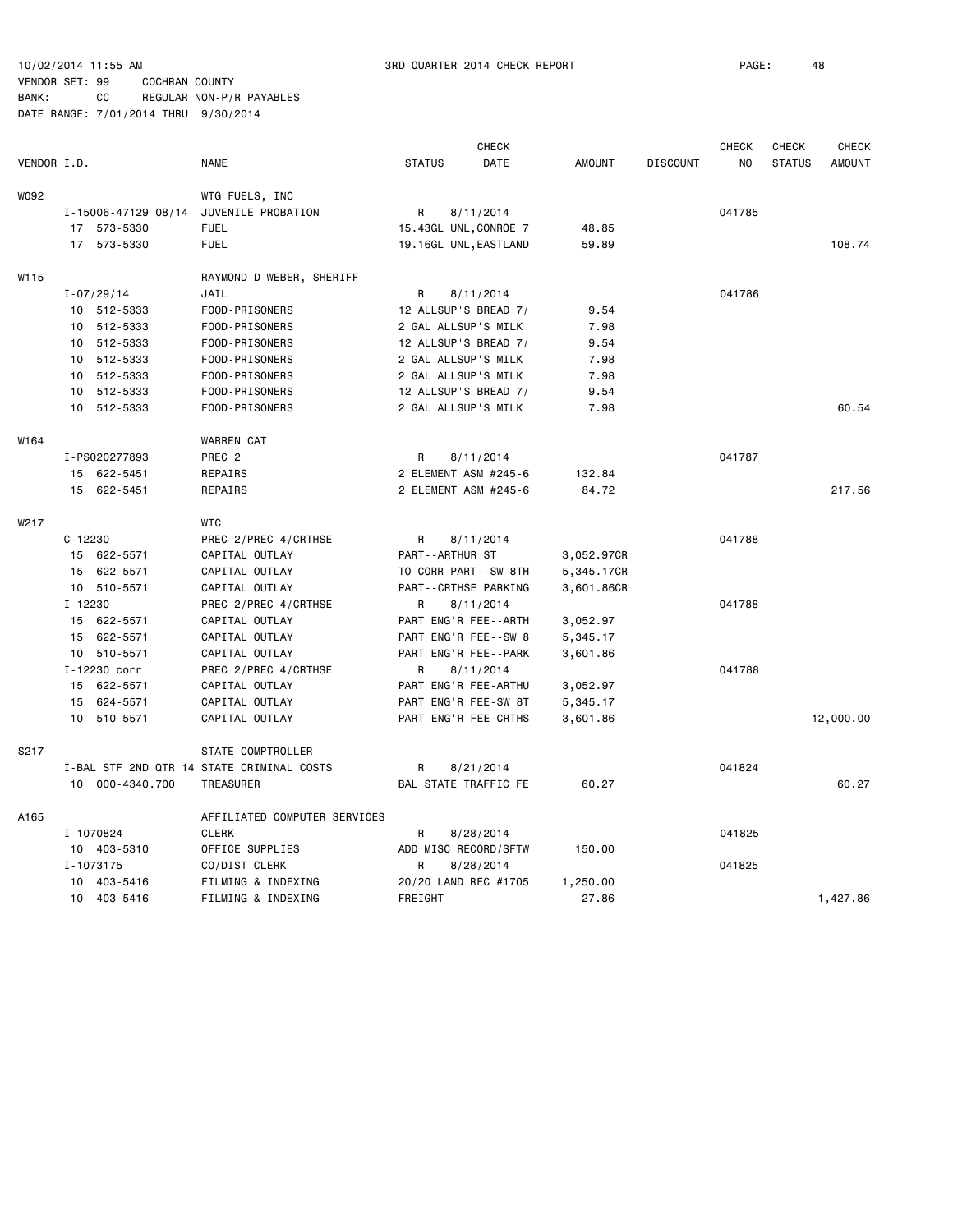|             |            |                |                             |                       | <b>CHECK</b>          |               |                 | <b>CHECK</b> | CHECK         | <b>CHECK</b>  |
|-------------|------------|----------------|-----------------------------|-----------------------|-----------------------|---------------|-----------------|--------------|---------------|---------------|
| VENDOR I.D. |            |                | <b>NAME</b>                 | <b>STATUS</b>         | DATE                  | <b>AMOUNT</b> | <b>DISCOUNT</b> | NO.          | <b>STATUS</b> | <b>AMOUNT</b> |
| A178        |            |                | AMAZON                      |                       |                       |               |                 |              |               |               |
|             |            | I-052422946202 | LIBRARY                     | R                     | 8/28/2014             |               |                 | 041826       |               |               |
|             |            | 10 650-5590    | <b>BOOKS</b>                |                       | 1ST LOOK & FIND:SPON  | 7.18          |                 |              |               |               |
|             |            | I-052424143455 | LIBRARY                     | R                     | 8/28/2014             |               |                 | 041826       |               |               |
|             |            | 10 650-5590    | <b>BOOKS</b>                | LOOK & FIND/TEENAGE   |                       | 7.18          |                 |              |               |               |
|             |            | 10 650-5590    | <b>BOOKS</b>                |                       | DISNEY PIXAR: PLANES: | 7.18          |                 |              |               |               |
|             |            | I-052425230456 | LIBRARY                     | R                     | 8/28/2014             |               |                 | 041826       |               |               |
|             |            | 10 650-5590    | <b>BOOKS</b>                | A LONG TIME GONE      |                       | 19.86         |                 |              |               |               |
|             |            | I-052429518865 | LIBRARY                     | R                     | 8/28/2014             |               |                 | 041826       |               |               |
|             |            | 10 650-5590    | <b>BOOKS</b>                | LOOK & FIND/FROZEN    |                       | 5.07          |                 |              |               |               |
|             |            | I-052429981304 | LIBRARY                     | R                     | 8/28/2014             |               |                 | 041826       |               |               |
|             |            | 10 650-5590    | <b>BOOKS</b>                | THE CITY:A NOVEL      |                       | 16.79         |                 |              |               |               |
|             | 10         | 650-5590       | <b>BOOKS</b>                |                       | POWER PLAY (AN FBI T  | 19.93         |                 |              |               |               |
|             | 10         | 650-5590       | <b>BOOKS</b>                | SINNER (SHIVER)       |                       | 11.99         |                 |              |               |               |
|             | 10         | 650-5590       | <b>BOOKS</b>                | THOMAS & FRIENDS      |                       | 7.18          |                 |              |               |               |
|             | 10         | 650-5590       | <b>BOOKS</b>                |                       | ALL FALL DOWN:A NOVE  | 16.19         |                 |              |               |               |
|             |            | I-279162086543 | LIBRARY                     | R                     | 8/28/2014             |               |                 | 041826       |               |               |
|             | 10         | 650-5590       | <b>BOOKS</b>                |                       | A PERFECT LIFE: A NO  | 19.25         |                 |              |               |               |
|             | 10         | 650-5590       | <b>BOOKS</b>                | <b>CUT AND THRUST</b> |                       | 19.84         |                 |              |               |               |
|             | 10         | 650-5590       | <b>BOOKS</b>                |                       | WINTER OF THE WORLD:  | 10.98         |                 |              |               |               |
|             | 10         | 650-5590       | <b>BOOKS</b>                | THE GOOD GIRL         |                       | 15.78         |                 |              |               |               |
|             | 10         | 650-5590       | <b>BOOKS</b>                |                       | THE ART OF HEARING H  | 9.49          |                 |              |               |               |
|             | 10         | 650-5590       | <b>BOOKS</b>                |                       | SILVER SHADOWS: A BLO | 11.59         |                 |              |               |               |
|             | 10         | 650-5590       | <b>BOOKS</b>                |                       | AMERICA: IMAGINE A WO | 17.99         |                 |              |               |               |
|             |            | I-279163317988 | LIBRARY                     | R                     | 8/28/2014             |               |                 | 041826       |               |               |
|             |            | 10 650-5590    | <b>BOOKS</b>                |                       | A WELL-TEMPERED HEAR  | 11.89         |                 |              |               |               |
|             |            | I-279169430004 | LIBRARY                     | R                     | 8/28/2014             |               |                 | 041826       |               |               |
|             | 10         | 650-5590       | <b>BOOKS</b>                | FALL OF GIANTS: BK 1  |                       | 4.29          |                 |              |               |               |
|             | 10         | 650-5499       | MISCELLANEOUS               |                       | GOLD MEDAL PROD. 204  | 6.49          |                 |              |               | 246.14        |
| A235        |            |                | R&D DANIEL, INC dba         |                       |                       |               |                 |              |               |               |
|             | I-5395     |                | COURTHOUSE                  | R                     | 8/28/2014             |               |                 | 041827       |               |               |
|             |            | 10 510-5451    | REPAIR                      |                       | RPL BLOWER MTR/CLERK  | 197.67        |                 |              |               |               |
|             |            | 10 510-5451    | REPAIR                      | <b>TRAVEL</b>         |                       | 90.00         |                 |              |               |               |
|             |            | 10 510-5451    | REPAIR                      | MILEAGE               |                       | 54.00         |                 |              |               |               |
|             | $I - 5420$ |                | ACTIVITY BLDG/NRCS OFC      | R                     | 8/28/2014             |               |                 | 041827       |               |               |
|             |            | 10 662-5451    | REPAIR                      |                       | CLN CONDENSATE DRAIN  | 121.67        |                 |              |               |               |
|             |            | 10 662-5451    | REPAIR                      |                       | TREAT DRAIN PAN W/AC  | 48.36         |                 |              |               |               |
|             |            | 10 662-5451    | REPAIR                      | <b>TRAVEL</b>         |                       | 45.00         |                 |              |               |               |
|             |            | 10 662-5451    | REPAIR                      | MILEAGE 8/9/14        |                       | 27.00         |                 |              |               | 583.70        |
| B029        |            |                | BRUCKNER'S TRUCK SALES, INC |                       |                       |               |                 |              |               |               |
|             |            | I-347854L      | PREC 1                      | R                     | 8/28/2014             |               |                 | 041828       |               |               |
|             |            | 15 621-5451    | REPAIRS                     |                       | 6'10"x1 TARP #82-16-  | 78.07         |                 |              |               |               |
|             | 15         | 621-5451       | REPAIRS                     | PULL ST               |                       | 526.61        |                 |              |               |               |
|             |            | 15 621-5451    | REPAIRS                     | FREIGHT               |                       | 171.24        |                 |              |               | 775.92        |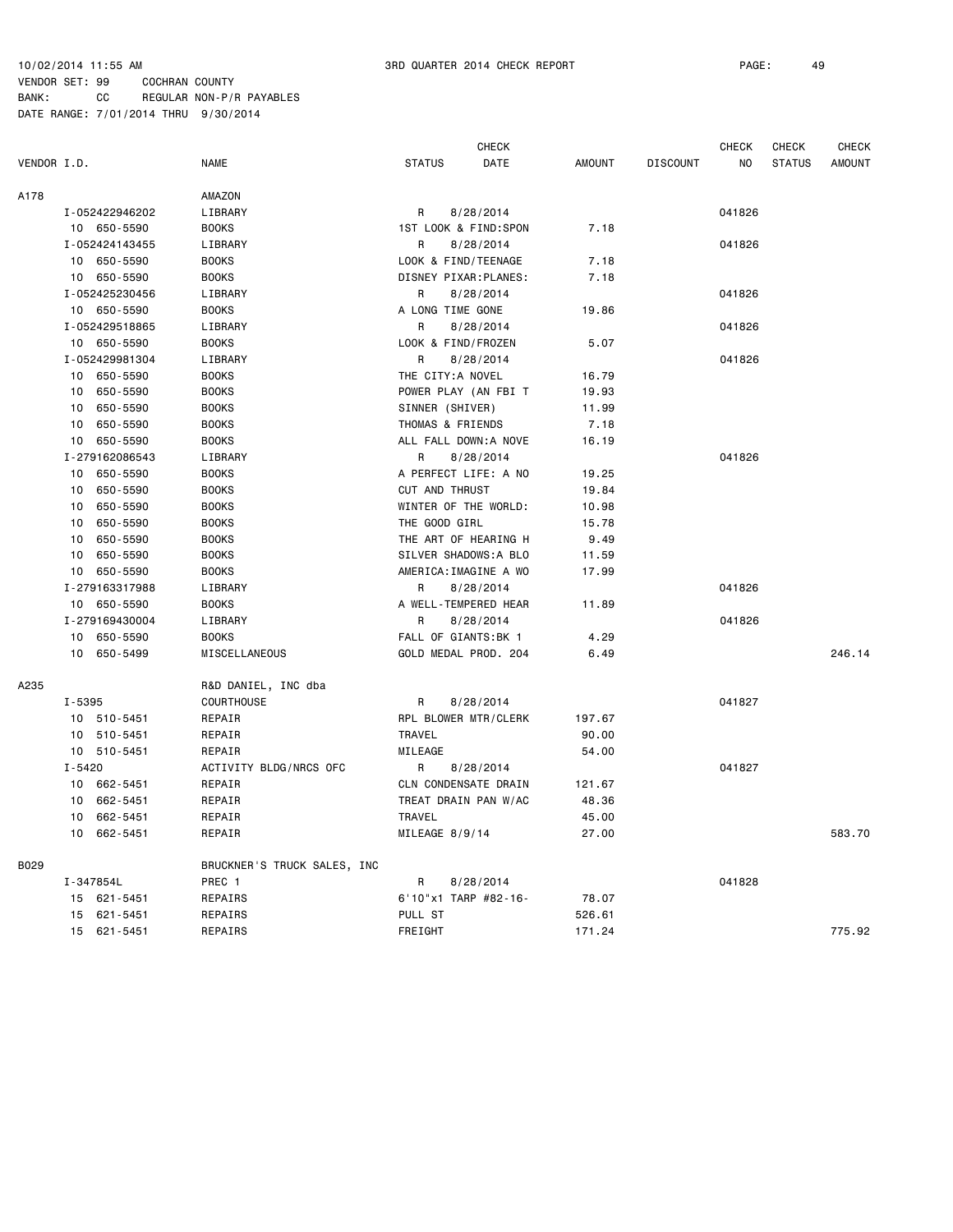10/02/2014 11:55 AM 3RD QUARTER 2014 CHECK REPORT PAGE: 50

|                  |                 |                     |                                |                      | <b>CHECK</b> |               |                 | <b>CHECK</b> | CHECK         | <b>CHECK</b>  |
|------------------|-----------------|---------------------|--------------------------------|----------------------|--------------|---------------|-----------------|--------------|---------------|---------------|
| VENDOR I.D.      |                 |                     | <b>NAME</b>                    | <b>STATUS</b>        | DATE         | <b>AMOUNT</b> | <b>DISCOUNT</b> | NO.          | <b>STATUS</b> | <b>AMOUNT</b> |
| <b>B050</b>      |                 |                     | BERRYHILL SEWER SERVICE, INC   |                      |              |               |                 |              |               |               |
|                  | $I - 25140$     |                     | NON-DEPT'L/RODEO GROUNDS       | R                    | 8/28/2014    |               |                 | 041829       |               |               |
|                  | 10              | 409-5499            | MISCELLANEOUS                  | 1 TOILET RENT AUG '1 |              | 250.00        |                 |              |               |               |
|                  | 10 409-5499     |                     | MISCELLANEOUS                  | 1 HANDICAP TOILET A  |              | 350.00        |                 |              |               | 600.00        |
|                  |                 |                     |                                |                      |              |               |                 |              |               |               |
| C008             |                 |                     | CITY OF WHITEFACE              |                      |              |               |                 |              |               |               |
|                  | $I - 409 09/14$ |                     | PREC <sub>2</sub>              | R                    | 8/28/2014    |               |                 | 041830       |               |               |
|                  | 15 622-5440     |                     | UTILITIES                      | GAS SVC 7/15-8/12/14 |              | 16.25         |                 |              |               |               |
|                  | 15 622-5440     |                     | UTILITIES                      | <b>WATER SVC</b>     |              | 14.00         |                 |              |               |               |
|                  | 15 622-5440     |                     | UTILITIES                      | GARBAGE SVC          |              | 50.10         |                 |              |               |               |
|                  | 15 622-5440     |                     | UTILITIES                      | SEWER SVC            |              | 22.50         |                 |              |               | 102.85        |
| C015             |                 |                     | COCHRAN COUNTY SENIOR          |                      |              |               |                 |              |               |               |
|                  |                 | I-AUG '14 INSTLMT   | SENIOR CITIZENS                | R                    | 8/28/2014    |               |                 | 041831       |               |               |
|                  | 10 663-5418     |                     | SENIOR CITIZENS CONTRACT       | AUG 2014             |              | 6,250.00      |                 |              |               | 6,250.00      |
|                  |                 |                     |                                |                      |              |               |                 |              |               |               |
| C <sub>260</sub> |                 |                     | <b>CITY BANK</b>               |                      |              |               |                 |              |               |               |
|                  |                 | I-TAX A/C 08/08/14  | TAX A/C                        | R                    | 8/28/2014    |               |                 | 041832       |               |               |
|                  | 10 499-5310     |                     | OFFICE SUPPLIES                | DEP SLIPS PRINTED #7 |              | 33.94         |                 |              |               | 33.94         |
| C340             |                 |                     | COUNTY INFORMATION RESOURCE AG |                      |              |               |                 |              |               |               |
|                  | I-S0P002673     |                     | NON-DEPT'L                     | R                    | 8/28/2014    |               |                 | 041833       |               |               |
|                  | 10 409-5420     |                     | TELECOMMUNICATIONS             | 17 EMAIL ACCTS/JUL ' |              | 34.00         |                 |              |               | 34.00         |
| G005             |                 |                     | <b>GENERAL FUND</b>            |                      |              |               |                 |              |               |               |
|                  |                 | I-VEH LEASE #1/36   | JUVENILE PROBATION             | R                    | 8/28/2014    |               |                 | 041834       |               |               |
|                  | 17 573-5464     |                     | VEHICLE LEASE                  | VEH LEASE JUL 2014   |              | 833.00        |                 |              |               |               |
|                  |                 | I-VEH LEASE $#2/36$ | VEHICLE LEASE                  | R                    | 8/28/2014    |               |                 | 041834       |               |               |
|                  | 17 573-5464     |                     | VEHICLE LEASE                  | VEH LEASE AUG 14     |              | 833.00        |                 |              |               | 1,666.00      |
| G031             |                 |                     | GRAINGER                       |                      |              |               |                 |              |               |               |
|                  | I-9523411180    |                     | COURTHOUSE / PARKING           | R                    | 8/28/2014    |               |                 | 041835       |               |               |
|                  | 10 510-5451     |                     | REPAIR                         | 12 STRIPE PAINT/YLW  |              | 59.52         |                 |              |               |               |
|                  | 10 510-5332     |                     | CUSTODIAL SUPPLIES             | STRIPING MACHINE     |              | 178.01        |                 |              |               |               |
|                  | 10 510-5451     |                     | REPAIR                         | 4 STRIPE PAINT/WHT   |              | 19.84         |                 |              |               |               |
|                  | 10 510-5451     |                     | REPAIR                         | 6 STRIPE PAINT/BLU   |              | 29.76         |                 |              |               |               |
|                  | 10              | 510-5332            | CUSTODIAL SUPPLIES             | CHALK LINE REEL W/CH |              | 9.66          |                 |              |               | 296.79        |
| G186             |                 |                     | GAYLORD BROS.                  |                      |              |               |                 |              |               |               |
|                  | I-2307677       |                     | LIBRARY                        | R                    | 8/28/2014    |               |                 | 041836       |               |               |
|                  | 10 650-5590     |                     | <b>BOOKS</b>                   | 4 CLEAR POLY LAM 2.5 |              | 121.68        |                 |              |               | 121.68        |
|                  |                 |                     |                                |                      |              |               |                 |              |               |               |
| H <sub>029</sub> |                 |                     | TAYLOR CORPORATION dba         |                      |              |               |                 |              |               |               |
|                  | I-INV2348933    |                     | TREASURER                      | R                    | 8/28/2014    |               |                 | 041837       |               |               |
|                  | 10              | 497-5310            | OFFICE SUPPLIES                | 2 PK P/R CHG NOTICE  |              | 75.98         |                 |              |               |               |
|                  | 10 497-5310     |                     | OFFICE SUPPLIES                | SHIPPING             |              | 24.31         |                 |              |               | 100.29        |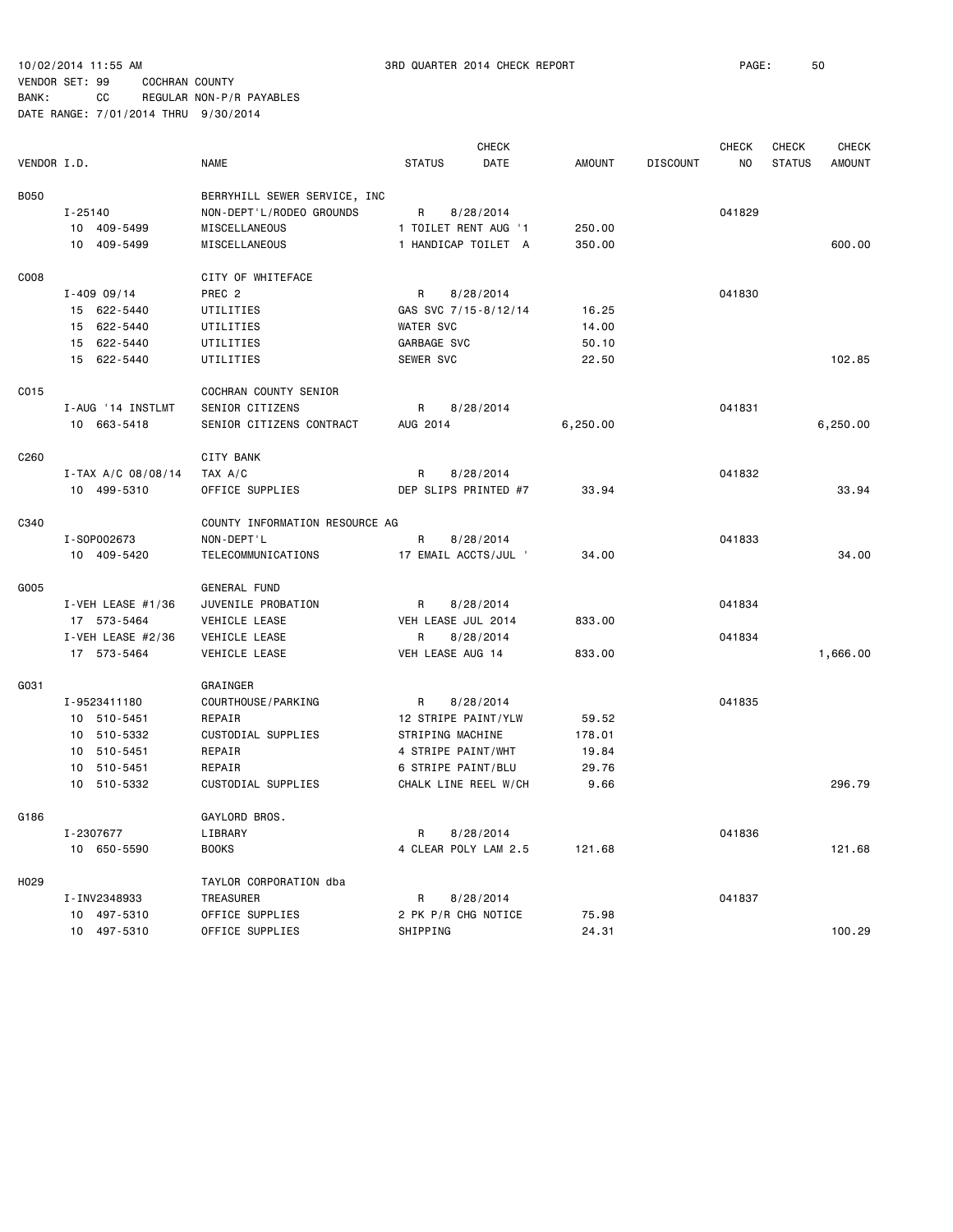|                  |                              |                                |                     | <b>CHECK</b>          |               |                 | <b>CHECK</b>   | <b>CHECK</b>  | CHECK         |
|------------------|------------------------------|--------------------------------|---------------------|-----------------------|---------------|-----------------|----------------|---------------|---------------|
| VENDOR I.D.      |                              | <b>NAME</b>                    | <b>STATUS</b>       | DATE                  | <b>AMOUNT</b> | <b>DISCOUNT</b> | N <sub>O</sub> | <b>STATUS</b> | <b>AMOUNT</b> |
| H <sub>250</sub> |                              | HOST EQUIPMENT, LTD.           |                     |                       |               |                 |                |               |               |
|                  | I-P001402                    | JAIL                           | R                   | 8/28/2014             |               |                 | 041838         |               |               |
|                  | 10 512-5451                  | REPAIR                         |                     | RPR HOSES; CLN SUMP P | 140.00        |                 |                |               | 140.00        |
|                  |                              |                                |                     |                       |               |                 |                |               |               |
| I110             |                              | THE ICE BOX COMPANY, INC.      |                     |                       |               |                 |                |               |               |
|                  | I-82637                      | JAIL                           | R                   | 8/28/2014             |               |                 | 041839         |               |               |
|                  | 10 512-5392                  | MISCELLANEOUS SUPPLIES         | 8# ICE BAGS, 1000   |                       | 65.20         |                 |                |               |               |
|                  | 10 512-5392                  | MISCELLANEOUS SUPPLIES         | SHIPPING            |                       | 30.12         |                 |                |               | 95.32         |
| J040             |                              | JONES McCLURE PUBLISHING       |                     |                       |               |                 |                |               |               |
|                  | I-EST CODE+ 14-15            | <b>CLERK</b>                   | R                   | 8/28/2014             |               |                 | 041840         |               |               |
|                  | 10 403-5310                  | OFFICE SUPPLIES                |                     | O'CONNOR'S EST CODE+  | 83.00         |                 |                |               | 83.00         |
| J049             |                              | JUVENILE PROBATION FUND        |                     |                       |               |                 |                |               |               |
|                  | I-LOCAL MATCH 08/14          | JUVENILE PROBATION             | $\mathsf{R}$        | 8/28/2014             |               |                 | 041841         |               |               |
|                  | 10 571-5472                  | LOCAL SUPPORT-JUV BOARD        |                     | LOCAL FUNDS MATCH AU  | 7,750.00      |                 |                |               | 7,750.00      |
| J057             |                              | MT LIBRARY SERVICES dba        |                     |                       |               |                 |                |               |               |
|                  | I-237444                     | LIBRARY                        | R                   | 8/28/2014             |               |                 | 041842         |               |               |
|                  | 10 650-5590                  | <b>BOOKS</b>                   | INTERMEDIATE RDRS/1 |                       | 45.75         |                 |                |               |               |
|                  | 650-5590<br>10               | <b>BOOKS</b>                   | UPPR ELEM, JR HI    |                       | 45.75         |                 |                |               |               |
|                  | 650-5590<br>10               | <b>BOOKS</b>                   |                     | FANTASY/SCI FI RDRS   | 49.50         |                 |                |               |               |
|                  | 650-5590<br>10               | <b>BOOKS</b>                   | INDEPENDENT RDRS I  |                       | 42.75         |                 |                |               |               |
|                  | 650-5590<br>10               | <b>BOOKS</b>                   | KINDER READERS      |                       | 45.75         |                 |                |               |               |
|                  | 650-5590<br>10               | <b>BOOKS</b>                   | MATURE YOUNG, YM    |                       | 45.75         |                 |                |               |               |
|                  | 650-5590<br>10               | <b>BOOKS</b>                   | YOUNG ADULTS, Y     |                       | 45.75         |                 |                |               | 321.00        |
| J074             |                              | TREVA JACKSON, TAX ASSESSOR/CO |                     |                       |               |                 |                |               |               |
|                  | I-PROP TAX LAW 08/14 TAX A/C |                                | R                   | 8/28/2014             |               |                 | 041843         |               |               |
|                  | 10 499-5427                  | CONTINUING EDUCATION           |                     | 4 NITES/AMARILLO 8/1  | 287.96        |                 |                |               |               |
|                  | 10 499-5427                  | CONTINUING EDUCATION           | LODGING TAX         |                       | 25.92         |                 |                |               |               |
|                  | 499-5427<br>10               | CONTINUING EDUCATION           | SAFE (4)            |                       | 6.00          |                 |                |               |               |
|                  | 499-5427<br>10               | CONTINUING EDUCATION           | <b>MEALS</b>        |                       | 46.94         |                 |                |               | 366.82        |
| L015             |                              | LUBBOCK COUNTY, TEXAS          |                     |                       |               |                 |                |               |               |
|                  | I-JUV#819 JUL14              | JUVENILE PROBATION             | R                   | 8/28/2014             |               |                 | 041844         |               |               |
|                  | 17 573-5413                  | Detention Services             | 17 DAYS, PRE/#819   |                       | 1,700.00      |                 |                |               |               |
|                  | 17 573-5413.003              | Grant C Placements             |                     | 4 DAYS, POST(S)/#819  | 400.00        |                 |                |               | 2,100.00      |
| L <sub>189</sub> |                              | HOCKLEY COUNTY PUBLISHING CO.I |                     |                       |               |                 |                |               |               |
|                  | $I - 7420$                   | COMMISSIONERS COURT            | R                   | 8/28/2014             |               |                 | 041845         |               |               |
|                  | 15 610-5430                  | LEGAL NOTICES                  |                     | PROP SALARY INCR 8/6  | 70.40         |                 |                |               | 70.40         |
|                  |                              |                                |                     |                       |               |                 |                |               |               |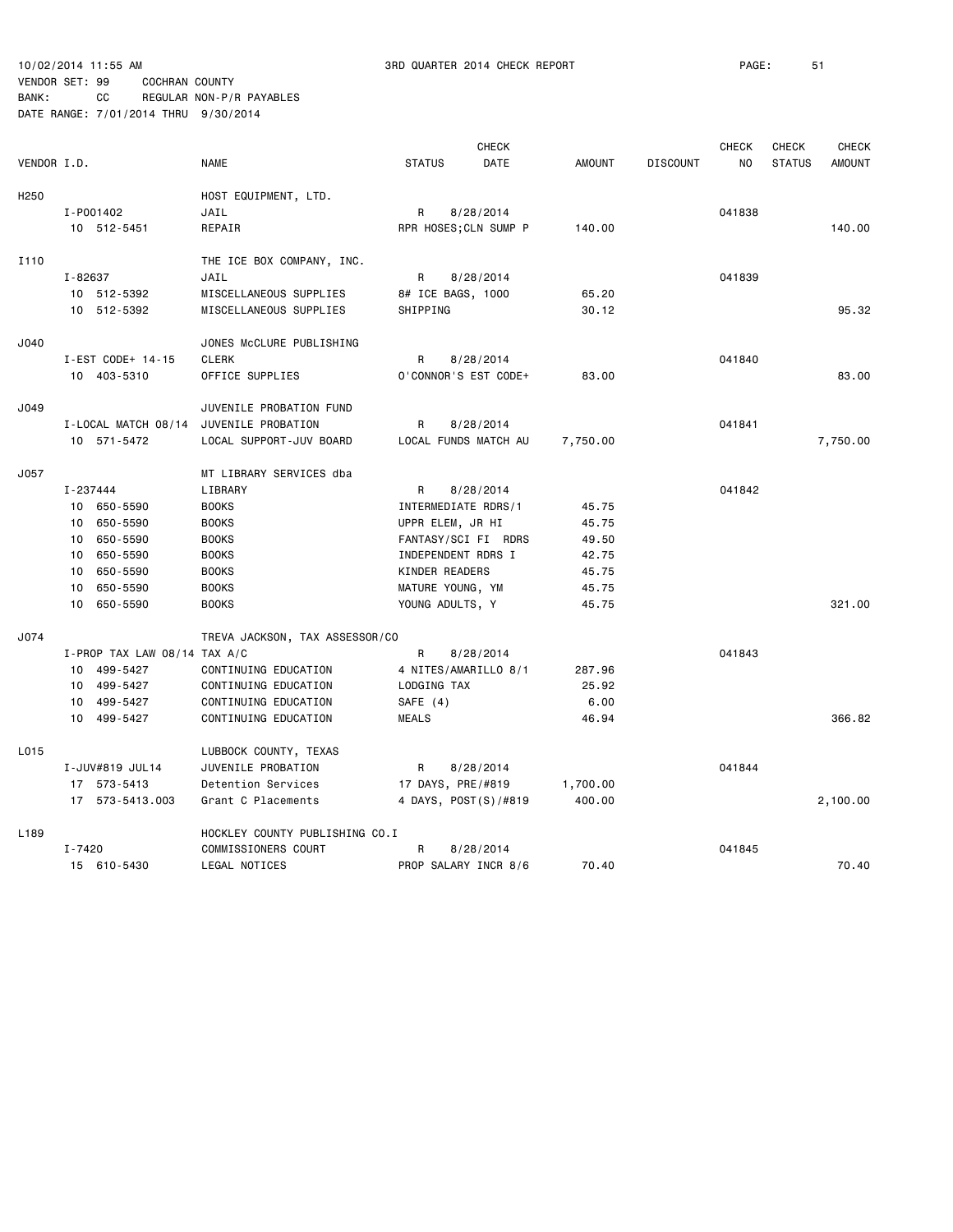10/02/2014 11:55 AM 3RD QUARTER 2014 CHECK REPORT PAGE: 52

#### VENDOR SET: 99 COCHRAN COUNTY BANK: CC REGULAR NON-P/R PAYABLES

|                  |                     |                                    |                          | <b>CHECK</b>          |               |                 | <b>CHECK</b> | <b>CHECK</b>  | <b>CHECK</b>  |
|------------------|---------------------|------------------------------------|--------------------------|-----------------------|---------------|-----------------|--------------|---------------|---------------|
| VENDOR I.D.      |                     | <b>NAME</b>                        | <b>STATUS</b>            | DATE                  | <b>AMOUNT</b> | <b>DISCOUNT</b> | NO           | <b>STATUS</b> | <b>AMOUNT</b> |
| MO <sub>11</sub> |                     | MCWHORTERS INC.                    |                          |                       |               |                 |              |               |               |
|                  | I-491910            | PREC 3                             | R                        | 8/28/2014             |               |                 | 041846       |               |               |
|                  | 15 623-5454         | TIRES                              | SVC CALL FR LVND         |                       | 45.00         |                 |              |               |               |
|                  | 623-5454<br>15      | TIRES                              | <b>GRADER FLAT</b>       |                       | 75.00         |                 |              |               |               |
|                  | 15<br>623-5454      | TIRES                              |                          | 175R25 MICHELIN XTLA  | 1,897.00      |                 |              |               | 2,017.00      |
| M089             |                     | STACY JAMES MILLER DBA             |                          |                       |               |                 |              |               |               |
|                  | I-SO WING CRTHSE    | COURTHOUSE                         | R                        | 8/28/2014             |               |                 | 041847       |               |               |
|                  | 10 510-5451         | REPAIR                             |                          | RMV/HAUL, 1" FOAM, EL | 6,711.25      |                 |              |               |               |
|                  | 10 510-5451         | REPAIR                             | 2065 SQ FT @3.25         |                       |               |                 |              |               | 6,711.25      |
| M299             |                     | MORTON SELF STORAGE                |                          |                       |               |                 |              |               |               |
|                  | $I - 143$           | SHERIFF                            | R                        | 8/28/2014             |               |                 | 041848       |               |               |
|                  | 10 560-5499         | MISCELLANEOUS                      | STORAGE SEPT 2014        |                       | 50.00         |                 |              |               | 50.00         |
| M304             |                     | JESSE MENDEZ                       |                          |                       |               |                 |              |               |               |
|                  | I-JOE M LUZ 081114  | DISTRICT COURT                     | R                        | 8/28/2014             |               |                 | 041849       |               |               |
|                  | 10 435-5400         | ATTORNEY AD LITEM                  |                          | PRE-IND(F)/DISMISSAL  | 300.00        |                 |              |               | 300.00        |
| M305             |                     | MIKE MEDRANO                       |                          |                       |               |                 |              |               |               |
|                  | I-#1410/C AVALOS    | DISTRICT COURT                     | R                        | 8/28/2014             |               |                 | 041850       |               |               |
|                  | 10 435-5499         | MISCELLANEOUS                      |                          | INTERP SVC(F)/C AVAL  | 100.00        |                 |              |               | 100.00        |
| 0013             |                     | OLD REPUBLIC SURETY COMPA          |                          |                       |               |                 |              |               |               |
|                  | I-LP02133874/DEWBRE | COUNTY CLERK                       | R                        | 8/28/2014             |               |                 | 041851       |               |               |
|                  | 10 403-5480         | <b>BONDS &amp; NOTARY FEES</b>     |                          | CO CLERK RNWL/SHANNA  | 50.00         |                 |              |               | 50.00         |
| 0013             |                     | OLD REPUBLIC SURETY COMPA          |                          |                       |               |                 |              |               |               |
|                  |                     | I-LP02133875/DEWBRE DISTRICT CLERK | R                        | 8/28/2014             |               |                 | 041852       |               |               |
|                  | 10 403-5480         | <b>BONDS &amp; NOTARY FEES</b>     |                          | DIST CLERK RNWL/SHAN  | 50.00         |                 |              |               | 50.00         |
| P073             |                     | THE PENWORTHY COMPANY              |                          |                       |               |                 |              |               |               |
|                  | I-565982            | LIBRARY                            | R                        | 8/28/2014             |               |                 | 041853       |               |               |
|                  | 10 650-5590         | <b>BOOKS</b>                       | LEILANI'S LUAU           |                       | 13.96         |                 |              |               |               |
|                  | 10 650-5590         | <b>BOOKS</b>                       |                          | MY HUGGY VALENTINE    | 13.96         |                 |              |               |               |
|                  | 650-5590<br>10      | <b>BOOKS</b>                       |                          | CALLINGMASTER BUI     | 13.96         |                 |              |               |               |
|                  | 10 650-5590         | <b>BOOKS</b>                       | <b>BB LEMONADE STAND</b> |                       | 13.96         |                 |              |               |               |
|                  | 10<br>650-5590      | <b>BOOKS</b>                       | GONE FISHIN'             |                       | 13.96         |                 |              |               |               |
|                  | 10<br>650-5590      | <b>BOOKS</b>                       |                          | OLIVIA AND HER ALIEN  | 13.96         |                 |              |               |               |
|                  | 10<br>650-5590      | <b>BOOKS</b>                       |                          | A SPECIAL DAY W/DAD   | 13.96         |                 |              |               |               |
|                  | 10 650-5590         | <b>BOOKS</b>                       |                          | STARRY, STARRY NIGHT  | 13.96         |                 |              |               | 111.68        |
| P229             |                     | PANHANDLE AREA JUVENILE PROBAT     |                          |                       |               |                 |              |               |               |
|                  | I-2014-15 DUES      | JUVENILE PROBATION                 | R                        | 8/28/2014             |               |                 | 041854       |               |               |
|                  | 17 573-5499         | OPERATING EXPENSES                 |                          | 2014-15 DUES/BRYANT   | 20,00         |                 |              |               | 20,00         |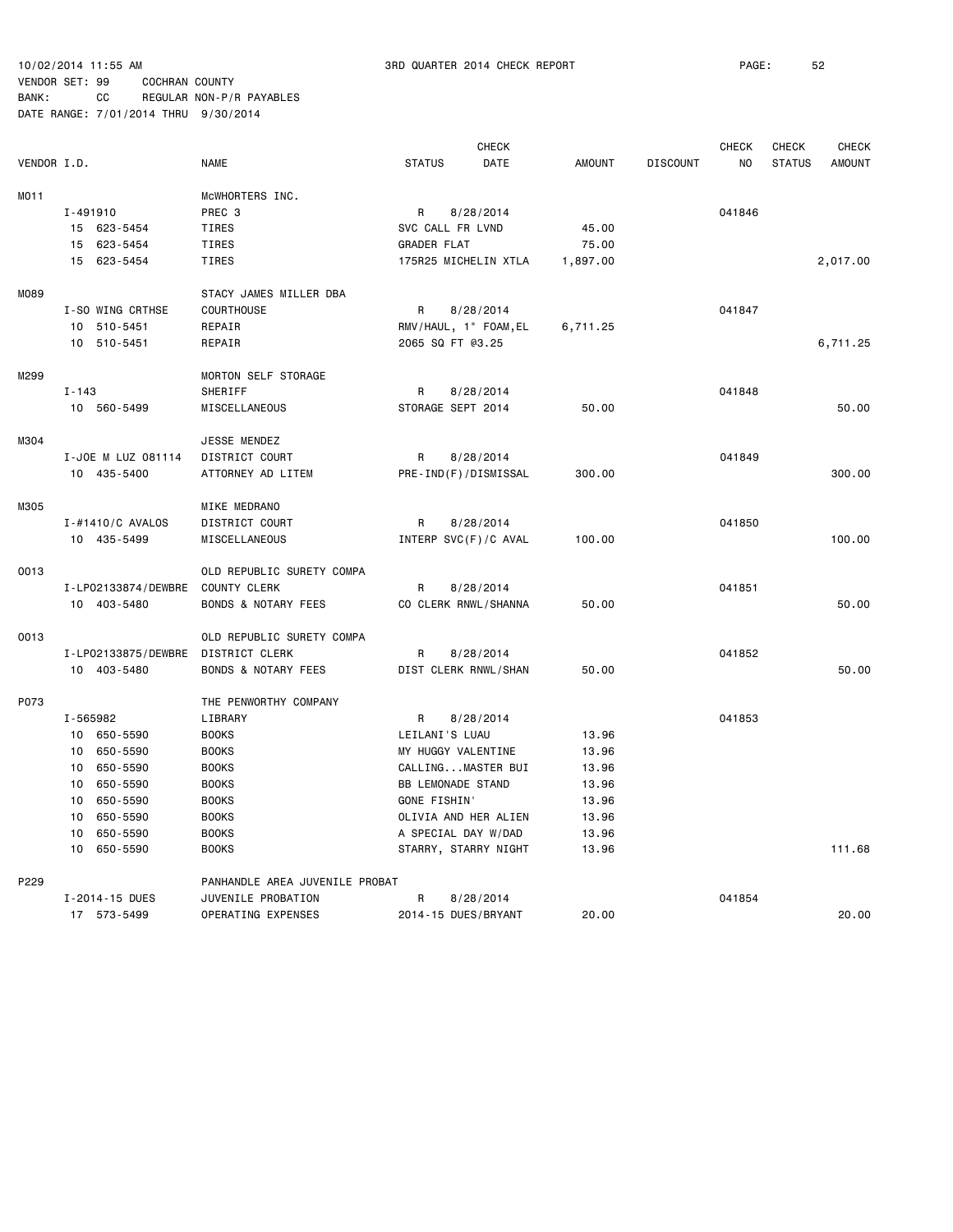CHECK CHECK CHECK CHECK VENDOR I.D. NAME STATUS DATE AMOUNT DISCOUNT NO STATUS AMOUNT R205 RELIABLE OFFICE SUPPLIES I-FP280500 LIBRARY R 8/28/2014 041855 10 650-5310 OFFICE SUPPLIES 4 PK CVR 8x11 65# D 50.36 10 650-5310 OFFICE SUPPLIES DBL BLUE TICKET ROLL 9.51 10 650-5310 OFFICE SUPPLIES 2 5-TIER FILE TRAY, 18.00 10 650-5310 OFFICE SUPPLIES MESH BUS CARD HOLDER 1.99 10 650-5310 OFFICE SUPPLIES SHIPPING 1.48 10 650-5310 OFFICE SUPPLIES DISC 20.00CR 61.34 R272 RICKER LAW FIRM, PC I-1450/X PALMER DISTRICT COURT R 8/28/2014 041856 10 435-5400 ATTORNEY AD LITEM PLEA BRGN(F)/XAVIER 350.00 I-1453/X PALMER DISTRICT COURT R 8/28/2014 041856 10 435-5400 ATTORNEY AD LITEM PLEA BRGN(F)/XAVIER 350.00 I-1454/X PALMER DISTRICT COURT R 8/28/2014 041856 10 435-5400 ATTORNEY AD LITEM PLEA BRGN(F)/XAVIER 350.00 1,050.00 S222 SOUTH PLAINS COMMUNICATIONS I-0105207-IN SHERIFF R 8/28/2014 041857 10 560-5334 OTHER SUPPLIES 2 KMC-41 MICROPHONE 193.00 193.00 S242 SAM'S CLUB I-1028 082114 JAIL/COURTHOUSE R 8/28/2014 041858 10 512-5392 MISCELLANEOUS SUPPLIES 4# BROWN BAGS 5.76 10 512-5392 MISCELLANEOUS SUPPLIES 20 OZ CUPS 19.02 10 512-5392 MISCELLANEOUS SUPPLIES MM TOWEL 16.48 10 512-5392 MISCELLANEOUS SUPPLIES FORKS 9.28 10 512-5392 MISCELLANEOUS SUPPLIES BATH TISSUE 16.87 10 512-5392 MISCELLANEOUS SUPPLIES 13GL TRASH BAGS/4 49.52 10 512-5392 MISCELLANEOUS SUPPLIES TRASH BAGS/3 59.01 10 512-5333 FOOD-PRISONERS WELCH'S 5.98 10 512-5333 FOOD-PRISONERS TROP 100% OJ 8.66 10 512-5333 FOOD-PRISONERS MM APPLE JC 3.98 10 512-5333 FOOD-PRISONERS GRAPE JUICE 5.98 10 512-5392 MISCELLANEOUS SUPPLIES CLOROX WIPES 13.48 10 512-5392 MISCELLANEOUS SUPPLIES PINE-SOL/4 36.20 10 510-5332 CUSTODIAL SUPPLIES PINE-SOL/2 18.10 10 510-5332 CUSTODIAL SUPPLIES FABULOSO 6.98 10 512-5392 MISCELLANEOUS SUPPLIES DISINFECTANT/2 12.72 10 512-5392 MISCELLANEOUS SUPPLIES LYSOL 3PK 11.33 10 560-5481 DUES AND REGISTRATION UPGRADE MEMBERSHIP/R 18.08 317.43 S279 DONNIE SIMPSON I-'14 PROF ED CONF COMMISSIONERS COURT R 8/28/2014 CALLED BY AND THE R 97 O 41859 15 610-5427 COMM-CONTINUING EDUCATION R/B 2014 PROF ED REG 180.00 180.00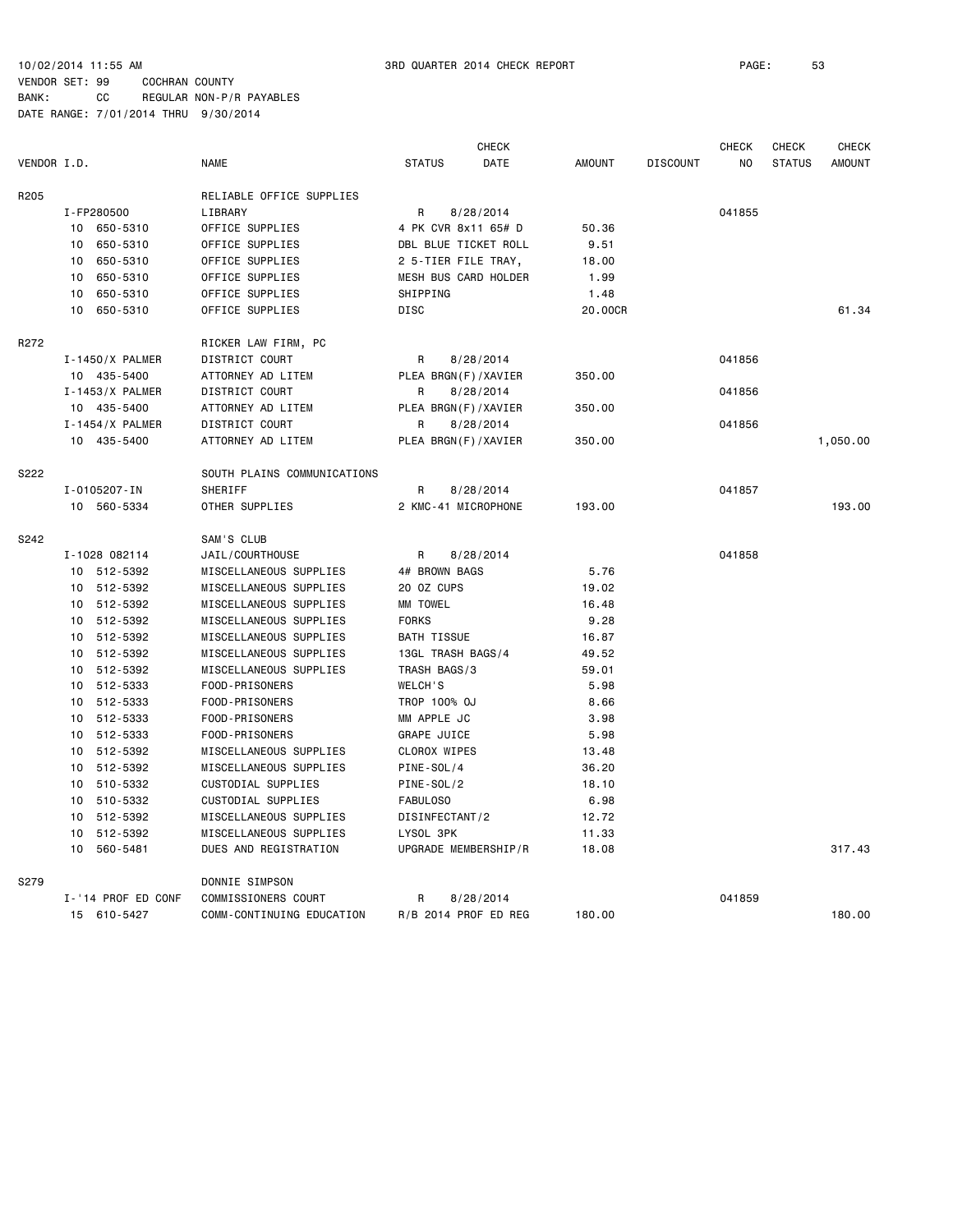|             |    |                      |                         |                      | <b>CHECK</b>          |               |                 | <b>CHECK</b> | <b>CHECK</b>  | <b>CHECK</b>  |
|-------------|----|----------------------|-------------------------|----------------------|-----------------------|---------------|-----------------|--------------|---------------|---------------|
| VENDOR I.D. |    |                      | <b>NAME</b>             | <b>STATUS</b>        | DATE                  | <b>AMOUNT</b> | <b>DISCOUNT</b> | NO           | <b>STATUS</b> | <b>AMOUNT</b> |
| S281        |    |                      | <b>STAPLES</b>          |                      |                       |               |                 |              |               |               |
|             |    | $I - 016248$ 8/16/14 | SHERIFF                 | R                    | 8/28/2014             |               |                 | 041860       |               |               |
|             |    | 10 560-5310          | OFFICE SUPPLIES         | SURFACE PRO 3        |                       | 129.99        |                 |              |               |               |
|             |    | I-9711114606         | SHERIFF                 | R                    | 8/28/2014             |               |                 | 041860       |               |               |
|             |    | 10 560-5310          | OFFICE SUPPLIES         |                      | 12" MS SURFACE LAPTO  | 1,299.00      |                 |              |               |               |
|             |    | 10 560-5310          | OFFICE SUPPLIES         | 2 YR ACC PROTECTION  |                       | 135.00        |                 |              |               | 1,563.99      |
| S316        |    |                      | BRYANT SEARS            |                      |                       |               |                 |              |               |               |
|             |    | I-NORTON, SEC CAM    | JUVENILE PROBATION      | R                    | 8/28/2014             |               |                 | 041861       |               |               |
|             |    | 17 573-5310          | OFFICE SUPPLIES         | NORTON A/V RENEWAL   |                       | 49.99         |                 |              |               |               |
|             |    | 17 573-5310          | OFFICE SUPPLIES         | R/B SALES TAX        |                       | 3.87          |                 |              |               |               |
|             |    | 17 573-5310          | OFFICE SUPPLIES         | SECURITY CAMERA      |                       | 299.99        |                 |              |               |               |
|             |    | 17 573-5310          | OFFICE SUPPLIES         | R/B SALES TAX        |                       | 24.75         |                 |              |               | 378.60        |
| S331        |    |                      | STANDARD COFFEE SERVICE |                      |                       |               |                 |              |               |               |
|             |    | I-T142106579013      | NON-DEPT'L              | R                    | 8/28/2014             |               |                 | 041862       |               |               |
|             |    | 10 409-5300          | COUNTY-WIDE SUPPLIES    | 4 LIQ CRMR           |                       | 31.96         |                 |              |               |               |
|             | 10 | 409-5300             | COUNTY-WIDE SUPPLIES    | 4 FR VAN CRMR        |                       | 30.40         |                 |              |               |               |
|             | 10 | 409-5300             | COUNTY-WIDE SUPPLIES    | <b>1BX TEA BAGS</b>  |                       | 27.71         |                 |              |               |               |
|             | 10 | 409-5300             | COUNTY-WIDE SUPPLIES    | 4 AAA REG            |                       | 151.96        |                 |              |               |               |
|             | 10 | 409-5300             | COUNTY-WIDE SUPPLIES    | 1 AAA DECAF          |                       | 51.29         |                 |              |               |               |
|             | 10 | 409-5300             | COUNTY-WIDE SUPPLIES    | <b>ENERGY SURCHG</b> |                       | 3.11          |                 |              |               | 296.43        |
| S346        |    |                      | SUPERCIRCUITS, INC.     |                      |                       |               |                 |              |               |               |
|             |    | I-885020A            | JAIL                    | R                    | 8/28/2014             |               |                 | 041863       |               |               |
|             |    | 10 512-5392          | MISCELLANEOUS SUPPLIES  |                      | 1 100' VIDEO PWR CAB  | 24.99         |                 |              |               |               |
|             |    | 10 512-5392          | MISCELLANEOUS SUPPLIES  |                      | 1 50' VIDEO PWR CABL  | 19.99         |                 |              |               |               |
|             |    | 10 512-5392          | MISCELLANEOUS SUPPLIES  | SHIPPING             |                       | 16.39         |                 |              |               | 61.37         |
| S347        |    |                      | SOUTHERN TIRE MART, LLC |                      |                       |               |                 |              |               |               |
|             |    | I-70184747           | PREC <sub>2</sub>       | R                    | 8/28/2014             |               |                 | 041864       |               |               |
|             |    | 15 622-5454          | TIRES                   |                      | 1 14.00R24 V-STL ULT  | 1,081.71      |                 |              |               |               |
|             |    | 15 622-5454          | TIRES                   | 4 O-RINGS            |                       | 60.00         |                 |              |               | 1,141.71      |
| S387        |    |                      | IRENE SEALY             |                      |                       |               |                 |              |               |               |
|             |    | $I - 08/13/14$       | LIBRARY                 | R                    | 8/28/2014             |               |                 | 041865       |               |               |
|             |    | 10 650-5499          | MISCELLANEOUS           | 3 BASKETS/PRIZES     |                       | 56.97         |                 |              |               |               |
|             | 10 | 650-5311             | POSTAL EXPENSES         | POSTAGE 7/7/14       |                       | 5.58          |                 |              |               |               |
|             |    | 10 650-5499          | MISCELLANEOUS           | DIVERGENT DVD        |                       | 16.96         |                 |              |               |               |
|             |    | 10 650-5499          | MISCELLANEOUS           | PAPER BAGS           |                       | 1.96          |                 |              |               |               |
|             |    | 10 650-5499          | MISCELLANEOUS           | R/B SALES TAX        |                       | 1.56          |                 |              |               |               |
|             | 10 | 650-5499             | MISCELLANEOUS           |                      | PIZZA, SRP/DOMINO'S 8 | 210.00        |                 |              |               |               |
|             | 10 | 650-5499             | MISCELLANEOUS           | TIP/DOMINO'S         |                       | 20.00         |                 |              |               |               |
|             |    | I-TSLAC W/S $08/14$  | LIBRARY                 | R                    | 8/28/2014             |               |                 | 041865       |               |               |
|             |    | 10 650-5427          | CONTINUING EDUCATION    |                      | REG/TSLAC W/S, LAMESA | 10.00         |                 |              |               |               |
|             | 10 | 650-5427             | CONTINUING EDUCATION    | 78 MI TO/FR PLAINS   |                       | 43.68         |                 |              |               |               |
|             |    | 10 650-5427          | CONTINUING EDUCATION    |                      | CARPOOL PLAINS TO/FR  |               |                 |              |               | 366.71        |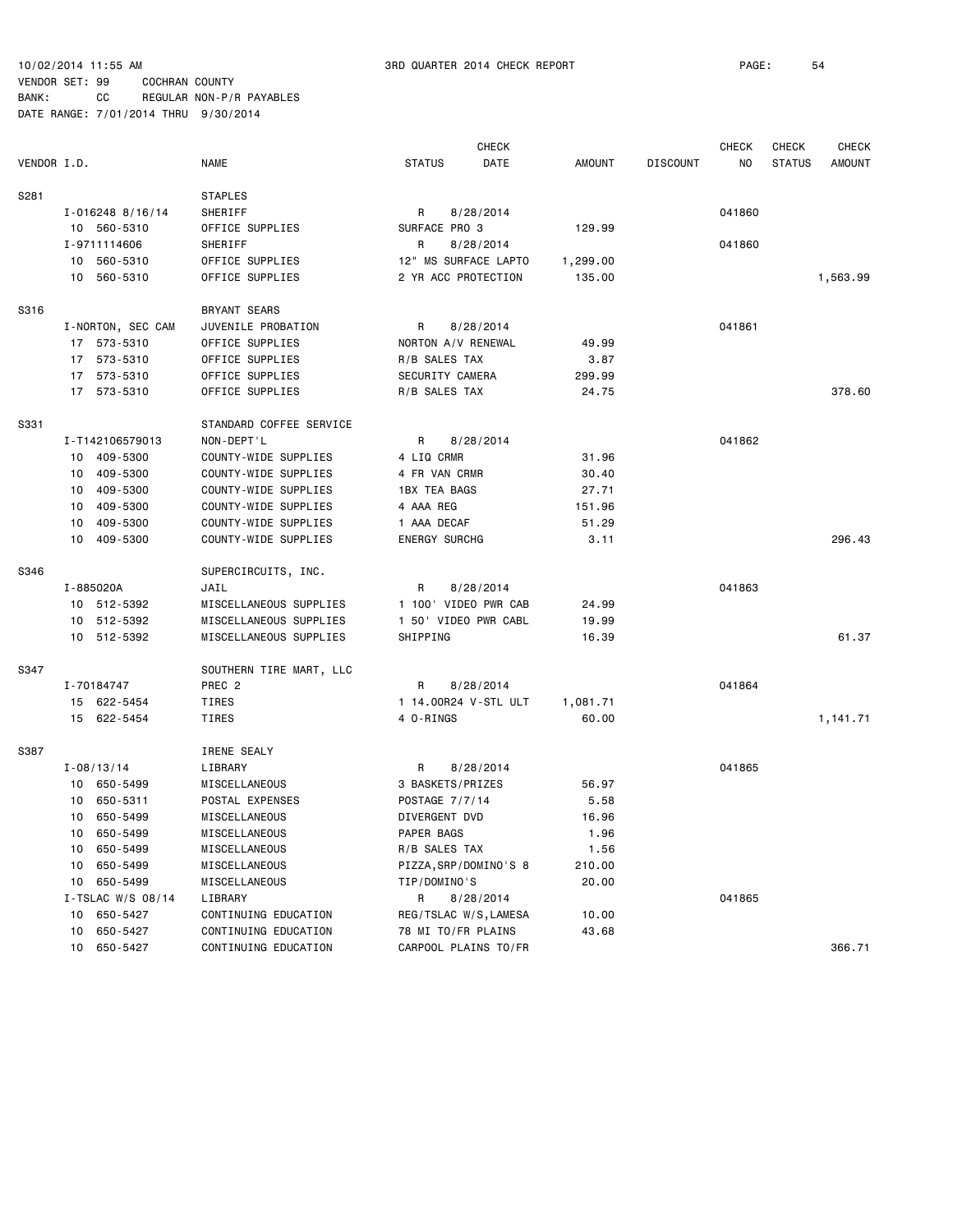10/02/2014 11:55 AM 3RD QUARTER 2014 CHECK REPORT PAGE: 55

#### VENDOR SET: 99 COCHRAN COUNTY BANK: CC REGULAR NON-P/R PAYABLES

|             |                   |                                                    |                  | <b>CHECK</b>         |           |                 | <b>CHECK</b> | <b>CHECK</b>  | <b>CHECK</b> |
|-------------|-------------------|----------------------------------------------------|------------------|----------------------|-----------|-----------------|--------------|---------------|--------------|
| VENDOR I.D. |                   | <b>NAME</b>                                        | <b>STATUS</b>    | DATE                 | AMOUNT    | <b>DISCOUNT</b> | NO           | <b>STATUS</b> | AMOUNT       |
| T009        |                   | TEXAS ASSOCIATION OF COUNTIES                      |                  |                      |           |                 |              |               |              |
|             |                   | I-CO JDG/COMM CONF14 COMMISSIONERS CT/CO JUDGE     | R                | 8/28/2014            |           |                 | 041866       |               |              |
|             | 15 610-5428       | CO. JUDGE-CONTINUING EDUCATIONANN CO JDG/COMM CONF |                  |                      | 225.00    |                 |              |               | 225.00       |
| T067        |                   | TREE LOVING CARE                                   |                  |                      |           |                 |              |               |              |
|             | I-6994 PARK       | PARK                                               | R                | 8/28/2014            |           |                 | 041867       |               |              |
|             | 10 660-5451       | REPAIR                                             | PRUNE ALL TREES  |                      | 26,000.00 |                 |              |               |              |
|             | 10 660-5451       | REPAIR                                             |                  | RMV ELMS, GRIND STUM | 1,800.00  |                 |              |               |              |
|             | 10 660-5451       | REPAIR                                             | MILEAGE          |                      | 770.00    |                 |              |               | 28,570.00    |
| T068        |                   | TEXAS COMPTROLLER OF PUBLIC AC                     |                  |                      |           |                 |              |               |              |
|             | I-2014 CO-OP DUES | COMMISSIONERS COURT                                | R                | 8/28/2014            |           |                 | 041868       |               |              |
|             | 15 610-5481       | DUES AND REGISTRATION                              |                  | 2014 CO-OP MEMBERSHI | 100.00    |                 |              |               | 100.00       |
| T081        |                   | TAC RISK MANAGEMENT POOL                           |                  |                      |           |                 |              |               |              |
|             | I-131423          | NON-DEPT'L/LE CLAIM                                | R                | 8/28/2014            |           |                 | 041869       |               |              |
|             | 10 409-5498       | CLAIMS AND JUDGEMENTS                              |                  | DEDUCTIBLE/LE-2013-5 | 3,720.04  |                 |              |               | 3,720.04     |
| T083        |                   | TYLER TECHNOLOGIES, INC                            |                  |                      |           |                 |              |               |              |
|             | I-025-103489      | NON-DEPT'L                                         | R                | 8/28/2014            |           |                 | 041870       |               |              |
|             | 10 409-5411       | MAINTENANCE CONTRACTS                              |                  | NETWORK MAINT SEP '1 | 210.00    |                 |              |               | 210.00       |
| U009        |                   | USI                                                |                  |                      |           |                 |              |               |              |
|             | I-373307400011    | SHERIFF                                            | R                | 8/28/2014            |           |                 | 041871       |               |              |
|             | 10 560-5310       | OFFICE SUPPLIES                                    |                  | 12" DESKTOP POUCH LA | 166.95    |                 |              |               |              |
|             | 10 560-5310       | OFFICE SUPPLIES                                    | SHIPPING/CT1200  |                      | 19.99     |                 |              |               | 186.94       |
| U019        |                   | UNITED SUPERMARKETS, INC                           |                  |                      |           |                 |              |               |              |
|             | I-6124002 081314  | JAIL                                               | R                | 8/28/2014            |           |                 | 041872       |               |              |
|             | 10 512-5333       | FOOD-PRISONERS                                     |                  | 12 BANQ MTLF DBL @1. | 20.28     |                 |              |               |              |
|             | 10 512-5333       | FOOD-PRISONERS                                     |                  | 12 BANQ PRK RIBLET   | 20.28     |                 |              |               |              |
|             | 10 512-5333       | FOOD-PRISONERS                                     |                  | 11 BANQ SALSBRY STK  | 18.59     |                 |              |               |              |
|             | 10 512-5333       | FOOD-PRISONERS                                     |                  | 15 BANQUET DINNER @1 | 26.85     |                 |              |               |              |
|             | 10 512-5333       | FOOD-PRISONERS                                     |                  | 10 HM ANGUS CHS BG @ | 29.90     |                 |              |               |              |
|             | 10 512-5333       | FOOD-PRISONERS                                     | 11 HM CHICKEN    |                      | 27.50     |                 |              |               |              |
|             | 10 512-5333       | FOOD-PRISONERS                                     |                  | 15 HM CHICKEN STRPS  | 37.50     |                 |              |               |              |
|             | 10 512-5333       | FOOD-PRISONERS                                     | 4 HM CHKN DINNER |                      | 10.00     |                 |              |               |              |
|             | 10 512-5333       | FOOD-PRISONERS                                     | 11 HM CHKN STEAK |                      | 27.50     |                 |              |               |              |
|             | 10 512-5333       | FOOD-PRISONERS                                     |                  | 13 HM GRLD BRBN STK  | 32.50     |                 |              |               |              |
|             | 10 512-5333       | FOOD-PRISONERS                                     |                  | 5 HM PORK RIB DIN    | 12.50     |                 |              |               |              |
|             | 10 512-5333       | FOOD-PRISONERS                                     |                  | 13 HM PUV FVR CHPPE  | 32.50     |                 |              |               |              |
|             | 512-5333<br>10    | FOOD-PRISONERS                                     |                  | 15 HM TURKEY DINNER  | 37.50     |                 |              |               |              |
|             | 512-5333<br>10    | FOOD-PRISONERS                                     | 3 HNG MAN DINNER |                      | 7.50      |                 |              |               |              |
|             | 512-5333<br>10    | FOOD-PRISONERS                                     | 9 HNG MAN DINNER |                      | 22.50     |                 |              |               |              |
|             | 512-5333<br>10    | FOOD-PRISONERS                                     | 11 HUNGARY MAN   |                      | 27.50     |                 |              |               |              |
|             | 10 512-5333       | FOOD-PRISONERS                                     |                  | 13 HUNGRY MAN @2/\$5 | 32.50     |                 |              |               |              |
|             | 10 512-5333       | FOOD-PRISONERS                                     |                  | 13 HUNGRY MAN @3.29  | 42.77     |                 |              |               |              |
|             | 10 512-5333       | FOOD-PRISONERS                                     |                  | 3 SWN HGRY MAN FRD   | 9.87      |                 |              |               |              |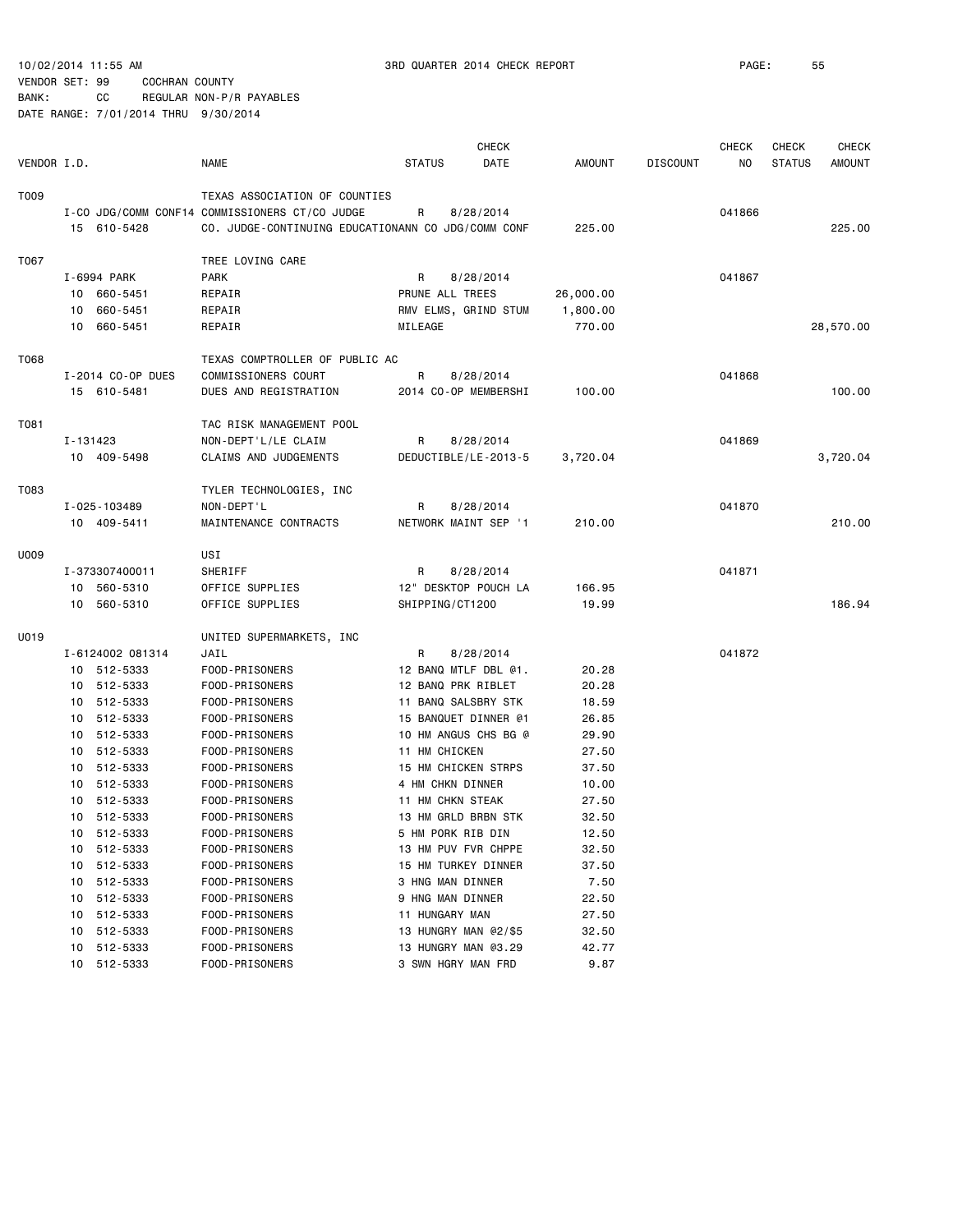|             |                                |                                |                       | <b>CHECK</b> |               |                 | CHECK  | <b>CHECK</b>  | <b>CHECK</b>  |
|-------------|--------------------------------|--------------------------------|-----------------------|--------------|---------------|-----------------|--------|---------------|---------------|
| VENDOR I.D. |                                | <b>NAME</b>                    | <b>STATUS</b>         | DATE         | <b>AMOUNT</b> | <b>DISCOUNT</b> | NO     | <b>STATUS</b> | <b>AMOUNT</b> |
| U019        |                                | UNITED SUPERMARKETS, ICONT     |                       |              |               |                 |        |               |               |
|             | I-6124002 081314               | JAIL                           | R                     | 8/28/2014    |               |                 | 041872 |               |               |
|             | 10 512-5333                    | FOOD-PRISONERS                 | 5 SWN HGRY MAN FRD    |              | 16.45         |                 |        |               |               |
|             | 10 512-5333                    | FOOD-PRISONERS                 | 9 SWN HM CHICKEN S @  |              | 22.50         |                 |        |               |               |
|             | I-MED/A TRINIDAD 826 JAIL/MEDS |                                | R                     | 8/28/2014    |               |                 | 041872 |               |               |
|             | 10 512-5391                    | MEDICAL CARE-PRISONERS         | RX MEDS/AARON TRINID  |              | 18.88         |                 |        |               | 533.87        |
| U036        |                                | UNIFIRST HOLDINGS, INC.        |                       |              |               |                 |        |               |               |
|             | I-831 2093925                  | JAIL/SHERIFF                   | R.                    | 8/28/2014    |               |                 | 041873 |               |               |
|             | 10 512-5205                    | UNIFORMS                       | UNIFORM SVC 8/11/14   |              | 17.22         |                 |        |               |               |
|             | 10 560-5205                    | UNIFORMS                       | UNIFORM SVC 8/11/14   |              | 67.10         |                 |        |               |               |
|             | 10 560-5205                    | UNIFORMS                       | DEFE CHG              |              | 3.00          |                 |        |               |               |
|             | I-831 2095241                  | SHERIFF/JAIL                   | R                     | 8/28/2014    |               |                 | 041873 |               |               |
|             | 10 512-5205                    | UNIFORMS                       | UNIFORM SVC 8/18/14   |              | 17.22         |                 |        |               |               |
|             | 10 560-5205                    | UNIFORMS                       | UNIFORM SVC 8/18/14   |              | 63.78         |                 |        |               |               |
|             | 10 560-5205                    | UNIFORMS                       | DEFE CHG              |              | 3.00          |                 |        |               |               |
|             | I-831 2096514                  | SHERIFF/JAIL                   | R.                    | 8/28/2014    |               |                 | 041873 |               |               |
|             | 10 512-5205                    | UNIFORMS                       | UNIFORM SVC 8/25/14   |              | 17.22         |                 |        |               |               |
|             | 560-5205<br>10                 | UNIFORMS                       | UNIFORM SVC 8/25/14   |              | 71.17         |                 |        |               |               |
|             | 10 560-5205                    | UNIFORMS                       | DEFE CHG              |              | 3.00          |                 |        |               | 262.71        |
| WOO7        |                                | WEST, A THOMSON REUTERS BUSINE |                       |              |               |                 |        |               |               |
|             | I-830135132                    | ATTORNEY/LAW LIBRARY           | R                     | 8/28/2014    |               |                 | 041874 |               |               |
|             | 10 475-5590                    | LAW LIBRARY MTRLS/UPDATES      | TX VERN STAT '14 PP/  |              | 34.00         |                 |        |               |               |
|             | 10 475-5590                    | LAW LIBRARY MTRLS/UPDATES      | TX VERN STAT '14 PP/  |              | 34.00         |                 |        |               |               |
|             | 10 475-5590                    | LAW LIBRARY MTRLS/UPDATES      | CIV PR & REM '14 PP/  |              | 272.00        |                 |        |               |               |
|             | 475-5590<br>10                 | LAW LIBRARY MTRLS/UPDATES      | EDUC '14PP/V1 - 4 (8  |              | 272.00        |                 |        |               |               |
|             | 10 475-5590                    | LAW LIBRARY MTRLS/UPDATES      | ELECTION '14 PP/V1-2  |              | 102.00        |                 |        |               |               |
|             | 475-5590<br>10                 | LAW LIBRARY MTRLS/UPDATES      | FAMILY '14 PP/V1 - V  |              | 374.00        |                 |        |               |               |
|             | 10 475-5590                    | LAW LIBRARY MTRLS/UPDATES      | $FINANCE '14 PP/V1 -$ |              | 170.00        |                 |        |               |               |
|             | 475-5590<br>10                 | LAW LIBRARY MTRLS/UPDATES      | GOVT '14 PP/V1 - V12  |              | 714.00        |                 |        |               |               |
|             | 475-5590<br>10                 | LAW LIBRARY MTRLS/UPDATES      | HEALTH '14 PP/V1 - V  |              | 340.00        |                 |        |               |               |
|             | 475-5590<br>10                 | LAW LIBRARY MTRLS/UPDATES      | HR V1 - V3            |              | 102.00        |                 |        |               |               |
|             | 10 475-5590                    | LAW LIBRARY MTRLS/UPDATES      | LABOR '14PP/V1 - V3   |              | 102.00        |                 |        |               |               |
|             | 475-5590<br>10                 | LAW LIBRARY MTRLS/UPDATES      | LOC GOVT '14 PP/V1 -  |              | 272.00        |                 |        |               |               |
|             | 475-5590<br>10                 | LAW LIBRARY MTRLS/UPDATES      | NAT RES '14 PP/V1 -   |              | 136.00        |                 |        |               |               |
|             | 475-5590<br>10                 | LAW LIBRARY MTRLS/UPDATES      | OCCUPATIONS '14 / V1  |              | 340.00        |                 |        |               |               |
|             | 10 475-5590                    | LAW LIBRARY MTRLS/UPDATES      | PARKS '14 PP/V1 - V2  |              | 68.00         |                 |        |               |               |
|             | 475-5590<br>10                 | LAW LIBRARY MTRLS/UPDATES      | PENAL '14 PP/V1 - V6  |              | 204.00        |                 |        |               |               |
|             | 10 475-5590                    | LAW LIBRARY MTRLS/UPDATES      | TAX CODE '14 PP/V1 -  |              | 170.00        |                 |        |               |               |
|             | 10 475-5590                    | LAW LIBRARY MTRLS/UPDATES      | TRANS CODE '14 PP/V1  |              | 340.00        |                 |        |               |               |
|             | 10 475-5590                    | LAW LIBRARY MTRLS/UPDATES      | UTILITIES '14 PP/V1,  |              | 68.00         |                 |        |               |               |
|             | 10 475-5590                    | LAW LIBRARY MTRLS/UPDATES      | STAT CONST '14 PP/V1  |              | 272.00        |                 |        |               |               |
|             | 10 475-5590                    | LAW LIBRARY MTRLS/UPDATES      | STAT CRIM '14 PP/V1   |              | 578.00        |                 |        |               |               |
|             | I-830150213                    | AUDITOR                        | R                     | 8/28/2014    |               |                 | 041874 |               |               |
|             | 10 495-5310                    | OFFICE SUPPLIES                | TX VERN STAT LOC GOV  |              | 34.00         |                 |        |               |               |
|             | 495-5310<br>10                 | OFFICE SUPPLIES                | LOC GOV '14 PP V1A    |              | 34.00         |                 |        |               |               |
|             | 10 495-5310                    | OFFICE SUPPLIES                | LOC GOV '14 PP V1B    |              | 34.00         |                 |        |               |               |
|             |                                |                                |                       |              |               |                 |        |               |               |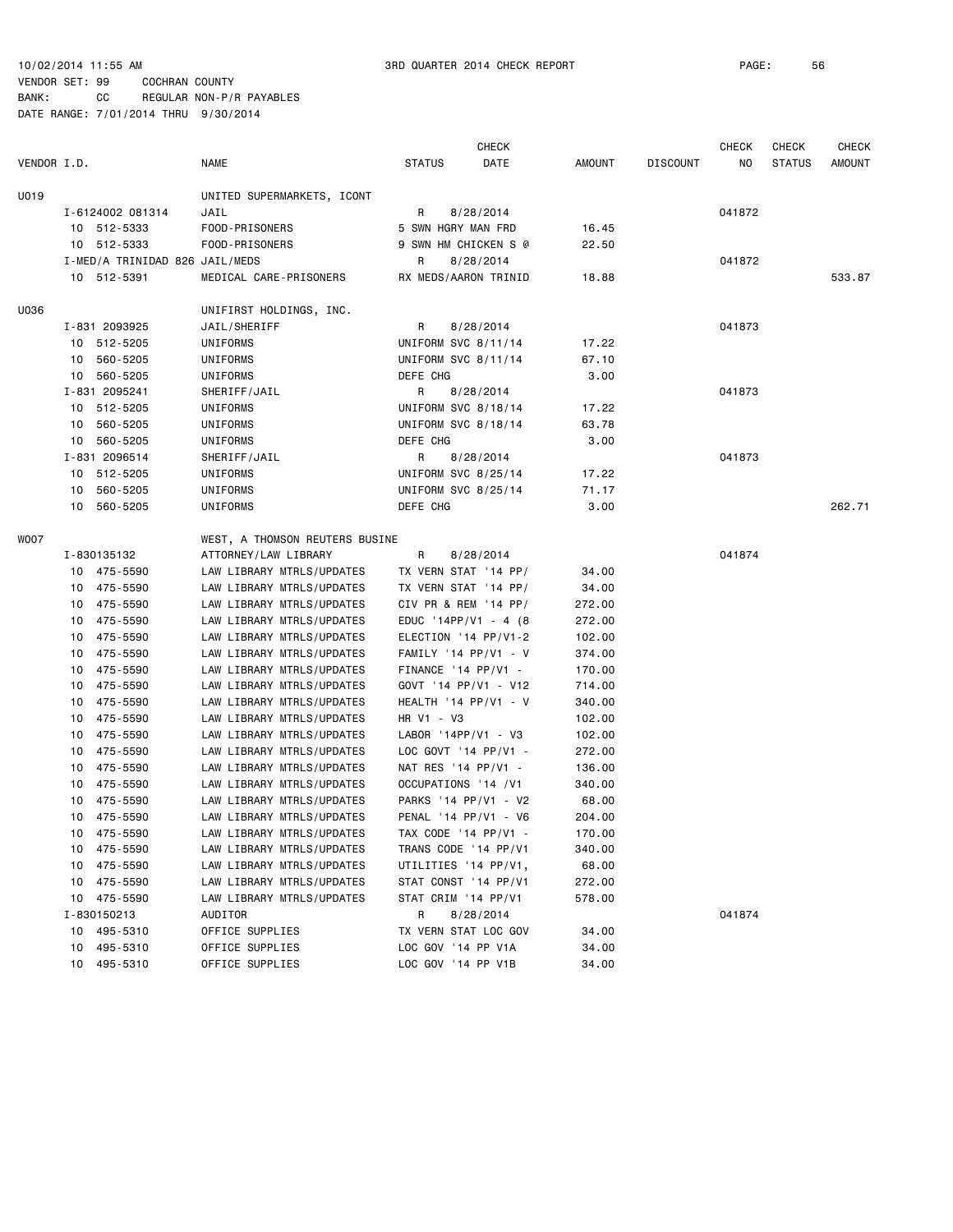|             |            |                                |                              |                | <b>CHECK</b>          |               |                 | <b>CHECK</b> | <b>CHECK</b>  | <b>CHECK</b>  |
|-------------|------------|--------------------------------|------------------------------|----------------|-----------------------|---------------|-----------------|--------------|---------------|---------------|
| VENDOR I.D. |            |                                | <b>NAME</b>                  | <b>STATUS</b>  | <b>DATE</b>           | <b>AMOUNT</b> | <b>DISCOUNT</b> | NO.          | <b>STATUS</b> | <b>AMOUNT</b> |
| <b>WOO7</b> |            |                                | WEST, A THOMSON REUTERCONT   |                |                       |               |                 |              |               |               |
|             |            | I-830150213                    | <b>AUDITOR</b>               | R              | 8/28/2014             |               |                 | 041874       |               |               |
|             |            | 10 495-5310                    | OFFICE SUPPLIES              |                | LOC GOV '14 PP V2     | 34.00         |                 |              |               |               |
|             |            | 10 495-5310                    | OFFICE SUPPLIES              |                | LOC GOV '14 PP V3     | 34.00         |                 |              |               |               |
|             |            | 10 495-5310                    | OFFICE SUPPLIES              |                | LOC GOV '14 PP V4     | 34.00         |                 |              |               |               |
|             |            | 10 495-5310                    | OFFICE SUPPLIES              |                | LOC GOV '14 PP V5     | 34.00         |                 |              |               |               |
|             |            | 10 495-5310                    | OFFICE SUPPLIES              |                | LOC GOV '14 PP V6     | 34.00         |                 |              |               | 5,236.00      |
| <b>WO10</b> |            |                                | WEST TEXAS GAS INC           |                |                       |               |                 |              |               |               |
|             |            | I-004036001501 09/14 PARK/SHOP |                              | R              | 8/28/2014             |               |                 | 041875       |               |               |
|             |            | 10 660-5440                    | UTILITIES & IRRIGATION       |                | GAS SVC 7/1-8/4/14    | 10.00         |                 |              |               |               |
|             |            | I-004049022001 09/14 PREC 3    |                              | R              | 8/28/2014             |               |                 | 041875       |               |               |
|             |            | 15 623-5440                    | UTILITIES                    |                | 1 MCF $7/3 - 8/5/14$  | 19.59         |                 |              |               | 29.59         |
| <b>W055</b> |            |                                | WINDSTREAM COMMUNICATIONS SW |                |                       |               |                 |              |               |               |
|             |            | I-266-5181 SEP14               | ELECTIONS                    | R              | 8/28/2014             |               |                 | 041876       |               |               |
|             |            | 10 490-5420                    | TELECOMMUNICATIONS           |                | BASIC LOCAL SVC       | 48.55         |                 |              |               |               |
|             |            | 10 490-5420                    | TELECOMMUNICATIONS           | OPTIONAL SVC   |                       | 3.00          |                 |              |               |               |
|             |            | 10 490-5420                    | TELECOMMUNICATIONS           |                | LONG DISTANCE SVC     | 6.03          |                 |              |               | 57.58         |
| W058        |            |                                | <b>BRIAN S WALSH</b>         |                |                       |               |                 |              |               |               |
|             |            | I-1480/GARZA                   | DISTRICT COURT               | R              | 8/28/2014             |               |                 | 041877       |               |               |
|             |            | 10 435-5400                    | ATTORNEY AD LITEM            |                | PLEA HRNG(F) ALEX GA  | 350.00        |                 |              |               | 350.00        |
| W062        |            |                                | WAL-MART COMMUNITY           |                |                       |               |                 |              |               |               |
|             |            | I-13467 081314                 | JAIL                         | R              | 8/28/2014             |               |                 | 041878       |               |               |
|             |            | 10 512-5392                    | MISCELLANEOUS SUPPLIES       |                | 69 FROZEN MEALS @ \$2 | 172.50        |                 |              |               |               |
|             |            | I-547 080114                   | JAIL                         | R              | 8/28/2014             |               |                 | 041878       |               |               |
|             |            | 10 512-5333                    | FOOD-PRISONERS               | APL GLD DEL 3# |                       | 7.54          |                 |              |               |               |
|             |            | 10 512-5333                    | FOOD-PRISONERS               | ORNG VAL 4#    |                       | 9.76          |                 |              |               |               |
|             |            | 10 512-5392                    | MISCELLANEOUS SUPPLIES       |                | ONN 4DEV REMOTE       | 9.88          |                 |              |               | 199.68        |
| <b>WO97</b> |            |                                | WILDRED L. MATHENY dba       |                |                       |               |                 |              |               |               |
|             | $I - 0858$ |                                | CRTHSE/ACT BLDG/LIBRARY      | R              | 8/28/2014             |               |                 | 041879       |               |               |
|             |            | 10 510-5332                    | CUSTODIAL SUPPLIES           | SPRAY BUGS     |                       | 70.00         |                 |              |               |               |
|             |            | 10 662-5332                    | CUSTODIAL SUPPLIES           | SPRAY BUGS     |                       | 45.00         |                 |              |               |               |
|             |            | 10 650-5332                    | CUSTODIAL SUPPLIES           | SPRAY BUGS     |                       | 35.00         |                 |              |               | 150.00        |
| W115        |            |                                | RAYMOND D WEBER, SHERIFF     |                |                       |               |                 |              |               |               |
|             |            | $I - 08/06/14$                 | JAIL                         | R              | 8/28/2014             |               |                 | 041880       |               |               |
|             |            | 10 512-5333                    | FOOD-PRISONERS               |                | 2GL MILK/ALLSUP'S 8/  | 7.98          |                 |              |               |               |
|             |            | 10 512-5333                    | FOOD-PRISONERS               |                | 12 ALLSUP'S BREAD 8/  | 9.54          |                 |              |               |               |
|             |            | 10 512-5333                    | FOOD-PRISONERS               |                | 1GL MILK/ALLSUP'S 8/  | 3.99          |                 |              |               | 21.51         |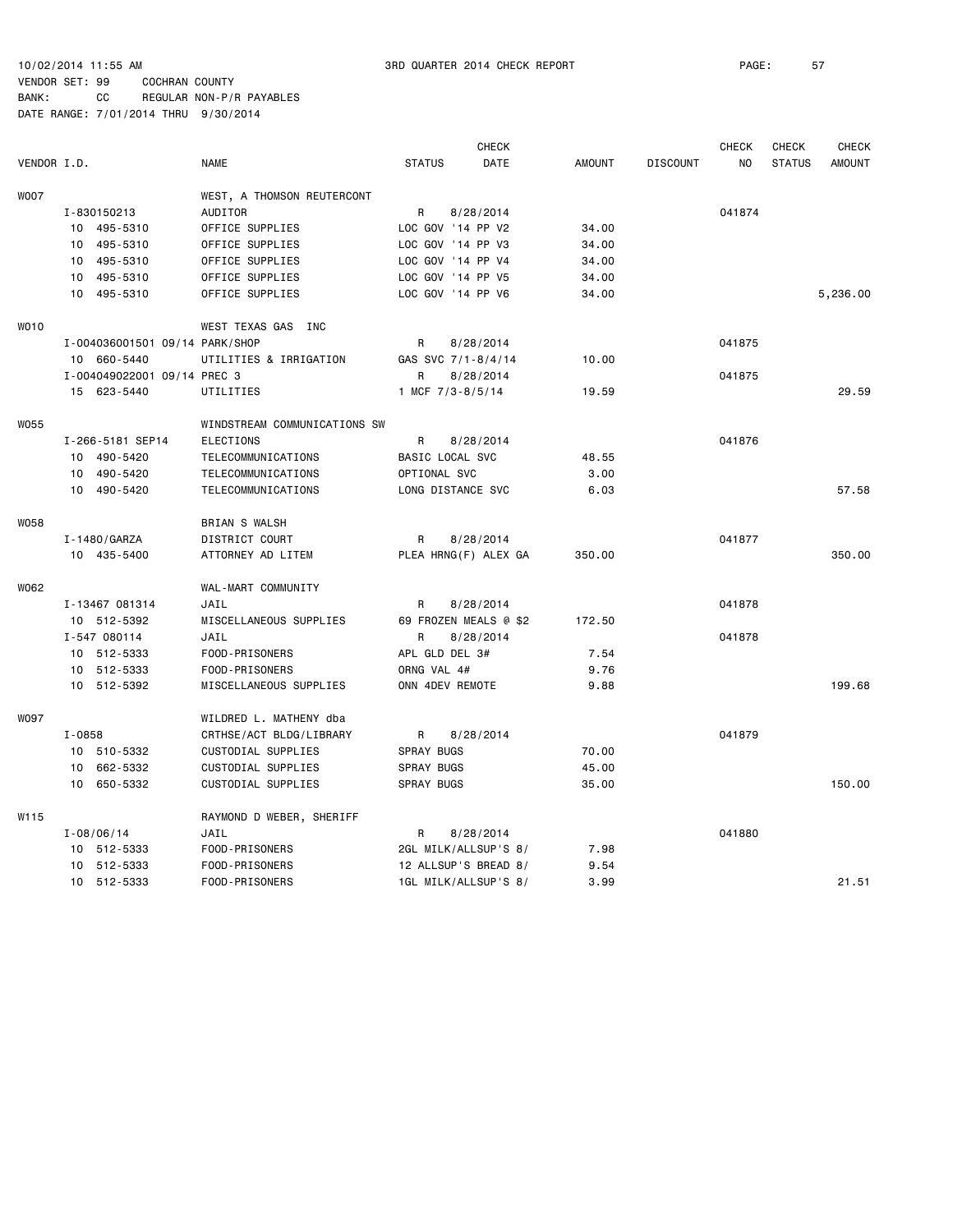|                             |                                       |                      | <b>CHECK</b> |               |                 | <b>CHECK</b> | <b>CHECK</b>  | <b>CHECK</b> |
|-----------------------------|---------------------------------------|----------------------|--------------|---------------|-----------------|--------------|---------------|--------------|
| VENDOR I.D.                 | <b>NAME</b>                           | <b>STATUS</b>        | DATE         | <b>AMOUNT</b> | <b>DISCOUNT</b> | NO           | <b>STATUS</b> | AMOUNT       |
| W115                        | RAYMOND D WEBER, SHERIFF              |                      |              |               |                 |              |               |              |
| $I - R/B$ 8/19/14           | SHERIFF                               | R                    | 8/28/2014    |               |                 | 041881       |               |              |
| 10 560-5310                 | OFFICE SUPPLIES                       | LEATHER CASE/MS SURF |              | 36.95         |                 |              |               |              |
| 10 560-5334                 | OTHER SUPPLIES                        | ACCESS TOOL KIT/TOOL |              | 110.99        |                 |              |               | 147.94       |
| W164                        | WARREN CAT                            |                      |              |               |                 |              |               |              |
| I-PS020279315               | PREC 3                                | R                    | 8/28/2014    |               |                 | 041882       |               |              |
| 15 623-5451                 | REPAIRS                               | AMBER LAMP #284-3757 |              | 163.70        |                 |              |               |              |
| 15 623-5451                 | REPAIRS                               | FREIGHT              |              | 16.50         |                 |              |               | 180.20       |
| W217                        | <b>WTC</b>                            |                      |              |               |                 |              |               |              |
| I-12303                     | PREC 2/PREC 4/CRTHSE                  | R                    | 8/28/2014    |               |                 | 041883       |               |              |
| 15 622-5451                 | REPAIRS                               | PART--ARTHUR ST ENG' |              | 60.11         |                 |              |               |              |
| 15 624-5451                 | REPAIRS                               | PART--SW 8TH ST ENG' |              | 105.23        |                 |              |               |              |
| 10 510-5451                 | REPAIR                                | PART--CRTHSE PARKING |              | 70.91         |                 |              |               | 236.25       |
| X001                        | <b>XCEL ENERGY</b>                    |                      |              |               |                 |              |               |              |
|                             | I-54-1324315-7 09/14 ALMOST ALL DEPTS | R                    | 8/28/2014    |               |                 | 041884       |               |              |
| 30 518-5440                 | UTILITIES                             | 300210167 RUNWAY LIG |              | 50.63         |                 |              |               |              |
| 510-5440<br>10              | UTILITIES                             | 300240736 COURTHOUSE |              | 2,018.89      |                 |              |               |              |
| 660-5440<br>10              | UTILITIES & IRRIGATION                | 300265059 SOFTBALL P |              | 11.60         |                 |              |               |              |
| 580-5440<br>10              | UTILITIES [TOWER]                     | 300282806 TOWER      |              | 102.67        |                 |              |               |              |
| 621-5440<br>15              | UTILITIES                             | 300294119 PREC 1 SHO |              | 77.33         |                 |              |               |              |
| 650-5440<br>10              | UTILITIES                             | 300338546 LIBRARY    |              | 346.61        |                 |              |               |              |
| 652-5440<br>10              | UTILITIES                             | 300342232 MUSEUM     |              | 54.62         |                 |              |               |              |
| 662-5440<br>10              | UTILITIES                             | 300390484 ACTIVITY B |              | 766.02        |                 |              |               |              |
| 660-5440<br>10              | UTILITIES & IRRIGATION                | 300410370 PARK       |              | 379.78        |                 |              |               |              |
| 660-5440<br>10              | UTILITIES & IRRIGATION                | 300457515 PARK/SHOP  |              | 26.98         |                 |              |               |              |
| 516-5440<br>10              | UTILITIES                             | 300555198 CEMETERY   |              | 203.69        |                 |              |               |              |
| 409-5440<br>10              | UTILITIES                             | 300577364 102 N MAIN |              | 11.95         |                 |              |               |              |
| 660-5440<br>10              | UTILITIES & IRRIGATION                | 300587052 SHOWBARN   |              | 107.21        |                 |              |               |              |
| 10<br>660-5440              | UTILITIES & IRRIGATION                | 300587753 RODEO GROU |              | 222.24        |                 |              |               |              |
| 409-5440<br>10              | UTILITIES                             | 300588989 ANNEX      |              | 90.33         |                 |              |               |              |
| 516-5440<br>10              | UTILITIES                             | 300603417 CEMETERY   |              | 179.80        |                 |              |               |              |
| 10 516-5440                 | UTILITIES                             | 300637038 CEMETERY S |              | 309.39        |                 |              |               | 4,959.74     |
| X001                        | <b>XCEL ENERGY</b>                    |                      |              |               |                 |              |               |              |
| I-54-1829977-7 08/14 PREC 2 |                                       | R                    | 8/28/2014    |               |                 | 041885       |               |              |
| 15 622-5440                 | UTILITIES                             | 6 KWH 7/12-8/12/14   |              | 12.49         |                 |              |               |              |
| 15 622-5440                 | UTILITIES                             | AREA LIGHT, 68 KWH   |              | 16.62         |                 |              |               | 29.11        |
| A109                        | ALBUS FARM EQUIPMENT                  |                      |              |               |                 |              |               |              |
| I-43957                     | CEMETERY                              | R.                   | 9/08/2014    |               |                 | 041886       |               |              |
| 10 516-5451                 | REPAIR                                | 3 HOOKS              |              | 15.75         |                 |              |               |              |
| 10 516-5451                 | REPAIR                                | WELDING              |              | 20.00         |                 |              |               |              |
| I-43970                     | CEMETERY                              | R                    | 9/08/2014    |               |                 | 041886       |               |              |
| 10 516-5451                 | REPAIR                                | 9IN 3/4 PIPE         |              | 3.15          |                 |              |               |              |
| 10 516-5451                 | REPAIR                                | BOLTS, FLATS, LOCKS  |              | 0.71          |                 |              |               |              |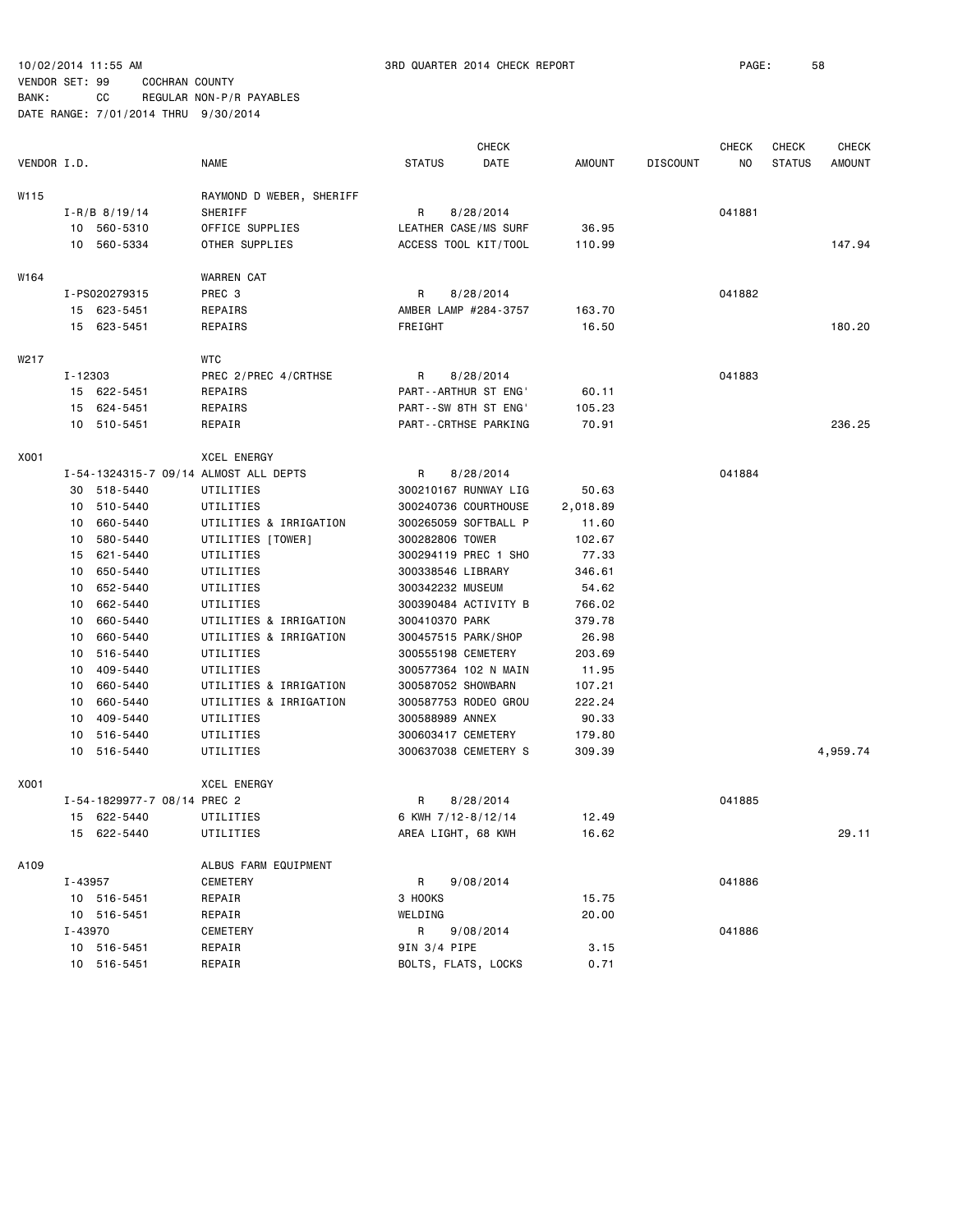10/02/2014 11:55 AM 3RD QUARTER 2014 CHECK REPORT PAGE: 59

## VENDOR SET: 99 COCHRAN COUNTY BANK: CC REGULAR NON-P/R PAYABLES

|                  |                   |                              |                      | <b>CHECK</b>          |               |                 | <b>CHECK</b> | <b>CHECK</b>  | <b>CHECK</b>  |
|------------------|-------------------|------------------------------|----------------------|-----------------------|---------------|-----------------|--------------|---------------|---------------|
| VENDOR I.D.      | <b>NAME</b>       |                              | <b>STATUS</b>        | DATE                  | <b>AMOUNT</b> | <b>DISCOUNT</b> | NO           | <b>STATUS</b> | <b>AMOUNT</b> |
| A109             |                   | ALBUS FARM EQUIPMENT CONT    |                      |                       |               |                 |              |               |               |
| I-43970          | CEMETERY          |                              | R                    | 9/08/2014             |               |                 | 041886       |               |               |
| 10 516-5451      | REPAIR            |                              | RPR SPRDR, 1HR       |                       | 50.00         |                 |              |               |               |
| I-43977          | CEMETERY          |                              | R                    | 9/08/2014             |               |                 | 041886       |               |               |
| 10 516-5451      | REPAIR            |                              | HEX, FLATS, NUTS     |                       | 1.45          |                 |              |               |               |
| 10 516-5451      | REPAIR            |                              |                      | RPR SPRDR; WELD HITCH | 50.00         |                 |              |               | 141.06        |
| A165             |                   | AFFILIATED COMPUTER SERVICES |                      |                       |               |                 |              |               |               |
| I-1074694        | CO/DIST CLERK     |                              | R                    | 9/08/2014             |               |                 | 041887       |               |               |
| 10 403-5416      |                   | FILMING & INDEXING           |                      | 3 PK ARCHIVAL PAPER,  | 75.00         |                 |              |               |               |
| 10 403-5416      |                   | FILMING & INDEXING           | FREIGHT              |                       | 19.02         |                 |              |               | 94.02         |
| A249             |                   | ANTELOPE TIRE & SUPPLY, INC  |                      |                       |               |                 |              |               |               |
| $I - 1069$       | PREC <sub>2</sub> |                              | R                    | 9/08/2014             |               |                 | 041888       |               |               |
| 15 622-5454      | TIRES             |                              | SVC CALL 7/18 AFTER  |                       | 75.00         |                 |              |               |               |
| 15 622-5454      | TIRES             |                              | RPR FLAT/MAINTAINER  |                       | 60.00         |                 |              |               |               |
| 15 622-5454      | TIRES             |                              | 2.5 MI @ \$2         |                       | 5.00          |                 |              |               |               |
| 15 622-5454      | TIRES             |                              | 24" 0-RING           |                       | 25.00         |                 |              |               |               |
| $I - 1070$       | SHERIFF           |                              | R                    | 9/08/2014             |               |                 | 041888       |               |               |
| 10 560-5454      | TIRES             |                              | 2 FLATS, P/U 6/24/14 |                       | 24.00         |                 |              |               | 189.00        |
| <b>B001</b>      |                   | BAILEY CO. ELECTRIC COOP     |                      |                       |               |                 |              |               |               |
| I-314823         | PREC 4            |                              | R                    | 9/08/2014             |               |                 | 041889       |               |               |
| 15 624-5440      | UTILITIES         |                              | 430KWH 7/24-8/27/14  |                       | 64.67         |                 |              |               |               |
| 15 624-5440      | UTILITIES         |                              | AREA LIGHT           |                       | 12.95         |                 |              |               |               |
| I-314824         | PREC 3            |                              | R                    | 9/08/2014             |               |                 | 041889       |               |               |
| 15 623-5440      | UTILITIES         |                              | 90KWH 7/21-8/22/14   |                       | 25.40         |                 |              |               |               |
| 15 623-5440      | UTILITIES         |                              | 2 AREA LIGHTS        |                       | 26.30         |                 |              |               |               |
| I-314825         |                   | NON-DEPT'L/SHERIFF POSSE     | R                    | 9/08/2014             |               |                 | 041889       |               |               |
| 10 409-5440      | UTILITIES         |                              |                      | ELEC SVC 7/9-8/11/14  | 23.91         |                 |              |               | 153.23        |
| B026             |                   | BLEDSOE WATER SUPPLY CORP    |                      |                       |               |                 |              |               |               |
| $I - 3004$ 09/14 | PREC <sub>3</sub> |                              | R                    | 9/08/2014             |               |                 | 041890       |               |               |
| 15 623-5440      | UTILITIES         |                              |                      | WATER BILL DATED 9/2  | 20.10         |                 |              |               | 20.10         |
| B029             |                   | BRUCKNER'S TRUCK SALES, INC  |                      |                       |               |                 |              |               |               |
| I-349628L        | PREC 1            |                              | R                    | 9/08/2014             |               |                 | 041891       |               |               |
| 15 621-5451      | REPAIRS           |                              | <b>DIPSTICK</b>      |                       | 6.49          |                 |              |               | 6.49          |
| B102             |                   | BEAR GRAPHICS INC.           |                      |                       |               |                 |              |               |               |
| I-0694318        | CO/DIST CLERK     |                              | R                    | 9/08/2014             |               |                 | 041892       |               |               |
| 10 403-5310      | OFFICE SUPPLIES   |                              | DIST CT CIV MINUTES  |                       | 139.90        |                 |              |               |               |
| 10 403-5310      | OFFICE SUPPLIES   |                              | FREIGHT              |                       | 17.03         |                 |              |               |               |
| I-0694376        | CO/DIST CLERK     |                              | R                    | 9/08/2014             |               |                 | 041892       |               |               |
| 10 403-5310      | OFFICE SUPPLIES   |                              |                      | 50 VINYL DOC JACKET,  | 144.50        |                 |              |               |               |
| 10 403-5310      | OFFICE SUPPLIES   |                              | FREIGHT              |                       | 13.76         |                 |              |               | 315.19        |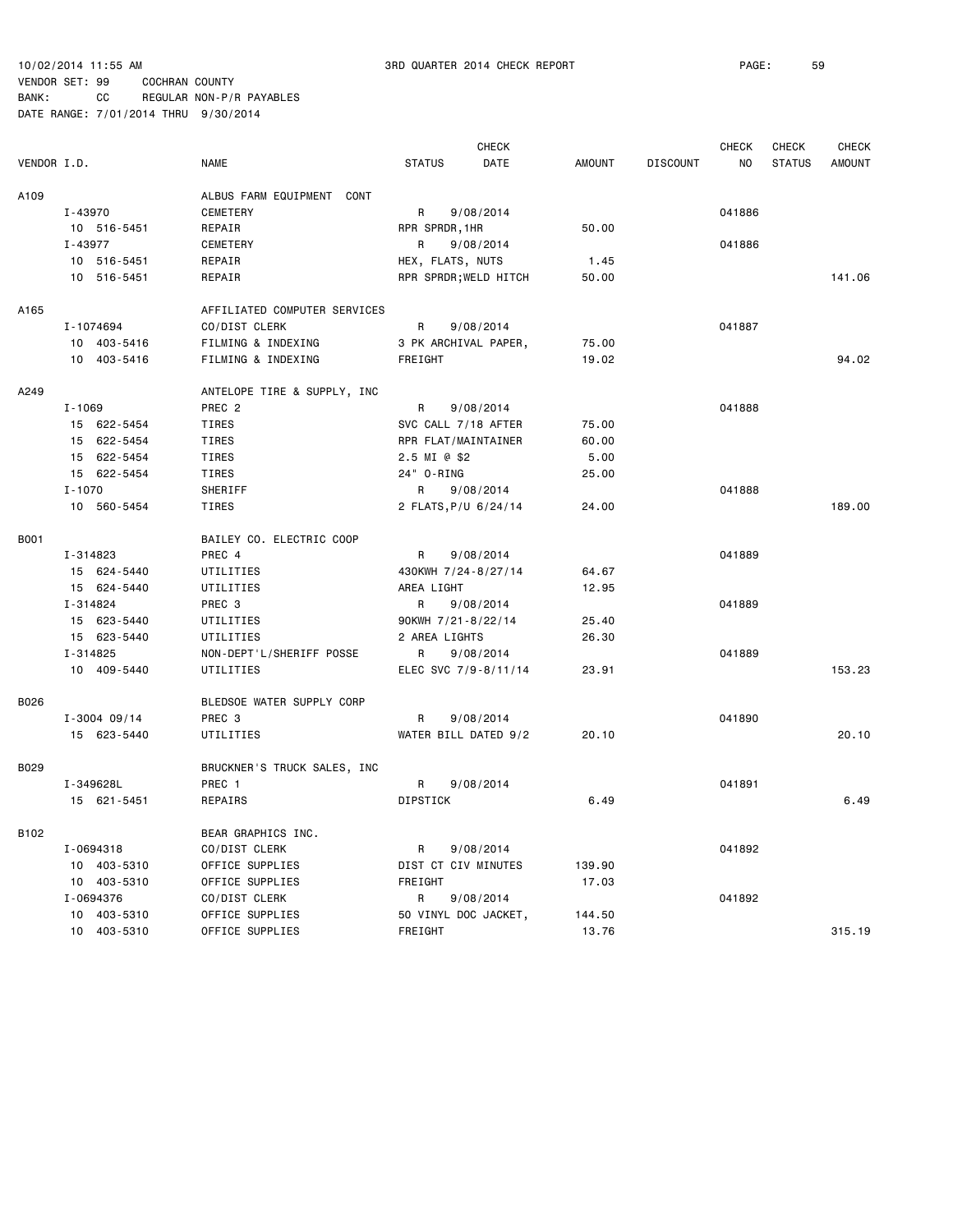|             |                                                    |                |                                 |                         | <b>CHECK</b>          |        |                 | CHECK  | <b>CHECK</b>  | <b>CHECK</b> |
|-------------|----------------------------------------------------|----------------|---------------------------------|-------------------------|-----------------------|--------|-----------------|--------|---------------|--------------|
| VENDOR I.D. |                                                    |                | <b>NAME</b>                     | <b>STATUS</b>           | DATE                  | AMOUNT | <b>DISCOUNT</b> | NO     | <b>STATUS</b> | AMOUNT       |
| B119        |                                                    |                | CHERYL BUTLER                   |                         |                       |        |                 |        |               |              |
|             |                                                    | $I - 08/29/14$ | <b>ELECTIONS</b>                | R                       | 9/08/2014             |        |                 | 041893 |               |              |
|             |                                                    | 10 490-5427    | CONTINUING EDUCATION            |                         | TEAM SEMINAR, CANYON; | 150.42 |                 |        |               | 150.42       |
| C007        |                                                    |                | CITY OF MORTON                  |                         |                       |        |                 |        |               |              |
|             | I-082914                                           |                | LIB/MUS/ACT BLDG/CRT, ANX/PREC1 | R                       | 9/08/2014             |        |                 | 041894 |               |              |
|             |                                                    | 10 650-5440    | UTILITIES                       | LIBRARY GAS             |                       | 19.00  |                 |        |               |              |
|             | 10                                                 | 650-5440       | UTILITIES                       | LIBRARY WATER           |                       | 28.00  |                 |        |               |              |
|             | 10                                                 | 650-5440       | UTILITIES                       | LIBRARY GARBAGE         |                       | 46.50  |                 |        |               |              |
|             | 10                                                 | 650-5440       | UTILITIES                       | LIBRARY SEWER           |                       | 17.00  |                 |        |               |              |
|             | 10                                                 | 652-5440       | UTILITIES                       | <b>MUSEUM GAS</b>       |                       | 19.00  |                 |        |               |              |
|             | 10                                                 | 652-5440       | UTILITIES                       | MUSEUM WATER            |                       | 28.00  |                 |        |               |              |
|             | 10                                                 | 652-5440       | UTILITIES                       | MUSEUM GARBAGE          |                       | 23.00  |                 |        |               |              |
|             | 10                                                 | 652-5440       | UTILITIES                       | <b>MUSEUM SEWER</b>     |                       | 15.00  |                 |        |               |              |
|             | 10                                                 | 662-5440       | UTILITIES                       | ACTIVITY BLDG GAS       |                       | 34.38  |                 |        |               |              |
|             | 10                                                 | 662-5440       | UTILITIES                       | ACT. BLDG WATER         |                       | 28.00  |                 |        |               |              |
|             | 10                                                 | 662-5440       | UTILITIES                       | ACT. BLDG GARBAGE       |                       | 72.00  |                 |        |               |              |
|             | 10                                                 | 662-5440       | UTILITIES                       | ACT. BLDG SEWER         |                       | 45.00  |                 |        |               |              |
|             | 10                                                 | 510-5440       | UTILITIES                       | COURTHOUSE GAS          |                       | 34.38  |                 |        |               |              |
|             | 10                                                 | 510-5440       | UTILITIES                       | <b>COURTHOUSE WATER</b> |                       | 809.00 |                 |        |               |              |
|             | 10                                                 | 510-5440       | UTILITIES                       | CRTHSE GARBAGE          |                       | 304.50 |                 |        |               |              |
|             | 510-5440<br>10<br>510-5440<br>10<br>510-5440<br>10 | UTILITIES      | <b>COURTHOUSE SEWER</b>         |                         | 51.00                 |        |                 |        |               |              |
|             |                                                    | UTILITIES      | ANNEX GAS                       |                         |                       |        |                 |        |               |              |
|             |                                                    | UTILITIES      | ANNEX WATER                     |                         | 43.00                 |        |                 |        |               |              |
|             | 10                                                 | 510-5440       | UTILITIES                       | ANNEX GARBAGE           |                       | 34.00  |                 |        |               |              |
|             | 10                                                 | 510-5440       | UTILITIES                       | ANNEX SEWER             |                       | 17.00  |                 |        |               |              |
|             | 15                                                 | 621-5440       | UTILITIES                       | PREC 1 GAS              |                       | 19.00  |                 |        |               |              |
|             | 15                                                 | 621-5440       | UTILITIES                       | PREC 1 WATER            |                       | 28.00  |                 |        |               |              |
|             |                                                    | 15 621-5440    | UTILITIES                       | PREC 1 GARBAGE          |                       | 46.50  |                 |        |               | 1,761.26     |
| C035        |                                                    |                | COX AUTO SUPPLY CO              |                         |                       |        |                 |        |               |              |
|             | I-277639                                           |                | COURTHOUSE                      | R                       | 9/08/2014             |        |                 | 041895 |               |              |
|             |                                                    | 10 510-5332    | CUSTODIAL SUPPLIES              | GORILLA GLUE            |                       | 4.49   |                 |        |               |              |
|             | I-277734                                           |                | PREC 4                          | R                       | 9/08/2014             |        |                 | 041895 |               |              |
|             |                                                    | 15 624-5356    | ROAD MATERIALS & SUPPLIES       | 2 BUG WASH              |                       | 6.98   |                 |        |               |              |
|             | 15                                                 | 624-5356       | ROAD MATERIALS & SUPPLIES       | <b>FAST TACK</b>        |                       | 10.39  |                 |        |               |              |
|             |                                                    | 15 624-5451    | REPAIRS                         | 2 3/8x1 BOLTS           |                       | 0.58   |                 |        |               |              |
|             | 15                                                 | 624-5451       | REPAIRS                         | 2 5/16x2 BOLTS          |                       | 0.36   |                 |        |               |              |
|             | 15                                                 | 624-5451       | REPAIRS                         | 2 3/8 HEX NUTS          |                       | 0.14   |                 |        |               |              |
|             | 15                                                 | 624-5451       | REPAIRS                         | 2 5/16 HEX NUTS         |                       | 0.10   |                 |        |               |              |
|             | I-277830                                           |                | PREC 1                          | R                       | 9/08/2014             |        |                 | 041895 |               |              |
|             |                                                    | 15 621-5451    | REPAIRS                         | BATTERY W/EXCH          |                       | 79.99  |                 |        |               |              |
|             |                                                    | 15 621-5451    | REPAIRS                         | <b>SBF</b>              |                       | 3.00   |                 |        |               |              |
|             | I-277872                                           |                | JAIL                            | R                       | 9/08/2014             |        |                 | 041895 |               |              |
|             |                                                    | 10 512-5451    | REPAIR                          | TRX BIT SET             |                       | 19.75  |                 |        |               |              |
|             | I-278074                                           |                | PREC 3                          | R                       | 9/08/2014             |        |                 | 041895 |               |              |
|             |                                                    | 15 623-5356    | ROAD MATERIALS & SUPPLIES       | D-BUGS-IT               |                       | 10.49  |                 |        |               |              |
|             | I-278368                                           |                | PARK                            | R                       | 9/08/2014             |        |                 | 041895 |               |              |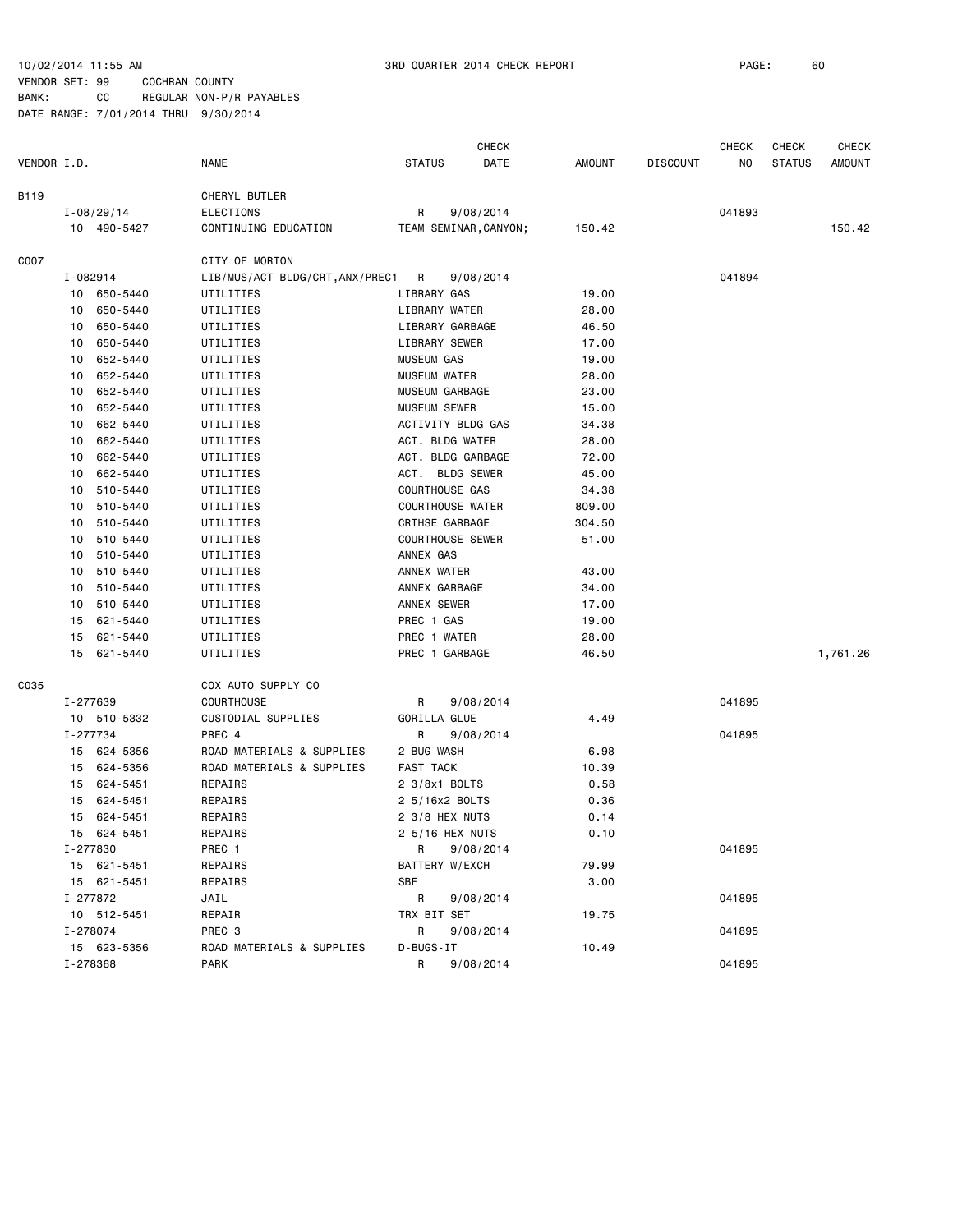|             |          |             |                             | <b>CHECK</b>         |                      |               | <b>CHECK</b>    | <b>CHECK</b> | <b>CHECK</b>  |        |
|-------------|----------|-------------|-----------------------------|----------------------|----------------------|---------------|-----------------|--------------|---------------|--------|
| VENDOR I.D. |          |             | <b>NAME</b>                 | <b>STATUS</b>        | DATE                 | <b>AMOUNT</b> | <b>DISCOUNT</b> | ΝO           | <b>STATUS</b> | AMOUNT |
| C035        |          |             | COX AUTO SUPPLY CO<br>CONT  |                      |                      |               |                 |              |               |        |
|             | I-278368 |             | <b>PARK</b>                 | R                    | 9/08/2014            |               |                 | 041895       |               |        |
|             |          | 10 660-5332 | CUSTODIAL SUPPLIES          | 4 KEYS MADE          |                      | 4.00          |                 |              |               |        |
|             | I-278669 |             | PREC <sub>2</sub>           | R                    | 9/08/2014            |               |                 | 041895       |               |        |
|             |          | 15 622-5451 | REPAIRS                     | <b>1GL FUEL CLNR</b> |                      | 31.65         |                 |              |               |        |
|             |          | 15 622-5451 | REPAIRS                     | LUCAS P/S            |                      | 10.87         |                 |              |               |        |
|             |          | 15 622-5451 | REPAIRS                     | BER SEAL/COND        |                      | 6.02          |                 |              |               |        |
|             | I-278897 |             | SHERIFF                     | R                    | 9/08/2014            |               |                 | 041895       |               |        |
|             |          | 10 560-5334 | OTHER SUPPLIES              | GLOVES/UNIT#3        |                      | 8.99          |                 |              |               |        |
|             | I-278898 |             | SHERIFF                     | R                    | 9/08/2014            |               |                 | 041895       |               |        |
|             |          | 10 560-5451 | MACHINERY-NON-OFFICE REPAIR | MIRROR GLUE/UNIT #3  |                      | 3.69          |                 |              |               |        |
|             | I-278935 |             | PREC 4                      | R                    | 9/08/2014            |               |                 | 041895       |               |        |
|             |          | 15 624-5451 | REPAIRS                     | 2 3/4" HD WASHER     |                      | 2.48          |                 |              |               |        |
|             |          | 15 624-5451 | REPAIRS                     | 2 5/8" HD WASHER     |                      | 1.36          |                 |              |               |        |
|             |          | 15 624-5451 | REPAIRS                     | $5/8"$ STOP NUT      |                      | 0.45          |                 |              |               |        |
|             |          | 15 624-5451 | REPAIRS                     | 5/8"x5 BOLT          |                      | 1.85          |                 |              |               |        |
|             | I-279055 |             | JAIL                        | R                    | 9/08/2014            |               |                 | 041895       |               |        |
|             |          | 10 512-5451 | REPAIR                      | 2 PVC TEE 3/4"       |                      | 0.98          |                 |              |               |        |
|             |          | 10 512-5451 | REPAIR                      | PURPLE PRIMER        |                      | 4.19          |                 |              |               |        |
|             | I-279301 |             | CEMETERY                    | R                    | 9/08/2014            |               |                 | 041895       |               |        |
|             |          | 10 516-5451 | REPAIR                      | 2 2-CYCLE OIL        |                      | 3.98          |                 |              |               |        |
|             |          | 10 516-5451 | REPAIR                      | 1 2-CYCLE OIL        |                      | 8.99          |                 |              |               |        |
|             | I-279442 |             | PREC <sub>2</sub>           | R                    | 9/08/2014            |               |                 | 041895       |               |        |
|             |          | 15 622-5356 | ROAD MATERIALS & SUPPLIES   | 5 BLUE SHOP TOWEL    |                      | 16.35         |                 |              |               |        |
|             |          | 15 622-5356 | ROAD MATERIALS & SUPPLIES   | TOILET PAPER         |                      | 4.18          |                 |              |               |        |
|             |          | 15 622-5356 | ROAD MATERIALS & SUPPLIES   | 2 GLASS CLNR         |                      | 6.30          |                 |              |               |        |
|             |          | 15 622-5451 | REPAIRS                     | 3 ROTELLA 3-1GL      |                      | 173.97        |                 |              |               |        |
|             | I-279467 |             | PREC 4                      | R                    | 9/08/2014            |               |                 | 041895       |               |        |
|             |          | 15 624-5451 | REPAIRS                     | 2 STARTING FL        |                      | 5.78          |                 |              |               |        |
|             |          | 15 624-5451 | REPAIRS                     | SEA FOAM             |                      | 8.59          |                 |              |               |        |
|             | I-279677 |             | ACTIVITY BLDG               | R                    | 9/08/2014            |               |                 | 041895       |               |        |
|             |          | 10 662-5332 | CUSTODIAL SUPPLIES          | <b>BLADES</b>        |                      | 9.79          |                 |              |               |        |
|             | I-279739 |             | PREC 4                      | R                    | 9/08/2014            |               |                 | 041895       |               |        |
|             |          | 15 624-5451 | REPAIRS                     | WHEEL STUD #610-236  |                      | 1.44          |                 |              |               |        |
|             |          | 15 624-5451 | REPAIRS                     | WHEEL STUD #610-159  |                      | 1.31          |                 |              |               |        |
|             |          | 15 624-5451 | REPAIRS                     | 10 5/16" FLAT WSHR   |                      | 0.50          |                 |              |               |        |
|             |          | 15 624-5451 | REPAIRS                     | 10 5/16x1-1/4 BOLT   |                      | 1.40          |                 |              |               |        |
|             |          | 15 624-5451 | REPAIRS                     | 10 5/16" HEX NUT     |                      | 1.10          |                 |              |               |        |
|             |          | 15 624-5451 | REPAIRS                     | 4 MAC7FH             |                      | 3.60          |                 |              |               |        |
|             |          | I-280073    | PREC 4                      | R 9/08/2014          |                      |               |                 | 041895       |               |        |
|             |          | 15 624-5451 | REPAIRS                     | PIPE NIPPLE          |                      | 2.39          |                 |              |               |        |
|             |          | I-280139    | PREC 3                      | R                    | 9/08/2014            |               |                 | 041895       |               |        |
|             |          | 15 623-5356 | ROAD MATERIALS & SUPPLIES   | 2 TRIMMER LINE       |                      | 12.58         |                 |              |               |        |
|             | I-280218 |             | SHERIFF                     | R                    | 9/08/2014            |               |                 | 041895       |               |        |
|             |          | 10 560-5451 | MACHINERY-NON-OFFICE REPAIR |                      | MIRROR ADHESIVE/UNIT | 3.69          |                 |              |               |        |
|             |          | I-280367    | SHERIFF                     | R                    | 9/08/2014            |               |                 | 041895       |               |        |
|             |          | 10 560-5451 | MACHINERY-NON-OFFICE REPAIR | 2 WIPER BLADES       |                      | 14.38         |                 |              |               |        |
|             | I-280368 |             | PREC 1                      | R                    | 9/08/2014            |               |                 | 041895       |               |        |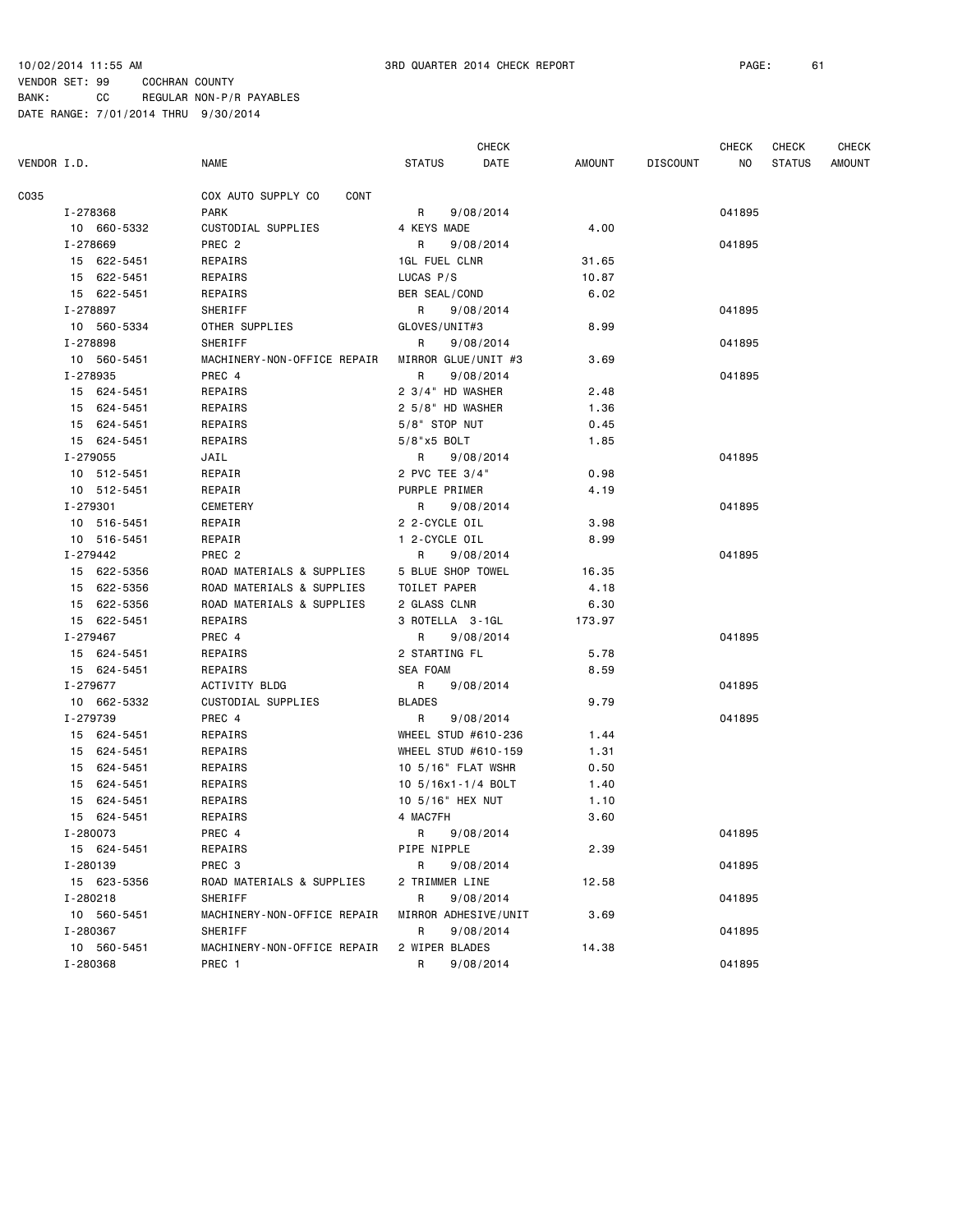|             |                    |                                              |               | <b>CHECK</b>            |               |                 | <b>CHECK</b>   | <b>CHECK</b>  | <b>CHECK</b>  |
|-------------|--------------------|----------------------------------------------|---------------|-------------------------|---------------|-----------------|----------------|---------------|---------------|
| VENDOR I.D. |                    | <b>NAME</b>                                  | <b>STATUS</b> | <b>DATE</b>             | <b>AMOUNT</b> | <b>DISCOUNT</b> | N <sub>O</sub> | <b>STATUS</b> | <b>AMOUNT</b> |
| C035        |                    | COX AUTO SUPPLY CO<br>CONT                   |               |                         |               |                 |                |               |               |
|             | I-280368           | PREC 1                                       | R             | 9/08/2014               |               |                 | 041895         |               |               |
|             | 15 621-5451        | REPAIRS                                      | <b>PLUG</b>   |                         | 2.32          |                 |                |               |               |
|             | 621-5451<br>15     | REPAIRS                                      | COUPLER       |                         | 4.94          |                 |                |               |               |
|             | 15<br>621-5451     | REPAIRS                                      | 50FT HOSE     |                         | 24.99         |                 |                |               | 525.37        |
| C057        |                    | CITY BANK AS DEPOSITORY                      |               |                         |               |                 |                |               |               |
|             | I-4TH QTR 2014     | NON-DEPT'L/APPR DIST                         | R             | 9/08/2014               |               |                 | 041897         |               |               |
|             | 10 409-5406        | APPRAISAL DISTRICT                           |               | 4TH QTR ASSESSMENT--    | 17,316.17     |                 |                |               | 17,316.17     |
| C084        |                    | CLERK, SEVENTH COURT OF APPEAL               |               |                         |               |                 |                |               |               |
|             | I-AUG 2014         | <b>STATE FEES</b>                            | R             | 9/08/2014               |               |                 | 041898         |               |               |
|             | 000-2379.002<br>90 | 7th Crt of Appeal Gov't22.2081COUNTY COURT   |               |                         | 10.00         |                 |                |               |               |
|             | 90<br>000-2379.002 | 7th Crt of Appeal Gov't22.2081DISTRICT COURT |               |                         | 10.00         |                 |                |               | 20.00         |
|             |                    |                                              |               |                         |               |                 |                |               |               |
| D016        |                    | DELL MARKETING LP                            |               |                         |               |                 |                |               |               |
|             | I-XJJ959W77        | <b>AUDITOR</b>                               | R             | 9/08/2014               |               |                 | 041899         |               |               |
|             | 10 495-5310        | OFFICE SUPPLIES                              |               | <b>WASTE TONER CRTG</b> | 24.24         |                 |                |               | 24.24         |
| D048        |                    | DATA-LINE OFFICE SYSTEMS                     |               |                         |               |                 |                |               |               |
|             | I-IN16893          | LIBRARY                                      | R             | 9/08/2014               |               |                 | 041900         |               |               |
|             | 650-5411<br>10     | MAINTENANCE CONTRACTS                        |               | COPIER MAINT 9/8-10/    | 37.50         |                 |                |               |               |
|             | 650-5411<br>10     | MAINTENANCE CONTRACTS                        |               | 1054 COLOR COPIES/MA    | 105.40        |                 |                |               | 142.90        |
| E075        |                    | <b>WEX BANK</b>                              |               |                         |               |                 |                |               |               |
|             | I-37948138         | SHERIFF                                      | R             | 9/08/2014               |               |                 | 041901         |               |               |
|             | 560-5330<br>10     | FUEL AND OIL                                 |               | 19.06GL UNL, WHTFC 8/   | 60.80         |                 |                |               |               |
|             | 560-5330<br>10     | FUEL AND OIL                                 |               | 22.154GL UNL, WHTFC 8   | 70.87         |                 |                |               |               |
|             | 560-5330<br>10     | FUEL AND OIL                                 |               | 27.04GL UNL, WHTFC 8/   | 86.50         |                 |                |               |               |
|             | 560-5330<br>10     | FUEL AND OIL                                 |               | 25.504GL UNL, WHTFC 8   | 81.59         |                 |                |               | 299.76        |
|             |                    |                                              |               |                         |               |                 |                |               |               |
| F010        |                    | FIVE-AREA TELEPHONE CO-OP                    |               |                         |               |                 |                |               |               |
|             | I-927-5510 SEP14   | PREC 4                                       | R             | 9/08/2014               |               |                 | 041902         |               |               |
|             | 624-5420<br>15     | TELECOMMUNICATIONS                           |               | <b>BASIC LOCAL SVC</b>  | 32.25         |                 |                |               |               |
|             | 15 624-5420        | TELECOMMUNICATIONS                           | <b>FEES</b>   |                         | 8.08          |                 |                |               | 40.33         |
| F073        |                    | FRONTIER VALLEY INC.                         |               |                         |               |                 |                |               |               |
|             | I-368055           | COURTHOUSE                                   | R             | 9/08/2014               |               |                 | 041903         |               |               |
|             | 10 510-5451        | REPAIR                                       |               | RPL MTR/AIR CMPRSR      | 109.00        |                 |                |               |               |
|             | 10 510-5451        | REPAIR                                       |               | 2HP 230V SINGLE PH M    | 150.00        |                 |                |               | 259.00        |
| G005        |                    |                                              |               |                         |               |                 |                |               |               |
|             |                    | <b>GENERAL FUND</b>                          |               |                         |               |                 |                |               |               |
|             | I-VEH LEASE #3/36  | JUVENILE PROBATION                           | R             | 9/08/2014               |               |                 | 041904         |               |               |
|             | 17 573-5464        | VEHICLE LEASE                                |               | VEH LEASE SEP 2014      | 833.00        |                 |                |               | 833.00        |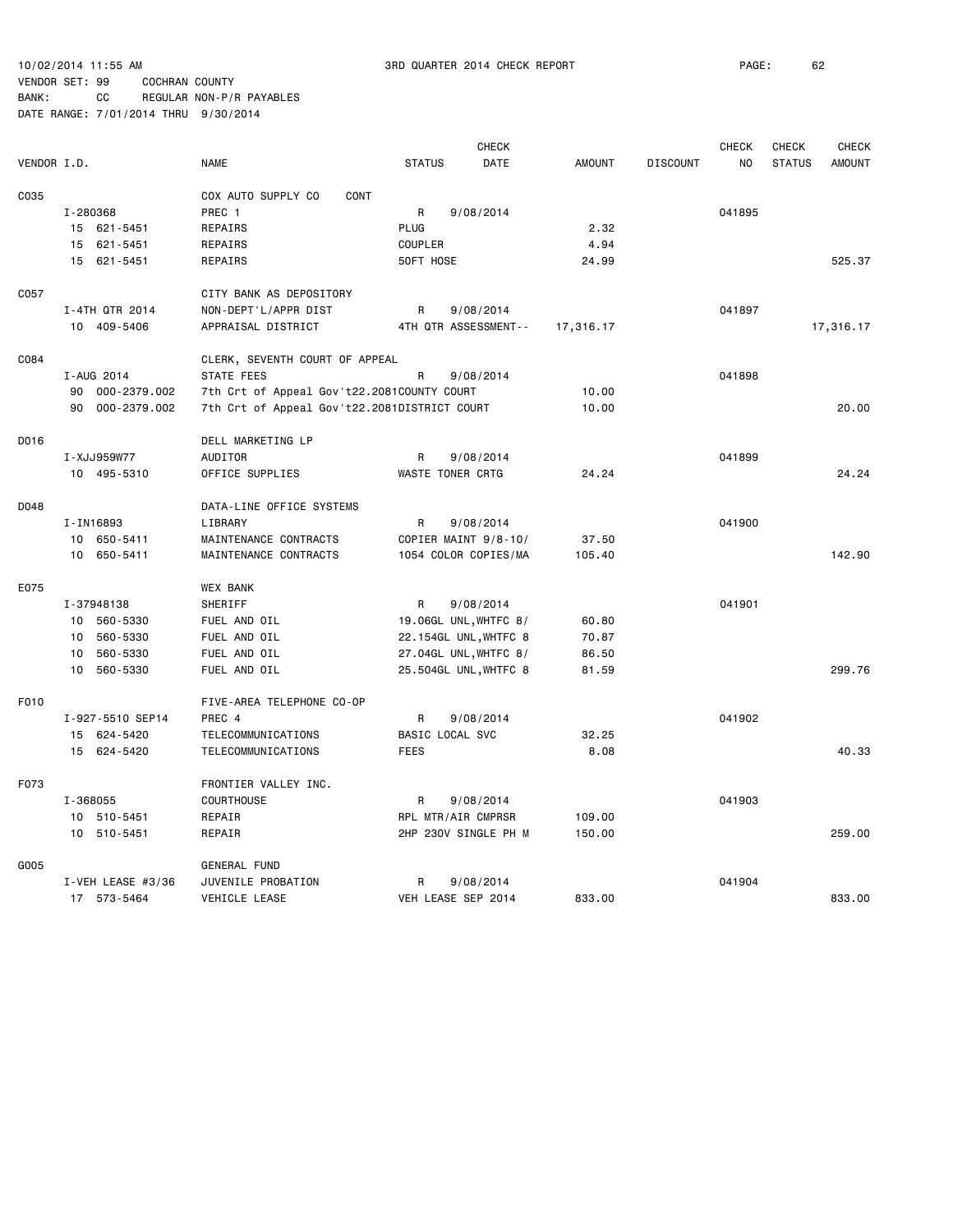|             |              |                 | <b>CHECK</b>                  |               | <b>CHECK</b>         | CHECK         | CHECK           |        |               |               |
|-------------|--------------|-----------------|-------------------------------|---------------|----------------------|---------------|-----------------|--------|---------------|---------------|
| VENDOR I.D. |              |                 | <b>NAME</b>                   | <b>STATUS</b> | DATE                 | <b>AMOUNT</b> | <b>DISCOUNT</b> | NO     | <b>STATUS</b> | <b>AMOUNT</b> |
| G031        |              |                 | GRAINGER                      |               |                      |               |                 |        |               |               |
|             |              | I-9527438379    | COURTHOUSE                    | R             | 9/08/2014            |               |                 | 041905 |               |               |
|             |              | 10 510-5451     | REPAIR                        |               | 18 STRIPING PAINT, Y | 89.28         |                 |        |               |               |
|             |              | 10 510-5451     | REPAIR                        |               | 1 STRIPING PAINT, BK | 11.76         |                 |        |               | 101.04        |
| G074        |              |                 | GRAVES, HUMPHRIES, STAHL, LTD |               |                      |               |                 |        |               |               |
|             |              | I-FEES AUG2014  | JUSTICE OF PEACE              | R             | 9/08/2014            |               |                 | 041906 |               |               |
|             |              | 10 000-2206.002 | COLLECTION AGENCY FEES        |               | COLLECTION FEES AUG  | 209.13        |                 |        |               | 209.13        |
| J082        |              |                 | JOHN DEERE FINANCIAL          |               |                      |               |                 |        |               |               |
|             | I-216927     |                 | PREC <sub>1</sub>             | R             | 9/08/2014            |               |                 | 041907 |               |               |
|             |              | 15 621-5451     | REPAIRS                       |               | FILTER ELEM #RE51629 | 68.27         |                 |        |               |               |
|             |              | 15 621-5451     | REPAIRS                       |               | FILTER ELEM #RE51630 | 36.08         |                 |        |               |               |
|             |              | 15 621-5451     | REPAIRS                       |               | FILTER ELEM #AT17522 | 82.59         |                 |        |               |               |
|             |              | 15 621-5451     | REPAIRS                       |               | FILTER ELEM #AT17522 | 53.37         |                 |        |               |               |
|             | I-216979     |                 | PREC 4                        | R             | 9/08/2014            |               |                 | 041907 |               |               |
|             |              | 15 624-5451     | REPAIRS                       | PIN #8042522  |                      | 266.56        |                 |        |               |               |
|             | I-217238     |                 | CEMETERY                      | R             | 9/08/2014            |               |                 | 041907 |               |               |
|             |              | 10 516-5451     | REPAIR                        | 2 SPOOL &     |                      | 21.10         |                 |        |               |               |
|             |              | 10 516-5451     | REPAIR                        | STRING/TRIM   |                      | 33.43         |                 |        |               |               |
|             | I-218544     |                 | <b>CEMETERY</b>               | R             | 9/08/2014            |               |                 | 041907 |               |               |
|             |              | 10 516-5451     | REPAIR                        | V-BELT        |                      | 14.18         |                 |        |               |               |
|             | $I - 219049$ |                 | PREC 4                        | R             | 9/08/2014            |               |                 | 041907 |               |               |
|             |              | 15 624-5451     | REPAIRS                       |               | SHOE #W45883 8/21/14 | 59.86         |                 |        |               |               |
|             | I-219300     |                 | PREC 4                        | R             | 9/08/2014            |               |                 | 041907 |               |               |
|             |              | 15 624-5451     | REPAIRS                       | 3 LOCK NUT    |                      | 3.99          |                 |        |               |               |
|             |              | 15 624-5451     | REPAIRS                       | 3 SCREW       |                      | 2.94          |                 |        |               |               |
|             |              | 15 624-5451     | REPAIRS                       |               | AIR FILTER #KV16429  | 38.64         |                 |        |               |               |
|             |              | 15 624-5451     | REPAIRS                       |               | AIR FILTER #AT171854 | 23.89         |                 |        |               |               |
|             | I-220038     |                 | PARK                          | R             | 9/08/2014            |               |                 | 041907 |               |               |
|             |              | 10 660-5451     | REPAIR                        |               | RPR/RPL L BLOWER MTR | 170.00        |                 |        |               |               |
|             |              | 10 660-5451     | REPAIR                        | 2 AIR FILTER  |                      | 39.12         |                 |        |               |               |
|             |              | 10 660-5451     | REPAIR                        | ENV FEES      |                      | 10.20         |                 |        |               |               |
|             | $I - 220158$ |                 | PREC 4                        | R             | 9/08/2014            |               |                 | 041907 |               |               |
|             |              | 15 624-5451     | REPAIRS                       |               | SHOE #W45883 8/27/14 | 59.86         |                 |        |               | 984.08        |
| K016        |              |                 | K BARNETT & SONS INC          |               |                      |               |                 |        |               |               |
|             | $I - 15117$  |                 | PREC 1                        | R             | 9/08/2014            |               |                 | 041908 |               |               |
|             |              | 15 621-5356     | ROAD MATERIALS & SUPPLIES     |               | 22.44TN HMCL, DEL    | 2,715.24      |                 |        |               |               |
|             | $I - 15118$  |                 | PREC 4                        | R             | 9/08/2014            |               |                 | 041908 |               |               |
|             |              | 15 624-5356     | ROAD MATERIALS & SUPPLIES     |               | 23.3TN HMCL, DEL     | 2,819.30      |                 |        |               | 5,534.54      |
| L001        |              |                 | L & B SUPPLY, INC             |               |                      |               |                 |        |               |               |
|             | $I - 88014$  |                 | CEMETERY                      | R             | 9/08/2014            |               |                 | 041909 |               |               |
|             |              | 10 516-5451     | REPAIR                        |               | 5 RAINBIRD HEADS     | 126.75        |                 |        |               | 126.75        |
|             |              |                 |                               |               |                      |               |                 |        |               |               |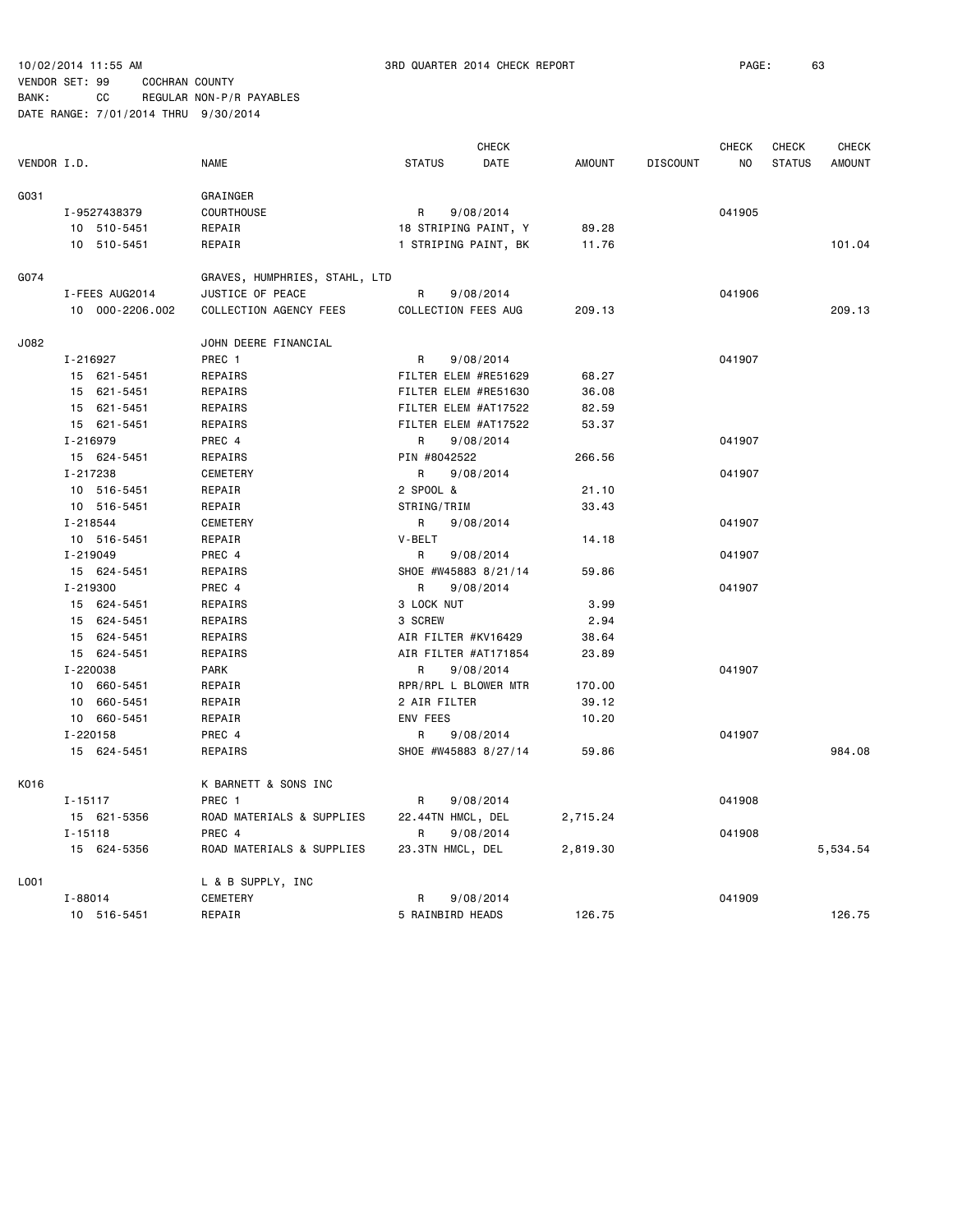| VENDOR I.D. |                | <b>NAME</b>                  | <b>STATUS</b>         | <b>CHECK</b><br>DATE | AMOUNT  | <b>DISCOUNT</b> | <b>CHECK</b><br>NO. | <b>CHECK</b><br><b>STATUS</b> | <b>CHECK</b><br>AMOUNT |
|-------------|----------------|------------------------------|-----------------------|----------------------|---------|-----------------|---------------------|-------------------------------|------------------------|
| L010        |                | LEWIS FARM & RANCH STORE INC |                       |                      |         |                 |                     |                               |                        |
|             | $C - 09916$    | PREC 1                       | R                     | 9/08/2014            |         |                 | 041910              |                               |                        |
|             | 15 621-5356    | ROAD MATERIALS & SUPPLIES    | <b>RET PELLET GUN</b> |                      | 61.99CR |                 |                     |                               |                        |
|             | 15 621-5356    | ROAD MATERIALS & SUPPLIES    | DISC                  |                      | 6.20    |                 |                     |                               |                        |
|             | I-09989        | <b>COURTHOUSE</b>            | R                     | 9/08/2014            |         |                 | 041910              |                               |                        |
|             | 10 510-5332    | CUSTODIAL SUPPLIES           | CLEANER               |                      | 7.99    |                 |                     |                               |                        |
|             | 10 510-5332    | CUSTODIAL SUPPLIES           | DISC                  |                      | 0.80CR  |                 |                     |                               |                        |
|             | $I - 10241$    | PREC 4                       | R                     | 9/08/2014            |         |                 | 041910              |                               |                        |
|             | 15 624-5356    | ROAD MATERIALS & SUPPLIES    | HAMMER                |                      | 23.99   |                 |                     |                               |                        |
|             | 15 624-5356    | ROAD MATERIALS & SUPPLIES    | <b>HASP</b>           |                      | 10.49   |                 |                     |                               |                        |
|             | 15 624-5356    | ROAD MATERIALS & SUPPLIES    | DISC                  |                      | 3.45CR  |                 |                     |                               |                        |
|             | $I - 10279$    | JAIL                         | R                     | 9/08/2014            |         |                 | 041910              |                               |                        |
|             | 10 512-5392    | MISCELLANEOUS SUPPLIES       | 8 GL BLEACH           |                      | 22.32   |                 |                     |                               |                        |
|             | $I - 10299$    | ACTIVITY BLDG                | R                     | 9/08/2014            |         |                 | 041910              |                               |                        |
|             | 10 662-5332    | CUSTODIAL SUPPLIES           | GAS EDGER             |                      | 339.00  |                 |                     |                               |                        |
|             | $I - 10410$    | <b>ACTIVITY BLDG</b>         | R                     | 9/08/2014            |         |                 | 041910              |                               |                        |
|             | 10 662-5332    | CUSTODIAL SUPPLIES           | OIL                   |                      | 4.99    |                 |                     |                               |                        |
|             | $I - 10454$    | PREC 4                       | R                     | 9/08/2014            |         |                 | 041910              |                               |                        |
|             | 15 624-5356    | ROAD MATERIALS & SUPPLIES    | SOAP                  |                      | 1.49    |                 |                     |                               |                        |
|             | 15 624-5356    | ROAD MATERIALS & SUPPLIES    | <b>SOAP</b>           |                      | 2.49    |                 |                     |                               |                        |
|             | 15 624-5356    | ROAD MATERIALS & SUPPLIES    | 1x4x8                 |                      | 3.48    |                 |                     |                               |                        |
|             | 15 624-5356    | ROAD MATERIALS & SUPPLIES    | DISC                  |                      | 0.75CR  |                 |                     |                               |                        |
|             | I-10540        | CEMETERY                     | R                     | 9/08/2014            |         |                 | 041910              |                               |                        |
|             | 10 516-5451    | REPAIR                       | 4) 1/4" HEX           |                      | 0.44    |                 |                     |                               |                        |
|             | 10 516-5451    | REPAIR                       | 4) 1/4" NUTS          |                      | 0.16    |                 |                     |                               |                        |
|             | 10 516-5451    | REPAIR                       | 8) 1/4" FLATS         |                      | 0.40    |                 |                     |                               |                        |
|             | I-10663        | LIBRARY                      | R                     | 9/08/2014            |         |                 | 041910              |                               |                        |
|             | 10 650-5499    | MISCELLANEOUS                |                       | 5CS DRINKS/SRP PARTY | 120.00  |                 |                     |                               |                        |
|             | I-10896        | <b>CEMETERY</b>              | R                     | 9/08/2014            |         |                 | 041910              |                               |                        |
|             | 10 516-5451    | REPAIR                       | 3 BELL                |                      | 14.97   |                 |                     |                               |                        |
|             | 10 516-5451    | REPAIR                       | DISC                  |                      | 1.50CR  |                 |                     |                               |                        |
|             | $I - 11117$    | PREC 3                       | R                     | 9/08/2014            |         |                 | 041910              |                               |                        |
|             | 15 623-5356    | ROAD MATERIALS & SUPPLIES    | SUPER GLUE            |                      | 4.98    |                 |                     |                               |                        |
|             | I-11167        | PARK                         | R.                    | 9/08/2014            |         |                 | 041910              |                               |                        |
|             | 10 660-5451    | REPAIR                       | 1x24 GALV PIPE        |                      | 10.99   |                 |                     |                               |                        |
|             | 10 660-5451    | REPAIR                       | 1" GALV 90 ELBOW      |                      | 3.99    |                 |                     |                               |                        |
|             | 10 660-5332    | CUSTODIAL SUPPLIES           | WEED EATER LINE       |                      | 28.99   |                 |                     |                               |                        |
|             | $I - 11187$    | JAIL                         | R                     | 9/08/2014            |         |                 | 041910              |                               |                        |
|             | 10 512-5392    | MISCELLANEOUS SUPPLIES       | 1CS BLEACH            |                      | 22.32   |                 |                     |                               |                        |
|             | 10 512-5392    | MISCELLANEOUS SUPPLIES       | 1 PK BATTERIES        |                      | 13.99   |                 |                     |                               |                        |
|             | I-11394        | COURTHOUSE                   | R                     | 9/08/2014            |         |                 | 041910              |                               |                        |
|             | 10 510-5332    | CUSTODIAL SUPPLIES           | 5 COMET               |                      | 7.45    |                 |                     |                               |                        |
|             | 10 510-5332    | CUSTODIAL SUPPLIES           | FANTASTIK             |                      | 2.99    |                 |                     |                               |                        |
|             | 10 510-5332    | CUSTODIAL SUPPLIES           | TILEX                 |                      | 4.29    |                 |                     |                               |                        |
|             | 510-5332<br>10 | CUSTODIAL SUPPLIES           | 2 MR CLEAN            |                      | 7.58    |                 |                     |                               |                        |
|             | 10<br>510-5332 | CUSTODIAL SUPPLIES           | 3 SCOUR STICK         |                      | 9.87    |                 |                     |                               |                        |
|             | 10 510-5332    | CUSTODIAL SUPPLIES           | 10 TOWELS             |                      | 34.90   |                 |                     |                               |                        |
|             | 10 510-5332    | CUSTODIAL SUPPLIES           | DISC                  |                      | 6.71CR  |                 |                     |                               |                        |
|             | I-11395        | PREC 4                       | R                     | 9/08/2014            |         |                 | 041910              |                               |                        |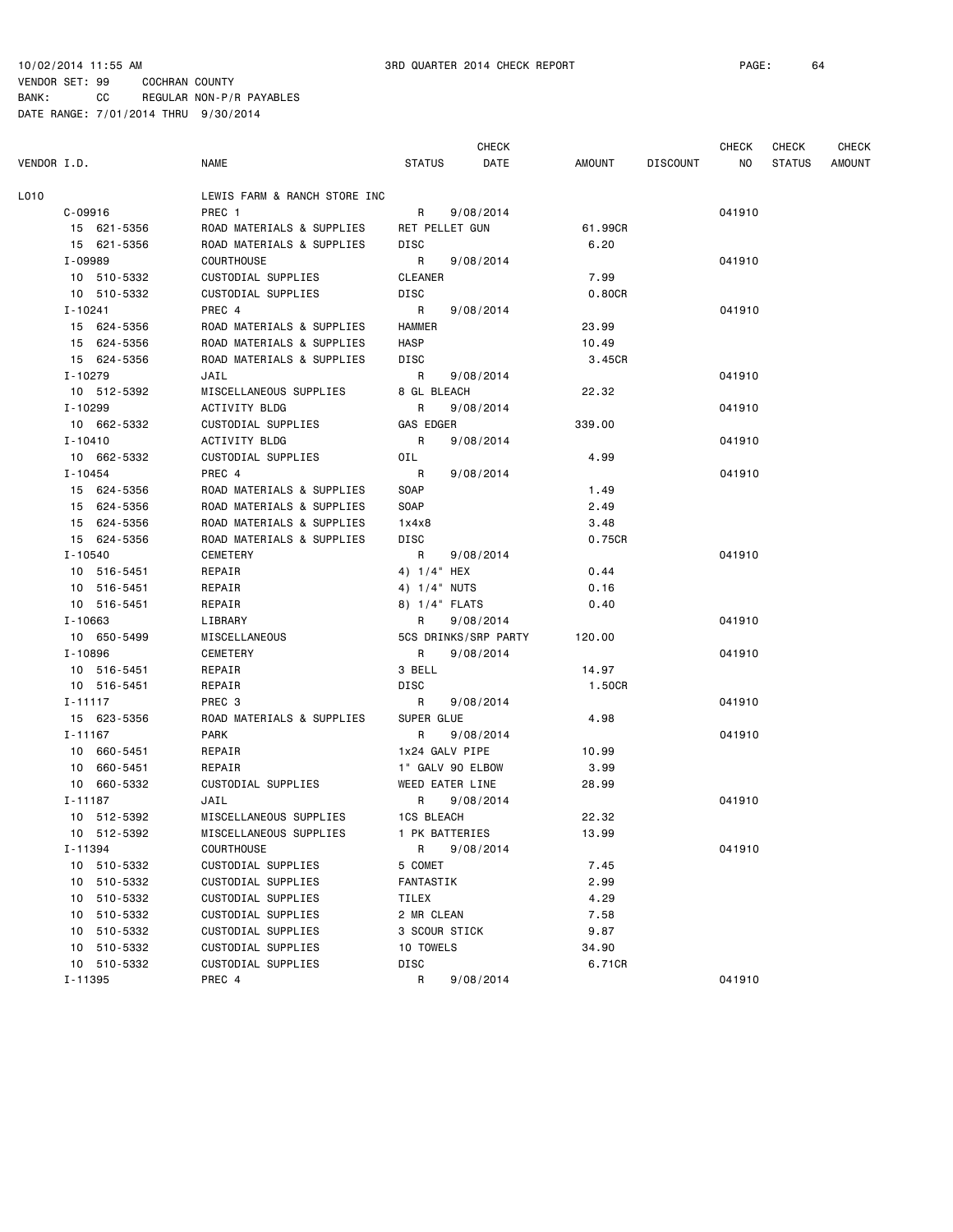|             |                     |                                |                       | <b>CHECK</b>          |               |                 | <b>CHECK</b> | <b>CHECK</b>  | <b>CHECK</b>  |
|-------------|---------------------|--------------------------------|-----------------------|-----------------------|---------------|-----------------|--------------|---------------|---------------|
| VENDOR I.D. |                     | <b>NAME</b>                    | <b>STATUS</b>         | DATE                  | <b>AMOUNT</b> | <b>DISCOUNT</b> | NO           | <b>STATUS</b> | <b>AMOUNT</b> |
| L010        |                     | LEWIS FARM & RANCH STOCONT     |                       |                       |               |                 |              |               |               |
|             | I-11395             | PREC 4                         | R                     | 9/08/2014             |               |                 | 041910       |               |               |
|             | 15 624-5356         | ROAD MATERIALS & SUPPLIES      | <b>BATT CHRGR</b>     |                       | 48.95         |                 |              |               |               |
|             | $I - 11439$         | COURTHOUSE / PARKING           | R                     | 9/08/2014             |               |                 | 041910       |               |               |
|             | 10 510-5332         | CUSTODIAL SUPPLIES             | 2 BROOM HANDLES       |                       | 17.98         |                 |              |               |               |
|             | 10 510-5332         | <b>CUSTODIAL SUPPLIES</b>      | DISC                  |                       | 1,80CR        |                 |              |               |               |
|             | I-11519 08/20/14    | ACTIVITY BLDG                  | R                     | 9/08/2014             |               |                 | 041910       |               |               |
|             | 10 662-5332         | CUSTODIAL SUPPLIES             |                       | 4 TOILET BOWL CLNR    | 17.96         |                 |              |               |               |
|             | 10 662-5332         | CUSTODIAL SUPPLIES             | TRASH BAGS            |                       | 19.99         |                 |              |               |               |
|             | 10 662-5332         | CUSTODIAL SUPPLIES             | <b>1CS GLASS CLNR</b> |                       | 35.88         |                 |              |               |               |
|             | 10 662-5332         | CUSTODIAL SUPPLIES             | <b>DISC</b>           |                       | 7.38CR        |                 |              |               |               |
|             | $I - 11527$         | <b>ACTIVITY BLDG</b>           | R                     | 9/08/2014             |               |                 | 041910       |               |               |
|             | 10 662-5451         | REPAIR                         | PUMP FEET             |                       | 5.95          |                 |              |               |               |
|             | $I - 11651$         | ACTIVITY BLDG                  | R                     | 9/08/2014             |               |                 | 041910       |               |               |
|             | 10 662-5332         | CUSTODIAL SUPPLIES             | TRASH BAGS            |                       | 12.99         |                 |              |               |               |
|             | 10 662-5332         | CUSTODIAL SUPPLIES             | DISC                  |                       | 1.30CR        |                 |              |               |               |
|             | $I - 11802$         | SHERIFF                        | R                     | 9/08/2014             |               |                 | 041910       |               |               |
|             | 10 560-5334         | OTHER SUPPLIES                 | <b>HAMMER</b>         |                       | 10.99         |                 |              |               |               |
|             | 10 560-5334         | OTHER SUPPLIES                 | NAILS                 |                       | 2.55          |                 |              |               |               |
|             | 10 560-5334         | OTHER SUPPLIES                 | DISC                  |                       | 1.35CR        |                 |              |               | 796.96        |
| L015        |                     | LUBBOCK COUNTY, TEXAS          |                       |                       |               |                 |              |               |               |
|             | I-AUG ADR FEES 2014 | DISTRICT COURT                 | R                     | 9/08/2014             |               |                 | 041912       |               |               |
|             | 19 435-5409         | A.D.R. CONTRACT                | COUNTY COURT          |                       | 20.00         |                 |              |               |               |
|             | 19 435-5409         | A.D.R. CONTRACT                | DISTRICT COURT        |                       | 20,00         |                 |              |               | 40.00         |
| L189        |                     | HOCKLEY COUNTY PUBLISHING CO.I |                       |                       |               |                 |              |               |               |
|             | I-090314            | COMMISSIONERS COURT            | R                     | 9/08/2014             |               |                 | 041913       |               |               |
|             | 15 610-5430         | LEGAL NOTICES                  |                       | PROP TAX RATE 2014 8  | 207.90        |                 |              |               |               |
|             | 15 610-5430         | LEGAL NOTICES                  | <b>DISC</b>           |                       | 18.90CR       |                 |              |               |               |
|             | I-7478              | COMMISSIONERS COURT            | R                     | 9/08/2014             |               |                 | 041913       |               |               |
|             | 15 610-5430         | LEGAL NOTICES                  |                       | PROP SALARY INCR 8/2  | 73.20         |                 |              |               |               |
|             | $I - 7479$          | COMMISSIONERS COURT            | R                     | 9/08/2014             |               |                 | 041913       |               |               |
|             | 15 610-5430         | LEGAL NOTICES                  |                       | NTC OF BUDGET HRNG 8  | 45.20         |                 |              |               |               |
|             | $I - 7482$          | COMMISSIONERS COURT            | R                     | 9/08/2014             |               |                 | 041913       |               |               |
|             | 15 610-5430         | LEGAL NOTICES                  |                       | NTC SPEC ELECTION, EN | 176.80        |                 |              |               | 484.20        |
| M031        |                     | MILLER PAPER & PACKAGING CO    |                       |                       |               |                 |              |               |               |
|             | I-S2928540.001      | <b>COURTHOUSE</b>              | R                     | 9/08/2014             |               |                 | 041914       |               |               |
|             | 10 510-5332         | CUSTODIAL SUPPLIES             | 1CS FORMULA 409       |                       | 62.45         |                 |              |               |               |
|             | 10 510-5332         | CUSTODIAL SUPPLIES             |                       | 1CS MR CLEAN W/FBRZ   | 32.79         |                 |              |               |               |
|             | 510-5332<br>10      | CUSTODIAL SUPPLIES             | 1CS PINE SOL          |                       | 45.33         |                 |              |               |               |
|             | 510-5332<br>10      | CUSTODIAL SUPPLIES             | <b>1CS COMET</b>      |                       | 51.45         |                 |              |               |               |
|             | 10 510-5332         | CUSTODIAL SUPPLIES             |                       | 1CS SINGLEFOLD TOWEL  | 43.09         |                 |              |               | 235.11        |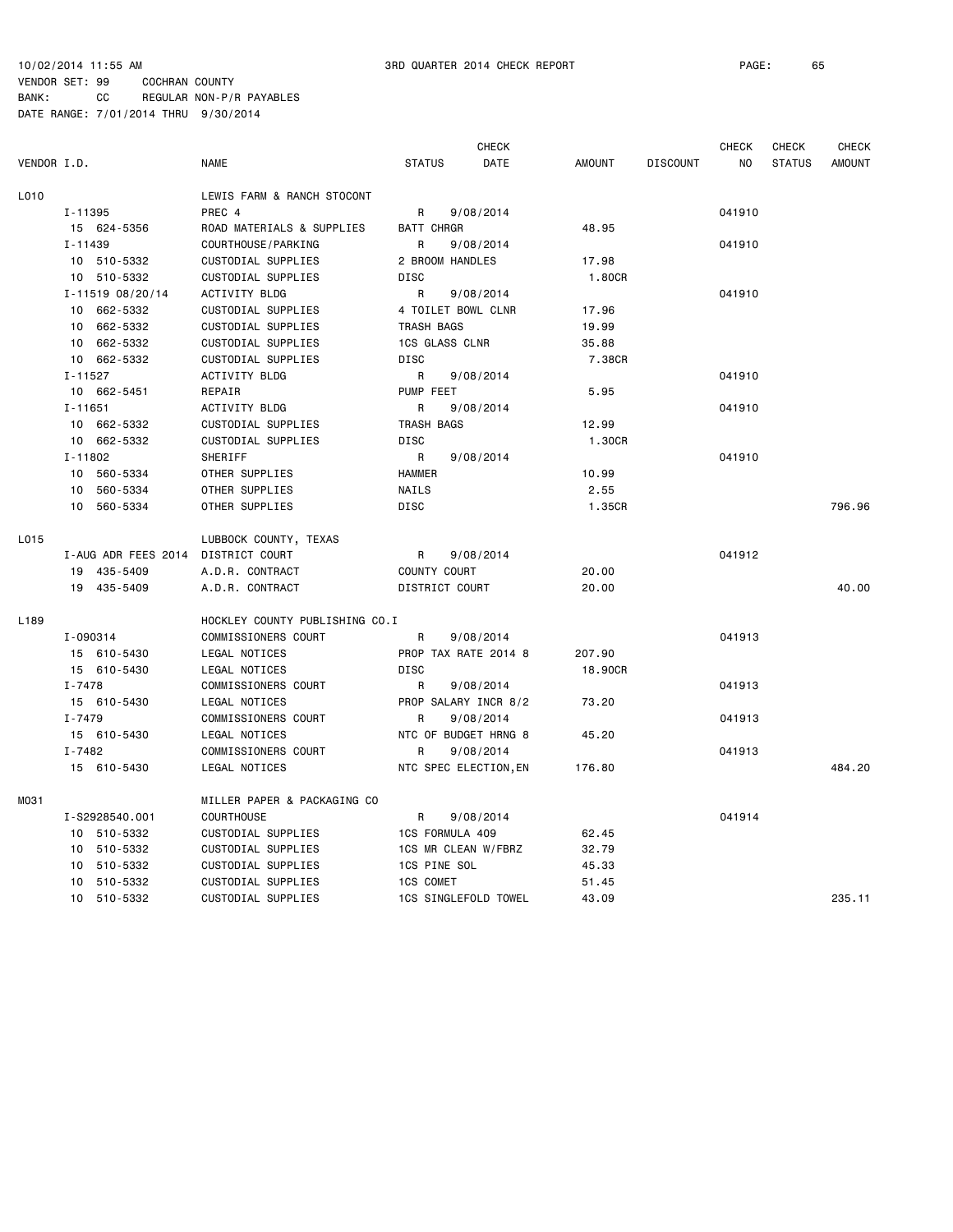| VENDOR I.D. |                                  | <b>NAME</b>                  | <b>STATUS</b>        | <b>CHECK</b><br>DATE | AMOUNT  | <b>DISCOUNT</b> | <b>CHECK</b><br>NO. | <b>CHECK</b><br><b>STATUS</b> | <b>CHECK</b><br><b>AMOUNT</b> |
|-------------|----------------------------------|------------------------------|----------------------|----------------------|---------|-----------------|---------------------|-------------------------------|-------------------------------|
|             |                                  |                              |                      |                      |         |                 |                     |                               |                               |
| NO15        |                                  | NINTH ADM. JUDICIAL REGION   |                      |                      |         |                 |                     |                               |                               |
|             | I-2014 ASSESSMENT<br>10 435-5415 | DISTRICT COURT<br>ASSESSMENT | R<br>2014 ASSESSMENT | 9/08/2014            | 330.75  |                 | 041915              |                               | 330.75                        |
|             |                                  |                              |                      |                      |         |                 |                     |                               |                               |
| N082        |                                  | NETDATA                      |                      |                      |         |                 |                     |                               |                               |
|             | I - AUG2014                      | JUSTICE OF PEACE             | R                    | 9/08/2014            |         |                 | 041916              |                               |                               |
|             | 10 455-5499                      | MISCELLANEOUS                | iTICKET AUG14        |                      | 12.00   |                 |                     |                               | 12.00                         |
| 0037        |                                  | ANGELA OVERMAN, ATTY AT LAW  |                      |                      |         |                 |                     |                               |                               |
|             | $I - #3663/A$ MILLER             | COUNTY COURT                 | R                    | 9/08/2014            |         |                 | 041917              |                               |                               |
|             | 10 426-5400                      | ATTORNEY AD LITEM            |                      | PLEA BRGN/ANTHONY MI | 100.00  |                 |                     |                               |                               |
|             | $I - #6335/A$ MILLER             | COUNTY COURT                 | R                    | 9/08/2014            |         |                 | 041917              |                               |                               |
|             | 10 426-5400                      | ATTORNEY AD LITEM            |                      | PLEA BRGN/ANTHONY MI | 300.00  |                 |                     |                               |                               |
|             | $I - 4239$ 9/2/14                | DISTRICT COURT               | R                    | 9/08/2014            |         |                 | 041917              |                               |                               |
|             | 10 435-5400                      | ATTORNEY AD LITEM            |                      | PLCMT REV/CPS #4239( | 275.00  |                 |                     |                               |                               |
|             | $I - 4316$ 9/2/14                | DISTRICT COURT               | R                    | 9/08/2014            |         |                 | 041917              |                               |                               |
|             | 10 435-5400                      | ATTORNEY AD LITEM            | PLCMT REV/CPS #4316  |                      | 275.00  |                 |                     |                               | 950.00                        |
| R099        |                                  | CYNDIA LEA GUAJARDO dba      |                      |                      |         |                 |                     |                               |                               |
|             | I-108695                         | SHERIFF                      | R                    | 9/08/2014            |         |                 | 041918              |                               |                               |
|             | 10 560-5454                      | TIRES                        | FLAT/H111            |                      | 13.00   |                 |                     |                               |                               |
|             | I-108726                         | CEMETERY                     | R                    | 9/08/2014            |         |                 | 041918              |                               |                               |
|             | 10 516-5454                      | TIRES                        | 2 SHOTS TIRE SEALER  |                      | 5.50    |                 |                     |                               |                               |
|             | I-108780                         | PREC 4                       | R                    | 9/08/2014            |         |                 | 041918              |                               |                               |
|             | 15 624-5454                      | TIRES                        | NEW 23x10.50-12      |                      | 89.95   |                 |                     |                               |                               |
|             | 15 624-5454                      | TIRES                        | 4 SHOTS              |                      | 11.00   |                 |                     |                               |                               |
|             | 15 624-5454                      | TIRES                        | <b>TDF</b>           |                      | 2.00    |                 |                     |                               |                               |
|             | 15 624-5454                      | TIRES                        | TIRE CHG             |                      | 10.00   |                 |                     |                               |                               |
|             | I-108811                         | PREC 4                       | R                    | 9/08/2014            |         |                 | 041918              |                               |                               |
|             | 15 624-5454                      | TIRES                        | FLAT 11R22.5, RR     |                      | 30.00   |                 |                     |                               |                               |
|             | 15 624-5454                      | TIRES                        | <b>BOOT</b>          |                      | 4.00    |                 |                     |                               |                               |
|             | I-108830                         | CEMETERY                     | R                    | 9/08/2014            |         |                 | 041918              |                               |                               |
|             | 10 516-5454                      | TIRES                        | 2 SHOTS              |                      | 5.50    |                 |                     |                               | 170.95                        |
| S010        |                                  | SILVERS COMPANY              |                      |                      |         |                 |                     |                               |                               |
|             | I-EXT SVC 09/14                  | <b>EXTENSION SVC</b>         | R                    | 9/08/2014            |         |                 | 041919              |                               |                               |
|             | 10 665-5330                      | FUEL AND OIL                 |                      | CR FED TAX ON 47.5GL | 8.74CR  |                 |                     |                               |                               |
|             | 10 665-5330                      | FUEL AND OIL                 | 13.5GL UNL 8/6/14    |                      | 47.24   |                 |                     |                               |                               |
|             | 10 665-5330                      | FUEL AND OIL                 | 34GL UNL 8/8/14      |                      | 117.61  |                 |                     |                               |                               |
|             | I-JUV PROB 09/14                 | JUVENILE PROBATION           | R 9/08/2014          |                      |         |                 | 041919              |                               |                               |
|             | 17 573-5330                      | <b>FUEL</b>                  |                      | CR FED TAX ON 80.09G | 14.74CR |                 |                     |                               |                               |
|             | 17 573-5330                      | <b>FUEL</b>                  | 80.09GL UNL          |                      | 275.89  |                 |                     |                               |                               |
|             | I-NON-DEPT 09/14                 | TAX A/C                      | R                    | 9/08/2014            |         |                 | 041919              |                               |                               |
|             | 10 499-5427                      | CONTINUING EDUCATION         |                      | CR FED TAX ON 27.28G | 5.02CR  |                 |                     |                               |                               |
|             | 10 499-5427                      | CONTINUING EDUCATION         | 9.25GL UNL 8/12/14   |                      | 32.00   |                 |                     |                               |                               |
|             | 10 499-5427                      | CONTINUING EDUCATION         | 18.03GL UNL 8/18/14  |                      | 62.37   |                 |                     |                               |                               |
|             | I-PARK 09/14                     | PARK/AIRPORT                 | R                    | 9/08/2014            |         |                 | 041919              |                               |                               |
|             | 30 518-5330                      | FUEL & OIL                   |                      | CR FED TAX ON 25.49G | 4.69CR  |                 |                     |                               |                               |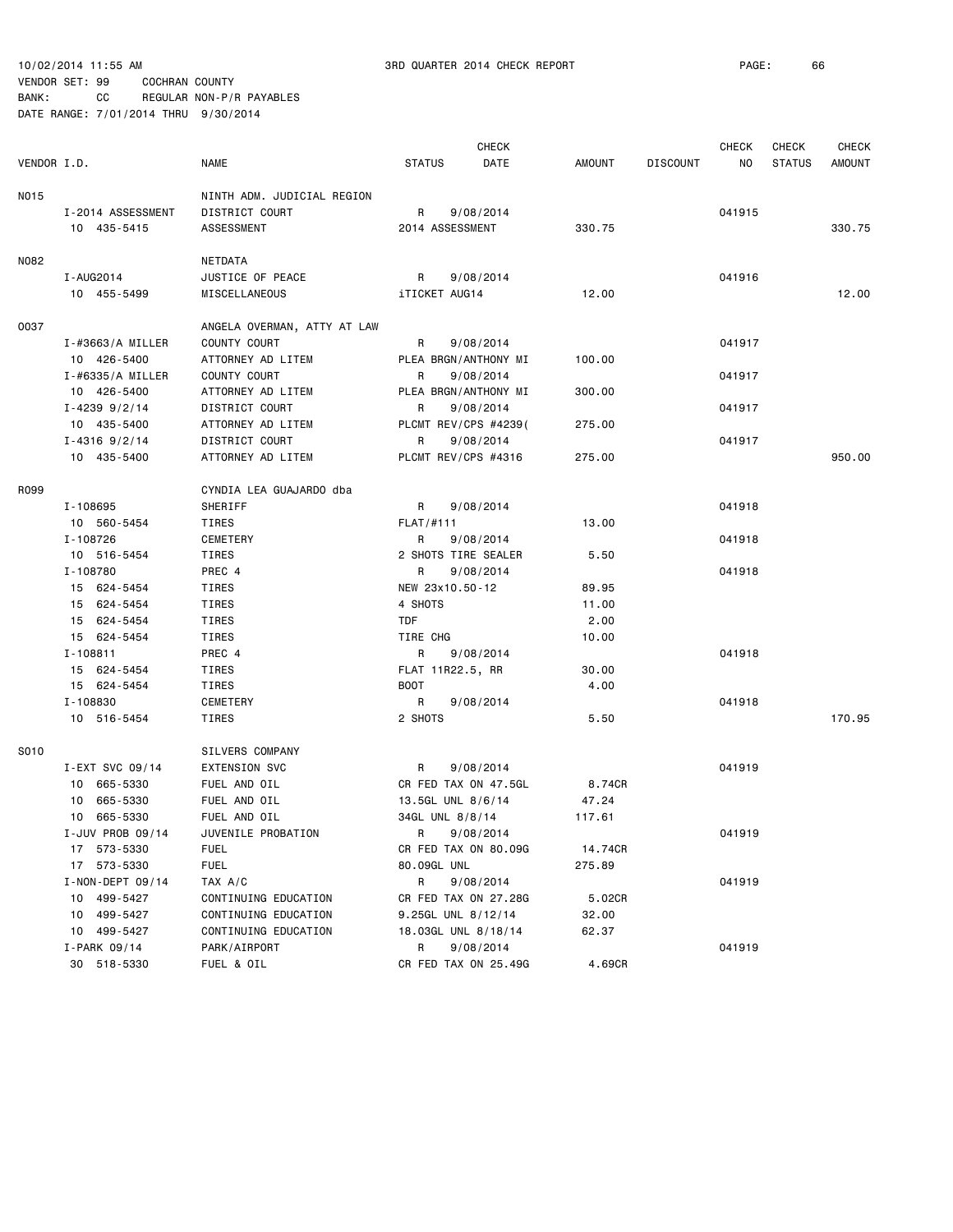|             |             |                 |                              |                       | <b>CHECK</b>         |               |                 | <b>CHECK</b> | CHECK         | <b>CHECK</b>  |
|-------------|-------------|-----------------|------------------------------|-----------------------|----------------------|---------------|-----------------|--------------|---------------|---------------|
| VENDOR I.D. |             |                 | <b>NAME</b>                  | <b>STATUS</b>         | DATE                 | <b>AMOUNT</b> | <b>DISCOUNT</b> | NO           | <b>STATUS</b> | <b>AMOUNT</b> |
| S010        |             |                 | CONT<br>SILVERS COMPANY      |                       |                      |               |                 |              |               |               |
|             |             | $I-PARK$ 09/14  | PARK/AIRPORT                 | R                     | 9/08/2014            |               |                 | 041919       |               |               |
|             |             | 30 518-5330     | FUEL & OIL                   |                       | 25.49GL UNL 8/13/14  | 88.17         |                 |              |               |               |
|             |             | I-PREC 1 09/14  | PREC 1                       | R                     | 9/08/2014            |               |                 | 041919       |               |               |
|             |             | 15 621-5330     | FUEL & OIL                   |                       | 125.9GL HS DIESEL    | 405.40        |                 |              |               |               |
|             | 15          | 621-5330        | FUEL & OIL                   | 145GL HS DIESEL       |                      | 466.90        |                 |              |               |               |
|             | 15          | 621-5330        | FUEL & OIL                   |                       | 54.9GL HS DIESEL     | 176.78        |                 |              |               |               |
|             |             | 15 621-5330     | FUEL & OIL                   | 120GL HS DIESEL       |                      | 386.40        |                 |              |               |               |
|             |             | 15 621-5330     | FUEL & OIL                   | 72GL HS DIESEL        |                      | 234.00        |                 |              |               |               |
|             | 15          | 621-5330        | FUEL & OIL                   | 73GL HS DIESEL        |                      | 237.25        |                 |              |               |               |
|             | 15          | 621-5330        | FUEL & OIL                   | 157GL HS DIESEL       |                      | 510.25        |                 |              |               |               |
|             | 15          | 621-5330        | FUEL & OIL                   | 2.5GL UNL/MOWER       |                      | 8.52          |                 |              |               |               |
|             | 15          | 621-5330        | FUEL & OIL                   |                       | 137.3GL HS DIESEL    | 439.36        |                 |              |               |               |
|             |             | 15 621-5330     | FUEL & OIL                   | 151GL HS DIESEL       |                      | 483.20        |                 |              |               |               |
|             |             | 15 621-5330     | FUEL & OIL                   |                       | 1.3GL UNL/LAWN TRCTR | 4.43          |                 |              |               |               |
|             |             | I-PREC 2 09/14  | PREC <sub>2</sub>            | R                     | 9/08/2014            |               |                 | 041919       |               |               |
|             |             | 15 622-5330     | FUEL AND OIL                 |                       | CR FED TAX ON 94GL U | 17.30CR       |                 |              |               |               |
|             |             | 15 622-5330     | FUEL AND OIL                 |                       | 745.6GL HS DIESEL    | 2,423.20      |                 |              |               |               |
|             |             | 15 622-5330     | FUEL AND OIL                 |                       | 864.6GL HS DIESEL    | 2,853.18      |                 |              |               |               |
|             |             | 15 622-5330     | FUEL AND OIL                 |                       | 30GL UNL 8/18/14     | 103.77        |                 |              |               |               |
|             |             | 15 622-5330     | FUEL AND OIL                 |                       | 64.005GL UNL/CARD 72 | 220.92        |                 |              |               |               |
|             |             | I-PREC 4 09/14  | PREC 4                       | R                     | 9/08/2014            |               |                 | 041919       |               |               |
|             |             | 15 624-5330     | FUEL AND OIL                 | 475GL HS DIESEL       |                      | 1,543.75      |                 |              |               |               |
|             | 15          | 624-5330        | FUEL AND OIL                 | 80 OZ PS WHITE        |                      | 13.17         |                 |              |               |               |
|             | 15          | 624-5330        | FUEL AND OIL                 | 400GL HS DIESEL       |                      | 1,308.00      |                 |              |               |               |
|             | 15          | 624-5451        | REPAIRS                      |                       | DIXON AUTO 1" NOZZLE | 108.44        |                 |              |               |               |
|             |             | I-SHERIFF 09/14 | SHERIFF                      | R                     | 9/08/2014            |               |                 | 041919       |               |               |
|             | 10          | 560-5330        | FUEL AND OIL                 |                       | CR FED TAX ON 472.65 | 86.97CR       |                 |              |               |               |
|             | 10          | 560-5451        | MACHINERY-NON-OFFICE REPAIR  | STATE INSP/#137       |                      | 14.50         |                 |              |               |               |
|             | 10          | 560-5330        | FUEL AND OIL                 |                       | 42.99GL UNL/#107     | 148.07        |                 |              |               |               |
|             | 10          | 560-5330        | FUEL AND OIL                 |                       | 115.58GL UNL/#134    | 400.50        |                 |              |               |               |
|             | 10          | 560-5330        | FUEL AND OIL                 |                       | 35.62GL UNL/#121     | 122.88        |                 |              |               |               |
|             | 10          | 560-5330        | FUEL AND OIL                 |                       | 89.55GL UNL/#135     | 309.07        |                 |              |               |               |
|             | 10          | 560-5330        | FUEL AND OIL                 |                       | 76.32GL UNL/#136     | 263.58        |                 |              |               |               |
|             | 10          | 560-5330        | FUEL AND OIL                 |                       | 42.01GL UNL/#137     | 143.96        |                 |              |               |               |
|             | 10          | 560-5330        | FUEL AND OIL                 |                       | 70.58GL UNL/#133     | 243.41        |                 |              |               | 14,058.71     |
| S071        |             |                 | SCRIPT OFFICE PRODUCTS, INC. |                       |                      |               |                 |              |               |               |
|             | $I - 46092$ |                 | SHERIFF                      | R                     | 9/08/2014            |               |                 | 041920       |               |               |
|             |             | 10 560-5310     | OFFICE SUPPLIES              |                       | SELF-INKING STAMP/DE | 20.81         |                 |              |               |               |
|             | I-46209     |                 | TAX A/C                      | R                     | 9/08/2014            |               |                 | 041920       |               |               |
|             |             | 10 499-5310     | OFFICE SUPPLIES              | <b>3EA LEGAL PADS</b> |                      | 2.85          |                 |              |               | 23.66         |
|             |             |                 |                              |                       |                      |               |                 |              |               |               |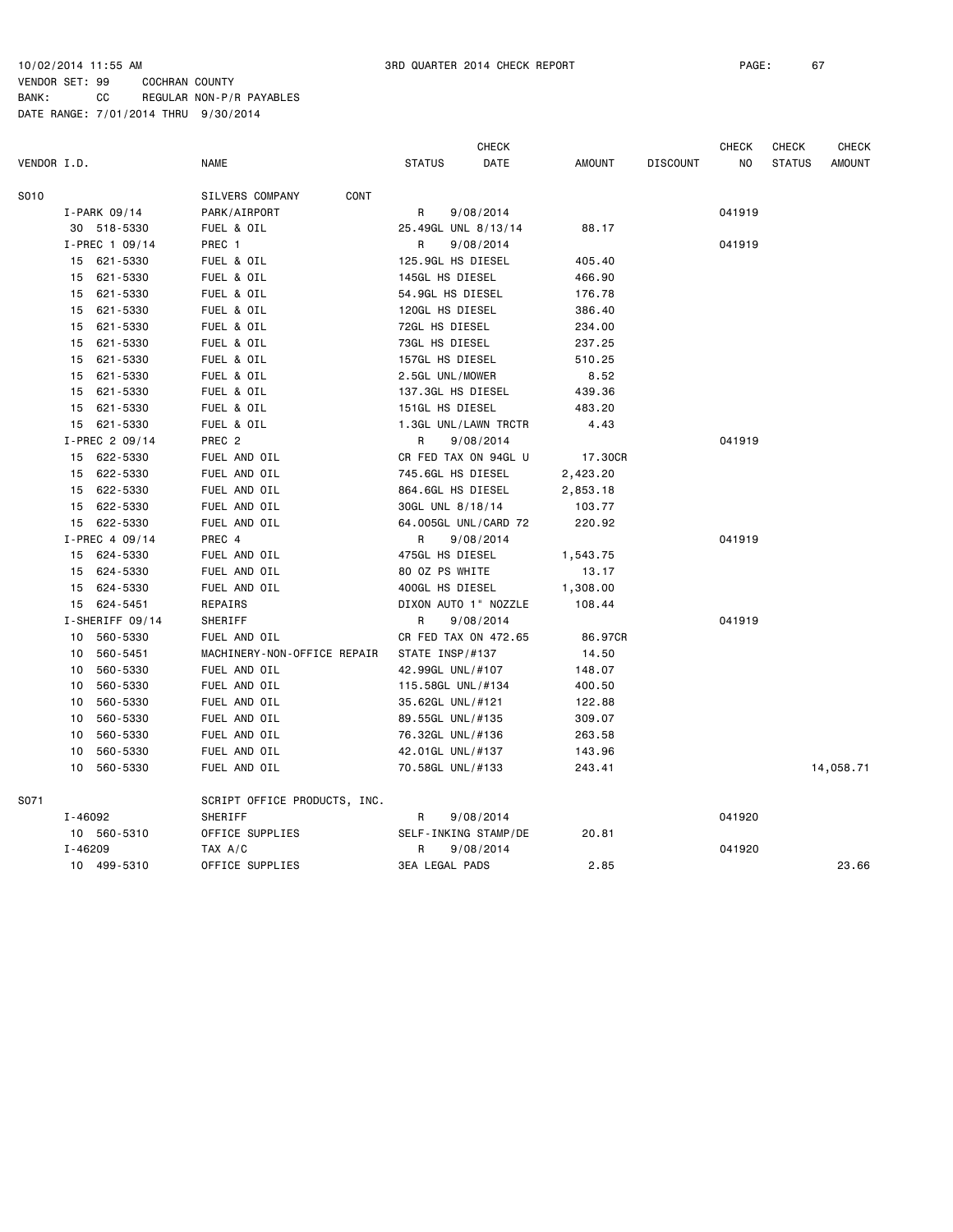10/02/2014 11:55 AM 3RD QUARTER 2014 CHECK REPORT PAGE: 68

VENDOR SET: 99 COCHRAN COUNTY BANK: CC REGULAR NON-P/R PAYABLES

|             |                       |                                                    |                      | <b>CHECK</b> |               |                 | <b>CHECK</b> | CHECK         | <b>CHECK</b>  |
|-------------|-----------------------|----------------------------------------------------|----------------------|--------------|---------------|-----------------|--------------|---------------|---------------|
| VENDOR I.D. |                       | <b>NAME</b>                                        | <b>STATUS</b>        | <b>DATE</b>  | <b>AMOUNT</b> | <b>DISCOUNT</b> | NO.          | <b>STATUS</b> | <b>AMOUNT</b> |
| S331        |                       | STANDARD COFFEE SERVICE                            |                      |              |               |                 |              |               |               |
|             | I-142386579016        | NON-DEPT'L                                         | R                    | 9/08/2014    |               |                 | 041921       |               |               |
|             | 10 409-5300           | COUNTY-WIDE SUPPLIES                               | 4 AAA REG            |              | 151.96        |                 |              |               |               |
|             | 409-5300<br>10        | COUNTY-WIDE SUPPLIES                               | <b>1BX TEA BAGS</b>  |              | 27.71         |                 |              |               |               |
|             | 409-5300<br>10        | COUNTY-WIDE SUPPLIES                               | 4 FR VAN CREAMER     |              | 30.40         |                 |              |               |               |
|             | 10 409-5300           | COUNTY-WIDE SUPPLIES                               | 3 REG CREAMER        |              | 23.97         |                 |              |               |               |
|             | 409-5300<br>10        | COUNTY-WIDE SUPPLIES                               | 1BX COCOA W/MM       |              | 18.91         |                 |              |               |               |
|             | 10 409-5300           | COUNTY-WIDE SUPPLIES                               | <b>ENERGY SURCHG</b> |              | 3.11          |                 |              |               | 256.06        |
| S411        |                       | CHRIS STRAFACE, LBSW, LPC                          |                      |              |               |                 |              |               |               |
|             | $I - 08/28/14$        | JUVENILE PROBATION                                 | R                    | 9/08/2014    |               |                 | 041922       |               |               |
|             | 17 573-5413.002       | Mental Health External Contrac2 COUNSELING SESSION |                      |              | 150.00        |                 |              |               |               |
|             |                       |                                                    |                      |              |               |                 |              |               |               |
|             | 17 573-5413.002       | Mental Health External Contrac1 COUNSELING SESSION |                      |              | 75.00         |                 |              |               |               |
|             | I-MILEAGE AUG14       | JUVENILE PROBATION "N"                             | R                    | 9/08/2014    |               |                 | 041922       |               |               |
|             | 17 573-5413.002       | Mental Health External Contrac2 TRIPS @54 MI EA    |                      |              | 54.00         |                 |              |               | 279.00        |
| S415        |                       | SONIC BOOM WELLNESS                                |                      |              |               |                 |              |               |               |
|             | $I-BATT$ 9/5/14       | NON-DEPT'L                                         | R                    | 9/08/2014    |               |                 | 041923       |               |               |
|             | 10 409-5300           | COUNTY-WIDE SUPPLIES                               | 2 PKS BATTERIES      |              | 40.00         |                 |              |               |               |
|             | 10 409-5300           | COUNTY-WIDE SUPPLIES                               | SHIPPING             |              | 5.00          |                 |              |               | 45.00         |
| T051        |                       | TAC RISK MANAGEMENT POOL                           |                      |              |               |                 |              |               |               |
|             | I-4TH QTR 2014        | WORKERS COMP/ALL DEPTS                             | R                    | 9/08/2014    |               |                 | 041924       |               |               |
|             | 10 000-2500.10        | RESERVE FOR W/C, UNEMPLYMNT                        | 4TH QTR WORKERS COMP |              | 6,196.00      |                 |              |               | 6,196.00      |
| T081        |                       | TAC RISK MANAGEMENT POOL                           |                      |              |               |                 |              |               |               |
|             | I-131509              | NON-DEPT'L--PROP CHG                               | R                    | 9/08/2014    |               |                 | 041925       |               |               |
|             | 10 409-5482           | PROPERTY INSURANCE                                 | SUBST. PREC 3 GRADER |              | 141.00        |                 |              |               |               |
|             | 10 409-5482           | PROPERTY INSURANCE                                 | ADD CRTHSE ANNEX, CO |              | 495.00        |                 |              |               | 636.00        |
| T148        |                       | TASCOSA OFFICE MACHINES INC                        |                      |              |               |                 |              |               |               |
|             | I-9DJ690              | <b>SHERIFF</b>                                     | R                    | 9/08/2014    |               |                 | 041926       |               |               |
|             | 10 560-5411           | MAINTENANCE CONTRACTS                              | COPIER MAINT 8/1-9/1 |              | 75.90         |                 |              |               |               |
|             | I-9DJ721              | <b>CLERK</b>                                       | R                    | 9/08/2014    |               |                 | 041926       |               |               |
|             | 10 403-5411           | MAINTENANCE CONTRACTS                              | 3152 COPIES/MAINT 7/ |              | 37.82         |                 |              |               | 113.72        |
| T199        |                       | TRUE AUTOMATION, INC                               |                      |              |               |                 |              |               |               |
|             |                       |                                                    |                      |              |               |                 |              |               |               |
|             | $C - 167$             | TAX A/C                                            | R                    | 9/08/2014    |               |                 | 041927       |               |               |
|             | 10 499-5310           | OFFICE SUPPLIES                                    | CR TRUTH N TAXATION, |              | 30.00CR       |                 |              |               |               |
|             | $I - 4348$<br>TAX A/C |                                                    | R                    | 9/08/2014    |               | 041927          |              |               |               |
|             | 10 499-5411           | MAINTENANCE CONTRACTS                              | ONLINE HOSTING 4TH Q |              | 6,123.00      |                 |              |               | 6,093.00      |
| T225        |                       | TEXAS STATE LIBRARY AND ARCHIV                     |                      |              |               |                 |              |               |               |
|             | I-TS150754            | LIBRARY                                            | R                    | 9/08/2014    |               |                 | 041928       |               |               |
|             | 10 650-5499           | MISCELLANEOUS                                      | FY15 TEXSHARE MEMBER |              | 90.00         |                 |              |               | 90.00         |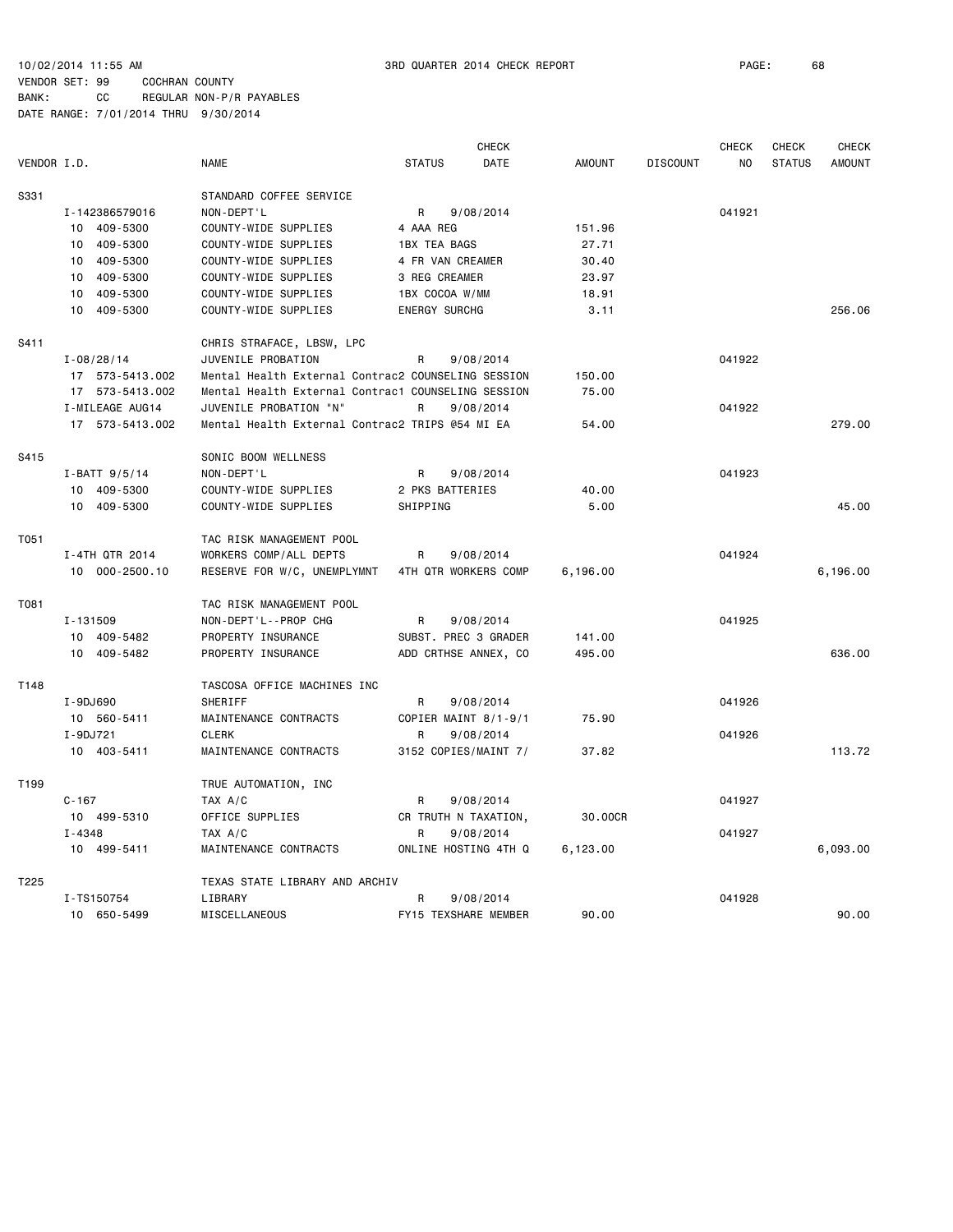|             |                |                         | <b>CHECK</b>          |        |                 | CHECK  | <b>CHECK</b>  | CHECK         |
|-------------|----------------|-------------------------|-----------------------|--------|-----------------|--------|---------------|---------------|
| VENDOR I.D. |                | <b>NAME</b>             | <b>STATUS</b><br>DATE | AMOUNT | <b>DISCOUNT</b> | ΝO     | <b>STATUS</b> | <b>AMOUNT</b> |
| U036        |                | UNIFIRST HOLDINGS, INC. |                       |        |                 |        |               |               |
|             | I-831 2097844  | SHERIFF/JAIL            | 9/08/2014<br>R        |        |                 | 041929 |               |               |
|             | 10 512-5205    | UNIFORMS                | UNIFORM SVC 9/1/14    | 17.22  |                 |        |               |               |
|             | 10 560-5205    | UNIFORMS                | UNIFORM SVC 9/1/14    | 71.17  |                 |        |               |               |
|             | 10<br>560-5205 | UNIFORMS                | DEFE CHG 9/1/14       | 3.00   |                 |        |               | 91.39         |
| V039        |                | HIGINIO VASQUEZ JR. dba |                       |        |                 |        |               |               |
|             | I-05103 080514 | LIBRARY                 | 9/08/2014<br>R        |        |                 | 041930 |               |               |
|             | 10 650-5499    | MISCELLANEOUS           | 1CS LEMONADE/SRP      | 33.48  |                 |        |               |               |
|             | I-15103 082714 | JAIL                    | 9/08/2014<br>R        |        |                 | 041930 |               |               |
|             | 10 560-5310    | OFFICE SUPPLIES         | BOTTLED WATER/FNGRPR  | 1.19   |                 |        |               |               |
|             | I-17103 080414 | JAIL                    | R<br>9/08/2014        |        |                 | 041930 |               |               |
|             | 10 512-5333    | FOOD-PRISONERS          | 2 SF SUGAR            | 11.58  |                 |        |               |               |
|             | I-22103 082514 | JAIL                    | 9/08/2014<br>R        |        |                 | 041930 |               |               |
|             | 10 512-5333    | FOOD-PRISONERS          | APPLES RED DEL        | 18.15  |                 |        |               |               |
|             | 10 512-5333    | FOOD-PRISONERS          | 2 BAGGED ORANGES      | 6.98   |                 |        |               |               |
|             | 10 512-5333    | FOOD-PRISONERS          | SF SUGAR              | 5.79   |                 |        |               |               |
|             | 10 512-5333    | FOOD-PRISONERS          | 10 J DEAN BRKFST BOW  | 32.90  |                 |        |               |               |
|             | 10 512-5333    | FOOD-PRISONERS          | 5 J DEAN BRK BOWL SA  | 16.45  |                 |        |               |               |
|             | 10 512-5333    | FOOD-PRISONERS          | 12 AJ SCR EGG/SAUS/H  | 28.68  |                 |        |               |               |
|             | 512-5333<br>10 | FOOD-PRISONERS          | 6 J DEAN BRKFST BOWL  | 19.74  |                 |        |               |               |
|             | 10 512-5333    | FOOD-PRISONERS          | 2 J DEAN SAU EG CHS   | 13.58  |                 |        |               |               |
|             | 10 512-5333    | FOOD-PRISONERS          | 3 J DEAN BRK BOWL SA  | 9.87   |                 |        |               |               |
|             | I-26100 080714 | JAIL                    | R<br>9/08/2014        |        |                 | 041930 |               |               |
|             | 10 512-5333    | FOOD-PRISONERS          | BAGGED ORANGES/2      | 6.98   |                 |        |               |               |
|             | 10 512-5333    | FOOD-PRISONERS          | SF CHOPPED HAM        | 2.59   |                 |        |               |               |
|             | 10 512-5333    | FOOD-PRISONERS          | 3 BAR S HAM CHOP      | 6.57   |                 |        |               |               |
|             | 10 512-5333    | FOOD-PRISONERS          | DR VELVEETA IWS       | 3.99   |                 |        |               |               |
|             | 512-5333<br>10 | FOOD-PRISONERS          | LETTUCE CELLO         | 1.69   |                 |        |               |               |
|             | 10 512-5333    | FOOD-PRISONERS          | APPLES RED DEL        | 3.49   |                 |        |               |               |
|             | 10 512-5333    | FOOD-PRISONERS          | APPLES RED DEL        | 4.97   |                 |        |               |               |
|             | I-35103 081214 | JAIL                    | R<br>9/08/2014        |        |                 | 041930 |               |               |
|             | 10 512-5333    | FOOD-PRISONERS          | J DEAN SAUS EGG CH B  | 6.79   |                 |        |               |               |
|             | 10 512-5333    | FOOD-PRISONERS          | 3 J DEAN SAU EG CHS   | 20.37  |                 |        |               |               |
|             | 10 512-5333    | FOOD-PRISONERS          | 5 J DEAN BRKFST BOWL  | 16.45  |                 |        |               |               |
|             | 10 512-5333    | FOOD-PRISONERS          | J DEAN SAUS EGG CH B  | 6.79   |                 |        |               |               |
|             | 512-5333<br>10 | FOOD-PRISONERS          | 7 J DEAN BRKFST BOWL  | 23.03  |                 |        |               |               |
|             | 10 512-5333    | FOOD-PRISONERS          | 4 J DEAN BRK BOWL SA  | 13.16  |                 |        |               |               |
|             | 512-5333<br>10 | FOOD-PRISONERS          | 12 J DEAN BRKFST BOW  | 39.48  |                 |        |               |               |
|             | 10 512-5333    | FOOD-PRISONERS          | 11 AJ SCR EGG/SAUS/H  | 26.29  |                 |        |               |               |
|             | 10 512-5333    | FOOD-PRISONERS          | MIRACLE WHIP SQZ      | 3.79   |                 |        |               |               |
|             | I-46100 083014 | JAIL                    | R<br>9/08/2014        |        |                 | 041930 |               |               |
|             | 10 512-5333    | FOOD-PRISONERS          | BAGGED ORANGES        | 3.49   |                 |        |               |               |
|             | 10 512-5333    | FOOD-PRISONERS          | APPLES RED DEL        | 2.09   |                 |        |               |               |
|             | I-69103 081814 | JAIL                    | R<br>9/08/2014        |        |                 | 041930 |               |               |
|             | 10 512-5333    | FOOD-PRISONERS          | APPLES RED DEL        | 13.51  |                 |        |               |               |
|             | 10 512-5333    | FOOD-PRISONERS          | <b>BAGGED ORANGES</b> | 3.49   |                 |        |               |               |
|             | 10 512-5333    | FOOD-PRISONERS          | C&H SUGAR             | 7.39   |                 |        |               |               |
|             |                |                         |                       |        |                 |        |               |               |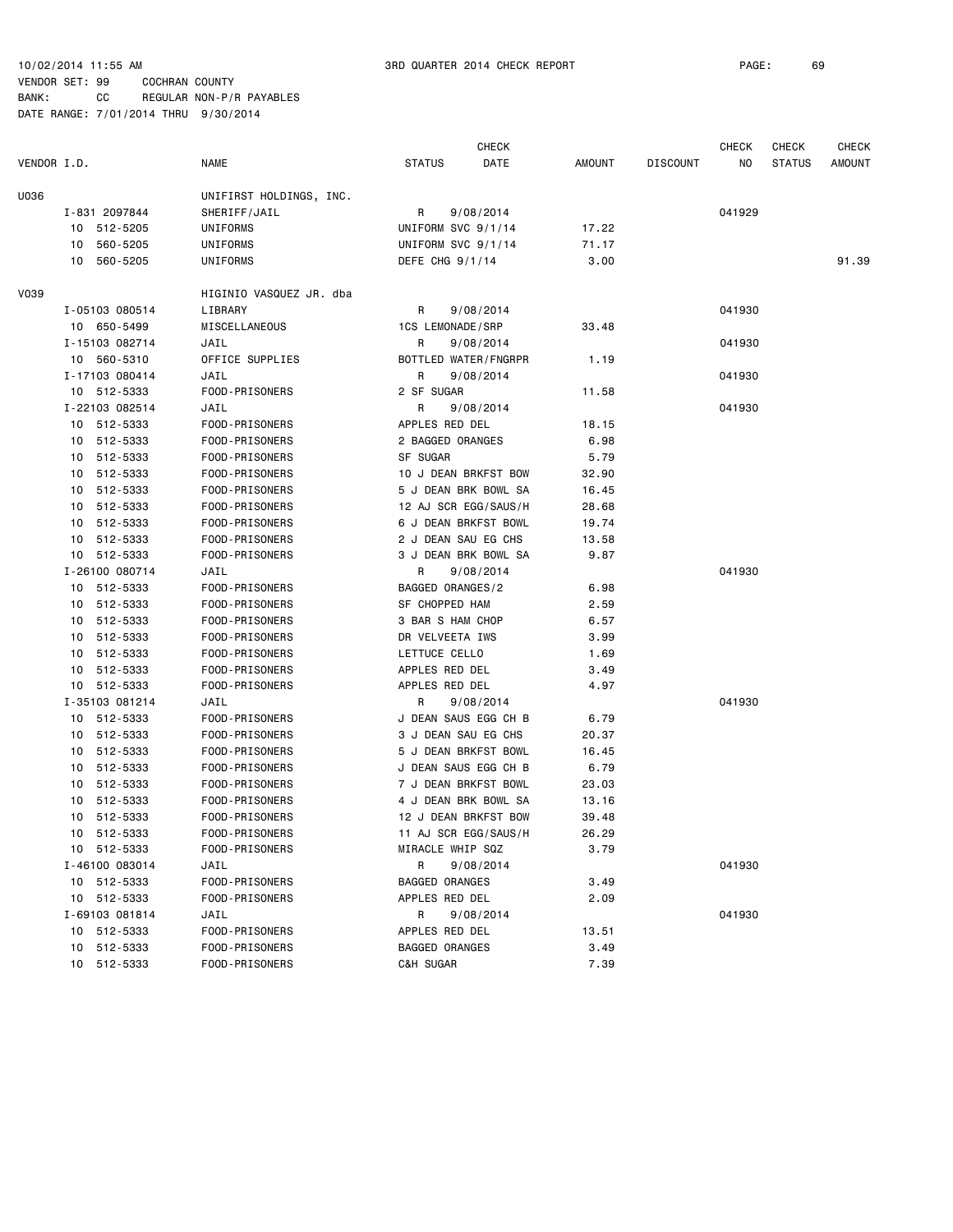|             |                                 |                                          |                                      | <b>CHECK</b>         |               |                 | <b>CHECK</b> | <b>CHECK</b>  | <b>CHECK</b> |
|-------------|---------------------------------|------------------------------------------|--------------------------------------|----------------------|---------------|-----------------|--------------|---------------|--------------|
| VENDOR I.D. |                                 | <b>NAME</b>                              | <b>STATUS</b>                        | DATE                 | AMOUNT        | <b>DISCOUNT</b> | NO.          | <b>STATUS</b> | AMOUNT       |
| <b>V039</b> |                                 | HIGINIO VASQUEZ JR. dbCONT               |                                      |                      |               |                 |              |               |              |
|             | I-69103 081814                  | JAIL                                     | R                                    | 9/08/2014            |               |                 | 041930       |               |              |
|             | 10 512-5333                     | FOOD-PRISONERS                           | SF SUGAR                             |                      | 5.79          |                 |              |               | 420.58       |
| <b>WO55</b> |                                 | WINDSTREAM COMMUNICATIONS SW             |                                      |                      |               |                 |              |               |              |
|             | I-266-0638 SEP14                | <b>MUSEUM</b>                            | R                                    | 9/08/2014            |               |                 | 041931       |               |              |
|             | 10 652-5420                     | TELECOMMUNICATIONS                       | BASIC LOCAL SVC                      |                      | 49.87         |                 |              |               |              |
|             | 10 652-5420                     | TELECOMMUNICATIONS                       | OPTIONAL SVC                         |                      | 3.00          |                 |              |               |              |
|             | 10 652-5420                     | TELECOMMUNICATIONS                       | LONG DISTANCE SVC                    |                      | 5.88          |                 |              |               |              |
|             | I-266-5051 SEP14                | LIBRARY                                  | R                                    | 9/08/2014            |               |                 | 041931       |               |              |
|             | 10 650-5420                     | TELECOMMUNICATIONS                       | BASIC LOCAL SVC/2 LI                 |                      | 107.10        |                 |              |               |              |
|             | 10 650-5420                     | TELECOMMUNICATIONS                       | HI-SPEED INTERNET                    |                      | 49.99         |                 |              |               |              |
|             | 10 650-5420                     | TELECOMMUNICATIONS                       | LONG DISTANCE SVC                    |                      | 1.65          |                 |              |               |              |
|             | I-266-5074 SEP14                | ADULT PROBATION                          | R                                    | 9/08/2014            |               |                 | 041931       |               |              |
|             | 10 570-5420                     | TELECOMMUNICATIONS                       | BASIC LOCAL SVC                      |                      | 48.08         |                 |              |               |              |
|             | 10 570-5420                     | TELECOMMUNICATIONS                       | OPTIONAL SVC                         |                      | 11.97         |                 |              |               |              |
|             | 10 570-5420                     | TELECOMMUNICATIONS                       | LONG DISTANCE SVC                    |                      | 0.08          |                 |              |               |              |
|             | I-266-5161 SEP14                | TREASURER                                | R                                    | 9/08/2014            |               |                 | 041931       |               |              |
|             | 10 497-5420                     | TELECOMMUNICATIONS                       | BASIC LOCAL SVC                      |                      | 48.08         |                 |              |               |              |
|             | 10 497-5420                     | TELECOMMUNICATIONS                       | LONG DISTANCE SVC                    |                      | 0.06          |                 |              |               |              |
|             | I-266-5211 SEP14                | <b>SHERIFF</b>                           | R                                    | 9/08/2014            |               |                 | 041931       |               |              |
|             | 10 560-5420                     | TELECOMMUNICATIONS                       | BASIC LOCAL SVC                      |                      | 165.49        |                 |              |               |              |
|             | 10 560-5420                     | TELECOMMUNICATIONS                       | LONG DISTANCE SVC                    |                      | 20.69         |                 |              |               |              |
|             | I-266-5215 SEP14                | <b>EXTENSION SVC</b>                     | R                                    | 9/08/2014            |               |                 | 041931       |               |              |
|             | 10 665-5420                     | TELECOMMUNICATIONS                       | BASIC LOCAL SVC/3 LI                 |                      | 173.86        |                 |              |               |              |
|             | 10 665-5420                     | TELECOMMUNICATIONS                       | HI-SPEED INTERNET                    |                      | 39.99         |                 |              |               |              |
|             | 10 665-5420                     | TELECOMMUNICATIONS                       | LONG DISTANCE SVC                    |                      | 1.24          |                 |              |               |              |
|             | I-266-5302 SEP14                | JUSTICE OF PEACE                         | R                                    | 9/08/2014            |               |                 | 041931       |               |              |
|             | 10 455-5420                     | TELECOMMUNICATIONS                       | BASIC LOCAL SVC                      |                      | 48.08         |                 |              |               |              |
|             | 10 455-5420                     | TELECOMMUNICATIONS                       | LONG DISTANCE SVC                    |                      | 1.84          |                 |              |               |              |
|             | I-266-5411 SEP14                | JUVENILE PROBATION                       | R                                    | 9/08/2014            |               |                 | 041931       |               |              |
|             | 17 573-5420                     | TELECOMMUNICATIONS                       | BASIC LOCAL SVC                      |                      | 48.08         |                 |              |               |              |
|             | 17 573-5420                     | TELECOMMUNICATIONS                       | LONG DISTANCE SVC                    |                      | 2.24          |                 |              |               |              |
|             | I-266-5412 SEP14                | DISTRICT COURT                           | R                                    | 9/08/2014            |               |                 | 041931       |               |              |
|             | 10 435-5420                     | TELECOMMUNICATIONS                       | BASIC LOCAL SVC/2 LI                 |                      | 112.05        |                 |              |               |              |
|             | 10 435-5420                     | TELECOMMUNICATIONS                       | HI-SPEED INTERNET                    |                      | 109.98        |                 |              |               |              |
|             | 10 435-5420                     | TELECOMMUNICATIONS                       | LONG DISTANCE SVC                    |                      | 0.12          |                 |              |               |              |
|             | I-266-5450 SEP14                | CLERK                                    | R                                    | 9/08/2014            |               |                 | 041931       |               |              |
|             | 10 403-5420                     | TELECOMMUNICATIONS                       | BASIC LOCAL SVC                      |                      | 165.56        |                 |              |               |              |
|             | 10 403-5420                     | TELECOMMUNICATIONS                       | OPTIONAL SVC                         |                      | 3.00          |                 |              |               |              |
|             | 10 403-5420<br>I-266-5508 SEP14 | TELECOMMUNICATIONS                       | LONG DISTANCE SVC                    |                      | 8.37          |                 |              |               |              |
|             |                                 | CO JUDGE/COMM'R CT                       | R                                    | 9/08/2014            |               |                 | 041931       |               |              |
|             | 15 610-5420                     | TELECOMMUNICATIONS                       | LONG DISTANCE SVC                    | BASIC LOCAL SVC/2 LI | 115.75        |                 |              |               |              |
|             | 15 610-5420                     | TELECOMMUNICATIONS                       |                                      |                      | 0.48          |                 |              |               |              |
|             | I-266-5700 SEP14                | SHERIFF                                  | R                                    | 9/08/2014            |               |                 | 041931       |               |              |
|             | 10 560-5420<br>10 560-5420      | TELECOMMUNICATIONS<br>TELECOMMUNICATIONS | BASIC LOCAL SVC<br>LONG DISTANCE SVC |                      | 56.45<br>4.59 |                 |              |               |              |
|             | I-266-5822 SEP14                | AUDITOR/NON-DEPT'L                       | R                                    | 9/08/2014            |               |                 | 041931       |               |              |
|             |                                 |                                          |                                      |                      |               |                 |              |               |              |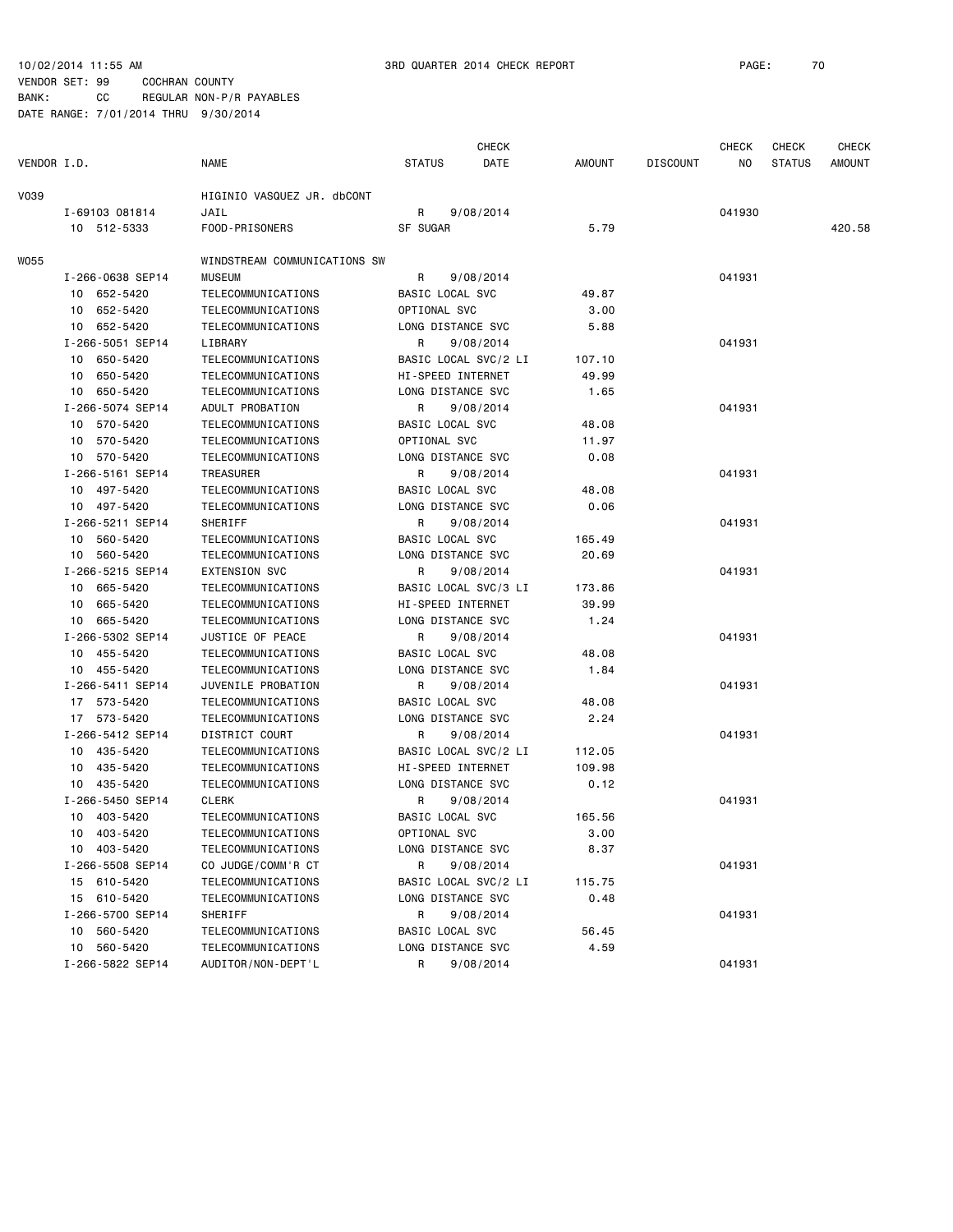CHECK CHECK CHECK CHECK VENDOR I.D. NAME STATUS DATE AMOUNT DISCOUNT NO STATUS AMOUNT WO55 WINDSTREAM COMMUNICATICONT I-266-5822 SEP14 AUDITOR/NON-DEPT'L R 9/08/2014 041931 10 495-5420 TELECOMMUNICATIONS BASIC LOCAL SVC 266- 49.81 10 495-5420 TELECOMMUNICATIONS BUS BROADBAND 24.99 10 495-5420 TELECOMMUNICATIONS LONG DISTANCE SVC 0.19 10 409-5420 TELECOMMUNICATIONS FAX LINE 266-5629 49.80 10 409-5420 TELECOMMUNICATIONS HI-SPEED INTERNET 144.99 10 409-5420 TELECOMMUNICATIONS FAX LONG DISTANCE 0.59 I-266-8661 SEP14 ATTORNEY R 9/08/2014 041931 10 475-5420 TELECOMMUNICATIONS BASIC LOCAL SVC 111.18 10 475-5420 TELECOMMUNICATIONS HI-SPEED INTERNET 59.99 10 475-5420 TELECOMMUNICATIONS LONG DISTANCE SVC 0.12 I-266-8888 SEP14 SHERIFF R 9/08/2014 041931 10 560-5420 TELECOMMUNICATIONS FAX LINE & CRIME CON 45.43 10 560-5420 TELECOMMUNICATIONS LONG DISTANCE SVC 0.91 I-TAX A/C SEP14 TAX A/C R 9/08/2014 041931 10 499-5420 TELECOMMUNICATIONS BASIC LOCAL SVC/3 LI 150.52 10 499-5420 TELECOMMUNICATIONS HI-SPEED INTERNET 59.99 10 499-5420 TELECOMMUNICATIONS OPTIONAL SVC 27.45 10 499-5420 TELECOMMUNICATIONS LONG DISTANCE SVC 9.35 2,138.93 W070 R D WALLACE OIL CO INC I-12520010 09/14 CEMETERY R 9/08/2014 041933 10 516-5330 FUEL & OIL 23.1GL REG ETH 8/1 74.29 10 516-5330 FUEL & OIL 2GL REG ETH 8/4 6.43 10 516-5330 FUEL & OIL 25GL REG ETH 8/21 80.40 I-12520019 09/14 PARK PARK R 9/08/2014 2019 041933 10 660-5330 FUEL AND OIL 2GL REG ETH 8/15 6.43 I-12520021 09/14 PREC 3 R 9/08/2014 041933 15 623-5330 FUEL AND OIL 765.1GL DYED DIESEL 2,478.92 15 623-5330 FUEL AND OIL 3EA 80-OZ PWR SVC 35.58 15 623-5330 FUEL AND OIL 845GL DYED DIESEL 8/ 2,737.80 15 623-5330 FUEL AND OIL 3 80-OZ PWR SVC 35.58 15 623-5330 FUEL AND OIL 2 32OZ PWR SVC 11.90 15 623-5330 FUEL AND OIL 128.7GL REG ETH 8/26 413.90 15 623-5330 FUEL AND OIL 25GL REG ETH 8/27 75.80 I-12520030 09/14 PREC 1 R 9/08/2014 041933 15 621-5330 FUEL & OIL 27.7GL REG ETH 7/31 89.09 15 621-5330 FUEL & OIL 20.5GL REG ETH 8/26 65.93 I-12520041 09/14 PREC 4 R 9/08/2014 041933 15 624-5330 FUEL AND OIL 28GL PREM ETH 8/7/14 98.45 15 624-5330 FUEL AND OIL 13.4GL REG ETH 8/19 43.09 15 624-5330 FUEL AND OIL 28.1GL DIESEL 8/19/1 89.72 15 624-5330 FUEL AND OIL 14GL REG ETH 45.02 15 624-5330 FUEL AND OIL 14.5GL DYED DIESEL 8 46.25 I-12520043 09/14 SHERIFF R 9/08/2014 R 9/08/2014 10 560-5330 FUEL AND OIL 23GL REG ETH/#687 73.97 10 560-5330 FUEL AND OIL 80.5GL REG ETH/#1008 258.89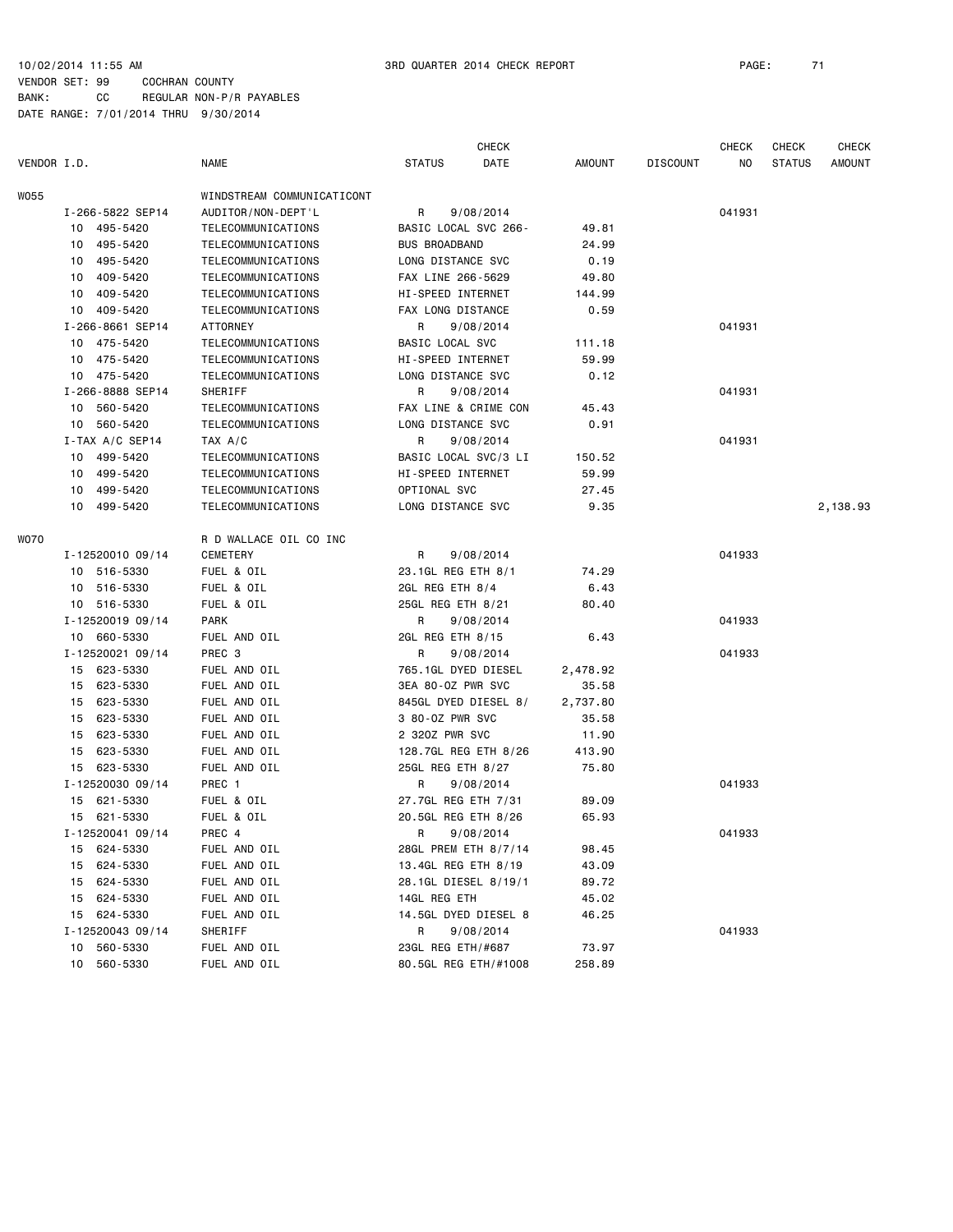|             |                               |                                          | <b>CHECK</b>                         |                       |                |                 | <b>CHECK</b> | <b>CHECK</b>  | <b>CHECK</b>  |
|-------------|-------------------------------|------------------------------------------|--------------------------------------|-----------------------|----------------|-----------------|--------------|---------------|---------------|
| VENDOR I.D. |                               | <b>NAME</b>                              | <b>STATUS</b>                        | DATE                  | <b>AMOUNT</b>  | <b>DISCOUNT</b> | NO           | <b>STATUS</b> | <b>AMOUNT</b> |
| <b>WO70</b> |                               | R D WALLACE OIL CO INCCONT               |                                      |                       |                |                 |              |               |               |
|             | I-12520043 09/14              | SHERIFF                                  | R<br>9/08/2014<br>40GL REG ETH/#1027 |                       |                |                 | 041933       |               |               |
|             | 10 560-5330                   | FUEL AND OIL                             |                                      |                       | 128.62         |                 |              |               | 6,896.06      |
| W092        |                               | WTG FUELS, INC                           |                                      |                       |                |                 |              |               |               |
|             | I-15006-03496 09/14           | SHERIFF                                  | R                                    | 9/08/2014             |                |                 | 041934       |               |               |
|             | 10 560-5330                   | FUEL AND OIL                             | 25.5GL UNL/#107                      |                       | 87.39          |                 |              |               |               |
|             | 10 560-5330                   | FUEL AND OIL                             | 12GL UNL/#133                        |                       | 40.99          |                 |              |               |               |
|             | 10 560-5330                   | FUEL AND OIL                             | 13.5GL UNL/#137                      |                       | 46.52          |                 |              |               |               |
|             | 10 560-5330                   | FUEL AND OIL                             | 83.6GL UNL/#135                      |                       | 286.44         |                 |              |               |               |
|             | 560-5330<br>10                | FUEL AND OIL                             | 84.1GL UNL/#136                      |                       | 286.73         |                 |              |               | 748.07        |
| W206        |                               | WEST TEXAS RURAL COUNTIES ASSN           |                                      |                       |                |                 |              |               |               |
|             | I-'14 PROF ED CONF            | COMMISSIONERS COURT                      | R                                    | 9/08/2014             |                |                 | 041935       |               |               |
|             | 15 610-5427                   | COMM-CONTINUING EDUCATION                |                                      | REGIS/MARGARET ALLEN  | 180.00         |                 |              |               |               |
|             |                               | I-14 PROF ED/TIMMONS COMMISSIONERS COURT | R                                    | 9/08/2014             |                |                 | 041935       |               |               |
|             | 15 610-5427                   | COMM-CONTINUING EDUCATION                |                                      | REGIS/JOHNNY TIMMONS  | 130.00         |                 |              |               | 310.00        |
|             |                               |                                          |                                      |                       |                |                 |              |               |               |
| W217        |                               | <b>WTC</b>                               |                                      |                       |                |                 |              |               |               |
|             | I-12354                       | PREC 2/PREC 4/CRTHSE                     | R                                    | 9/08/2014             |                |                 | 041936       |               |               |
|             | 15 622-5451                   | REPAIRS                                  |                                      | PART--ARTHUR ST, CLO  | 180.32         |                 |              |               |               |
|             | 15 624-5451                   | REPAIRS                                  |                                      | PART--SW 8TH ST, CLO  | 315.70         |                 |              |               |               |
|             | 10 510-5451                   | REPAIR                                   |                                      | PART--CRTHSE PARKING  | 212.73         |                 |              |               | 708.75        |
| W118        |                               | WHITEFACE VOLUNTEER FIRE                 |                                      |                       |                |                 |              |               |               |
|             | I-TRAINING EXP '14            | PUBLIC SAFETY*OTHER                      | R                                    | 9/08/2014             |                |                 | 041937       |               |               |
|             | 10 580-5414                   | FIRE PROTECTION CONTRACTS                | TRAINING EXPENSES                    |                       | 1,500.00       |                 |              |               | 1,500.00      |
| A165        |                               | AFFILIATED COMPUTER SERVICES             |                                      |                       |                |                 |              |               |               |
|             | I-1082702                     | CO/DIST CLERK                            | R                                    | 9/29/2014             |                |                 | 041970       |               |               |
|             | 10 403-5310                   | OFFICE SUPPLIES                          | 2 HP TONER CRTG 64A                  |                       | 515.20         |                 |              |               |               |
|             | 10 403-5310                   | OFFICE SUPPLIES                          | FREIGHT                              |                       | 15.50          |                 |              |               | 530.70        |
|             |                               |                                          |                                      |                       |                |                 |              |               |               |
| A178        |                               | AMAZON                                   |                                      |                       |                |                 |              |               |               |
|             | I-070453290039                | LIBRARY                                  | R                                    | 9/29/2014             | 12.60          |                 | 041971       |               |               |
|             | 10 650-5590                   | <b>BOOKS</b>                             |                                      | THE LONG ROAD: A POST |                |                 |              |               |               |
|             | 10 650-5590<br>10 650-5590    | <b>BOOKS</b>                             | A BIG LITTLE LIFE                    | SANCTUARY: A POSTAPOC | 10.83          |                 |              |               |               |
|             | 650-5590                      | <b>BOOKS</b><br><b>BOOKS</b>             | RED RISING                           |                       | 11.41          |                 |              |               |               |
|             | 10                            |                                          |                                      |                       | 15.81          |                 |              |               |               |
|             | 10 650-5590<br>650-5590<br>10 | <b>BOOKS</b><br><b>BOOKS</b>             | BIG LITTLE LIES                      | THE NARROW ROAD TO T  | 20.31<br>16.16 |                 |              |               |               |
|             | 650-5590<br>10                | <b>BOOKS</b>                             | REFLECTED IN YOU                     |                       | 10.48          |                 |              |               |               |
|             | 650-5590<br>10                | <b>BOOKS</b>                             |                                      | ONE PLUS ONE: A NOVEL | 16.77          |                 |              |               |               |
|             | 650-5590<br>10                | <b>BOOKS</b>                             | LOVE LETTERS: A ROSE                 |                       | 15.85          |                 |              |               |               |
|             | 650-5590<br>10                | <b>BOOKS</b>                             |                                      | WHERE'S WALDO NOW? D  | 12.75          |                 |              |               |               |
|             | 650-5590<br>10                | <b>BOOKS</b>                             |                                      | WHERE'S WALDO?THE FA  | 12.75          |                 |              |               |               |
|             | 650-5590<br>10                | <b>BOOKS</b>                             |                                      | BETWEEN THE SPARK AN  | 14.06          |                 |              |               |               |
|             | I-070458022575                | LIBRARY                                  | R                                    | 9/29/2014             |                |                 | 041971       |               |               |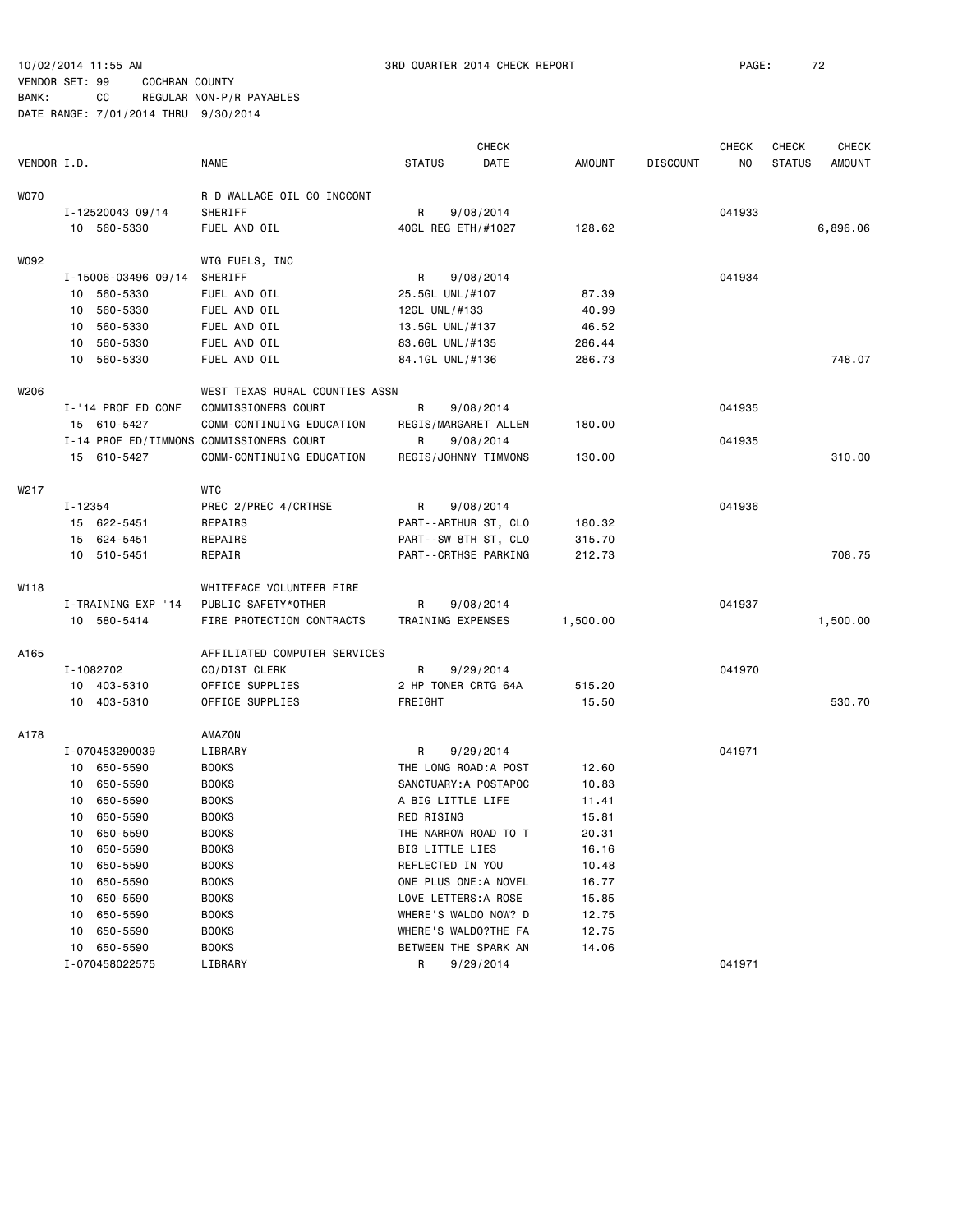|             |            |                |                             |                      | <b>CHECK</b> |               |                 | <b>CHECK</b> | <b>CHECK</b>  | <b>CHECK</b>  |
|-------------|------------|----------------|-----------------------------|----------------------|--------------|---------------|-----------------|--------------|---------------|---------------|
| VENDOR I.D. |            |                | <b>NAME</b>                 | <b>STATUS</b>        | DATE         | <b>AMOUNT</b> | <b>DISCOUNT</b> | NO.          | <b>STATUS</b> | <b>AMOUNT</b> |
| A178        |            |                | CONT<br>AMAZON              |                      |              |               |                 |              |               |               |
|             |            | I-070458022575 | LIBRARY                     | R                    | 9/29/2014    |               |                 | 041971       |               |               |
|             |            | 10 650-5590    | <b>BOOKS</b>                | ENTWINED WITH YOU    |              | 9.34          |                 |              |               |               |
|             |            | 10 650-5590    | <b>BOOKS</b>                | VISIONS              |              | 20.31         |                 |              |               |               |
|             |            | I-080686218022 | LIBRARY                     | R                    | 9/29/2014    |               |                 | 041971       |               |               |
|             | 10         | 650-5590       | <b>BOOKS</b>                | THE REVENGE OF SEVEN |              | 10.79         |                 |              |               |               |
|             | 10         | 650-5590       | <b>BOOKS</b>                | WHAT ALICE FORGOT    |              | 8.70          |                 |              |               |               |
|             | 10         | 650-5590       | <b>BOOKS</b>                | KNIGHTS OF THE LUNCH |              | 8.98          |                 |              |               |               |
|             | 10         | 650-5590       | <b>BOOKS</b>                | FOURTH GRADE RATS    |              | 4.89          |                 |              |               |               |
|             | 10         | 650-5590       | <b>BOOKS</b>                | LOCK IN              |              | 15.80         |                 |              |               |               |
|             | 10         | 650-5590       | <b>BOOKS</b>                | LITTLE MERCIES       |              | 10.09         |                 |              |               |               |
|             | 10         | 650-5590       | <b>BOOKS</b>                | PERSONAL             |              | 16.79         |                 |              |               |               |
|             | 10         | 650-5590       | <b>BOOKS</b>                | WHEN I FOUND YOU     |              | 8.97          |                 |              |               |               |
|             |            | 10 650-5590    | <b>BOOKS</b>                | HEIR OF FIRE (THRONE |              | 14.36         |                 |              |               |               |
|             |            | I-080688011339 | LIBRARY                     | R                    | 9/29/2014    |               |                 | 041971       |               |               |
|             |            | 10 650-5590    | <b>BOOKS</b>                | DELIVERANCE (DEFIANC |              | 11.37         |                 |              |               |               |
|             | 10         | 650-5590       | <b>BOOKS</b>                | THE RULE OF THOUGHTS |              | 13.73         |                 |              |               |               |
|             | 10         | 650-5590       | <b>BOOKS</b>                | THE DRAGON PLAYERS   |              | 8.98          |                 |              |               |               |
|             | 10         | 650-5590       | <b>BOOKS</b>                | <b>BAD ISLAND</b>    |              | 8.98          |                 |              |               |               |
|             |            | 10 650-5590    | <b>BOOKS</b>                | REVEALED (THE MISSIN |              | 11.37         |                 |              |               |               |
|             |            | I-152005441343 | LIBRARY                     | R                    | 9/29/2014    |               |                 | 041971       |               |               |
|             |            | 10 650-5590    | <b>BOOKS</b>                | BARED TO YOU         |              | 5.10          |                 |              |               |               |
|             |            | 10 650-5590    | <b>BOOKS</b>                | SHIPPING             |              | 3.99          |                 |              |               | 362.32        |
| A235        |            |                | R&D DANIEL, INC dba         |                      |              |               |                 |              |               |               |
|             | $I - 5513$ |                | <b>COURTHOUSE</b>           | R                    | 9/29/2014    |               |                 | 041972       |               |               |
|             |            | 10 510-5451    | REPAIR                      | CLN EVAP COIL/JAILER |              | 373.34        |                 |              |               |               |
|             |            | 10 510-5451    | REPAIR                      | RPL BLOWER MTR/CHIEF |              | 167.67        |                 |              |               |               |
|             |            | 10 510-5451    | REPAIR                      | TRAVEL               |              | 90.00         |                 |              |               |               |
|             |            | 10 510-5451    | REPAIR                      | MILEAGE              |              | 54.00         |                 |              |               | 685.01        |
| B029        |            |                | BRUCKNER'S TRUCK SALES, INC |                      |              |               |                 |              |               |               |
|             |            | C-CM349628L    | PREC 1                      | R                    | 9/29/2014    |               |                 | 041973       |               |               |
|             |            | 15 621-5451    | REPAIRS                     | RET DIPSTICK         |              | 6.49CR        |                 |              |               |               |
|             |            | C-CM45401L     | PREC 3                      | R                    | 9/29/2014    |               |                 | 041973       |               |               |
|             |            | 15 623-5451    | REPAIRS                     | RET TARP #82-16-BM-P |              | 73.08CR       |                 |              |               |               |
|             |            | 15 623-5451    | REPAIRS                     | FREIGHT              |              | 107.00CR      |                 |              |               |               |
|             |            | I-349775L      | PREC 1                      | R                    | 9/29/2014    |               |                 | 041973       |               |               |
|             |            | 15 621-5451    | REPAIRS                     | <b>CAPSCREW</b>      |              | 2.17          |                 |              |               |               |
|             |            | 15 621-5451    | REPAIRS                     | WASHER               |              | 1.78          |                 |              |               |               |
|             | 15         | 621-5451       | REPAIRS                     | COVER                |              | 300.48        |                 |              |               |               |
|             |            | 15 621-5451    | REPAIRS                     | FITTING              |              | 16.85         |                 |              |               | 134.71        |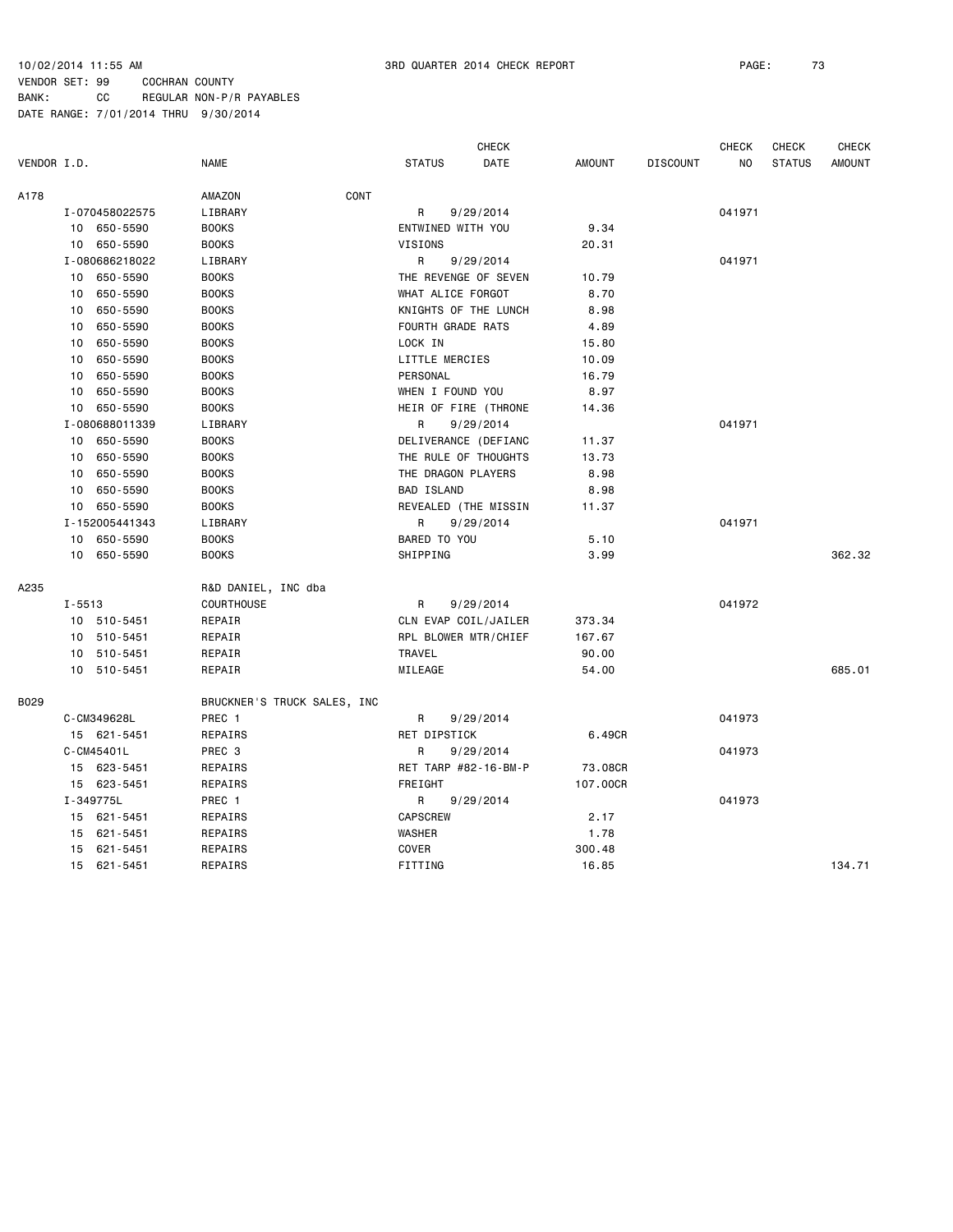|             |                   |                           | <b>CHECK</b>           |          |                 | <b>CHECK</b> | <b>CHECK</b>  | <b>CHECK</b> |
|-------------|-------------------|---------------------------|------------------------|----------|-----------------|--------------|---------------|--------------|
| VENDOR I.D. |                   | <b>NAME</b>               | <b>STATUS</b><br>DATE  | AMOUNT   | <b>DISCOUNT</b> | NO.          | <b>STATUS</b> | AMOUNT       |
| B074        |                   | NEAL A MORGAN dba         |                        |          |                 |              |               |              |
|             | I-21916           | TAX A/C                   | R<br>9/29/2014         |          |                 | 041974       |               |              |
|             | 10 499-5408       | TAX ROLL                  | 7500 #10 ENV/STMTS     | 303.00   |                 |              |               |              |
|             | 10 499-5408       | TAX ROLL                  | SHIPPING               | 12.50    |                 |              |               | 315.50       |
|             |                   |                           |                        |          |                 |              |               |              |
| C015        |                   | COCHRAN COUNTY SENIOR     |                        |          |                 |              |               |              |
|             | I-SEP '14 INSTLMT | SENIOR CITIZENS           | R<br>9/29/2014         |          |                 | 041975       |               |              |
|             | 10 663-5418       | SENIOR CITIZENS CONTRACT  | SENIOR CITIZENS        | 6,250.00 |                 |              |               | 6,250.00     |
| C018        |                   | COCHRAN CO. FARM BUREAU   |                        |          |                 |              |               |              |
|             | I-DW#15963        | ACTIVITY BLDG             | R<br>9/29/2014         |          |                 | 041976       |               |              |
|             | 10 000-4370.101   | RENT-ACTIVITY BUILDING    | REF DEP FOR 9/16/14    | 150.00   |                 |              |               | 150.00       |
| C064        |                   | CITY OF MORTON F D        |                        |          |                 |              |               |              |
|             | I-APR 2014        | PUBLIC SAFETY*OTHER       | R<br>9/29/2014         |          |                 | 041977       |               |              |
|             | 10 580-5414       | FIRE PROTECTION CONTRACTS | 4 MI N SH214, GRASS 4  | 350.00   |                 |              |               |              |
|             | 10 580-5414       | FIRE PROTECTION CONTRACTS | CR250 & SH214, WRECK   | 350.00   |                 |              |               |              |
|             | 10 580-5414       | FIRE PROTECTION CONTRACTS | 2100 S FM1780, SHOP 4  | 350.00   |                 |              |               |              |
|             | 10 580-5414       | FIRE PROTECTION CONTRACTS | FM596 & CR44, GRASS/T  | 350.00   |                 |              |               |              |
|             | 10 580-5414       | FIRE PROTECTION CONTRACTS | 1750 FM1780, PLANE WR  | 350.00   |                 |              |               |              |
|             | 10 580-5414       | FIRE PROTECTION CONTRACTS | 2100 FM1585, GRASS 4/  | 350.00   |                 |              |               |              |
|             | I-FEB 2014        | PUBLIC SAFETY*OTHER       | R<br>9/29/2014         |          |                 | 041977       |               |              |
|             | 10 580-5414       | FIRE PROTECTION CONTRACTS | 600BK SH214, GRASS 2/  | 350.00   |                 |              |               |              |
|             | 10 580-5414       | FIRE PROTECTION CONTRACTS | 1MI W NM STATE LINE,   |          |                 |              |               |              |
|             | I-JAN 2014        | PUBLIC SAFETY*OTHER       | R<br>9/29/2014         |          |                 | 041977       |               |              |
|             | 10 580-5414       | FIRE PROTECTION CONTRACTS | 1900BK FM125, GRASS 1  | 350.00   |                 |              |               |              |
|             | 10 580-5414       | FIRE PROTECTION CONTRACTS | 800BK CR127, GRASS 1/  | 350.00   |                 |              |               |              |
|             | I-JUL 2014        | PUBLIC SAFETY*OTHER       | R<br>9/29/2014         |          |                 | 041977       |               |              |
|             | 10 580-5414       | FIRE PROTECTION CONTRACTS | CR150 & FM125, GRASS   | 350.00   |                 |              |               |              |
|             | 10 580-5414       | FIRE PROTECTION CONTRACTS | CR150 & FM125, GRASS   | 350.00   |                 |              |               |              |
|             | I-JUN 2014        | PUBLIC SAFETY*OTHER       | R<br>9/29/2014         |          |                 | 041977       |               |              |
|             | 10 580-5414       | FIRE PROTECTION CONTRACTS | SH214 & FM125, PLANE   | 350.00   |                 |              |               |              |
|             | I-MAR 2014        | PUBLIC SAFETY*OTHER       | R<br>9/29/2014         |          |                 | 041977       |               |              |
|             | 10 580-5414       | FIRE PROTECTION CONTRACTS | S 214 & W CLEVELAND,   | 350.00   |                 |              |               |              |
|             | 10 580-5414       | FIRE PROTECTION CONTRACTS | 2600BK FM300, GRASS 3  | 350.00   |                 |              |               |              |
|             | 10 580-5414       | FIRE PROTECTION CONTRACTS | 1370 CR225, LANDING Z  | 350.00   |                 |              |               |              |
|             | I-MAY 2014        | PUBLIC SAFETY*OTHER       | R<br>9/29/2014         |          |                 | 041977       |               |              |
|             | 10 580-5414       | FIRE PROTECTION CONTRACTS | CR 120 & CR127, WRECK  | 350.00   |                 |              |               |              |
|             | 10 580-5414       | FIRE PROTECTION CONTRACTS | SH114 & CR235, WRECK 5 | 350.00   |                 |              |               |              |
|             | 10 580-5414       | FIRE PROTECTION CONTRACTS | 597,5 MI S MPL, GRASS  | 350.00   |                 |              |               | 6,300.00     |
| C065        |                   | CITY OF WHITEFACE F D     |                        |          |                 |              |               |              |
|             | I-MAY-SEP 2014    | PUBLIC SAFETY*OTHER       | R<br>9/29/2014         |          |                 | 041978       |               |              |
|             | 10 580-5414       | FIRE PROTECTION CONTRACTS | N1780 & CR98, CAR 5/1  | 350.00   |                 |              |               |              |
|             | 580-5414<br>10    | FIRE PROTECTION CONTRACTS | N596 & CR34, CAR 5/31  | 350.00   |                 |              |               |              |
|             | 580-5414<br>10    | FIRE PROTECTION CONTRACTS | CR150 & FM125, GRASS   | 350.00   |                 |              |               |              |
|             | 580-5414<br>10    | FIRE PROTECTION CONTRACTS | CR150 & CR239, GRASS   | 350.00   |                 |              |               |              |
|             | 580-5414<br>10    | FIRE PROTECTION CONTRACTS | 1585 & CR177, OIL WEL  | 350.00   |                 |              |               | 1,750.00     |
|             |                   |                           |                        |          |                 |              |               |              |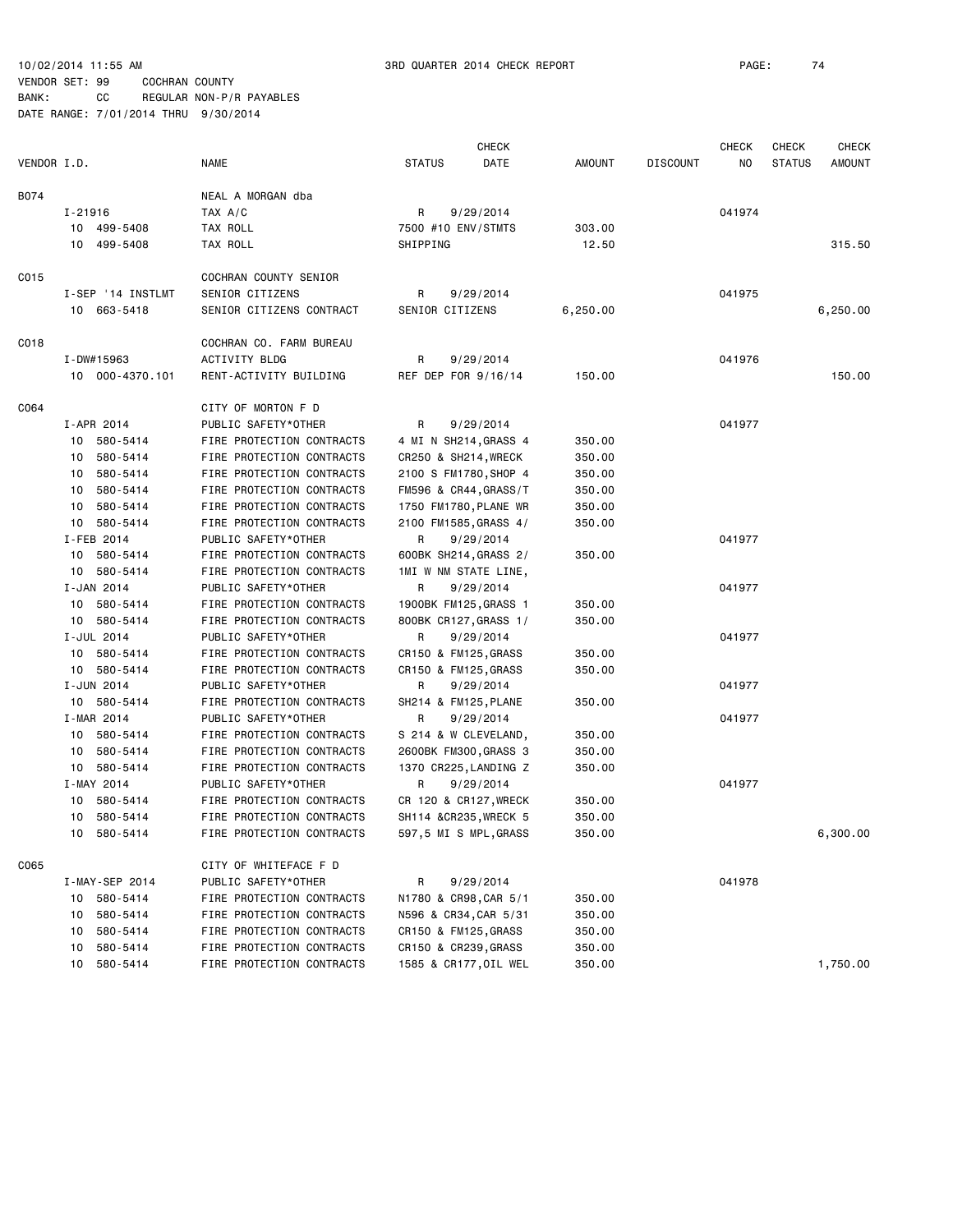10/02/2014 11:55 AM 3RD QUARTER 2014 CHECK REPORT PAGE: 75

### VENDOR SET: 99 COCHRAN COUNTY BANK: CC REGULAR NON-P/R PAYABLES

|                  |                 |                     |                                |                              | <b>CHECK</b>          |               |                 | <b>CHECK</b>   | CHECK         | <b>CHECK</b>  |
|------------------|-----------------|---------------------|--------------------------------|------------------------------|-----------------------|---------------|-----------------|----------------|---------------|---------------|
| VENDOR I.D.      |                 | <b>NAME</b>         |                                | <b>STATUS</b><br><b>DATE</b> |                       | <b>AMOUNT</b> | <b>DISCOUNT</b> | N <sub>O</sub> | <b>STATUS</b> | <b>AMOUNT</b> |
| C067             |                 |                     | COCHRAN COUNTY HISTORICAL      |                              |                       |               |                 |                |               |               |
|                  | I-BOOK 4/25/14  |                     | HISTORICAL COMM/FR GEN FUND    | R                            | 9/29/2014             |               |                 | 041979         |               |               |
|                  | 10 000-4364.100 | SALE OF ASSETS      |                                |                              | BOOK SALE/POSTED 4/2  | 25.00         |                 |                |               | 25.00         |
|                  |                 |                     |                                |                              |                       |               |                 |                |               |               |
| C340             |                 |                     | COUNTY INFORMATION RESOURCE AG |                              |                       |               |                 |                |               |               |
|                  | I-S0P002799     | NON-DEPT'L          |                                | R                            | 9/29/2014             |               |                 | 041980         |               |               |
|                  | 10 409-5420     | TELECOMMUNICATIONS  |                                |                              | 17 EMAIL ACCTS/AUG '  | 34.00         |                 |                |               | 34.00         |
| C347             |                 |                     | CLINT WILLIAMS PEANUT CO.      |                              |                       |               |                 |                |               |               |
|                  | I-DW#16022      | ACTIVITY BLDG       |                                | R                            | 9/29/2014             |               |                 | 041981         |               |               |
|                  | 10 000-4370.101 |                     | RENT-ACTIVITY BUILDING         | REF DEP FOR 9/16/14          |                       | 150.00        |                 |                |               | 150.00        |
|                  |                 |                     |                                |                              |                       |               |                 |                |               |               |
| D039             |                 | DUVALL TECHNOLOGY   |                                |                              |                       |               |                 |                |               |               |
|                  | $I - 167$       | SHERIFF             |                                | R                            | 9/29/2014             |               |                 | 041982         |               |               |
|                  | 10 560-5452     |                     | OFFICE EQUIPMENT REPAIR        |                              | CHG DEFAULT BROWSER/  | 90.00         |                 |                |               |               |
|                  | $I - 168$       | JUVENILE PROBATION  |                                | R                            | 9/29/2014             |               |                 | 041982         |               |               |
|                  | 17 573-5499     | OPERATING EXPENSES  |                                |                              | ASA5505 SEC APPL, 50  | 645.00        |                 |                |               |               |
|                  | 17 573-5499     | OPERATING EXPENSES  |                                |                              | 4 CNFG/INSTL ASA, VPN | 440.00        |                 |                |               |               |
|                  | $I - 172$       | JUVENILE PROBATION  |                                | R                            | 9/29/2014             |               |                 | 041982         |               |               |
|                  | 17 573-5451     | REPAIR              |                                |                              | 2 INSTL CAT5e FR 911  | 200.00        |                 |                |               | 1,375.00      |
| D <sub>152</sub> |                 | DPS REPROGRAPHICS & |                                |                              |                       |               |                 |                |               |               |
|                  | I-091614        | SHERIFF             |                                | R                            | 9/29/2014             |               |                 | 041983         |               |               |
|                  | 10 560-5334     | OTHER SUPPLIES      |                                |                              | 12 ALCOHOL BLOOD TES  | 60.00         |                 |                |               | 60.00         |
| E005             |                 |                     | EAGLE RUBBER & SUPPLY          |                              |                       |               |                 |                |               |               |
|                  | I-71825         | PREC 1              |                                | R                            | 9/29/2014             |               |                 | 041984         |               |               |
|                  | 15 621-5451     | REPAIRS             |                                | 2.75 1" HYDR HOSE            |                       | 15.13         |                 |                |               |               |
|                  | 15 621-5451     | REPAIRS             |                                |                              | 2 1" WORM GEAR CLAMP  | 2.00          |                 |                |               | 17.13         |
| E057             |                 |                     | ELECTION SYSTEMS & SOFTWARE    |                              |                       |               |                 |                |               |               |
|                  | I-906073        | <b>ELECTIONS</b>    |                                | R                            | 9/29/2014             |               |                 | 041985         |               |               |
|                  | 10 490-5335     | ELECTION SUPPLIES   |                                |                              | 5 LAYOUT CHG/GEN ELE  | 75.00         |                 |                |               | 75.00         |
|                  |                 |                     |                                |                              |                       |               |                 |                |               |               |
| F092             |                 | MARGARET FEHR       |                                |                              |                       |               |                 |                |               |               |
|                  | I-DW#16002      | ACTIVITY BLDG       |                                | R                            | 9/29/2014             |               |                 | 041986         |               |               |
|                  | 10 000-4370.101 |                     | RENT-ACTIVITY BUILDING         | REF DEP FOR 9/7/14           |                       | 150.00        |                 |                |               | 150.00        |
| F215             |                 |                     | 1ST CLASS PLUMBING HEATING & A |                              |                       |               |                 |                |               |               |
|                  | I-2053631       | COURTHOUSE/SO BRKRM |                                | R                            | 9/29/2014             |               |                 | 041987         |               |               |
|                  | 10 510-5451     | REPAIR              |                                |                              | SINGLE HANDLE KITCHE  | 178.77        |                 |                |               |               |
|                  | 10 510-5451     | REPAIR              |                                | 2 LAV SUPPLY LINE            |                       | 12.36         |                 |                |               |               |
|                  | 10 510-5451     | REPAIR              |                                | 2 FLARE NUT 3/8"             |                       | 2.40          |                 |                |               |               |
|                  | 10 510-5451     | REPAIR              |                                | 2 COMPR SLEEVE 3/8"          |                       | 0.57          |                 |                |               |               |
|                  | 10 510-5451     | REPAIR              |                                | 2 HR BASE RATE               |                       | 160.00        |                 |                |               | 354.10        |
|                  |                 |                     |                                |                              |                       |               |                 |                |               |               |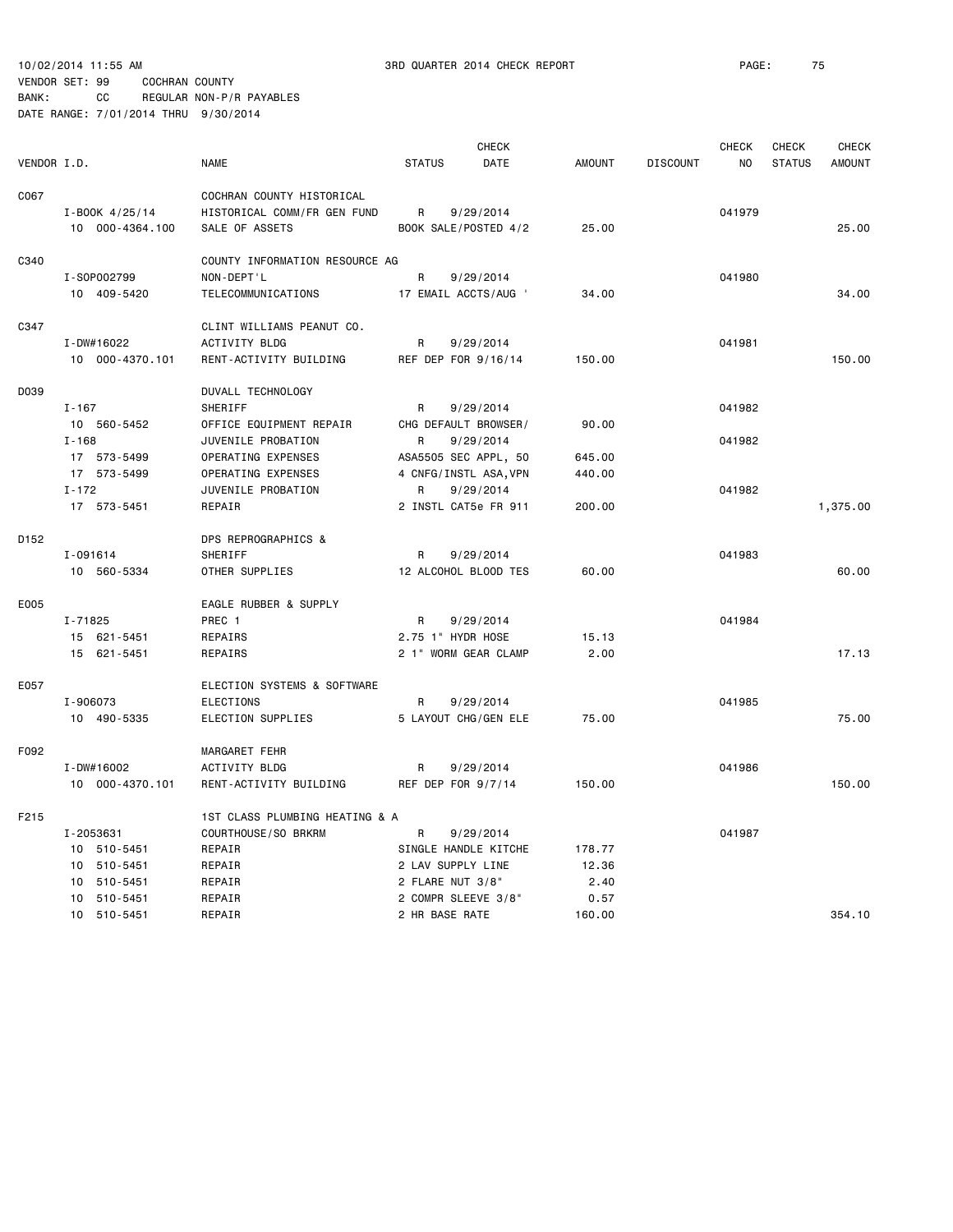|             |          |                              | <b>CHECK</b>                   |                        |                       |               |                 | <b>CHECK</b> | <b>CHECK</b>  | <b>CHECK</b>  |
|-------------|----------|------------------------------|--------------------------------|------------------------|-----------------------|---------------|-----------------|--------------|---------------|---------------|
| VENDOR I.D. |          |                              | <b>NAME</b>                    | <b>STATUS</b>          | DATE                  | <b>AMOUNT</b> | <b>DISCOUNT</b> | NO           | <b>STATUS</b> | <b>AMOUNT</b> |
| G005        |          |                              | <b>GENERAL FUND</b>            |                        |                       |               |                 |              |               |               |
|             |          | I-R/B W217/#12230            | PREC 1                         | R                      | 9/29/2014             |               |                 | 041988       |               |               |
|             |          | 15 621-5451                  | REPAIRS                        |                        | R/B CR110 CHGD TO CR  | 3,601.86      |                 |              |               | 3,601.86      |
| G249        |          |                              | GULF COAST TRADES CENTER       |                        |                       |               |                 |              |               |               |
|             |          | I-201313951/#819             | JUVENILE PROBATION             | R                      | 9/29/2014             |               |                 | 041989       |               |               |
|             |          | 17 573-5413.003              | Grant C Placements             |                        | 31 DAYS/POST(N) #819  | 3,193.93      |                 |              |               | 3,193.93      |
|             |          |                              |                                |                        |                       |               |                 |              |               |               |
| I019        |          |                              | LARRY IVINS                    |                        |                       |               |                 |              |               |               |
|             |          | I-PREC 4 09/24/14            | PREC 4                         | R                      | 9/29/2014             |               |                 | 041990       |               |               |
|             |          | 15 624-5356                  | ROAD MATERIALS & SUPPLIES      |                        | 12 LOADS CALICHE @ \$ | 480.00        |                 |              |               |               |
|             |          | 15 624-5356                  | ROAD MATERIALS & SUPPLIES      |                        | 5 LOADS CALICHE @ \$2 | 125.00        |                 |              |               | 605.00        |
| J040        |          |                              | JONES MCCLURE PUBLISHING       |                        |                       |               |                 |              |               |               |
|             |          | I-100381500                  | DISTRICT COURT                 | R                      | 9/29/2014             |               |                 | 041991       |               |               |
|             |          | 10 435-5310                  | OFFICE SUPPLIES                |                        | O'CONNOR'S TX CRIM C  | 83.00         |                 |              |               |               |
|             |          | 10 435-5310                  | OFFICE SUPPLIES                | SHIPPING               |                       | 8.00          |                 |              |               | 91.00         |
| J049        |          |                              | JUVENILE PROBATION FUND        |                        |                       |               |                 |              |               |               |
|             |          | I-LOCAL MATCH 09/14          | JUVENILE PROBATION             | R                      | 9/29/2014             |               |                 | 041992       |               |               |
|             |          | 10 571-5472                  | LOCAL SUPPORT-JUV BOARD        |                        | LOCAL FUNDS MATCH SE  | 7,750.00      |                 |              |               | 7,750.00      |
| J074        |          |                              | TREVA JACKSON, TAX ASSESSOR/CO |                        |                       |               |                 |              |               |               |
|             |          | I-REG MTG 7/3/14             | TAX A/C                        | R                      | 9/29/2014             |               |                 | 041993       |               |               |
|             |          | 10 499-5427                  | CONTINUING EDUCATION           |                        | TRUE AUTOM, LVND;52 M | 29.12         |                 |              |               | 29.12         |
|             |          |                              |                                |                        |                       |               |                 |              |               |               |
| J082        |          |                              | JOHN DEERE FINANCIAL           |                        |                       |               |                 |              |               |               |
|             | I-220439 |                              | <b>PARK</b>                    | R                      | 9/29/2014             |               |                 | 041994       |               |               |
|             | 10       | 660-5451                     | REPAIR                         | GASKET                 |                       | 11.50         |                 |              |               |               |
|             | 10       | 660-5451                     | REPAIR                         | <b>BLOWER</b>          |                       | 236.07        |                 |              |               | 247.57        |
| L015        |          |                              | LUBBOCK COUNTY, TEXAS          |                        |                       |               |                 |              |               |               |
|             |          | I-AUG 14/3 JUV               | JUVENILE PROBATION             | R                      | 9/29/2014             |               |                 | 041995       |               |               |
|             |          | 17 573-5413                  | Detention Services             | 10 DAYS, PRE/#825      |                       | 1,000.00      |                 |              |               |               |
|             |          | 17 573-5413                  | Detention Services             | 10 DAYS, PRE/#823      |                       | 1,000.00      |                 |              |               |               |
|             |          | 17 573-5413                  | Detention Services             | 10 DAYS, PRE/#824      |                       | 1,000.00      |                 |              |               | 3,000.00      |
| L135        |          |                              | LOWES HOME CENTERS INC         |                        |                       |               |                 |              |               |               |
|             | I-914686 |                              | TAX A/C                        | R                      | 9/29/2014             |               |                 | 041996       |               |               |
|             |          | 10 499-5451                  | REPAIR                         |                        | HOLE SAW 2.5" 8/27/1  | 8.71          |                 |              |               |               |
|             |          | 10 499-5451                  | REPAIR                         | 4 COMP GROMMET 2.5"    |                       | 21.60         |                 |              |               |               |
|             |          | 10 499-5451                  | REPAIR                         | 12-CT WOOD SHIMS       |                       | 1.49          |                 |              |               |               |
|             |          | I-995730 COUNTERTOPS TAX A/C |                                | R                      | 9/29/2014             |               |                 | 041996       |               |               |
|             | 10       | 499-5451                     | REPAIR                         | <b>COUNTERTOPS</b>     |                       | 2,386.45      |                 |              |               |               |
|             | 10       | 499-5451                     | REPAIR                         | <b>EXPRESS FREIGHT</b> |                       | 14.30         |                 |              |               |               |
|             |          | 10 499-5451                  | REPAIR                         | DELIVERY FEE           |                       | 95.00         |                 |              |               | 2,527.55      |
|             |          |                              |                                |                        |                       |               |                 |              |               |               |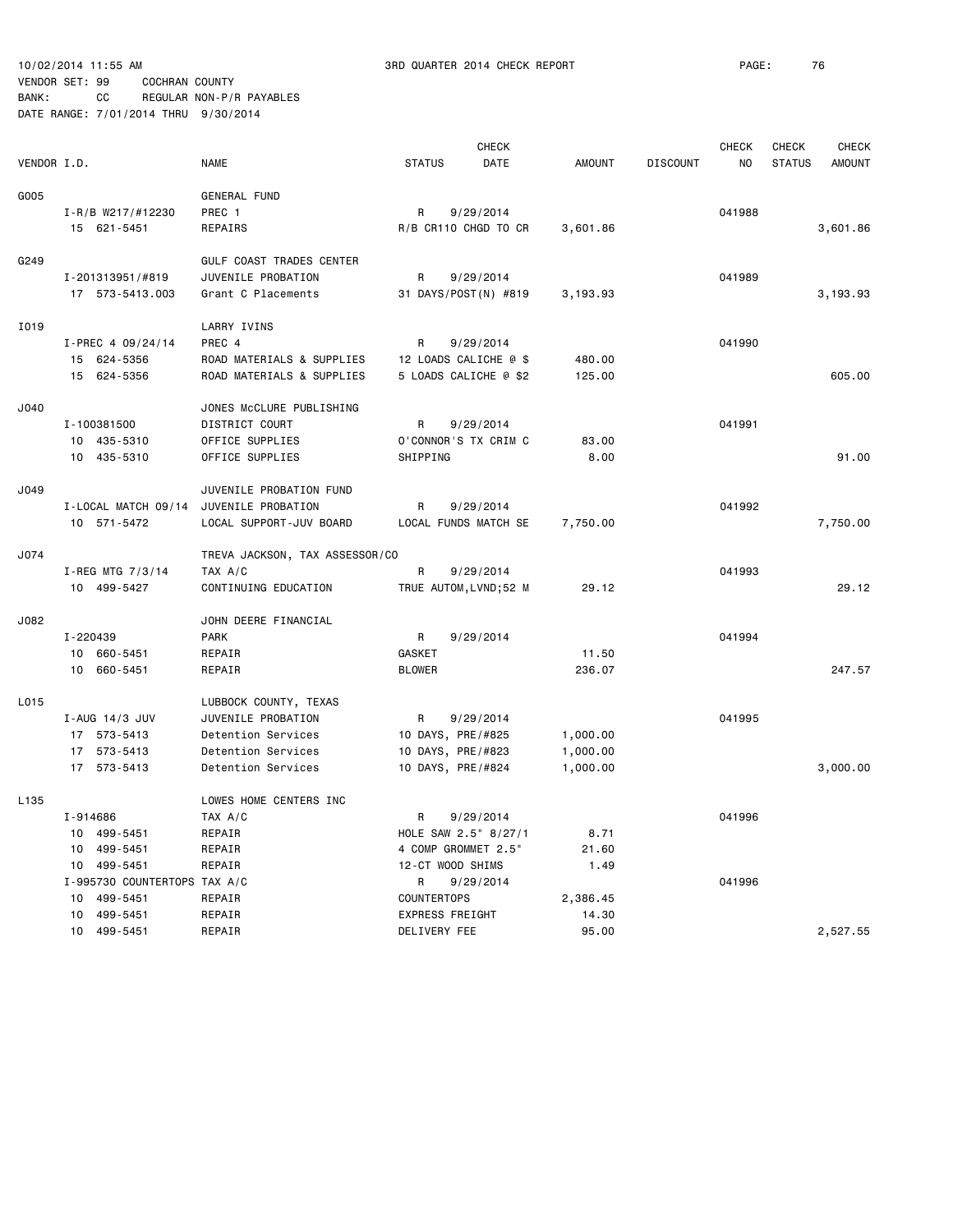|                  |                                 |                                           | <b>CHECK</b>        |                      |               |                 | <b>CHECK</b> | <b>CHECK</b>  | <b>CHECK</b>  |
|------------------|---------------------------------|-------------------------------------------|---------------------|----------------------|---------------|-----------------|--------------|---------------|---------------|
| VENDOR I.D.      |                                 | <b>NAME</b>                               | <b>STATUS</b>       | DATE                 | <b>AMOUNT</b> | <b>DISCOUNT</b> | NO.          | <b>STATUS</b> | <b>AMOUNT</b> |
| L <sub>189</sub> |                                 | HOCKLEY COUNTY PUBLISHING CO.I            |                     |                      |               |                 |              |               |               |
|                  | I-092314                        | COMMISSIONERS COURT                       | R                   | 9/29/2014            |               |                 | 041997       |               |               |
|                  | 15 610-5430                     | LEGAL NOTICES                             |                     | NTC EFF TAX RATE 8/3 | 360.00        |                 |              |               | 360.00        |
| L205             |                                 | LIPHAM ASPHALT & PAVING CO, LL            |                     |                      |               |                 |              |               |               |
|                  |                                 | I-WTCGroupSeal4 2014 PREC 2/PREC 4/CRTHSE | R                   | 9/29/2014            |               |                 | 041998       |               |               |
|                  | 15 622-5451                     | REPAIRS                                   |                     | PART--ARTHUR ST, SEA | 6,034.93      |                 |              |               |               |
|                  | 15 624-5451                     | REPAIRS                                   |                     | PART--SW 8TH ST, SEA | 10,797.27     |                 |              |               |               |
|                  | 10 510-5451                     | REPAIR                                    |                     | PART--CRTHSE PARKING | 6,709.46      |                 |              |               | 23,541.66     |
| MO18             |                                 | MORTON INSURANCE AGENCY                   |                     |                      |               |                 |              |               |               |
|                  | I-BOND#1817/C DAVIS SHERIFF     |                                           | R                   | 9/29/2014            |               |                 | 041999       |               |               |
|                  | 10 560-5480                     | <b>BONDS &amp; NOTARY FEES</b>            |                     | RES DEP RNWL/CASSOND | 50.00         |                 |              |               |               |
|                  | I-BOND#5148/VILLANUE SHERIFF    |                                           | R                   | 9/29/2014            |               |                 | 041999       |               |               |
|                  | 10 560-5480                     | <b>BONDS &amp; NOTARY FEES</b>            |                     | RES DEP RNWL/MAX VIL | 50.00         |                 |              |               |               |
|                  | I-BOND#9730/PUBLIC15 NON-DEPT'L |                                           | R                   | 9/29/2014            |               |                 | 041999       |               |               |
|                  | 10 409-5480                     | <b>BONDS &amp; NOTARY FEES</b>            | BLANKET BOND 2015   |                      | 160.00        |                 |              |               |               |
|                  | I-NOTARY/ALVAREZ                | SHERIFF                                   | R                   | 9/29/2014            |               |                 | 041999       |               |               |
|                  | 10 560-5480                     | <b>BONDS &amp; NOTARY FEES</b>            |                     | NOTARY BOND#15895649 | 50.00         |                 |              |               |               |
|                  | 10 560-5480                     | <b>BONDS &amp; NOTARY FEES</b>            | FILING FEE          |                      | 21.00         |                 |              |               | 331.00        |
| M031             |                                 | MILLER PAPER & PACKAGING CO               |                     |                      |               |                 |              |               |               |
|                  | I-S2954611.001                  | <b>COURTHOUSE</b>                         | R                   | 9/29/2014            |               |                 | 042000       |               |               |
|                  | 10 510-5332                     | CUSTODIAL SUPPLIES                        |                     | 1CS LINERS, 20-30GL, | 48.13         |                 |              |               |               |
|                  | 10 510-5332                     | CUSTODIAL SUPPLIES                        |                     | 1CS SCOTT ROLL TOWEL | 76.80         |                 |              |               |               |
|                  | 10 510-5332                     | CUSTODIAL SUPPLIES                        | 3DZ RIM HANGER, CH  |                      | 52.25         |                 |              |               |               |
|                  | 10 510-5332                     | CUSTODIAL SUPPLIES                        |                     | 1CS PLEDGE FURN POLI | 47.13         |                 |              |               | 224.31        |
| M299             |                                 | MORTON SELF STORAGE                       |                     |                      |               |                 |              |               |               |
|                  | $I - 147$                       | SHERIFF                                   | R                   | 9/29/2014            |               |                 | 042001       |               |               |
|                  | 10 560-5499                     | MISCELLANEOUS                             | STORAGE OCT 2014    |                      | 50.00         |                 |              |               | 50.00         |
| NO01             |                                 | NATIONAL ASSN. OF COUNTIES                |                     |                      |               |                 |              |               |               |
|                  | I-104091                        | COMMISSIONERS COURT                       | R                   | 9/29/2014            |               |                 | 042002       |               |               |
|                  | 15 610-5481                     | DUES AND REGISTRATION                     |                     | 2015 COUNTY MEMBERSH | 450.00        |                 |              |               | 450.00        |
| N066             |                                 | NTS COMMUNICATIONS                        |                     |                      |               |                 |              |               |               |
|                  | I-8062660032 SEP14              | COMM'R CT/CO JUDGE                        | R                   | 9/29/2014            |               |                 | 042003       |               |               |
|                  | 15 610-5420                     | TELECOMMUNICATIONS                        | WATS LINE           |                      | 1.00          |                 |              |               |               |
|                  | 15 610-5420                     | TELECOMMUNICATIONS                        | FEES                |                      | 6.65          |                 |              |               |               |
|                  | 15 624-5420                     | TELECOMMUNICATIONS                        | LONG DISTANCE USAGE |                      | 0.14          |                 |              |               | 7.79          |
| N082             |                                 | NETDATA                                   |                     |                      |               |                 |              |               |               |
|                  | I-15639                         | SHERIFF                                   | R                   | 9/29/2014            |               |                 | 042004       |               |               |
|                  | 10 560-5411                     | MAINTENANCE CONTRACTS                     |                     | LAW ENF/MGSHT 10/1/1 | 7,200.00      |                 |              |               |               |
|                  | I-15682                         | JUSTICE OF PEACE                          | R                   | 9/29/2014            |               |                 | 042004       |               |               |
|                  | 10 455-5411                     | MAINTENANCE CONTRACTS                     |                     | SFTWR MAINT 1/1/15-1 | 1,800.00      |                 |              |               |               |
|                  | 10 455-5411                     | MAINTENANCE CONTRACTS                     | EARLY PAY DISCOUNT  |                      | 54.00CR       |                 |              |               |               |
|                  | I - 15737                       | CLERK                                     |                     | R 9/29/2014          |               |                 | 042004       |               |               |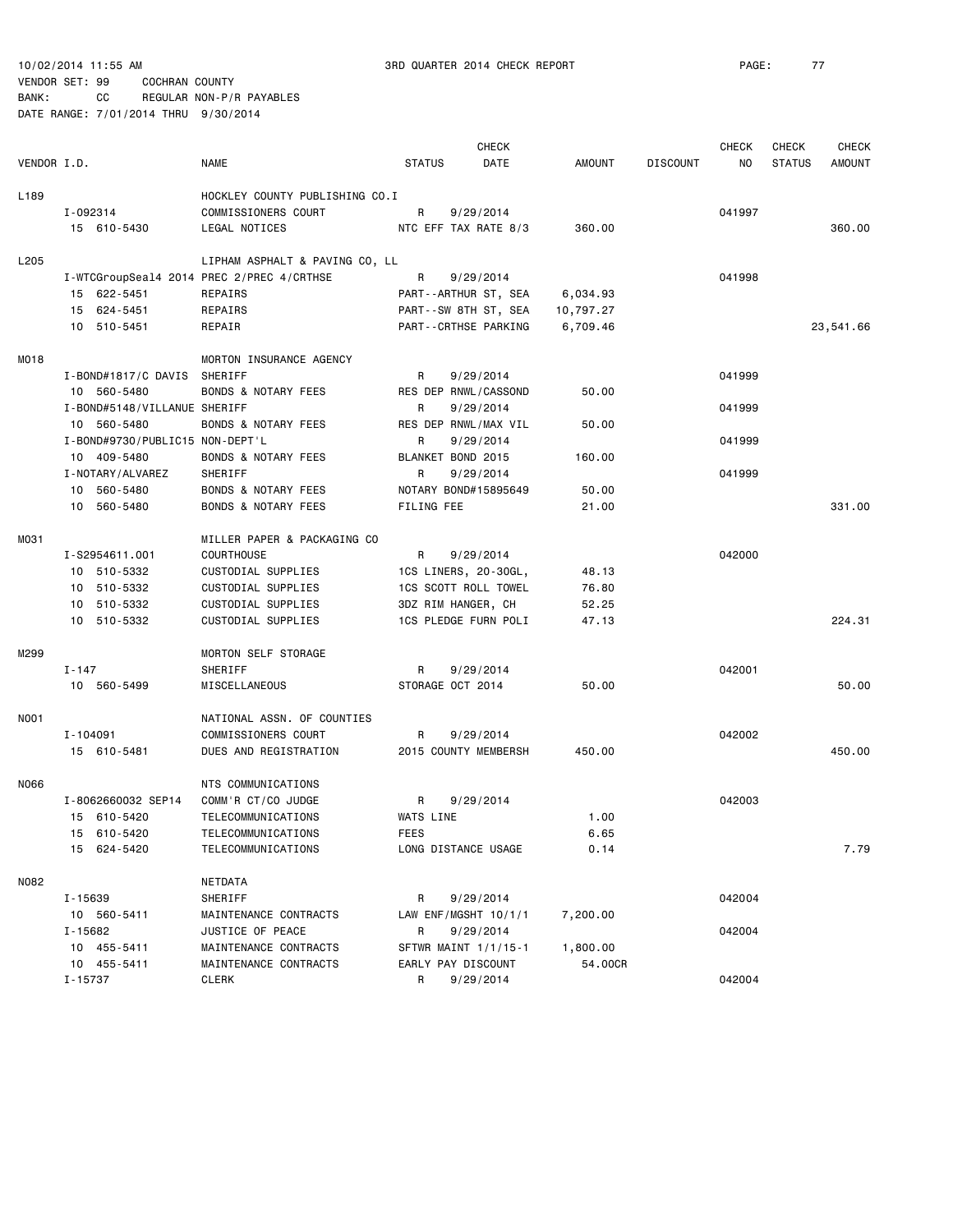|             |              |                   |                                 |                     | <b>CHECK</b>         |               |                 | <b>CHECK</b> | <b>CHECK</b>  | <b>CHECK</b>  |
|-------------|--------------|-------------------|---------------------------------|---------------------|----------------------|---------------|-----------------|--------------|---------------|---------------|
| VENDOR I.D. |              |                   | <b>NAME</b>                     | <b>STATUS</b>       | <b>DATE</b>          | <b>AMOUNT</b> | <b>DISCOUNT</b> | NO           | <b>STATUS</b> | <b>AMOUNT</b> |
| N082        |              |                   | NETDATA<br>CONT                 |                     |                      |               |                 |              |               |               |
|             | $I - 15737$  |                   | <b>CLERK</b>                    | R                   | 9/29/2014            |               |                 | 042004       |               |               |
|             | 10 403-5411  |                   | MAINTENANCE CONTRACTS           |                     | ND HRDWR MAINT 10/1/ | 5,000.00      |                 |              |               | 13,946.00     |
| P007        |              |                   | PAYROLL CLEARING ACCT           |                     |                      |               |                 |              |               |               |
|             |              | I-3RD QTR 2014    | WORKERS COMP--ALL DEPTS         | R                   | 9/29/2014            |               |                 | 042005       |               |               |
|             | 10           | 400-5204          | WORKERS' COMPENSATION           |                     | W/C QTRLY DEPOSIT-CN | 82.00         |                 |              |               |               |
|             | 10           | 403-5204          | WORKERS'<br>COMPENSATION        |                     | W/C QTRLY DEPOSIT-CL | 80.09         |                 |              |               |               |
|             | 10           | 435-5204          | WORKERS'<br>COMPENSATION        |                     | W/C QTRLY DEPOSIT-DI | 16.12         |                 |              |               |               |
|             | 10           | 455-5204          | <b>WORKERS'</b><br>COMPENSATION |                     | W/C QRTRLY DEPOSIT-J | 41.67         |                 |              |               |               |
|             | 10           | 475-5204          | WORKERS'<br>COMPENSATION        |                     | W/C QTRLY DEPOSIT-CN | 12.42         |                 |              |               |               |
|             | 10           | 476-5204          | <b>WORKERS'</b><br>COMPENSATION |                     | W/C QTRLY DEPOSIT-DI | 35.71         |                 |              |               |               |
|             | 10           | 490-5204          | WORKERS'<br>COMPENSATION        |                     | W/C QTRLY DEPOSIT-EL | 12.50         |                 |              |               |               |
|             | 10           | 495-5204          | WORKERS'<br>COMPENSATION        |                     | W/C QTRLY DEPOSIT-AU | 71.11         |                 |              |               |               |
|             | 10           | 497-5204          | <b>WORKERS'</b><br>COMPENSATION |                     | W/C QTRLY DEPOSIT-TR | 39.25         |                 |              |               |               |
|             | 10           | 499-5204          | <b>WORKERS'</b><br>COMPENSATION |                     | W/C QTRLY DEPOSIT-TA | 101.14        |                 |              |               |               |
|             | 10           | 510-5204          | <b>WORKERS'</b><br>COMPENSATION |                     | W/C QTRLY DEPOSIT-CO | 193.55        |                 |              |               |               |
|             | 10           | 512-5204          | <b>WORKERS'</b><br>COMPENSATION |                     | W/C QTRLY DEPOSIT-JA | 376.31        |                 |              |               |               |
|             | 10           | 516-5204          | <b>WORKERS'</b><br>COMPENSATION |                     | W/C QTRLY DEPOSIT-CE | 283.04        |                 |              |               |               |
|             | 10           | 550-5204          | WORKERS'<br>COMPENSATION        |                     | W/C QTRLY DEPOSIT-CO | 127.16        |                 |              |               |               |
|             | 10           | 560-5204          | <b>WORKERS'</b><br>COMPENSATION |                     | W/C QTRLY DEPOSIT-SH | 1,627.33      |                 |              |               |               |
|             | 10           | 571-5204          | <b>WORKERS'</b><br>COMPENSATION |                     | W/C QTRLY DEPOSIT-JU | 11.76         |                 |              |               |               |
|             | 10           | 650-5204          | <b>WORKERS'</b><br>COMPENSATION |                     | W/C QTRLY DEPOSIT-LI | 39.94         |                 |              |               |               |
|             | 10           | 652-5204          | WORKERS'<br>COMPENSATION        |                     | W/C QTRLY DEPOSIT-MU | 10.80         |                 |              |               |               |
|             | 10           | 660-5204          | <b>WORKERS'</b><br>COMPENSATION |                     | W/C QTRLY DEPOSIT-PA | 186.80        |                 |              |               |               |
|             | 10           | 662-5204          | WORKERS'<br>COMPENSATION        |                     | W/C QTRLY DEPOSIT-AC | 201.10        |                 |              |               |               |
|             | 10           | 665-5204          | WORKERS'<br>COMPENSATION        |                     | W/C QTRLY DEPOSIT-EX | 31.24         |                 |              |               |               |
|             | 15           | 610-5204          | <b>WORKERS'</b><br>COMPENSATION |                     | W/C QTRLY DEPOSIT-CO | 170.41        |                 |              |               |               |
|             | 15           | 621-5204          | <b>WORKERS'</b><br>COMPENSATION |                     | W/C QTRLY DEPOSIT-PR | 624.97        |                 |              |               |               |
|             | 15           | 622-5204          | <b>WORKERS'</b><br>COMPENSATION |                     | W/C QTRLY DEPOSIT-PR | 636.31        |                 |              |               |               |
|             | 15           | 623-5204          | <b>WORKERS'</b><br>COMPENSATION |                     | W/C QTRLY DEPOSIT-PR | 623.01        |                 |              |               |               |
|             | 15           | 624-5204          | WORKERS'<br>COMPENSATION        |                     | W/C QTRLY DEPOSIT-PR | 618.37        |                 |              |               |               |
|             | 30           | 518-5204          | WORKERS COMPENSATION            |                     | W/C QTRLY DEPOSIT-AI | 80.06         |                 |              |               | 6,334.17      |
| P017        |              |                   | <b>POSTMASTER</b>               |                     |                      |               |                 |              |               |               |
|             |              | I-AUDITOR 9/11/14 | AUDITOR                         | R                   | 9/29/2014            |               |                 | 042006       |               |               |
|             | 10 495-5311  |                   | POSTAL EXPENSES                 | 1 RL FOREVER STAMPS |                      | 49.00         |                 |              |               | 49.00         |
| P073        |              |                   | THE PENWORTHY COMPANY           |                     |                      |               |                 |              |               |               |
|             | I-0001218-IN |                   | LIBRARY                         | R                   | 9/29/2014            |               |                 | 042007       |               |               |
|             | 10           | 650-5590          | <b>BOOKS</b>                    |                     | ATTACK OF THE SHADOW | 15.96         |                 |              |               |               |
|             | 10           | 650-5590          | <b>BOOKS</b>                    |                     | CHOMP OF THE MEAT-EA | 15.96         |                 |              |               |               |
|             | 10           | 650-5590          | <b>BOOKS</b>                    |                     | DAY OF THE NIGHT CRA | 15.96         |                 |              |               |               |
|             | 10           | 650-5590          | <b>BOOKS</b>                    | GET YOUR SHELL ON   |                      | 12.49         |                 |              |               |               |
|             | 10           | 650-5590          | <b>BOOKS</b>                    | NAT THE GNAT        |                      | 12.49         |                 |              |               |               |
|             | 10           | 650-5590          | <b>BOOKS</b>                    |                     | OLIVIA GOES TO THE L | 12.49         |                 |              |               | 85.35         |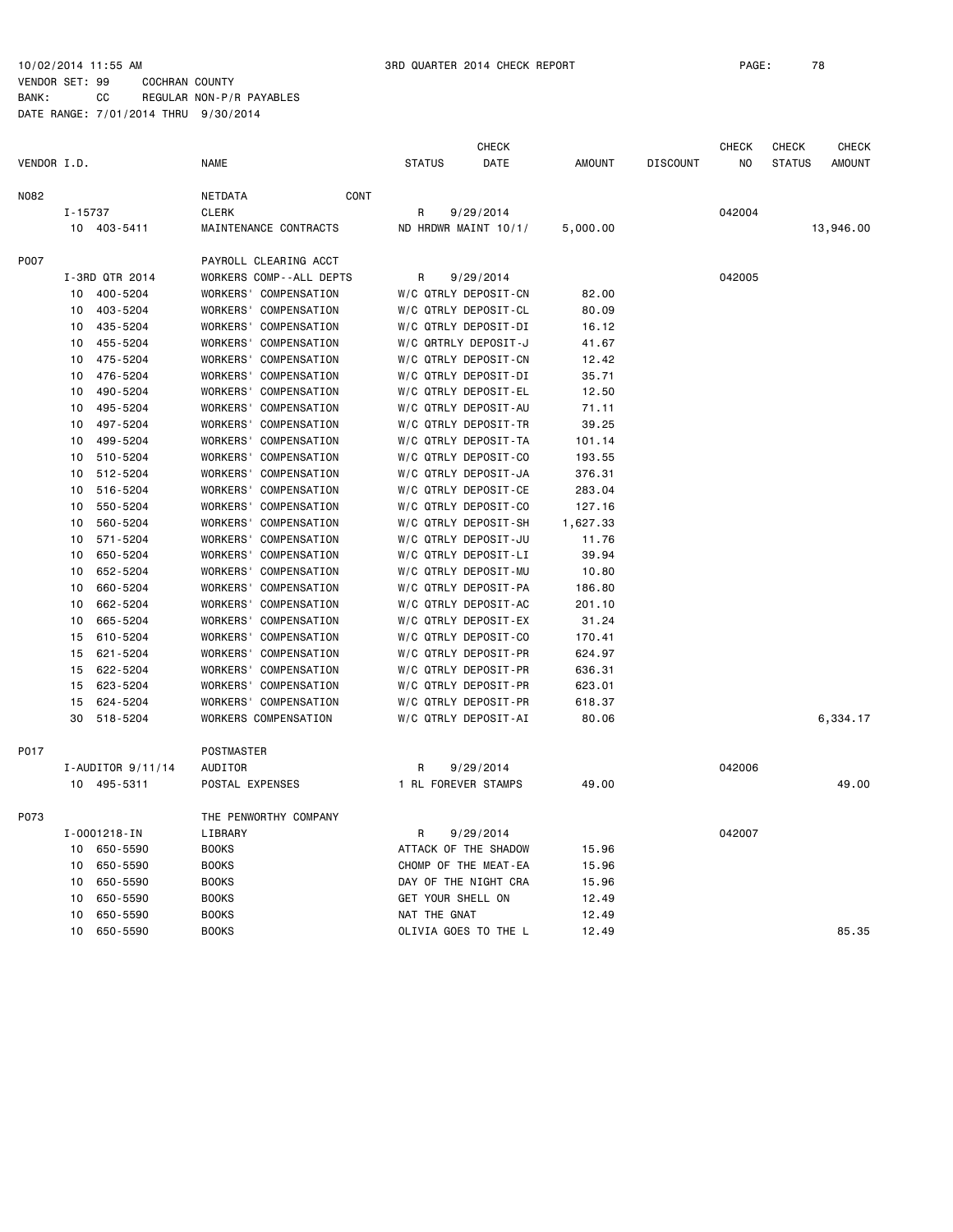|             |                |                               |                     | <b>CHECK</b>                |        |                 | <b>CHECK</b> | <b>CHECK</b>  | <b>CHECK</b> |
|-------------|----------------|-------------------------------|---------------------|-----------------------------|--------|-----------------|--------------|---------------|--------------|
| VENDOR I.D. |                | <b>NAME</b>                   | <b>STATUS</b>       | DATE                        | AMOUNT | <b>DISCOUNT</b> | NO           | <b>STATUS</b> | AMOUNT       |
| P088        |                | PITNEY BOWES GLOBAL FINANCIAL |                     |                             |        |                 |              |               |              |
|             | I-9571324-SP14 | NON-DEPT'L/CLERK              | R                   | 9/29/2014                   |        |                 | 042008       |               |              |
|             | 10 409-5311    | POSTAL EXPENSES               |                     | <b>3RD QTR PSTGE MACH L</b> | 834.00 |                 |              |               | 834.00       |
| Q001        |                | QUILL CORPORATION             |                     |                             |        |                 |              |               |              |
|             | I-5923339      | LIBRARY                       | R                   | 9/29/2014                   |        |                 | 042009       |               |              |
|             | 10 650-5310    | OFFICE SUPPLIES               | 2 BX STAPLES        |                             | 0.74   |                 |              |               |              |
|             | 10 650-5310    | OFFICE SUPPLIES               |                     | 5 CRTN COPY PAPER, L        | 159.50 |                 |              |               |              |
|             | 10 650-5310    | OFFICE SUPPLIES               |                     | 3 CLOROX DISINF WIPE        | 11.97  |                 |              |               |              |
|             | 10 650-5310    | OFFICE SUPPLIES               | DUST DESTROYER, 6PK |                             | 28.49  |                 |              |               | 200.70       |
| R034        |                | ROBERTSON HEATING & AIR, INC  |                     |                             |        |                 |              |               |              |
|             | I-41456        | JAIL                          | R                   | 9/29/2014                   |        |                 | 042010       |               |              |
|             | 10 512-5451    | REPAIR                        | 1 CAN R-22          |                             | 40.00  |                 |              |               |              |
|             | 10 512-5451    | REPAIR                        |                     | 20x25x1 PLEATED FILT        | 8.00   |                 |              |               |              |
|             | 10 512-5451    | REPAIR                        | 2) 3/4 PVC ELL      |                             | 4.00   |                 |              |               |              |
|             | 10 512-5451    | REPAIR                        |                     | RPL FLTR, BRSH COIL, R      | 135.00 |                 |              |               | 187.00       |
| R099        |                | CYNDIA LEA GUAJARDO dba       |                     |                             |        |                 |              |               |              |
|             | I-108863       | CEMETERY                      | R                   | 9/29/2014                   |        |                 | 042011       |               |              |
|             | 10 516-5454    | TIRES                         | FLAT 11x4x5         |                             | 5.50   |                 |              |               |              |
|             | 10 516-5454    | TIRES                         |                     |                             |        |                 |              |               |              |
|             | I-108910       | PREC 1                        | R                   | 9/29/2014                   |        |                 | 042011       |               |              |
|             | 15 621-5454    | TIRES                         | FLAT, 23x9.8        |                             | 10.00  |                 |              |               |              |
|             | 15 621-5454    | TIRES                         | 3 SHOTS             |                             | 8.25   |                 |              |               |              |
|             | I-108920       | PREC 4                        | R                   | 9/29/2014                   |        |                 | 042011       |               |              |
|             | 15 624-5454    | TIRES                         |                     | FLAT, 11R22.5, LR INSI      | 30.00  |                 |              |               |              |
|             | I-108923       | SHERIFF                       | R                   | 9/29/2014                   |        |                 | 042011       |               |              |
|             | 10 560-5454    | TIRES                         |                     | 4 TIRE CHG, 275.60.17       | 52.00  |                 |              |               |              |
|             | 10 560-5454    | TIRES                         | 4 TDF               |                             | 12.00  |                 |              |               |              |
|             | 10 560-5454    | TIRES                         | 4 P&B               |                             | 6.00   |                 |              |               |              |
|             | 10 560-5454    | TIRES                         | 4 TIRE CHG          |                             | 26.00  |                 |              |               |              |
|             | I-108926       | SHERIFF                       | R                   | 9/29/2014                   |        |                 | 042011       |               |              |
|             | 10 560-5454    | TIRES                         | FLAT, 235.55.17, LR |                             | 13.00  |                 |              |               |              |
|             | I-108935       | CEMETERY                      | R                   | 9/29/2014                   |        |                 | 042011       |               |              |
|             | 10 516-5454    | TIRES                         | USED 155x64x14, LR  |                             | 20.00  |                 |              |               |              |
|             | 10 516-5454    | TIRES                         | 235x75x17, RF       |                             | 5.00   |                 |              |               |              |
|             | 10 516-5454    | TIRES                         | <b>TDF</b>          |                             | 3.00   |                 |              |               |              |
|             | 10 516-5454    | TIRES                         | TIRE CHG            |                             | 10.00  |                 |              |               |              |
|             | I-108955       | CEMETERY                      | R                   | 9/29/2014                   |        |                 | 042011       |               |              |
|             | 10 516-5454    | TIRES                         |                     | 4 P235x75x17 HANKOOK        | 695.80 |                 |              |               |              |
|             | 10 516-5454    | TIRES                         | 4 TIRE CHG          |                             | 52.00  |                 |              |               |              |
|             | 10 516-5454    | TIRES                         | 4 NORTRON BAL       |                             | 32.00  |                 |              |               |              |
|             | I-108995       | PREC 1                        | R                   | 9/29/2014                   |        |                 | 042011       |               |              |
|             | 15 621-5454    | TIRES                         | FLAT, 18.4.34, LR   |                             | 70.00  |                 |              |               |              |
|             | 15 621-5454    | TIRES                         | #6 PATCH            |                             | 6.00   |                 |              |               |              |
|             | I-109010       | SHERIFF                       | R                   | 9/29/2014                   |        |                 | 042011       |               |              |
|             | 10 560-5454    | TIRES                         |                     | FLAT 245.55.18, LR/#1       | 15.00  |                 |              |               |              |
|             | I-109020       | SHERIFF                       | R                   | 9/29/2014                   |        |                 | 042011       |               |              |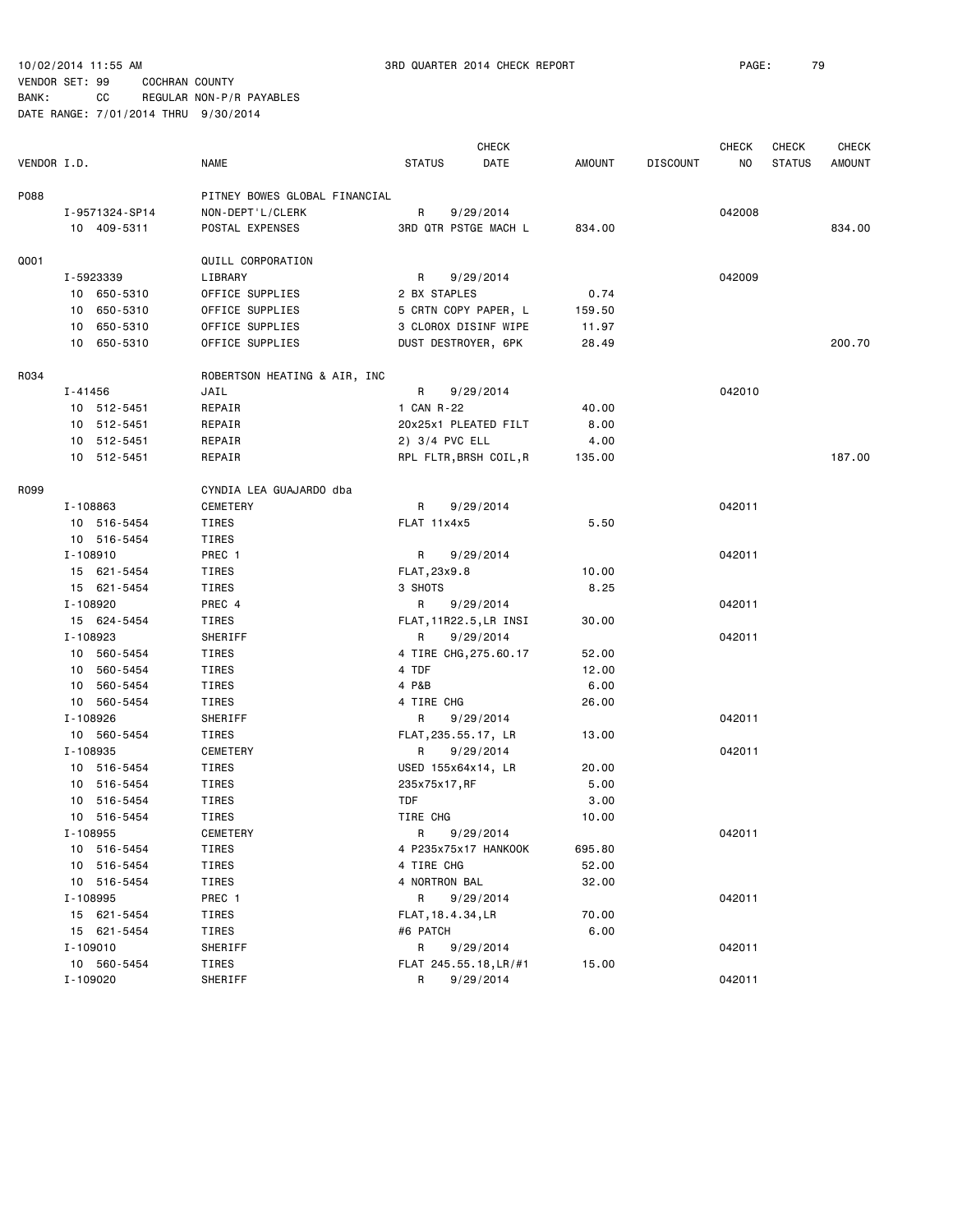|             |                                     |                              |                           | <b>CHECK</b> |               |                 | <b>CHECK</b>   | CHECK         | <b>CHECK</b>  |
|-------------|-------------------------------------|------------------------------|---------------------------|--------------|---------------|-----------------|----------------|---------------|---------------|
| VENDOR I.D. |                                     | <b>NAME</b>                  | <b>STATUS</b>             | <b>DATE</b>  | <b>AMOUNT</b> | <b>DISCOUNT</b> | N <sub>O</sub> | <b>STATUS</b> | <b>AMOUNT</b> |
| R099        |                                     | CYNDIA LEA GUAJARDO dbCONT   |                           |              |               |                 |                |               |               |
|             | I-109020                            | SHERIFF                      | R                         | 9/29/2014    |               |                 | 042011         |               |               |
|             | 10 560-5454                         | <b>TIRES</b>                 | 245x75x17, RR/#112        |              | 13.00         |                 |                |               | 1,084.55      |
|             |                                     |                              |                           |              |               |                 |                |               |               |
| R205        |                                     | RELIABLE OFFICE SUPPLIES     |                           |              |               |                 |                |               |               |
|             | I-FP280501                          | LIBRARY                      | R                         | 9/29/2014    |               |                 | 042012         |               |               |
|             | 10 650-5310                         | OFFICE SUPPLIES              | 5 DJ MONITO HEADHN        |              | 74.95         |                 |                |               | 74.95         |
| R269        |                                     | REGIONAL PUBLIC DEFENDER     |                           |              |               |                 |                |               |               |
|             | I-2015 AGRMT/PUB DEF DISTRICT COURT |                              | R                         | 9/29/2014    |               |                 | 042013         |               |               |
|             | 10 435-5400                         | ATTORNEY AD LITEM            | CO SHARE 2015 REGION      |              | 1,157.00      |                 |                |               | 1,157.00      |
|             |                                     |                              |                           |              |               |                 |                |               |               |
| S063        |                                     | ANGEL RAMIREZ, dba           |                           |              |               |                 |                |               |               |
|             | I-010169                            | PREC <sub>2</sub>            | R                         | 9/29/2014    |               |                 | 042014         |               |               |
|             | 15 622-5454                         | <b>TIRES</b>                 | 5 MT/DSMT: GRADER         |              | 350.00        |                 |                |               |               |
|             | 15 622-5454                         | TIRES                        | 5 GL TIRE SEAL            |              | 125.00        |                 |                |               | 475.00        |
| S071        |                                     | SCRIPT OFFICE PRODUCTS, INC. |                           |              |               |                 |                |               |               |
|             | I-46294                             | <b>CLERK</b>                 | R                         | 9/29/2014    |               |                 | 042015         |               |               |
|             | 10 403-5310                         | OFFICE SUPPLIES              | 4EA CORR TAPE             |              | 15.80         |                 |                |               |               |
|             | $I - 46304$                         | <b>TREASURER</b>             | R                         | 9/29/2014    |               |                 | 042015         |               |               |
|             | 10 497-5310                         | OFFICE SUPPLIES              | 24 PRINTED RECEIPT B      |              | 811.78        |                 |                |               |               |
|             | $I - 46305$                         | TREASURER                    | R                         | 9/29/2014    |               |                 | 042015         |               |               |
|             | 10 497-5310                         | OFFICE SUPPLIES              | 2EA CALC RIBBONS          |              | 7.90          |                 |                |               |               |
|             | 10 497-5310                         | OFFICE SUPPLIES              | <b>1EA SHREDDER</b>       |              | 169.98        |                 |                |               |               |
|             | I-46349                             | JUSTICE OF PEACE             | R                         | 9/29/2014    |               |                 | 042015         |               |               |
|             | 10 455-5310                         | OFFICE SUPPLIES              | 1EA HP LASER TONER #      |              | 80.95         |                 |                |               |               |
|             | I-46361                             | AUDITOR                      | R                         | 9/29/2014    |               |                 | 042015         |               |               |
|             | 10 495-5310                         | OFFICE SUPPLIES              | <b>3EA TAPE FLAGS</b>     |              | 20.85         |                 |                |               |               |
|             | 10 495-5310                         | OFFICE SUPPLIES              |                           |              | 5.75          |                 |                |               |               |
|             | I-46390                             | TAX A/C                      | 1PK INK CRTG, X-STMP<br>R | 9/29/2014    |               |                 | 042015         |               |               |
|             |                                     |                              |                           |              |               |                 |                |               |               |
|             | 10 499-5310                         | OFFICE SUPPLIES              | 1DZ CALC PAPER            |              | 8.95          |                 |                |               |               |
|             | 10 499-5310                         | OFFICE SUPPLIES              | 1CT 3-HOLE PAPER          |              | 71.95         |                 |                |               |               |
|             | 10 499-5310                         | OFFICE SUPPLIES              | 2EA 5" D-RING BINDER      |              | 99.16         |                 |                |               | 1,293.07      |
| S315        |                                     | DARLON JAMES SOJAK           |                           |              |               |                 |                |               |               |
|             | I-#6292/JER BANNING                 | COUNTY COURT                 | R                         | 9/29/2014    |               |                 | 042016         |               |               |
|             | 10 426-5400                         | ATTORNEY AD LITEM            | PLEA BRGN/JEREMY BAN      |              | 150.00        |                 |                |               |               |
|             | I-#6304/D RUTHARDT                  | COUNTY COURT                 | R                         | 9/29/2014    |               |                 | 042016         |               |               |
|             | 10 426-5400                         | ATTORNEY AD LITEM            | PLEA BRGN/DUSTIN RUT      |              | 300.00        |                 |                |               |               |
|             | I-JUV#595                           | COUNTY COURT                 | R                         | 9/29/2014    |               |                 | 042016         |               |               |
|             | 10 426-5400                         | ATTORNEY AD LITEM            | HEARING/JUV#595           |              | 150.00        |                 |                |               | 600.00        |
|             |                                     |                              |                           |              |               |                 |                |               |               |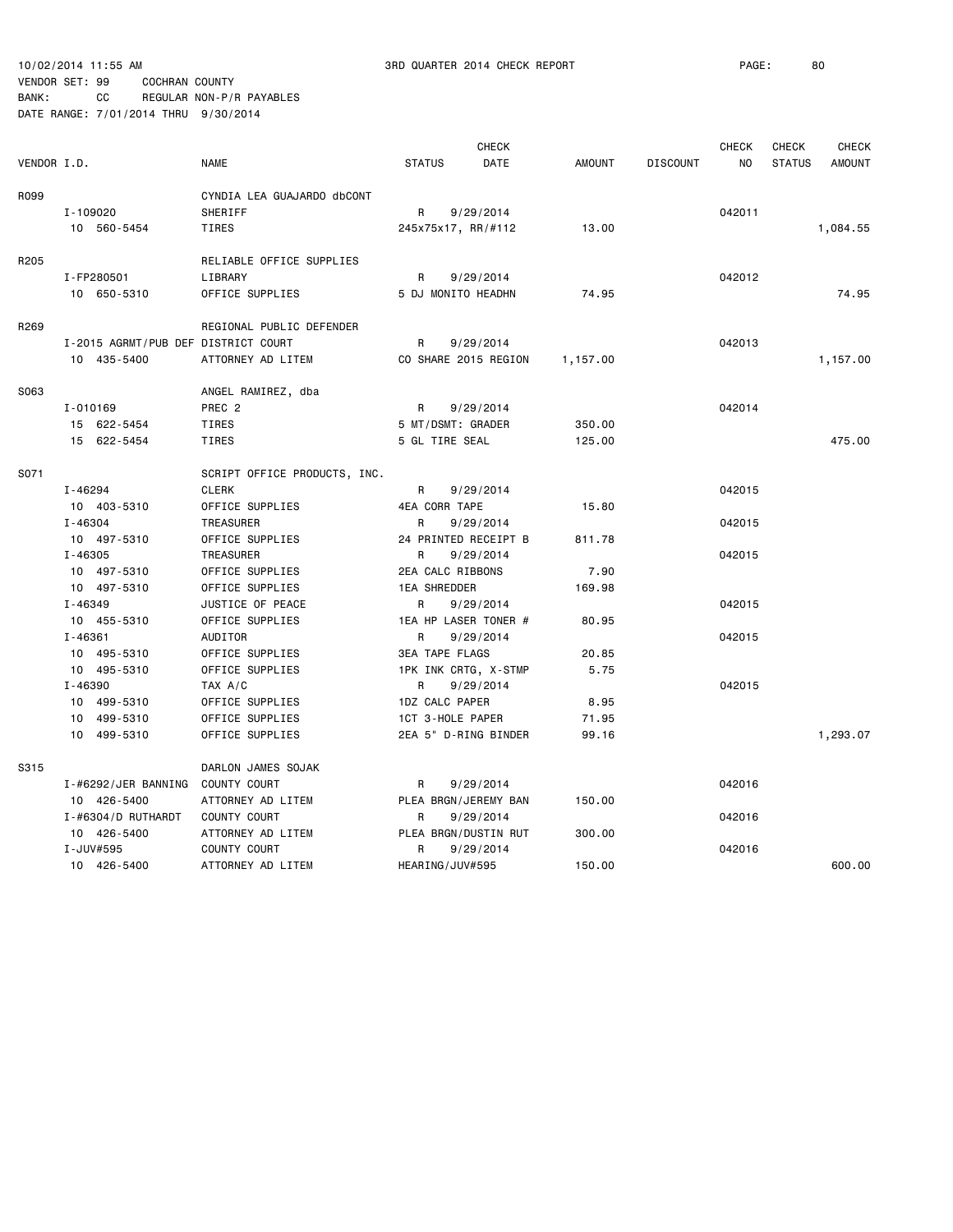10/02/2014 11:55 AM 3RD QUARTER 2014 CHECK REPORT PAGE: 81

### VENDOR SET: 99 COCHRAN COUNTY BANK: CC REGULAR NON-P/R PAYABLES

|             | <b>CHECK</b> |                    |                                                    |               |  | <b>CHECK</b>                | <b>CHECK</b>  | <b>CHECK</b>    |                |               |               |
|-------------|--------------|--------------------|----------------------------------------------------|---------------|--|-----------------------------|---------------|-----------------|----------------|---------------|---------------|
| VENDOR I.D. |              |                    | <b>NAME</b>                                        | <b>STATUS</b> |  | <b>DATE</b>                 | <b>AMOUNT</b> | <b>DISCOUNT</b> | N <sub>O</sub> | <b>STATUS</b> | <b>AMOUNT</b> |
| S316        |              |                    | <b>BRYANT SEARS</b>                                |               |  |                             |               |                 |                |               |               |
|             |              | I-09/25/14 SAN ANG | JUVENILE PROBATION                                 | R             |  | 9/29/2014                   |               |                 | 042017         |               |               |
|             |              | 17 573-5427        | TRAVEL & TRAINING                                  |               |  | MEALS, 9/21-22/14; W        | 14.95         |                 |                |               | 14.95         |
| S347        |              |                    | SOUTHERN TIRE MART, LLC                            |               |  |                             |               |                 |                |               |               |
|             |              | I-70187492         | PREC <sub>2</sub>                                  | R             |  | 9/29/2014                   |               |                 | 042018         |               |               |
|             |              | 15 622-5454        | TIRES                                              | 4 24" 0-RINGS |  |                             | 60.00         |                 |                |               | 60.00         |
| S379        |              |                    | SOUTH PLAINS FORENSIC PATHOLOG                     |               |  |                             |               |                 |                |               |               |
|             |              | I-1992 6/18/14 ACC | JUSTICE OF PEACE                                   | R             |  | 9/29/2014                   |               |                 | 042019         |               |               |
|             | 10           | 455-5405           | <b>AUTOPSY</b>                                     |               |  | LEV2/THOMAS TAYLOR 6        | 2,500.00      |                 |                |               |               |
|             | 10           | 455-5405           | <b>AUTOPSY</b>                                     |               |  | LEV2/DAVID PATTON 6/        | 2,500.00      |                 |                |               |               |
|             | 10           | 455-5405           | <b>AUTOPSY</b>                                     |               |  | LEV2/MATTHEW AXTELL         | 2,500.00      |                 |                |               | 7,500.00      |
| S411        |              |                    | CHRIS STRAFACE, LBSW, LPC                          |               |  |                             |               |                 |                |               |               |
|             |              | $I - 09/25/14$     | JUVENILE PROBATION "N"                             | R             |  | 9/29/2014                   |               |                 | 042020         |               |               |
|             | 17           | 573-5413.002       | Mental Health External Contrac3 COUNSELING SESSION |               |  |                             | 225.00        |                 |                |               |               |
|             | 17           | 573-5413.002       | Mental Health External Contrac1 COUNSELING SESSION |               |  |                             | 75.00         |                 |                |               |               |
|             |              | I-MILEAGE SEP14    | JUVENILE PROBATION "N"                             | R             |  | 9/29/2014                   |               |                 | 042020         |               |               |
|             |              | 17 573-5413.002    | Mental Health External Contrac3 TRIPS @ 52 MI EA.  |               |  |                             | 78.00         |                 |                |               | 378.00        |
| T050        |              |                    | TAC UNEMPLOYMENT FUND                              |               |  |                             |               |                 |                |               |               |
|             |              | I-3RD QTR 2014     | UNEMPLOYMENT - - ALL DEPTS                         | R             |  | 9/29/2014                   |               |                 | 042021         |               |               |
|             | 10           | 400-5206           | UNEMPLOYMENT                                       |               |  | <b>3RD QTR UNEMPLOYMENT</b> | 19.51         |                 |                |               |               |
|             | 10           | 403-5206           | UNEMPLOYMENT                                       |               |  | <b>3RD QTR UNEMPLOYMENT</b> | 26.13         |                 |                |               |               |
|             | 10           | 435-5206           | UNEMPLOYMENT                                       |               |  | <b>3RD QTR UNEMPLOYMENT</b> | 7.26          |                 |                |               |               |
|             | 10           | 475-5206           | UNEMPLOYMENT                                       |               |  | <b>3RD QTR UNEMPLOYMENT</b> | 21.85         |                 |                |               |               |
|             | 10           | 476-5206           | UNEMPLOYMENT                                       |               |  | <b>3RD QTR UNEMPLOYMENT</b> | 7.45          |                 |                |               |               |
|             | 10           | 490-5206           | UNEMPLOYMENT                                       |               |  | <b>3RD QTR UNEMPLOYMENT</b> | 7.69          |                 |                |               |               |
|             | 10           | 495-5206           | UNEMPLOYMENT                                       |               |  | <b>3RD QTR UNEMPLOYMENT</b> | 43.75         |                 |                |               |               |
|             | 10           | 497-5206           | UNEMPLOYMENT                                       |               |  | <b>3RD QTR UNEMPLOYMENT</b> | 0.55          |                 |                |               |               |
|             | 10           | 499-5206           | UNEMPLOYMENT                                       |               |  | <b>3RD QTR UNEMPLOYMENT</b> | 39.28         |                 |                |               |               |
|             | 10           | 510-5206           | UNEMPLOYMENT                                       |               |  | <b>3RD QTR UNEMPLOYMENT</b> | 18.21         |                 |                |               |               |
|             | 10           | 512-5206           | UNEMPLOYMENT                                       |               |  | <b>3RD QTR UNEMPLOYMENT</b> | 49.28         |                 |                |               |               |
|             | 10           | 516-5206           | UNEMPLOYMENT                                       |               |  | <b>3RD QTR UNEMPLOYMENT</b> | 21.31         |                 |                |               |               |
|             | 10           | 560-5206           | UNEMPLOYMENT                                       |               |  | <b>3RD QTR UNEMPLOYMENT</b> | 226.04        |                 |                |               |               |
|             | 10           | 650-5206           | UNEMPLOYMENT                                       |               |  | <b>3RD QTR UNEMPLOYMENT</b> | 21.84         |                 |                |               |               |
|             | 10           | 660-5206           | UNEMPLOYMENT                                       |               |  | <b>3RD QTR UNEMPLOYMENT</b> | 21.50         |                 |                |               |               |
|             | 10           | 662-5206           | UNEMPLOYMENT                                       |               |  | <b>3RD QTR UNEMPLOYMENT</b> | 20.95         |                 |                |               |               |
|             | 10           | 665-5206           | UNEMPLOYMENT                                       |               |  | <b>3RD QTR UNEMPLOYMENT</b> | 21.81         |                 |                |               |               |
|             | 15           | 621-5206           | UNEMPLOYMENT                                       |               |  | <b>3RD QTR UNEMPLOYMENT</b> | 42.35         |                 |                |               |               |
|             | 15           | 622-5206           | UNEMPLOYMENT                                       |               |  | <b>3RD QTR UNEMPLOYMENT</b> | 43.60         |                 |                |               |               |
|             | 15           | 623-5206           | UNEMPLOYMENT                                       |               |  | <b>3RD QTR UNEMPLOYMENT</b> | 42.22         |                 |                |               |               |
|             | 15           | 624-5206           | UNEMPLOYMENT                                       |               |  | <b>3RD QTR UNEMPLOYMENT</b> | 41.90         |                 |                |               |               |
|             | 17           | 573-5206           | UNEMPLOYMENT INSURANCE                             |               |  | <b>3RD QTR UNEMPLOYMENT</b> | 19.18         |                 |                |               | 763.66        |
|             |              |                    |                                                    |               |  |                             |               |                 |                |               |               |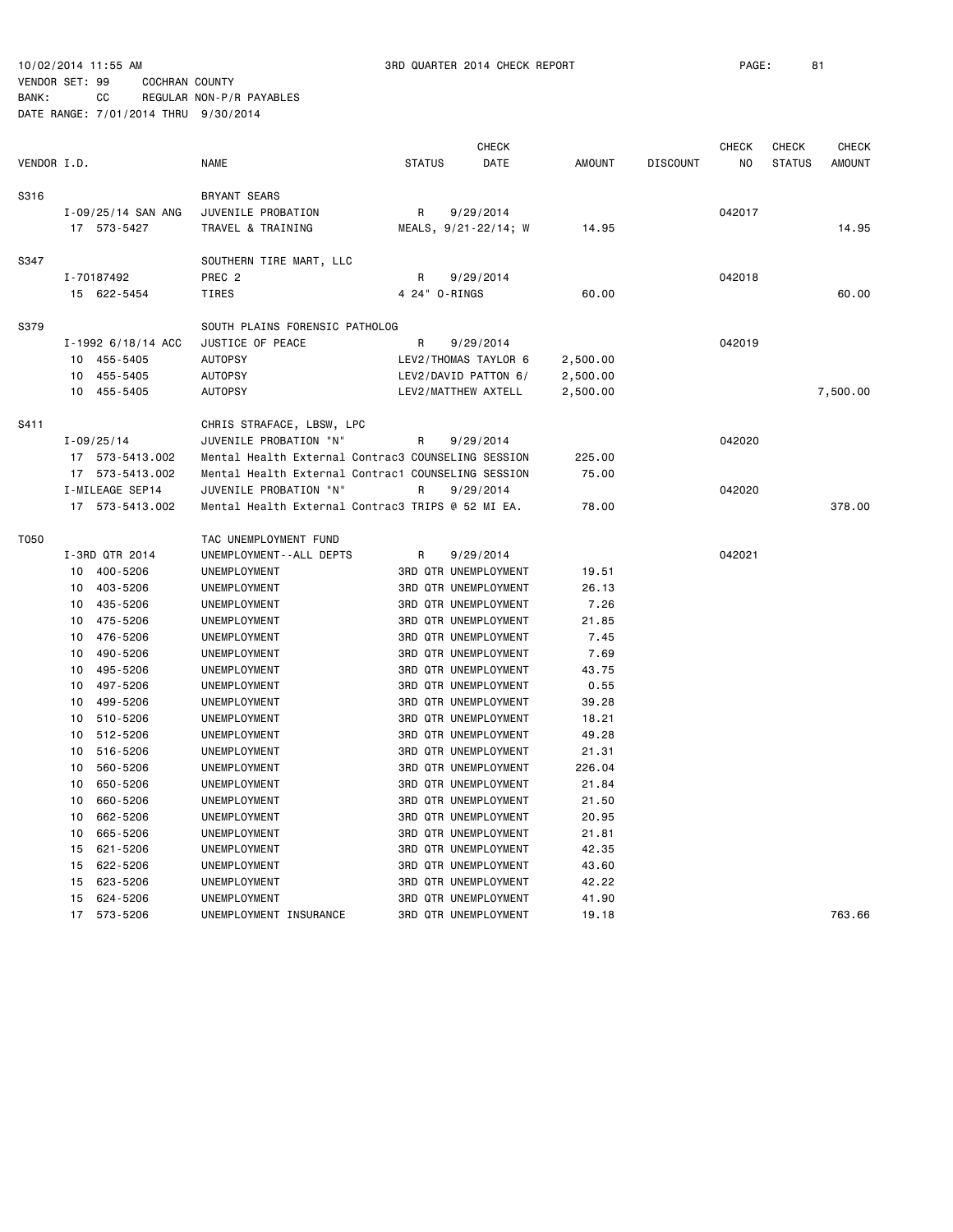10/02/2014 11:55 AM 3RD QUARTER 2014 CHECK REPORT PAGE: 82

## VENDOR SET: 99 COCHRAN COUNTY BANK: CC REGULAR NON-P/R PAYABLES

|             |                                |                                         |                     | <b>CHECK</b>                      |               |                 | <b>CHECK</b> | <b>CHECK</b>  | <b>CHECK</b> |
|-------------|--------------------------------|-----------------------------------------|---------------------|-----------------------------------|---------------|-----------------|--------------|---------------|--------------|
| VENDOR I.D. |                                | <b>NAME</b>                             | <b>STATUS</b>       | DATE                              | <b>AMOUNT</b> | <b>DISCOUNT</b> | NO           | <b>STATUS</b> | AMOUNT       |
| T083        |                                |                                         |                     |                                   |               |                 |              |               |              |
|             |                                | TYLER TECHNOLOGIES, INC                 |                     |                                   |               |                 |              |               |              |
|             | I-025-105612<br>10 409-5411    | NON-DEPT'L<br>MAINTENANCE CONTRACTS     | R                   | 9/29/2014<br>NETWORK MAINT OCT '1 | 210.00        |                 | 042022       |               | 210.00       |
|             |                                |                                         |                     |                                   |               |                 |              |               |              |
| T087        |                                | TEXAS DEPARTMENT OF HEALTH              |                     |                                   |               |                 |              |               |              |
|             | I-21699                        | <b>CLERK</b>                            | R                   | 9/29/2014                         |               |                 | 042023       |               |              |
|             | 10 403-5310                    | OFFICE SUPPLIES                         |                     | 25 REMOTE BIRTH ACCE              | 45.75         |                 |              |               | 45.75        |
|             |                                |                                         |                     |                                   |               |                 |              |               |              |
| T230        | I-VIT STAT CONF '14            | TEXAS PUBLIC HEALTH ASSOCIATIO<br>CLERK | R                   | 9/29/2014                         |               |                 | 042024       |               |              |
|             | 10 403-5427                    | CONTINUING EDUCATION                    |                     | REG VITAL STAT/SHANN              | 200.00        |                 |              |               | 200.00       |
|             |                                |                                         |                     |                                   |               |                 |              |               |              |
| T268        |                                | TOM'S TREE PLACE                        |                     |                                   |               |                 |              |               |              |
|             | I-9/25/14 FUMC/PARK            | PARK                                    | R                   | 9/29/2014                         |               |                 | 042025       |               |              |
|             | 10 660-5451                    | REPAIR                                  |                     | RELOC 3 OAK TREES FR              | 1,350.00      |                 |              |               |              |
|             | 10 660-5451                    | REPAIR                                  | PRUNING/3           |                                   | 405.00        |                 |              |               |              |
|             | 10 660-5451                    | REPAIR                                  | TRAVEL              |                                   | 250.00        |                 |              |               | 2,005.00     |
|             |                                |                                         |                     |                                   |               |                 |              |               |              |
| T269        |                                | CHARLOTTE TRULL                         |                     |                                   |               |                 |              |               |              |
|             | I-091214 MILEAGE               | JUSTICE OF PEACE                        | R                   | 9/29/2014                         |               |                 | 042026       |               |              |
|             | 10 455-5427                    | CONTINUING EDUCATION                    | 48.8 MILES @56c     |                                   | 27.33         |                 |              |               | 27.33        |
| T271        |                                | TEXAS STATE UNIV/SAN MARCOS             |                     |                                   |               |                 |              |               |              |
|             | I-FY15 JP SEMINAR              | JUSTICE OF PEACE                        | R                   | 9/29/2014                         |               |                 | 042027       |               |              |
|             | 10 455-5427                    | CONTINUING EDUCATION                    |                     | REGIS FEE/DONNA SCHM              | 100.00        |                 |              |               |              |
|             | 10 455-5427                    | CONTINUING EDUCATION                    |                     | TSU OVERHD ASSESSMEN              | 50.00         |                 |              |               | 150.00       |
|             |                                |                                         |                     |                                   |               |                 |              |               |              |
| U019        |                                | UNITED SUPERMARKETS, INC                |                     |                                   |               |                 |              |               |              |
|             | I-BALLADAREZ 9/23/14 JAIL/MEDS |                                         | R                   | 9/29/2014                         |               |                 | 042028       |               |              |
|             | 10 512-5391                    | MEDICAL CARE-PRISONERS                  |                     | RX MEDS/DAMASIO BALL              | 14.47         |                 |              |               |              |
|             | I-MED/BALLADAREZ 818 JAIL/MEDS |                                         | R                   | 9/29/2014                         |               |                 | 042028       |               |              |
|             | 10 512-5391                    | MEDICAL CARE-PRISONERS                  |                     | RX MED 8/18/14 D BAL              | 14.18         |                 |              |               |              |
|             | I-MED/MALDONADO 908 JAIL/MEDS  |                                         | R                   | 9/29/2014                         |               |                 | 042028       |               |              |
|             | 10 512-5391                    | MEDICAL CARE-PRISONERS                  |                     | RX MEDS/MALDONADO 9/              | 15.94         |                 |              |               |              |
|             | I-MEDS/TRINIDAD 826            | JAIL/MEDS                               | R                   | 9/29/2014                         |               |                 | 042028       |               |              |
|             | 10 512-5391                    | MEDICAL CARE-PRISONERS                  |                     | RX MED/AARON TRINIDA              | 18.88         |                 |              |               | 63.47        |
| U036        |                                | UNIFIRST HOLDINGS, INC.                 |                     |                                   |               |                 |              |               |              |
|             | I-831 2099179                  | SHERIFF/JAIL                            | R                   | 9/29/2014                         |               |                 | 042029       |               |              |
|             | 10 512-5205                    | UNIFORMS                                | UNIFORM SVC 9/8/14  |                                   | 17.22         |                 |              |               |              |
|             | 10 560-5205                    | UNIFORMS                                | UNIFORM SVC 9/8/14  |                                   | 71.17         |                 |              |               |              |
|             | 10 560-5205                    | UNIFORMS                                | DEFE CHG            |                                   | 3.00          |                 |              |               |              |
|             | I-831 2100521                  | SHERIFF/JAIL                            | R                   | 9/29/2014                         |               |                 | 042029       |               |              |
|             | 10 512-5205                    | UNIFORMS                                | UNIFORM SVC 9/15/14 |                                   | 17.22         |                 |              |               |              |
|             | 10 560-5205                    | UNIFORMS                                | UNIFORM SVC 9/15/14 |                                   | 63.14         |                 |              |               |              |
|             | 10 560-5205                    | UNIFORMS                                | DEFE CHG            |                                   | 3.00          |                 |              |               |              |
|             | I-831 2101816                  | JAIL/SHERIFF                            | R                   | 9/29/2014                         |               |                 | 042029       |               |              |
|             | 10 512-5205                    | UNIFORMS                                | UNIFORM SVC 9/22/14 |                                   | 17.22         |                 |              |               |              |
|             |                                |                                         |                     |                                   |               |                 |              |               |              |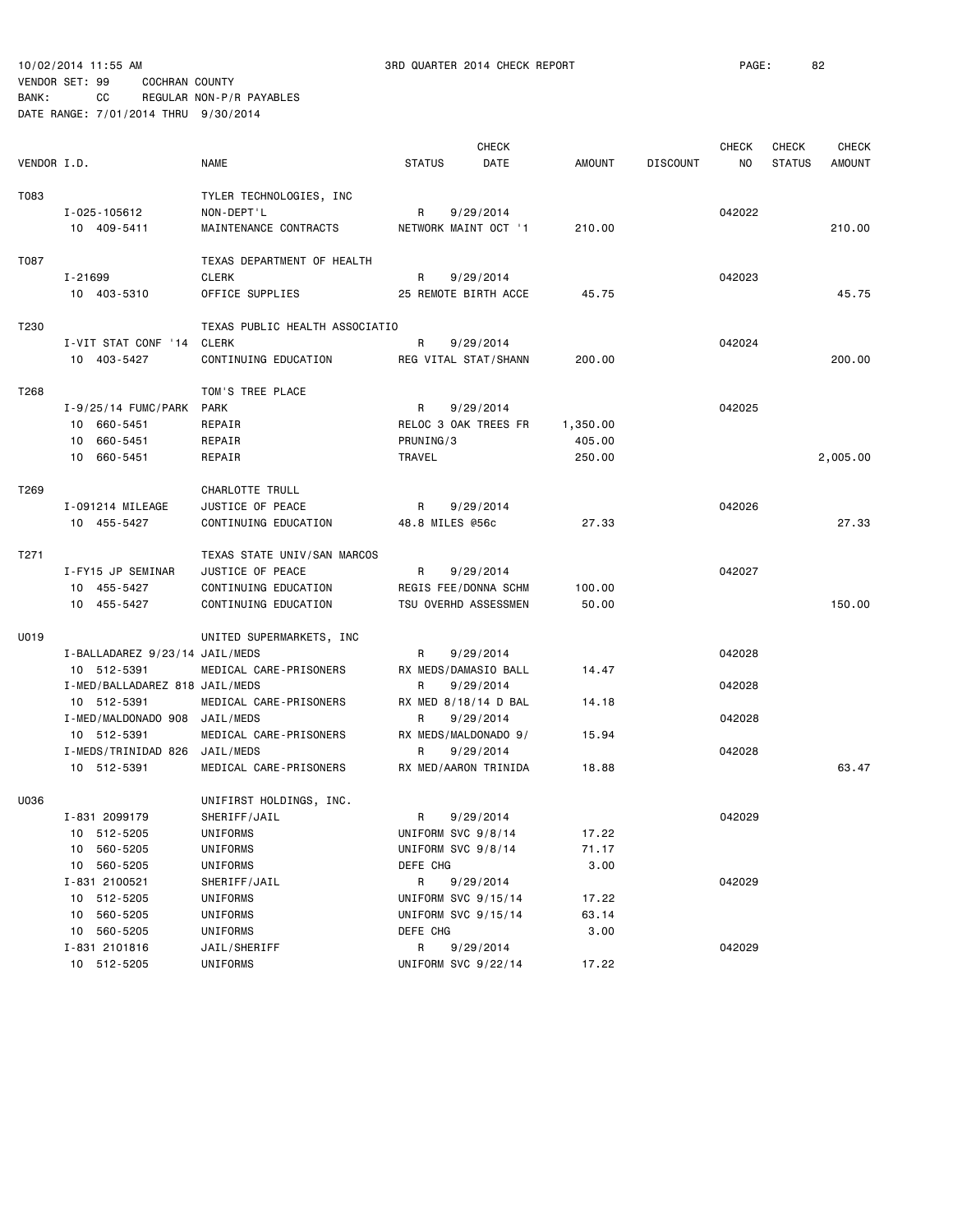|             |                                |                                |                      | <b>CHECK</b> |        |                 | <b>CHECK</b> | <b>CHECK</b>  | CHECK         |
|-------------|--------------------------------|--------------------------------|----------------------|--------------|--------|-----------------|--------------|---------------|---------------|
| VENDOR I.D. |                                | NAME                           | <b>STATUS</b>        | DATE         | AMOUNT | <b>DISCOUNT</b> | NO           | <b>STATUS</b> | <b>AMOUNT</b> |
| U036        |                                | UNIFIRST HOLDINGS, INCCONT     |                      |              |        |                 |              |               |               |
|             | I-831 2101816                  | JAIL/SHERIFF                   | R                    | 9/29/2014    |        |                 | 042029       |               |               |
|             | 10 560-5205                    | UNIFORMS                       | UNIFORM SVC 9/22/14  |              | 63.14  |                 |              |               |               |
|             | 10 560-5205                    | UNIFORMS                       | DEFE CHG             |              | 3.00   |                 |              |               | 258.11        |
|             |                                |                                |                      |              |        |                 |              |               |               |
| WOO7        |                                | WEST, A THOMSON REUTERS BUSINE |                      |              |        |                 |              |               |               |
|             | I-830334639                    | ATTORNEY/LAW LIBRARY           | R                    | 9/29/2014    |        |                 | 042030       |               |               |
|             | 10 475-5590                    | LAW LIBRARY MTRLS/UPDATES      | TX PRACTICE V35 2014 |              | 85.50  |                 |              |               |               |
|             | 10 475-5590                    | LAW LIBRARY MTRLS/UPDATES      | TX PR V36 2014PP     |              | 85.50  |                 |              |               |               |
|             | 10 475-5590                    | LAW LIBRARY MTRLS/UPDATES      | TX PR V36A 2014PP    |              | 85.50  |                 |              |               | 256.50        |
| WO10        |                                | WEST TEXAS GAS INC             |                      |              |        |                 |              |               |               |
|             | I-004036001501 10/14 PARK/SHOP |                                | R                    | 9/29/2014    |        |                 | 042031       |               |               |
|             | 10 660-5440                    | UTILITIES & IRRIGATION         | GAS SVC 8/4-9/3/14   |              | 10.00  |                 |              |               |               |
|             | I-004049022001 10/14 PREC 3    |                                | R                    | 9/29/2014    |        |                 | 042031       |               |               |
|             | 15 623-5440                    | UTILITIES                      | GAS SVC 8/5-9/8/14   |              | 13.70  |                 |              |               | 23.70         |
| <b>WO55</b> |                                | WINDSTREAM COMMUNICATIONS SW   |                      |              |        |                 |              |               |               |
|             | I-266-5051 OCT14               | LIBRARY                        | R                    | 9/29/2014    |        |                 | 042032       |               |               |
|             | 10 650-5420                    | TELECOMMUNICATIONS             | BASIC LOCAL SVC      |              | 107.10 |                 |              |               |               |
|             | 10 650-5420                    | TELECOMMUNICATIONS             | HI-SPEED INTERNET    |              | 49.99  |                 |              |               |               |
|             | 10 650-5420                    | TELECOMMUNICATIONS             | LONG DISTANCE SVC    |              | 1.33   |                 |              |               |               |
|             | I-266-5074 OCT14               | ADULT PROBATION                | R                    | 9/29/2014    |        |                 | 042032       |               |               |
|             | 10 570-5420                    | TELECOMMUNICATIONS             | BASIC LOCAL SVC      |              | 48.08  |                 |              |               |               |
|             | 10 570-5420                    | TELECOMMUNICATIONS             | OPTIONAL SVC         |              | 11.97  |                 |              |               |               |
|             | 10 570-5420                    | TELECOMMUNICATIONS             | LONG DISTANCE SVC    |              | 0.70   |                 |              |               |               |
|             | I-266-5161 OCT14               | TREASURER                      | R                    | 9/29/2014    |        |                 | 042032       |               |               |
|             | 10 497-5420                    | TELECOMMUNICATIONS             | BASIC LOCAL SVC      |              | 48.08  |                 |              |               |               |
|             | 10 497-5420                    | TELECOMMUNICATIONS             | LONG DISTANCE SVC    |              | 0.79   |                 |              |               |               |
|             | I-266-5171 OCT14               | TAX A/C                        | R                    | 9/29/2014    |        |                 | 042032       |               |               |
|             | 10 499-5420                    | TELECOMMUNICATIONS             | BASIC LOCAL SVC      |              | 150.52 |                 |              |               |               |
|             | 10 499-5420                    | TELECOMMUNICATIONS             | HI-SPEED INTERNET    |              | 59.99  |                 |              |               |               |
|             | 10 499-5420                    | TELECOMMUNICATIONS             | OPTIONAL SVC         |              | 27.45  |                 |              |               |               |
|             | 10 499-5420                    | TELECOMMUNICATIONS             | LONG DISTANCE SVC    |              | 12.58  |                 |              |               |               |
|             | I-266-5181 OCT14               | ELECTIONS                      | R                    | 9/29/2014    |        |                 | 042032       |               |               |
|             | 10 490-5420                    | TELECOMMUNICATIONS             | BASIC LOCAL SVC      |              | 48.55  |                 |              |               |               |
|             | 10 490-5420                    | TELECOMMUNICATIONS             | OPTIONAL SVC         |              | 3.00   |                 |              |               |               |
|             | 10 490-5420                    | TELECOMMUNICATIONS             | LONG DISTANCE SVC    |              | 5.92   |                 |              |               |               |
|             | I-266-5211 OCT14               | SHERIFF                        | R                    | 9/29/2014    |        |                 | 042032       |               |               |
|             | 10 560-5420                    | TELECOMMUNICATIONS             | BASIC LOCAL SVC      |              | 165.49 |                 |              |               |               |
|             | 10 560-5420                    | TELECOMMUNICATIONS             | LONG DISTANCE SVC    |              | 0.67   |                 |              |               |               |
|             | I-266-5215 OCT14               | <b>EXTENSION SVC</b>           | R                    | 9/29/2014    |        |                 | 042032       |               |               |
|             | 10 665-5420                    | TELECOMMUNICATIONS             | BASIC LOCAL SVC/3 LI |              | 169.35 |                 |              |               |               |
|             | 665-5420<br>10                 | TELECOMMUNICATIONS             | HI-SPEED INTERNET    |              | 39.99  |                 |              |               |               |
|             | 665-5420<br>10                 | TELECOMMUNICATIONS             | LONG DISTANCE SVC    |              | 0.95   |                 |              |               |               |
|             | I-266-5302 OCT14               | JUSTICE OF PEACE               | R                    | 9/29/2014    |        |                 | 042032       |               |               |
|             | 10 455-5420                    | TELECOMMUNICATIONS             | BASIC LOCAL SVC      |              | 48.08  |                 |              |               |               |
|             | 10 455-5420                    | TELECOMMUNICATIONS             | LONG DISTANCE SVC    |              | 2.96   |                 |              |               |               |
|             | I-266-5411 OCT14               | JUVENILE PROBATION             | R                    | 9/29/2014    |        |                 | 042032       |               |               |
|             |                                |                                |                      |              |        |                 |              |               |               |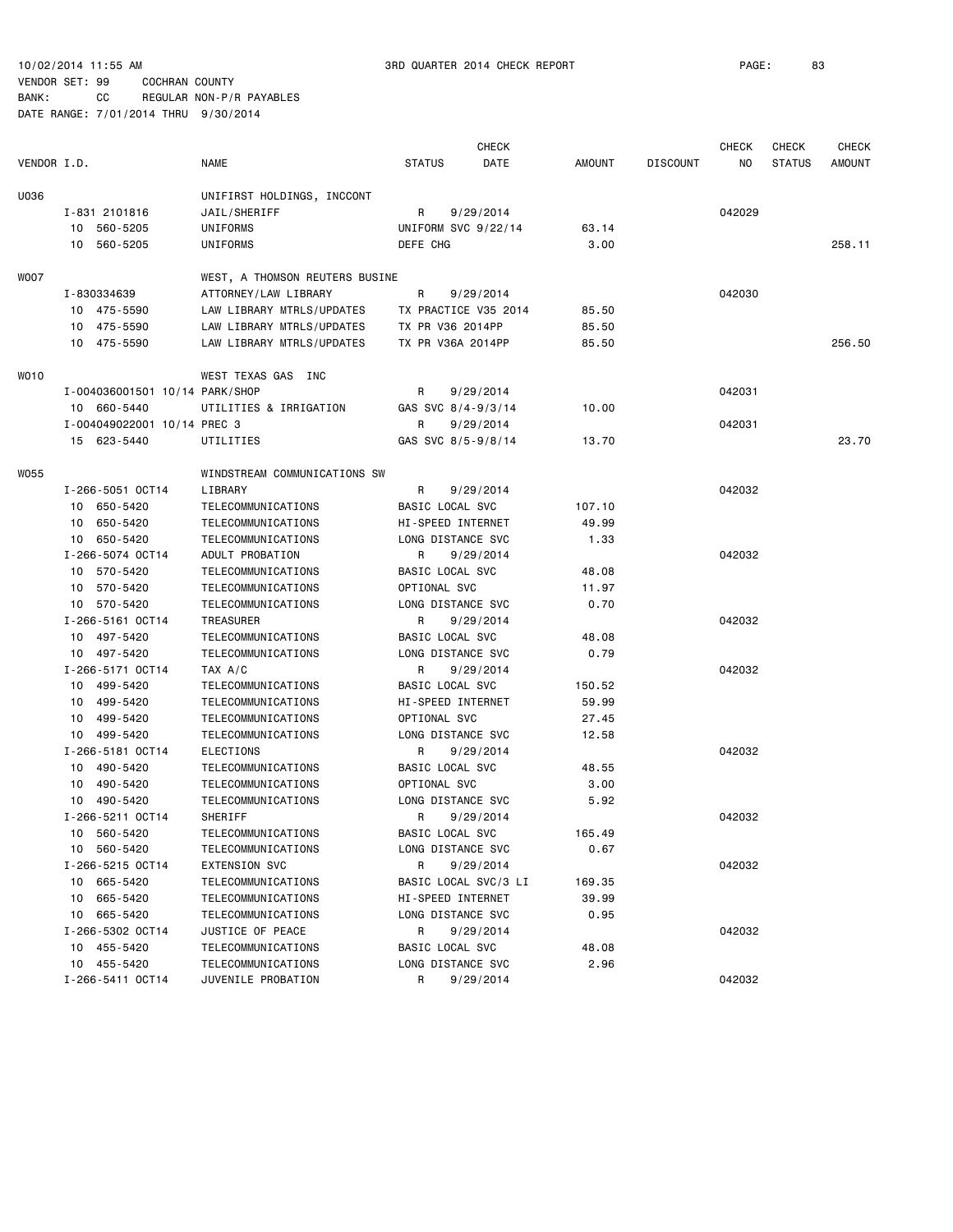|             |                   |                            |                        | <b>CHECK</b> |               |                 | <b>CHECK</b> | <b>CHECK</b>  | <b>CHECK</b>  |
|-------------|-------------------|----------------------------|------------------------|--------------|---------------|-----------------|--------------|---------------|---------------|
| VENDOR I.D. |                   | <b>NAME</b>                | <b>STATUS</b>          | DATE         | <b>AMOUNT</b> | <b>DISCOUNT</b> | NO           | <b>STATUS</b> | <b>AMOUNT</b> |
| <b>WO55</b> |                   | WINDSTREAM COMMUNICATICONT |                        |              |               |                 |              |               |               |
|             | I-266-5411 OCT14  | JUVENILE PROBATION         | R                      | 9/29/2014    |               |                 | 042032       |               |               |
|             | 17 573-5420       | TELECOMMUNICATIONS         | <b>BASIC LOCAL SVC</b> |              | 48.08         |                 |              |               |               |
|             | 17 573-5420       | TELECOMMUNICATIONS         | LONG DISTANCE SVC      |              | 3.04          |                 |              |               |               |
|             | I-266-5412 OCT14  | DISTRICT COURT             | R                      | 9/29/2014    |               |                 | 042032       |               |               |
|             | 10 435-5420       | TELECOMMUNICATIONS         | BASIC LOCAL SVC        |              | 112.05        |                 |              |               |               |
|             | 10 435-5420       | TELECOMMUNICATIONS         | HI-SPEED INTERNET      |              | 109.98        |                 |              |               |               |
|             | 10 435-5420       | TELECOMMUNICATIONS         | LONG DISTANCE SVC      |              | 0.12          |                 |              |               |               |
|             | I-266-5450 OCT14  | <b>CLERK</b>               | R                      | 9/29/2014    |               |                 | 042032       |               |               |
|             | 403-5420<br>10    | TELECOMMUNICATIONS         | BASIC LOCAL SVC/3 LI   |              | 165.56        |                 |              |               |               |
|             | 10 403-5420       | TELECOMMUNICATIONS         | OPTIONAL SVC           |              | 6.70          |                 |              |               |               |
|             | 10 403-5420       | TELECOMMUNICATIONS         | LONG DISTANCE SVC      |              | 3.00          |                 |              |               |               |
|             | I-266-5508 OCT14  | CO JUDGE/COMM'R CT         | R                      | 9/29/2014    |               |                 | 042032       |               |               |
|             | 15 610-5420       | TELECOMMUNICATIONS         | BASIC LOCAL SVC/2 LI   |              | 115.75        |                 |              |               |               |
|             | 15 610-5420       | TELECOMMUNICATIONS         | LONG DISTANCE SVC      |              | 0.60          |                 |              |               |               |
|             | I-266-5822 OCT14  | AUDITOR/NON-DEPT'L         | R                      | 9/29/2014    |               |                 | 042032       |               |               |
|             | 10 495-5420       | TELECOMMUNICATIONS         | BASIC LOCAL SVC 266-   |              | 49.80         |                 |              |               |               |
|             | 495-5420<br>10    | TELECOMMUNICATIONS         | <b>BUS BROADBAND</b>   |              | 24.99         |                 |              |               |               |
|             | 495-5420<br>10    | TELECOMMUNICATIONS         | LONG DISTANCE SVC      |              | 0.10          |                 |              |               |               |
|             | 409-5420<br>10    | TELECOMMUNICATIONS         | FAX LINE 266-5629      |              | 49.81         |                 |              |               |               |
|             | 10<br>409-5420    | TELECOMMUNICATIONS         | HI-SPEED INTERNET      |              | 144.99        |                 |              |               |               |
|             | 409-5420<br>10    | TELECOMMUNICATIONS         | FAX LONG DISTANCE      |              | 0.46          |                 |              |               |               |
|             | I-266-8661 OCT14  | <b>ATTORNEY</b>            | R                      | 9/29/2014    |               |                 | 042032       |               |               |
|             | 10 475-5420       | TELECOMMUNICATIONS         | BASIC LOCAL SVC/2 LI   |              | 111.18        |                 |              |               |               |
|             | 10 475-5420       | TELECOMMUNICATIONS         | HI-SPEED INTERNET      |              | 59.99         |                 |              |               |               |
|             | 10 475-5420       | TELECOMMUNICATIONS         | LONG DISTANCE SVC      |              | 0.12          |                 |              |               |               |
|             | I-266-8888 OCT14  | SHERIFF                    | R                      | 9/29/2014    |               |                 | 042032       |               |               |
|             | 10 560-5420       | TELECOMMUNICATIONS         | FAX LINE & CRIME CON   |              | 45.43         |                 |              |               |               |
|             | 10 560-5420       | TELECOMMUNICATIONS         | LONG DISTANCE SVC      |              | 0.82          |                 |              |               | 2,056.11      |
| W062        |                   | WAL-MART COMMUNITY         |                        |              |               |                 |              |               |               |
|             | C-CM 5562 091514  | JAIL                       | R                      | 9/29/2014    |               |                 | 042034       |               |               |
|             | 10 512-5392       | MISCELLANEOUS SUPPLIES     | RET TV MOUNT           |              | 29.96CR       |                 |              |               |               |
|             | C-REF 8280 091714 | JAIL                       | R                      | 9/29/2014    |               |                 | 042034       |               |               |
|             | 10 512-5333       | FOOD-PRISONERS             | REF TAXABLE GRO        |              | 39.09CR       |                 |              |               |               |
|             | I-11853 091514    | JAIL                       | R                      | 9/29/2014    |               |                 | 042034       |               |               |
|             | 10 512-5392       | MISCELLANEOUS SUPPLIES     | TV MOUNT               |              | 29.96         |                 |              |               |               |
|             | I-15030 091514    | JAIL                       | R                      | 9/29/2014    |               |                 | 042034       |               |               |
|             | 10 512-5333       | FOOD-PRISONERS             | CHEERIOS/2             |              | 7.96          |                 |              |               |               |
|             | 10 512-5333       | FOOD-PRISONERS             | SPK CEREAL             |              | 3.68          |                 |              |               |               |
|             | 10 512-5333       | FOOD-PRISONERS             | BT 0J/2                |              | 4.56          |                 |              |               |               |
|             | 10 512-5333       | FOOD-PRISONERS             | WHTGRP CHRY/2          |              | 7.96          |                 |              |               |               |
|             | 10 512-5333       | FOOD-PRISONERS             | GV JCE/4               |              | 7.96          |                 |              |               |               |
|             | 10 512-5333       | FOOD-PRISONERS             | 3L CRAN CKTL/2         |              | 7.96          |                 |              |               |               |
|             | 10 512-5333       | FOOD-PRISONERS             | BEVERAGE/2             |              | 9.96          |                 |              |               |               |
|             | 10 512-5333       | FOOD-PRISONERS             | 367 FROZEN MEALS       |              | 922.24        |                 |              |               |               |
|             | 10 512-5333       | FOOD-PRISONERS             | SALES TAX ON GRO       |              | 3.17          |                 |              |               |               |
|             | I-15541 091514    | JAIL                       | R                      | 9/29/2014    |               |                 | 042034       |               |               |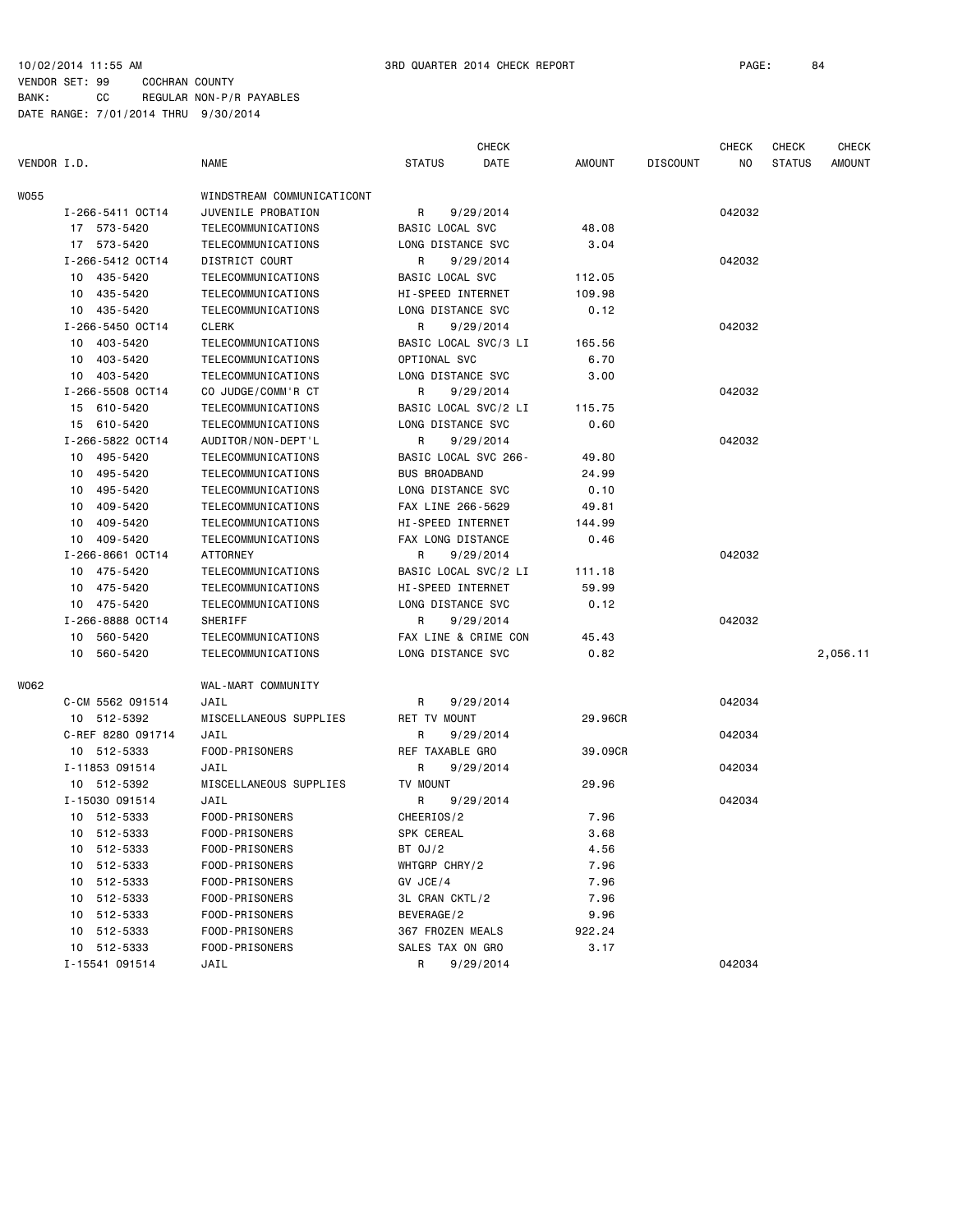| VENDOR I.D.<br><b>NAME</b><br>DATE<br>AMOUNT<br><b>DISCOUNT</b><br>N <sub>O</sub><br><b>STATUS</b><br>W062<br>WAL-MART COMMUNITY<br>CONT<br>I-15541 091514<br>JAIL<br>9/29/2014<br>042034<br>R<br>5.00<br>10 512-5333<br>FOOD-PRISONERS<br>KOOL AID/2<br>512-5333<br>FOOD-PRISONERS<br>SSKA CHR/2<br>5.00<br>10<br>10 512-5392<br>MISCELLANEOUS SUPPLIES<br>TV MOUNT<br>49.96<br>I-20555 092014<br>042034<br>JAIL<br>R<br>9/29/2014<br>10 512-5391<br>MEDICAL CARE-PRISONERS<br>ALEVE 200CT<br>13.97<br>10 512-5391<br>MEDICAL CARE-PRISONERS<br>EZ ACETA CAP<br>4.48<br>512-5391<br>10<br>MEDICAL CARE-PRISONERS<br>ROLAIDS ULFR<br>3.84<br>512-5391<br>MEDICAL CARE-PRISONERS<br><b>ZYRTEC 10 70</b><br>34.94<br>10<br>10 512-5391<br>MEDICAL CARE-PRISONERS<br>NEXIUM 28/2<br>36.88<br>10 512-5391<br>MEDICAL CARE-PRISONERS<br>OMEP BTL 42S<br>16.97<br>10 512-5391<br>MEDICAL CARE-PRISONERS<br>ZEGERID 42CT<br>22.84<br>10 512-5391<br>MEDICAL CARE-PRISONERS<br>OMEP BTL 42S<br>16.97<br>10 512-5391<br>MEDICAL CARE-PRISONERS<br>SALONPAS<br>6.98<br>10 512-5391<br>MEDICAL CARE-PRISONERS<br>SALONPAS<br>3.88<br>10 512-5391<br>MEDICAL CARE-PRISONERS<br>EQ LANSO 42C<br>16.97<br>I-8281 091714<br>042034<br>JAIL<br>R<br>9/29/2014<br>FOOD-PRISONERS<br>10 512-5333<br>11 AJ BRKFST @\$2.77/<br>30.47<br>10 512-5333<br>FOOD-PRISONERS<br>2 3L CRAN CKTL/TO CO<br>7.96<br><b>WO97</b><br>WILDRED L. MATHENY dba<br>042035<br>I-0884<br>CRTHSE/ACT BLDG/LIBRARY<br>R<br>9/29/2014<br>10 510-5332<br>CUSTODIAL SUPPLIES<br>SPRAY BUGS<br>70.00<br>662-5332<br>CUSTODIAL SUPPLIES<br>SPRAY BUGS<br>10<br>45.00<br>650-5332<br>CUSTODIAL SUPPLIES<br>150.00<br>10<br>SPRAY BUGS<br>35.00<br>W115<br>RAYMOND D WEBER, SHERIFF<br>042036<br>$I - 09/25/14$<br>JAIL<br>R<br>9/29/2014<br>10 512-5333<br>FOOD-PRISONERS<br>10 ALLSUP'S BREAD 9/<br>7.95<br>10 512-5333<br>FOOD-PRISONERS<br>3 GAL ALLSUP'S MILK<br>11.97<br>10 512-5333<br>2 GAL ALLSUP'S MILK<br>FOOD-PRISONERS<br>7.98<br>10 512-5333<br>FOOD-PRISONERS<br>12 ALLSUP'S BREAD 9/<br>9.54<br>W115<br>RAYMOND D WEBER, SHERIFF |  |  |               | <b>CHECK</b> |  | <b>CHECK</b> | <b>CHECK</b> | <b>CHECK</b>  |
|--------------------------------------------------------------------------------------------------------------------------------------------------------------------------------------------------------------------------------------------------------------------------------------------------------------------------------------------------------------------------------------------------------------------------------------------------------------------------------------------------------------------------------------------------------------------------------------------------------------------------------------------------------------------------------------------------------------------------------------------------------------------------------------------------------------------------------------------------------------------------------------------------------------------------------------------------------------------------------------------------------------------------------------------------------------------------------------------------------------------------------------------------------------------------------------------------------------------------------------------------------------------------------------------------------------------------------------------------------------------------------------------------------------------------------------------------------------------------------------------------------------------------------------------------------------------------------------------------------------------------------------------------------------------------------------------------------------------------------------------------------------------------------------------------------------------------------------------------------------------------------------------------------------------------------------------------------------------------------------------------------------------------------------------------------------------------------------------------|--|--|---------------|--------------|--|--------------|--------------|---------------|
|                                                                                                                                                                                                                                                                                                                                                                                                                                                                                                                                                                                                                                                                                                                                                                                                                                                                                                                                                                                                                                                                                                                                                                                                                                                                                                                                                                                                                                                                                                                                                                                                                                                                                                                                                                                                                                                                                                                                                                                                                                                                                                  |  |  | <b>STATUS</b> |              |  |              |              | <b>AMOUNT</b> |
|                                                                                                                                                                                                                                                                                                                                                                                                                                                                                                                                                                                                                                                                                                                                                                                                                                                                                                                                                                                                                                                                                                                                                                                                                                                                                                                                                                                                                                                                                                                                                                                                                                                                                                                                                                                                                                                                                                                                                                                                                                                                                                  |  |  |               |              |  |              |              |               |
|                                                                                                                                                                                                                                                                                                                                                                                                                                                                                                                                                                                                                                                                                                                                                                                                                                                                                                                                                                                                                                                                                                                                                                                                                                                                                                                                                                                                                                                                                                                                                                                                                                                                                                                                                                                                                                                                                                                                                                                                                                                                                                  |  |  |               |              |  |              |              |               |
|                                                                                                                                                                                                                                                                                                                                                                                                                                                                                                                                                                                                                                                                                                                                                                                                                                                                                                                                                                                                                                                                                                                                                                                                                                                                                                                                                                                                                                                                                                                                                                                                                                                                                                                                                                                                                                                                                                                                                                                                                                                                                                  |  |  |               |              |  |              |              |               |
|                                                                                                                                                                                                                                                                                                                                                                                                                                                                                                                                                                                                                                                                                                                                                                                                                                                                                                                                                                                                                                                                                                                                                                                                                                                                                                                                                                                                                                                                                                                                                                                                                                                                                                                                                                                                                                                                                                                                                                                                                                                                                                  |  |  |               |              |  |              |              |               |
|                                                                                                                                                                                                                                                                                                                                                                                                                                                                                                                                                                                                                                                                                                                                                                                                                                                                                                                                                                                                                                                                                                                                                                                                                                                                                                                                                                                                                                                                                                                                                                                                                                                                                                                                                                                                                                                                                                                                                                                                                                                                                                  |  |  |               |              |  |              |              |               |
|                                                                                                                                                                                                                                                                                                                                                                                                                                                                                                                                                                                                                                                                                                                                                                                                                                                                                                                                                                                                                                                                                                                                                                                                                                                                                                                                                                                                                                                                                                                                                                                                                                                                                                                                                                                                                                                                                                                                                                                                                                                                                                  |  |  |               |              |  |              |              |               |
|                                                                                                                                                                                                                                                                                                                                                                                                                                                                                                                                                                                                                                                                                                                                                                                                                                                                                                                                                                                                                                                                                                                                                                                                                                                                                                                                                                                                                                                                                                                                                                                                                                                                                                                                                                                                                                                                                                                                                                                                                                                                                                  |  |  |               |              |  |              |              |               |
|                                                                                                                                                                                                                                                                                                                                                                                                                                                                                                                                                                                                                                                                                                                                                                                                                                                                                                                                                                                                                                                                                                                                                                                                                                                                                                                                                                                                                                                                                                                                                                                                                                                                                                                                                                                                                                                                                                                                                                                                                                                                                                  |  |  |               |              |  |              |              |               |
|                                                                                                                                                                                                                                                                                                                                                                                                                                                                                                                                                                                                                                                                                                                                                                                                                                                                                                                                                                                                                                                                                                                                                                                                                                                                                                                                                                                                                                                                                                                                                                                                                                                                                                                                                                                                                                                                                                                                                                                                                                                                                                  |  |  |               |              |  |              |              |               |
|                                                                                                                                                                                                                                                                                                                                                                                                                                                                                                                                                                                                                                                                                                                                                                                                                                                                                                                                                                                                                                                                                                                                                                                                                                                                                                                                                                                                                                                                                                                                                                                                                                                                                                                                                                                                                                                                                                                                                                                                                                                                                                  |  |  |               |              |  |              |              |               |
|                                                                                                                                                                                                                                                                                                                                                                                                                                                                                                                                                                                                                                                                                                                                                                                                                                                                                                                                                                                                                                                                                                                                                                                                                                                                                                                                                                                                                                                                                                                                                                                                                                                                                                                                                                                                                                                                                                                                                                                                                                                                                                  |  |  |               |              |  |              |              |               |
|                                                                                                                                                                                                                                                                                                                                                                                                                                                                                                                                                                                                                                                                                                                                                                                                                                                                                                                                                                                                                                                                                                                                                                                                                                                                                                                                                                                                                                                                                                                                                                                                                                                                                                                                                                                                                                                                                                                                                                                                                                                                                                  |  |  |               |              |  |              |              |               |
|                                                                                                                                                                                                                                                                                                                                                                                                                                                                                                                                                                                                                                                                                                                                                                                                                                                                                                                                                                                                                                                                                                                                                                                                                                                                                                                                                                                                                                                                                                                                                                                                                                                                                                                                                                                                                                                                                                                                                                                                                                                                                                  |  |  |               |              |  |              |              |               |
|                                                                                                                                                                                                                                                                                                                                                                                                                                                                                                                                                                                                                                                                                                                                                                                                                                                                                                                                                                                                                                                                                                                                                                                                                                                                                                                                                                                                                                                                                                                                                                                                                                                                                                                                                                                                                                                                                                                                                                                                                                                                                                  |  |  |               |              |  |              |              |               |
|                                                                                                                                                                                                                                                                                                                                                                                                                                                                                                                                                                                                                                                                                                                                                                                                                                                                                                                                                                                                                                                                                                                                                                                                                                                                                                                                                                                                                                                                                                                                                                                                                                                                                                                                                                                                                                                                                                                                                                                                                                                                                                  |  |  |               |              |  |              |              |               |
|                                                                                                                                                                                                                                                                                                                                                                                                                                                                                                                                                                                                                                                                                                                                                                                                                                                                                                                                                                                                                                                                                                                                                                                                                                                                                                                                                                                                                                                                                                                                                                                                                                                                                                                                                                                                                                                                                                                                                                                                                                                                                                  |  |  |               |              |  |              |              |               |
|                                                                                                                                                                                                                                                                                                                                                                                                                                                                                                                                                                                                                                                                                                                                                                                                                                                                                                                                                                                                                                                                                                                                                                                                                                                                                                                                                                                                                                                                                                                                                                                                                                                                                                                                                                                                                                                                                                                                                                                                                                                                                                  |  |  |               |              |  |              |              |               |
|                                                                                                                                                                                                                                                                                                                                                                                                                                                                                                                                                                                                                                                                                                                                                                                                                                                                                                                                                                                                                                                                                                                                                                                                                                                                                                                                                                                                                                                                                                                                                                                                                                                                                                                                                                                                                                                                                                                                                                                                                                                                                                  |  |  |               |              |  |              |              |               |
|                                                                                                                                                                                                                                                                                                                                                                                                                                                                                                                                                                                                                                                                                                                                                                                                                                                                                                                                                                                                                                                                                                                                                                                                                                                                                                                                                                                                                                                                                                                                                                                                                                                                                                                                                                                                                                                                                                                                                                                                                                                                                                  |  |  |               |              |  |              |              |               |
|                                                                                                                                                                                                                                                                                                                                                                                                                                                                                                                                                                                                                                                                                                                                                                                                                                                                                                                                                                                                                                                                                                                                                                                                                                                                                                                                                                                                                                                                                                                                                                                                                                                                                                                                                                                                                                                                                                                                                                                                                                                                                                  |  |  |               |              |  |              |              | 1,213.47      |
|                                                                                                                                                                                                                                                                                                                                                                                                                                                                                                                                                                                                                                                                                                                                                                                                                                                                                                                                                                                                                                                                                                                                                                                                                                                                                                                                                                                                                                                                                                                                                                                                                                                                                                                                                                                                                                                                                                                                                                                                                                                                                                  |  |  |               |              |  |              |              |               |
|                                                                                                                                                                                                                                                                                                                                                                                                                                                                                                                                                                                                                                                                                                                                                                                                                                                                                                                                                                                                                                                                                                                                                                                                                                                                                                                                                                                                                                                                                                                                                                                                                                                                                                                                                                                                                                                                                                                                                                                                                                                                                                  |  |  |               |              |  |              |              |               |
|                                                                                                                                                                                                                                                                                                                                                                                                                                                                                                                                                                                                                                                                                                                                                                                                                                                                                                                                                                                                                                                                                                                                                                                                                                                                                                                                                                                                                                                                                                                                                                                                                                                                                                                                                                                                                                                                                                                                                                                                                                                                                                  |  |  |               |              |  |              |              |               |
|                                                                                                                                                                                                                                                                                                                                                                                                                                                                                                                                                                                                                                                                                                                                                                                                                                                                                                                                                                                                                                                                                                                                                                                                                                                                                                                                                                                                                                                                                                                                                                                                                                                                                                                                                                                                                                                                                                                                                                                                                                                                                                  |  |  |               |              |  |              |              |               |
|                                                                                                                                                                                                                                                                                                                                                                                                                                                                                                                                                                                                                                                                                                                                                                                                                                                                                                                                                                                                                                                                                                                                                                                                                                                                                                                                                                                                                                                                                                                                                                                                                                                                                                                                                                                                                                                                                                                                                                                                                                                                                                  |  |  |               |              |  |              |              |               |
|                                                                                                                                                                                                                                                                                                                                                                                                                                                                                                                                                                                                                                                                                                                                                                                                                                                                                                                                                                                                                                                                                                                                                                                                                                                                                                                                                                                                                                                                                                                                                                                                                                                                                                                                                                                                                                                                                                                                                                                                                                                                                                  |  |  |               |              |  |              |              |               |
|                                                                                                                                                                                                                                                                                                                                                                                                                                                                                                                                                                                                                                                                                                                                                                                                                                                                                                                                                                                                                                                                                                                                                                                                                                                                                                                                                                                                                                                                                                                                                                                                                                                                                                                                                                                                                                                                                                                                                                                                                                                                                                  |  |  |               |              |  |              |              |               |
|                                                                                                                                                                                                                                                                                                                                                                                                                                                                                                                                                                                                                                                                                                                                                                                                                                                                                                                                                                                                                                                                                                                                                                                                                                                                                                                                                                                                                                                                                                                                                                                                                                                                                                                                                                                                                                                                                                                                                                                                                                                                                                  |  |  |               |              |  |              |              |               |
|                                                                                                                                                                                                                                                                                                                                                                                                                                                                                                                                                                                                                                                                                                                                                                                                                                                                                                                                                                                                                                                                                                                                                                                                                                                                                                                                                                                                                                                                                                                                                                                                                                                                                                                                                                                                                                                                                                                                                                                                                                                                                                  |  |  |               |              |  |              |              |               |
|                                                                                                                                                                                                                                                                                                                                                                                                                                                                                                                                                                                                                                                                                                                                                                                                                                                                                                                                                                                                                                                                                                                                                                                                                                                                                                                                                                                                                                                                                                                                                                                                                                                                                                                                                                                                                                                                                                                                                                                                                                                                                                  |  |  |               |              |  |              |              |               |
|                                                                                                                                                                                                                                                                                                                                                                                                                                                                                                                                                                                                                                                                                                                                                                                                                                                                                                                                                                                                                                                                                                                                                                                                                                                                                                                                                                                                                                                                                                                                                                                                                                                                                                                                                                                                                                                                                                                                                                                                                                                                                                  |  |  |               |              |  |              |              |               |
|                                                                                                                                                                                                                                                                                                                                                                                                                                                                                                                                                                                                                                                                                                                                                                                                                                                                                                                                                                                                                                                                                                                                                                                                                                                                                                                                                                                                                                                                                                                                                                                                                                                                                                                                                                                                                                                                                                                                                                                                                                                                                                  |  |  |               |              |  |              |              | 37.44         |
|                                                                                                                                                                                                                                                                                                                                                                                                                                                                                                                                                                                                                                                                                                                                                                                                                                                                                                                                                                                                                                                                                                                                                                                                                                                                                                                                                                                                                                                                                                                                                                                                                                                                                                                                                                                                                                                                                                                                                                                                                                                                                                  |  |  |               |              |  |              |              |               |
| I-091914<br>R<br>9/29/2014<br>042037<br>JAIL                                                                                                                                                                                                                                                                                                                                                                                                                                                                                                                                                                                                                                                                                                                                                                                                                                                                                                                                                                                                                                                                                                                                                                                                                                                                                                                                                                                                                                                                                                                                                                                                                                                                                                                                                                                                                                                                                                                                                                                                                                                     |  |  |               |              |  |              |              |               |
| 2 GL ALLSUP'S MILK 8<br>7.98<br>10 512-5333<br>FOOD-PRISONERS                                                                                                                                                                                                                                                                                                                                                                                                                                                                                                                                                                                                                                                                                                                                                                                                                                                                                                                                                                                                                                                                                                                                                                                                                                                                                                                                                                                                                                                                                                                                                                                                                                                                                                                                                                                                                                                                                                                                                                                                                                    |  |  |               |              |  |              |              |               |
| 10 512-5333<br>FOOD-PRISONERS<br>12 ALLSUP'S BREAD 8/<br>9.54                                                                                                                                                                                                                                                                                                                                                                                                                                                                                                                                                                                                                                                                                                                                                                                                                                                                                                                                                                                                                                                                                                                                                                                                                                                                                                                                                                                                                                                                                                                                                                                                                                                                                                                                                                                                                                                                                                                                                                                                                                    |  |  |               |              |  |              |              |               |
| 10 512-5333<br>FOOD-PRISONERS<br>10 ALLSUP'S BREAD 8/<br>7.95                                                                                                                                                                                                                                                                                                                                                                                                                                                                                                                                                                                                                                                                                                                                                                                                                                                                                                                                                                                                                                                                                                                                                                                                                                                                                                                                                                                                                                                                                                                                                                                                                                                                                                                                                                                                                                                                                                                                                                                                                                    |  |  |               |              |  |              |              |               |
| 10 512-5333<br>FOOD-PRISONERS<br>4 GL ALLSUP'S MILK 8<br>15.96                                                                                                                                                                                                                                                                                                                                                                                                                                                                                                                                                                                                                                                                                                                                                                                                                                                                                                                                                                                                                                                                                                                                                                                                                                                                                                                                                                                                                                                                                                                                                                                                                                                                                                                                                                                                                                                                                                                                                                                                                                   |  |  |               |              |  |              |              |               |
| 10 512-5333<br>6 ALLSUP'S BREAD 8/2<br>4.77<br>FOOD-PRISONERS                                                                                                                                                                                                                                                                                                                                                                                                                                                                                                                                                                                                                                                                                                                                                                                                                                                                                                                                                                                                                                                                                                                                                                                                                                                                                                                                                                                                                                                                                                                                                                                                                                                                                                                                                                                                                                                                                                                                                                                                                                    |  |  |               |              |  |              |              |               |
| 12 ALLSUP'S BREAD 9/<br>10 512-5333<br>FOOD-PRISONERS<br>9.54                                                                                                                                                                                                                                                                                                                                                                                                                                                                                                                                                                                                                                                                                                                                                                                                                                                                                                                                                                                                                                                                                                                                                                                                                                                                                                                                                                                                                                                                                                                                                                                                                                                                                                                                                                                                                                                                                                                                                                                                                                    |  |  |               |              |  |              |              |               |
| 10 512-5333<br>LETTUCE CELLO, ALLSUP<br>1.69<br>FOOD-PRISONERS                                                                                                                                                                                                                                                                                                                                                                                                                                                                                                                                                                                                                                                                                                                                                                                                                                                                                                                                                                                                                                                                                                                                                                                                                                                                                                                                                                                                                                                                                                                                                                                                                                                                                                                                                                                                                                                                                                                                                                                                                                   |  |  |               |              |  |              |              |               |
| 512-5333<br>2 GL ALLSUP'S MILK 9<br>7.98<br>FOOD-PRISONERS<br>10                                                                                                                                                                                                                                                                                                                                                                                                                                                                                                                                                                                                                                                                                                                                                                                                                                                                                                                                                                                                                                                                                                                                                                                                                                                                                                                                                                                                                                                                                                                                                                                                                                                                                                                                                                                                                                                                                                                                                                                                                                 |  |  |               |              |  |              |              |               |
| 10 ALLSUP'S BREAD 9/<br>512-5333<br>FOOD-PRISONERS<br>7.95<br>10                                                                                                                                                                                                                                                                                                                                                                                                                                                                                                                                                                                                                                                                                                                                                                                                                                                                                                                                                                                                                                                                                                                                                                                                                                                                                                                                                                                                                                                                                                                                                                                                                                                                                                                                                                                                                                                                                                                                                                                                                                 |  |  |               |              |  |              |              |               |
| 3.99<br>10 512-5333<br>FOOD-PRISONERS<br>1 GL ALLSUP'S MILK 9                                                                                                                                                                                                                                                                                                                                                                                                                                                                                                                                                                                                                                                                                                                                                                                                                                                                                                                                                                                                                                                                                                                                                                                                                                                                                                                                                                                                                                                                                                                                                                                                                                                                                                                                                                                                                                                                                                                                                                                                                                    |  |  |               |              |  |              |              | 77.35         |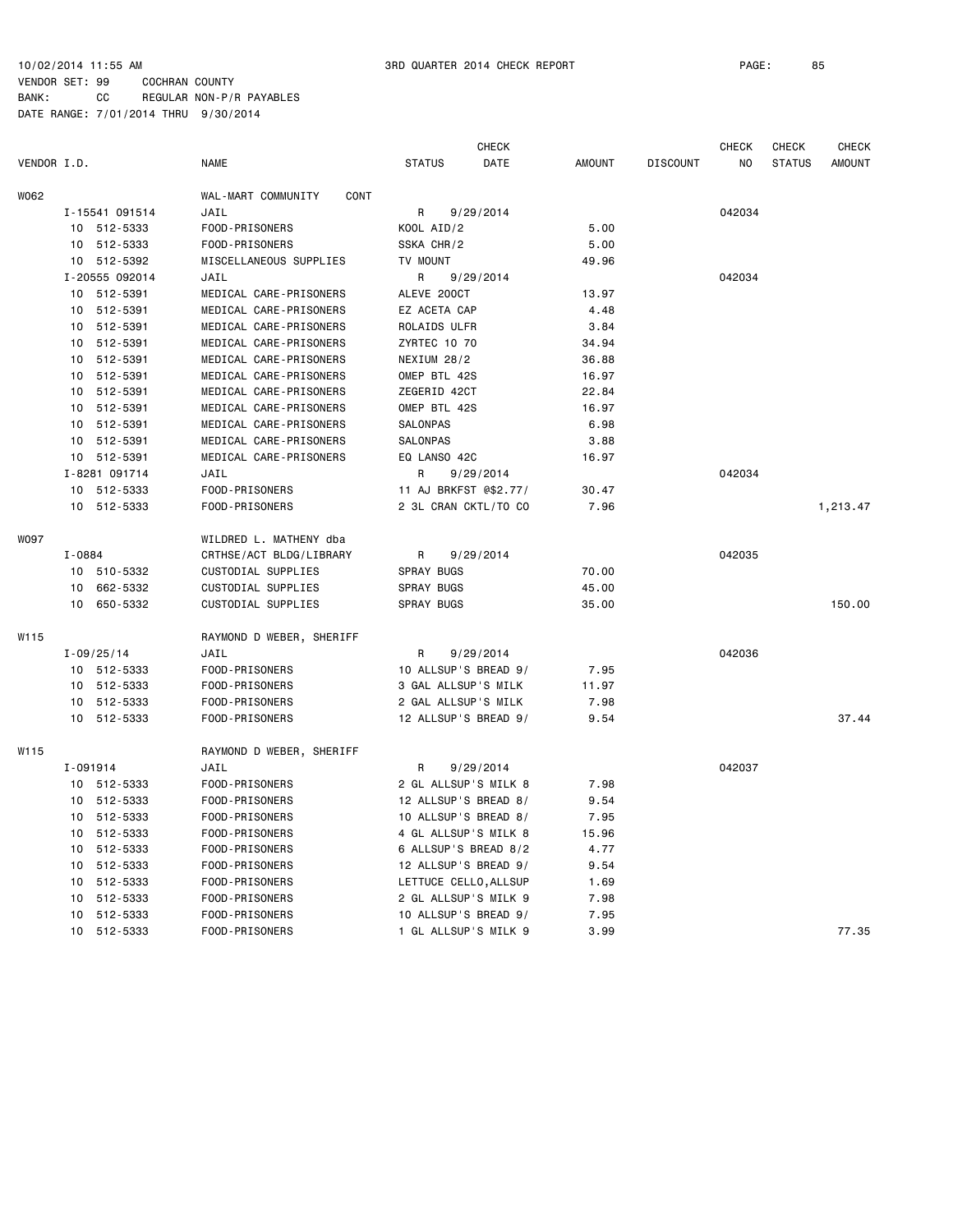CHECK CHECK CHECK CHECK VENDOR I.D. NAME STATUS DATE AMOUNT DISCOUNT NO STATUS AMOUNT W<sub>216</sub> CHRISTINA WOODS I-JUV#626 9/10/14 COUNTY COURT R 9/29/2014 042038 10 426-5400 ATTORNEY AD LITEM DISC HRNG/JUV#626 300.00 300.00 W221 WEST TEXAS BOYS RANCH I-2013-63 JUVENILE PROBATION R 9/29/2014 042039 17 573-5413.003 Grant C Placements 15 DAYS/POST(N) #818 677.85 17 573-5413.003 Grant C Placements 31 DAYS/POST(N) #818 1,400.89 17 573-5413.003 Grant C Placements 31 DAYS/POST(N) #818 1,400.89 3,479.63 X001 XCEL ENERGY I-54-1324315-7 OCT14 ALMOST ALL DEPTS R 9/29/2014 042040 30 518-5440 UTILITIES 300210167 RUNWAY LIG 52.00 10 510-5440 UTILITIES 300240736 COURTHOUSE 1,964.33 10 660-5440 UTILITIES & IRRIGATION 300265059 SOFTBALL P 11.60 10 580-5440 UTILITIES [TOWER] 300282806 TOWER 95.63 15 621-5440 UTILITIES 300294119 PREC 1 SHO 61.85 10 650-5440 UTILITIES 300338546 LIBRARY 276.75 10 652-5440 UTILITIES 300342232 MUSEUM 39.37 10 662-5440 UTILITIES 300390484 ACTIVITY B 715.24 10 660-5440 UTILITIES & IRRIGATION 300410370 PARK 393.55 10 660-5440 UTILITIES & IRRIGATION 300457515 PARK/SHOP 28.06 10 516-5440 UTILITIES 300555198 CEMETERY 121.00 10 409-5440 UTILITIES 300577364 102 N MAIN 10 660-5440 UTILITIES & IRRIGATION 300587052 SHOWBARN 27.87 10 660-5440 UTILITIES & IRRIGATION 300587753 RODEO GROU 95.38 10 409-5440 UTILITIES 300588989 ANNEX 88.30 10 516-5440 UTILITIES 300603417 CEMETERY 87.18 10 516-5440 UTILITIES 300637038 CEMETERY S 182.71 4,240.82 X001 XCEL ENERGY I-54-1829977-7 09/14 PREC 2 R 9/29/2014 042041 15 622-5440 UTILITIES 6 KWH 8/12-9/11/14 12.49 15 622-5440 UTILITIES AREA LIGHT 16.58 29.07 \* \* T O T A L S \* \* NO INVOICE AMOUNT DISCOUNTS CHECK AMOUNT REGULAR CHECKS: 383 505,546.13 0.00 505,546.13 HAND CHECKS: 0 0.00 0.00 0.00 DRAFTS: 0 0.00 0.00 0.00 EFT: 0 0.00 0.00 0.00 NON CHECKS: 0 0.00 0.00 0.00 VOID CHECKS: 0 VOID DEBITS 0.00 VOID CREDITS 0.00 0.00 0.00

TOTAL ERRORS: 0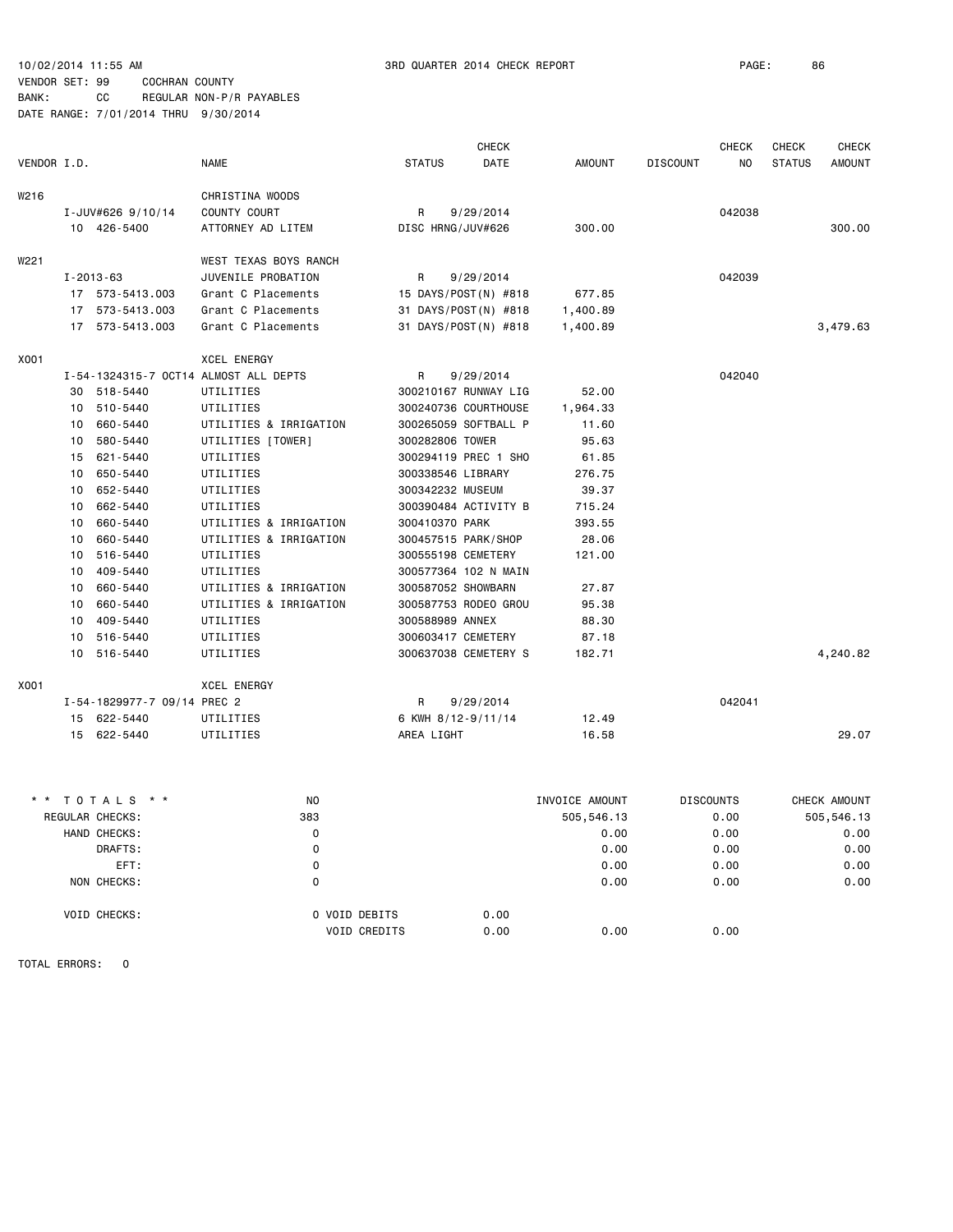DATE RANGE: 7/01/2014 THRU 9/30/2014

|    | G/L ACCOUNT     | <b>NAME</b>                    | <b>AMOUNT</b> |
|----|-----------------|--------------------------------|---------------|
|    |                 |                                |               |
| 10 | 000-2206.002    | COLLECTION AGENCY FEES         | 1,601.31      |
| 10 | 000-2206.003    | Omni Collection Fee            | 24.00         |
| 10 | $000 - 2500.10$ | RESERVE FOR W/C, UNEMPLYMNT    | 6,196.00      |
| 10 | 000-4340.700    | TREASURER                      | 60.27         |
| 10 | 000-4364.100    | SALE OF ASSETS                 | 25.00         |
| 10 | 000-4370.101    | RENT-ACTIVITY BUILDING         | 825.00        |
| 10 | 400-5204        | WORKERS' COMPENSATION          | 82.00         |
| 10 | 400-5206        | UNEMPLOYMENT                   | 19.51         |
| 10 | 403-5204        | WORKERS' COMPENSATION          | 80.09         |
| 10 | 403-5206        | UNEMPLOYMENT                   | 26.13         |
| 10 | 403-5310        | OFFICE SUPPLIES                | 2,400.34      |
| 10 | 403-5311        | POSTAL EXPENSES                | 500.00        |
| 10 | 403-5411        | MAINTENANCE CONTRACTS          | 5,081.37      |
| 10 | 403-5416        | FILMING & INDEXING             | 4,069.44      |
| 10 | 403-5420        | TELECOMMUNICATIONS             | 704.26        |
| 10 | 403-5427        | CONTINUING EDUCATION           | 220,00        |
| 10 | 403-5480        | <b>BONDS &amp; NOTARY FEES</b> | 100.00        |
| 10 | 403-5481        | DUES AND REGISTRATION          | 125.00        |
| 10 | 409-5300        | COUNTY-WIDE SUPPLIES           | 1,799.02      |
| 10 | 409-5311        | POSTAL EXPENSES                | 834.00        |
| 10 | 409-5406        | APPRAISAL DISTRICT             | 17,316.17     |
| 10 | 409-5411        | MAINTENANCE CONTRACTS          | 630.00        |
| 10 | 409-5420        | TELECOMMUNICATIONS             | 883.28        |
| 10 | 409-5440        | UTILITIES                      | 420.35        |
| 10 | 409-5480        | <b>BONDS &amp; NOTARY FEES</b> | 160.00        |
| 10 | 409-5482        | PROPERTY INSURANCE             | 636.00        |
| 10 | 409-5498        | <b>CLAIMS AND JUDGEMENTS</b>   | 3,720.04      |
| 10 | 409-5499        | MISCELLANEOUS                  | 1,200.00      |
| 10 | 409-5571        | CAPITAL OUTLAY                 | 32,100.00     |
| 10 | 426-5310        | OFFICE SUPPLIES                | 96.92         |
| 10 | 426-5400        | ATTORNEY AD LITEM              | 1,600.00      |
| 10 | 435-5204        | WORKERS' COMPENSATION          | 16.12         |
| 10 | 435-5206        | UNEMPLOYMENT                   | 7.26          |
| 10 | 435-5310        | OFFICE SUPPLIES                | 91.00         |
| 10 | 435-5400        | ATTORNEY AD LITEM              | 4,107.00      |
| 10 | 435-5415        | ASSESSMENT                     | 330.75        |
| 10 | 435-5420        | TELECOMMUNICATIONS             | 888.34        |
| 10 | 435-5491        | <b>GRAND JURY</b>              | 875.00        |
| 10 | 435-5499        | MISCELLANEOUS                  | 1,079.63      |
| 10 | 455-5204        | WORKERS' COMPENSATION          | 41.67         |
| 10 | 455-5310        | OFFICE SUPPLIES                | 247.90        |
| 10 | 455-5311        | POSTAL EXPENSES                | 48.00         |
| 10 | 455-5405        | <b>AUTOPSY</b>                 | 11,675.00     |
| 10 | 455-5411        | MAINTENANCE CONTRACTS          | 1,746.00      |
| 10 | 455-5420        | TELECOMMUNICATIONS             | 202.15        |
| 10 | 455-5427        | CONTINUING EDUCATION           | 177.33        |
|    |                 |                                |               |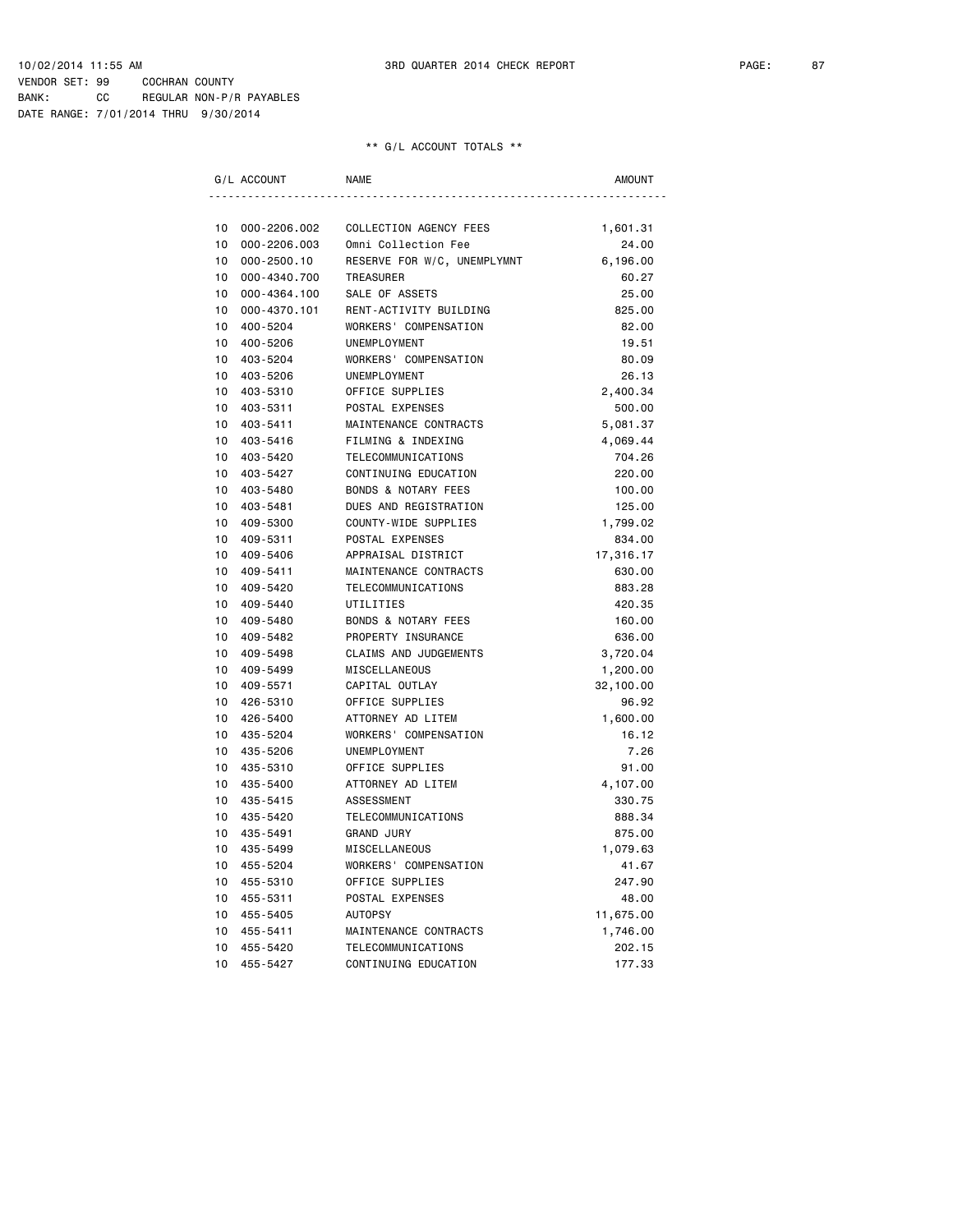|    | G/L ACCOUNT | <b>NAME</b>               | AMOUNT     |
|----|-------------|---------------------------|------------|
|    |             |                           |            |
| 10 | 455-5451    | REPAIRS                   | 1,300.00   |
| 10 | 455-5499    | MISCELLANEOUS             | 36.00      |
| 10 | 475-5204    | WORKERS' COMPENSATION     | 12.42      |
| 10 | 475-5206    | UNEMPLOYMENT              | 21.85      |
| 10 | 475-5420    | TELECOMMUNICATIONS        | 686.46     |
| 10 | 475-5590    | LAW LIBRARY MTRLS/UPDATES | 8,433.50   |
| 10 | 476-5204    | WORKERS' COMPENSATION     | 35.71      |
| 10 | 476-5206    | UNEMPLOYMENT              | 7.45       |
| 10 | 490-5204    | WORKERS' COMPENSATION     | 12.50      |
| 10 | 490-5206    | UNEMPLOYMENT              | 7.69       |
| 10 | 490-5335    | ELECTION SUPPLIES         | 299.97     |
| 10 | 490-5420    | TELECOMMUNICATIONS        | 172.99     |
| 10 | 490-5427    | CONTINUING EDUCATION      | 1,129.86   |
| 10 | 495-5204    | WORKERS' COMPENSATION     | 71.11      |
| 10 | 495-5206    | UNEMPLOYMENT              | 43.75      |
| 10 | 495-5310    | OFFICE SUPPLIES           | 452.95     |
| 10 | 495-5311    | POSTAL EXPENSES           | 49.00      |
| 10 | 495-5420    | TELECOMMUNICATIONS        | 299.79     |
| 10 | 497-5204    | WORKERS' COMPENSATION     | 39.25      |
| 10 | 497-5206    | UNEMPLOYMENT              | 0.55       |
| 10 | 497-5310    | OFFICE SUPPLIES           | 1,990.50   |
| 10 | 497-5420    | TELECOMMUNICATIONS        | 193.25     |
| 10 | 499-5204    | WORKERS' COMPENSATION     | 101.14     |
| 10 | 499-5206    | UNEMPLOYMENT              | 39.28      |
| 10 | 499-5310    | OFFICE SUPPLIES           | 2,070.93   |
| 10 | 499-5408    | TAX ROLL                  | 315.50     |
| 10 | 499-5411    | MAINTENANCE CONTRACTS     | 6,123.00   |
| 10 | 499-5420    | TELECOMMUNICATIONS        | 988.99     |
| 10 | 499-5427    | CONTINUING EDUCATION      | 685.29     |
| 10 | 499-5451    | REPAIR                    | 6,511.55   |
| 10 | 510-5204    | WORKERS' COMPENSATION     | 193.55     |
| 10 | 510-5206    | UNEMPLOYMENT              | 18.21      |
| 10 | 510-5332    | CUSTODIAL SUPPLIES        | 1,643.29   |
| 10 | 510-5411    | MAINTENANCE CONTRACTS     | 1,821.57   |
| 10 | 510-5440    | UTILITIES                 | 11,447.33  |
| 10 | 510-5451    | REPAIR                    | 17, 173.67 |
| 10 | 510-5571    | CAPITAL OUTLAY            | 3,655.04   |
| 10 | 512-5204    | WORKERS' COMPENSATION     | 376.31     |
| 10 | 512-5205    | UNIFORMS                  | 172.52     |
| 10 | 512-5206    | UNEMPLOYMENT              | 49.28      |
| 10 | 512-5310    | OFFICE SUPPLIES           | 217.92     |
| 10 | 512-5333    | FOOD-PRISONERS            | 4,563.82   |
| 10 | 512-5391    | MEDICAL CARE-PRISONERS    | 469.51     |
| 10 | 512-5392    | MISCELLANEOUS SUPPLIES    | 1,118.23   |
| 10 | 512-5451    | REPAIR                    | 2,059.33   |
| 10 | 512-5499    | MISCELLANEOUS             | 1,734.00   |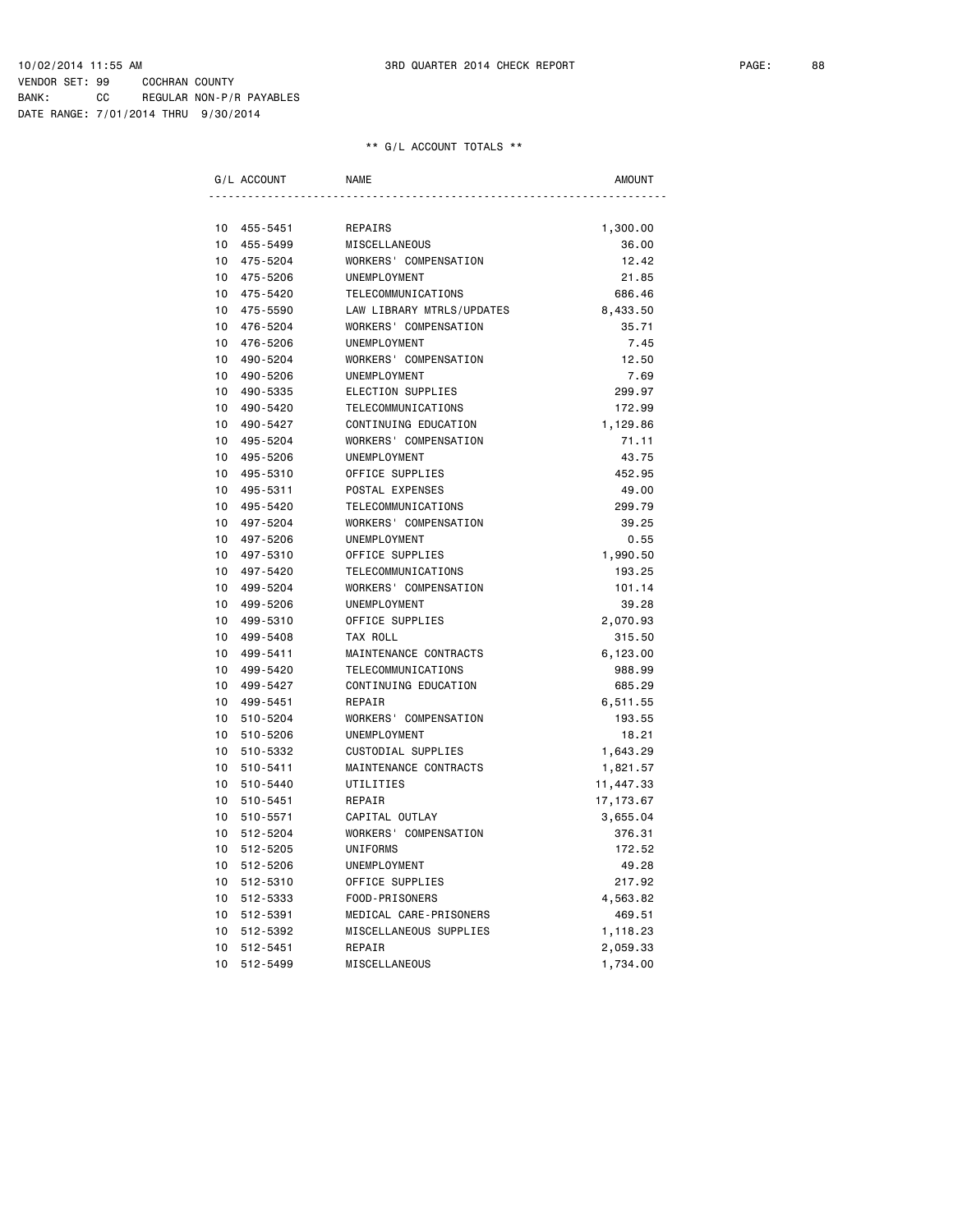| G/L ACCOUNT    | <b>NAME</b>                    | AMOUNT     |
|----------------|--------------------------------|------------|
|                |                                |            |
| 10<br>516-5204 | WORKERS' COMPENSATION          | 283.04     |
| 10<br>516-5206 | UNEMPLOYMENT                   | 21.31      |
| 10<br>516-5330 | FUEL & OIL                     | 406.60     |
| 516-5332<br>10 | CUSTODIAL SUPPLIES             | 5.19       |
| 10<br>516-5440 | UTILITIES                      | 1,734.65   |
| 10<br>516-5451 | REPAIR                         | 1,819.55   |
| 10<br>516-5454 | TIRES                          | 834.30     |
| 10<br>550-5204 | WORKERS' COMPENSATION          | 127.16     |
| 10<br>550-5330 | FUEL & OIL                     | 155.18     |
| 10<br>560-5204 | WORKERS' COMPENSATION          | 1,627.33   |
| 10<br>560-5205 | UNIFORMS                       | 839.54     |
| 10<br>560-5206 | UNEMPLOYMENT                   | 226.04     |
| 10<br>560-5310 | OFFICE SUPPLIES                | 2,373.12   |
| 10<br>560-5311 | POSTAL EXPENSES                | 96.00      |
| 10<br>560-5330 | FUEL AND OIL                   | 9,310.49   |
| 10<br>560-5334 | OTHER SUPPLIES                 | 670.76     |
| 10<br>560-5411 | MAINTENANCE CONTRACTS          | 7,427.70   |
| 10<br>560-5420 | TELECOMMUNICATIONS             | 1,056.97   |
| 10<br>560-5427 | CONTINUING EDUCATION           | 24.42      |
| 10<br>560-5451 | MACHINERY-NON-OFFICE REPAIR    | 2,294.41   |
| 10<br>560-5452 | OFFICE EQUIPMENT REPAIR        | 120.14     |
| 10<br>560-5454 | <b>TIRES</b>                   | 174.00     |
| 10<br>560-5480 | <b>BONDS &amp; NOTARY FEES</b> | 171.00     |
| 10<br>560-5481 | DUES AND REGISTRATION          | 18.08      |
| 10<br>560-5499 | MISCELLANEOUS                  | 635.00     |
| 10<br>570-5420 | TELECOMMUNICATIONS             | 242.09     |
| 10<br>571-5204 | WORKERS' COMPENSATION          | 11.76      |
| 10<br>571-5472 | LOCAL SUPPORT-JUV BOARD        | 23,250.00  |
| 10<br>580-5414 | FIRE PROTECTION CONTRACTS      | 9,550.00   |
| 10<br>580-5440 | UTILITIES [TOWER]              | 384.52     |
| 10<br>640-5499 | MISCELLANEOUS                  | 20, 168.48 |
| 10<br>650-5204 | WORKERS' COMPENSATION          | 39.94      |
| 10<br>650-5206 | UNEMPLOYMENT                   | 21.84      |
| 10<br>650-5310 | OFFICE SUPPLIES                | 366.98     |
| 10<br>650-5311 | POSTAL EXPENSES                | 5.58       |
| 10<br>650-5332 | CUSTODIAL SUPPLIES             | 105.00     |
| 10<br>650-5411 | MAINTENANCE CONTRACTS          | 268.80     |
| 10<br>650-5420 | TELECOMMUNICATIONS             | 633.38     |
| 10<br>650-5427 | CONTINUING EDUCATION           | 53.68      |
| 10<br>650-5440 | UTILITIES                      | 1,532.10   |
| 10<br>650-5499 | MISCELLANEOUS                  | 729.50     |
| 10<br>650-5590 | <b>BOOKS</b>                   | 1,764.02   |
| 10<br>652-5204 | WORKERS' COMPENSATION          | 10.80      |
| 10<br>652-5420 | TELECOMMUNICATIONS             | 179.10     |
| 10<br>652-5440 | UTILITIES                      | 423.26     |
| 10<br>660-5204 | WORKERS' COMPENSATION          | 186.80     |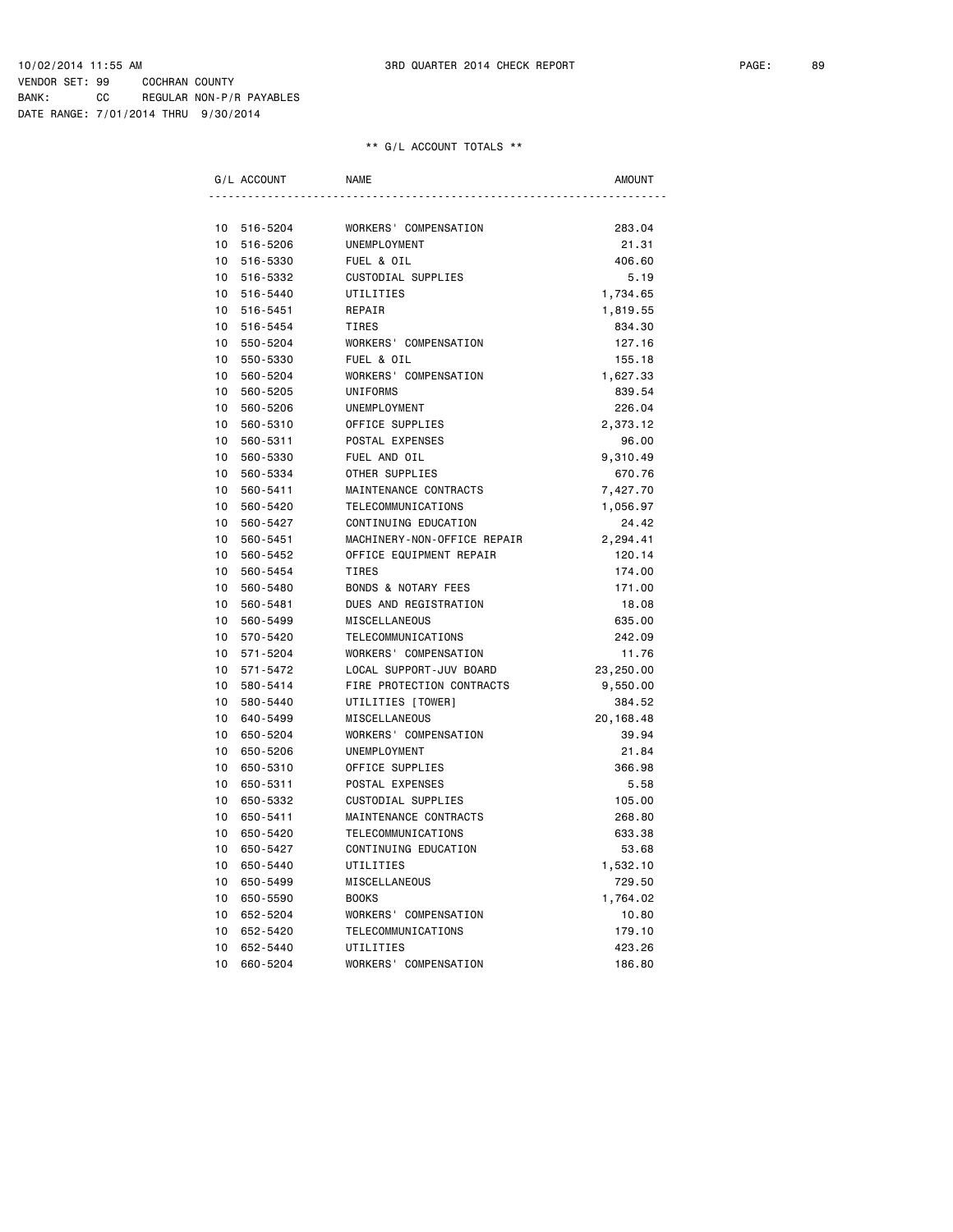DATE RANGE: 7/01/2014 THRU 9/30/2014

|    | G/L ACCOUNT | <b>NAME</b>                    | AMOUNT      |
|----|-------------|--------------------------------|-------------|
|    |             |                                |             |
| 10 | 660-5206    | UNEMPLOYMENT                   | 21.50       |
| 10 | 660-5330    | FUEL AND OIL                   | 944.38      |
| 10 | 660-5332    | CUSTODIAL SUPPLIES             | 442.38      |
| 10 | 660-5440    | UTILITIES & IRRIGATION         | 2,617.69    |
| 10 | 660-5451    | REPAIR                         | 32,005.11   |
| 10 | 660-5454    | TIRES                          | 351.30      |
| 10 | 662-5204    | WORKERS' COMPENSATION          | 201.10      |
| 10 | 662-5206    | UNEMPLOYMENT                   | 20.95       |
| 10 | 662-5332    | CUSTODIAL SUPPLIES             | 1,171.57    |
| 10 | 662-5440    | UTILITIES                      | 3,684.92    |
| 10 | 662-5451    | REPAIR                         | 255.16      |
| 10 | 663-5418    | SENIOR CITIZENS CONTRACT       | 18,750.00   |
| 10 | 665-5204    | WORKERS' COMPENSATION          | 31.24       |
| 10 | 665-5206    | UNEMPLOYMENT                   | 21.81       |
| 10 | 665-5330    | FUEL AND OIL                   | 1,579.33    |
| 10 | 665-5420    | TELECOMMUNICATIONS             | 838.42      |
| 10 | 665-5451    | REPAIRS                        | 2.89        |
| 10 | 700-5700    | TRANSFERS TO OTHER FUNDS       | 20,000.00   |
|    |             | *** FUND TOTAL ***             | 359,233.82  |
| 15 | 610-5204    | WORKERS' COMPENSATION          | 170.41      |
| 15 | 610-5310    | OFFICE SUPPLIES                | 70.90       |
| 15 | 610-5420    | TELECOMMUNICATIONS             | 487.98      |
| 15 | 610-5427    | COMM-CONTINUING EDUCATION      | 490.00      |
| 15 | 610-5428    | CO. JUDGE-CONTINUING EDUCATION | 225.00      |
| 15 | 610-5430    | LEGAL NOTICES                  | 1,432.40    |
| 15 | 610-5456    | REPAIR-COUNTY CAR              | 35.00       |
| 15 | 610-5481    | DUES AND REGISTRATION          | 550.00      |
| 15 | 610-5499    | MISCELLANEOUS                  | 119.00      |
| 15 | 621-5204    | WORKERS' COMPENSATION          | 624.97      |
|    | 15 621-5206 | UNEMPLOYMENT                   | 42.35       |
| 15 | 621-5330    | FUEL & OIL                     | 7,393.12    |
| 15 | 621-5356    | ROAD MATERIALS & SUPPLIES      | 3,822.81    |
| 15 | 621-5440    | UTILITIES                      | 622.42      |
| 15 | 621-5451    | REPAIRS                        | 6,503.22    |
| 15 | 621-5454    | TIRES                          | 168.25      |
| 15 | 622-5204    | WORKERS' COMPENSATION          | 636.31      |
| 15 | 622-5206    | UNEMPLOYMENT                   | 43.60       |
| 15 | 622-5330    | FUEL AND OIL                   | 13, 112. 15 |
|    | 15 622-5356 | ROAD MATERIALS & SUPPLIES      | 80.88       |
| 15 | 622-5440    | UTILITIES                      | 395.70      |
| 15 | 622-5451    | REPAIRS                        | 6,997.74    |
| 15 | 622-5454    | TIRES                          | 1,841.71    |
| 15 | 622-5571    | CAPITAL OUTLAY                 | 3,098.05    |
| 15 | 623-5204    | WORKERS' COMPENSATION          | 623.01      |
| 15 | 623-5206    | UNEMPLOYMENT                   | 42.22       |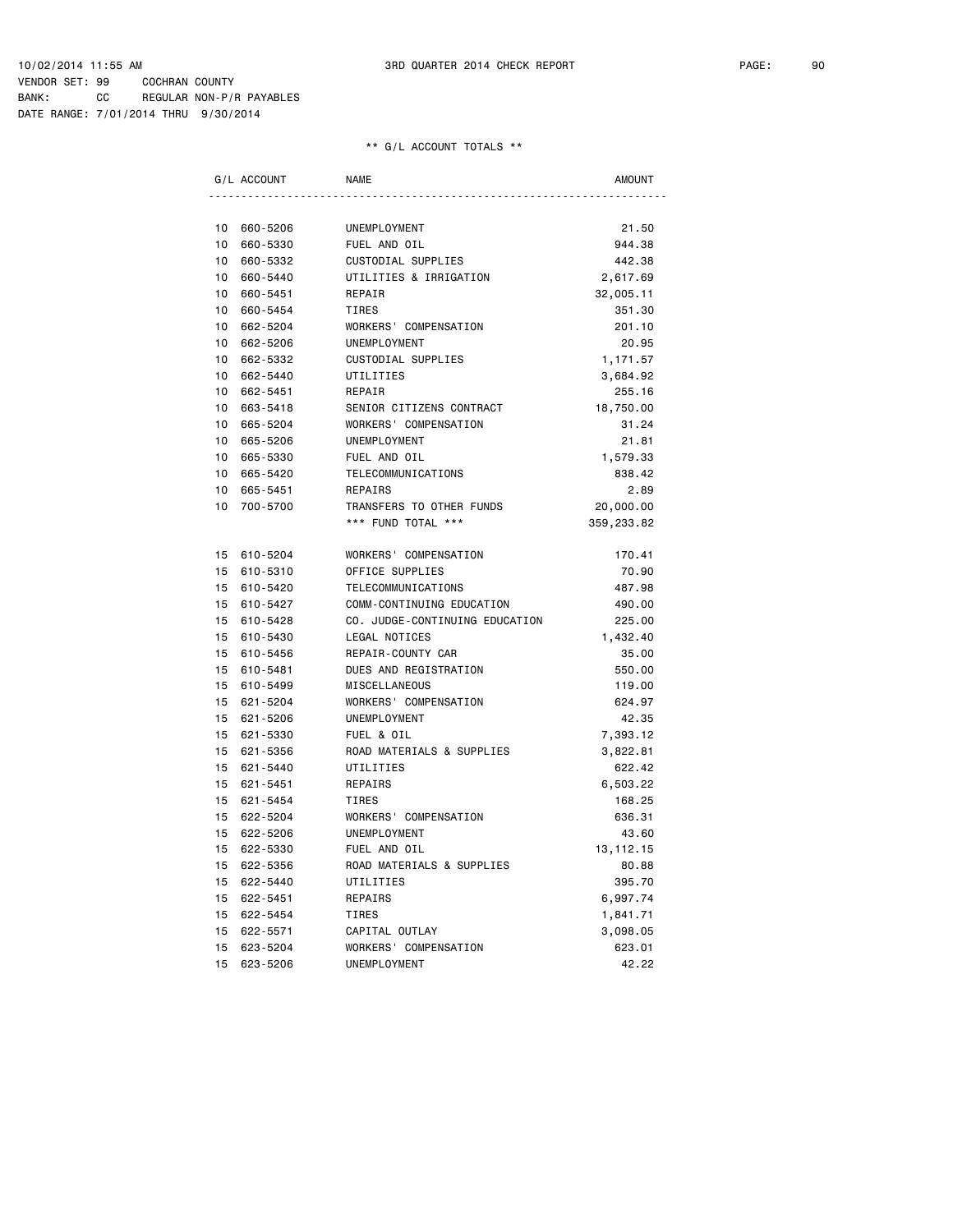DATE RANGE: 7/01/2014 THRU 9/30/2014

|                 | G/L ACCOUNT  | <b>NAME</b>                    | <b>AMOUNT</b> |
|-----------------|--------------|--------------------------------|---------------|
|                 |              |                                |               |
| 15              | 623-5330     | FUEL AND OIL                   | 17,629.84     |
| 15              | 623-5356     | ROAD MATERIALS & SUPPLIES      | 383.03        |
| 15              | 623-5440     | UTILITIES                      | 315.75        |
| 15              | 623-5451     | REPAIRS                        | 3,239.41      |
| 15              | 623-5454     | <b>TIRES</b>                   | 2,017.00      |
| 15              | 624-5204     | WORKERS' COMPENSATION          | 618.37        |
|                 | 15 624-5206  | UNEMPLOYMENT                   | 41.90         |
|                 | 15 624-5330  | FUEL AND OIL                   | 10,483.15     |
| 15              | 624-5356     | ROAD MATERIALS & SUPPLIES      | 3,825.48      |
| 15              | 624-5420     | TELECOMMUNICATIONS             | 121.72        |
| 15              | 624-5440     | UTILITIES                      | 255.61        |
|                 | 15 624-5451  | REPAIRS                        | 15,560.98     |
| 15              | 624-5454     | TIRES                          | 286.90        |
| 15              | 624-5571     | CAPITAL OUTLAY                 | 5,424.09      |
|                 |              | *** FUND TOTAL ***             | 109,832.43    |
|                 | 17 573-5206  | UNEMPLOYMENT INSURANCE         | 19.18         |
|                 | 17 573-5310  | OFFICE SUPPLIES                | 563.35        |
|                 | 17 573-5311  | POSTAGE                        | 5.74          |
| 17              | 573-5330     | <b>FUEL</b>                    | 1,307.50      |
| 17              | 573-5413     | Detention Services             | 4,700.00      |
| 17              | 573-5413.002 | Mental Health External Contrac | 2,471.50      |
| 17 <sup>7</sup> | 573-5413.003 | Grant C Placements             | 9,500.83      |
| 17              | 573-5420     | TELECOMMUNICATIONS             | 200.11        |
| 17              | 573-5427     | TRAVEL & TRAINING              | 179.28        |
| 17              | 573-5451     | REPAIR                         | 290.00        |
| 17              | 573-5464     | VEHICLE LEASE                  | 2,499.00      |
| 17              | 573-5499     | OPERATING EXPENSES             | 1,678.08      |
|                 |              | *** FUND TOTAL ***             | 23,414.57     |
| 19              | 435-5409     | A.D.R. CONTRACT                | 100.00        |
|                 |              | *** FUND TOTAL ***             | 100.00        |
|                 | 30 518-5204  | WORKERS COMPENSATION           | 80.06         |
| 30              | 518-5330     | FUEL & OIL                     | 248.83        |
| 30              | 518-5440     | UTILITIES                      | 198.06        |
| 30              | 518-5451     | REPAIR                         | 29.31         |
|                 |              | *** FUND TOTAL ***             | 556.26        |
| 31              | 652-5481     | DUES AND REGISTRATION          | 500.00        |
| 31              | 652-5499     | MISCELLANEOUS                  | 205.00        |
|                 |              | *** FUND TOTAL ***             | 705.00        |
| 90              | 000-2342     | Arrest Fees - State Officers   | 32.46         |
| 90              | 000-2342.001 | Omni FTA                       | 100.00        |
| 90              | 000-2347.001 | Truancy Prvtn & Diver. 102.015 | 119.96        |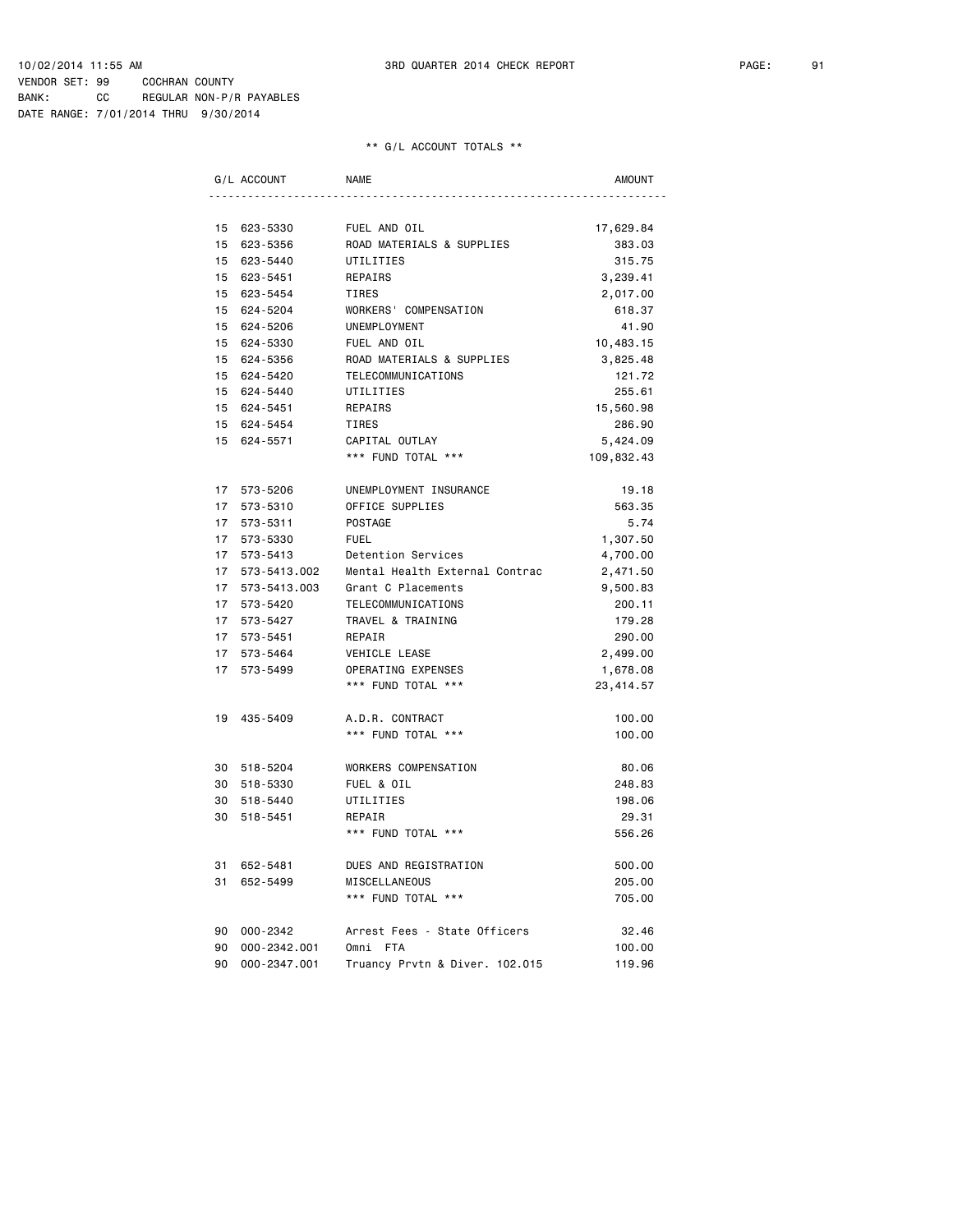|                         |         | G/L ACCOUNT  | <b>NAME</b>                    | <b>AMOUNT</b>  |                  |              |
|-------------------------|---------|--------------|--------------------------------|----------------|------------------|--------------|
|                         |         |              |                                |                |                  |              |
|                         | 90      | 000-2355     | MVF CCP 102.002                | 3.59           |                  |              |
|                         | 90      | 000-2357     | 50% Overweight Fine            | 4,767.00       |                  |              |
|                         | 90      | 000-2358.001 | State CCC Date 010104 Forward  | 3,000.95       |                  |              |
|                         | 90      | $000 - 2361$ | 50% of Time Payment to State   | 88.99          |                  |              |
|                         | 90      | 000-2363.001 | Divorce & Family Gov't 133.151 | 136.00         |                  |              |
|                         | 90      | 000-2363.002 | Other Than Divorce/Family 10B  | 200.00         |                  |              |
|                         | 90      | 000-2363.003 | Indigent Defense Fee           | 149.48         |                  |              |
|                         | 90      | 000-2363.004 | Co Filing Fee Ind Lgl Serv.    | 80.00          |                  |              |
|                         | 90      | 000-2363.005 | ELE. FILING FEE DIS CLK        | 120,00         |                  |              |
|                         | 90      | 000-2363.006 | ELE FILING FEE COUNTY CLERK    | 20.00          |                  |              |
|                         | 90      | 000-2363.007 | ELE FILING FEE JP              | 10.00          |                  |              |
|                         | 90      | 000-2367     | STF-Sub 95% C(Trans CD542.40   | 1,155.67       |                  |              |
|                         | 90      | 000-2368     | BB Bond Fee (Gov CD 41.258)    | 275.00         |                  |              |
|                         | 90      | 000-2369     | EMS Trauma Sec49.02 SB1131     | 25.77          |                  |              |
|                         | 90      | 000-2372     | Birth Cert, Gov118.015         | 54.00          |                  |              |
|                         | 90      | 000-2373     | Marriage License Gov 118.011   | 180.00         |                  |              |
|                         | 90      | 000-2376     | Co. CrtCriminal Judicial Fund  | 40.00          |                  |              |
|                         | 90      | 000-2378     | JRF Jury Reimb Fee CCP102.0045 | 298.31         |                  |              |
|                         | 90      | 000-2379     | Judicial Support Fee/L133.105  | 778.56         |                  |              |
|                         | 90      | 000-2379.001 | Drug Court Fee CCP102.0178     | 18.31          |                  |              |
|                         | 90      | 000-2379.002 | 7th Crt of Appeal Gov't22.2081 | 50.00          |                  |              |
|                         |         |              | *** FUND TOTAL ***             | 11,704.05      |                  |              |
|                         |         | NO.          |                                | INVOICE AMOUNT | <b>DISCOUNTS</b> | CHECK AMOUNT |
| VENDOR SET: 99 BANK: CC | TOTALS: | 383          |                                | 505,546.13     | 0.00             | 505,546.13   |
| TOTALS:<br>BANK: CC     |         | 383          |                                | 505,546.13     | 0.00             | 505,546.13   |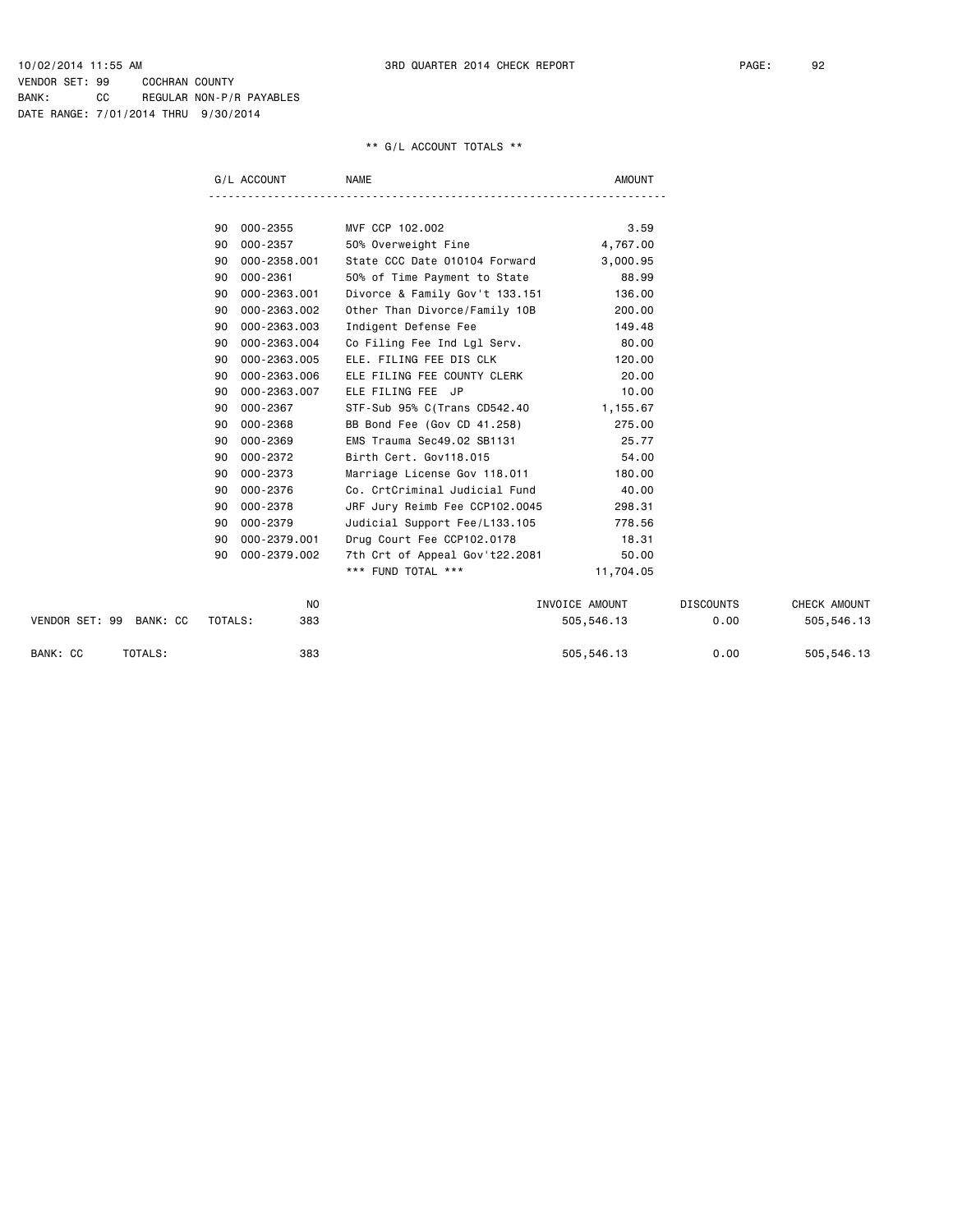VENDOR SET: 99 COCHRAN COUNTY BANK: PR PAYROLL PAYABLES

| VENDOR I.D.<br><b>NAME</b><br>AMOUNT<br><b>STATUS</b><br>DATE<br><b>DISCOUNT</b><br>N <sub>0</sub><br><b>STATUS</b><br><b>AMOUNT</b><br>A067<br>AMERICAN FAMILY LIFE ASSURANCE<br>MONTHLY PREMIUM<br>I-08 201407240545<br>R<br>7/31/2014<br>041669<br>622.47<br>$000 - 2500.4$<br>INSURANCE PAYABLE<br>MONTHLY PREMIUM<br>10<br>15<br>$000 - 2500.4$<br>INSURANCE PAYABLE<br>MONTHLY PREMIUM<br>158.95<br>I-08A201407240545<br>MONTHLY PREMIUM<br>7/31/2014<br>041669<br>R<br>10 000-2500.4<br>INSURANCE PAYABLE<br>200.46<br>981.88<br>MONTHLY PREMIUM<br>C091<br>COMPBENEFITS<br>I-17A201407240545<br>VISION MONTHLY PREMIUM<br>R<br>7/31/2014<br>041670<br>$000 - 2500.4$<br>INSURANCE PAYABLE<br>VISION MONTHLY PREMI<br>53.40<br>53.40<br>10<br>C <sub>253</sub><br>COCHRAN COUNTY MONEY MKT<br>I-01 201407240545<br>RETIREMENT CONTRIBUTIONS<br>041671<br>R<br>7/31/2014<br>$000 - 2500.3$<br><b>TCDRS PAYABLE</b><br>RETIREMENT CONTRIBUT<br>8,533.01<br>10<br>400-5203<br>10<br>RETIREMENT<br>RETIREMENT CONTRIBUT<br>1,027.69<br>10<br>403-5203<br>RETIREMENT<br>RETIREMENT CONTRIBUT<br>1,073.38<br>435-5203<br>RETIREMENT CONTRIBUT<br>10<br>RETIREMENT<br>211.15<br>455-5203<br>RETIREMENT<br>RETIREMENT CONTRIBUT<br>544.65<br>10<br>475-5203<br>RETIREMENT CONTRIBUT<br>1,299.32<br>10<br>RETIREMENT<br>476-5203<br>RETIREMENT CONTRIBUT<br>10<br>RETIREMENT<br>215.16<br>490-5203.001<br>RETIREMENT<br>RETIREMENT CONTRIBUT<br>175.99<br>10<br>495-5203<br>RETIREMENT<br>RETIREMENT CONTRIBUT<br>903.37<br>10<br>497-5203<br>RETIREMENT CONTRIBUT<br>487.39<br>10<br>RETIREMENT<br>499-5203<br>RETIREMENT CONTRIBUT<br>1,285.00<br>10<br>RETIREMENT<br>510-5203<br>RETIREMENT<br>RETIREMENT CONTRIBUT<br>351.00<br>10<br>512-5203<br>RETIREMENT<br>RETIREMENT CONTRIBUT<br>1,009.24<br>10<br>516-5203<br>RETIREMENT<br>RETIREMENT CONTRIBUT<br>439.82<br>10<br>550-5203<br>RETIREMENT CONTRIBUT<br>328.17<br>10<br>RETIREMENT<br>560-5203<br>RETIREMENT<br>RETIREMENT CONTRIBUT<br>4,923.71<br>10<br>650-5203<br>10<br>RETIREMENT<br>RETIREMENT CONTRIBUT<br>469.01<br>652-5203<br>RETIREMENT CONTRIBUT<br>RETIREMENT<br>20.97<br>10<br>660-5203<br>RETIREMENT<br>RETIREMENT CONTRIBUT<br>295.12<br>10<br>10<br>662-5203<br>RETIREMENT<br>RETIREMENT CONTRIBUT<br>390.40<br>665-5203<br>RETIREMENT CONTRIBUT<br>10<br>RETIREMENT<br>396.60<br>$000 - 2500.3$<br>RETIREMENT CONTRIBUT<br>15<br><b>TCDRS PAYABLE</b><br>3,052.66<br>610-5203<br>RETIREMENT<br>RETIREMENT CONTRIBUT<br>2,150.84<br>15<br>621-5203<br>RETIREMENT<br>RETIREMENT CONTRIBUT<br>850.38<br>15<br>622-5203<br>RETIREMENT CONTRIBUT<br>921.49<br>15<br>RETIREMENT<br>623-5203<br>RETIREMENT CONTRIBUT<br>881.61<br>15<br>RETIREMENT<br>RETIREMENT CONTRIBUT<br>15<br>624-5203<br>RETIREMENT<br>864.86<br>17<br>$000 - 2500.3$<br><b>TCDRS PAYABLE</b><br>RETIREMENT CONTRIBUT<br>215.94<br>573-5203<br>RETIREMENT<br>RETIREMENT CONTRIBUT<br>401.02<br>17<br>$000 - 2500.3$<br><b>TCDRS</b><br>RETIREMENT CONTRIBUT<br>30<br>68.11<br>30<br>518-5203<br>RETIREMENT CONTRIBUT<br>126.48<br>33,913.54<br>RETIREMENT |  |  | <b>CHECK</b> |  | <b>CHECK</b> | <b>CHECK</b> | <b>CHECK</b> |
|-------------------------------------------------------------------------------------------------------------------------------------------------------------------------------------------------------------------------------------------------------------------------------------------------------------------------------------------------------------------------------------------------------------------------------------------------------------------------------------------------------------------------------------------------------------------------------------------------------------------------------------------------------------------------------------------------------------------------------------------------------------------------------------------------------------------------------------------------------------------------------------------------------------------------------------------------------------------------------------------------------------------------------------------------------------------------------------------------------------------------------------------------------------------------------------------------------------------------------------------------------------------------------------------------------------------------------------------------------------------------------------------------------------------------------------------------------------------------------------------------------------------------------------------------------------------------------------------------------------------------------------------------------------------------------------------------------------------------------------------------------------------------------------------------------------------------------------------------------------------------------------------------------------------------------------------------------------------------------------------------------------------------------------------------------------------------------------------------------------------------------------------------------------------------------------------------------------------------------------------------------------------------------------------------------------------------------------------------------------------------------------------------------------------------------------------------------------------------------------------------------------------------------------------------------------------------------------------------------------------------------------------------------------------------------------------------------------------------------------------------------------------------------------------------------------------------------------------------------------------------------------------------------------------------------------------------------------------------------------------------------------------------------------------------------------------------------------------------------|--|--|--------------|--|--------------|--------------|--------------|
|                                                                                                                                                                                                                                                                                                                                                                                                                                                                                                                                                                                                                                                                                                                                                                                                                                                                                                                                                                                                                                                                                                                                                                                                                                                                                                                                                                                                                                                                                                                                                                                                                                                                                                                                                                                                                                                                                                                                                                                                                                                                                                                                                                                                                                                                                                                                                                                                                                                                                                                                                                                                                                                                                                                                                                                                                                                                                                                                                                                                                                                                                                       |  |  |              |  |              |              |              |
|                                                                                                                                                                                                                                                                                                                                                                                                                                                                                                                                                                                                                                                                                                                                                                                                                                                                                                                                                                                                                                                                                                                                                                                                                                                                                                                                                                                                                                                                                                                                                                                                                                                                                                                                                                                                                                                                                                                                                                                                                                                                                                                                                                                                                                                                                                                                                                                                                                                                                                                                                                                                                                                                                                                                                                                                                                                                                                                                                                                                                                                                                                       |  |  |              |  |              |              |              |
|                                                                                                                                                                                                                                                                                                                                                                                                                                                                                                                                                                                                                                                                                                                                                                                                                                                                                                                                                                                                                                                                                                                                                                                                                                                                                                                                                                                                                                                                                                                                                                                                                                                                                                                                                                                                                                                                                                                                                                                                                                                                                                                                                                                                                                                                                                                                                                                                                                                                                                                                                                                                                                                                                                                                                                                                                                                                                                                                                                                                                                                                                                       |  |  |              |  |              |              |              |
|                                                                                                                                                                                                                                                                                                                                                                                                                                                                                                                                                                                                                                                                                                                                                                                                                                                                                                                                                                                                                                                                                                                                                                                                                                                                                                                                                                                                                                                                                                                                                                                                                                                                                                                                                                                                                                                                                                                                                                                                                                                                                                                                                                                                                                                                                                                                                                                                                                                                                                                                                                                                                                                                                                                                                                                                                                                                                                                                                                                                                                                                                                       |  |  |              |  |              |              |              |
|                                                                                                                                                                                                                                                                                                                                                                                                                                                                                                                                                                                                                                                                                                                                                                                                                                                                                                                                                                                                                                                                                                                                                                                                                                                                                                                                                                                                                                                                                                                                                                                                                                                                                                                                                                                                                                                                                                                                                                                                                                                                                                                                                                                                                                                                                                                                                                                                                                                                                                                                                                                                                                                                                                                                                                                                                                                                                                                                                                                                                                                                                                       |  |  |              |  |              |              |              |
|                                                                                                                                                                                                                                                                                                                                                                                                                                                                                                                                                                                                                                                                                                                                                                                                                                                                                                                                                                                                                                                                                                                                                                                                                                                                                                                                                                                                                                                                                                                                                                                                                                                                                                                                                                                                                                                                                                                                                                                                                                                                                                                                                                                                                                                                                                                                                                                                                                                                                                                                                                                                                                                                                                                                                                                                                                                                                                                                                                                                                                                                                                       |  |  |              |  |              |              |              |
|                                                                                                                                                                                                                                                                                                                                                                                                                                                                                                                                                                                                                                                                                                                                                                                                                                                                                                                                                                                                                                                                                                                                                                                                                                                                                                                                                                                                                                                                                                                                                                                                                                                                                                                                                                                                                                                                                                                                                                                                                                                                                                                                                                                                                                                                                                                                                                                                                                                                                                                                                                                                                                                                                                                                                                                                                                                                                                                                                                                                                                                                                                       |  |  |              |  |              |              |              |
|                                                                                                                                                                                                                                                                                                                                                                                                                                                                                                                                                                                                                                                                                                                                                                                                                                                                                                                                                                                                                                                                                                                                                                                                                                                                                                                                                                                                                                                                                                                                                                                                                                                                                                                                                                                                                                                                                                                                                                                                                                                                                                                                                                                                                                                                                                                                                                                                                                                                                                                                                                                                                                                                                                                                                                                                                                                                                                                                                                                                                                                                                                       |  |  |              |  |              |              |              |
|                                                                                                                                                                                                                                                                                                                                                                                                                                                                                                                                                                                                                                                                                                                                                                                                                                                                                                                                                                                                                                                                                                                                                                                                                                                                                                                                                                                                                                                                                                                                                                                                                                                                                                                                                                                                                                                                                                                                                                                                                                                                                                                                                                                                                                                                                                                                                                                                                                                                                                                                                                                                                                                                                                                                                                                                                                                                                                                                                                                                                                                                                                       |  |  |              |  |              |              |              |
|                                                                                                                                                                                                                                                                                                                                                                                                                                                                                                                                                                                                                                                                                                                                                                                                                                                                                                                                                                                                                                                                                                                                                                                                                                                                                                                                                                                                                                                                                                                                                                                                                                                                                                                                                                                                                                                                                                                                                                                                                                                                                                                                                                                                                                                                                                                                                                                                                                                                                                                                                                                                                                                                                                                                                                                                                                                                                                                                                                                                                                                                                                       |  |  |              |  |              |              |              |
|                                                                                                                                                                                                                                                                                                                                                                                                                                                                                                                                                                                                                                                                                                                                                                                                                                                                                                                                                                                                                                                                                                                                                                                                                                                                                                                                                                                                                                                                                                                                                                                                                                                                                                                                                                                                                                                                                                                                                                                                                                                                                                                                                                                                                                                                                                                                                                                                                                                                                                                                                                                                                                                                                                                                                                                                                                                                                                                                                                                                                                                                                                       |  |  |              |  |              |              |              |
|                                                                                                                                                                                                                                                                                                                                                                                                                                                                                                                                                                                                                                                                                                                                                                                                                                                                                                                                                                                                                                                                                                                                                                                                                                                                                                                                                                                                                                                                                                                                                                                                                                                                                                                                                                                                                                                                                                                                                                                                                                                                                                                                                                                                                                                                                                                                                                                                                                                                                                                                                                                                                                                                                                                                                                                                                                                                                                                                                                                                                                                                                                       |  |  |              |  |              |              |              |
|                                                                                                                                                                                                                                                                                                                                                                                                                                                                                                                                                                                                                                                                                                                                                                                                                                                                                                                                                                                                                                                                                                                                                                                                                                                                                                                                                                                                                                                                                                                                                                                                                                                                                                                                                                                                                                                                                                                                                                                                                                                                                                                                                                                                                                                                                                                                                                                                                                                                                                                                                                                                                                                                                                                                                                                                                                                                                                                                                                                                                                                                                                       |  |  |              |  |              |              |              |
|                                                                                                                                                                                                                                                                                                                                                                                                                                                                                                                                                                                                                                                                                                                                                                                                                                                                                                                                                                                                                                                                                                                                                                                                                                                                                                                                                                                                                                                                                                                                                                                                                                                                                                                                                                                                                                                                                                                                                                                                                                                                                                                                                                                                                                                                                                                                                                                                                                                                                                                                                                                                                                                                                                                                                                                                                                                                                                                                                                                                                                                                                                       |  |  |              |  |              |              |              |
|                                                                                                                                                                                                                                                                                                                                                                                                                                                                                                                                                                                                                                                                                                                                                                                                                                                                                                                                                                                                                                                                                                                                                                                                                                                                                                                                                                                                                                                                                                                                                                                                                                                                                                                                                                                                                                                                                                                                                                                                                                                                                                                                                                                                                                                                                                                                                                                                                                                                                                                                                                                                                                                                                                                                                                                                                                                                                                                                                                                                                                                                                                       |  |  |              |  |              |              |              |
|                                                                                                                                                                                                                                                                                                                                                                                                                                                                                                                                                                                                                                                                                                                                                                                                                                                                                                                                                                                                                                                                                                                                                                                                                                                                                                                                                                                                                                                                                                                                                                                                                                                                                                                                                                                                                                                                                                                                                                                                                                                                                                                                                                                                                                                                                                                                                                                                                                                                                                                                                                                                                                                                                                                                                                                                                                                                                                                                                                                                                                                                                                       |  |  |              |  |              |              |              |
|                                                                                                                                                                                                                                                                                                                                                                                                                                                                                                                                                                                                                                                                                                                                                                                                                                                                                                                                                                                                                                                                                                                                                                                                                                                                                                                                                                                                                                                                                                                                                                                                                                                                                                                                                                                                                                                                                                                                                                                                                                                                                                                                                                                                                                                                                                                                                                                                                                                                                                                                                                                                                                                                                                                                                                                                                                                                                                                                                                                                                                                                                                       |  |  |              |  |              |              |              |
|                                                                                                                                                                                                                                                                                                                                                                                                                                                                                                                                                                                                                                                                                                                                                                                                                                                                                                                                                                                                                                                                                                                                                                                                                                                                                                                                                                                                                                                                                                                                                                                                                                                                                                                                                                                                                                                                                                                                                                                                                                                                                                                                                                                                                                                                                                                                                                                                                                                                                                                                                                                                                                                                                                                                                                                                                                                                                                                                                                                                                                                                                                       |  |  |              |  |              |              |              |
|                                                                                                                                                                                                                                                                                                                                                                                                                                                                                                                                                                                                                                                                                                                                                                                                                                                                                                                                                                                                                                                                                                                                                                                                                                                                                                                                                                                                                                                                                                                                                                                                                                                                                                                                                                                                                                                                                                                                                                                                                                                                                                                                                                                                                                                                                                                                                                                                                                                                                                                                                                                                                                                                                                                                                                                                                                                                                                                                                                                                                                                                                                       |  |  |              |  |              |              |              |
|                                                                                                                                                                                                                                                                                                                                                                                                                                                                                                                                                                                                                                                                                                                                                                                                                                                                                                                                                                                                                                                                                                                                                                                                                                                                                                                                                                                                                                                                                                                                                                                                                                                                                                                                                                                                                                                                                                                                                                                                                                                                                                                                                                                                                                                                                                                                                                                                                                                                                                                                                                                                                                                                                                                                                                                                                                                                                                                                                                                                                                                                                                       |  |  |              |  |              |              |              |
|                                                                                                                                                                                                                                                                                                                                                                                                                                                                                                                                                                                                                                                                                                                                                                                                                                                                                                                                                                                                                                                                                                                                                                                                                                                                                                                                                                                                                                                                                                                                                                                                                                                                                                                                                                                                                                                                                                                                                                                                                                                                                                                                                                                                                                                                                                                                                                                                                                                                                                                                                                                                                                                                                                                                                                                                                                                                                                                                                                                                                                                                                                       |  |  |              |  |              |              |              |
|                                                                                                                                                                                                                                                                                                                                                                                                                                                                                                                                                                                                                                                                                                                                                                                                                                                                                                                                                                                                                                                                                                                                                                                                                                                                                                                                                                                                                                                                                                                                                                                                                                                                                                                                                                                                                                                                                                                                                                                                                                                                                                                                                                                                                                                                                                                                                                                                                                                                                                                                                                                                                                                                                                                                                                                                                                                                                                                                                                                                                                                                                                       |  |  |              |  |              |              |              |
|                                                                                                                                                                                                                                                                                                                                                                                                                                                                                                                                                                                                                                                                                                                                                                                                                                                                                                                                                                                                                                                                                                                                                                                                                                                                                                                                                                                                                                                                                                                                                                                                                                                                                                                                                                                                                                                                                                                                                                                                                                                                                                                                                                                                                                                                                                                                                                                                                                                                                                                                                                                                                                                                                                                                                                                                                                                                                                                                                                                                                                                                                                       |  |  |              |  |              |              |              |
|                                                                                                                                                                                                                                                                                                                                                                                                                                                                                                                                                                                                                                                                                                                                                                                                                                                                                                                                                                                                                                                                                                                                                                                                                                                                                                                                                                                                                                                                                                                                                                                                                                                                                                                                                                                                                                                                                                                                                                                                                                                                                                                                                                                                                                                                                                                                                                                                                                                                                                                                                                                                                                                                                                                                                                                                                                                                                                                                                                                                                                                                                                       |  |  |              |  |              |              |              |
|                                                                                                                                                                                                                                                                                                                                                                                                                                                                                                                                                                                                                                                                                                                                                                                                                                                                                                                                                                                                                                                                                                                                                                                                                                                                                                                                                                                                                                                                                                                                                                                                                                                                                                                                                                                                                                                                                                                                                                                                                                                                                                                                                                                                                                                                                                                                                                                                                                                                                                                                                                                                                                                                                                                                                                                                                                                                                                                                                                                                                                                                                                       |  |  |              |  |              |              |              |
|                                                                                                                                                                                                                                                                                                                                                                                                                                                                                                                                                                                                                                                                                                                                                                                                                                                                                                                                                                                                                                                                                                                                                                                                                                                                                                                                                                                                                                                                                                                                                                                                                                                                                                                                                                                                                                                                                                                                                                                                                                                                                                                                                                                                                                                                                                                                                                                                                                                                                                                                                                                                                                                                                                                                                                                                                                                                                                                                                                                                                                                                                                       |  |  |              |  |              |              |              |
|                                                                                                                                                                                                                                                                                                                                                                                                                                                                                                                                                                                                                                                                                                                                                                                                                                                                                                                                                                                                                                                                                                                                                                                                                                                                                                                                                                                                                                                                                                                                                                                                                                                                                                                                                                                                                                                                                                                                                                                                                                                                                                                                                                                                                                                                                                                                                                                                                                                                                                                                                                                                                                                                                                                                                                                                                                                                                                                                                                                                                                                                                                       |  |  |              |  |              |              |              |
|                                                                                                                                                                                                                                                                                                                                                                                                                                                                                                                                                                                                                                                                                                                                                                                                                                                                                                                                                                                                                                                                                                                                                                                                                                                                                                                                                                                                                                                                                                                                                                                                                                                                                                                                                                                                                                                                                                                                                                                                                                                                                                                                                                                                                                                                                                                                                                                                                                                                                                                                                                                                                                                                                                                                                                                                                                                                                                                                                                                                                                                                                                       |  |  |              |  |              |              |              |
|                                                                                                                                                                                                                                                                                                                                                                                                                                                                                                                                                                                                                                                                                                                                                                                                                                                                                                                                                                                                                                                                                                                                                                                                                                                                                                                                                                                                                                                                                                                                                                                                                                                                                                                                                                                                                                                                                                                                                                                                                                                                                                                                                                                                                                                                                                                                                                                                                                                                                                                                                                                                                                                                                                                                                                                                                                                                                                                                                                                                                                                                                                       |  |  |              |  |              |              |              |
|                                                                                                                                                                                                                                                                                                                                                                                                                                                                                                                                                                                                                                                                                                                                                                                                                                                                                                                                                                                                                                                                                                                                                                                                                                                                                                                                                                                                                                                                                                                                                                                                                                                                                                                                                                                                                                                                                                                                                                                                                                                                                                                                                                                                                                                                                                                                                                                                                                                                                                                                                                                                                                                                                                                                                                                                                                                                                                                                                                                                                                                                                                       |  |  |              |  |              |              |              |
|                                                                                                                                                                                                                                                                                                                                                                                                                                                                                                                                                                                                                                                                                                                                                                                                                                                                                                                                                                                                                                                                                                                                                                                                                                                                                                                                                                                                                                                                                                                                                                                                                                                                                                                                                                                                                                                                                                                                                                                                                                                                                                                                                                                                                                                                                                                                                                                                                                                                                                                                                                                                                                                                                                                                                                                                                                                                                                                                                                                                                                                                                                       |  |  |              |  |              |              |              |
|                                                                                                                                                                                                                                                                                                                                                                                                                                                                                                                                                                                                                                                                                                                                                                                                                                                                                                                                                                                                                                                                                                                                                                                                                                                                                                                                                                                                                                                                                                                                                                                                                                                                                                                                                                                                                                                                                                                                                                                                                                                                                                                                                                                                                                                                                                                                                                                                                                                                                                                                                                                                                                                                                                                                                                                                                                                                                                                                                                                                                                                                                                       |  |  |              |  |              |              |              |
|                                                                                                                                                                                                                                                                                                                                                                                                                                                                                                                                                                                                                                                                                                                                                                                                                                                                                                                                                                                                                                                                                                                                                                                                                                                                                                                                                                                                                                                                                                                                                                                                                                                                                                                                                                                                                                                                                                                                                                                                                                                                                                                                                                                                                                                                                                                                                                                                                                                                                                                                                                                                                                                                                                                                                                                                                                                                                                                                                                                                                                                                                                       |  |  |              |  |              |              |              |
|                                                                                                                                                                                                                                                                                                                                                                                                                                                                                                                                                                                                                                                                                                                                                                                                                                                                                                                                                                                                                                                                                                                                                                                                                                                                                                                                                                                                                                                                                                                                                                                                                                                                                                                                                                                                                                                                                                                                                                                                                                                                                                                                                                                                                                                                                                                                                                                                                                                                                                                                                                                                                                                                                                                                                                                                                                                                                                                                                                                                                                                                                                       |  |  |              |  |              |              |              |
|                                                                                                                                                                                                                                                                                                                                                                                                                                                                                                                                                                                                                                                                                                                                                                                                                                                                                                                                                                                                                                                                                                                                                                                                                                                                                                                                                                                                                                                                                                                                                                                                                                                                                                                                                                                                                                                                                                                                                                                                                                                                                                                                                                                                                                                                                                                                                                                                                                                                                                                                                                                                                                                                                                                                                                                                                                                                                                                                                                                                                                                                                                       |  |  |              |  |              |              |              |
|                                                                                                                                                                                                                                                                                                                                                                                                                                                                                                                                                                                                                                                                                                                                                                                                                                                                                                                                                                                                                                                                                                                                                                                                                                                                                                                                                                                                                                                                                                                                                                                                                                                                                                                                                                                                                                                                                                                                                                                                                                                                                                                                                                                                                                                                                                                                                                                                                                                                                                                                                                                                                                                                                                                                                                                                                                                                                                                                                                                                                                                                                                       |  |  |              |  |              |              |              |
|                                                                                                                                                                                                                                                                                                                                                                                                                                                                                                                                                                                                                                                                                                                                                                                                                                                                                                                                                                                                                                                                                                                                                                                                                                                                                                                                                                                                                                                                                                                                                                                                                                                                                                                                                                                                                                                                                                                                                                                                                                                                                                                                                                                                                                                                                                                                                                                                                                                                                                                                                                                                                                                                                                                                                                                                                                                                                                                                                                                                                                                                                                       |  |  |              |  |              |              |              |
|                                                                                                                                                                                                                                                                                                                                                                                                                                                                                                                                                                                                                                                                                                                                                                                                                                                                                                                                                                                                                                                                                                                                                                                                                                                                                                                                                                                                                                                                                                                                                                                                                                                                                                                                                                                                                                                                                                                                                                                                                                                                                                                                                                                                                                                                                                                                                                                                                                                                                                                                                                                                                                                                                                                                                                                                                                                                                                                                                                                                                                                                                                       |  |  |              |  |              |              |              |
|                                                                                                                                                                                                                                                                                                                                                                                                                                                                                                                                                                                                                                                                                                                                                                                                                                                                                                                                                                                                                                                                                                                                                                                                                                                                                                                                                                                                                                                                                                                                                                                                                                                                                                                                                                                                                                                                                                                                                                                                                                                                                                                                                                                                                                                                                                                                                                                                                                                                                                                                                                                                                                                                                                                                                                                                                                                                                                                                                                                                                                                                                                       |  |  |              |  |              |              |              |
|                                                                                                                                                                                                                                                                                                                                                                                                                                                                                                                                                                                                                                                                                                                                                                                                                                                                                                                                                                                                                                                                                                                                                                                                                                                                                                                                                                                                                                                                                                                                                                                                                                                                                                                                                                                                                                                                                                                                                                                                                                                                                                                                                                                                                                                                                                                                                                                                                                                                                                                                                                                                                                                                                                                                                                                                                                                                                                                                                                                                                                                                                                       |  |  |              |  |              |              |              |
|                                                                                                                                                                                                                                                                                                                                                                                                                                                                                                                                                                                                                                                                                                                                                                                                                                                                                                                                                                                                                                                                                                                                                                                                                                                                                                                                                                                                                                                                                                                                                                                                                                                                                                                                                                                                                                                                                                                                                                                                                                                                                                                                                                                                                                                                                                                                                                                                                                                                                                                                                                                                                                                                                                                                                                                                                                                                                                                                                                                                                                                                                                       |  |  |              |  |              |              |              |
|                                                                                                                                                                                                                                                                                                                                                                                                                                                                                                                                                                                                                                                                                                                                                                                                                                                                                                                                                                                                                                                                                                                                                                                                                                                                                                                                                                                                                                                                                                                                                                                                                                                                                                                                                                                                                                                                                                                                                                                                                                                                                                                                                                                                                                                                                                                                                                                                                                                                                                                                                                                                                                                                                                                                                                                                                                                                                                                                                                                                                                                                                                       |  |  |              |  |              |              |              |
|                                                                                                                                                                                                                                                                                                                                                                                                                                                                                                                                                                                                                                                                                                                                                                                                                                                                                                                                                                                                                                                                                                                                                                                                                                                                                                                                                                                                                                                                                                                                                                                                                                                                                                                                                                                                                                                                                                                                                                                                                                                                                                                                                                                                                                                                                                                                                                                                                                                                                                                                                                                                                                                                                                                                                                                                                                                                                                                                                                                                                                                                                                       |  |  |              |  |              |              |              |
|                                                                                                                                                                                                                                                                                                                                                                                                                                                                                                                                                                                                                                                                                                                                                                                                                                                                                                                                                                                                                                                                                                                                                                                                                                                                                                                                                                                                                                                                                                                                                                                                                                                                                                                                                                                                                                                                                                                                                                                                                                                                                                                                                                                                                                                                                                                                                                                                                                                                                                                                                                                                                                                                                                                                                                                                                                                                                                                                                                                                                                                                                                       |  |  |              |  |              |              |              |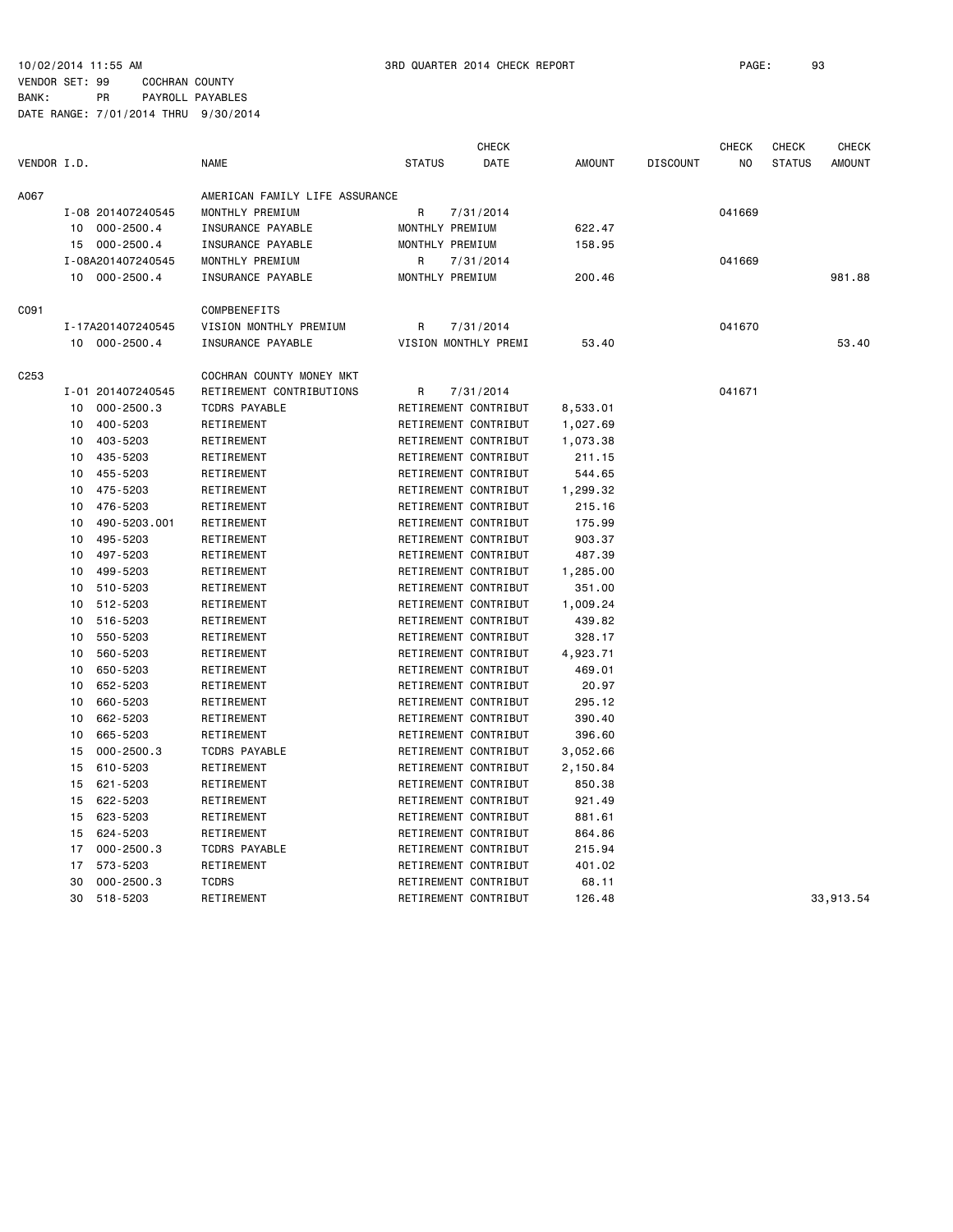10/02/2014 11:55 AM 3RD QUARTER 2014 CHECK REPORT PAGE: 94

VENDOR SET: 99 COCHRAN COUNTY BANK: PR PAYROLL PAYABLES DATE RANGE: 7/01/2014 THRU 9/30/2014

CHECK CHECK CHECK CHECK VENDOR I.D. NAME STATUS DATE AMOUNT DISCOUNT NO STATUS AMOUNT C300 COCHRAN COUNTY SCHOOLS FEDERAL I-18A201407240545 MONTHLY PREMUIM R 7/31/2014 041672 10 000-2500.4 INSURANCE PAYABLE MONTHLY PREMUIM 8,382.94 15 000-2500.4 INSURANCE PAYABLE MONTHLY PREMUIM 2,015.33 30 000-2500.4 AFLAC MONTHLY PREMUIM 201.59 10,599.86 NO17 NATIONAL FARM LIFE I-05 201407240545 NFL PREMIUM R 7/31/2014 041673 10 000-2500.4 INSURANCE PAYABLE NFL PREMIUM 243.13 15 000-2500.4 INSURANCE PAYABLE NFL PREMIUM 34.33 I-05A201407240545 AFTER TAX PREM R 7/31/2014 041673 10 000-2500.4 INSURANCE PAYABLE AFTER TAX PREM 114.21 15 000-2500.4 INSURANCE PAYABLE AFTER TAX PREM 40.94 432.61 N060 NATIONWIDE RETIREMENT SOL I-04 201407240545 DEFERRED COMP WITHHELD R 7/31/2014 041674 10 000-2500.7 PEBSCO DEF COMP PAYABLE DEFERRED COMP WITHHE 2,226.00 15 000-2500.7 PEBSCO DEF COMP PAYABLE DEFERRED COMP WITHHE 1,325.00 3,551.00 N081 NATIONAL FAMILY CARE LIFE INSU I-21 201407240545 NATIONAL FAMILY CARE R 7/31/2014 041675 10 000-2500.4 INSURANCE PAYABLE NATIONAL FAMILY CARE 139.10 139.10 O029 OFFICE OF THE ATTORNEY GE I-CLL201407240545 CAUSE#13-05-23497 R 7/31/2014 041676 10 000-2500.8 CHILD SUPPORT PAYABLE CAUSE#13-05-23497 570.14 570.14 O029 OFFICE OF THE ATTORNEY GE I-CVS201407240545 CAUSE#13-10-4340 R 7/31/2014 041677 10 000-2500.8 CHILD SUPPORT PAYABLE CAUSE#13-10-4340 900.00 900.00 P187 COCHRAN COUNTY PAYROLL TA I-T1 201407240545 FEDERAL INCOME TAX W/H R 7/31/2014 041678 10 000-2500.1 WITHHOLDING TAX PAYABLE FEDERAL INCOME TAX W 12,149.55 15 000-2500.1 WITHHOLDING TAX PAYABLE FEDERAL INCOME TAX W 3,866.26 17 000-2500.1 WITHHOLDING TAX PAYABLE FEDERAL INCOME TAX W 256.73 30 000-2500.1 FEDERAL WITHOLDING FEDERAL INCOME TAX W 119.86 I-T3 201407240545 FICA TAX R 7/31/2014 R 7/31/2014 041678 10 000-2500.2 FICA PAYABLE FICA TAX 7,523.19 10 400-5201 SOCIAL SECURITY FICA TAX 490.13 10 403-5201 SOCIAL SECURITY FICA TAX 443.25 10 435-5201 SOCIAL SECURITY FICA TAX 100.71 10 455-5201 SOCIAL SECURITY FICA TAX 259.75 10 475-5201 SOCIAL SECURITY FICA TAX 619.67 10 476-5201 SOCIAL SECURITY FICA TAX 102.61 10 490-5201.001 SOCIAL SECURITY FICA FICA TAX 83.93 10 495-5201 SOCIAL SECURITY FICA TAX 430.84 10 497-5201 SOCIAL SECURITY FICA TAX 232.45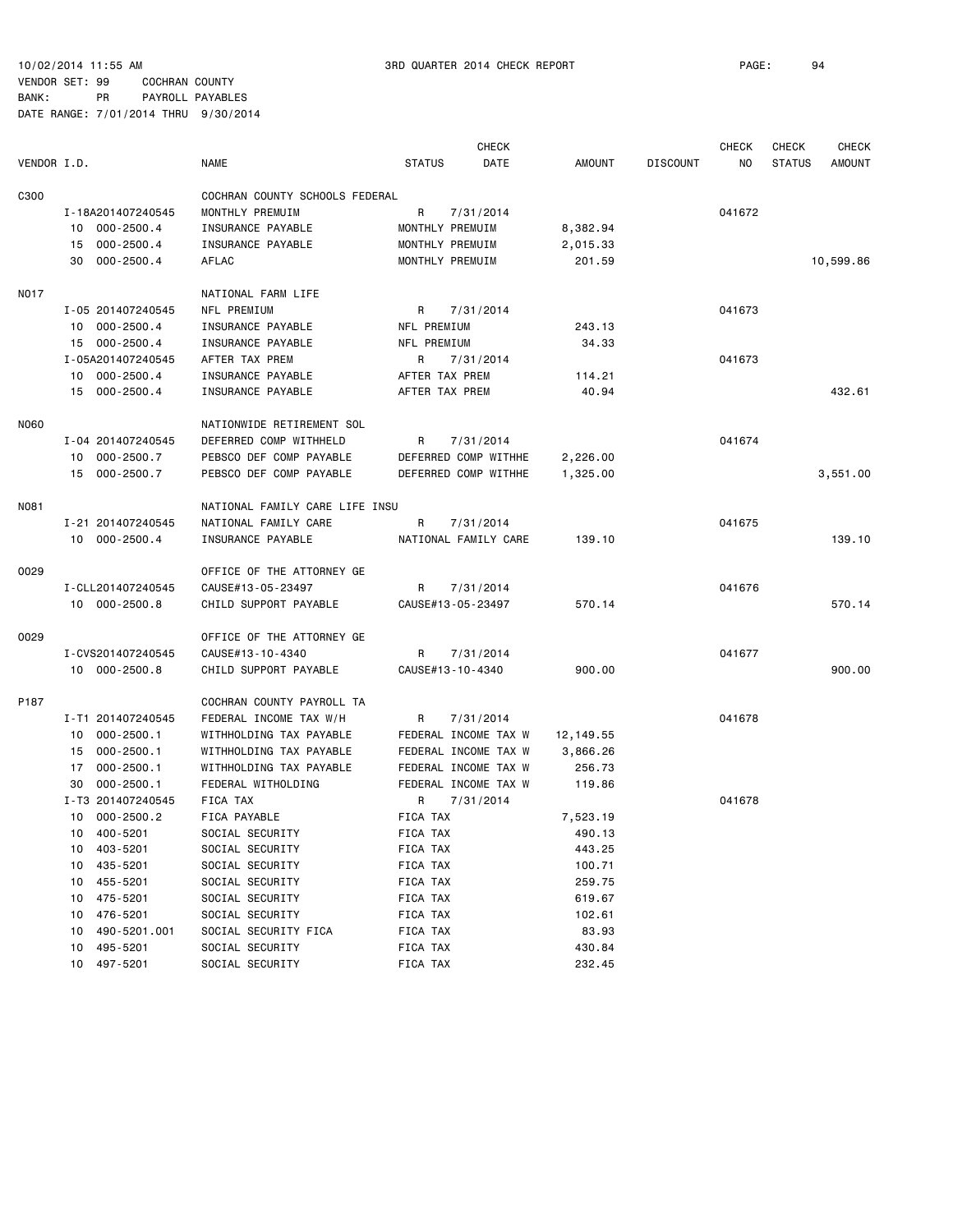VENDOR SET: 99 COCHRAN COUNTY BANK: PR PAYROLL PAYABLES DATE RANGE: 7/01/2014 THRU 9/30/2014

|             |    |                   |                            |               |              | CHECK     |          |                 | <b>CHECK</b> | <b>CHECK</b>  | <b>CHECK</b> |
|-------------|----|-------------------|----------------------------|---------------|--------------|-----------|----------|-----------------|--------------|---------------|--------------|
| VENDOR I.D. |    |                   | <b>NAME</b>                | <b>STATUS</b> |              | DATE      | AMOUNT   | <b>DISCOUNT</b> | ΝO           | <b>STATUS</b> | AMOUNT       |
| P187        |    |                   | COCHRAN COUNTY PAYROLLCONT |               |              |           |          |                 |              |               |              |
|             |    | I-T3 201407240545 | FICA TAX                   | R             |              | 7/31/2014 |          |                 | 041678       |               |              |
|             | 10 | 499-5201          | SOCIAL SECURITY            | FICA TAX      |              |           | 606.08   |                 |              |               |              |
|             | 10 | 510-5201          | SOCIAL SECURITY            | FICA TAX      |              |           | 174.34   |                 |              |               |              |
|             | 10 | 512-5201          | SOCIAL SECURITY            | FICA TAX      |              |           | 463.86   |                 |              |               |              |
|             | 10 | 516-5201          | SOCIAL SECURITY            | FICA TAX      |              |           | 213.63   |                 |              |               |              |
|             | 10 | 550-5201          | SOCIAL SECURITY            | FICA TAX      |              |           | 153.69   |                 |              |               |              |
|             | 10 | 560-5201          | SOCIAL SECURITY            | FICA TAX      |              |           | 2,330.72 |                 |              |               |              |
|             | 10 | 650-5201          | SOCIAL SECURITY            | FICA TAX      |              |           | 223.68   |                 |              |               |              |
|             | 10 | 652-5201          | SOCIAL SECURITY            | FICA TAX      |              |           | 10.00    |                 |              |               |              |
|             | 10 | 660-5201          | SOCIAL SECURITY            | FICA TAX      |              |           | 143.37   |                 |              |               |              |
|             | 10 | 662-5201          | SOCIAL SECURITY            | FICA TAX      |              |           | 186.19   |                 |              |               |              |
|             | 10 | 665-5201          | SOCIAL SECURITY            | FICA TAX      |              |           | 254.29   |                 |              |               |              |
|             | 15 | $000 - 2500.2$    | FICA PAYABLE               | FICA TAX      |              |           | 2,678.26 |                 |              |               |              |
|             | 15 | 610-5201          | SOCIAL SECURITY            | FICA TAX      |              |           | 1,024.13 |                 |              |               |              |
|             | 15 | 621-5201          | SOCIAL SECURITY            | FICA TAX      |              |           | 446.67   |                 |              |               |              |
|             | 15 | 622-5201          | SOCIAL SECURITY            | FICA TAX      |              |           | 434.36   |                 |              |               |              |
|             | 15 | 623-5201          | SOCIAL SECURITY            | FICA TAX      |              |           | 417.08   |                 |              |               |              |
|             | 15 | 624-5201          | SOCIAL SECURITY            | FICA TAX      |              |           | 356.02   |                 |              |               |              |
|             | 17 | $000 - 2500.2$    | FICA PAYABLE               | FICA TAX      |              |           | 194.42   |                 |              |               |              |
|             | 17 | 573-5201          | SOCIAL SECURITY            | FICA TAX      |              |           | 194.42   |                 |              |               |              |
|             | 30 | $000 - 2500.2$    | FICA                       | FICA TAX      |              |           | 61.45    |                 |              |               |              |
|             | 30 | 518-5201          | SOCIAL SECURITY            | FICA TAX      |              |           | 61.45    |                 |              |               |              |
|             |    | I-T4 201407240545 | MEDICARE TAX               | R.            |              | 7/31/2014 |          |                 | 041678       |               |              |
|             | 10 | $000 - 2500.2$    | FICA PAYABLE               |               | MEDICARE TAX |           | 1,759.44 |                 |              |               |              |
|             | 10 | 400-5201          | SOCIAL SECURITY            |               | MEDICARE TAX |           | 114.63   |                 |              |               |              |
|             | 10 | 403-5201          | SOCIAL SECURITY            |               | MEDICARE TAX |           | 103.66   |                 |              |               |              |
|             | 10 | 435-5201          | SOCIAL SECURITY            |               | MEDICARE TAX |           | 23.55    |                 |              |               |              |
|             | 10 | 455-5201          | SOCIAL SECURITY            |               | MEDICARE TAX |           | 60.75    |                 |              |               |              |
|             | 10 | 475-5201          | SOCIAL SECURITY            |               | MEDICARE TAX |           | 144.92   |                 |              |               |              |
|             | 10 | 476-5201          | SOCIAL SECURITY            |               | MEDICARE TAX |           | 23.99    |                 |              |               |              |
|             | 10 | 490-5201.001      | SOCIAL SECURITY FICA       |               | MEDICARE TAX |           | 19.63    |                 |              |               |              |
|             | 10 | 495-5201          | SOCIAL SECURITY            |               | MEDICARE TAX |           | 100.76   |                 |              |               |              |
|             | 10 | 497-5201          | SOCIAL SECURITY            |               | MEDICARE TAX |           | 54.36    |                 |              |               |              |
|             | 10 | 499-5201          | SOCIAL SECURITY            |               | MEDICARE TAX |           | 141.75   |                 |              |               |              |
|             | 10 | 510-5201          | SOCIAL SECURITY            |               | MEDICARE TAX |           | 40.77    |                 |              |               |              |
|             | 10 | 512-5201          | SOCIAL SECURITY            |               | MEDICARE TAX |           | 108.48   |                 |              |               |              |
|             | 10 | 516-5201          | SOCIAL SECURITY            |               | MEDICARE TAX |           | 49.96    |                 |              |               |              |
|             | 10 | 550-5201          | SOCIAL SECURITY            |               | MEDICARE TAX |           | 35.94    |                 |              |               |              |
|             |    | 10 560-5201       | SOCIAL SECURITY            |               | MEDICARE TAX |           | 545.10   |                 |              |               |              |
|             | 10 | 650-5201          | SOCIAL SECURITY            |               | MEDICARE TAX |           | 52.32    |                 |              |               |              |
|             | 10 | 652-5201          | SOCIAL SECURITY            |               | MEDICARE TAX |           | 2.34     |                 |              |               |              |
|             | 10 | 660-5201          | SOCIAL SECURITY            |               | MEDICARE TAX |           | 33.53    |                 |              |               |              |
|             | 10 | 662-5201          | SOCIAL SECURITY            |               | MEDICARE TAX |           | 43.54    |                 |              |               |              |
|             | 10 | 665-5201          | SOCIAL SECURITY            |               | MEDICARE TAX |           | 59.47    |                 |              |               |              |
|             | 15 | $000 - 2500.2$    | FICA PAYABLE               |               | MEDICARE TAX |           | 626.37   |                 |              |               |              |
|             | 15 | 610-5201          | SOCIAL SECURITY            |               | MEDICARE TAX |           | 239.51   |                 |              |               |              |
|             | 15 | 621-5201          | SOCIAL SECURITY            |               | MEDICARE TAX |           | 104.46   |                 |              |               |              |
|             |    |                   |                            |               |              |           |          |                 |              |               |              |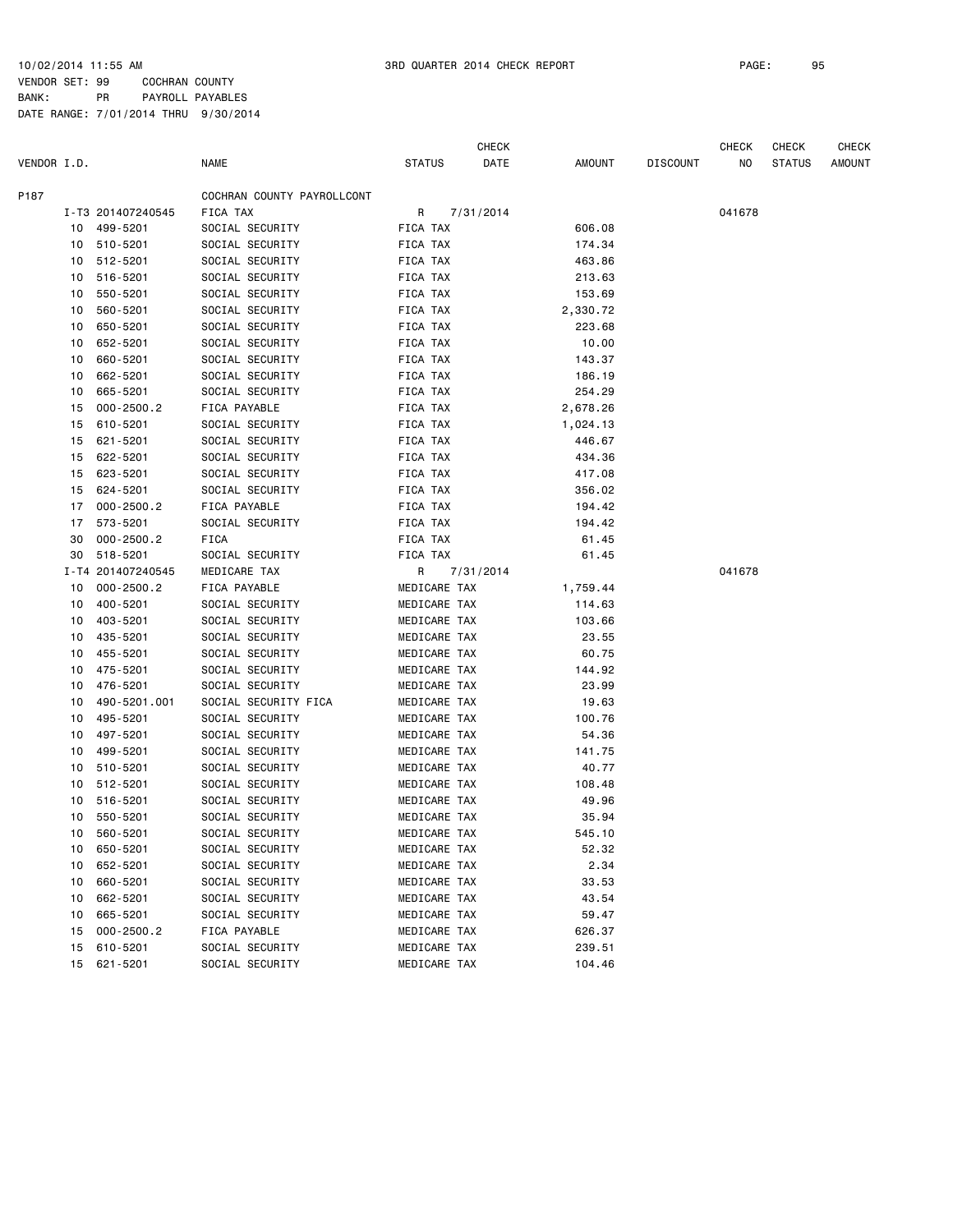VENDOR SET: 99 COCHRAN COUNTY BANK: PR PAYROLL PAYABLES

|             |    |                   |                            |                          | <b>CHECK</b>         |               |                 | <b>CHECK</b> | <b>CHECK</b>  | <b>CHECK</b>  |
|-------------|----|-------------------|----------------------------|--------------------------|----------------------|---------------|-----------------|--------------|---------------|---------------|
| VENDOR I.D. |    |                   | <b>NAME</b>                | <b>STATUS</b>            | DATE                 | <b>AMOUNT</b> | <b>DISCOUNT</b> | NO           | <b>STATUS</b> | <b>AMOUNT</b> |
| P187        |    |                   | COCHRAN COUNTY PAYROLLCONT |                          |                      |               |                 |              |               |               |
|             |    | I-T4 201407240545 | MEDICARE TAX               | R                        | 7/31/2014            |               |                 | 041678       |               |               |
|             |    | 15 622-5201       | SOCIAL SECURITY            | MEDICARE TAX             |                      | 101.58        |                 |              |               |               |
|             | 15 | 623-5201          | SOCIAL SECURITY            | MEDICARE TAX             |                      | 97.55         |                 |              |               |               |
|             | 15 | 624-5201          | SOCIAL SECURITY            | MEDICARE TAX             |                      | 83.26         |                 |              |               |               |
|             | 17 | $000 - 2500.2$    | FICA PAYABLE               | MEDICARE TAX             |                      | 45.47         |                 |              |               |               |
|             | 17 | 573-5201          | SOCIAL SECURITY            | MEDICARE TAX             |                      | 45.47         |                 |              |               |               |
|             | 30 | $000 - 2500.2$    | FICA                       | MEDICARE TAX             |                      | 14.37         |                 |              |               |               |
|             | 30 | 518-5201          | SOCIAL SECURITY            | MEDICARE TAX             |                      | 14.37         |                 |              |               | 42, 198.34    |
| T218        |    |                   | TEXAS ASS'N OF COUNTIES    |                          |                      |               |                 |              |               |               |
|             |    | I-11 201407240545 | EMPLOYEE PREMIUMS          | R                        | 7/31/2014            |               |                 | 041679       |               |               |
|             | 10 | 400-5202          | GROUP INSURANCE            | EMPLOYEE PREMIUMS        |                      | 1,488.99      |                 |              |               |               |
|             | 10 | 403-5202          | GROUP INSURANCE            | EMPLOYEE PREMIUMS        |                      | 1,601.76      |                 |              |               |               |
|             |    | 10 455-5202       | GROUP INSURANCE            | EMPLOYEE PREMIUMS        |                      | 800.88        |                 |              |               |               |
|             | 10 | 475-5202          | GROUP INSURANCE            | EMPLOYEE PREMIUMS        |                      | 1,601.76      |                 |              |               |               |
|             | 10 | 495-5202          | GROUP INSURANCE            | EMPLOYEE PREMIUMS        |                      | 1,601.76      |                 |              |               |               |
|             | 10 | 497-5202          | GROUP INSURANCE            | EMPLOYEE PREMIUMS        |                      | 800.88        |                 |              |               |               |
|             | 10 | 499-5202          | GROUP INSURANCE            | <b>EMPLOYEE PREMIUMS</b> |                      | 2,402.64      |                 |              |               |               |
|             | 10 | 510-5202          | GROUP INSURANCE            | EMPLOYEE PREMIUMS        |                      | 800.88        |                 |              |               |               |
|             | 10 | 512-5202          | GROUP INSURANCE            | EMPLOYEE PREMIUMS        |                      | 2,402.64      |                 |              |               |               |
|             | 10 | 516-5202          | GROUP INSURANCE [50%]      | EMPLOYEE PREMIUMS        |                      | 816.86        |                 |              |               |               |
|             | 10 | 550-5202          | GROUP INSURANCE            | EMPLOYEE PREMIUMS        |                      | 800.88        |                 |              |               |               |
|             | 10 | 560-5202          | GROUP INSURANCE            | EMPLOYEE PREMIUMS        |                      | 8,809.68      |                 |              |               |               |
|             | 10 | 650-5202          | GROUP INSURANCE            | EMPLOYEE PREMIUMS        |                      | 839.72        |                 |              |               |               |
|             | 10 | 652-5202          | GROUP INSURANCE            | EMPLOYEE PREMIUMS        |                      | 38.84         |                 |              |               |               |
|             | 10 | 660-5202          | GROUP INSURANCE [35%]      | EMPLOYEE PREMIUMS        |                      | 549.43        |                 |              |               |               |
|             |    | 662-5202          | GROUP INSURANCE            | EMPLOYEE PREMIUMS        |                      | 723.20        |                 |              |               |               |
|             | 10 |                   |                            | EMPLOYEE PREMIUMS        |                      |               |                 |              |               |               |
|             | 10 | 665-5202          | GROUP INSURANCE            |                          |                      | 800.88        |                 |              |               |               |
|             | 15 | 610-5202          | GROUP INSURANCE            | EMPLOYEE PREMIUMS        |                      | 3,316.29      |                 |              |               |               |
|             | 15 | 621-5202          | GROUP INSURANCE            | EMPLOYEE PREMIUMS        |                      | 1,601.76      |                 |              |               |               |
|             | 15 | 622-5202          | GROUP INSURANCE            | EMPLOYEE PREMIUMS        |                      | 1,601.76      |                 |              |               |               |
|             | 15 | 623-5202          | GROUP INSURANCE            | EMPLOYEE PREMIUMS        |                      | 1,601.76      |                 |              |               |               |
|             | 15 | 624-5202          | GROUP INSURANCE            | EMPLOYEE PREMIUMS        |                      | 1,601.76      |                 |              |               |               |
|             | 17 | 573-5202          | GROUP HEALTH INSURANCE     | EMPLOYEE PREMIUMS        |                      | 800.88        |                 |              |               |               |
|             | 30 | 518-5202          | GROUP INSURANCE [15%]      | EMPLOYEE PREMIUMS        |                      | 235.47        |                 |              |               |               |
|             |    | I-12 201407240545 | GROUP LIFE INSURANCE       | R                        | 7/31/2014            |               |                 | 041679       |               |               |
|             | 10 | 400-5202          | GROUP INSURANCE            |                          | GROUP LIFE INSURANCE | 5.30          |                 |              |               |               |
|             |    | 10 403-5202       | GROUP INSURANCE            |                          | GROUP LIFE INSURANCE | 7.90          |                 |              |               |               |
|             |    | 10 455-5202       | GROUP INSURANCE            |                          | GROUP LIFE INSURANCE | 3.95          |                 |              |               |               |
|             |    | 10 475-5202       | GROUP INSURANCE            |                          | GROUP LIFE INSURANCE | 7.90          |                 |              |               |               |
|             | 10 | 495-5202          | GROUP INSURANCE            |                          | GROUP LIFE INSURANCE | 7.90          |                 |              |               |               |
|             |    | 10 497-5202       | GROUP INSURANCE            |                          | GROUP LIFE INSURANCE | 3.95          |                 |              |               |               |
|             |    | 10 499-5202       | GROUP INSURANCE            |                          | GROUP LIFE INSURANCE | 11.85         |                 |              |               |               |
|             |    | 10 510-5202       | GROUP INSURANCE            |                          | GROUP LIFE INSURANCE | 3.95          |                 |              |               |               |
|             |    | 10 512-5202       | GROUP INSURANCE            |                          | GROUP LIFE INSURANCE | 11.85         |                 |              |               |               |
|             |    | 10 516-5202       | GROUP INSURANCE [50%]      |                          | GROUP LIFE INSURANCE | 4.04          |                 |              |               |               |
|             | 10 | 550-5202          | GROUP INSURANCE            |                          | GROUP LIFE INSURANCE | 3.95          |                 |              |               |               |
|             |    |                   |                            |                          |                      |               |                 |              |               |               |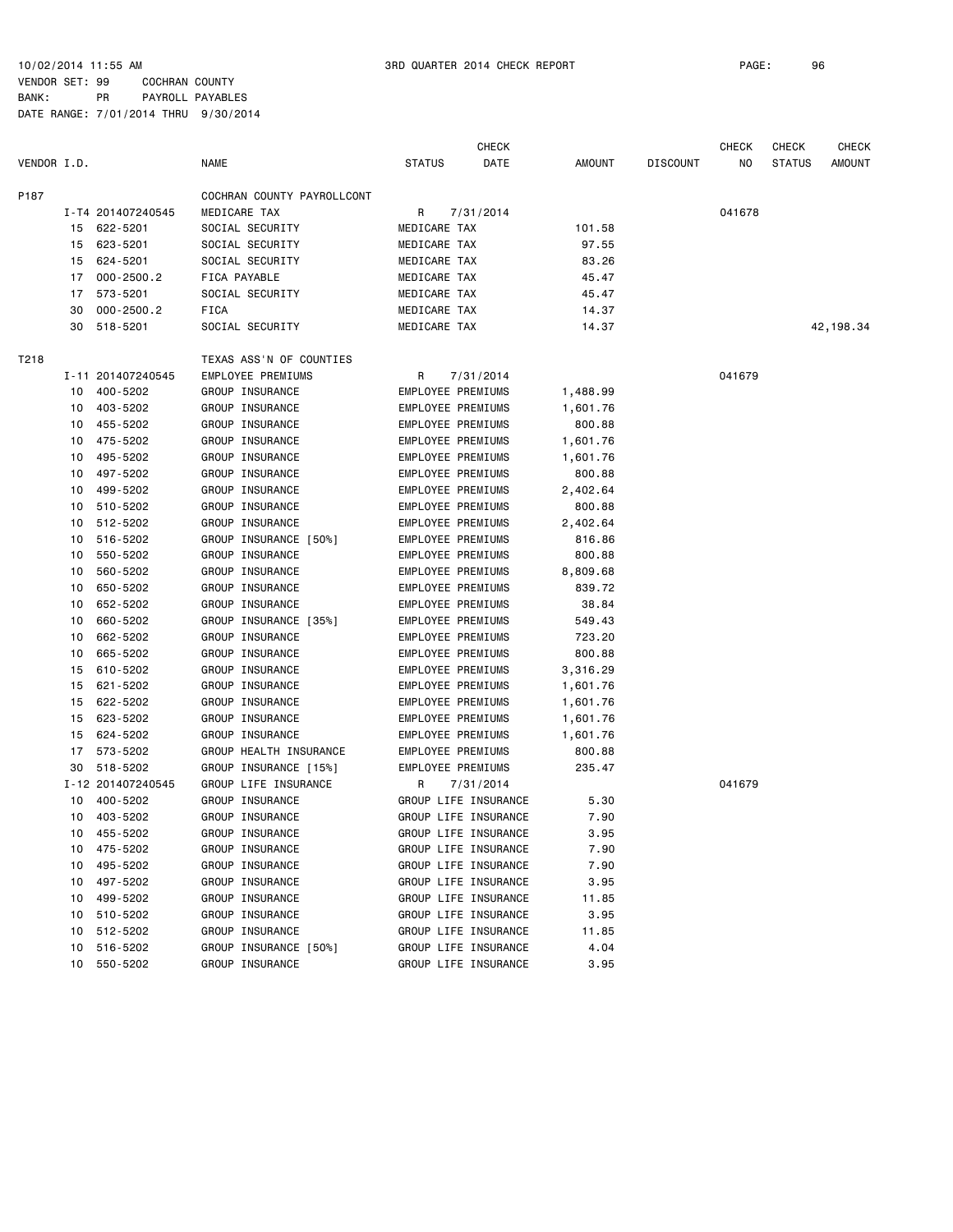VENDOR SET: 99 COCHRAN COUNTY BANK: PR PAYROLL PAYABLES DATE RANGE: 7/01/2014 THRU 9/30/2014

|                  |                    |                                |                     | <b>CHECK</b>         |               |                 | <b>CHECK</b> | <b>CHECK</b>  | <b>CHECK</b> |
|------------------|--------------------|--------------------------------|---------------------|----------------------|---------------|-----------------|--------------|---------------|--------------|
| VENDOR I.D.      |                    | <b>NAME</b>                    | <b>STATUS</b>       | DATE                 | <b>AMOUNT</b> | <b>DISCOUNT</b> | NO           | <b>STATUS</b> | AMOUNT       |
| T218             |                    | TEXAS ASS'N OF COUNTIECONT     |                     |                      |               |                 |              |               |              |
|                  | I-12 201407240545  | GROUP LIFE INSURANCE           | R                   | 7/31/2014            |               |                 | 041679       |               |              |
|                  | 10 560-5202        | GROUP INSURANCE                |                     | GROUP LIFE INSURANCE | 43.45         |                 |              |               |              |
|                  | 650-5202<br>10     | GROUP INSURANCE                |                     | GROUP LIFE INSURANCE | 4.14          |                 |              |               |              |
|                  | 652-5202<br>10     | GROUP INSURANCE                |                     | GROUP LIFE INSURANCE | 0.19          |                 |              |               |              |
|                  | 660-5202<br>10     | GROUP INSURANCE [35%]          |                     | GROUP LIFE INSURANCE | 2.71          |                 |              |               |              |
|                  | 10 662-5202        | GROUP INSURANCE                |                     | GROUP LIFE INSURANCE | 3.57          |                 |              |               |              |
|                  | 665-5202<br>10     | <b>GROUP INSURANCE</b>         |                     | GROUP LIFE INSURANCE | 3.95          |                 |              |               |              |
|                  | 15 610-5202        | GROUP INSURANCE                |                     | GROUP LIFE INSURANCE | 11.69         |                 |              |               |              |
|                  | 621-5202<br>15     | GROUP INSURANCE                |                     | GROUP LIFE INSURANCE | 7.90          |                 |              |               |              |
|                  | 622-5202<br>15     | GROUP INSURANCE                |                     | GROUP LIFE INSURANCE | 7.90          |                 |              |               |              |
|                  | 623-5202<br>15     | GROUP INSURANCE                |                     | GROUP LIFE INSURANCE | 7.90          |                 |              |               |              |
|                  | 15 624-5202        | GROUP INSURANCE                |                     | GROUP LIFE INSURANCE | 7.90          |                 |              |               |              |
|                  | 17 573-5202        | GROUP HEALTH INSURANCE         |                     | GROUP LIFE INSURANCE | 3.95          |                 |              |               |              |
|                  | 30 518-5202        | GROUP INSURANCE [15%]          |                     | GROUP LIFE INSURANCE | 1.15          |                 |              |               |              |
|                  | I-15 201407240545  | DEPENDENT HEALTH PREM WITHHELD | <b>R</b>            | 7/31/2014            |               |                 | 041679       |               |              |
|                  | 10 000-2500.4      | INSURANCE PAYABLE              |                     | DEPENDENT HEALTH PRE | 880.96        |                 |              |               |              |
|                  | 15 000-2500.4      | INSURANCE PAYABLE              |                     | DEPENDENT HEALTH PRE | 880.96        |                 |              |               | 39,582.22    |
| T266             |                    | TREASURER OF VIRGINIA          |                     |                      |               |                 |              |               |              |
|                  | I-CJS201407240545  | CASE ID#0003452040             | R                   | 7/31/2014            |               |                 | 041680       |               |              |
|                  | 10 000-2500.8      | CHILD SUPPORT PAYABLE          | CASE ID#0003452040  |                      | 453.10        |                 |              |               | 453.10       |
| C <sub>253</sub> |                    | COCHRAN COUNTY MONEY MKT       |                     |                      |               |                 |              |               |              |
|                  | I-201407240546     | NON-DEPT SUPP DEATH JULY 2014  | R                   | 7/31/2014            |               |                 | 041681       |               |              |
|                  | 10 409-5207        | SUPPLEMENTAL DEATH BENEFITS    | NON-DEPT SUPP DEATH |                      | 1,475.24      |                 |              |               | 1,475.24     |
| A067             |                    | AMERICAN FAMILY LIFE ASSURANCE |                     |                      |               |                 |              |               |              |
|                  | I-08 201408210547  | MONTHLY PREMIUM                | R                   | 8/29/2014            |               |                 | 041811       |               |              |
|                  | 10 000-2500.4      | INSURANCE PAYABLE              | MONTHLY PREMIUM     |                      | 622.47        |                 |              |               |              |
|                  | 15 000-2500.4      | INSURANCE PAYABLE              | MONTHLY PREMIUM     |                      | 158.95        |                 |              |               |              |
|                  | I-08A201408210547  | MONTHLY PREMIUM                | R                   | 8/29/2014            |               |                 | 041811       |               |              |
|                  | 10 000-2500.4      | INSURANCE PAYABLE              | MONTHLY PREMIUM     |                      | 200.46        |                 |              |               | 981.88       |
| C091             |                    | COMPBENEFITS                   |                     |                      |               |                 |              |               |              |
|                  | I-17A201408210547  | VISION MONTHLY PREMIUM         | R                   | 8/29/2014            |               |                 | 041812       |               |              |
|                  | 10 000-2500.4      | INSURANCE PAYABLE              |                     | VISION MONTHLY PREMI | 53.40         |                 |              |               | 53.40        |
| C <sub>253</sub> |                    | COCHRAN COUNTY MONEY MKT       |                     |                      |               |                 |              |               |              |
|                  | I-01 201408210547  | RETIREMENT CONTRIBUTIONS       | R                   | 8/29/2014            |               |                 | 041813       |               |              |
|                  | 10 000-2500.3      | TCDRS PAYABLE                  |                     | RETIREMENT CONTRIBUT | 8,642.26      |                 |              |               |              |
|                  | 400-5203<br>10     | RETIREMENT                     |                     | RETIREMENT CONTRIBUT | 1,027.69      |                 |              |               |              |
|                  | 403-5203<br>10     | RETIREMENT                     |                     | RETIREMENT CONTRIBUT | 991.96        |                 |              |               |              |
|                  | 435-5203<br>10     | RETIREMENT                     |                     | RETIREMENT CONTRIBUT | 211.15        |                 |              |               |              |
|                  | 10 455-5203        | RETIREMENT                     |                     | RETIREMENT CONTRIBUT | 513.90        |                 |              |               |              |
|                  | 475-5203<br>10     | RETIREMENT                     |                     | RETIREMENT CONTRIBUT | 1,348.86      |                 |              |               |              |
|                  | 10 476-5203        | RETIREMENT                     |                     | RETIREMENT CONTRIBUT | 215.16        |                 |              |               |              |
|                  | 10<br>490-5203.001 | RETIREMENT                     |                     | RETIREMENT CONTRIBUT | 152.59        |                 |              |               |              |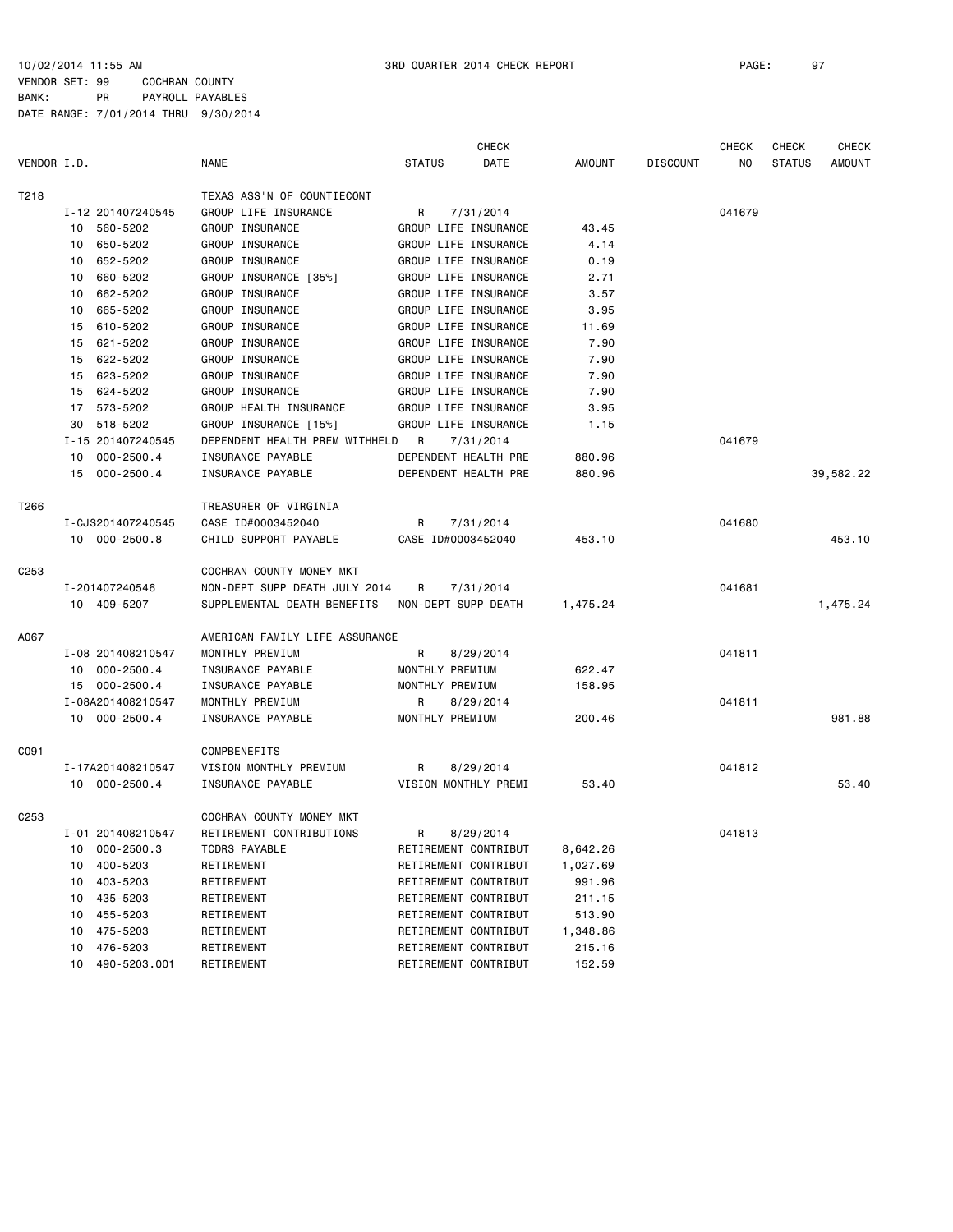VENDOR SET: 99 COCHRAN COUNTY BANK: PR PAYROLL PAYABLES DATE RANGE: 7/01/2014 THRU 9/30/2014

|             |    |                   |                                |                 | <b>CHECK</b>         |               |                 | <b>CHECK</b> | <b>CHECK</b>  | <b>CHECK</b>  |
|-------------|----|-------------------|--------------------------------|-----------------|----------------------|---------------|-----------------|--------------|---------------|---------------|
| VENDOR I.D. |    |                   | <b>NAME</b>                    | <b>STATUS</b>   | DATE                 | <b>AMOUNT</b> | <b>DISCOUNT</b> | NO           | <b>STATUS</b> | <b>AMOUNT</b> |
| C253        |    |                   | COCHRAN COUNTY MONEY MCONT     |                 |                      |               |                 |              |               |               |
|             |    | I-01 201408210547 | RETIREMENT CONTRIBUTIONS       | R               | 8/29/2014            |               |                 | 041813       |               |               |
|             | 10 | 495-5203          | RETIREMENT                     |                 | RETIREMENT CONTRIBUT | 903.37        |                 |              |               |               |
|             | 10 | 497-5203          | RETIREMENT                     |                 | RETIREMENT CONTRIBUT | 487.39        |                 |              |               |               |
|             | 10 | 499-5203          | RETIREMENT                     |                 | RETIREMENT CONTRIBUT | 1,284.18      |                 |              |               |               |
|             | 10 | 510-5203          | RETIREMENT                     |                 | RETIREMENT CONTRIBUT | 410.67        |                 |              |               |               |
|             | 10 | 512-5203          | RETIREMENT                     |                 | RETIREMENT CONTRIBUT | 1,065.57      |                 |              |               |               |
|             | 10 | 516-5203          | RETIREMENT                     |                 | RETIREMENT CONTRIBUT | 562.26        |                 |              |               |               |
|             | 10 | 550-5203          | RETIREMENT                     |                 | RETIREMENT CONTRIBUT | 328.17        |                 |              |               |               |
|             | 10 | 560-5203          | RETIREMENT                     |                 | RETIREMENT CONTRIBUT | 4,840.34      |                 |              |               |               |
|             | 10 | 650-5203          | RETIREMENT                     |                 | RETIREMENT CONTRIBUT | 517.91        |                 |              |               |               |
|             | 10 | 652-5203          | RETIREMENT                     |                 | RETIREMENT CONTRIBUT | 20.97         |                 |              |               |               |
|             | 10 | 660-5203          | RETIREMENT                     |                 | RETIREMENT CONTRIBUT | 380.84        |                 |              |               |               |
|             | 10 | 662-5203          | RETIREMENT                     |                 | RETIREMENT CONTRIBUT | 390.40        |                 |              |               |               |
|             | 10 | 665-5203          | RETIREMENT                     |                 | RETIREMENT CONTRIBUT | 396.60        |                 |              |               |               |
|             | 15 | $000 - 2500.3$    | <b>TCDRS PAYABLE</b>           |                 | RETIREMENT CONTRIBUT | 3,044.04      |                 |              |               |               |
|             | 15 | 610-5203          | RETIREMENT                     |                 | RETIREMENT CONTRIBUT | 2,161.24      |                 |              |               |               |
|             | 15 | 621-5203          | RETIREMENT                     |                 | RETIREMENT CONTRIBUT | 850.38        |                 |              |               |               |
|             | 15 | 622-5203          | RETIREMENT                     |                 | RETIREMENT CONTRIBUT | 900.30        |                 |              |               |               |
|             | 15 | 623-5203          | RETIREMENT                     |                 | RETIREMENT CONTRIBUT | 876.41        |                 |              |               |               |
|             | 15 | 624-5203          | RETIREMENT                     |                 | RETIREMENT CONTRIBUT | 864.86        |                 |              |               |               |
|             | 17 | $000 - 2500.3$    | <b>TCDRS PAYABLE</b>           |                 | RETIREMENT CONTRIBUT | 217.07        |                 |              |               |               |
|             | 17 | 573-5203          | RETIREMENT                     |                 | RETIREMENT CONTRIBUT | 403.13        |                 |              |               |               |
|             | 30 | $000 - 2500.3$    | <b>TCDRS</b>                   |                 | RETIREMENT CONTRIBUT | 87.89         |                 |              |               |               |
|             | 30 | 518-5203          | RETIREMENT                     |                 | RETIREMENT CONTRIBUT | 163.21        |                 |              |               | 34,260.77     |
| C300        |    |                   | COCHRAN COUNTY SCHOOLS FEDERAL |                 |                      |               |                 |              |               |               |
|             |    | I-18A201408210547 | MONTHLY PREMUIM                | R               | 8/29/2014            |               |                 | 041814       |               |               |
|             | 10 | $000 - 2500.4$    | INSURANCE PAYABLE              | MONTHLY PREMUIM |                      | 7,527.21      |                 |              |               |               |
|             | 15 | $000 - 2500.4$    | INSURANCE PAYABLE              | MONTHLY PREMUIM |                      | 2,015.33      |                 |              |               |               |
|             | 30 | $000 - 2500.4$    | <b>AFLAC</b>                   | MONTHLY PREMUIM |                      | 62.63         |                 |              |               | 9,605.17      |
| NO17        |    |                   | NATIONAL FARM LIFE             |                 |                      |               |                 |              |               |               |
|             |    | I-05 201408210547 | NFL PREMIUM                    | R               | 8/29/2014            |               |                 | 041815       |               |               |
|             | 10 | $000 - 2500.4$    | INSURANCE PAYABLE              | NFL PREMIUM     |                      | 243.13        |                 |              |               |               |
|             | 15 | 000-2500.4        | <b>INSURANCE PAYABLE</b>       | NFL PREMIUM     |                      | 34.33         |                 |              |               |               |
|             |    | I-05A201408210547 | AFTER TAX PREM                 | R               | 8/29/2014            |               |                 | 041815       |               |               |
|             | 10 | $000 - 2500.4$    | INSURANCE PAYABLE              | AFTER TAX PREM  |                      | 114.21        |                 |              |               |               |
|             | 15 | $000 - 2500.4$    | INSURANCE PAYABLE              | AFTER TAX PREM  |                      | 40.94         |                 |              |               | 432.61        |
| N060        |    |                   | NATIONWIDE RETIREMENT SOL      |                 |                      |               |                 |              |               |               |
|             |    | I-04 201408210547 | DEFERRED COMP WITHHELD         | R               | 8/29/2014            |               |                 | 041816       |               |               |
|             | 10 | $000 - 2500.7$    | PEBSCO DEF COMP PAYABLE        |                 | DEFERRED COMP WITHHE | 2,026.00      |                 |              |               |               |
|             | 15 | 000-2500.7        | PEBSCO DEF COMP PAYABLE        |                 | DEFERRED COMP WITHHE | 1,325.00      |                 |              |               | 3,351.00      |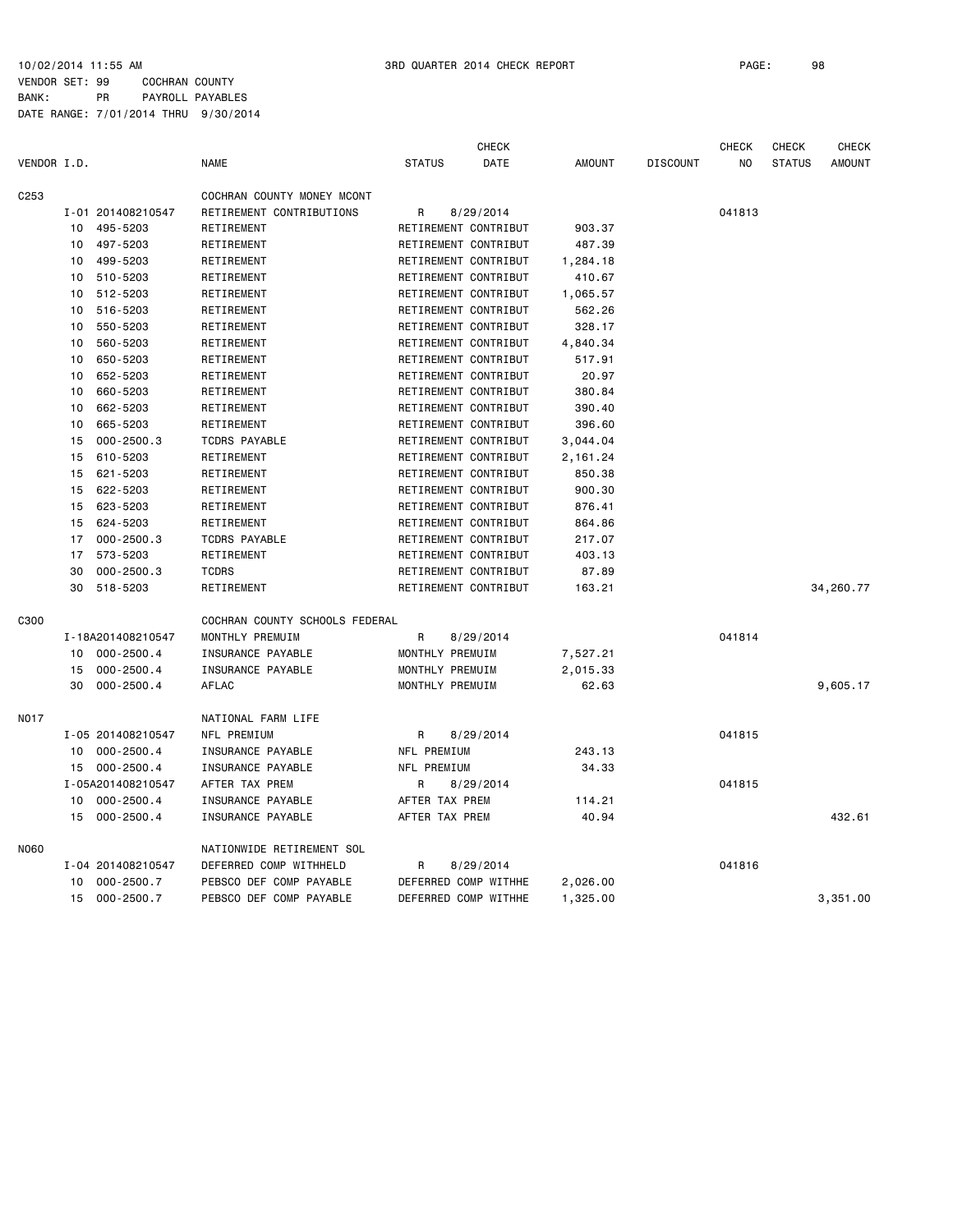VENDOR SET: 99 COCHRAN COUNTY BANK: PR PAYROLL PAYABLES

|             |          |                                  |                                               |               | <b>CHECK</b>                                 |                  |                 | <b>CHECK</b> | CHECK         | <b>CHECK</b> |
|-------------|----------|----------------------------------|-----------------------------------------------|---------------|----------------------------------------------|------------------|-----------------|--------------|---------------|--------------|
| VENDOR I.D. |          |                                  | <b>NAME</b>                                   | <b>STATUS</b> | DATE                                         | AMOUNT           | <b>DISCOUNT</b> | NO.          | <b>STATUS</b> | AMOUNT       |
| N081        |          |                                  | NATIONAL FAMILY CARE LIFE INSU                |               |                                              |                  |                 |              |               |              |
|             |          | I-21 201408210547                | NATIONAL FAMILY CARE                          | R             | 8/29/2014                                    |                  |                 | 041817       |               |              |
|             |          | 10 000-2500.4                    | INSURANCE PAYABLE                             |               | NATIONAL FAMILY CARE                         | 139.10           |                 |              |               | 139.10       |
|             |          |                                  |                                               |               |                                              |                  |                 |              |               |              |
| 0029        |          |                                  | OFFICE OF THE ATTORNEY GE                     |               |                                              |                  |                 |              |               |              |
|             |          | I-CLL201408210547                | CAUSE#13-05-23497                             | R             | 8/29/2014                                    |                  |                 | 041818       |               |              |
|             |          | 10 000-2500.8                    | CHILD SUPPORT PAYABLE                         |               | CAUSE#13-05-23497                            | 570.14           |                 |              |               | 570.14       |
| 0029        |          |                                  | OFFICE OF THE ATTORNEY GE                     |               |                                              |                  |                 |              |               |              |
|             |          | I-CVS201408210547                | CAUSE#13-10-4340                              | R             | 8/29/2014                                    |                  |                 | 041819       |               |              |
|             |          | 10 000-2500.8                    | CHILD SUPPORT PAYABLE                         |               | CAUSE#13-10-4340                             | 650.00           |                 |              |               | 650.00       |
|             |          |                                  |                                               |               |                                              |                  |                 |              |               |              |
| P187        |          |                                  | COCHRAN COUNTY PAYROLL TA                     |               |                                              |                  |                 |              |               |              |
|             |          | I-T1 201408210547                | FEDERAL INCOME TAX W/H                        | R             | 8/29/2014                                    |                  |                 | 041820       |               |              |
|             |          | 10 000-2500.1                    | WITHHOLDING TAX PAYABLE                       |               | FEDERAL INCOME TAX W                         | 11,908.96        |                 |              |               |              |
|             | 15       | 000-2500.1                       | WITHHOLDING TAX PAYABLE                       |               | FEDERAL INCOME TAX W                         | 3,827.79         |                 |              |               |              |
|             | 17<br>30 | $000 - 2500.1$<br>$000 - 2500.1$ | WITHHOLDING TAX PAYABLE<br>FEDERAL WITHOLDING |               | FEDERAL INCOME TAX W<br>FEDERAL INCOME TAX W | 258.99<br>131.17 |                 |              |               |              |
|             |          | I-T3 201408210547                | FICA TAX                                      | R             | 8/29/2014                                    |                  |                 | 041820       |               |              |
|             | 10       | $000 - 2500.2$                   | FICA PAYABLE                                  | FICA TAX      |                                              | 7,528.44         |                 |              |               |              |
|             | 10       | 400-5201                         | SOCIAL SECURITY                               | FICA TAX      |                                              | 490.13           |                 |              |               |              |
|             | 10       | 403-5201                         | SOCIAL SECURITY                               | FICA TAX      |                                              | 404.42           |                 |              |               |              |
|             | 10       | 435-5201                         | SOCIAL SECURITY                               | FICA TAX      |                                              | 100.71           |                 |              |               |              |
|             | 10       | 455-5201                         | SOCIAL SECURITY                               | FICA TAX      |                                              | 245.09           |                 |              |               |              |
|             | 10       | 475-5201                         | SOCIAL SECURITY                               | FICA TAX      |                                              | 643.30           |                 |              |               |              |
|             | 10       | 476-5201                         | SOCIAL SECURITY                               | FICA TAX      |                                              | 102.61           |                 |              |               |              |
|             | 10       | 490-5201.001                     | SOCIAL SECURITY FICA                          | FICA TAX      |                                              | 72.77            |                 |              |               |              |
|             | 10       | 495-5201                         | SOCIAL SECURITY                               | FICA TAX      |                                              | 430.84           |                 |              |               |              |
|             | 10       | 497-5201                         | SOCIAL SECURITY                               | FICA TAX      |                                              | 232.45           |                 |              |               |              |
|             | 10       | 499-5201                         | SOCIAL SECURITY                               | FICA TAX      |                                              | 605.69           |                 |              |               |              |
|             | 10       | 510-5201                         | SOCIAL SECURITY                               | FICA TAX      |                                              | 195.86           |                 |              |               |              |
|             | 10       | 512-5201                         | SOCIAL SECURITY                               | FICA TAX      |                                              | 490.72           |                 |              |               |              |
|             | 10       | 516-5201                         | SOCIAL SECURITY                               | FICA TAX      |                                              | 271.85           |                 |              |               |              |
|             | 10       | 550-5201                         | SOCIAL SECURITY                               | FICA TAX      |                                              | 117.54           |                 |              |               |              |
|             | 10       | 560-5201                         | SOCIAL SECURITY                               | FICA TAX      |                                              | 2,290.97         |                 |              |               |              |
|             | 10       | 650-5201                         | SOCIAL SECURITY                               | FICA TAX      |                                              | 247.00           |                 |              |               |              |
|             | 10       | 652-5201                         | SOCIAL SECURITY                               | FICA TAX      |                                              | 10.00            |                 |              |               |              |
|             | 10       | 660-5201                         | SOCIAL SECURITY                               | FICA TAX      |                                              | 184.11           |                 |              |               |              |
|             | 10       | 662-5201                         | SOCIAL SECURITY                               | FICA TAX      |                                              | 186.19           |                 |              |               |              |
|             | 10       | 665-5201                         | SOCIAL SECURITY                               | FICA TAX      |                                              | 206.19           |                 |              |               |              |
|             | 15       | 000-2500.2                       | FICA PAYABLE                                  | FICA TAX      |                                              | 2,629.52         |                 |              |               |              |
|             | 15       | 610-5201                         | SOCIAL SECURITY                               | FICA TAX      |                                              | 1,029.09         |                 |              |               |              |
|             | 15       | 621-5201                         | SOCIAL SECURITY                               | FICA TAX      |                                              | 405.56           |                 |              |               |              |
|             | 15       | 622-5201                         | SOCIAL SECURITY                               | FICA TAX      |                                              | 424.25           |                 |              |               |              |
|             | 15       | 623-5201                         | SOCIAL SECURITY                               | FICA TAX      |                                              | 414.60           |                 |              |               |              |
|             | 15       | 624-5201                         | SOCIAL SECURITY                               | FICA TAX      |                                              | 356.02           |                 |              |               |              |
|             | 17       | 000-2500.2                       | FICA PAYABLE                                  | FICA TAX      |                                              | 195.42           |                 |              |               |              |
|             | 17       | 573-5201                         | SOCIAL SECURITY                               | FICA TAX      |                                              | 195.42           |                 |              |               |              |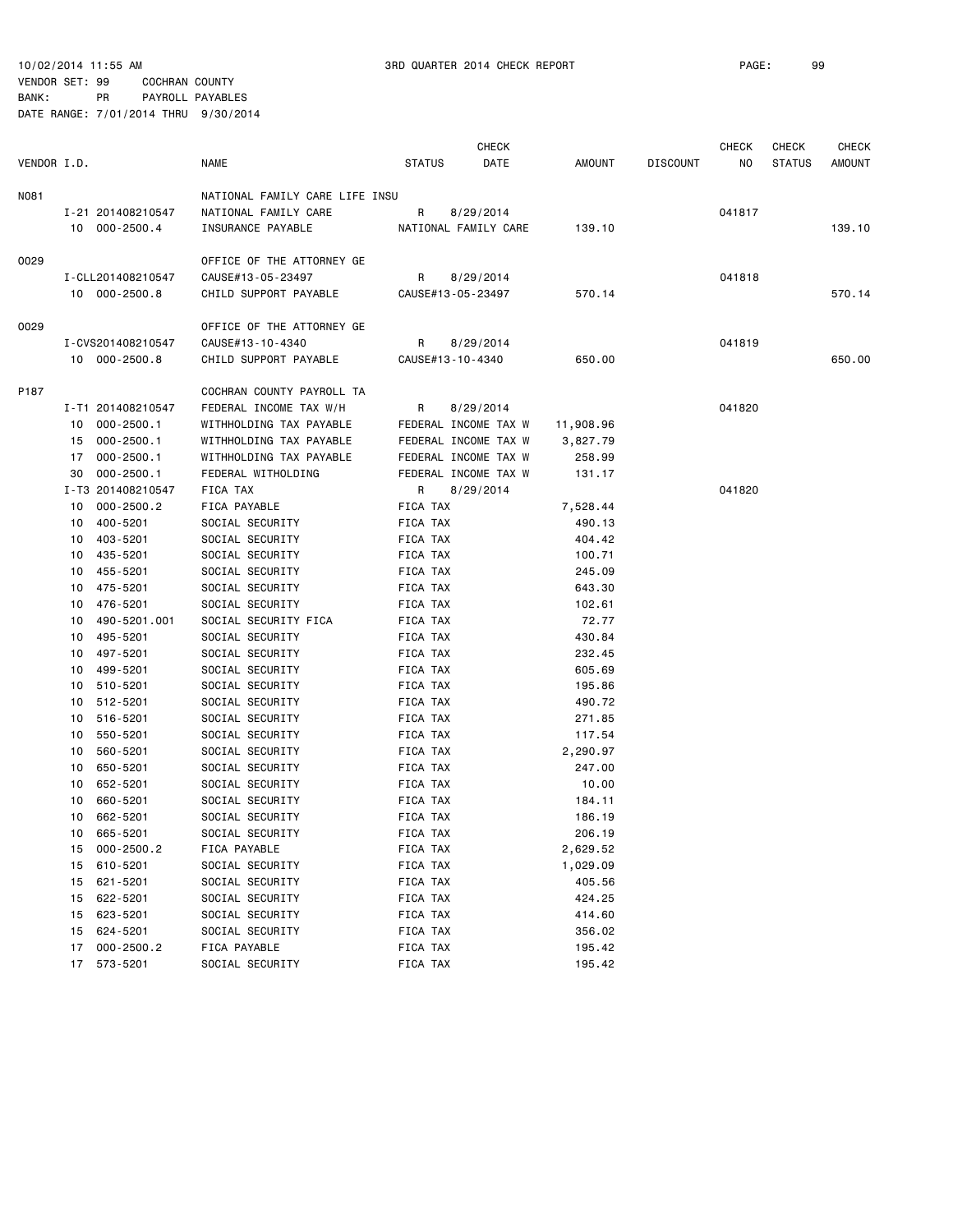VENDOR SET: 99 COCHRAN COUNTY BANK: PR PAYROLL PAYABLES

|             |    |                   |                            |                   | <b>CHECK</b> |          |                 | <b>CHECK</b> | <b>CHECK</b>  | <b>CHECK</b>  |
|-------------|----|-------------------|----------------------------|-------------------|--------------|----------|-----------------|--------------|---------------|---------------|
| VENDOR I.D. |    |                   | <b>NAME</b>                | <b>STATUS</b>     | DATE         | AMOUNT   | <b>DISCOUNT</b> | NO.          | <b>STATUS</b> | <b>AMOUNT</b> |
| P187        |    |                   | COCHRAN COUNTY PAYROLLCONT |                   |              |          |                 |              |               |               |
|             |    | I-T3 201408210547 | FICA TAX                   | R                 | 8/29/2014    |          |                 | 041820       |               |               |
|             | 30 | $000 - 2500.2$    | FICA                       | FICA TAX          |              | 78.91    |                 |              |               |               |
|             | 30 | 518-5201          | SOCIAL SECURITY            | FICA TAX          |              | 78.91    |                 |              |               |               |
|             |    | I-T4 201408210547 | MEDICARE TAX               | R                 | 8/29/2014    |          |                 | 041820       |               |               |
|             | 10 | $000 - 2500.2$    | FICA PAYABLE               | MEDICARE TAX      |              | 1,760.65 |                 |              |               |               |
|             | 10 | 400-5201          | SOCIAL SECURITY            | MEDICARE TAX      |              | 114.63   |                 |              |               |               |
|             | 10 | 403-5201          | SOCIAL SECURITY            | MEDICARE TAX      |              | 94.58    |                 |              |               |               |
|             | 10 | 435-5201          | SOCIAL SECURITY            | MEDICARE TAX      |              | 23.55    |                 |              |               |               |
|             | 10 | 455-5201          | SOCIAL SECURITY            | MEDICARE TAX      |              | 57.32    |                 |              |               |               |
|             | 10 | 475-5201          | SOCIAL SECURITY            | MEDICARE TAX      |              | 150.45   |                 |              |               |               |
|             | 10 | 476-5201          | SOCIAL SECURITY            | MEDICARE TAX      |              | 23.99    |                 |              |               |               |
|             | 10 | 490-5201.001      | SOCIAL SECURITY FICA       | MEDICARE TAX      |              | 17.02    |                 |              |               |               |
|             | 10 | 495-5201          | SOCIAL SECURITY            | MEDICARE TAX      |              | 100.76   |                 |              |               |               |
|             | 10 | 497-5201          | SOCIAL SECURITY            | MEDICARE TAX      |              | 54.36    |                 |              |               |               |
|             | 10 | 499-5201          | SOCIAL SECURITY            | MEDICARE TAX      |              | 141.66   |                 |              |               |               |
|             | 10 | 510-5201          | SOCIAL SECURITY            | MEDICARE TAX      |              | 45.80    |                 |              |               |               |
|             | 10 | 512-5201          | SOCIAL SECURITY            | MEDICARE TAX      |              | 114.76   |                 |              |               |               |
|             | 10 | 516-5201          | SOCIAL SECURITY            | MEDICARE TAX      |              | 63.58    |                 |              |               |               |
|             | 10 | 550-5201          | SOCIAL SECURITY            | MEDICARE TAX      |              | 27.49    |                 |              |               |               |
|             | 10 | 560-5201          | SOCIAL SECURITY            | MEDICARE TAX      |              | 535.79   |                 |              |               |               |
|             | 10 | 650-5201          | SOCIAL SECURITY            | MEDICARE TAX      |              | 57.77    |                 |              |               |               |
|             | 10 | 652-5201          | SOCIAL SECURITY            | MEDICARE TAX      |              | 2.34     |                 |              |               |               |
|             | 10 | 660-5201          | SOCIAL SECURITY            | MEDICARE TAX      |              | 43.05    |                 |              |               |               |
|             | 10 | 662-5201          | SOCIAL SECURITY            | MEDICARE TAX      |              | 43.54    |                 |              |               |               |
|             | 10 | 665-5201          | SOCIAL SECURITY            | MEDICARE TAX      |              | 48.22    |                 |              |               |               |
|             | 15 | $000 - 2500.2$    | FICA PAYABLE               | MEDICARE TAX      |              | 614.98   |                 |              |               |               |
|             | 15 | 610-5201          | SOCIAL SECURITY            | MEDICARE TAX      |              | 240.67   |                 |              |               |               |
|             | 15 | 621-5201          | SOCIAL SECURITY            | MEDICARE TAX      |              | 94.85    |                 |              |               |               |
|             | 15 | 622-5201          | SOCIAL SECURITY            | MEDICARE TAX      |              | 99.22    |                 |              |               |               |
|             | 15 | 623-5201          | SOCIAL SECURITY            | MEDICARE TAX      |              | 96.97    |                 |              |               |               |
|             | 15 | 624-5201          | SOCIAL SECURITY            | MEDICARE TAX      |              | 83.26    |                 |              |               |               |
|             | 17 | $000 - 2500.2$    | FICA PAYABLE               | MEDICARE TAX      |              | 45.70    |                 |              |               |               |
|             | 17 | 573-5201          | SOCIAL SECURITY            | MEDICARE TAX      |              | 45.70    |                 |              |               |               |
|             | 30 | $000 - 2500.2$    | FICA                       | MEDICARE TAX      |              | 18.46    |                 |              |               |               |
|             | 30 | 518-5201          | SOCIAL SECURITY            | MEDICARE TAX      |              | 18.46    |                 |              |               | 41,871.07     |
| T218        |    |                   | TEXAS ASS'N OF COUNTIES    |                   |              |          |                 |              |               |               |
|             |    | I-11 201408210547 | EMPLOYEE PREMIUMS          | R                 | 8/29/2014    |          |                 | 041821       |               |               |
|             |    | 10 400-5202       | GROUP INSURANCE            | EMPLOYEE PREMIUMS |              | 1,488.99 |                 |              |               |               |
|             | 10 | 403-5202          | GROUP INSURANCE            | EMPLOYEE PREMIUMS |              | 1,601.76 |                 |              |               |               |
|             | 10 | 455-5202          | GROUP INSURANCE            | EMPLOYEE PREMIUMS |              | 800.88   |                 |              |               |               |
|             | 10 | 475-5202          | GROUP INSURANCE            | EMPLOYEE PREMIUMS |              | 1,601.76 |                 |              |               |               |
|             | 10 | 495-5202          | GROUP INSURANCE            | EMPLOYEE PREMIUMS |              | 1,601.76 |                 |              |               |               |
|             | 10 | 497-5202          | GROUP INSURANCE            | EMPLOYEE PREMIUMS |              | 800.88   |                 |              |               |               |
|             | 10 | 499-5202          | GROUP INSURANCE            | EMPLOYEE PREMIUMS |              | 2,402.64 |                 |              |               |               |
|             | 10 | 510-5202          | GROUP INSURANCE            | EMPLOYEE PREMIUMS |              | 800.88   |                 |              |               |               |
|             | 10 | 512-5202          | GROUP INSURANCE            | EMPLOYEE PREMIUMS |              | 2,402.64 |                 |              |               |               |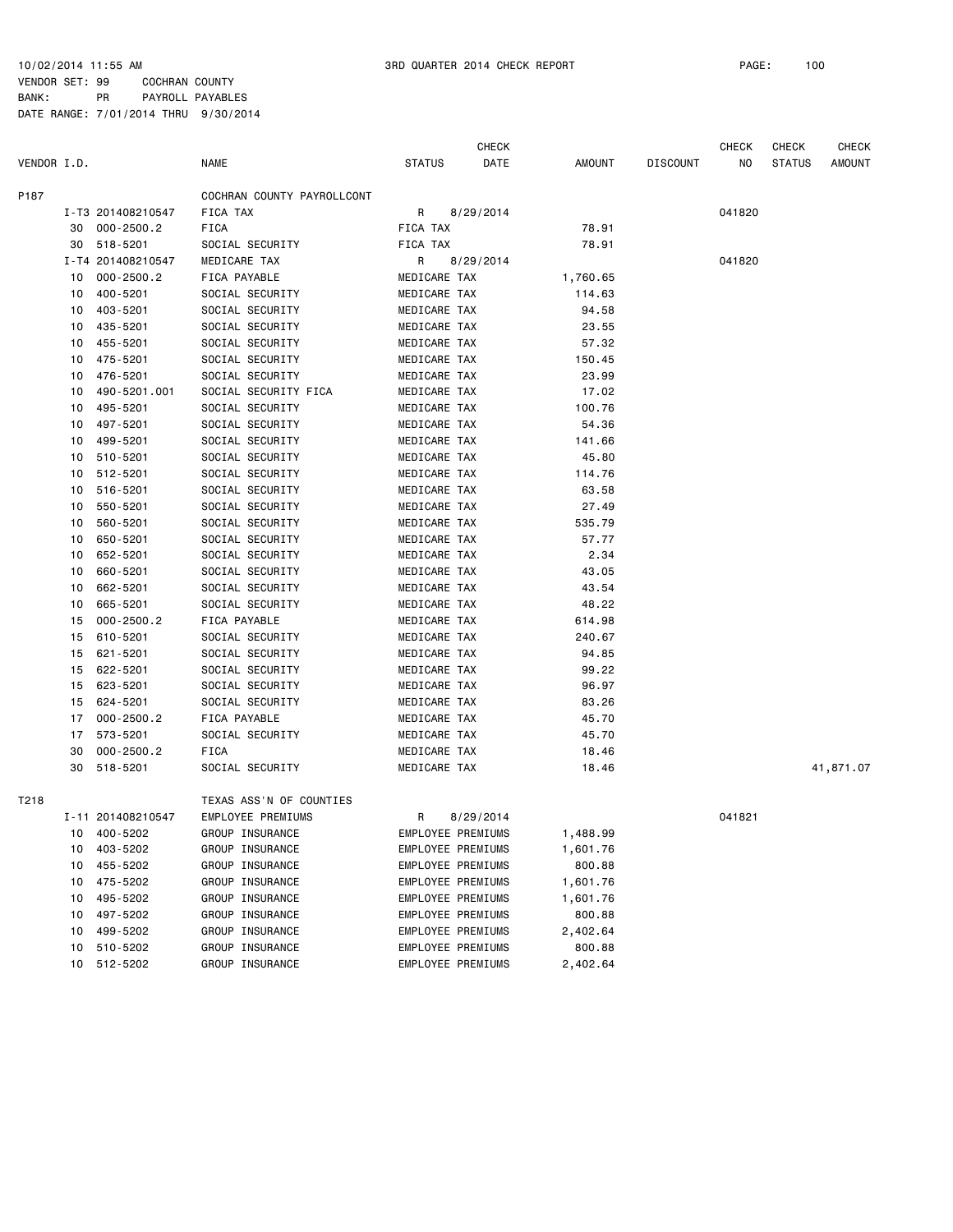VENDOR SET: 99 COCHRAN COUNTY BANK: PR PAYROLL PAYABLES DATE RANGE: 7/01/2014 THRU 9/30/2014

| T218<br>TEXAS ASS'N OF COUNTIECONT<br>I-11 201408210547<br><b>EMPLOYEE PREMIUMS</b><br>8/29/2014<br>041821<br>R<br>516-5202<br>GROUP INSURANCE [50%]<br>EMPLOYEE PREMIUMS<br>817.39<br>10<br>550-5202<br>EMPLOYEE PREMIUMS<br>GROUP INSURANCE<br>800.88<br>10<br>560-5202<br>GROUP INSURANCE<br>10<br>EMPLOYEE PREMIUMS<br>8,809.68<br>650-5202<br>GROUP INSURANCE<br>EMPLOYEE PREMIUMS<br>839.72<br>10<br>652-5202<br>GROUP INSURANCE<br>EMPLOYEE PREMIUMS<br>10<br>38.84<br>660-5202<br>GROUP INSURANCE [35%]<br><b>EMPLOYEE PREMIUMS</b><br>549.05<br>10<br>662-5202<br>GROUP INSURANCE<br>EMPLOYEE PREMIUMS<br>723.20<br>10<br>665-5202<br>800.88<br>GROUP INSURANCE<br>EMPLOYEE PREMIUMS<br>10<br>610-5202<br>GROUP INSURANCE<br>15<br><b>EMPLOYEE PREMIUMS</b><br>3,316.29<br>621-5202<br>GROUP INSURANCE<br>EMPLOYEE PREMIUMS<br>15<br>1,601.76<br>15<br>622-5202<br>GROUP INSURANCE<br>EMPLOYEE PREMIUMS<br>1,601.76<br>623-5202<br>GROUP INSURANCE<br>EMPLOYEE PREMIUMS<br>15<br>1,601.76<br>624-5202<br>GROUP INSURANCE<br>EMPLOYEE PREMIUMS<br>15<br>1,601.76<br>573-5202<br>17<br>GROUP HEALTH INSURANCE<br>EMPLOYEE PREMIUMS<br>800.88<br>518-5202<br>30<br>GROUP INSURANCE [15%]<br>EMPLOYEE PREMIUMS<br>235.32<br>I-12 201408210547<br>GROUP LIFE INSURANCE<br>R<br>041821<br>8/29/2014<br>10<br>400-5202<br>GROUP INSURANCE<br>GROUP LIFE INSURANCE<br>5.30<br>403-5202<br>GROUP INSURANCE<br>GROUP LIFE INSURANCE<br>7.90<br>10<br>455-5202<br>GROUP INSURANCE<br>GROUP LIFE INSURANCE<br>3.95<br>10<br>475-5202<br>GROUP INSURANCE<br>7.90<br>GROUP LIFE INSURANCE<br>10<br>495-5202<br>GROUP INSURANCE<br>GROUP LIFE INSURANCE<br>7.90<br>10<br>497-5202<br>GROUP INSURANCE<br>GROUP LIFE INSURANCE<br>3.95<br>10<br>10<br>499-5202<br>GROUP INSURANCE<br>GROUP LIFE INSURANCE<br>11.85<br>510-5202<br>GROUP INSURANCE<br>GROUP LIFE INSURANCE<br>3.95<br>10<br>512-5202<br>GROUP INSURANCE<br>GROUP LIFE INSURANCE<br>11.85<br>10<br>516-5202<br>GROUP INSURANCE [50%]<br>GROUP LIFE INSURANCE<br>6.02<br>10<br>3.95<br>550-5202<br>GROUP INSURANCE<br>GROUP LIFE INSURANCE<br>10<br>560-5202<br>GROUP INSURANCE<br>10<br>GROUP LIFE INSURANCE<br>43.45<br>650-5202<br>GROUP INSURANCE<br>GROUP LIFE INSURANCE<br>4.14<br>10<br>652-5202<br>GROUP INSURANCE<br>GROUP LIFE INSURANCE<br>0.19<br>10<br>660-5202<br>GROUP INSURANCE [35%]<br>GROUP LIFE INSURANCE<br>4.09<br>10<br>662-5202<br>GROUP INSURANCE<br>GROUP LIFE INSURANCE<br>3.57<br>10<br>GROUP LIFE INSURANCE<br>3.95<br>665-5202<br>GROUP INSURANCE<br>10<br>610-5202<br>GROUP INSURANCE<br>GROUP LIFE INSURANCE<br>11.69<br>15<br>15<br>621-5202<br>GROUP INSURANCE<br>GROUP LIFE INSURANCE<br>7.90<br>622-5202<br>GROUP INSURANCE<br>GROUP LIFE INSURANCE<br>7.90<br>15<br>623-5202<br>GROUP INSURANCE<br>GROUP LIFE INSURANCE<br>7.90<br>15<br>624-5202<br>GROUP INSURANCE<br>GROUP LIFE INSURANCE<br>7.90<br>15<br>17<br>573-5202<br>GROUP HEALTH INSURANCE<br>GROUP LIFE INSURANCE<br>3.95<br>GROUP INSURANCE [15%]<br>GROUP LIFE INSURANCE<br>1.74<br>30<br>518-5202<br>041821<br>I-15 201408210547<br>DEPENDENT HEALTH PREM WITHHELD<br>R<br>8/29/2014<br>$000 - 2500.4$<br>DEPENDENT HEALTH PRE<br>10<br>INSURANCE PAYABLE<br>1,464.04<br>15<br>$000 - 2500.4$<br>INSURANCE PAYABLE<br>DEPENDENT HEALTH PRE<br>880.96<br>40, 169. 25 | VENDOR I.D. |  | <b>NAME</b> | <b>STATUS</b> | <b>CHECK</b><br>DATE | <b>AMOUNT</b> | <b>DISCOUNT</b> | <b>CHECK</b><br>N <sub>O</sub> | <b>CHECK</b><br><b>STATUS</b> | <b>CHECK</b><br><b>AMOUNT</b> |
|-------------------------------------------------------------------------------------------------------------------------------------------------------------------------------------------------------------------------------------------------------------------------------------------------------------------------------------------------------------------------------------------------------------------------------------------------------------------------------------------------------------------------------------------------------------------------------------------------------------------------------------------------------------------------------------------------------------------------------------------------------------------------------------------------------------------------------------------------------------------------------------------------------------------------------------------------------------------------------------------------------------------------------------------------------------------------------------------------------------------------------------------------------------------------------------------------------------------------------------------------------------------------------------------------------------------------------------------------------------------------------------------------------------------------------------------------------------------------------------------------------------------------------------------------------------------------------------------------------------------------------------------------------------------------------------------------------------------------------------------------------------------------------------------------------------------------------------------------------------------------------------------------------------------------------------------------------------------------------------------------------------------------------------------------------------------------------------------------------------------------------------------------------------------------------------------------------------------------------------------------------------------------------------------------------------------------------------------------------------------------------------------------------------------------------------------------------------------------------------------------------------------------------------------------------------------------------------------------------------------------------------------------------------------------------------------------------------------------------------------------------------------------------------------------------------------------------------------------------------------------------------------------------------------------------------------------------------------------------------------------------------------------------------------------------------------------------------------------------------------------------------------------------------------------------------------------------------------------------------------------------------------------------------------------------------------------------|-------------|--|-------------|---------------|----------------------|---------------|-----------------|--------------------------------|-------------------------------|-------------------------------|
|                                                                                                                                                                                                                                                                                                                                                                                                                                                                                                                                                                                                                                                                                                                                                                                                                                                                                                                                                                                                                                                                                                                                                                                                                                                                                                                                                                                                                                                                                                                                                                                                                                                                                                                                                                                                                                                                                                                                                                                                                                                                                                                                                                                                                                                                                                                                                                                                                                                                                                                                                                                                                                                                                                                                                                                                                                                                                                                                                                                                                                                                                                                                                                                                                                                                                                                               |             |  |             |               |                      |               |                 |                                |                               |                               |
|                                                                                                                                                                                                                                                                                                                                                                                                                                                                                                                                                                                                                                                                                                                                                                                                                                                                                                                                                                                                                                                                                                                                                                                                                                                                                                                                                                                                                                                                                                                                                                                                                                                                                                                                                                                                                                                                                                                                                                                                                                                                                                                                                                                                                                                                                                                                                                                                                                                                                                                                                                                                                                                                                                                                                                                                                                                                                                                                                                                                                                                                                                                                                                                                                                                                                                                               |             |  |             |               |                      |               |                 |                                |                               |                               |
|                                                                                                                                                                                                                                                                                                                                                                                                                                                                                                                                                                                                                                                                                                                                                                                                                                                                                                                                                                                                                                                                                                                                                                                                                                                                                                                                                                                                                                                                                                                                                                                                                                                                                                                                                                                                                                                                                                                                                                                                                                                                                                                                                                                                                                                                                                                                                                                                                                                                                                                                                                                                                                                                                                                                                                                                                                                                                                                                                                                                                                                                                                                                                                                                                                                                                                                               |             |  |             |               |                      |               |                 |                                |                               |                               |
|                                                                                                                                                                                                                                                                                                                                                                                                                                                                                                                                                                                                                                                                                                                                                                                                                                                                                                                                                                                                                                                                                                                                                                                                                                                                                                                                                                                                                                                                                                                                                                                                                                                                                                                                                                                                                                                                                                                                                                                                                                                                                                                                                                                                                                                                                                                                                                                                                                                                                                                                                                                                                                                                                                                                                                                                                                                                                                                                                                                                                                                                                                                                                                                                                                                                                                                               |             |  |             |               |                      |               |                 |                                |                               |                               |
|                                                                                                                                                                                                                                                                                                                                                                                                                                                                                                                                                                                                                                                                                                                                                                                                                                                                                                                                                                                                                                                                                                                                                                                                                                                                                                                                                                                                                                                                                                                                                                                                                                                                                                                                                                                                                                                                                                                                                                                                                                                                                                                                                                                                                                                                                                                                                                                                                                                                                                                                                                                                                                                                                                                                                                                                                                                                                                                                                                                                                                                                                                                                                                                                                                                                                                                               |             |  |             |               |                      |               |                 |                                |                               |                               |
|                                                                                                                                                                                                                                                                                                                                                                                                                                                                                                                                                                                                                                                                                                                                                                                                                                                                                                                                                                                                                                                                                                                                                                                                                                                                                                                                                                                                                                                                                                                                                                                                                                                                                                                                                                                                                                                                                                                                                                                                                                                                                                                                                                                                                                                                                                                                                                                                                                                                                                                                                                                                                                                                                                                                                                                                                                                                                                                                                                                                                                                                                                                                                                                                                                                                                                                               |             |  |             |               |                      |               |                 |                                |                               |                               |
|                                                                                                                                                                                                                                                                                                                                                                                                                                                                                                                                                                                                                                                                                                                                                                                                                                                                                                                                                                                                                                                                                                                                                                                                                                                                                                                                                                                                                                                                                                                                                                                                                                                                                                                                                                                                                                                                                                                                                                                                                                                                                                                                                                                                                                                                                                                                                                                                                                                                                                                                                                                                                                                                                                                                                                                                                                                                                                                                                                                                                                                                                                                                                                                                                                                                                                                               |             |  |             |               |                      |               |                 |                                |                               |                               |
|                                                                                                                                                                                                                                                                                                                                                                                                                                                                                                                                                                                                                                                                                                                                                                                                                                                                                                                                                                                                                                                                                                                                                                                                                                                                                                                                                                                                                                                                                                                                                                                                                                                                                                                                                                                                                                                                                                                                                                                                                                                                                                                                                                                                                                                                                                                                                                                                                                                                                                                                                                                                                                                                                                                                                                                                                                                                                                                                                                                                                                                                                                                                                                                                                                                                                                                               |             |  |             |               |                      |               |                 |                                |                               |                               |
|                                                                                                                                                                                                                                                                                                                                                                                                                                                                                                                                                                                                                                                                                                                                                                                                                                                                                                                                                                                                                                                                                                                                                                                                                                                                                                                                                                                                                                                                                                                                                                                                                                                                                                                                                                                                                                                                                                                                                                                                                                                                                                                                                                                                                                                                                                                                                                                                                                                                                                                                                                                                                                                                                                                                                                                                                                                                                                                                                                                                                                                                                                                                                                                                                                                                                                                               |             |  |             |               |                      |               |                 |                                |                               |                               |
|                                                                                                                                                                                                                                                                                                                                                                                                                                                                                                                                                                                                                                                                                                                                                                                                                                                                                                                                                                                                                                                                                                                                                                                                                                                                                                                                                                                                                                                                                                                                                                                                                                                                                                                                                                                                                                                                                                                                                                                                                                                                                                                                                                                                                                                                                                                                                                                                                                                                                                                                                                                                                                                                                                                                                                                                                                                                                                                                                                                                                                                                                                                                                                                                                                                                                                                               |             |  |             |               |                      |               |                 |                                |                               |                               |
|                                                                                                                                                                                                                                                                                                                                                                                                                                                                                                                                                                                                                                                                                                                                                                                                                                                                                                                                                                                                                                                                                                                                                                                                                                                                                                                                                                                                                                                                                                                                                                                                                                                                                                                                                                                                                                                                                                                                                                                                                                                                                                                                                                                                                                                                                                                                                                                                                                                                                                                                                                                                                                                                                                                                                                                                                                                                                                                                                                                                                                                                                                                                                                                                                                                                                                                               |             |  |             |               |                      |               |                 |                                |                               |                               |
|                                                                                                                                                                                                                                                                                                                                                                                                                                                                                                                                                                                                                                                                                                                                                                                                                                                                                                                                                                                                                                                                                                                                                                                                                                                                                                                                                                                                                                                                                                                                                                                                                                                                                                                                                                                                                                                                                                                                                                                                                                                                                                                                                                                                                                                                                                                                                                                                                                                                                                                                                                                                                                                                                                                                                                                                                                                                                                                                                                                                                                                                                                                                                                                                                                                                                                                               |             |  |             |               |                      |               |                 |                                |                               |                               |
|                                                                                                                                                                                                                                                                                                                                                                                                                                                                                                                                                                                                                                                                                                                                                                                                                                                                                                                                                                                                                                                                                                                                                                                                                                                                                                                                                                                                                                                                                                                                                                                                                                                                                                                                                                                                                                                                                                                                                                                                                                                                                                                                                                                                                                                                                                                                                                                                                                                                                                                                                                                                                                                                                                                                                                                                                                                                                                                                                                                                                                                                                                                                                                                                                                                                                                                               |             |  |             |               |                      |               |                 |                                |                               |                               |
|                                                                                                                                                                                                                                                                                                                                                                                                                                                                                                                                                                                                                                                                                                                                                                                                                                                                                                                                                                                                                                                                                                                                                                                                                                                                                                                                                                                                                                                                                                                                                                                                                                                                                                                                                                                                                                                                                                                                                                                                                                                                                                                                                                                                                                                                                                                                                                                                                                                                                                                                                                                                                                                                                                                                                                                                                                                                                                                                                                                                                                                                                                                                                                                                                                                                                                                               |             |  |             |               |                      |               |                 |                                |                               |                               |
|                                                                                                                                                                                                                                                                                                                                                                                                                                                                                                                                                                                                                                                                                                                                                                                                                                                                                                                                                                                                                                                                                                                                                                                                                                                                                                                                                                                                                                                                                                                                                                                                                                                                                                                                                                                                                                                                                                                                                                                                                                                                                                                                                                                                                                                                                                                                                                                                                                                                                                                                                                                                                                                                                                                                                                                                                                                                                                                                                                                                                                                                                                                                                                                                                                                                                                                               |             |  |             |               |                      |               |                 |                                |                               |                               |
|                                                                                                                                                                                                                                                                                                                                                                                                                                                                                                                                                                                                                                                                                                                                                                                                                                                                                                                                                                                                                                                                                                                                                                                                                                                                                                                                                                                                                                                                                                                                                                                                                                                                                                                                                                                                                                                                                                                                                                                                                                                                                                                                                                                                                                                                                                                                                                                                                                                                                                                                                                                                                                                                                                                                                                                                                                                                                                                                                                                                                                                                                                                                                                                                                                                                                                                               |             |  |             |               |                      |               |                 |                                |                               |                               |
|                                                                                                                                                                                                                                                                                                                                                                                                                                                                                                                                                                                                                                                                                                                                                                                                                                                                                                                                                                                                                                                                                                                                                                                                                                                                                                                                                                                                                                                                                                                                                                                                                                                                                                                                                                                                                                                                                                                                                                                                                                                                                                                                                                                                                                                                                                                                                                                                                                                                                                                                                                                                                                                                                                                                                                                                                                                                                                                                                                                                                                                                                                                                                                                                                                                                                                                               |             |  |             |               |                      |               |                 |                                |                               |                               |
|                                                                                                                                                                                                                                                                                                                                                                                                                                                                                                                                                                                                                                                                                                                                                                                                                                                                                                                                                                                                                                                                                                                                                                                                                                                                                                                                                                                                                                                                                                                                                                                                                                                                                                                                                                                                                                                                                                                                                                                                                                                                                                                                                                                                                                                                                                                                                                                                                                                                                                                                                                                                                                                                                                                                                                                                                                                                                                                                                                                                                                                                                                                                                                                                                                                                                                                               |             |  |             |               |                      |               |                 |                                |                               |                               |
|                                                                                                                                                                                                                                                                                                                                                                                                                                                                                                                                                                                                                                                                                                                                                                                                                                                                                                                                                                                                                                                                                                                                                                                                                                                                                                                                                                                                                                                                                                                                                                                                                                                                                                                                                                                                                                                                                                                                                                                                                                                                                                                                                                                                                                                                                                                                                                                                                                                                                                                                                                                                                                                                                                                                                                                                                                                                                                                                                                                                                                                                                                                                                                                                                                                                                                                               |             |  |             |               |                      |               |                 |                                |                               |                               |
|                                                                                                                                                                                                                                                                                                                                                                                                                                                                                                                                                                                                                                                                                                                                                                                                                                                                                                                                                                                                                                                                                                                                                                                                                                                                                                                                                                                                                                                                                                                                                                                                                                                                                                                                                                                                                                                                                                                                                                                                                                                                                                                                                                                                                                                                                                                                                                                                                                                                                                                                                                                                                                                                                                                                                                                                                                                                                                                                                                                                                                                                                                                                                                                                                                                                                                                               |             |  |             |               |                      |               |                 |                                |                               |                               |
|                                                                                                                                                                                                                                                                                                                                                                                                                                                                                                                                                                                                                                                                                                                                                                                                                                                                                                                                                                                                                                                                                                                                                                                                                                                                                                                                                                                                                                                                                                                                                                                                                                                                                                                                                                                                                                                                                                                                                                                                                                                                                                                                                                                                                                                                                                                                                                                                                                                                                                                                                                                                                                                                                                                                                                                                                                                                                                                                                                                                                                                                                                                                                                                                                                                                                                                               |             |  |             |               |                      |               |                 |                                |                               |                               |
|                                                                                                                                                                                                                                                                                                                                                                                                                                                                                                                                                                                                                                                                                                                                                                                                                                                                                                                                                                                                                                                                                                                                                                                                                                                                                                                                                                                                                                                                                                                                                                                                                                                                                                                                                                                                                                                                                                                                                                                                                                                                                                                                                                                                                                                                                                                                                                                                                                                                                                                                                                                                                                                                                                                                                                                                                                                                                                                                                                                                                                                                                                                                                                                                                                                                                                                               |             |  |             |               |                      |               |                 |                                |                               |                               |
|                                                                                                                                                                                                                                                                                                                                                                                                                                                                                                                                                                                                                                                                                                                                                                                                                                                                                                                                                                                                                                                                                                                                                                                                                                                                                                                                                                                                                                                                                                                                                                                                                                                                                                                                                                                                                                                                                                                                                                                                                                                                                                                                                                                                                                                                                                                                                                                                                                                                                                                                                                                                                                                                                                                                                                                                                                                                                                                                                                                                                                                                                                                                                                                                                                                                                                                               |             |  |             |               |                      |               |                 |                                |                               |                               |
|                                                                                                                                                                                                                                                                                                                                                                                                                                                                                                                                                                                                                                                                                                                                                                                                                                                                                                                                                                                                                                                                                                                                                                                                                                                                                                                                                                                                                                                                                                                                                                                                                                                                                                                                                                                                                                                                                                                                                                                                                                                                                                                                                                                                                                                                                                                                                                                                                                                                                                                                                                                                                                                                                                                                                                                                                                                                                                                                                                                                                                                                                                                                                                                                                                                                                                                               |             |  |             |               |                      |               |                 |                                |                               |                               |
|                                                                                                                                                                                                                                                                                                                                                                                                                                                                                                                                                                                                                                                                                                                                                                                                                                                                                                                                                                                                                                                                                                                                                                                                                                                                                                                                                                                                                                                                                                                                                                                                                                                                                                                                                                                                                                                                                                                                                                                                                                                                                                                                                                                                                                                                                                                                                                                                                                                                                                                                                                                                                                                                                                                                                                                                                                                                                                                                                                                                                                                                                                                                                                                                                                                                                                                               |             |  |             |               |                      |               |                 |                                |                               |                               |
|                                                                                                                                                                                                                                                                                                                                                                                                                                                                                                                                                                                                                                                                                                                                                                                                                                                                                                                                                                                                                                                                                                                                                                                                                                                                                                                                                                                                                                                                                                                                                                                                                                                                                                                                                                                                                                                                                                                                                                                                                                                                                                                                                                                                                                                                                                                                                                                                                                                                                                                                                                                                                                                                                                                                                                                                                                                                                                                                                                                                                                                                                                                                                                                                                                                                                                                               |             |  |             |               |                      |               |                 |                                |                               |                               |
|                                                                                                                                                                                                                                                                                                                                                                                                                                                                                                                                                                                                                                                                                                                                                                                                                                                                                                                                                                                                                                                                                                                                                                                                                                                                                                                                                                                                                                                                                                                                                                                                                                                                                                                                                                                                                                                                                                                                                                                                                                                                                                                                                                                                                                                                                                                                                                                                                                                                                                                                                                                                                                                                                                                                                                                                                                                                                                                                                                                                                                                                                                                                                                                                                                                                                                                               |             |  |             |               |                      |               |                 |                                |                               |                               |
|                                                                                                                                                                                                                                                                                                                                                                                                                                                                                                                                                                                                                                                                                                                                                                                                                                                                                                                                                                                                                                                                                                                                                                                                                                                                                                                                                                                                                                                                                                                                                                                                                                                                                                                                                                                                                                                                                                                                                                                                                                                                                                                                                                                                                                                                                                                                                                                                                                                                                                                                                                                                                                                                                                                                                                                                                                                                                                                                                                                                                                                                                                                                                                                                                                                                                                                               |             |  |             |               |                      |               |                 |                                |                               |                               |
|                                                                                                                                                                                                                                                                                                                                                                                                                                                                                                                                                                                                                                                                                                                                                                                                                                                                                                                                                                                                                                                                                                                                                                                                                                                                                                                                                                                                                                                                                                                                                                                                                                                                                                                                                                                                                                                                                                                                                                                                                                                                                                                                                                                                                                                                                                                                                                                                                                                                                                                                                                                                                                                                                                                                                                                                                                                                                                                                                                                                                                                                                                                                                                                                                                                                                                                               |             |  |             |               |                      |               |                 |                                |                               |                               |
|                                                                                                                                                                                                                                                                                                                                                                                                                                                                                                                                                                                                                                                                                                                                                                                                                                                                                                                                                                                                                                                                                                                                                                                                                                                                                                                                                                                                                                                                                                                                                                                                                                                                                                                                                                                                                                                                                                                                                                                                                                                                                                                                                                                                                                                                                                                                                                                                                                                                                                                                                                                                                                                                                                                                                                                                                                                                                                                                                                                                                                                                                                                                                                                                                                                                                                                               |             |  |             |               |                      |               |                 |                                |                               |                               |
|                                                                                                                                                                                                                                                                                                                                                                                                                                                                                                                                                                                                                                                                                                                                                                                                                                                                                                                                                                                                                                                                                                                                                                                                                                                                                                                                                                                                                                                                                                                                                                                                                                                                                                                                                                                                                                                                                                                                                                                                                                                                                                                                                                                                                                                                                                                                                                                                                                                                                                                                                                                                                                                                                                                                                                                                                                                                                                                                                                                                                                                                                                                                                                                                                                                                                                                               |             |  |             |               |                      |               |                 |                                |                               |                               |
|                                                                                                                                                                                                                                                                                                                                                                                                                                                                                                                                                                                                                                                                                                                                                                                                                                                                                                                                                                                                                                                                                                                                                                                                                                                                                                                                                                                                                                                                                                                                                                                                                                                                                                                                                                                                                                                                                                                                                                                                                                                                                                                                                                                                                                                                                                                                                                                                                                                                                                                                                                                                                                                                                                                                                                                                                                                                                                                                                                                                                                                                                                                                                                                                                                                                                                                               |             |  |             |               |                      |               |                 |                                |                               |                               |
|                                                                                                                                                                                                                                                                                                                                                                                                                                                                                                                                                                                                                                                                                                                                                                                                                                                                                                                                                                                                                                                                                                                                                                                                                                                                                                                                                                                                                                                                                                                                                                                                                                                                                                                                                                                                                                                                                                                                                                                                                                                                                                                                                                                                                                                                                                                                                                                                                                                                                                                                                                                                                                                                                                                                                                                                                                                                                                                                                                                                                                                                                                                                                                                                                                                                                                                               |             |  |             |               |                      |               |                 |                                |                               |                               |
|                                                                                                                                                                                                                                                                                                                                                                                                                                                                                                                                                                                                                                                                                                                                                                                                                                                                                                                                                                                                                                                                                                                                                                                                                                                                                                                                                                                                                                                                                                                                                                                                                                                                                                                                                                                                                                                                                                                                                                                                                                                                                                                                                                                                                                                                                                                                                                                                                                                                                                                                                                                                                                                                                                                                                                                                                                                                                                                                                                                                                                                                                                                                                                                                                                                                                                                               |             |  |             |               |                      |               |                 |                                |                               |                               |
|                                                                                                                                                                                                                                                                                                                                                                                                                                                                                                                                                                                                                                                                                                                                                                                                                                                                                                                                                                                                                                                                                                                                                                                                                                                                                                                                                                                                                                                                                                                                                                                                                                                                                                                                                                                                                                                                                                                                                                                                                                                                                                                                                                                                                                                                                                                                                                                                                                                                                                                                                                                                                                                                                                                                                                                                                                                                                                                                                                                                                                                                                                                                                                                                                                                                                                                               |             |  |             |               |                      |               |                 |                                |                               |                               |
|                                                                                                                                                                                                                                                                                                                                                                                                                                                                                                                                                                                                                                                                                                                                                                                                                                                                                                                                                                                                                                                                                                                                                                                                                                                                                                                                                                                                                                                                                                                                                                                                                                                                                                                                                                                                                                                                                                                                                                                                                                                                                                                                                                                                                                                                                                                                                                                                                                                                                                                                                                                                                                                                                                                                                                                                                                                                                                                                                                                                                                                                                                                                                                                                                                                                                                                               |             |  |             |               |                      |               |                 |                                |                               |                               |
|                                                                                                                                                                                                                                                                                                                                                                                                                                                                                                                                                                                                                                                                                                                                                                                                                                                                                                                                                                                                                                                                                                                                                                                                                                                                                                                                                                                                                                                                                                                                                                                                                                                                                                                                                                                                                                                                                                                                                                                                                                                                                                                                                                                                                                                                                                                                                                                                                                                                                                                                                                                                                                                                                                                                                                                                                                                                                                                                                                                                                                                                                                                                                                                                                                                                                                                               |             |  |             |               |                      |               |                 |                                |                               |                               |
|                                                                                                                                                                                                                                                                                                                                                                                                                                                                                                                                                                                                                                                                                                                                                                                                                                                                                                                                                                                                                                                                                                                                                                                                                                                                                                                                                                                                                                                                                                                                                                                                                                                                                                                                                                                                                                                                                                                                                                                                                                                                                                                                                                                                                                                                                                                                                                                                                                                                                                                                                                                                                                                                                                                                                                                                                                                                                                                                                                                                                                                                                                                                                                                                                                                                                                                               |             |  |             |               |                      |               |                 |                                |                               |                               |
|                                                                                                                                                                                                                                                                                                                                                                                                                                                                                                                                                                                                                                                                                                                                                                                                                                                                                                                                                                                                                                                                                                                                                                                                                                                                                                                                                                                                                                                                                                                                                                                                                                                                                                                                                                                                                                                                                                                                                                                                                                                                                                                                                                                                                                                                                                                                                                                                                                                                                                                                                                                                                                                                                                                                                                                                                                                                                                                                                                                                                                                                                                                                                                                                                                                                                                                               |             |  |             |               |                      |               |                 |                                |                               |                               |
|                                                                                                                                                                                                                                                                                                                                                                                                                                                                                                                                                                                                                                                                                                                                                                                                                                                                                                                                                                                                                                                                                                                                                                                                                                                                                                                                                                                                                                                                                                                                                                                                                                                                                                                                                                                                                                                                                                                                                                                                                                                                                                                                                                                                                                                                                                                                                                                                                                                                                                                                                                                                                                                                                                                                                                                                                                                                                                                                                                                                                                                                                                                                                                                                                                                                                                                               |             |  |             |               |                      |               |                 |                                |                               |                               |
|                                                                                                                                                                                                                                                                                                                                                                                                                                                                                                                                                                                                                                                                                                                                                                                                                                                                                                                                                                                                                                                                                                                                                                                                                                                                                                                                                                                                                                                                                                                                                                                                                                                                                                                                                                                                                                                                                                                                                                                                                                                                                                                                                                                                                                                                                                                                                                                                                                                                                                                                                                                                                                                                                                                                                                                                                                                                                                                                                                                                                                                                                                                                                                                                                                                                                                                               |             |  |             |               |                      |               |                 |                                |                               |                               |
|                                                                                                                                                                                                                                                                                                                                                                                                                                                                                                                                                                                                                                                                                                                                                                                                                                                                                                                                                                                                                                                                                                                                                                                                                                                                                                                                                                                                                                                                                                                                                                                                                                                                                                                                                                                                                                                                                                                                                                                                                                                                                                                                                                                                                                                                                                                                                                                                                                                                                                                                                                                                                                                                                                                                                                                                                                                                                                                                                                                                                                                                                                                                                                                                                                                                                                                               |             |  |             |               |                      |               |                 |                                |                               |                               |
|                                                                                                                                                                                                                                                                                                                                                                                                                                                                                                                                                                                                                                                                                                                                                                                                                                                                                                                                                                                                                                                                                                                                                                                                                                                                                                                                                                                                                                                                                                                                                                                                                                                                                                                                                                                                                                                                                                                                                                                                                                                                                                                                                                                                                                                                                                                                                                                                                                                                                                                                                                                                                                                                                                                                                                                                                                                                                                                                                                                                                                                                                                                                                                                                                                                                                                                               |             |  |             |               |                      |               |                 |                                |                               |                               |
|                                                                                                                                                                                                                                                                                                                                                                                                                                                                                                                                                                                                                                                                                                                                                                                                                                                                                                                                                                                                                                                                                                                                                                                                                                                                                                                                                                                                                                                                                                                                                                                                                                                                                                                                                                                                                                                                                                                                                                                                                                                                                                                                                                                                                                                                                                                                                                                                                                                                                                                                                                                                                                                                                                                                                                                                                                                                                                                                                                                                                                                                                                                                                                                                                                                                                                                               |             |  |             |               |                      |               |                 |                                |                               |                               |
|                                                                                                                                                                                                                                                                                                                                                                                                                                                                                                                                                                                                                                                                                                                                                                                                                                                                                                                                                                                                                                                                                                                                                                                                                                                                                                                                                                                                                                                                                                                                                                                                                                                                                                                                                                                                                                                                                                                                                                                                                                                                                                                                                                                                                                                                                                                                                                                                                                                                                                                                                                                                                                                                                                                                                                                                                                                                                                                                                                                                                                                                                                                                                                                                                                                                                                                               |             |  |             |               |                      |               |                 |                                |                               |                               |
|                                                                                                                                                                                                                                                                                                                                                                                                                                                                                                                                                                                                                                                                                                                                                                                                                                                                                                                                                                                                                                                                                                                                                                                                                                                                                                                                                                                                                                                                                                                                                                                                                                                                                                                                                                                                                                                                                                                                                                                                                                                                                                                                                                                                                                                                                                                                                                                                                                                                                                                                                                                                                                                                                                                                                                                                                                                                                                                                                                                                                                                                                                                                                                                                                                                                                                                               |             |  |             |               |                      |               |                 |                                |                               |                               |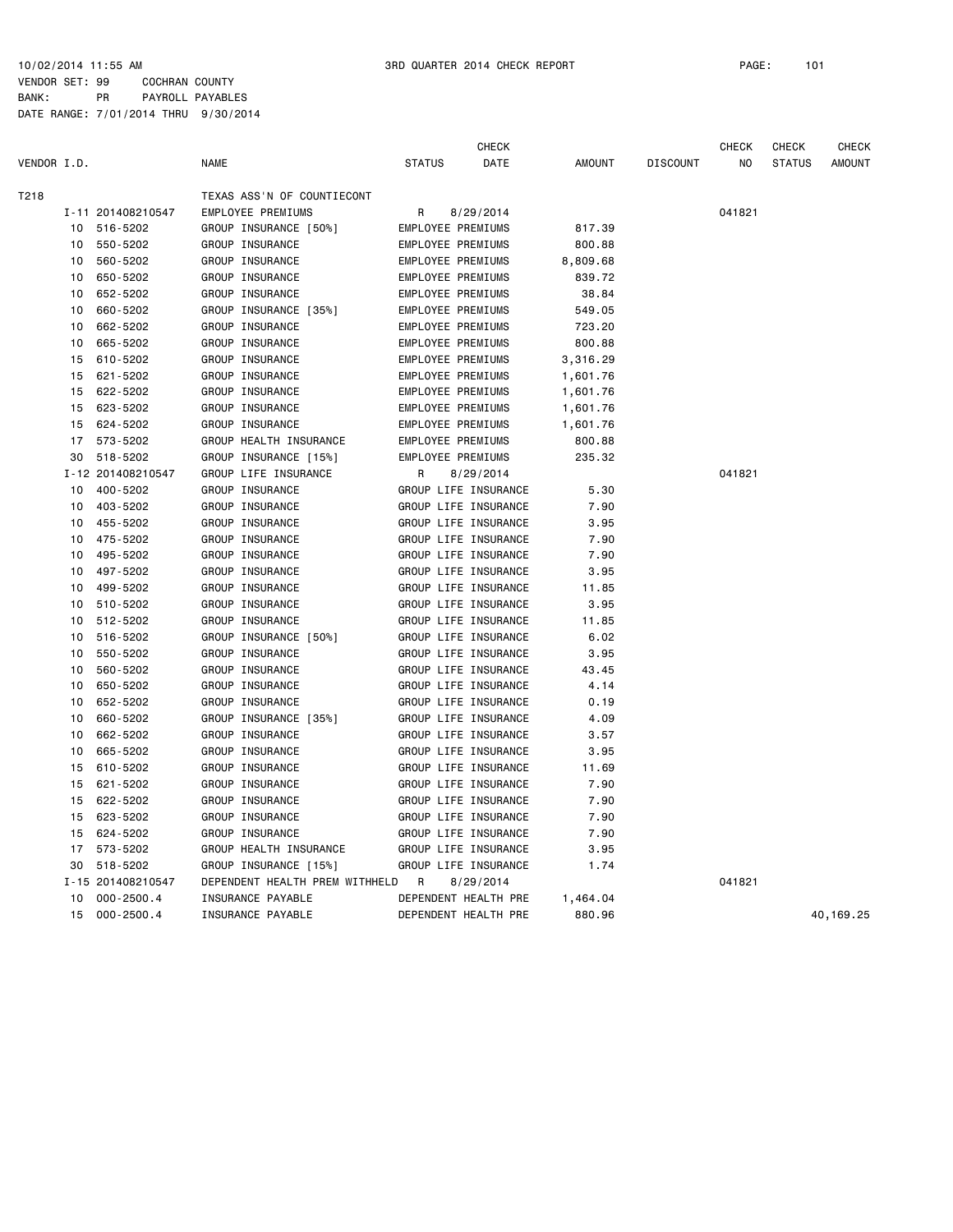VENDOR SET: 99 COCHRAN COUNTY BANK: PR PAYROLL PAYABLES

|                  |    |                   |                                |                     | <b>CHECK</b>         |               |                 | <b>CHECK</b> | <b>CHECK</b>  | <b>CHECK</b>  |
|------------------|----|-------------------|--------------------------------|---------------------|----------------------|---------------|-----------------|--------------|---------------|---------------|
| VENDOR I.D.      |    |                   | <b>NAME</b>                    | <b>STATUS</b>       | DATE                 | <b>AMOUNT</b> | <b>DISCOUNT</b> | NO.          | <b>STATUS</b> | <b>AMOUNT</b> |
| T266             |    |                   | TREASURER OF VIRGINIA          |                     |                      |               |                 |              |               |               |
|                  |    | I-CJS201408210547 | CASE ID#0003452040             | R                   | 8/29/2014            |               |                 | 041822       |               |               |
|                  |    | 10 000-2500.8     | CHILD SUPPORT PAYABLE          | CASE ID#0003452040  |                      | 453.10        |                 |              |               | 453.10        |
| C <sub>253</sub> |    |                   | COCHRAN COUNTY MONEY MKT       |                     |                      |               |                 |              |               |               |
|                  |    | I-201408210549    | NON-DEPT SUPP DEATH            | R                   | 8/29/2014            |               |                 | 041823       |               |               |
|                  |    | 10 409-5207       | SUPPLEMENTAL DEATH BENEFITS    | AUG 2014 SUPP DEATH |                      | 1,490.34      |                 |              |               | 1,490.34      |
| A067             |    |                   | AMERICAN FAMILY LIFE ASSURANCE |                     |                      |               |                 |              |               |               |
|                  |    | I-08 201409220550 | MONTHLY PREMIUM                | R                   | 9/30/2014            |               |                 | 041957       |               |               |
|                  |    | 10 000-2500.4     | INSURANCE PAYABLE              | MONTHLY PREMIUM     |                      | 622.47        |                 |              |               |               |
|                  |    | 15 000-2500.4     | INSURANCE PAYABLE              | MONTHLY PREMIUM     |                      | 158.95        |                 |              |               |               |
|                  |    | I-08A201409220550 | MONTHLY PREMIUM                | R                   | 9/30/2014            |               |                 | 041957       |               |               |
|                  |    | 10 000-2500.4     | INSURANCE PAYABLE              | MONTHLY PREMIUM     |                      | 200.46        |                 |              |               | 981.88        |
| C091             |    |                   | COMPBENEFITS                   |                     |                      |               |                 |              |               |               |
|                  |    | I-17A201409220550 | VISION MONTHLY PREMIUM         | R                   | 9/30/2014            |               |                 | 041958       |               |               |
|                  |    | 10 000-2500.4     | INSURANCE PAYABLE              |                     | VISION MONTHLY PREMI | 53.40         |                 |              |               | 53.40         |
|                  |    |                   |                                |                     |                      |               |                 |              |               |               |
| C <sub>253</sub> |    |                   | COCHRAN COUNTY MONEY MKT       |                     |                      |               |                 |              |               |               |
|                  |    | I-01 201409220550 | RETIREMENT CONTRIBUTIONS       | R                   | 9/30/2014            |               |                 | 041959       |               |               |
|                  | 10 | $000 - 2500.3$    | <b>TCDRS PAYABLE</b>           |                     | RETIREMENT CONTRIBUT | 8,053.00      |                 |              |               |               |
|                  | 10 | 400-5203          | RETIREMENT                     |                     | RETIREMENT CONTRIBUT | 1,027.69      |                 |              |               |               |
|                  | 10 | 403-5203          | RETIREMENT                     |                     | RETIREMENT CONTRIBUT | 994.44        |                 |              |               |               |
|                  | 10 | 435-5203          | RETIREMENT                     |                     | RETIREMENT CONTRIBUT | 211.15        |                 |              |               |               |
|                  | 10 | 455-5203          | RETIREMENT                     |                     | RETIREMENT CONTRIBUT | 529.27        |                 |              |               |               |
|                  | 10 | 475-5203          | RETIREMENT                     |                     | RETIREMENT CONTRIBUT | 1,312.46      |                 |              |               |               |
|                  | 10 | 476-5203          | RETIREMENT                     |                     | RETIREMENT CONTRIBUT | 215.16        |                 |              |               |               |
|                  | 10 | 490-5203.001      | RETIREMENT                     |                     | RETIREMENT CONTRIBUT | 148.75        |                 |              |               |               |
|                  | 10 | 495-5203          | RETIREMENT                     |                     | RETIREMENT CONTRIBUT | 903.37        |                 |              |               |               |
|                  | 10 | 497-5203          | RETIREMENT                     |                     | RETIREMENT CONTRIBUT | 521.17        |                 |              |               |               |
|                  | 10 | 499-5203          | RETIREMENT                     |                     | RETIREMENT CONTRIBUT | 1,286.79      |                 |              |               |               |
|                  | 10 | 510-5203          | RETIREMENT                     |                     | RETIREMENT CONTRIBUT | 351.00        |                 |              |               |               |
|                  | 10 | 512-5203          | RETIREMENT                     |                     | RETIREMENT CONTRIBUT | 972.15        |                 |              |               |               |
|                  | 10 | 516-5203          | RETIREMENT                     |                     | RETIREMENT CONTRIBUT | 358.19        |                 |              |               |               |
|                  | 10 | 550-5203          | RETIREMENT                     |                     | RETIREMENT CONTRIBUT | 328.17        |                 |              |               |               |
|                  | 10 | 560-5203          | RETIREMENT                     |                     | RETIREMENT CONTRIBUT | 4,321.62      |                 |              |               |               |
|                  | 10 | 650-5203          | RETIREMENT                     |                     | RETIREMENT CONTRIBUT | 428.13        |                 |              |               |               |
|                  | 10 | 652-5203          | RETIREMENT                     |                     | RETIREMENT CONTRIBUT | 20.97         |                 |              |               |               |
|                  | 10 | 660-5203          | RETIREMENT                     |                     | RETIREMENT CONTRIBUT | 237.99        |                 |              |               |               |
|                  | 10 | 662-5203          | RETIREMENT                     |                     | RETIREMENT CONTRIBUT | 390.40        |                 |              |               |               |
|                  | 10 | 665-5203          | RETIREMENT                     |                     | RETIREMENT CONTRIBUT | 396.60        |                 |              |               |               |
|                  | 15 | $000 - 2500.3$    | TCDRS PAYABLE                  |                     | RETIREMENT CONTRIBUT | 3,042.73      |                 |              |               |               |
|                  | 15 | 610-5203          | RETIREMENT                     |                     | RETIREMENT CONTRIBUT | 2,150.84      |                 |              |               |               |
|                  | 15 | 621-5203          | RETIREMENT                     |                     | RETIREMENT CONTRIBUT | 850.38        |                 |              |               |               |
|                  | 15 | 622-5203          | RETIREMENT                     |                     | RETIREMENT CONTRIBUT | 903.06        |                 |              |               |               |
|                  | 15 | 623-5203          | RETIREMENT                     |                     | RETIREMENT CONTRIBUT | 881.61        |                 |              |               |               |
|                  | 15 | 624-5203          | RETIREMENT                     |                     | RETIREMENT CONTRIBUT | 864.86        |                 |              |               |               |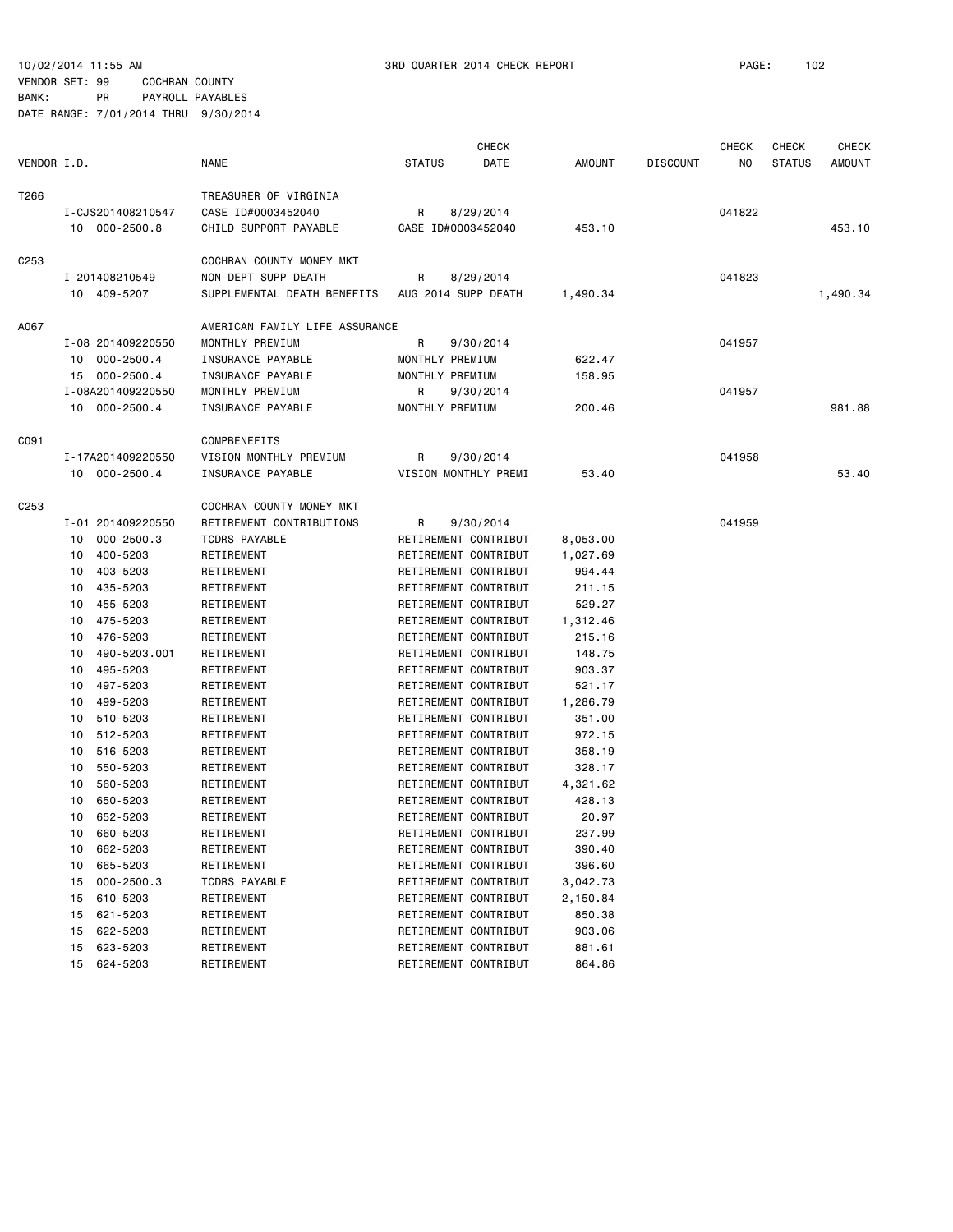VENDOR SET: 99 COCHRAN COUNTY BANK: PR PAYROLL PAYABLES

|                  |                      |                                | <b>CHECK</b>          |               |                 | <b>CHECK</b> | <b>CHECK</b>  | <b>CHECK</b>  |
|------------------|----------------------|--------------------------------|-----------------------|---------------|-----------------|--------------|---------------|---------------|
| VENDOR I.D.      |                      | <b>NAME</b>                    | <b>STATUS</b><br>DATE | <b>AMOUNT</b> | <b>DISCOUNT</b> | NO.          | <b>STATUS</b> | <b>AMOUNT</b> |
| C <sub>253</sub> |                      | COCHRAN COUNTY MONEY MCONT     |                       |               |                 |              |               |               |
|                  | I-01 201409220550    | RETIREMENT CONTRIBUTIONS       | R<br>9/30/2014        |               |                 | 041959       |               |               |
|                  | $000 - 2500.3$<br>17 | <b>TCDRS PAYABLE</b>           | RETIREMENT CONTRIBUT  | 215.94        |                 |              |               |               |
|                  | 573-5203<br>17       | RETIREMENT                     | RETIREMENT CONTRIBUT  | 401.02        |                 |              |               |               |
|                  | $000 - 2500.3$<br>30 | <b>TCDRS</b>                   | RETIREMENT CONTRIBUT  | 54.92         |                 |              |               |               |
|                  | 518-5203<br>30       | RETIREMENT                     | RETIREMENT CONTRIBUT  | 101.99        |                 |              |               | 32,475.82     |
| C300             |                      | COCHRAN COUNTY SCHOOLS FEDERAL |                       |               |                 |              |               |               |
|                  | I-18A201409220550    | MONTHLY PREMUIM                | R<br>9/30/2014        |               |                 | 041960       |               |               |
|                  | $000 - 2500.4$<br>10 | INSURANCE PAYABLE              | MONTHLY PREMUIM       | 7,384.15      |                 |              |               |               |
|                  | $000 - 2500.4$<br>15 | INSURANCE PAYABLE              | MONTHLY PREMUIM       | 2,015.33      |                 |              |               |               |
|                  | $000 - 2500.4$<br>30 | AFLAC                          | MONTHLY PREMUIM       | 62.60         |                 |              |               | 9,462.08      |
| <b>NO17</b>      |                      | NATIONAL FARM LIFE             |                       |               |                 |              |               |               |
|                  | I-05 201409220550    | NFL PREMIUM                    | R<br>9/30/2014        |               |                 | 041961       |               |               |
|                  | $000 - 2500.4$<br>10 | INSURANCE PAYABLE              | NFL PREMIUM           | 243.13        |                 |              |               |               |
|                  | $000 - 2500.4$<br>15 | INSURANCE PAYABLE              | NFL PREMIUM           | 34.33         |                 |              |               |               |
|                  | I-05A201409220550    | AFTER TAX PREM                 | R<br>9/30/2014        |               |                 | 041961       |               |               |
|                  | $000 - 2500.4$<br>10 | INSURANCE PAYABLE              | AFTER TAX PREM        | 114.21        |                 |              |               |               |
|                  | $000 - 2500.4$<br>15 | INSURANCE PAYABLE              | AFTER TAX PREM        | 40.94         |                 |              |               | 432.61        |
| <b>NO60</b>      |                      | NATIONWIDE RETIREMENT SOL      |                       |               |                 |              |               |               |
|                  | I-04 201409220550    | DEFERRED COMP WITHHELD         | 9/30/2014<br>R        |               |                 | 041962       |               |               |
|                  | 000-2500.7<br>10     | PEBSCO DEF COMP PAYABLE        | DEFERRED COMP WITHHE  | 2,026.00      |                 |              |               |               |
|                  | 15 000-2500.7        | PEBSCO DEF COMP PAYABLE        | DEFERRED COMP WITHHE  | 1,325.00      |                 |              |               | 3,351.00      |
| N081             |                      | NATIONAL FAMILY CARE LIFE INSU |                       |               |                 |              |               |               |
|                  | I-21 201409220550    | NATIONAL FAMILY CARE           | R<br>9/30/2014        |               |                 | 041963       |               |               |
|                  | 10 000-2500.4        | INSURANCE PAYABLE              | NATIONAL FAMILY CARE  | 139.10        |                 |              |               | 139.10        |
| 0029             |                      | OFFICE OF THE ATTORNEY GE      |                       |               |                 |              |               |               |
|                  | I-CLL201409220550    | CAUSE#13-05-23497              | R<br>9/30/2014        |               |                 | 041964       |               |               |
|                  | 10 000-2500.8        | CHILD SUPPORT PAYABLE          | CAUSE#13-05-23497     | 570.14        |                 |              |               | 570.14        |
| 0029             |                      | OFFICE OF THE ATTORNEY GE      |                       |               |                 |              |               |               |
|                  | I-CVS201409220550    | CAUSE#13-10-4340               | R<br>9/30/2014        |               |                 | 041965       |               |               |
|                  | 10 000-2500.8        | CHILD SUPPORT PAYABLE          | CAUSE#13-10-4340      | 650.00        |                 |              |               | 650.00        |
| P187             |                      | COCHRAN COUNTY PAYROLL TA      |                       |               |                 |              |               |               |
|                  | I-T1 201409220550    | FEDERAL INCOME TAX W/H         | 9/30/2014<br>R        |               |                 | 041966       |               |               |
|                  | 10 000-2500.1        | WITHHOLDING TAX PAYABLE        | FEDERAL INCOME TAX W  | 10,884.15     |                 |              |               |               |
|                  | $000 - 2500.1$<br>15 | WITHHOLDING TAX PAYABLE        | FEDERAL INCOME TAX W  | 3,825.17      |                 |              |               |               |
|                  | $000 - 2500.1$<br>17 | WITHHOLDING TAX PAYABLE        | FEDERAL INCOME TAX W  | 257.18        |                 |              |               |               |
|                  | $000 - 2500.1$<br>30 | FEDERAL WITHOLDING             | FEDERAL INCOME TAX W  | 76.85         |                 |              |               |               |
|                  | I-T3 201409220550    | FICA TAX                       | R<br>9/30/2014        |               |                 | 041966       |               |               |
|                  | $000 - 2500.2$<br>10 | FICA PAYABLE                   | FICA TAX              | 7,020.20      |                 |              |               |               |
|                  | 400-5201<br>10       | SOCIAL SECURITY                | FICA TAX              | 490.13        |                 |              |               |               |
|                  | 403-5201<br>10       | SOCIAL SECURITY                | FICA TAX              | 405.60        |                 |              |               |               |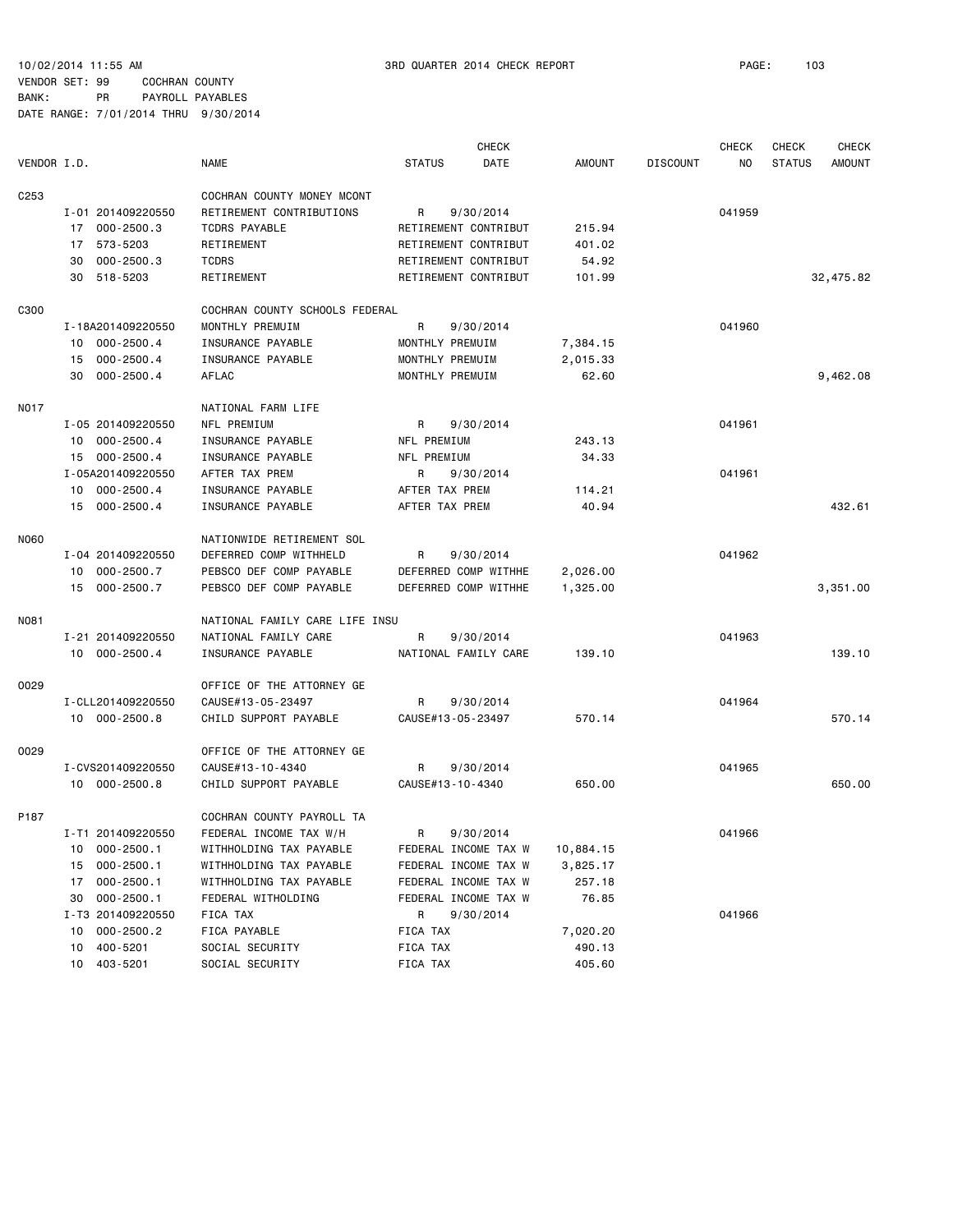VENDOR SET: 99 COCHRAN COUNTY BANK: PR PAYROLL PAYABLES DATE RANGE: 7/01/2014 THRU 9/30/2014

|             |    |                   |                            |               |              | <b>CHECK</b> |          |                 | CHECK  | CHECK         | <b>CHECK</b> |
|-------------|----|-------------------|----------------------------|---------------|--------------|--------------|----------|-----------------|--------|---------------|--------------|
| VENDOR I.D. |    |                   | <b>NAME</b>                | <b>STATUS</b> |              | DATE         | AMOUNT   | <b>DISCOUNT</b> | NO     | <b>STATUS</b> | AMOUNT       |
| P187        |    |                   | COCHRAN COUNTY PAYROLLCONT |               |              |              |          |                 |        |               |              |
|             |    | I-T3 201409220550 | FICA TAX                   | R             |              | 9/30/2014    |          |                 | 041966 |               |              |
|             |    | 10 435-5201       | SOCIAL SECURITY            | FICA TAX      |              |              | 100.71   |                 |        |               |              |
|             | 10 | 455-5201          | SOCIAL SECURITY            | FICA TAX      |              |              | 252.42   |                 |        |               |              |
|             | 10 | 475-5201          | SOCIAL SECURITY            | FICA TAX      |              |              | 625.94   |                 |        |               |              |
|             | 10 | 476-5201          | SOCIAL SECURITY            | FICA TAX      |              |              | 102.61   |                 |        |               |              |
|             | 10 | 490-5201.001      | SOCIAL SECURITY FICA       | FICA TAX      |              |              | 70.94    |                 |        |               |              |
|             | 10 | 495-5201          | SOCIAL SECURITY            | FICA TAX      |              |              | 430.84   |                 |        |               |              |
|             | 10 | 497-5201          | SOCIAL SECURITY            | FICA TAX      |              |              | 248.56   |                 |        |               |              |
|             | 10 | 499-5201          | SOCIAL SECURITY            | FICA TAX      |              |              | 606.93   |                 |        |               |              |
|             | 10 | 510-5201          | SOCIAL SECURITY            | FICA TAX      |              |              | 167.40   |                 |        |               |              |
|             | 10 | 512-5201          | SOCIAL SECURITY            | FICA TAX      |              |              | 446.38   |                 |        |               |              |
|             | 10 | 516-5201          | SOCIAL SECURITY            | FICA TAX      |              |              | 172.96   |                 |        |               |              |
|             | 10 | 550-5201          | SOCIAL SECURITY            | FICA TAX      |              |              | 153.69   |                 |        |               |              |
|             | 10 | 560-5201          | SOCIAL SECURITY            | FICA TAX      |              |              | 2,044.36 |                 |        |               |              |
|             | 10 | 650-5201          | SOCIAL SECURITY            | FICA TAX      |              |              | 204.18   |                 |        |               |              |
|             | 10 | 652-5201          | SOCIAL SECURITY            | FICA TAX      |              |              | 10.00    |                 |        |               |              |
|             | 10 | 660-5201          | SOCIAL SECURITY            | FICA TAX      |              |              | 114.88   |                 |        |               |              |
|             | 10 | 662-5201          | SOCIAL SECURITY            | FICA TAX      |              |              | 186.19   |                 |        |               |              |
|             | 10 | 665-5201          | SOCIAL SECURITY            | FICA TAX      |              |              | 185.49   |                 |        |               |              |
|             | 15 | $000 - 2500.2$    | FICA PAYABLE               | FICA TAX      |              |              | 2,628.36 |                 |        |               |              |
|             | 15 | 610-5201          | SOCIAL SECURITY            | FICA TAX      |              |              | 1,024.13 |                 |        |               |              |
|             | 15 | 621-5201          | SOCIAL SECURITY            | FICA TAX      |              |              | 405.56   |                 |        |               |              |
|             | 15 | 622-5201          | SOCIAL SECURITY            | FICA TAX      |              |              | 425.57   |                 |        |               |              |
|             | 15 | 623-5201          | SOCIAL SECURITY            | FICA TAX      |              |              | 417.08   |                 |        |               |              |
|             | 15 | 624-5201          | SOCIAL SECURITY            | FICA TAX      |              |              | 356.02   |                 |        |               |              |
|             | 17 | $000 - 2500.2$    | FICA PAYABLE               | FICA TAX      |              |              | 194.61   |                 |        |               |              |
|             | 17 | 573-5201          | SOCIAL SECURITY            | FICA TAX      |              |              | 194.61   |                 |        |               |              |
|             | 30 | $000 - 2500.2$    | FICA                       | FICA TAX      |              |              | 49.24    |                 |        |               |              |
|             | 30 | 518-5201          | SOCIAL SECURITY            | FICA TAX      |              |              | 49.23    |                 |        |               |              |
|             |    | I-T4 201409220550 | MEDICARE TAX               | R             |              | 9/30/2014    |          |                 | 041966 |               |              |
|             | 10 | $000 - 2500.2$    | FICA PAYABLE               |               | MEDICARE TAX |              | 1,641.82 |                 |        |               |              |
|             | 10 | 400-5201          | SOCIAL SECURITY            |               | MEDICARE TAX |              | 114.63   |                 |        |               |              |
|             | 10 | 403-5201          | SOCIAL SECURITY            |               | MEDICARE TAX |              | 94.86    |                 |        |               |              |
|             | 10 | 435-5201          | SOCIAL SECURITY            |               | MEDICARE TAX |              | 23.55    |                 |        |               |              |
|             | 10 | 455-5201          | SOCIAL SECURITY            |               | MEDICARE TAX |              | 59.04    |                 |        |               |              |
|             | 10 | 475-5201          | SOCIAL SECURITY            |               | MEDICARE TAX |              | 146.38   |                 |        |               |              |
|             | 10 | 476-5201          | SOCIAL SECURITY            |               | MEDICARE TAX |              | 23.99    |                 |        |               |              |
|             | 10 | 490-5201.001      | SOCIAL SECURITY FICA       |               | MEDICARE TAX |              | 16.59    |                 |        |               |              |
|             |    | 10 495-5201       | SOCIAL SECURITY            |               | MEDICARE TAX |              | 100.76   |                 |        |               |              |
|             | 10 | 497-5201          | SOCIAL SECURITY            |               | MEDICARE TAX |              | 58.13    |                 |        |               |              |
|             | 10 | 499-5201          | SOCIAL SECURITY            |               | MEDICARE TAX |              | 141.94   |                 |        |               |              |
|             | 10 | 510-5201          | SOCIAL SECURITY            |               | MEDICARE TAX |              | 39.15    |                 |        |               |              |
|             | 10 | 512-5201          | SOCIAL SECURITY            |               | MEDICARE TAX |              | 104.40   |                 |        |               |              |
|             | 10 | 516-5201          | SOCIAL SECURITY            |               | MEDICARE TAX |              | 40.45    |                 |        |               |              |
|             | 10 | 550-5201          | SOCIAL SECURITY            |               | MEDICARE TAX |              | 35.94    |                 |        |               |              |
|             | 10 | 560-5201          | SOCIAL SECURITY            |               | MEDICARE TAX |              | 478.13   |                 |        |               |              |
|             | 10 | 650-5201          | SOCIAL SECURITY            |               | MEDICARE TAX |              | 47.76    |                 |        |               |              |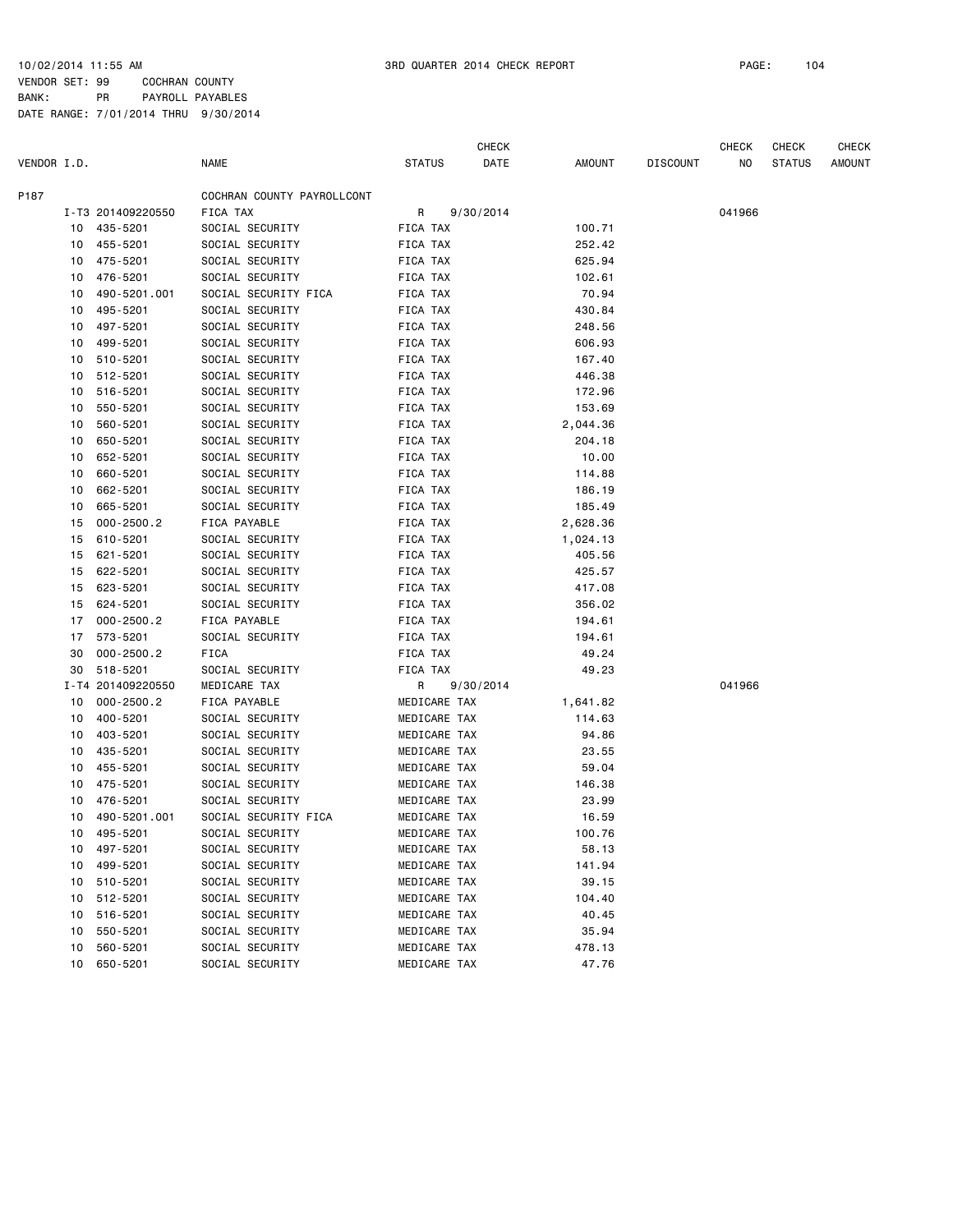VENDOR SET: 99 COCHRAN COUNTY BANK: PR PAYROLL PAYABLES DATE RANGE: 7/01/2014 THRU 9/30/2014

|             |    |                   |                            |                          | <b>CHECK</b> |               |                 | <b>CHECK</b> | <b>CHECK</b>  | <b>CHECK</b>  |
|-------------|----|-------------------|----------------------------|--------------------------|--------------|---------------|-----------------|--------------|---------------|---------------|
| VENDOR I.D. |    |                   | <b>NAME</b>                | <b>STATUS</b>            | DATE         | <b>AMOUNT</b> | <b>DISCOUNT</b> | ΝO           | <b>STATUS</b> | <b>AMOUNT</b> |
| P187        |    |                   | COCHRAN COUNTY PAYROLLCONT |                          |              |               |                 |              |               |               |
|             |    | I-T4 201409220550 | MEDICARE TAX               | R                        | 9/30/2014    |               |                 | 041966       |               |               |
|             | 10 | 652-5201          | SOCIAL SECURITY            | MEDICARE TAX             |              | 2.34          |                 |              |               |               |
|             | 10 | 660-5201          | SOCIAL SECURITY            | MEDICARE TAX             |              | 26.86         |                 |              |               |               |
|             | 10 | 662-5201          | SOCIAL SECURITY            | MEDICARE TAX             |              | 43.54         |                 |              |               |               |
|             | 10 | 665-5201          | SOCIAL SECURITY            | MEDICARE TAX             |              | 43.38         |                 |              |               |               |
|             | 15 | $000 - 2500.2$    | FICA PAYABLE               | MEDICARE TAX             |              | 614.71        |                 |              |               |               |
|             | 15 | 610-5201          | SOCIAL SECURITY            | MEDICARE TAX             |              | 239.51        |                 |              |               |               |
|             | 15 | 621-5201          | SOCIAL SECURITY            | MEDICARE TAX             |              | 94.85         |                 |              |               |               |
|             | 15 | 622-5201          | SOCIAL SECURITY            | MEDICARE TAX             |              | 99.53         |                 |              |               |               |
|             | 15 | 623-5201          | SOCIAL SECURITY            | MEDICARE TAX             |              | 97.55         |                 |              |               |               |
|             | 15 | 624-5201          | SOCIAL SECURITY            | MEDICARE TAX             |              | 83.26         |                 |              |               |               |
|             | 17 | $000 - 2500.2$    | FICA PAYABLE               | MEDICARE TAX             |              | 45.51         |                 |              |               |               |
|             | 17 | 573-5201          | SOCIAL SECURITY            | MEDICARE TAX             |              | 45.51         |                 |              |               |               |
|             | 30 | $000 - 2500.2$    | <b>FICA</b>                | MEDICARE TAX             |              | 11.51         |                 |              |               |               |
|             | 30 | 518-5201          | SOCIAL SECURITY            | MEDICARE TAX             |              | 11.52         |                 |              |               | 39,455.27     |
| T218        |    |                   | TEXAS ASS'N OF COUNTIES    |                          |              |               |                 |              |               |               |
|             |    | I-11 201409220550 | <b>EMPLOYEE PREMIUMS</b>   | R                        | 9/30/2014    |               |                 | 041967       |               |               |
|             | 10 | 400-5202          | GROUP INSURANCE            | EMPLOYEE PREMIUMS        |              | 1,488.99      |                 |              |               |               |
|             |    | 10 403-5202       | GROUP INSURANCE            | EMPLOYEE PREMIUMS        |              | 1,601.76      |                 |              |               |               |
|             | 10 | 455-5202          | GROUP INSURANCE            | EMPLOYEE PREMIUMS        |              | 800.88        |                 |              |               |               |
|             | 10 | 475-5202          | GROUP INSURANCE            | EMPLOYEE PREMIUMS        |              | 1,601.76      |                 |              |               |               |
|             | 10 | 495-5202          | GROUP INSURANCE            | EMPLOYEE PREMIUMS        |              | 1,601.76      |                 |              |               |               |
|             | 10 | 497-5202          | GROUP INSURANCE            | EMPLOYEE PREMIUMS        |              | 800.88        |                 |              |               |               |
|             | 10 | 499-5202          | GROUP INSURANCE            | EMPLOYEE PREMIUMS        |              | 2,402.64      |                 |              |               |               |
|             | 10 | 510-5202          | GROUP INSURANCE            | EMPLOYEE PREMIUMS        |              | 800.88        |                 |              |               |               |
|             | 10 | 512-5202          | GROUP INSURANCE            | EMPLOYEE PREMIUMS        |              | 2,322.55      |                 |              |               |               |
|             | 10 | 516-5202          | GROUP INSURANCE [50%]      | EMPLOYEE PREMIUMS        |              | 417.08        |                 |              |               |               |
|             | 10 | 550-5202          | GROUP INSURANCE            | EMPLOYEE PREMIUMS        |              | 800.88        |                 |              |               |               |
|             | 10 | 560-5202          | GROUP INSURANCE            | EMPLOYEE PREMIUMS        |              | 8,088.89      |                 |              |               |               |
|             | 10 | 650-5202          | GROUP INSURANCE            | EMPLOYEE PREMIUMS        |              | 839.72        |                 |              |               |               |
|             | 10 | 652-5202          | GROUP INSURANCE            | EMPLOYEE PREMIUMS        |              | 38.84         |                 |              |               |               |
|             | 10 | 660-5202          | GROUP INSURANCE [35%]      | EMPLOYEE PREMIUMS        |              | 268.65        |                 |              |               |               |
|             | 10 | 662-5202          | GROUP INSURANCE            | <b>EMPLOYEE PREMIUMS</b> |              | 723.20        |                 |              |               |               |
|             | 10 | 665-5202          | GROUP INSURANCE            | EMPLOYEE PREMIUMS        |              | 800.88        |                 |              |               |               |
|             | 15 | 610-5202          | GROUP INSURANCE            | EMPLOYEE PREMIUMS        |              | 3,316.29      |                 |              |               |               |
|             | 15 | 621-5202          | GROUP INSURANCE            | EMPLOYEE PREMIUMS        |              | 1,601.76      |                 |              |               |               |
|             |    | 15 622-5202       | GROUP INSURANCE            | EMPLOYEE PREMIUMS        |              | 1,601.76      |                 |              |               |               |
|             |    | 15 623-5202       | GROUP INSURANCE            | EMPLOYEE PREMIUMS        |              | 1,601.76      |                 |              |               |               |
|             |    | 15 624-5202       | GROUP INSURANCE            | EMPLOYEE PREMIUMS        |              | 1,601.76      |                 |              |               |               |
|             |    | 17 573-5202       | GROUP HEALTH INSURANCE     | EMPLOYEE PREMIUMS        |              | 800.88        |                 |              |               |               |
|             |    | 30 518-5202       | GROUP INSURANCE [15%]      | EMPLOYEE PREMIUMS        |              | 115.15        |                 |              |               |               |
|             |    | I-12 201409220550 | GROUP LIFE INSURANCE       | R                        | 9/30/2014    |               |                 | 041967       |               |               |
|             |    | 10 400-5202       | GROUP INSURANCE            | GROUP LIFE INSURANCE     |              | 5.30          |                 |              |               |               |
|             |    | 10 403-5202       | GROUP INSURANCE            | GROUP LIFE INSURANCE     |              | 7.90          |                 |              |               |               |
|             |    | 10 455-5202       | GROUP INSURANCE            | GROUP LIFE INSURANCE     |              | 3.95          |                 |              |               |               |
|             |    | 10 475-5202       | GROUP INSURANCE            | GROUP LIFE INSURANCE     |              | 7.90          |                 |              |               |               |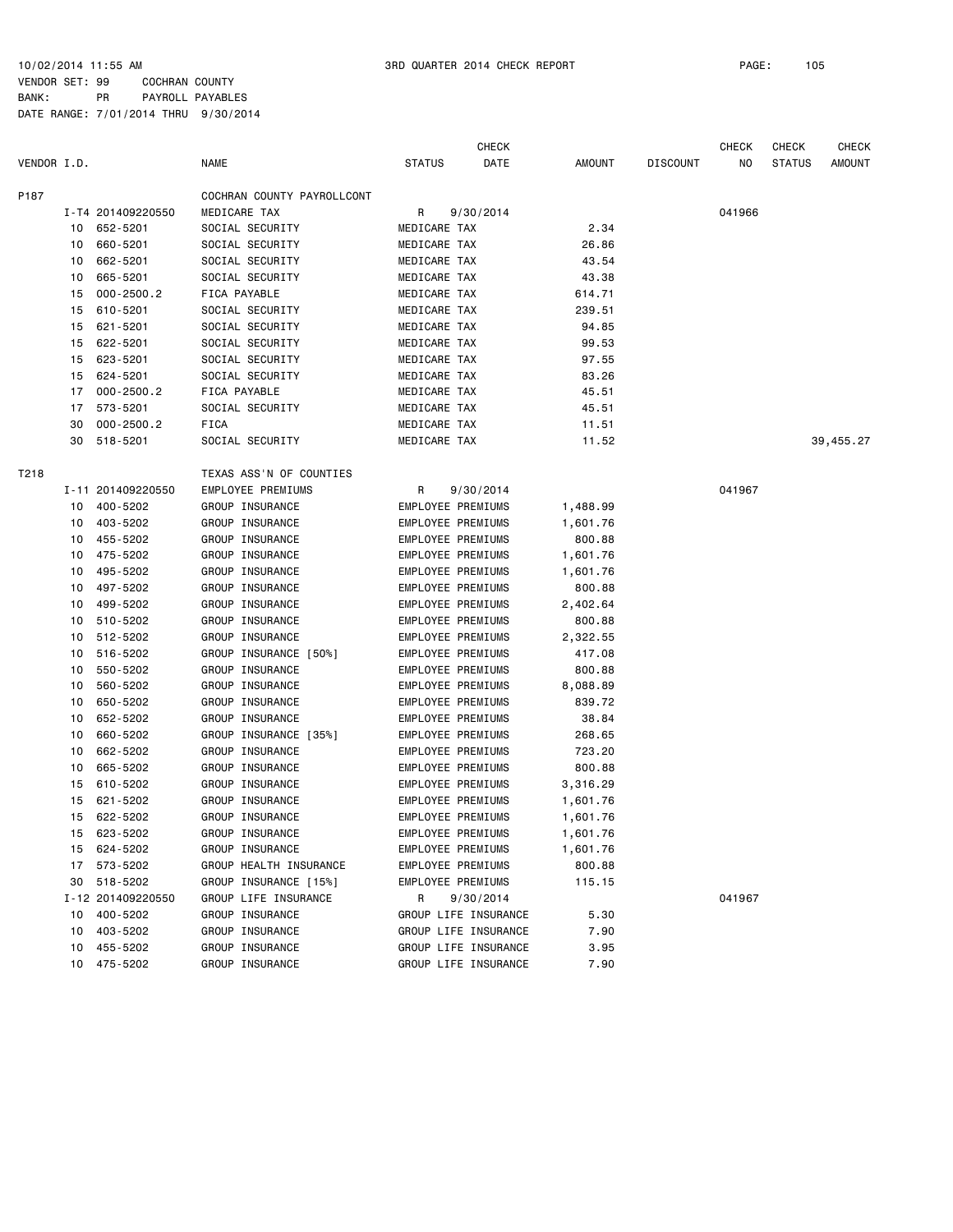$0.00$  0.00

VENDOR SET: 99 COCHRAN COUNTY BANK: PR PAYROLL PAYABLES DATE RANGE: 7/01/2014 THRU 9/30/2014

|                  |                      |                                | <b>CHECK</b>          |                |                 | <b>CHECK</b>     | <b>CHECK</b>  | <b>CHECK</b>  |
|------------------|----------------------|--------------------------------|-----------------------|----------------|-----------------|------------------|---------------|---------------|
| VENDOR I.D.      |                      | <b>NAME</b>                    | <b>STATUS</b><br>DATE | <b>AMOUNT</b>  | <b>DISCOUNT</b> | NO               | <b>STATUS</b> | <b>AMOUNT</b> |
| T218             |                      | TEXAS ASS'N OF COUNTIECONT     |                       |                |                 |                  |               |               |
|                  | I-12 201409220550    | GROUP LIFE INSURANCE           | R<br>9/30/2014        |                |                 | 041967           |               |               |
|                  | 495-5202<br>10       | GROUP INSURANCE                | GROUP LIFE INSURANCE  | 7.90           |                 |                  |               |               |
|                  | 497-5202<br>10       | GROUP INSURANCE                | GROUP LIFE INSURANCE  | 3.95           |                 |                  |               |               |
|                  | 499-5202<br>10       | GROUP INSURANCE                | GROUP LIFE INSURANCE  | 11.85          |                 |                  |               |               |
|                  | 510-5202<br>10       | GROUP INSURANCE                | GROUP LIFE INSURANCE  | 3.95           |                 |                  |               |               |
|                  | 512-5202<br>10       | GROUP INSURANCE                | GROUP LIFE INSURANCE  | 11.46          |                 |                  |               |               |
|                  | 516-5202<br>10       | GROUP INSURANCE [50%]          | GROUP LIFE INSURANCE  | 2.06           |                 |                  |               |               |
|                  | 550-5202<br>10       | GROUP INSURANCE                | GROUP LIFE INSURANCE  | 3.95           |                 |                  |               |               |
|                  | 560-5202<br>10       | GROUP INSURANCE                | GROUP LIFE INSURANCE  | 39.89          |                 |                  |               |               |
|                  | 650-5202<br>10       | GROUP INSURANCE                | GROUP LIFE INSURANCE  | 4.14           |                 |                  |               |               |
|                  | 652-5202<br>10       | GROUP INSURANCE                | GROUP LIFE INSURANCE  | 0.19           |                 |                  |               |               |
|                  | 660-5202<br>10       | GROUP INSURANCE [35%]          | GROUP LIFE INSURANCE  | 1.32           |                 |                  |               |               |
|                  | 662-5202<br>10       | GROUP INSURANCE                | GROUP LIFE INSURANCE  | 3.57           |                 |                  |               |               |
|                  | 665-5202<br>10       | GROUP INSURANCE                | GROUP LIFE INSURANCE  | 3.95           |                 |                  |               |               |
|                  | 610-5202<br>15       | GROUP INSURANCE                | GROUP LIFE INSURANCE  | 11.69          |                 |                  |               |               |
|                  | 621-5202<br>15       | GROUP INSURANCE                | GROUP LIFE INSURANCE  | 7.90           |                 |                  |               |               |
|                  | 622-5202<br>15       | GROUP INSURANCE                | GROUP LIFE INSURANCE  | 7.90           |                 |                  |               |               |
|                  | 15<br>623-5202       | GROUP INSURANCE                | GROUP LIFE INSURANCE  | 7.90           |                 |                  |               |               |
|                  | 624-5202<br>15       | GROUP INSURANCE                | GROUP LIFE INSURANCE  | 7.90           |                 |                  |               |               |
|                  | 573-5202<br>17       | GROUP HEALTH INSURANCE         | GROUP LIFE INSURANCE  | 3.95           |                 |                  |               |               |
|                  | 518-5202<br>30       | GROUP INSURANCE [15%]          | GROUP LIFE INSURANCE  | 0.57           |                 |                  |               |               |
|                  | I-15 201409220550    | DEPENDENT HEALTH PREM WITHHELD | R<br>9/30/2014        |                |                 | 041967           |               |               |
|                  | $000 - 2500.4$<br>10 | INSURANCE PAYABLE              | DEPENDENT HEALTH PRE  | 880.96         |                 |                  |               |               |
|                  | 15<br>$000 - 2500.4$ | INSURANCE PAYABLE              | DEPENDENT HEALTH PRE  | 880.96         |                 |                  |               | 37,972.56     |
| T266             |                      | TREASURER OF VIRGINIA          |                       |                |                 |                  |               |               |
|                  | I-CJS201409220550    | CASE ID#0003452040             | R<br>9/30/2014        |                |                 | 041968           |               |               |
|                  | 10 000-2500.8        | CHILD SUPPORT PAYABLE          | CASE ID#0003452040    | 453.10         |                 |                  |               | 453.10        |
| C <sub>253</sub> |                      | COCHRAN COUNTY MONEY MKT       |                       |                |                 |                  |               |               |
|                  | I-201409220551       | NON-DEPT SUPP DEATH SEPT 2014  | 9/30/2014<br>R        |                |                 | 041969           |               |               |
|                  | 10 409-5207          | SUPPLEMENTAL DEATH BENEFITS    | SUPP DEATH SEPT 201   | 1,412.70       |                 |                  |               | 1,412.70      |
|                  |                      |                                |                       |                |                 |                  |               |               |
|                  | TOTALS * *           | NO.                            |                       | INVOICE AMOUNT |                 | <b>DISCOUNTS</b> |               | CHECK AMOUNT  |
|                  | REGULAR CHECKS:      | 39                             |                       | 396, 287.92    |                 | 0.00             |               | 396,287.92    |
|                  | HAND CHECKS:         | $\mathbf 0$                    |                       | 0.00           |                 | 0.00             |               | 0.00          |
|                  | DRAFTS:              | 0                              |                       | 0.00           |                 | 0.00             |               | 0.00          |
|                  | EFT:                 | $\mathbf 0$                    |                       | 0.00           |                 | 0.00             |               | 0.00          |
|                  | NON CHECKS:          | $\mathbf 0$                    |                       | 0.00           |                 | 0.00             |               | 0.00          |

VOID CHECKS: 0 VOID DEBITS 0.00<br>VOID CREDITS 0.00

TOTAL ERRORS: 0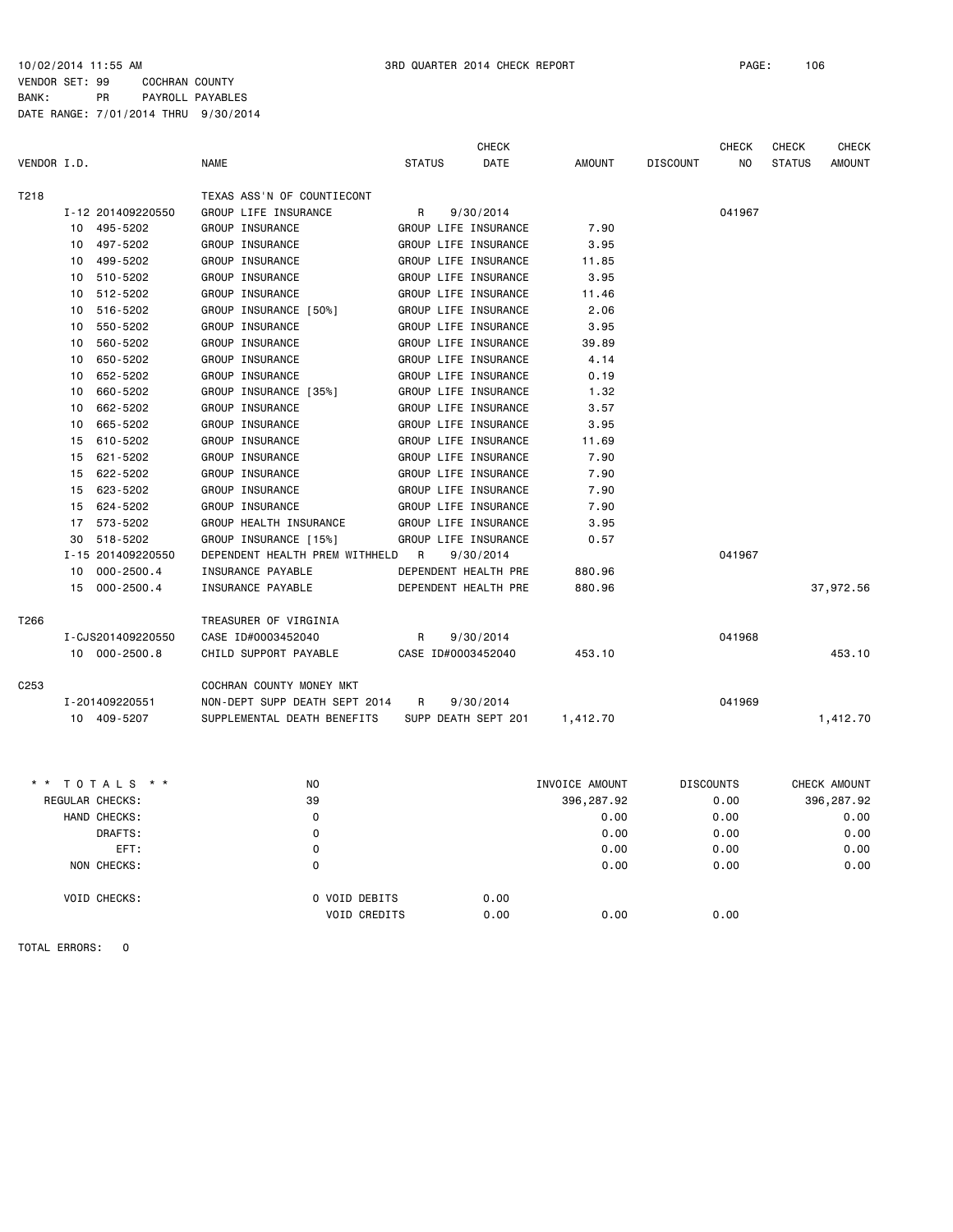BANK: PR PAYROLL PAYABLES DATE RANGE: 7/01/2014 THRU 9/30/2014

|    | G/L ACCOUNT    | <b>NAME</b>                 | <b>AMOUNT</b> |
|----|----------------|-----------------------------|---------------|
|    |                |                             |               |
| 10 | $000 - 2500.1$ | WITHHOLDING TAX PAYABLE     | 34,942.66     |
| 10 | $000 - 2500.2$ | FICA PAYABLE                | 27,233.74     |
| 10 | $000 - 2500.3$ | <b>TCDRS PAYABLE</b>        | 25,228.27     |
| 10 | $000 - 2500.4$ | <b>INSURANCE PAYABLE</b>    | 30,638.57     |
| 10 | $000 - 2500.7$ | PEBSCO DEF COMP PAYABLE     | 6,278.00      |
| 10 | $000 - 2500.8$ | CHILD SUPPORT PAYABLE       | 5,269.72      |
| 10 | 400-5201       | SOCIAL SECURITY             | 1,814.28      |
| 10 | 400-5202       | GROUP INSURANCE             | 4,482.87      |
| 10 | 400-5203       | RETIREMENT                  | 3,083.07      |
| 10 | 403-5201       | SOCIAL SECURITY             | 1,546.37      |
| 10 | 403-5202       | GROUP INSURANCE             | 4,828.98      |
| 10 | 403-5203       | RETIREMENT                  | 3,059.78      |
| 10 | 409-5207       | SUPPLEMENTAL DEATH BENEFITS | 4,378.28      |
| 10 | 435-5201       | SOCIAL SECURITY             | 372.78        |
| 10 | 435-5203       | RETIREMENT                  | 633.45        |
| 10 | 455-5201       | SOCIAL SECURITY             | 934.37        |
| 10 | 455-5202       | GROUP INSURANCE             | 2,414.49      |
| 10 | 455-5203       | RETIREMENT                  | 1,587.82      |
| 10 | 475-5201       | SOCIAL SECURITY             | 2,330.66      |
| 10 | 475-5202       | GROUP INSURANCE             | 4,828.98      |
| 10 | 475-5203       | RETIREMENT                  | 3,960.64      |
| 10 | 476-5201       | SOCIAL SECURITY             | 379.80        |
| 10 | 476-5203       | RETIREMENT                  | 645.48        |
| 10 | 490-5201.001   | SOCIAL SECURITY FICA        | 280.88        |
| 10 | 490-5203.001   | RETIREMENT                  | 477.33        |
| 10 | 495-5201       | SOCIAL SECURITY             | 1,594.80      |
| 10 | 495-5202       | GROUP INSURANCE             | 4,828.98      |
| 10 | 495-5203       | RETIREMENT                  | 2,710.11      |
| 10 | 497-5201       | SOCIAL SECURITY             | 880.31        |
| 10 | 497-5202       | GROUP INSURANCE             | 2,414.49      |
| 10 | 497-5203       | RETIREMENT                  | 1,495.95      |
| 10 | 499-5201       | SOCIAL SECURITY             | 2,244.05      |
| 10 | 499-5202       | GROUP INSURANCE             | 7,243.47      |
| 10 | 499-5203       | RETIREMENT                  | 3,855.97      |
| 10 | 510-5201       | SOCIAL SECURITY             | 663.32        |
| 10 | 510-5202       | GROUP INSURANCE             | 2,414.49      |
| 10 | 510-5203       | RETIREMENT                  | 1,112.67      |
| 10 | 512-5201       | SOCIAL SECURITY             | 1,728.60      |
| 10 | 512-5202       | GROUP INSURANCE             | 7,162.99      |
| 10 | 512-5203       | RETIREMENT                  | 3,046.96      |
| 10 | 516-5201       | SOCIAL SECURITY             | 812.43        |
| 10 | 516-5202       | GROUP INSURANCE [50%]       | 2,063.45      |
| 10 | 516-5203       | RETIREMENT                  | 1,360.27      |
| 10 | 550-5201       | SOCIAL SECURITY             | 524.29        |
| 10 | 550-5202       | GROUP INSURANCE             | 2,414.49      |
| 10 | 550-5203       | RETIREMENT                  | 984.51        |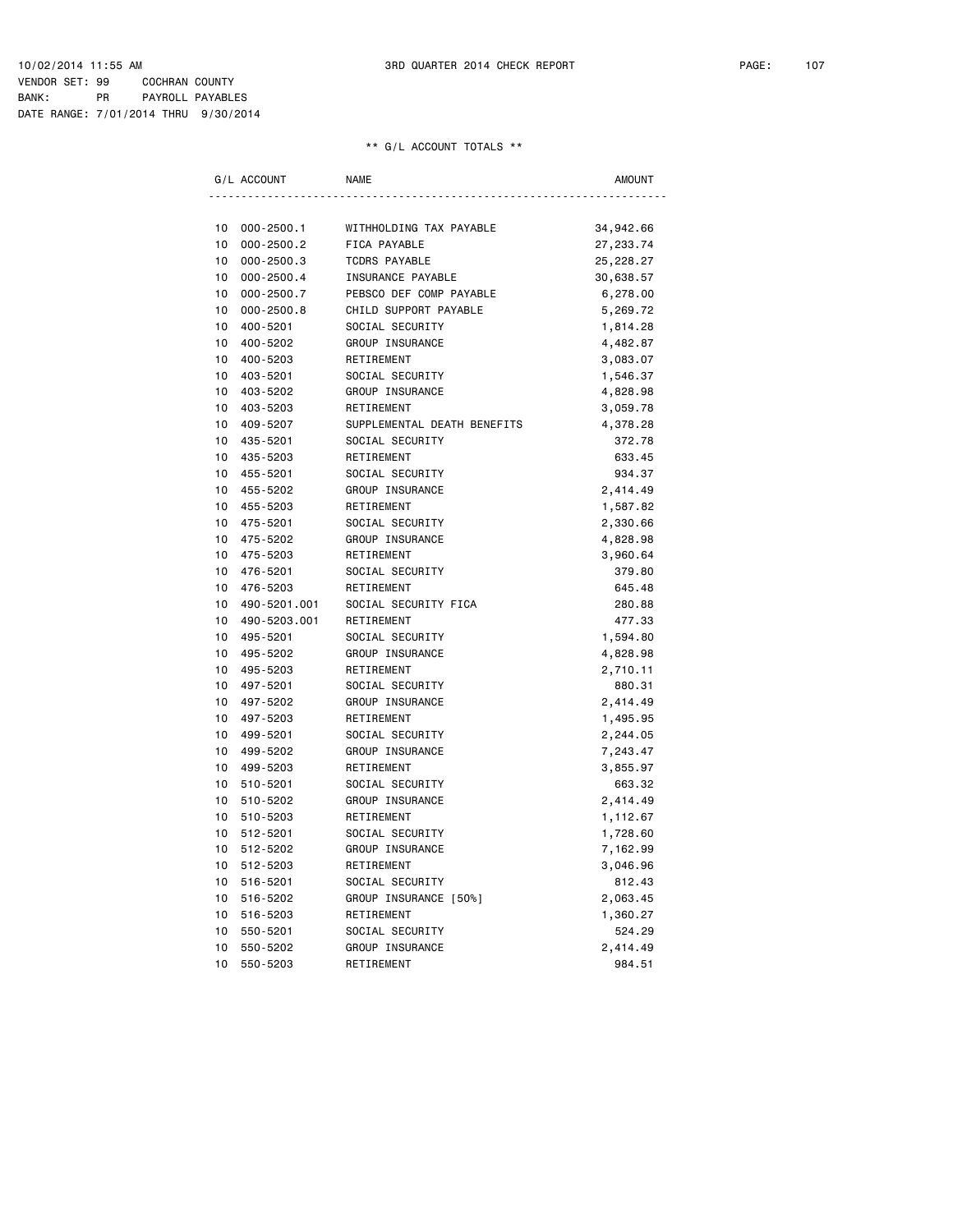BANK: PR PAYROLL PAYABLES DATE RANGE: 7/01/2014 THRU 9/30/2014

| G/L ACCOUNT          | <b>NAME</b>             | AMOUNT     |
|----------------------|-------------------------|------------|
|                      |                         |            |
| 10<br>560-5201       | SOCIAL SECURITY         | 8,225.07   |
| 10<br>560-5202       | GROUP INSURANCE         | 25,835.04  |
| 10<br>560-5203       | RETIREMENT              | 14,085.67  |
| 10<br>650-5201       | SOCIAL SECURITY         | 832.71     |
| 10<br>650-5202       | GROUP INSURANCE         | 2,531.58   |
| 10<br>650-5203       | RETIREMENT              | 1,415.05   |
| 10<br>652-5201       | SOCIAL SECURITY         | 37.02      |
| 10<br>652-5202       | GROUP INSURANCE         | 117.09     |
| 652-5203<br>10       | RETIREMENT              | 62.91      |
| 10<br>660-5201       | SOCIAL SECURITY         | 545.80     |
| 10<br>660-5202       | GROUP INSURANCE [35%]   | 1,375.25   |
| 10<br>660-5203       | RETIREMENT              | 913.95     |
| 10<br>662-5201       | SOCIAL SECURITY         | 689.19     |
| 10<br>662-5202       | GROUP INSURANCE         | 2,180.31   |
| 10<br>662-5203       | RETIREMENT              | 1,171.20   |
| 10<br>665-5201       | SOCIAL SECURITY         | 797.04     |
| 10<br>665-5202       | GROUP INSURANCE         | 2,414.49   |
| 10<br>665-5203       | RETIREMENT              | 1,189.80   |
|                      | *** FUND TOTAL ***      | 287,607.04 |
| $000 - 2500.1$<br>15 | WITHHOLDING TAX PAYABLE | 11,519.22  |
| 15<br>$000 - 2500.2$ | FICA PAYABLE            | 9,792.20   |
| $000 - 2500.3$<br>15 | <b>TCDRS PAYABLE</b>    | 9,139.43   |
| 15<br>$000 - 2500.4$ | INSURANCE PAYABLE       | 9,391.53   |
| 15<br>$000 - 2500.7$ | PEBSCO DEF COMP PAYABLE | 3,975.00   |
| 15<br>610-5201       | SOCIAL SECURITY         | 3,797.04   |
| 15<br>610-5202       | GROUP INSURANCE         | 9,983.94   |
| 15<br>610-5203       | RETIREMENT              | 6,462.92   |
| 15<br>621-5201       | SOCIAL SECURITY         | 1,551.95   |
| 15<br>621-5202       | GROUP INSURANCE         | 4,828.98   |
| 15<br>621-5203       | RETIREMENT              | 2,551.14   |
| 15<br>622-5201       | SOCIAL SECURITY         | 1,584.51   |
| 15<br>622-5202       | GROUP INSURANCE         | 4,828.98   |
| 15<br>622-5203       | RETIREMENT              | 2,724.85   |
| 15<br>623-5201       | SOCIAL SECURITY         | 1,540.83   |
| 623-5202<br>15       | GROUP INSURANCE         | 4,828.98   |
| 15<br>623-5203       | RETIREMENT              | 2,639.63   |
| 15<br>624-5201       | SOCIAL SECURITY         | 1,317.84   |
| 15<br>624-5202       | GROUP INSURANCE         | 4,828.98   |
| 15<br>624-5203       | RETIREMENT              | 2,594.58   |
|                      | *** FUND TOTAL ***      | 99,882.53  |
| 17<br>$000 - 2500.1$ | WITHHOLDING TAX PAYABLE | 772.90     |
| 17<br>$000 - 2500.2$ | FICA PAYABLE            | 721.13     |
| 17<br>$000 - 2500.3$ | <b>TCDRS PAYABLE</b>    | 648.95     |
| 17<br>573-5201       | SOCIAL SECURITY         | 721.13     |
|                      |                         |            |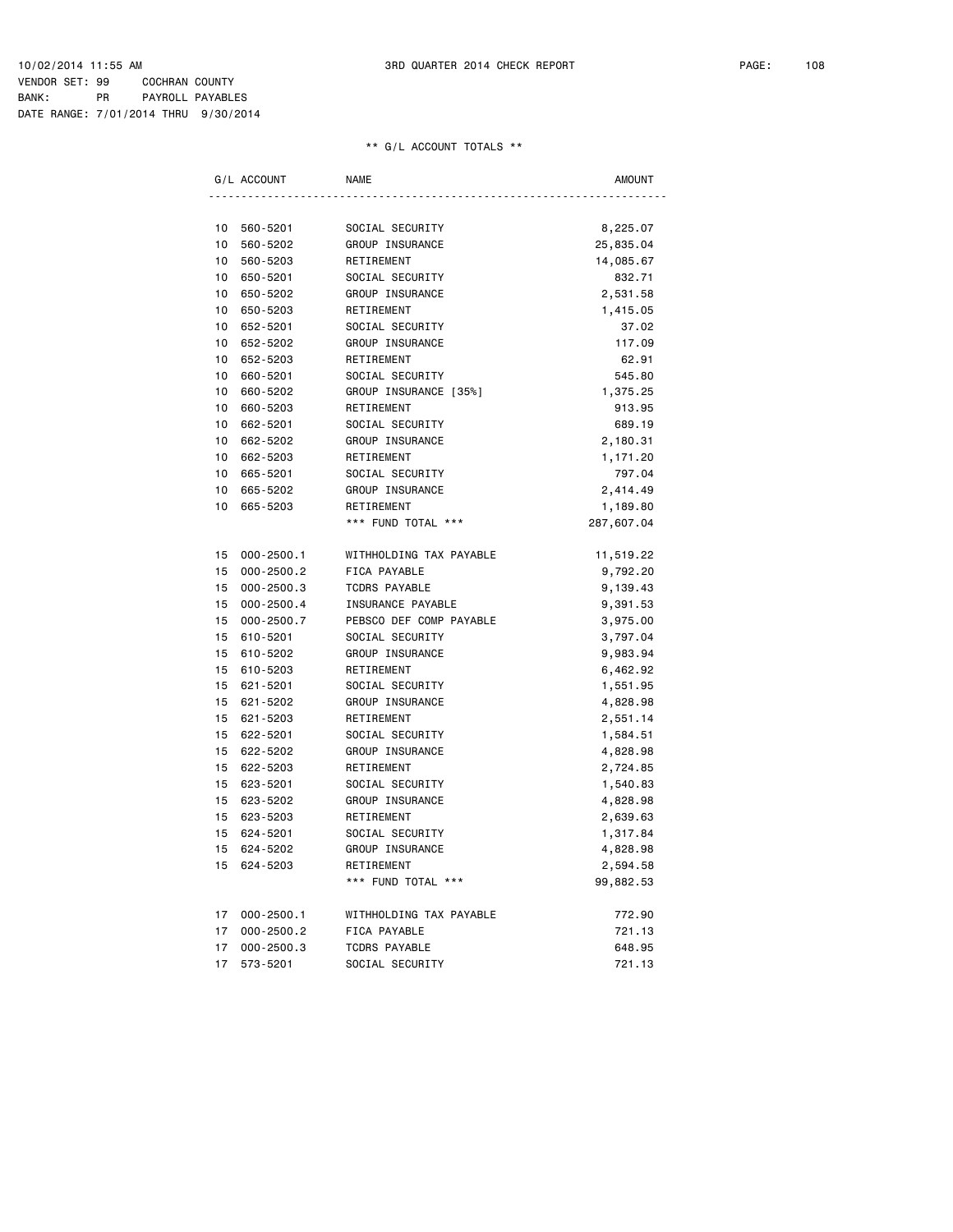VENDOR SET: 99 COCHRAN COUNTY BANK: PR PAYROLL PAYABLES DATE RANGE: 7/01/2014 THRU 9/30/2014

## \*\* G/L ACCOUNT TOTALS \*\*

|                            | G/L ACCOUNT          | NAME                   | <b>AMOUNT</b>  |                  |              |
|----------------------------|----------------------|------------------------|----------------|------------------|--------------|
|                            |                      |                        |                |                  |              |
|                            | 17 573-5202          | GROUP HEALTH INSURANCE | 2,414.49       |                  |              |
|                            | 17 573-5203          | RETIREMENT             | 1,205.17       |                  |              |
|                            |                      | *** FUND TOTAL ***     | 6,483.77       |                  |              |
|                            | 000-2500.1<br>30     | FEDERAL WITHOLDING     | 327.88         |                  |              |
|                            | $000 - 2500.2$<br>30 | FICA                   | 233.94         |                  |              |
|                            | 000-2500.3<br>30     | <b>TCDRS</b>           | 210.92         |                  |              |
|                            | $000 - 2500.4$<br>30 | AFLAC                  | 326.82         |                  |              |
|                            | 518-5201<br>30       | SOCIAL SECURITY        | 233.94         |                  |              |
|                            | 518-5202<br>30       | GROUP INSURANCE [15%]  | 589.40         |                  |              |
|                            | 518-5203<br>30       | RETIREMENT             | 391.68         |                  |              |
|                            |                      | *** FUND TOTAL ***     | 2,314.58       |                  |              |
|                            | NO                   |                        | INVOICE AMOUNT | <b>DISCOUNTS</b> | CHECK AMOUNT |
| VENDOR SET: 99<br>BANK: PR | TOTALS:<br>39        |                        | 396,287.92     | 0.00             | 396,287.92   |
| BANK: PR<br>TOTALS:        | 39                   |                        | 396,287.92     | 0.00             | 396,287.92   |
| REPORT TOTALS:             | 435                  |                        | 901,834.05     | 0.00             | 901,834.05   |